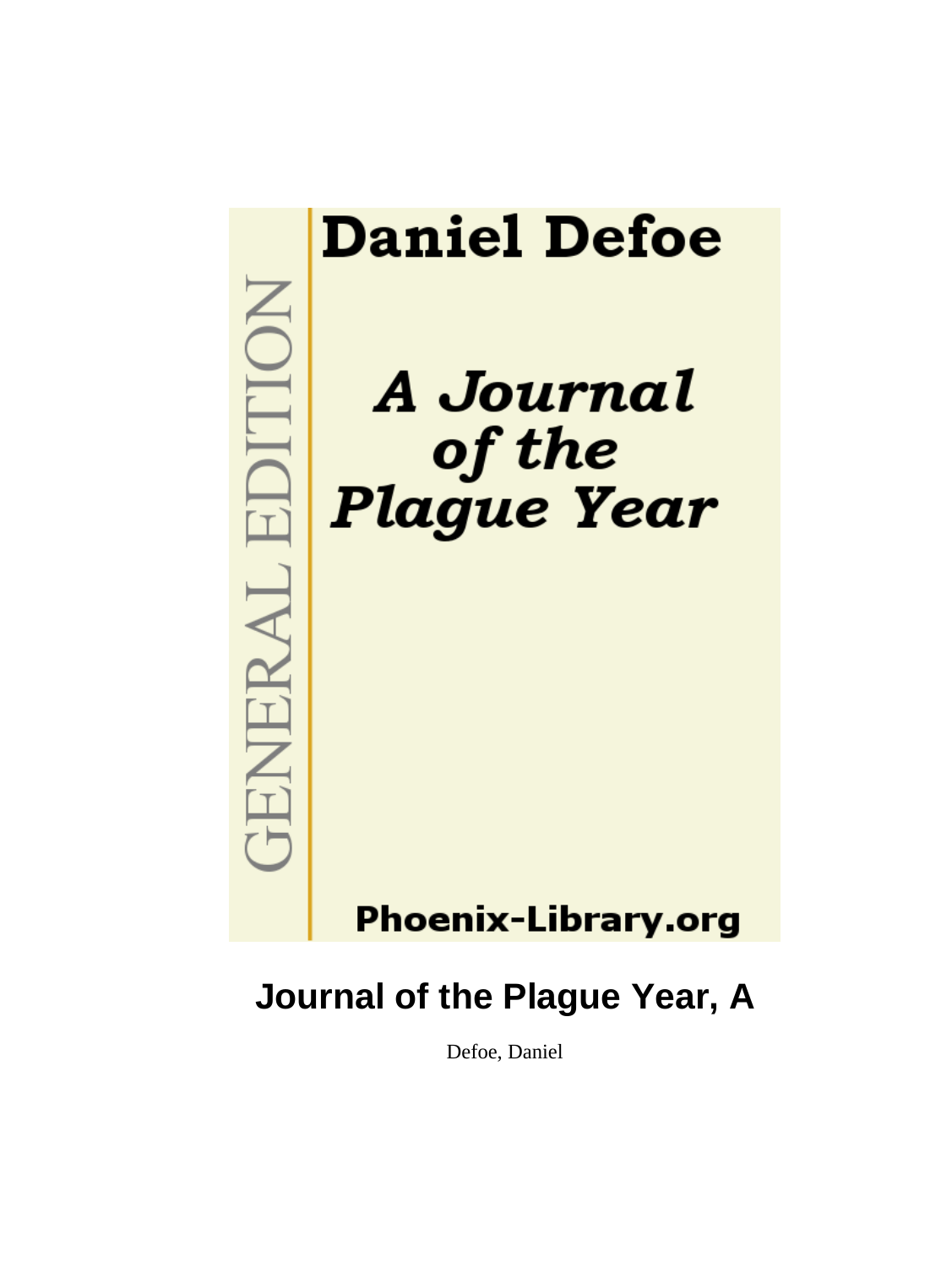[About Phoenix−Edition](#page-166-0) **[Copyright](#page-167-0)**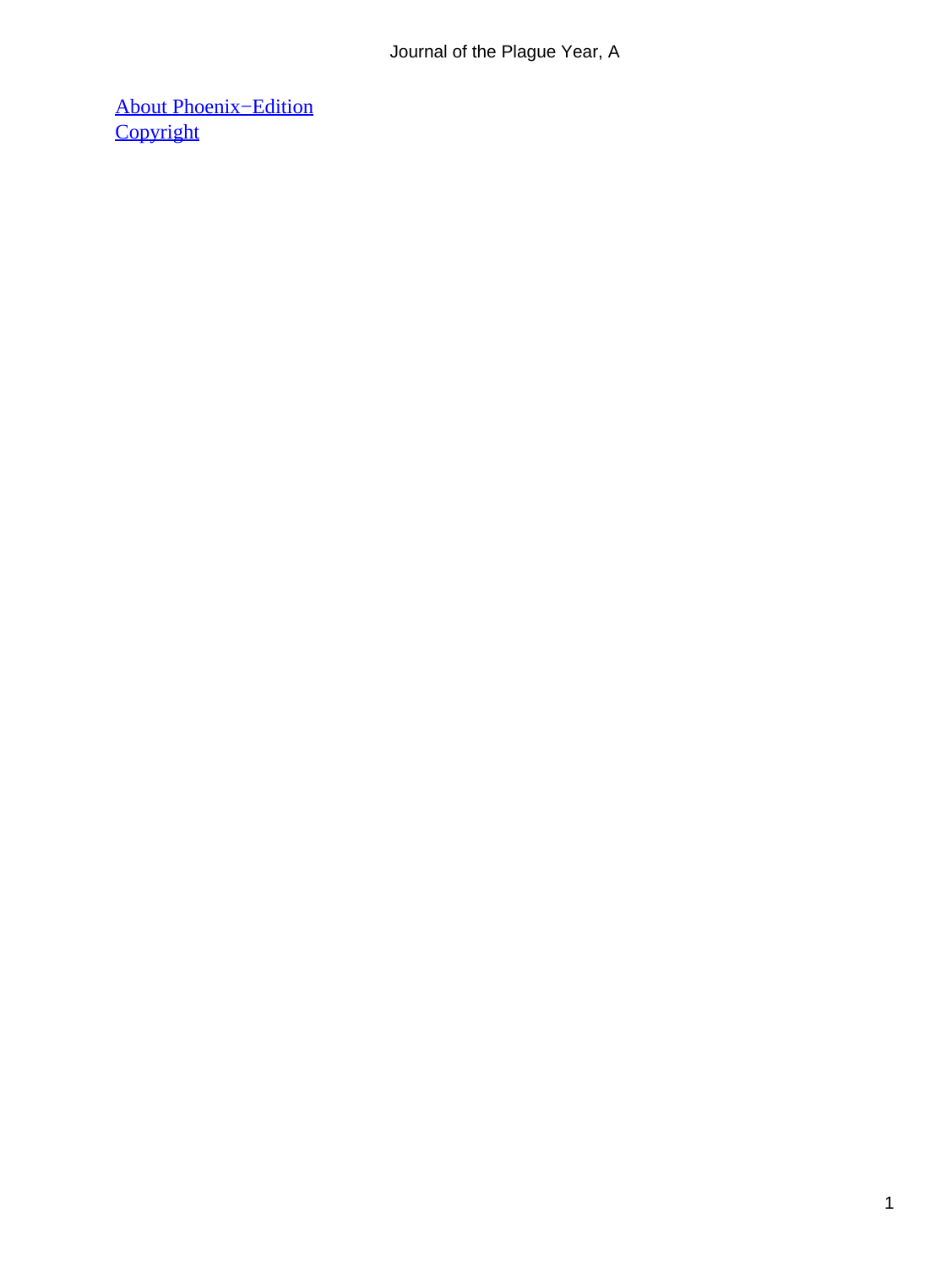## *D*ANIEL **DEFOE**

#### A **JOURNAL OF THE PLAGUE YEAR**

 being observations or memorials of the most remarkable occurrences, as well public as private, which happened in London during the last great visitation in 1665. Written by a Citizen who continued all the while in London. Never made public before

 It was about the beginning of September, 1664, that I, among the rest of my neighbours, heard in ordinary discourse that the plague was returned again in Holland; for it had been very violent there, and particularly at Amsterdam and Rotterdam, in the year 1663, whither, they say, it was brought, some said from Italy, others from the Levant, among some goods which were brought home by their Turkey fleet; others said it was brought from Candia; others from Cyprus. It mattered not from whence it came; but all agreed it was come into Holland again.

 We had no such thing as printed newspapers in those days to spread rumours and reports of things, and to improve them by the invention of men, as I have lived to see practised since. But such things as these were gathered from the letters of merchants and others who corresponded abroad, and from them was handed about by word of mouth only; so that things did not spread instantly over the whole nation, as they do now. But it seems that the Government had a true account of it, and several councils were held about ways to prevent its coming over; but all was kept very private. Hence it was that this rumour died off again, and people began to forget it as a thing we were very little concerned in, and that we hoped was not true; till the latter end of November or the beginning of December 1664 when two men, said to be Frenchmen, died of the plague in Long Acre, or rather at the upper end of Drury Lane. The family they were in endeavoured to conceal it as much as possible, but as it had gotten some vent in the discourse of the neighbourhood, the Secretaries of State got knowledge of it; and concerning themselves to inquire about it, in order to be certain of the truth, two physicians and a surgeon were ordered to go to the house and make inspection. This they did; and finding evident tokens of the sickness upon both the bodies that were dead, they gave their opinions publicly that they died of the plague. Whereupon it was given in to the parish clerk, and he also returned them to the Hall; and it was printed in the weekly bill of mortality in the usual manner, thus − Plague, 2. Parishes infected, 1.

 The people showed a great concern at this, and began to be alarmed all over the town, and the more, because in the last week in December 1664 another man died in the same house, and of the same distemper. And then we were easy again for about six weeks, when none having died with any marks of infection, it was said the distemper was gone; but after that, I think it was about the 12th of February, another died in another house, but in the same parish and in the same manner.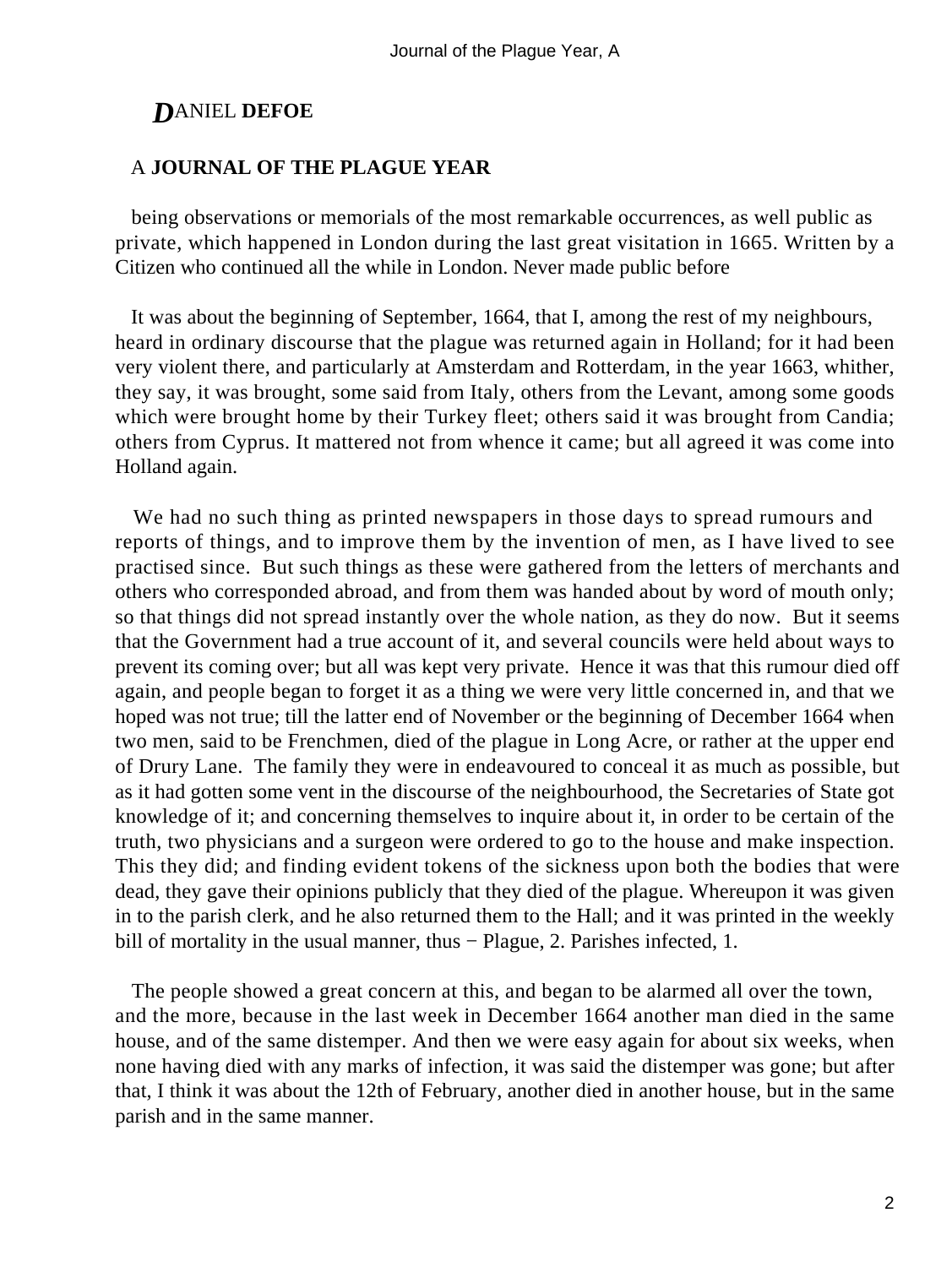This turned the people's eyes pretty much towards that end of the town, and the weekly bills showing an increase of burials in St Giles's parish more than usual, it began to be suspected that the plague was among the people at that end of the town, and that many had died of it, though they had taken care to keep it as much from the knowledge of the public as possible. This possessed the heads of the people very much, and few cared to go through Drury Lane, or the other streets suspected, unless they had extraordinary business that obliged them to it

 This increase of the bills stood thus: the usual number of burials in a week, in the parishes of St Giles−in−the−Fields and St Andrew's, Holborn, were from twelve to seventeen or nineteen each, few more or less; but from the time that the plague first began in St Giles's parish, it was observed that the ordinary burials increased in number considerably. For example: −

From December 27 to January 3 { St Giles's 16 { St Andrew's 17

« January 3 » " 10 { St Giles's 12 { St Andrew's 25

- « January 10 » " 17 { St Giles's 18 { St Andrew's 28
- « January 17 » " 24 { St Giles's 23 { St Andrew's 16
- « January 24 » " 31 { St Giles's 24 { St Andrew's 15
- « January 30 » February 7 { St Giles's 21 { St Andrew's 23
- « February 7 » **"** 14 { St Giles's 24

#### *Whereof one of the plague.*

 The like increase of the bills was observed in the parishes of St Bride's, adjoining on one side of Holborn parish, and in the parish of St James, Clerkenwell, adjoining on the other side of Holborn; in both which parishes the usual numbers that died weekly were from four to six or eight, whereas at that time they were increased as follows: −

From December 20 to December 27 { St Bride's **0** { St James's **8**

December 27 to January 3 { St Bride's **6** { St James's **9**

« January 3 » " 10 { St Bride's 11 { St James's **7**

« January 10 » " 17 { St Bride's 12 { St James's **9**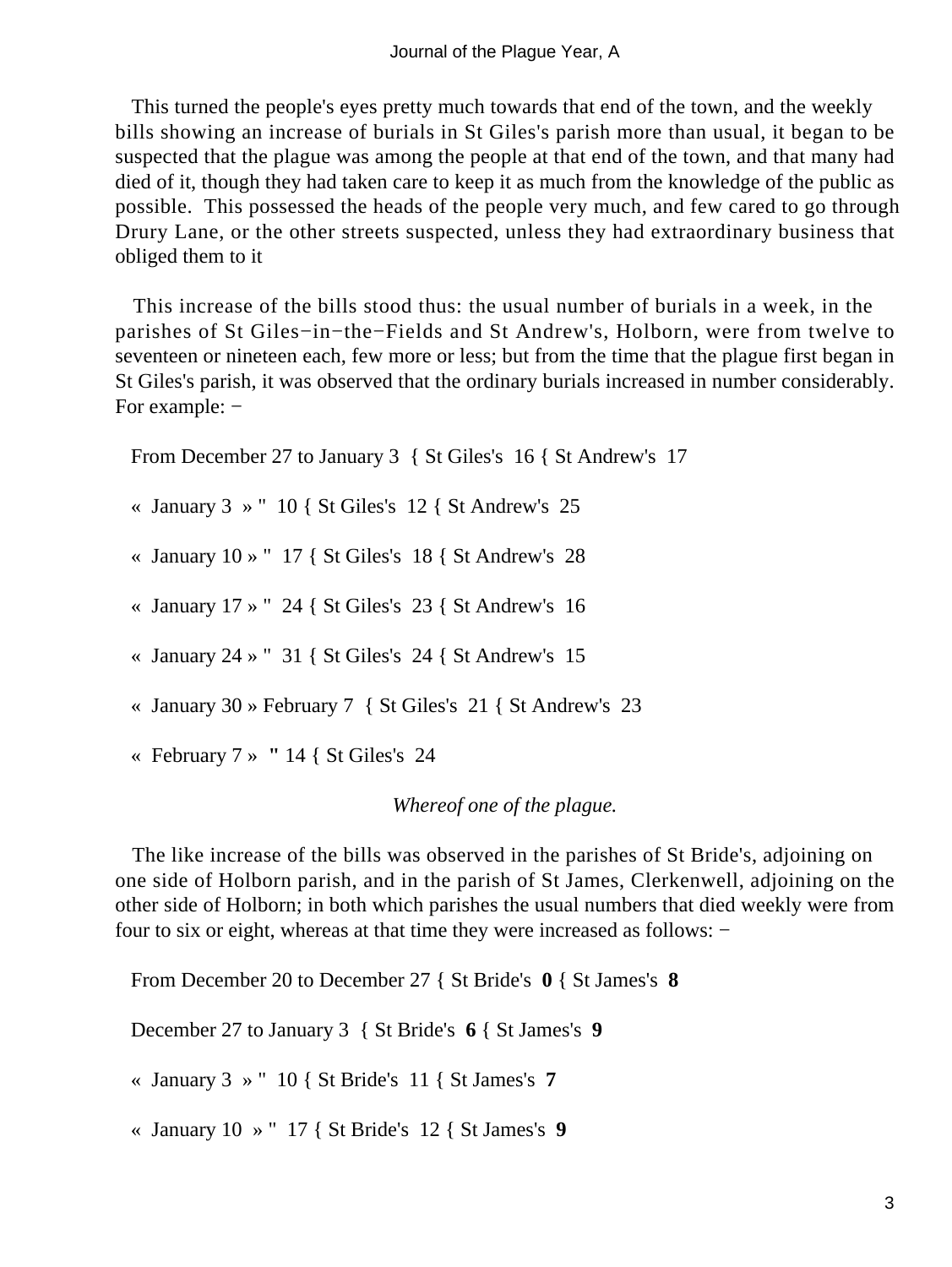- « January 17 » " 24 { St Bride's **9** { St James's 15
- « January 24 » " 31 { St Bride's **8** { St James's 12
- « January 31 » February 7 { St Bride's 13 { St James's **5**
- « February 7 » " 14 { St Bride's 12 { St James's **6**

 Besides this, it was observed with great uneasiness by the people that the weekly bills in general increased very much during these weeks, although it was at a time of the year when usually the bills are very moderate.

 The usual number of burials within the bills of mortality for a week was from about 240 or thereabouts to 300. The last was esteemed a pretty high bill; but after this we found the bills successively increasing as follows: − Buried. Increased.

December the 20th to the 27th 291 ...

 « 27th » 3rd January 349 58 January the 3rd « 10th » 394 45 « 10th » 17th « 415 21 » 17th « 24th » 474 59

 This last bill was really frightful, being a higher number than had been known to have been buried in one week since the preceding visitation of 1656.

 However, all this went off again, and the weather proving cold, and the frost, which began in December, still continuing very severe even till near the end of February, attended with sharp though moderate winds, the bills decreased again, and the city grew healthy, and everybody began to look upon the danger as good as over; only that still the burials in St Giles's continued high. From the beginning of April especially they stood at twenty−five each week, till the week from the 18th to the 25th, when there was buried in St Giles's parish thirty, whereof two of the plague and eight of the spotted−fever, which was looked upon as the same thing; likewise the number that died of the spotted−fever in the whole increased, being eight the week before, and twelve the week above−named.

 This alarmed us all again, and terrible apprehensions were among the people, especially the weather being now changed and growing warm, and the summer being at hand. However, the next week there seemed to be some hopes again; the bills were low, the number of the dead in all was but 388, there was none of the plague, and but four of the spotted−fever.

 But the following week it returned again, and the distemper was spread into two or three other parishes, viz., St Andrew's, Holborn; St Clement Danes; and, to the great affliction of the city, one died within the walls, in the parish of St Mary Woolchurch, that is to say, in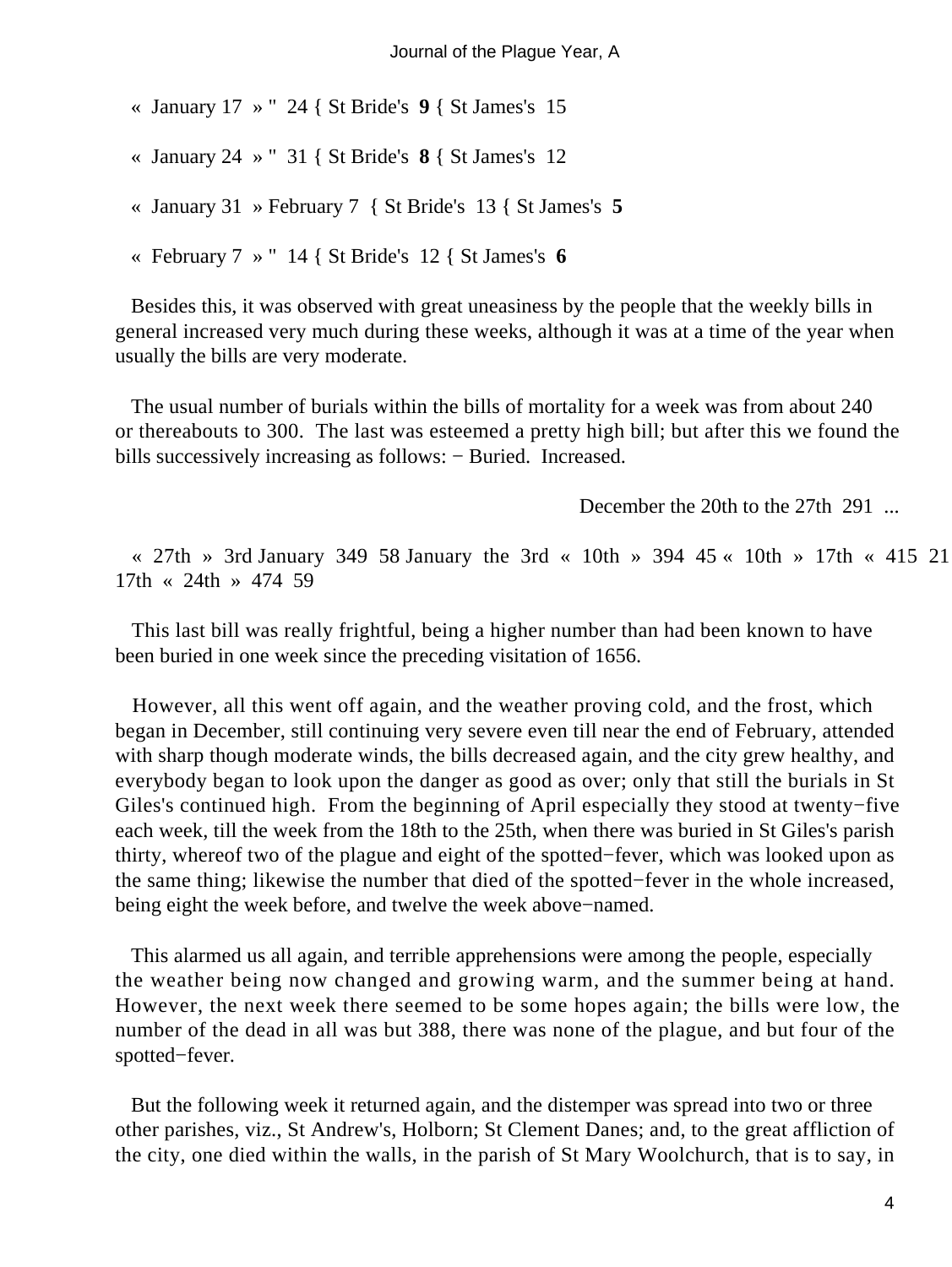Bearbinder Lane, near Stocks Market; in all there were nine of the plague and six. of the spotted−fever. It was, however, upon inquiry found that this Frenchman who died in Bearbinder Lane was one who, having lived in Long Acre, near the infected houses, had removed for fear of the distemper, not knowing that he was already infected.

 This was the beginning of May, yet the weather was temperate, variable, and cool enough, and people had still some hopes. That which encouraged them was that the city was healthy: the whole ninety−seven parishes buried but fifty−four, and we began to hope that, as it was chiefly among the people at that end of the town, it might go no farther; and the rather, because the next week, which was from the 9th of May to the 16th, there died but three, of which not one within the whole city or liberties; and St Andrew's buried but fifteen, which was very low. 'Tis true St Giles's buried two−and−thirty, but still, as there was but one of the plague, people began to be easy. The whole bill also was very low, for the week before the bill was but 347, and the week above mentioned but 343. We continued in these hopes for a few days, but it was but for a few, for the people were no more to be deceived thus; they searched the houses and found that the plague was really spread every way, and that many died of it every day. So that now all our extenuations abated, and it was no more to be concealed; nay, it quickly appeared that the infection had spread itself beyond all hopes of abatement. that in the parish of St Giles it was gotten into several streets, and several families lay all sick together; and, accordingly, in the weekly bill for the next week the thing began to show itself. There was indeed but fourteen set down of the plague, but this was all knavery and collusion, for in St Giles's parish they buried forty in all, whereof it was certain most of them died of the plague, though they were set down of other distempers; and though the number of all the burials were not increased above thirty−two, and the whole bill being but 385, yet there was fourteen of the spotted− fever, as well as fourteen of the plague; and we took it for granted upon the whole that there were fifty died that week of the plague.

 The next bill was from the 23rd of May to the 30th, when the number of the plague was seventeen. But the burials in St Giles's were fifty-three – a frightful number! – of whom they set down but nine of the plague; but on an examination more strictly by the justices of peace, and at the Lord Mayor's request, it was found there were twenty more who were really dead of the plague in that parish, but had been set down of the spotted−fever or other distempers, besides others concealed.

 But those were trifling things to what followed immediately after; for now the weather set in hot, and from the first week in June the infection spread in a dreadful manner, and the bills rose high; the articles of the fever, spotted−fever, and teeth began to swell; for all that could conceal their distempers did it, to prevent their neighbours shunning and refusing to converse with them, and also to prevent authority shutting up their houses; which, though it was not yet practised, yet was threatened, and people were extremely terrified at the thoughts of it.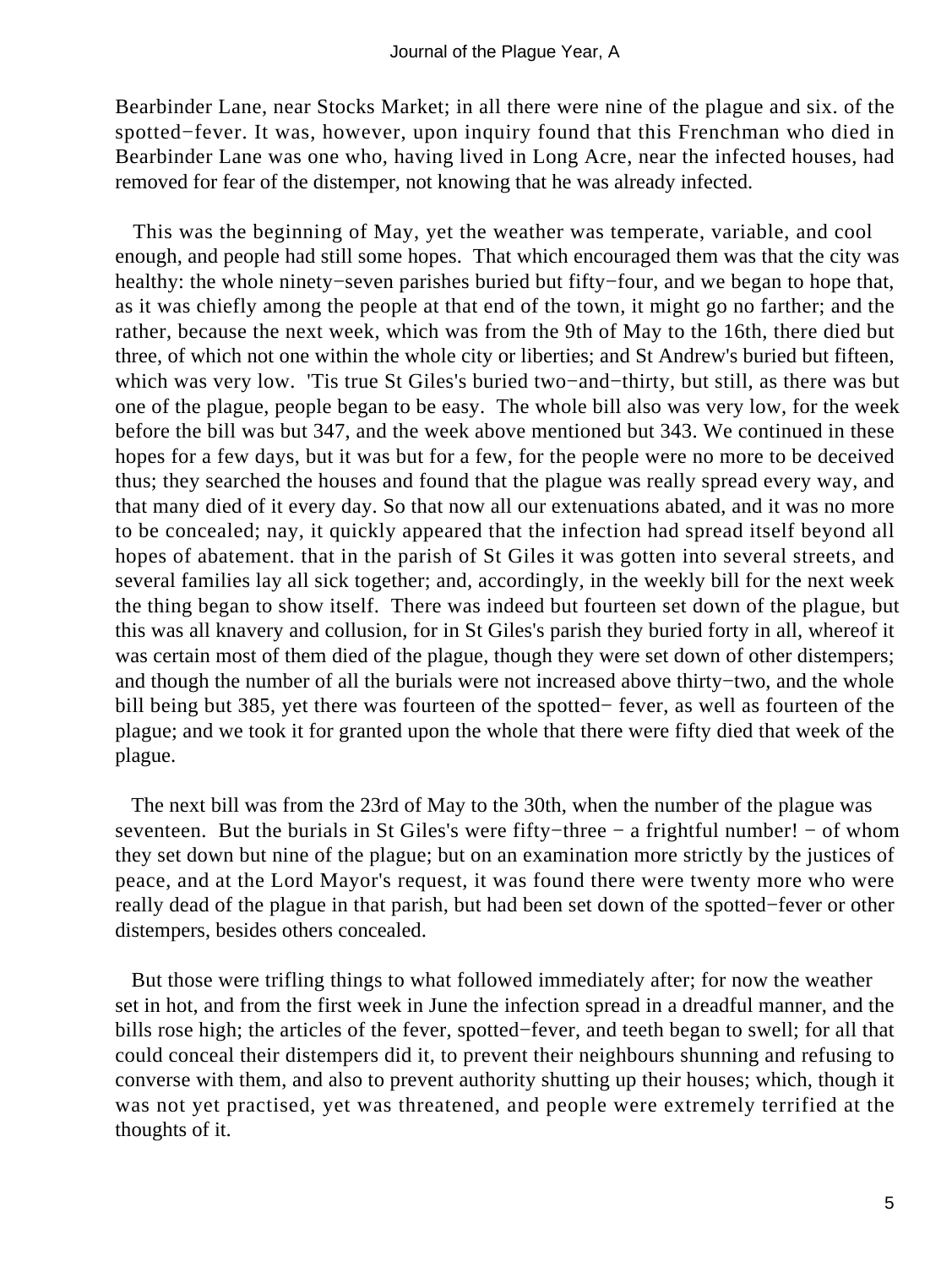The second week in June, the parish of St Giles, where still the weight of the infection lay, buried 120, whereof though the bills said but sixty−eight of the plague, everybody said there had been 100 at least, calculating it from the usual number of funerals in that parish, as above.

 Till this week the city continued free, there having never any died, except that one Frenchman whom I mentioned before, within the whole ninety−seven parishes. Now there died four within the city, one in Wood Street, one in Fenchurch Street, and two in Crooked Lane. Southwark was entirely free, having not one yet died on that side of the water.

 I lived without Aldgate, about midway between Aldgate Church and Whitechappel Bars, on the left hand or north side of the street; and as the distemper had not reached to that side of the city, our neighbourhood continued very easy. But at the other end of the town their consternation was very great: and the richer sort of people, especially the nobility and gentry from the west part of the city, thronged out of town with their families and servants in an unusual manner; and this was more particularly seen in Whitechappel; that is to say, the Broad Street where I lived; indeed, nothing was to be seen but waggons and carts, with goods, women, servants, children, coaches filled with people of the better sort and horsemen attending them, and all hurrying away; then empty waggons and carts appeared, and spare horses with servants, who, it was apparent, were returning or sent from the countries to fetch more people; besides innumerable numbers of men on horseback, some alone, others with servants, and, generally speaking, all loaded with baggage and fitted out for travelling, as anyone might perceive by their appearance.

 This was a very terrible and melancholy thing to see, and as it was a sight which I could not but look on from morning to night (for indeed there was nothing else of moment to be seen), it filled me with very serious thoughts of the misery that was coming upon the city, and the unhappy condition of those that would be left in it.

 This hurry of the people was such for some weeks that there was no getting at the Lord Mayor's door without exceeding difficulty; there were such pressing and crowding there to get passes and certificates of health for such as travelled abroad, for without these there was no being admitted to pass through the towns upon the road, or to lodge in any inn. Now, as there had none died in the city for all this time, my Lord Mayor gave certificates of health without any difficulty to all those who lived in the ninety−seven parishes, and to those within the liberties too for a while.

 This hurry, I say, continued some weeks, that is to say, all the month of May and June, and the more because it was rumoured that an order of the Government was to be issued out to place turnpikes and barriers on the road to prevent people travelling, and that the towns on the road would not suffer people from London to pass for fear of bringing the infection along with them, though neither of these rumours had any foundation but in the imagination, especially at−first.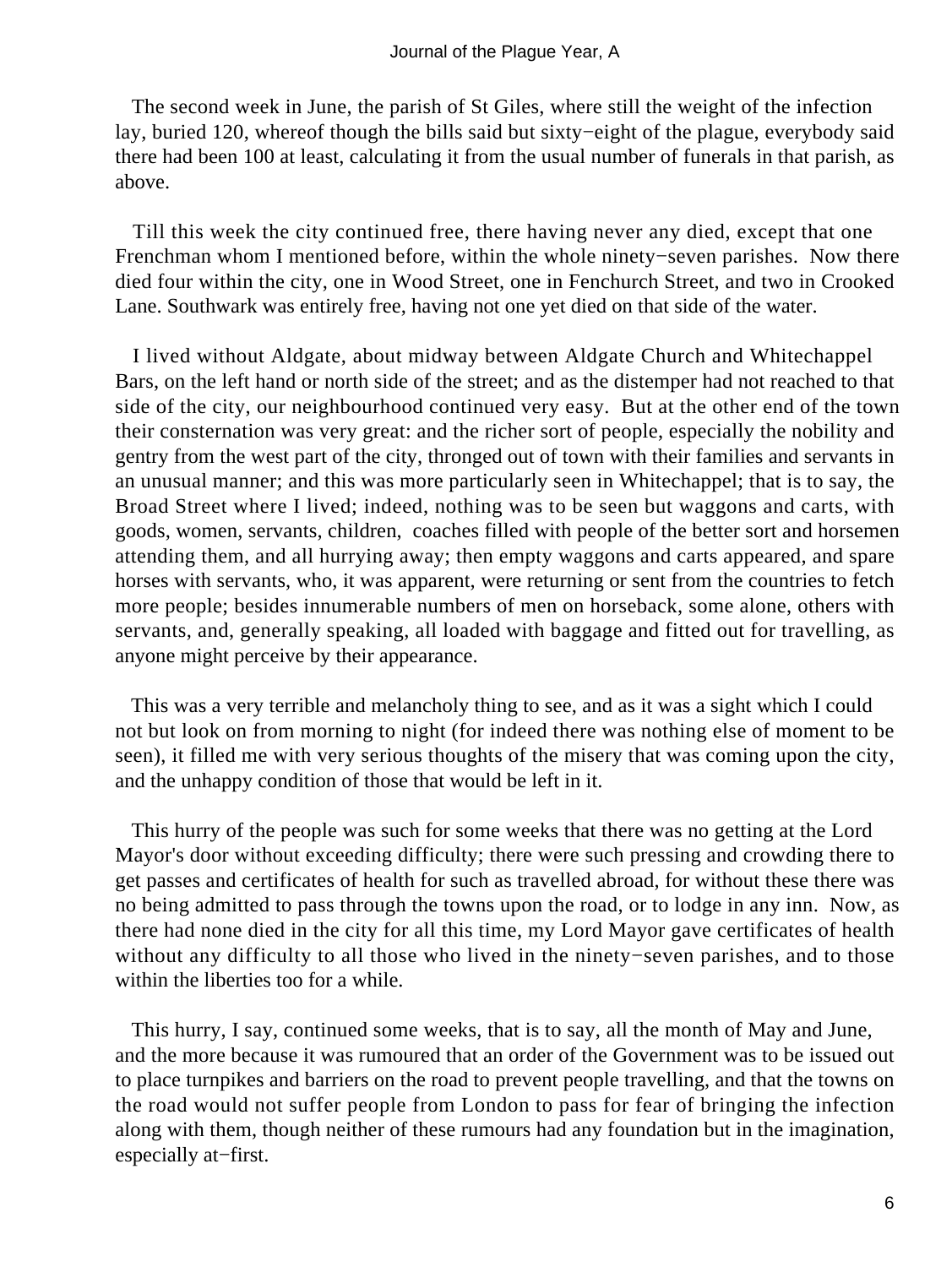I now began to consider seriously with myself concerning my own case, and how I should dispose of myself; that is to say, whether I should resolve to stay in London or shut up my house and flee, as many of my neighbours did. I have set this particular down so fully, because I know not but it may be of moment to those who come after me, if they come to be brought to the same distress, and to the same manner of making their choice; and therefore I desire this account may pass with them rather for a direction to themselves to act by than a history of my actings, seeing it may not he of one farthing value to them to note what became of me.

 I had two important things before me: the one was the carrying on my business and shop, which was considerable, and in which was embarked all my effects in the world; and the other was the preservation of my life in so dismal a calamity as I saw apparently was coming upon the whole city, and which, however great it was, my fears perhaps, as well as other people's, represented to be much greater than it could be.

 The first consideration was of great moment to me; my trade was a saddler, and as my dealings were chiefly not by a shop or chance trade, but among the merchants trading to the English colonies in America, so my effects lay very much in the hands of such. I was a single man, 'tis true, but I had a family of servants whom I kept at my business; had a house, shop, and warehouses filled with goods; and, in short, to leave them all as things in such a case must be left (that is to say, without any overseer or person fit to be trusted with them), had been to hazard the loss not only of my trade, but of my goods, and indeed of all I had in the world.

 I had an elder brother at the same time in London, and not many years before come over from Portugal: and advising with him, his answer was in three words, the same that was given in another case quite different, viz., 'Master, save thyself.' In a word, he was for my retiring into the country, as he resolved to do himself with his family; telling me what he had, it seems, heard abroad, that the best preparation for the plague was to run away from it. As to my argument of losing my trade, my goods, or debts, he quite confuted me. He told me the same thing which I argued for my staying, viz., that I would trust God with my safety and health, was the strongest repulse to my pretensions of losing my trade and my goods; 'for', says he, 'is it not as reasonable that you should trust God with the chance or risk of losing your trade, as that you should stay in so eminent a point of danger, and trust Him with your life?'

 I could not argue that I was in any strait as to a place where to go, having several friends and relations in Northamptonshire, whence our family first came from; and particularly, I had an only sister in Lincolnshire, very willing to receive and entertain me.

 My brother, who had already sent his wife and two children into Bedfordshire, and resolved to follow them, pressed my going very earnestly; and I had once resolved to comply with his desires, but at that time could get no horse; for though it is true all the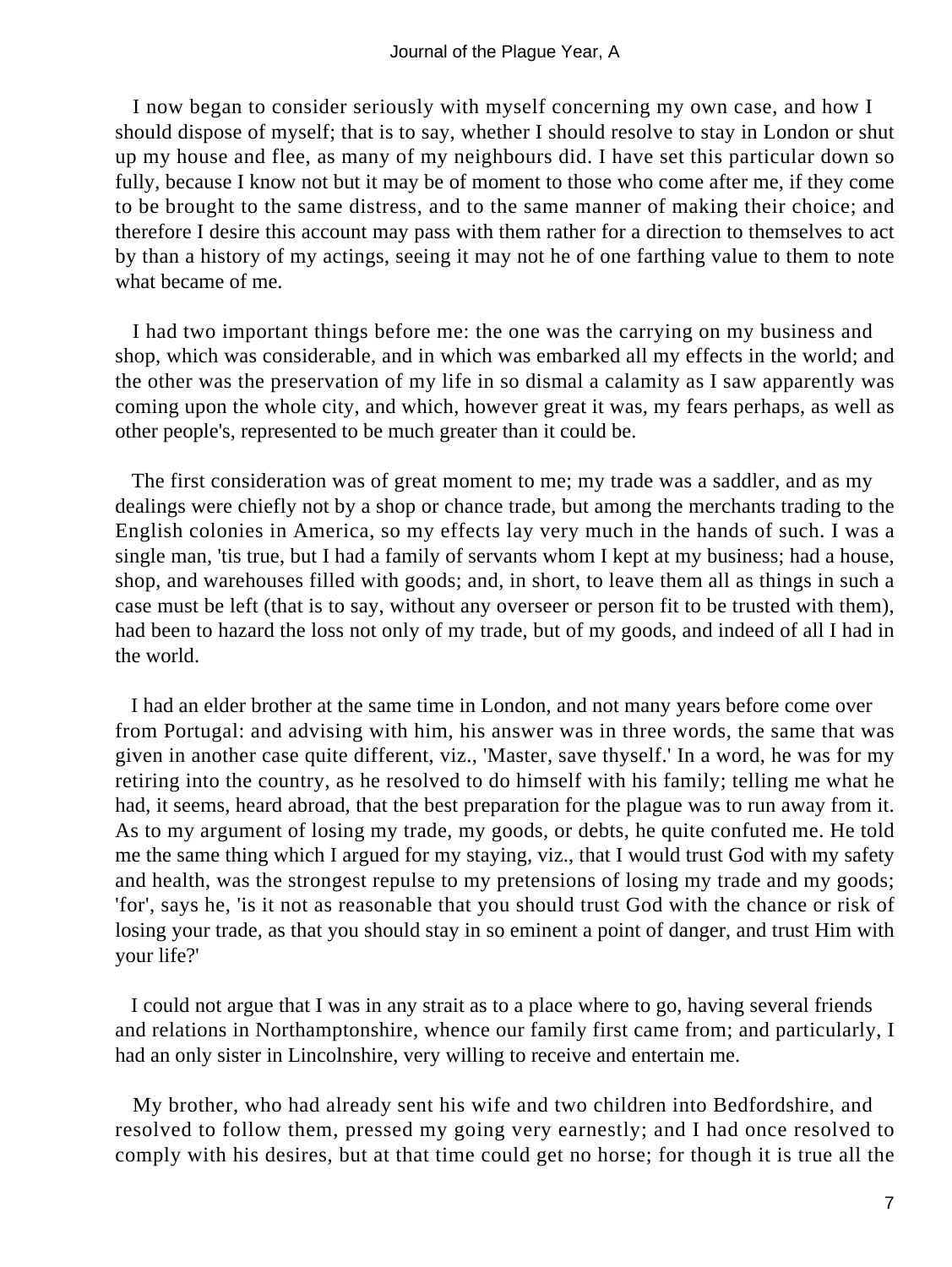people did not go out of the city of London, yet I may venture to say that in a manner all the horses did; for there was hardly a horse to be bought or hired in the whole city for some weeks. Once I resolved to travel on foot with one servant, and, as many did, lie at no inn, but carry a soldier's tent with us, and so lie in the fields, the weather being very warm, and no danger from taking cold. I say, as many did, because several did so at last, especially those who had been in the armies in the war which had not been many years past; and I must needs say that, speaking of second causes, had most of the people that travelled done so, the plague had not been carried into so many country towns and houses as it was, to the great damage, and indeed to the ruin, of abundance of people.

 But then my servant, whom I had intended to take down with me, deceived me; and being frighted at the increase of the distemper, and not knowing when I should go, he took other measures, and left me, so I was put off for that time; and, one way or other, I always found that to appoint to go away was always crossed by some accident or other, so as to disappoint and put it off again; and this brings in a story which otherwise might be thought a needless digression, viz., about these disappointments being from Heaven.

 I mention this story also as the best method I can advise any person to take in such a case, especially if he be one that makes conscience of his duty, and would be directed what to do in it, namely, that he should keep his eye upon the particular providences which occur at that time, and look upon them complexly, as they regard one another, and as all together regard the question before him: and then, I think, he may safely take them for intimations from Heaven of what is his unquestioned duty to do in such a case; I mean as to going away from or staying in the place where we dwell, when visited with an infectious distemper.

 It came very warmly into my mind one morning, as I was musing on this particular thing, that as nothing attended us without the direction or permission of Divine Power, so these disappointments must have something in them extraordinary; and I ought to consider whether it did not evidently point out, or intimate to me, that it was the will of Heaven I should not go. It immediately followed in my thoughts, that if it really was from God that I should stay, He was able effectually to preserve me in the midst of all the death and danger that would surround me; and that if I attempted to secure myself by fleeing from my habitation, and acted contrary to these intimations, which I believe to be Divine, it was a kind of flying from God, and that He could cause His justice to overtake me when and where He thought fit.

 These thoughts quite turned my resolutions again, and when I came to discourse with my brother again I told him that I inclined to stay and take my lot in that station in which God had placed me, and that it seemed to be made more especially my duty, on the account of what I have said.

 My brother, though a very religious man himself, laughed at all I had suggested about its being an intimation from Heaven, and told me several stories of such foolhardy people, as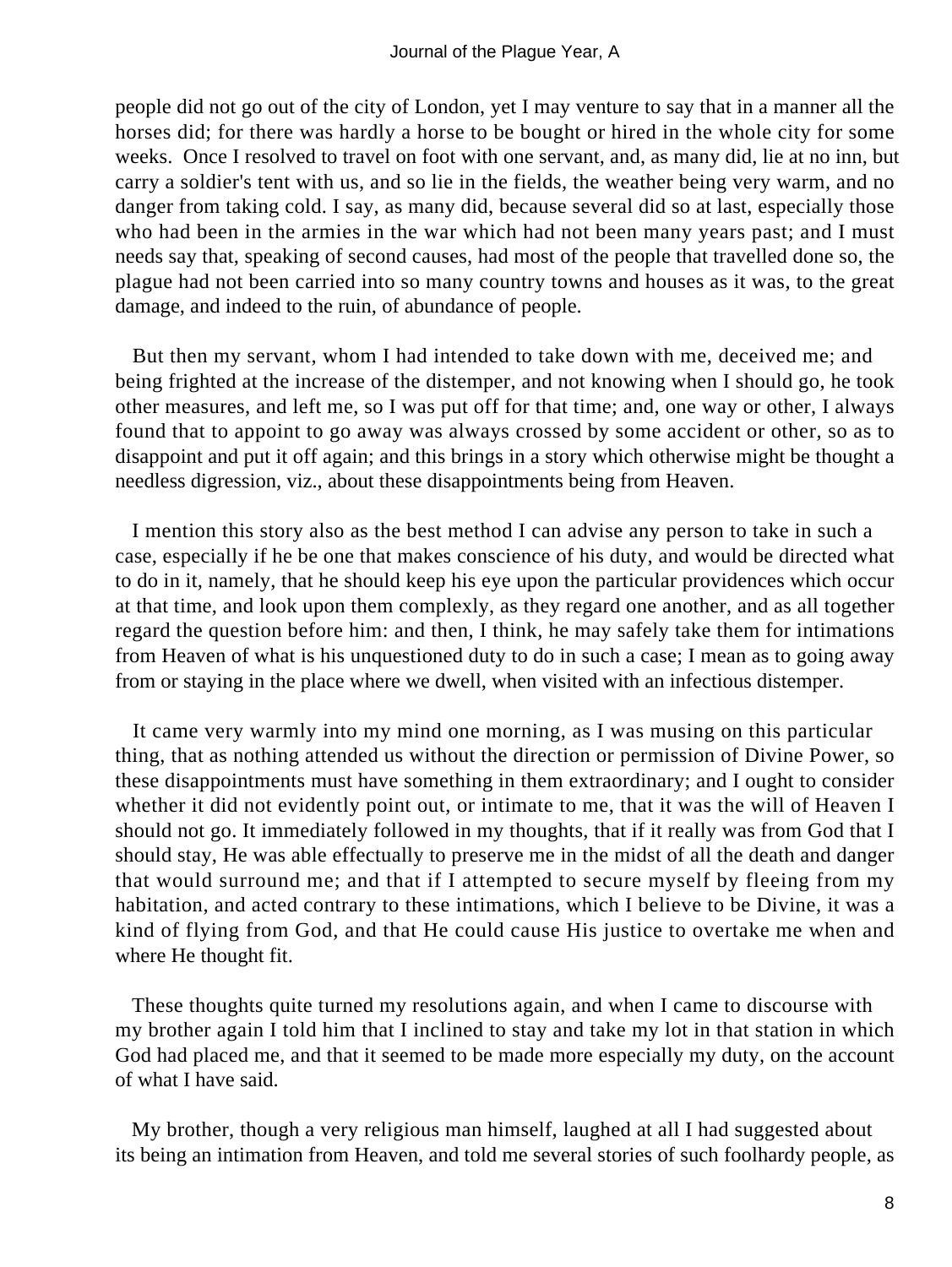he called them, as I was; that I ought indeed to submit to it as a work of Heaven if I had been any way disabled by distempers or diseases, and that then not being able to go, I ought to acquiesce in the direction of Him, who, having been my Maker, had an undisputed right of sovereignty in disposing of me, and that then there had been no difficulty to determine which was the call of His providence and which was not; but that I should take it as an intimation from Heaven that I should not go out of town, only because I could not hire a horse to go, or my fellow was run away that was to attend me, was ridiculous, since at the time I had my health and limbs, and other servants, and might with ease travel a day or two on foot, and having a good certificate of being in perfect health, might either hire a horse or take post on the road, as I thought fit.

 Then he proceeded to tell me of the mischievous consequences which attended the presumption of the Turks and Mahometans in Asia and in other places where he had been (for my brother, being a merchant, was a few years before, as I have already observed, returned from abroad, coming last from Lisbon), and how, presuming upon their professed predestinating notions, and of every man's end being predetermined and unalterably beforehand decreed, they would go unconcerned into infected places and converse with infected persons, by which means they died at the rate of ten or fifteen thousand a week, whereas the Europeans or Christian merchants, who kept themselves retired and reserved, generally escaped the contagion.

 Upon these arguments my brother changed my resolutions again, and I began to resolve to go, and accordingly made all things ready; for, in short, the infection increased round me, and the bills were risen to almost seven hundred a week, and my brother told me he would venture to stay no longer. I desired him to let me consider of it but till the next day, and I would resolve: and as I had already prepared everything as well as I could as to MY business, and whom to entrust my affairs with, I had little to do but to resolve.

 I went home that evening greatly oppressed in my mind, irresolute, and not knowing what to do. I had set the evening wholly −apart to consider seriously about it, and was all alone; for already people had, as it were by a general consent, taken up the custom of not going out of doors after sunset; the reasons I shall have occasion to say more of by−and−by.

 In the retirement of this evening I endeavoured to resolve, first, what was my duty to do, and I stated the arguments with which my brother had pressed me to go into the country, and I set, against them the strong impressions which I had on my mind for staying; the visible call I seemed to have from the particular circumstance of my calling, and the care due from me for the preservation of my effects, which were, as I might say, my estate; also the intimations which I thought I had from Heaven, that to me signified a kind of direction to venture; and it occurred to me that if I had what I might call a direction to stay, I ought to suppose it contained a promise of being preserved if I obeyed.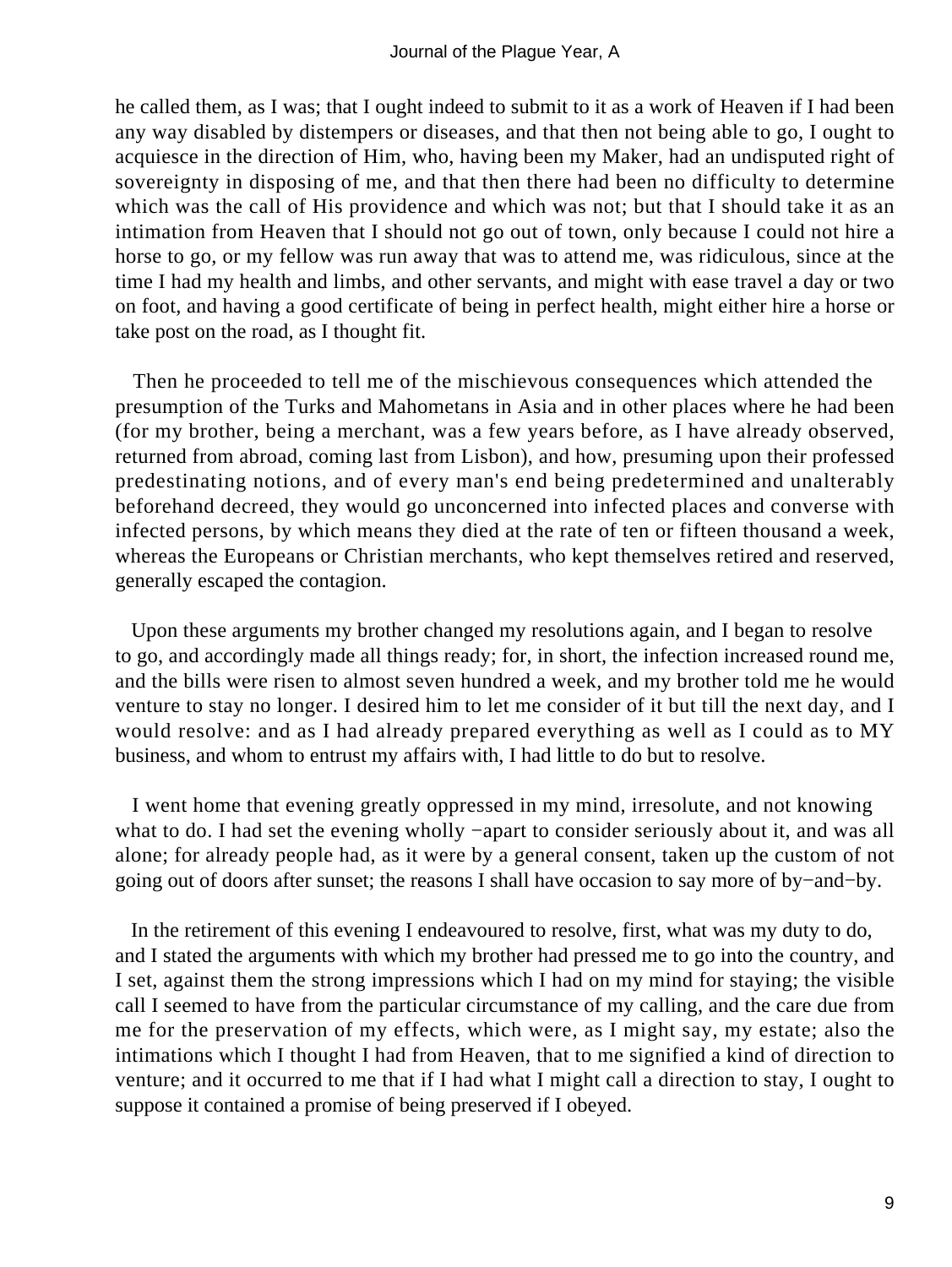This lay close to me, and my mind seemed more and more encouraged to stay than ever, and supported with a secret satisfaction that I should be kept. Add to this, that, turning over the Bible which lay before me, and while my thoughts were more than ordinarily serious upon the question, I cried out, 'Well, I know not what to do; Lord, direct me I' and the like; and at that juncture I happened to stop turning over the book at the gist Psalm, and casting my eye on the second verse, I read on to the seventh verse exclusive, and after that included the tenth, as follows: 'I will say of the Lord, He is my refuge and my fortress: my God, in Him will I trust. Surely He shall deliver thee from the snare of the fowler, and from the noisome pestilence. He shall cover thee with His feathers, and under His wings shalt thou trust: His truth shall be thy shield and buckler. Thou shalt not be afraid for the terror by night; nor for the arrow that flieth by day; nor for the pestilence that walketh in darkness; nor for the destruction that wasteth at noonday. A thousand shall fall at thy side, and ten thousand at thy right hand; but it shall not come nigh thee. Only with thine eyes shalt thou behold and see the reward of the wicked. Because thou hast made the Lord, which is my refuge, even the most High, thy habitation; there shall no evil befall thee, neither shall any plague come nigh thy dwelling,'

 I scarce need tell the reader that from that moment I resolved that I would stay in the town, and casting myself entirely upon the goodness and protection of the Almighty, would not seek any other shelter whatever; and that, as my times were in His hands, He was as able to keep me in a time of the infection as in a time of health; and if He did not think fit to deliver me, still I was in His hands, and it was meet He should do with me as should seem good to Him.

With this resolution I went to bed; and I was further confirmed in it the next day by the woman being taken ill with whom I had intended to entrust my house and all my affairs. But I had a further obligation laid on me on the same side, for the next day I found myself very much out of order also, so that if I would have gone away, I could not," and I continued ill three or four days, and this entirely determined my stay; so I took my leave of my brother, who went away to Dorking, in Surrey, and afterwards fetched a round farther into Buckinghamshire or Bedfordshire, to a retreat he had found out there for his family.

 It was a very ill time to be sick in, for if any one complained, it was immediately said he had the plague; and though I had indeed no symptom of that distemper, yet being very ill, both in my head and in my stomach, I was not without apprehension that I really was infected; but in about three days I grew better; the third night I rested well, sweated a little, and was much refreshed. The apprehensions of its being the infection went also quite away with my illness, and I went about my business as usual.

 These things, however, put off all my thoughts of going into the country; and my brother also being gone, I had no more debate either with him or with myself on that subject.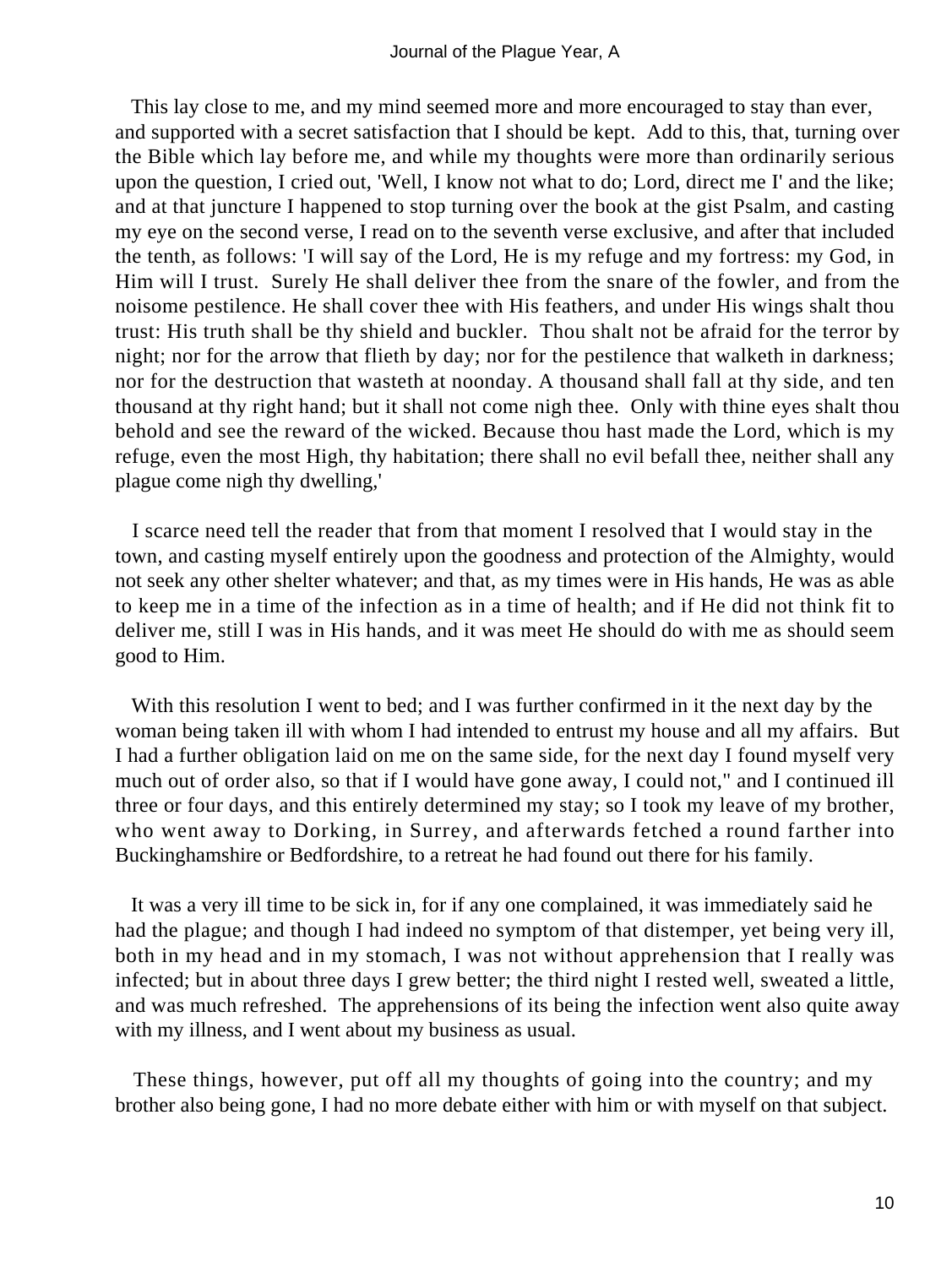It was now mid−July, and the plague, which had chiefly raged at the other end of the town, and, as I said before, in the parishes of St Giles, St Andrew's, Holborn, and towards Westminster, began to now come eastward towards the part where I lived. It was to be observed, indeed, that it did not come straight on towards us; for the city, that is to say, within the walls, was indifferently healthy still; nor was it got then very much over the water into Southwark; for though there died that week 1268 of all distempers, whereof it might be supposed above 600 died of the plague, yet there was but twenty−eight in the whole city, within the walls, and but nineteen in Southwark, Lambeth parish included; whereas in the parishes of St Giles and St Martin−in−the− Fields alone there died 421.

 But we perceived the infection kept chiefly in the out−parishes, which being very populous, and fuller also of poor, the distemper found more to prey upon than in the city, as I shall observe afterwards. We perceived, I say, the distemper to draw our way, viz., by the parishes of Clarkenwell, Cripplegate, Shoreditch, and Bishopsgate; which last two parishes joining to Aldgate, Whitechappel, and Stepney, the infection came at length to spread its utmost rage and violence in those parts, even when it abated at the western parishes where it began.

 It was very strange to observe that in this particular week, from the 4th to the 11th of July, when, as I have observed, there died near 400 of the plague in the two parishes of St Martin and St Giles−in−the− Fields only, there died in the parish of Aldgate but four, in the parish of Whitechappel three, in the parish of Stepney but one.

 Likewise in the next week, from the 11th of July to the 18th, when the week's bill was 1761, yet there died no more of the plague, on the whole Southwark side of the water, than sixteen. But this face of things soon changed, and it began to thicken in Cripplegate parish especially, and in Clarkenwell; so that by the second week in August, Cripplegate parish alone buried 886, and Clarkenwell 155. Of the first, 850 might well be reckoned to die of the plague; and of the last, the bill itself said 145 were of the plague.

 During the month of July, and while, as I have observed, our part of the town seemed to be spared in comparison of the west part, I went ordinarily about the streets, as my business required, and particularly went generally once in a day, or in two days, into the city, to my brother's house, which he had given me charge of, and to see if it was safe; and having the key in my pocket, I used to go into the house, and over most of the rooms, to see that all was well; for though it be something wonderful to tell, that any should have hearts so hardened in the midst of such a calamity as to rob and steal, yet certain it is that all sorts of villainies, and even levities and debaucheries, were then practised in the town as openly as ever − I will not say quite as frequently, because the numbers of people were many ways lessened.

 But the city itself began now to be visited too, I mean within the walls; but the number of people there were indeed extremely lessened by so great a multitude having been gone into the country; and even all this month of July they continued to flee, though not in such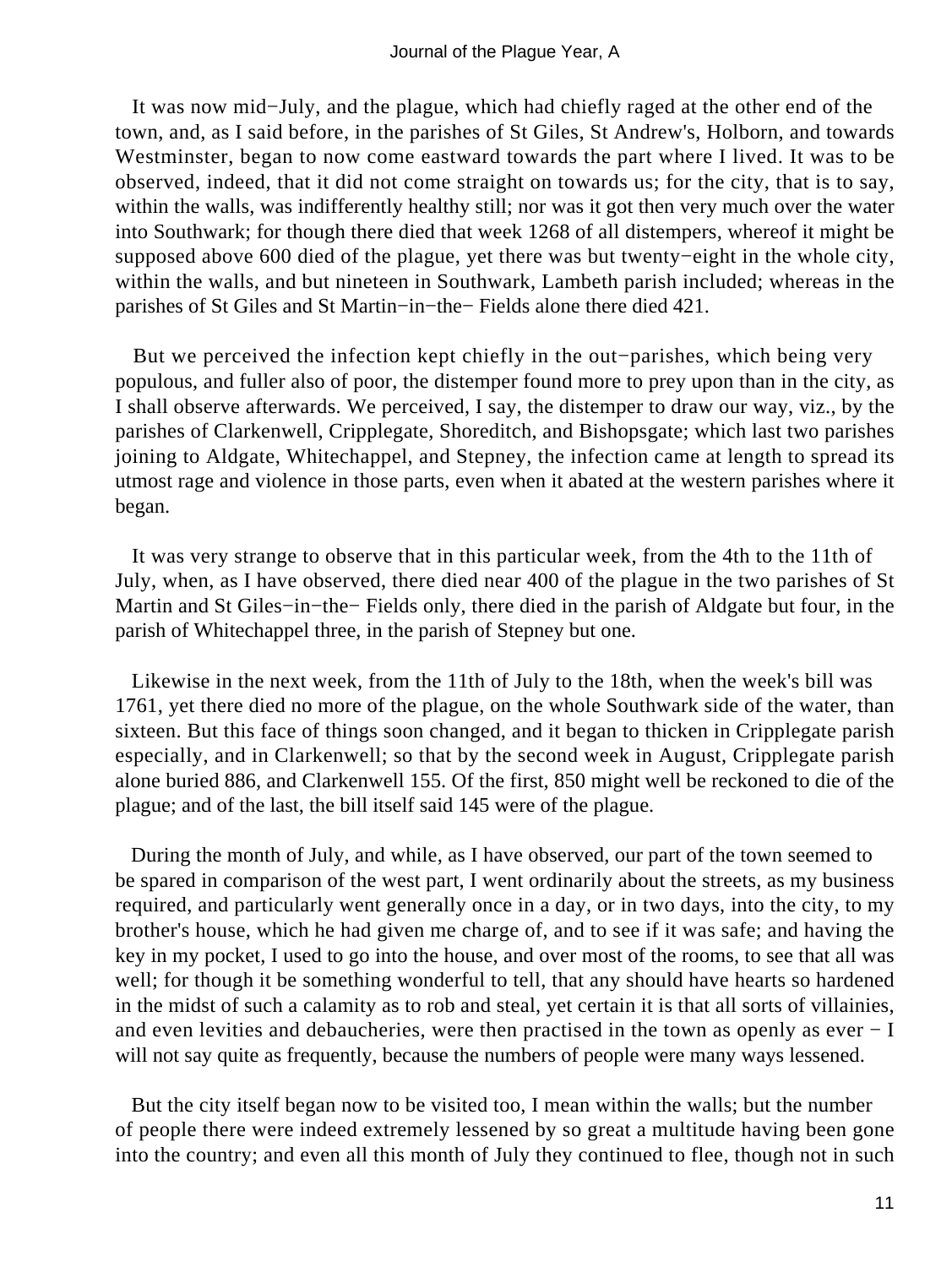multitudes as formerly. In August, indeed, they fled in such a manner that I began to think there would be really none but magistrates and servants left in the city.

 As they fled now out of the city, so I should observe that the Court removed early, viz., in the month of June, and went to Oxford, where it pleased God to preserve them; and the distemper did not, as I heard of, so much as touch them, for which I cannot say that I ever saw they showed any great token of thankfulness, and hardly anything of reformation, though they did not want being told that their crying vices might without breach of charity be said to have gone far in bringing that terrible judgement upon the whole nation.

The face of London was –now indeed strangely altered: I mean the whole mass of buildings, city, liberties, suburbs, Westminster, Southwark, and altogether; for as to the particular part called the city, or within the walls, that was not yet much infected. But in the whole the face of things, I say, was much altered; sorrow and sadness sat upon every face; and though some parts were not yet overwhelmed, yet all looked deeply concerned; and, as we saw it apparently coming on, so every one looked on himself and his family as in the utmost danger. Were it possible to represent those times exactly to those that did not see them, and give the reader due ideas of the horror 'that everywhere presented itself, it must make just impressions upon their minds and fill them with surprise. London might well be said to be all in tears; the mourners did not go about the streets indeed, for nobody put on black or made a formal dress of mourning for their nearest friends; but the voice of mourners was truly heard in the streets. The shrieks of women and children at the windows and doors of their houses, where their dearest relations were perhaps dying, or just dead, were so frequent to be heard as we passed the streets, that it was enough to pierce the stoutest heart in the world to hear them. Tears and lamentations were seen almost in every house, especially in the first part of the visitation; for towards the latter end men's hearts were hardened, and death was so always before their eyes, that they did not so much concern themselves for the loss of their friends, expecting that themselves should be summoned the next hour.

 Business led me out sometimes to the other end of the town, even when the sickness was chiefly there; and as the thing was new to me, as well as to everybody else, it was a most surprising thing to see those streets which were usually so thronged now grown desolate, and so few people to be seen in them, that if I had been a stranger and at a loss for my way, I might sometimes have gone the length of a whole street (I mean of the by−streets), and seen nobody to direct me except watchmen set at the doors of such houses as were shut up, of which I shall speak presently.

 One day, being at that part of the town on some special business, curiosity led me to observe things more than usually, and indeed I walked a great way where I had no business. I went up Holborn, and there the street was full of people, but they walked in the middle of the great street, neither on one side or other, because, as I suppose, they would not mingle with anybody that came out of houses, or meet with smells and scent from houses that might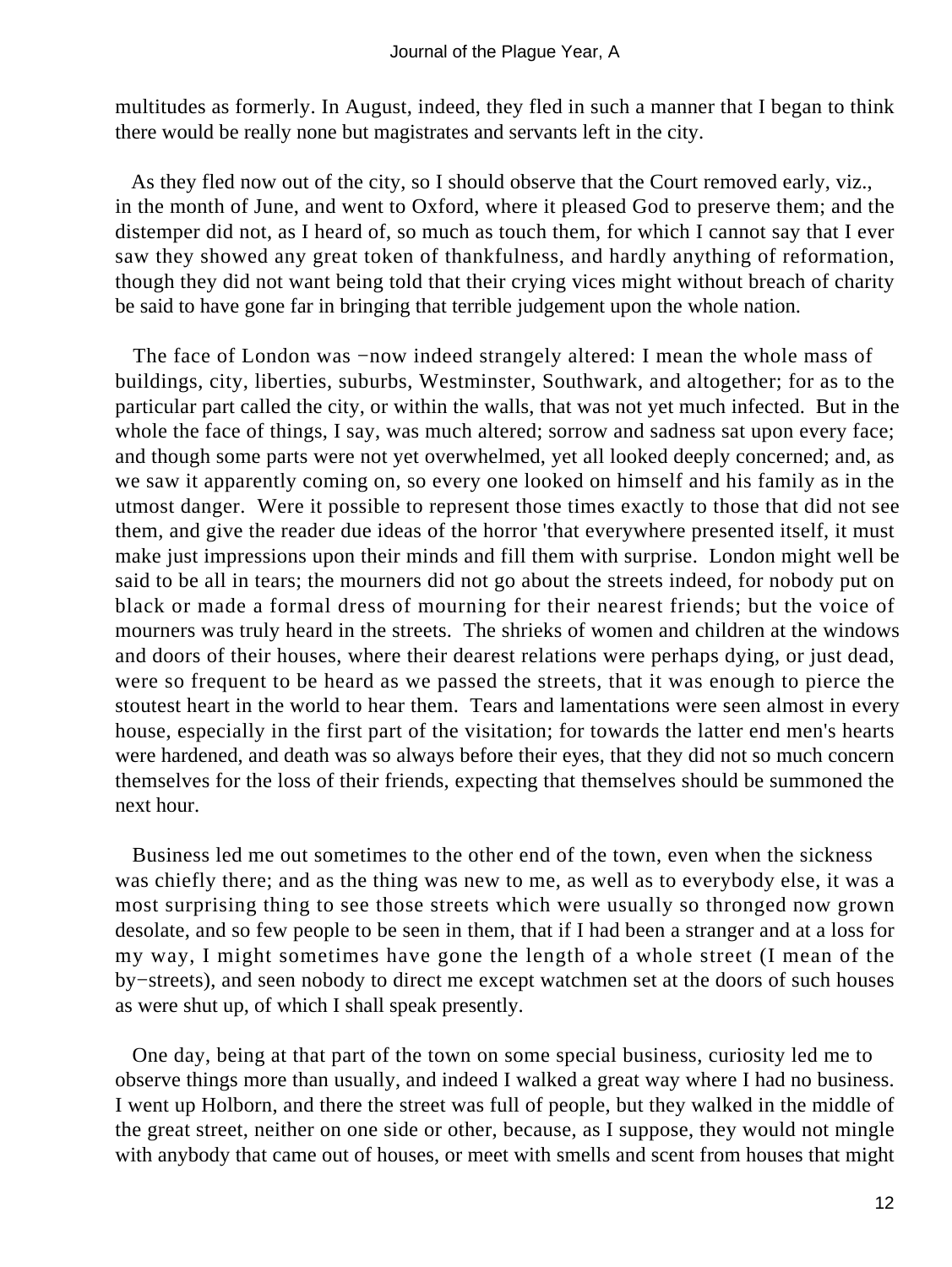be infected.

 The Inns of Court were all shut up; nor were very many of the lawyers in the Temple, or Lincoln's Inn, or Gray's Inn, to be seen there. Everybody was at peace; there was no occasion for lawyers; besides, it being in the time of the vacation too, they were generally gone into the country. Whole rows of houses in some places were shut close up, the inhabitants all fled, and only a watchman or two left.

 When I speak of rows of houses being shut up, I do not mean shut up by the magistrates, but that great numbers of persons followed the Court, by the necessity of their employments and other dependences; and as others retired, really frighted with the distemper, it was a mere desolating of some of the streets. But the fright was not yet near so great in the city, abstractly so called, and particularly because, though they were at first in a most inexpressible consternation, yet as I have observed that the distemper intermitted often at first, so they were, as it were, alarmed and unalarmed again, and this several times, till it began to be familiar to them; and that even when it appeared violent, yet seeing it did not presently spread into the city, or the east and south parts, the people began to take courage, and to be, as I may say, a little hardened. It is true a vast many people fled, as I have observed, yet they were chiefly from the west end of the town, and from that we call the heart of the city: that is to say, among the wealthiest of the people, and such people as were unencumbered with trades and business. But of the rest, the generality stayed, and seemed to abide the worst; so that in the place we calf the Liberties, and in the suburbs, in Southwark, and in the east part, such as Wapping, Ratcliff, Stepney, Rotherhithe, and the like, the people generally stayed, except here and there a few wealthy families, who, as above, did not depend upon their business.

 It must not be forgot here that the city and suburbs were prodigiously full of people at the time of this visitation, I mean at the time that it began; for though I have lived to see a further increase, and mighty throngs of people settling in London more than ever, yet we had always a notion that the numbers of people which, the wars being over, the armies disbanded, and the royal family and the monarchy being restored, had flocked to London to settle in business, or to depend upon and attend the Court for rewards of services, preferments, and the like, was such that the town was computed to have in it above a hundred thousand people more than ever it held before; nay, some took upon them to say it had twice as many, because all the ruined families of the royal party flocked hither. All the old soldiers set up trades here, and abundance of families settled here. Again, the Court brought with them a great flux of pride, and new fashions. All people were grown gay and luxurious, and the joy of the Restoration had brought a vast many families to London.

 I often thought that as Jerusalem was besieged by the Romans when the Jews were assembled together to celebrate the Passover − by which means an incredible number of people were surprised there who would otherwise have been in other countries − so the plague entered London when an incredible increase of people had happened occasionally, by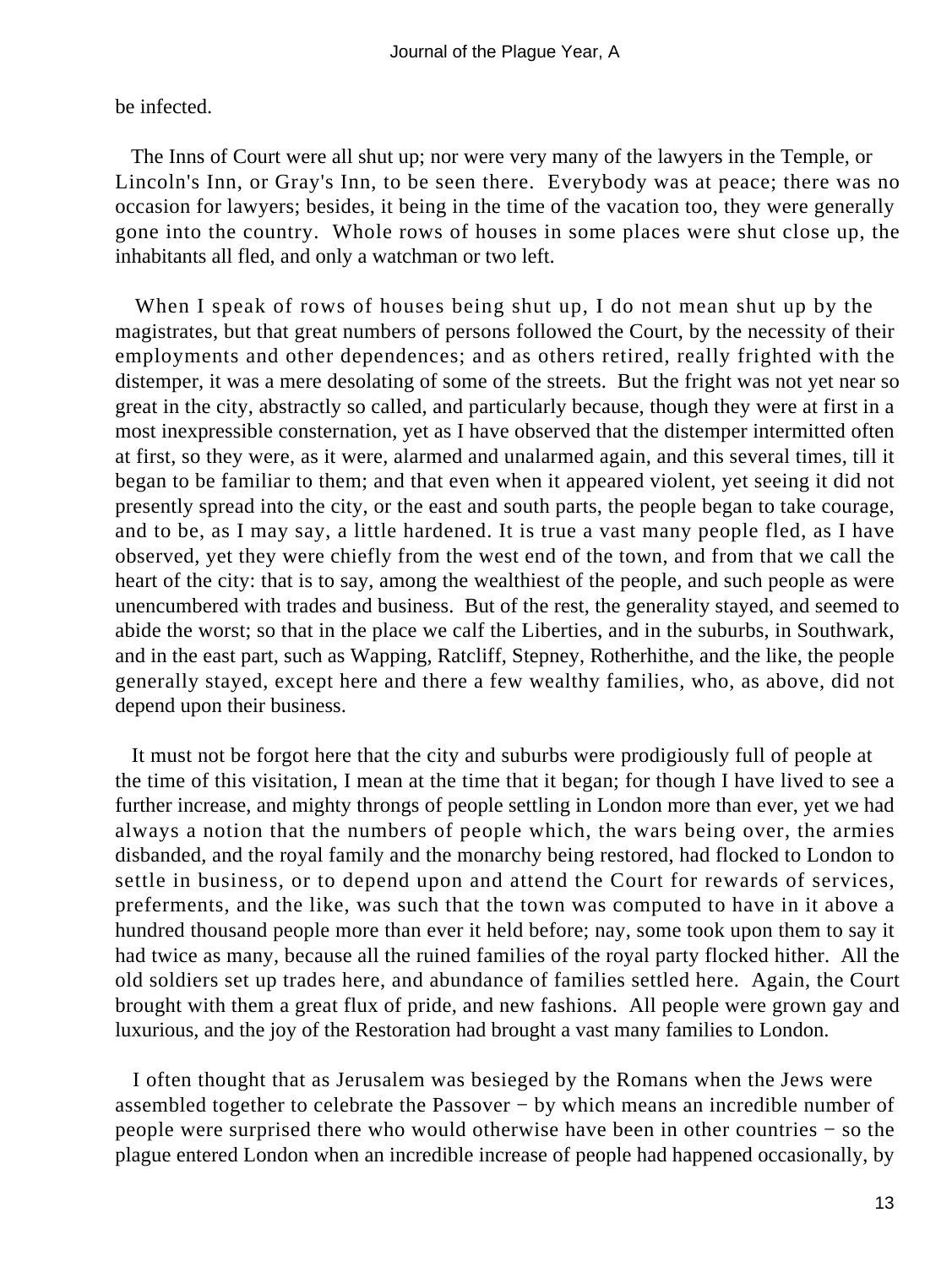the particular circumstances above−named. As this conflux of the people to a youthful and gay Court made a great trade in the city, especially in everything that belonged to fashion and finery, so it drew by consequence a great number of workmen, manufacturers, and the like, being mostly poor people who depended upon their labour. And I remember in particular that in a representation to my Lord Mayor of the condition of the poor, it was estimated that there were no less than an hundred thousand riband− weavers in and about the city, the chiefest number of whom lived then in the parishes of Shoreditch, Stepney, Whitechappel, and Bishopsgate, that, namely, about Spitalfields; that is to say, as Spitalfields was then, for it was not so large as now by one fifth part.

 By this, however, the number of people in the whole may be judged of; and, indeed, I often wondered that, after the prodigious numbers of people that went away at first, there was yet so great a multitude left as it appeared there was.

 But I must go back again to the beginning of this surprising time. While the fears of the people were young, they were increased strangely by several odd accidents which, put altogether, it was really a wonder the whole body of the people did not rise as one man and abandon their dwellings, leaving the place as a space of ground designed by Heaven for an Akeldama, doomed to be destroyed from the face of the earth, and that all that would be found in it would perish with it. I shall name but a few of these things; but sure they were so many, and so many wizards and cunning people propagating them, that I have often wondered there was any (women especially) left behind.

 In the first place, a blazing star or comet appeared for several months before the plague, as there did the year after another, a little before the fire. The old women and the phlegmatic hypochondriac part of the other sex, whom I could almost call old women too, remarked (especially afterward, though not till both those judgements were over) that those two comets passed directly over the city, and that so very near the houses that it was plain they imported something peculiar to the city alone; that the comet before the pestilence was of a faint, dull, languid colour, and its motion very heavy, Solemn, and slow; but that the comet before the fire was bright and sparkling, or, as others said, flaming, and its motion swift and furious; and that, accordingly, one foretold a heavy judgement, slow but severe, terrible and frightful, as was the plague; but the other foretold a stroke, sudden, swift, and fiery as the conflagration. Nay, so particular some people were, that as they looked upon that comet preceding the fire, they fancied that they not only saw it pass swiftly and fiercely, and could perceive the motion with their eye, but even they heard it; that it made a rushing, mighty noise, fierce and terrible, though at a distance, and but just perceivable.

 I saw both these stars, and, I must confess, had so much of the common notion of such things in my head, that I was apt to look upon them as the forerunners and warnings of God's judgements; and especially when, after the plague had followed the first, I yet saw another of the like kind, I could not but say God had not yet sufficiently scourged the city.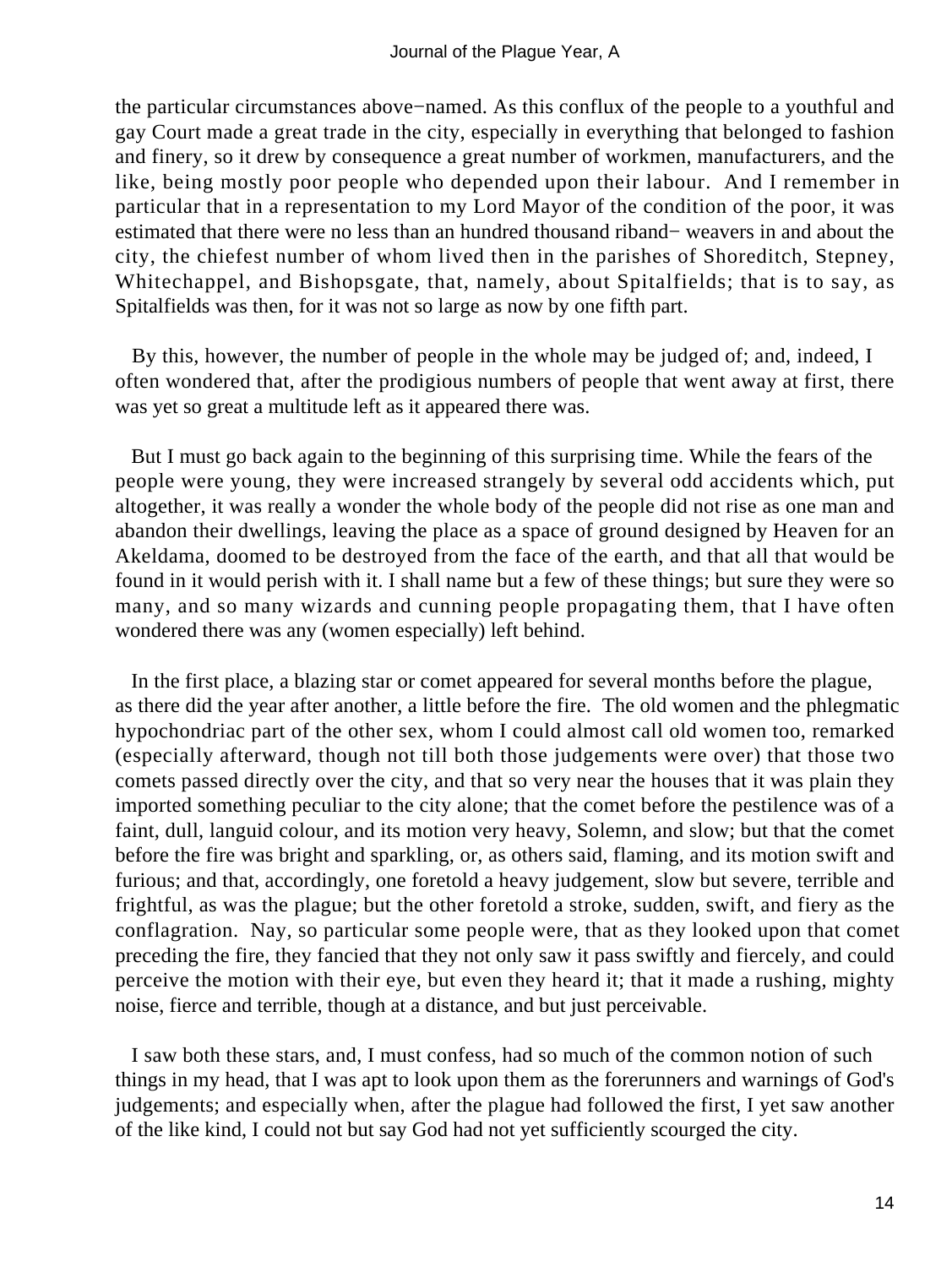But I could not at the same time carry these things to the height that others did, knowing, too, that natural causes are assigned by the astronomers for such things, and that their motions and even their revolutions are calculated, or pretended to be calculated, so that they cannot be so perfectly called the forerunners or foretellers, much less the procurers, of such events as pestilence, war, fire, and the like.

 But let my thoughts and the thoughts of the philosophers be, or have been, what they will, these things had a more than ordinary influence upon the minds of the common people, and they had almost universal melancholy apprehensions of some dreadful calamity and judgement coming upon the city; and this principally from the sight of this comet, and the little alarm that was given in December by two people dying at St Giles's, as above.

 The apprehensions of the people were likewise strangely increased by the error of the times; in which, I think, the people, from what principle I cannot imagine, were more addicted to prophecies and astrological conjurations, dreams, and old wives' tales than ever they were before or since. Whether this unhappy temper was originally raised by the follies of some people who got money by it − that is to say, by printing predictions and prognostications − I know not; but certain it is, books frighted them terribly, such as Lilly's Almanack, Gadbury's Astrological Predictions, Poor Robin's Almanack, and the like; also several pretended religious books, one entitled, Come out of her, my People, lest you be Partaker of her Plagues; another called, Fair Warning; another, Britain's Remembrancer; and many such, all, or most part of which, foretold, directly or covertly, the ruin of the city. Nay, some were so enthusiastically bold as to run about the streets with their oral predictions, pretending they were sent to preach to the city; and one in particular, who, like Jonah to Nineveh, cried in the streets, 'Yet forty days, and London shall be destroyed.' I will not be positive whether he said yet forty days or yet a few days. Another ran about naked, except a pair of drawers about his waist, crying day and night, like a man that Josephus mentions, who cried, 'Woe to Jerusalem!' a little before the destruction of that city. So this poor naked creature cried, 'Oh, the great and the dreadful God!' and said no more, but repeated those words continually, with a voice and countenance full of horror, a swift pace; and nobody could ever find him to stop or rest, or take any sustenance, at least that ever I could hear of. I met this poor creature several times in the streets, and would have spoken to him, but he would not enter into speech with me or any one else, but held on his dismal cries continually.

 These things terrified the people to the last degree, and especially when two or three times, as I have mentioned already, they found one or two in the bills dead of the plague at St Giles's.

 Next to these public things were the dreams of old women, or, I should say, the interpretation of old women upon other people's dreams; and these put abundance of people even out of their wits. Some heard voices warning them to be gone, for that there would be such a plague in London, so that the living would not be able to bury the dead. Others saw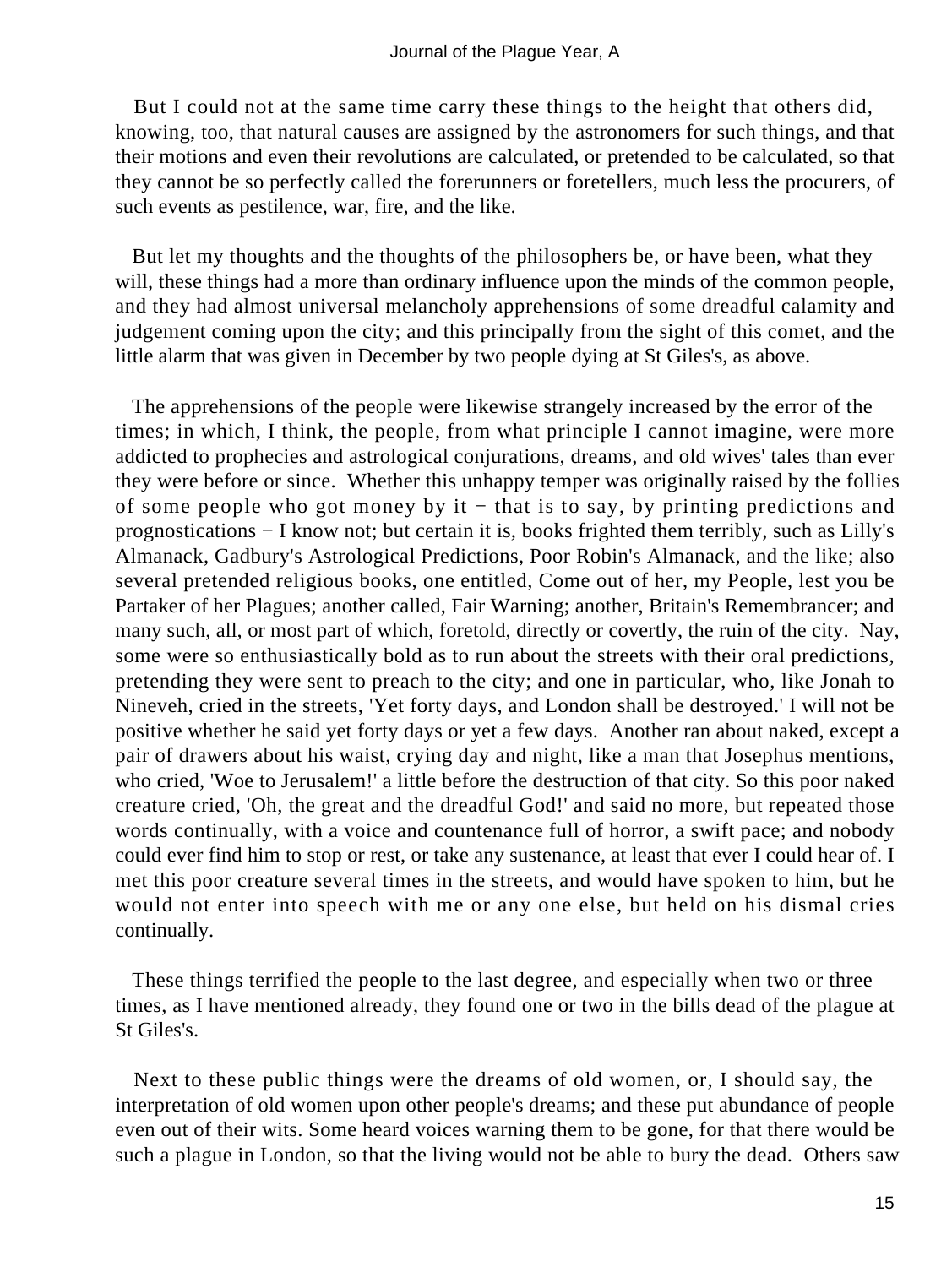apparitions in the air; and I must be allowed to say of both, I hope without breach of charity, that they heard voices that never spake, and saw sights that never appeared; but the imagination of the people was really turned wayward and possessed. And no wonder, if they who were poring continually at the clouds saw shapes and figures, representations and appearances, which had nothing in them but air, and vapour. Here they told us they saw a flaming sword held in a hand coming out of a cloud, with a point hanging directly over the city; there they saw hearses and coffins in the air carrying to be buried; and there again, heaps of dead bodies lying unburied, and the like, just as the imagination of the poor terrified people furnished them with matter to work upon. So hypochondriac fancies represent Ships, armies, battles in the firmament; Till steady eyes the exhalations solve, And all to its first matter, cloud, resolve.

 I could fill this account with the strange relations such people gave every day of what they had seen; and every one was so positive of their having seen what they pretended to see, that there was no contradicting them without breach of friendship, or being accounted rude and unmannerly on the one hand, and profane and impenetrable on the other. One time before the plague was begun (otherwise than as I have said in St Giles's), I think it was in March, seeing a crowd of people in the street, I joined with them to satisfy my curiosity, and found them all staring up into the air to see what a woman told them appeared plain to her, which was an angel clothed in white, with a fiery sword in his hand, waving it or brandishing it over his head. She described every part of the figure to the life, showed them the motion and the form, and the poor people came into it so eagerly, and with so much readiness; 'Yes, I see it all plainly,' says one; 'there's the sword as plain as can be.' Another saw the angel. One saw his very face, and cried out what a glorious creature he was! One saw one thing, and one another. I looked as earnestly as the rest, but perhaps not with so much willingness to be imposed upon; and I said, indeed, that I could see nothing but a white cloud, bright on one side by the shining of the sun upon the other part. The woman endeavoured to show it me, but could not make me confess that I saw it, which, indeed, if I had I must have lied. But the woman, turning upon me, looked in my face, and fancied I laughed, in which her imagination deceived her too, for I really did not laugh, but was very seriously reflecting how the poor people were terrified by the force of their own imagination. However, she turned from me, called me profane fellow, and a scoffer; told me that it was a time of God's anger, and dreadful judgements were approaching, and that despisers such as I should wander and perish.

 The people about her seemed disgusted as well as she; and I found there was no persuading them that I did not laugh at them, and that I should be rather mobbed by them than be able to undeceive them. So I left them; and this appearance passed for as real as the blazing star itself.

 Another encounter I had in the open day also; and this was in going through a narrow passage from Petty France into Bishopsgate Churchyard, by a row of alms−houses. There are two churchyards to Bishopsgate church or parish; one we go over to pass from the place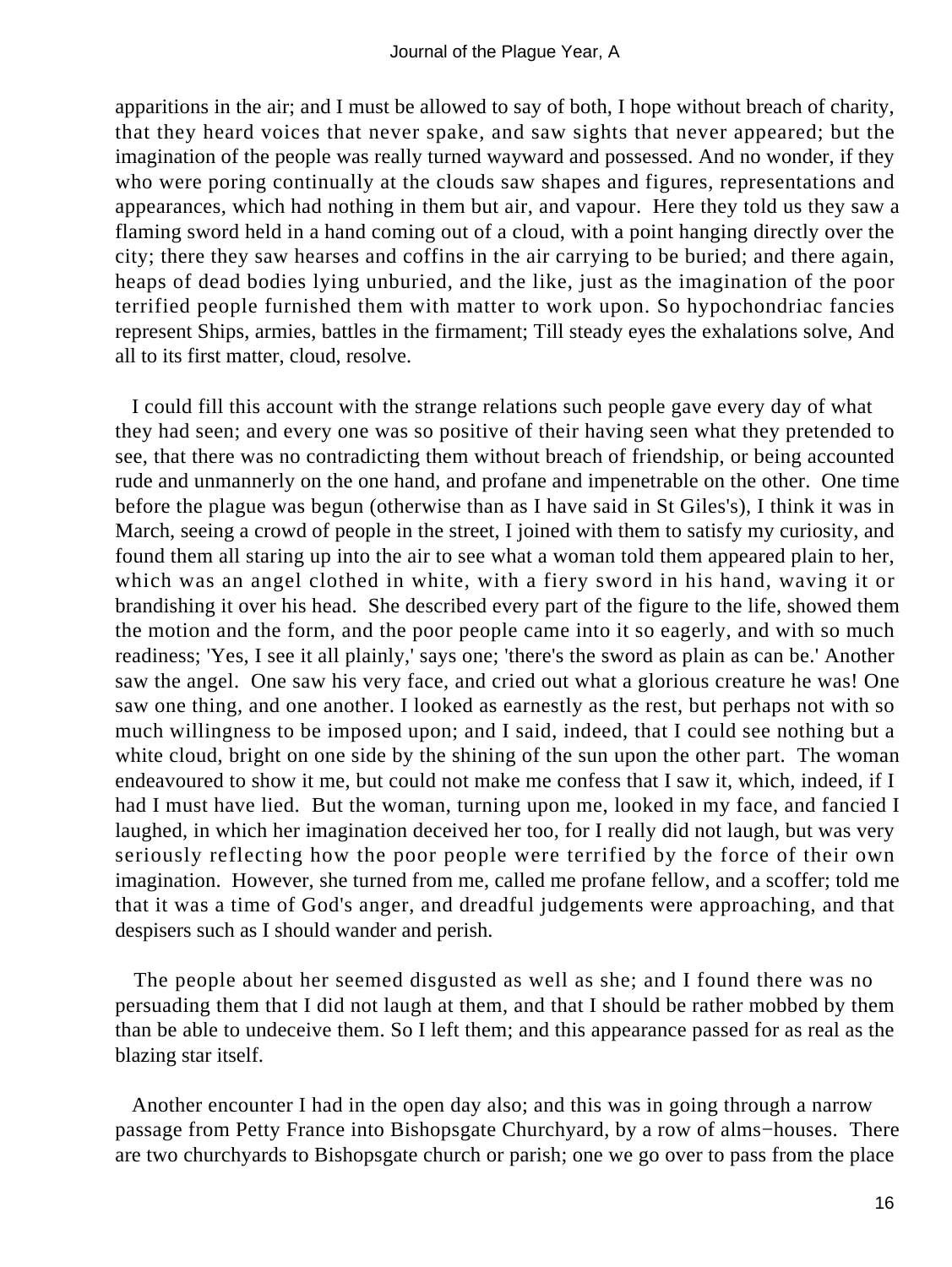called Petty France into Bishopsgate Street, coming out just by the church door; the other is on the side of the narrow passage where the alms−houses are on the left; and a dwarf−wall with a palisado on it on the right hand, and the city wall on the other side more to the right.

 In this narrow passage stands a man looking through between the palisadoes into the burying−place, and as many people as the narrowness of the passage would admit to stop, without hindering the passage of others, and he was talking mightily eagerly to them, and pointing now to one place, then to another, and affirming that he saw a ghost walking upon such a gravestone there. He described the shape, the posture, and the movement of it so exactly that it was the greatest matter of amazement to him in the world that everybody did not see it as well as he. On a sudden he would cry, 'There it is; now it comes this way.' Then, 'Tis turned back'; till at length he persuaded the people into so firm a belief of it, that one fancied he saw it, and another fancied he saw it; and thus he came every day making a strange hubbub, considering it was in so narrow a passage, till Bishopsgate clock struck eleven, and then the ghost would seem to start, and, as if he were called away, disappeared on a sudden.

 I looked earnestly every way, and at the very moment that this man directed, but could not see the least appearance of anything; but so positive was this poor man, that he gave the people the vapours in abundance, and sent them away trembling and frighted, till at length few people that knew of it cared to go through that passage, and hardly anybody by night on any account whatever.

 This ghost, as the poor man affirmed, made signs to the houses, and to the ground, and to the people, plainly intimating, or else they so understanding it, that abundance of the people should come to be buried in that churchyard, as indeed happened; but that he saw such aspects I must acknowledge I never believed, nor could I see anything of it myself, though I looked most earnestly to see it, if possible.

 These things serve to show how far the people were really overcome with delusions; and as they had a notion of the approach of a visitation, all their predictions ran upon a most dreadful plague, which should lay the whole city, and even the kingdom, waste, and should destroy almost all the nation, both man and beast.

 To this, as I said before, the astrologers added stories of the conjunctions of planets in a malignant manner and with a mischievous influence, one of which conjunctions was to happen, and did happen, in October, and the other in November; and they filled the people's heads with predictions on these signs of the heavens, intimating that those conjunctions foretold drought, famine, and pestilence. In the two first of them, however, they were entirely mistaken, for we had no droughty season, but in the beginning of the year a hard frost, which lasted from December almost to March, and after that moderate weather, rather warm than hot, with refreshing winds, and, in short, very seasonable weather, and also several very great rains.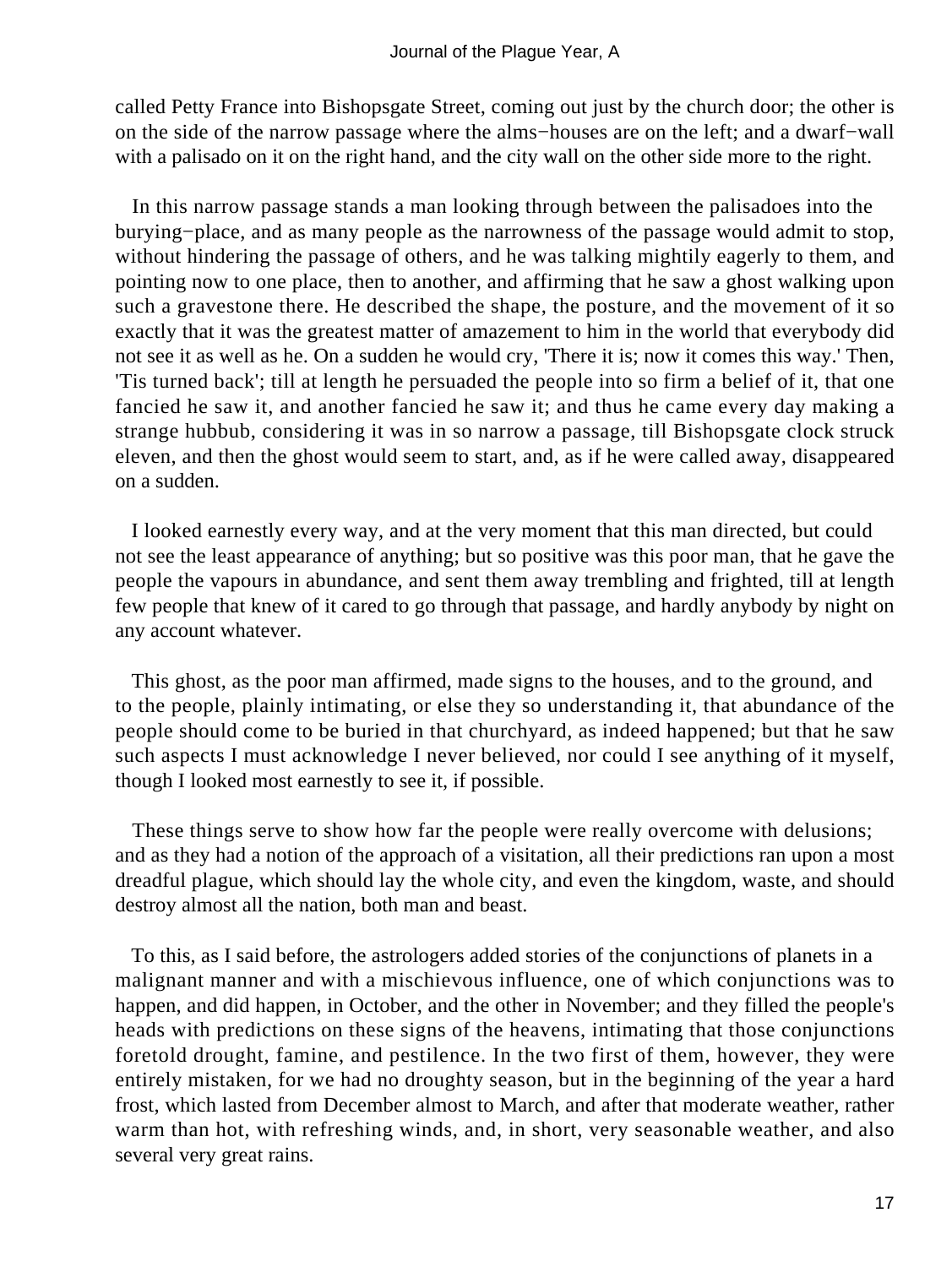Some endeavours were used to suppress the printing of such books as terrified the people, and to frighten the dispersers of them, some of whom were taken up; but nothing was done in it, as I am informed, the Government being unwilling to exasperate the people, who were, as I may say, all out of their wits already.

 Neither can I acquit those ministers that in their sermons rather sank than lifted up the hearts of their hearers. Many of them no doubt did it for the strengthening the resolution of the people, and especially for quickening them to repentance, but it certainly answered not their end, at least not in proportion to the injury it did another way; and indeed, as God Himself through the whole Scriptures rather draws to Him by invitations and calls to turn to Him and live, than drives us by terror and amazement, so I must confess I thought the ministers should have done also, imitating our blessed Lord and Master in this, that His whole Gospel is full of declarations from heaven of God's mercy, and His readiness to receive penitents and forgive them, complaining, 'Ye will not come unto Me that ye may have life', and that therefore His Gospel is called the Gospel of Peace and the Gospel of Grace.

 But we had some good men, and that of all persuasions and opinions, whose discourses were full of terror, who spoke nothing but dismal things; and as they brought the people together with a kind of horror, sent them away in tears, prophesying nothing but evil tidings, terrifying the people with the apprehensions of being utterly destroyed, not guiding them, at least not enough, to cry to heaven for mercy.

 It was, indeed, a time of very unhappy breaches among us in matters of religion. Innumerable sects and divisions and separate opinions prevailed among the people. The Church of England was restored, indeed, with the restoration of the monarchy, about four years before; but the ministers and preachers of the Presbyterians and Independents, and of all the other sorts of professions, had begun to gather separate societies and erect altar against altar, and all those had their meetings for worship apart, as they have now, but not so many then, the Dissenters being not thoroughly formed into a body as they are since; and those congregations which were thus gathered together were yet but few. And even those that were, the Government did not allow, but endeavoured to suppress them and shut up their meetings.

 But the visitation reconciled them again, at least for a time, and many of the best and most valuable ministers and preachers of the Dissenters were suffered to go into the churches where the incumbents were fled away, as many were, not being able to stand it; and the people flocked without distinction to hear them preach, not much inquiring who or what opinion they were of. But after the sickness was over, that spirit of charity abated; and every church being again supplied with their own ministers, or others presented where the minister was dead, things returned to their old channel again.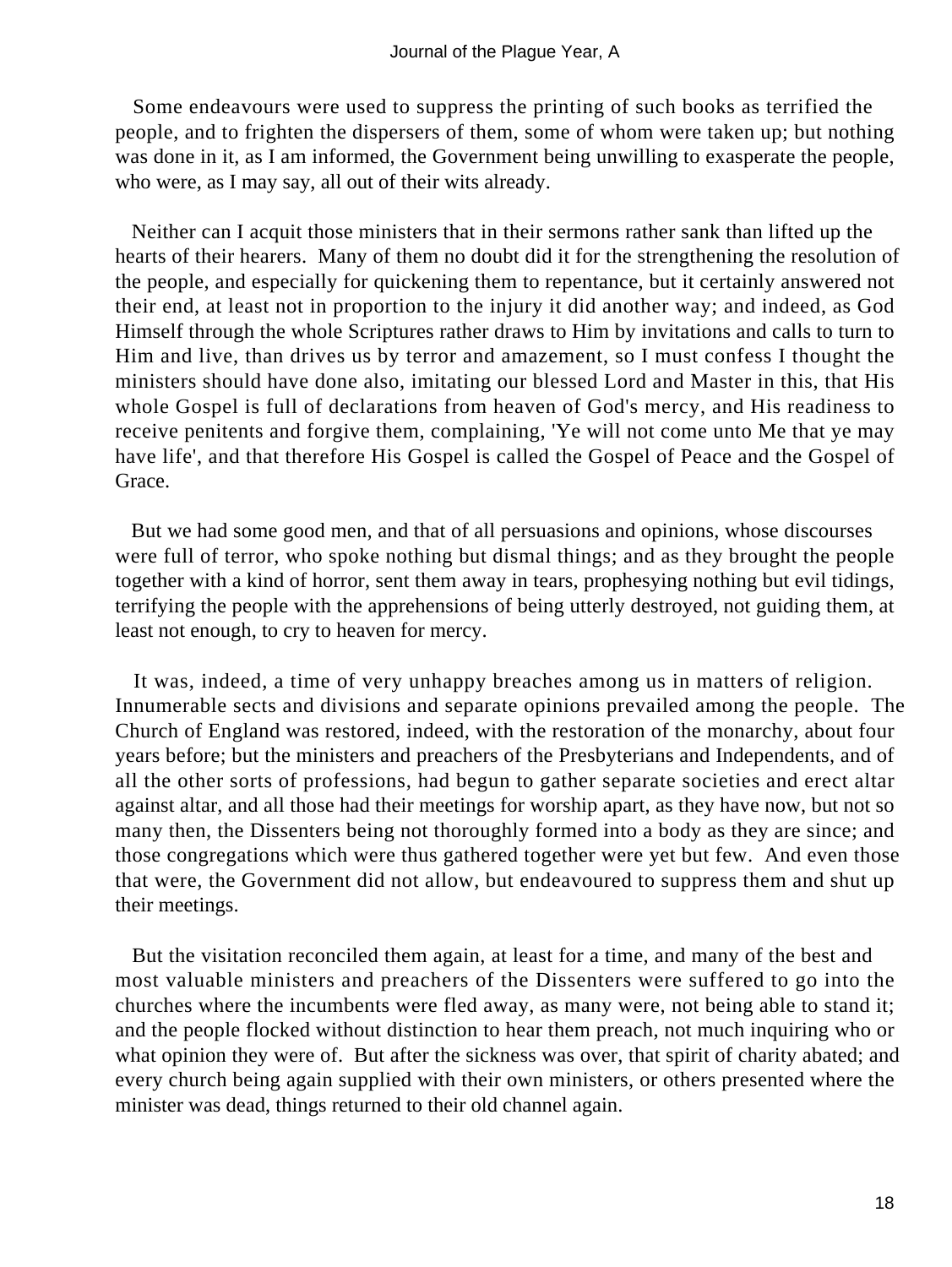One mischief always introduces another. These terrors and apprehensions of the people led them into a thousand weak, foolish, and wicked things, which they wanted not a sort of people really wicked to encourage them to: and this was running about to fortune− tellers, cunning−men, and astrologers to know their fortune, or, as it is vulgarly expressed, to have their fortunes told them, their nativities calculated, and the like; and this folly presently made the town swarm with a wicked generation of pretenders to magic, to the black art, as they called it, and I know not what; nay, to a thousand worse dealings with the devil than they were really guilty of. And this trade grew so open and so generally practised that it became common to have signs and inscriptions set up at doors: 'Here lives a fortune−teller', 'Here lives an astrologer', 'Here you may have your nativity calculated', and the like; and Friar Bacon's brazen−head, which was the usual sign of these people's dwellings, was to be seen almost in every street, or else the sign of Mother Shipton, or of Merlin's head, and the like.

 With what blind, absurd, and ridiculous stuff these oracles of the devil pleased and satisfied the people I really know not, but certain it is that innumerable attendants crowded about their doors every day. And if but a grave fellow in a velvet jacket, a band, and a black coat, which was the habit those quack−conjurers generally went in, was but seen in the streets the people would follow them in crowds, and ask them questions as they went along.

 I need not mention what a horrid delusion this was, or what it tended to; but there was no remedy for it till the plague itself put an end to it all − and, I suppose, cleared the town of most of those calculators themselves. One mischief was, that if the poor people asked these mock astrologers whether there would be a plague or no, they all agreed in general to answer 'Yes', for that kept up their trade. And had the people not been kept in a fright about that, the wizards would presently have been rendered useless, and their craft had been at an end. But they always talked to them of such−and−such influences of the stars, of the conjunctions of such−and−such planets, which must necessarily bring sickness and distempers, and consequently the plague. And some had the assurance to tell them the plague was begun already, which was too true, though they that said so knew nothing of the matter.

 The ministers, to do them justice, and preachers of most sorts that were serious and understanding persons, thundered against these and other wicked practices, and exposed the folly as well as the wickedness of them together, and the most sober and judicious people despised and abhorred them. But it was impossible to make any impression upon the middling people and the working labouring poor. Their fears were predominant over all their passions, and they threw away their money in a most distracted manner upon those whimsies. Maid−servants especially, and men−servants, were the chief of their customers, and their question generally was, after the first demand of 'Will there be a plague?' I say, the next question was, 'Oh, sir I for the Lord's sake, what will become of me? Will my mistress keep me, or will she turn me off? Will she stay here, or will she go into the country? And if she goes into the country, will she take me with her, or leave me here to be starved and undone?' And the like of menservants.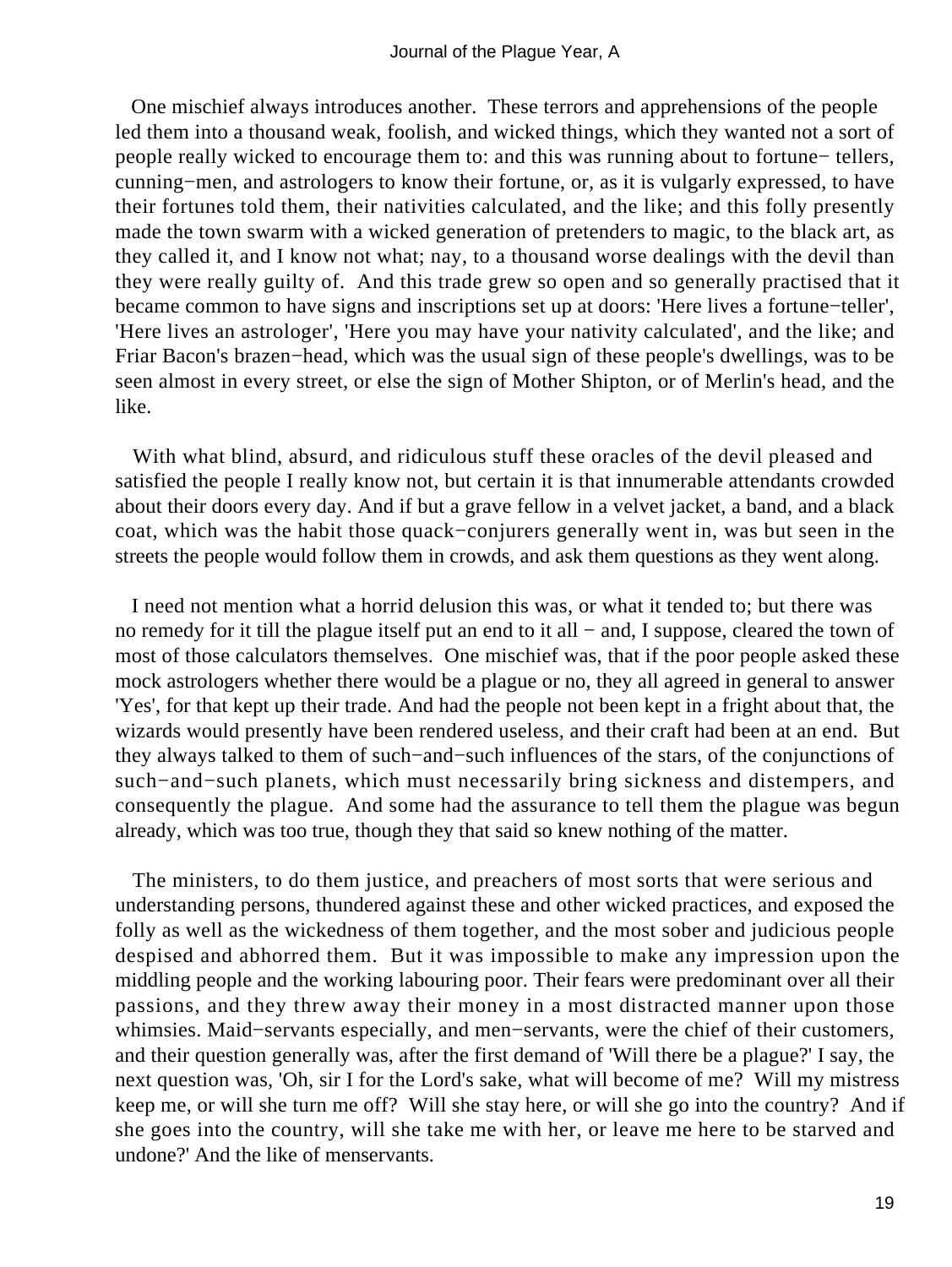The truth is, the case of poor servants was very dismal, as I shall have occasion to mention again by−and−by, for it was apparent a prodigious number of them would be turned away, and it was so. And of them abundance perished, and particularly of those that these false prophets had flattered with hopes that they should be continued in their services, and carried with their masters and mistresses into the country; and had not public charity provided for these poor creatures, whose number was exceeding great and in all cases of this nature must be so, they would have been in the worst condition of any people in the city.

 These things agitated the minds of the common people for many months, while the first apprehensions were upon them, and while the plague was not, as I may say, yet broken out. But I must also not forget that the more serious part of the inhabitants behaved after another manner. The Government encouraged their devotion, and appointed public prayers and days of fasting and humiliation, to make public confession of sin and implore the mercy of God to avert the dreadful judgement which hung over their heads; and it is not to he expressed with what alacrity the people of all persuasions embraced the occasion; how they flocked to the churches and meetings, and they were all so thronged that there was often no coming near, no, not to the very doors of the largest churches. Also there were daily prayers appointed morning and evening at several churches, and days of private praying at other places; at all which the people attended, I say, with an uncommon devotion. Several private families also, as well of one opinion as of another, kept family fasts, to which they admitted their near relations only. So that, in a word, those people who were really serious and religious applied themselves in a truly Christian manner to the proper work of repentance and humiliation, as a Christian people ought to do.

 Again, the public showed that they would bear their share in. these things; the very Court, which was then gay and luxurious, put on a face of just concern for the public danger. All the plays and interludes which, after the manner of the French Court, had been set up, and began to increase among us, were forbid to act; the gaming−tables, public dancing−rooms, and music−houses, which multiplied and began to debauch the manners of the people, were shut up and suppressed; and the jack−puddings, merry−andrews, puppet−shows, rope−dancers, and such−like doings, which had bewitched the poor common people, shut up their shops, finding indeed no trade; for the minds of the people were agitated with other things, and a kind of sadness and horror at these things sat upon the countenances even of the common people. Death was before their eyes, and everybody began to think of their graves, not of mirth and diversions.

But even those wholesome reflections – which, rightly managed, would have most happily led the people to fall upon their knees, make confession of their sins, and look up to their merciful Saviour for pardon, imploring His compassion on them in such a time of their distress, by which we might have been as a second Nineveh − had a quite contrary extreme in the common people, who, ignorant and stupid in their reflections as they were brutishly wicked and thoughtless before, were now led by their fright to extremes of folly; and, as I have said before, that they ran to conjurers and witches, and all sorts of deceivers, to know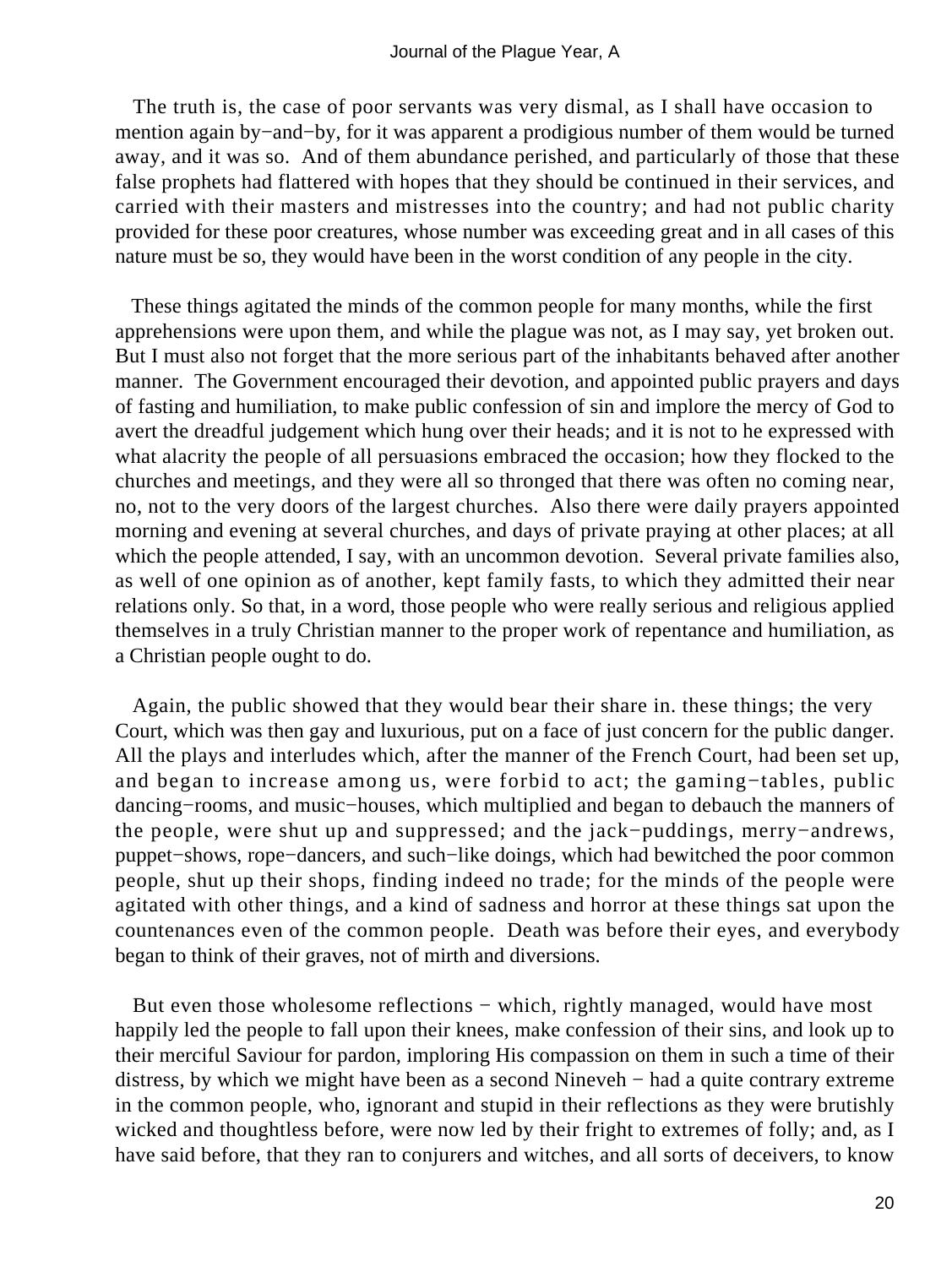what should become of them (who fed their fears, and kept them always alarmed and awake on purpose to delude them and pick their pockets), so they were as mad upon their running after quacks and mountebanks, and every practising old woman, for medicines and remedies; storing themselves with such multitudes of pills, potions, and preservatives, as they were called, that they not only spent their money but even poisoned themselves beforehand for fear of the poison of the infection; and prepared their bodies for the plague, instead of preserving them against it. On the other hand it is incredible and scarce to be imagined, how the posts of houses and corners of streets were plastered over with doctors' bills and papers of ignorant fellows, quacking and tampering in physic, and inviting the people to come to them for remedies, which was generally set off with such flourishes as these, viz.: 'Infallible preventive pills against the plague.' 'Neverfailing preservatives against the infection.' 'Sovereign cordials against the corruption of the air.' 'Exact regulations for the conduct of the body in case of an infection.' 'Anti−pestilential pills.' 'Incomparable drink against the plague, never found out before.' 'An universal remedy for the plague.' 'The only true plague water.' 'The royal antidote against all kinds of infection'; – and such a number more that I cannot reckon up; and if I could, would fill a book of themselves to set them down.

 Others set up bills to summon people to their lodgings for directions and advice in the case of infection. These had specious titles also, such as these: −

 'An eminent High Dutch physician, newly come over from Holland, where he resided during all the time of the great plague last year in Amsterdam, and cured multitudes of people that actually had the plague upon them.'

 'An Italian gentlewoman just arrived from Naples, having a choice secret to prevent infection, which she found out by her great experience, and did wonderful cures with it in the late plague there, wherein there died 20,000 in one day.'

 'An ancient gentlewoman, having practised with great success in the late plague in this city, anno 1636, gives her advice only to the female sex. To be spoken with,'

 'An experienced physician, who has long studied the doctrine of antidotes against all sorts of poison and infection, has, after forty years' practice, arrived to such skill as may, with God's blessing, direct persons how to prevent their being touched by any contagious distemper whatsoever. He directs the poor gratis.'

 I take notice of these by way of specimen. I could give you two or three dozen of the like and yet have abundance left behind. 'Tis sufficient from these to apprise any one of the humour of those times, and how a set of thieves and pickpockets not only robbed and cheated the poor people of their money, but poisoned their bodies with odious and fatal preparations; some with mercury, and some with other things as bad, perfectly remote from the thing pretended to, and rather hurtful than serviceable to the body in case an infection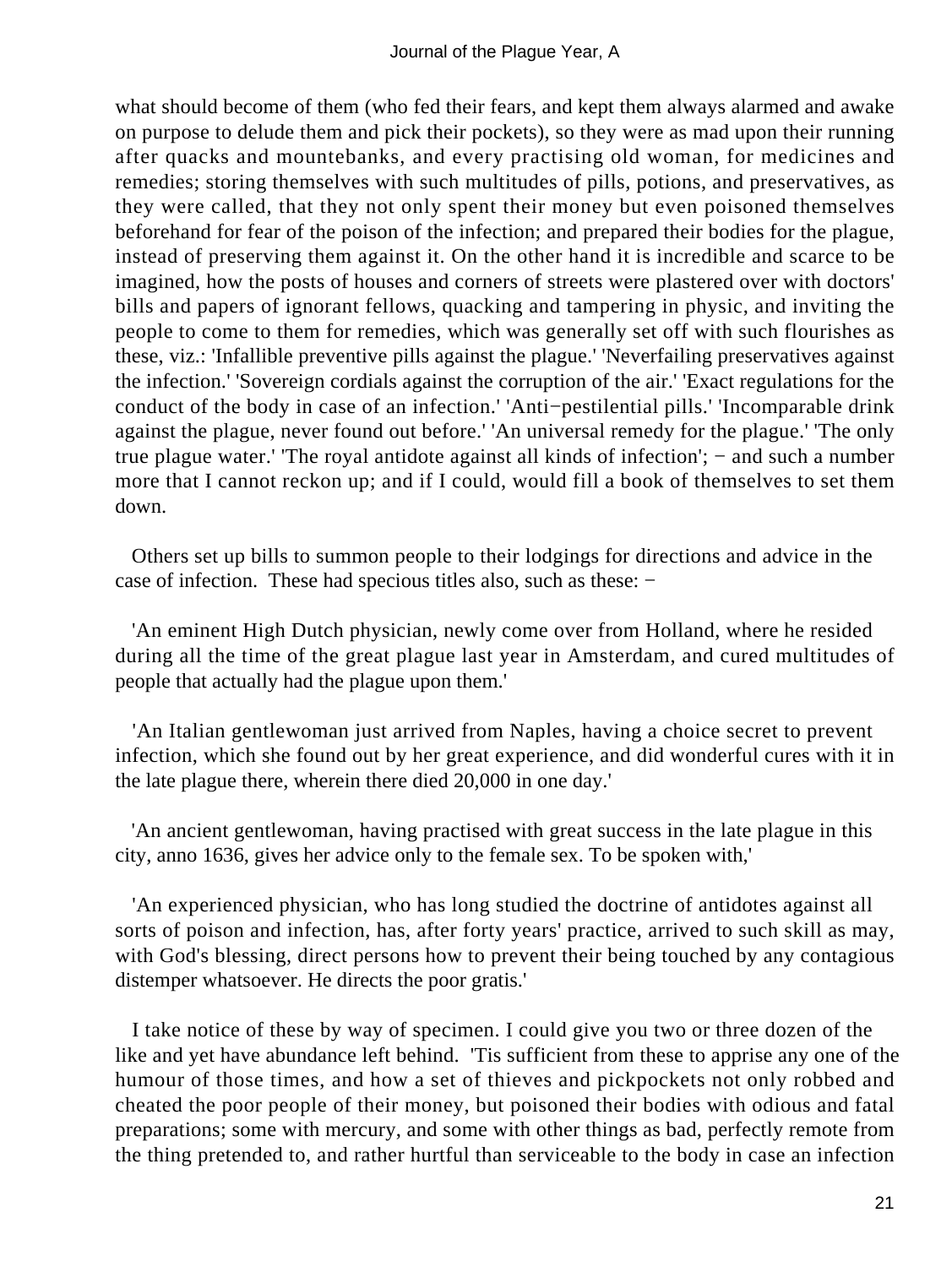## followed.

 I cannot omit a subtility of one of those quack operators, with which he gulled the poor people to crowd about him, but did nothing for them without money. He had, it seems, added to his bills, which he gave about the streets, this advertisement in capital letters, viz., 'He gives advice to the poor for nothing.'

 Abundance of poor people came to him accordingly, to whom he made a great many fine speeches, examined them of the state of their health and of the constitution of their bodies, and told them many good things for them to do, which were of no great moment. But the issue and conclusion of all was, that he had a preparation which if they took such a quantity of every morning, he would pawn his life they should never have the plague; no, though they lived in the house with people that were infected. This made the people all resolve to have it; but then the price of that was so much, I think 'twas half−a− crown. 'But, sir,' says one poor woman, 'I am a poor almswoman and am kept by the parish, and your bills say you give the poor your help for nothing.' 'Ay, good woman,' says the doctor, 'so I do, as I published there. I give my advice to the poor for nothing, but not my physic.' 'Alas, sir!' says she, 'that is a snare laid for the poor, then; for you give them advice for nothing; that is to say, you advise them gratis, to buy your physic for their money; so does every shop−keeper with his wares.' Here the woman began to give him ill words, and stood at his door all that day, telling her tale to all the people that came, till the doctor finding she turned away his customers, was obliged to call her upstairs again, and give her his box of physic for nothing, which perhaps, too, was good for nothing when she had it.

 But to return to the people, whose confusions fitted them to be imposed upon by all sorts of pretenders and by every mountebank. There is no doubt but these quacking sort of fellows raised great gains out of the miserable people, for we daily found the crowds that ran after them were infinitely greater, and their doors were more thronged than those of Dr Brooks, Dr Upton, Dr Hodges, Dr Berwick, or any, though the most famous men of the time. I And I was told that some of them got five pounds a day by their physic.

 But there was still another madness beyond all this, which may serve to give an idea of the distracted humour of the poor people at that time: and this was their following a worse sort of deceivers than any of these; for these petty thieves only deluded them to pick their pockets and get their money, in which their wickedness, whatever it was, lay chiefly on the side of the deceivers, not upon the deceived. But in this part I am going to mention, it lay chiefly in the people deceived, or equally in both; and this was in wearing charms, philtres, exorcisms, amulets, and I know not what preparations, to fortify the body with them against the plague; as if the plague was not the hand of God, but a kind of possession of an evil spirit, and that it was to be kept off with crossings, signs of the zodiac, papers tied up with so many knots, and certain words or figures written on them, as particularly the word Abracadabra, formed in triangle or pyramid, thus: −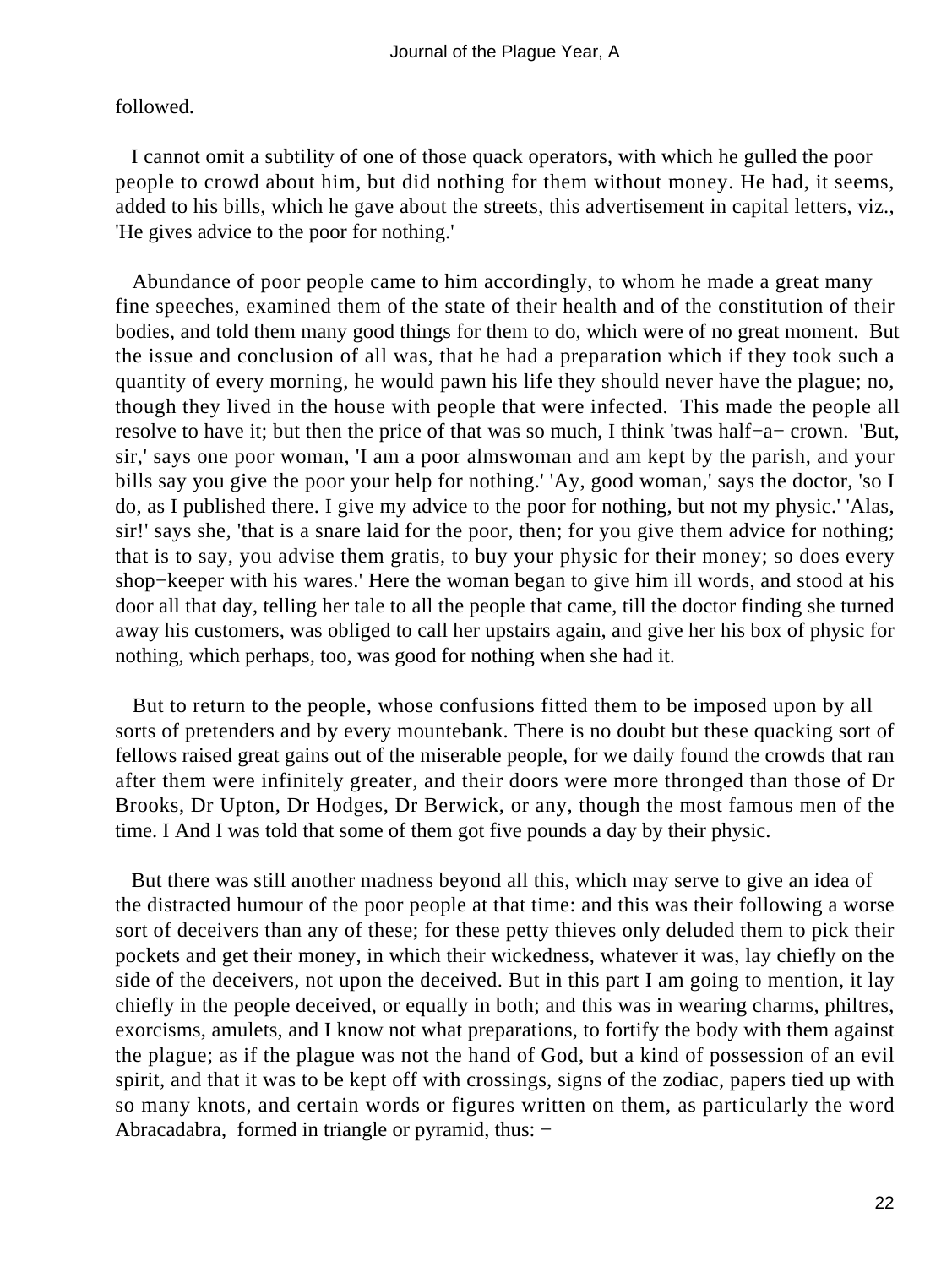**ABRACADABRA ABRACADABR** Others had the Jesuits' **ABRACADAB** mark in a cross: **ABRACADA I H ABRACAD S. ABRACA ABRAC** Others nothing but this **ABRA** mark, thus: **ABR AB \*** \* **A** {\*} \* \*

 I might spend a great deal of time in my exclamations against the follies, and indeed the wickedness, of those things, in a time of such danger, in a matter of such consequences as this, of a national infection. But my memorandums of these things relate rather to take notice only of the fact, and mention only that it was so. How the poor people found the insufficiency of those things, and how many of them were afterwards carried away in the dead−carts and thrown into the common graves of every parish with these hellish charms and trumpery hanging about their necks, remains to be spoken of as we go along.

 All this was the effect of the hurry the people were in, after the first notion of the plaque being at hand was among them, and which may be said to be from about Michaelmas 1664, but more particularly after the two men died in St Giles's in the beginning of December; and again, after another alarm in February. For when the plague evidently spread itself, they soon began to see the folly of trusting to those unperforming creatures who had gulled them of their money; and then their fears worked another way, namely, to amazement and stupidity, not knowing what course to take or what to do either to help or relieve themselves. But they ran about from one neighbour's house to another, and even in the streets from one door to another, with repeated cries of, 'Lord, have mercy upon us! What shall we do?'

 Indeed, the poor people were to be pitied in one particular thing in which they had little or no relief, and which I desire to mention with a serious awe and reflection, which perhaps every one that reads this may not relish; namely, that whereas death now began not, as we may say, to hover over every one's head only, but to look into their houses and chambers and stare in their faces. Though there might be some stupidity and dulness of the mind (and there was so, a great deal), yet there was a great deal of just alarm sounded into the very inmost soul, if I may so say, of others. Many consciences were awakened; many hard hearts melted into tears; many a penitent confession was made of crimes long concealed. It would wound the soul of any Christian to have heard the dying groans of many a despairing creature, and none durst come near to comfort them. Many a robbery, many a murder, was then confessed aloud, and nobody surviving to record the accounts of it. People might be heard, even into the streets as we passed along, calling upon God for mercy through Jesus Christ, and saying, 'I have been a thief, 'I have been an adulterer', 'I have been a murderer', and the like, and none durst stop to make the least inquiry into such things or to administer comfort to the poor creatures that in the anguish both of soul and body thus cried out. Some of the ministers did visit the sick at first and for a little while, but it was not to be done. It would have been present death to have gone into some houses. The very buriers of the dead, who were the hardenedest creatures in town, were sometimes beaten back and so terrified that they durst not go into houses where the whole families were swept away together, and where the circumstances were more particularly horrible, as some were; but this was, indeed, at the first heat of the distemper.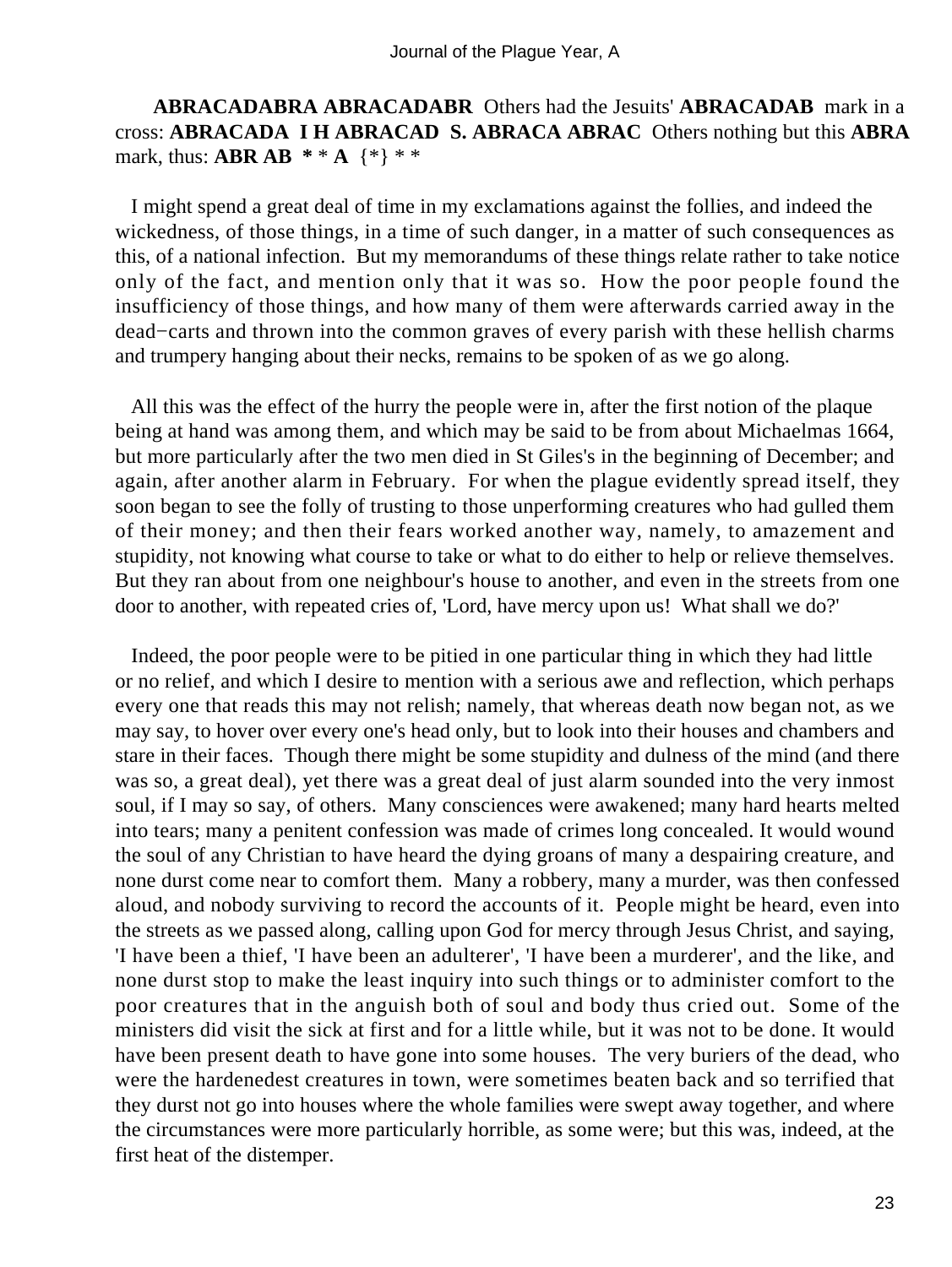Time inured them to it all, and they ventured everywhere afterwards without hesitation, as I shall have occasion to mention at large hereafter.

 I am supposing now the plague to be begun, as I have said, and that the magistrates began to take the condition of the people into their serious consideration. What they did as to the regulation of the inhabitants and of infected families, I shall speak to by itself; but as to the affair of health, it is proper to mention it here that, having seen the foolish humour of the people in running after quacks and mountebanks, wizards and fortune−tellers, which they did as above, even to madness, the Lord Mayor, a very sober and religious gentleman, appointed physicians and surgeons for relief of the poor − I mean the diseased poor and in particular ordered the College of Physicians to publish directions for cheap remedies for the poor, in all the circumstances of the distemper. This, indeed, was one of the most charitable and judicious things that could be done at that time, for this drove the people from haunting the doors of every disperser of bills, and from taking down blindly and without consideration poison for physic and death instead of life.

 This direction of the physicians was done by a consultation of the whole College; and, as it was particularly calculated for the use of the poor and for cheap medicines, it was made public, so that everybody might see it, and copies were given gratis to all that desired it. But as it is public, and to be seen on all occasions, I need not give the reader of this the trouble of it.

 I shall not be supposed to lessen the authority or capacity of the physicians when I say that the violence of the distemper, when it came to its extremity, was like the fire the next year. The fire, which consumed what the plague could not touch, defied all the application of remedies; the fire−engines were broken, the buckets thrown away, and the power of man was baffled and brought to an end. So the Plague defied all medicines; the very physicians were seized with it, with their preservatives in their mouths; and men went about prescribing to others and telling them what to do till the tokens were upon them, and they dropped down dead, destroyed by that very enemy they directed others to oppose. This was the case of several physicians, even some of them the most eminent, and of several of the most skilful surgeons. Abundance of quacks too died, who had the folly to trust to their own medicines, which they must needs be conscious to themselves were good for nothing, and who rather ought, like other sorts of thieves, to have run away, sensible of their guilt, from the justice that they could not but expect should punish them as they knew they had deserved.

 Not that it is any derogation from the labour or application of the physicians to say they fell in the common calamity; nor is it so intended by me; it rather is to their praise that they ventured their lives so far as even to lose them in the service of mankind. They endeavoured to do good, and to save the lives of others. But we were not to expect that the physicians could stop God's judgements, or prevent a distemper eminently armed from heaven from executing the errand it was sent about.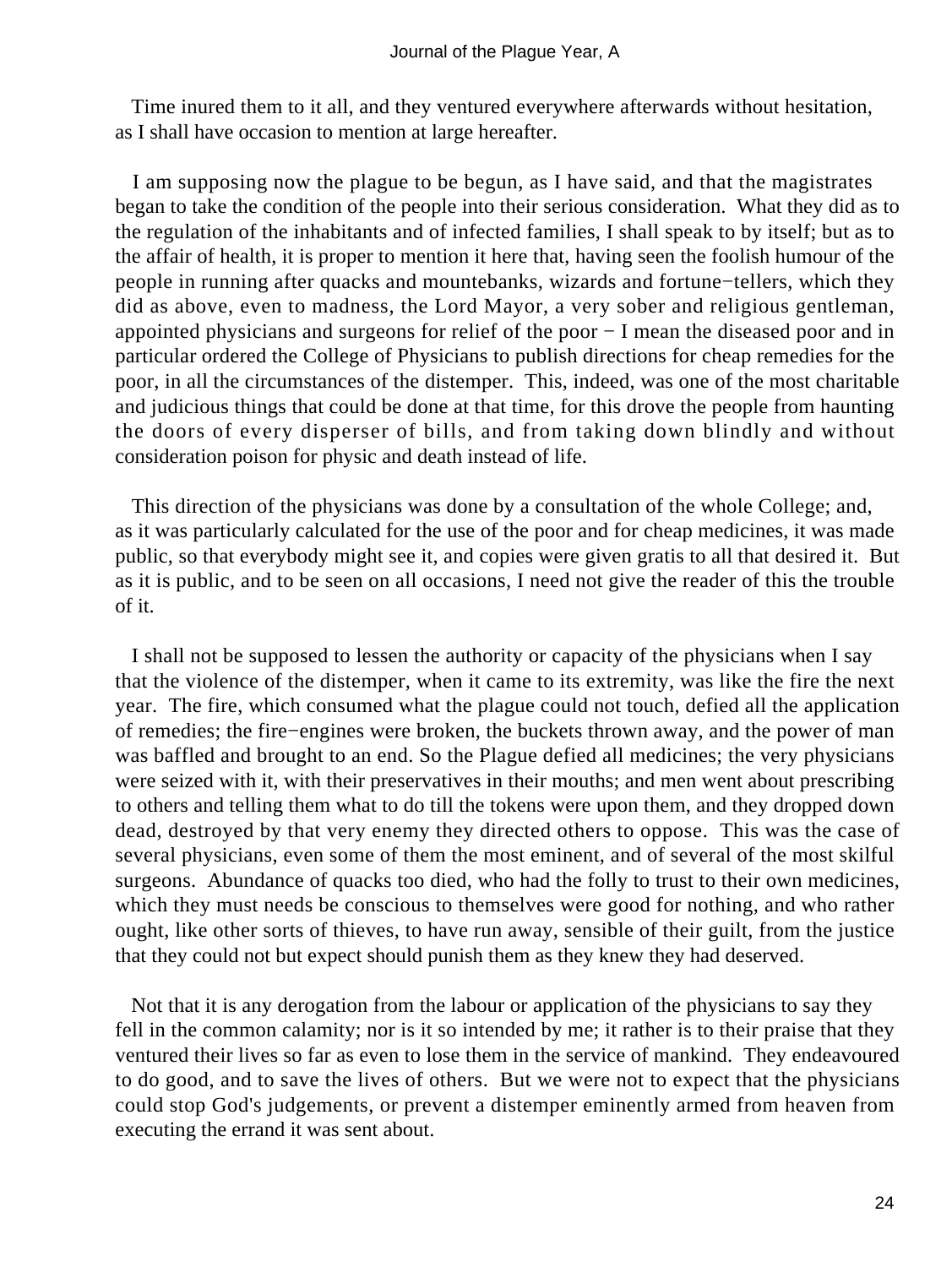Doubtless, the physicians assisted many by their skill, and by their prudence and applications, to the saving of their lives and restoring their health. But it is not lessening their character or their skill, to say they could not cure those that had the tokens upon them, or those who were mortally infected before the physicians were sent for, as was frequently the case.

 It remains to mention now what public measures were taken by the magistrates for the general safety, and to prevent the spreading of the distemper, when it first broke out. I shall have frequent occasion to speak of the prudence of the magistrates, their charity, their vigilance for the poor, and for preserving good order, furnishing provisions, and the like, when the plague was increased, as it afterwards was. But I am now upon the order and regulations they published for the government of infected families.

 I mentioned above shutting of houses up; and it is needful to say something particularly to that, for this part of the history of the plague is very melancholy, but the most grievous story must be told.

 About June the Lord Mayor of London and the Court of Aldermen, as I have said, began more particularly to concern themselves for the regulation of the city.

 The justices of Peace for Middlesex, by direction of the Secretary of State, had begun to shut up houses in the parishes of St Giles−in−the− Fields, St Martin, St Clement Danes, and it was with good success; for in several streets where the plague broke out, upon strict guarding the houses that were infected, and taking care to bury those that died immediately after they were known to be dead, the plague ceased in those streets. It was also observed that the plague decreased sooner in those parishes after they had been visited to the full than it did in the parishes of Bishopsgate, Shoreditch, Aldgate, Whitechappel, Stepney, and others; the early care taken in that manner being a great means to the putting a check to it.

 This shutting up of houses was a method first taken, as I understand, in the plague which happened in 1603, at the coming of King James the First to the crown; and the power of shutting people up in their own houses was granted by Act of Parliament, entitled, 'An Act for the charitable Relief and Ordering of Persons infected with the Plague'; on which Act of Parliament the Lord Mayor and aldermen of the city of London founded the order they made at this time, and which took place the 1st of July 1665, when the numbers infected within the city were but few, the last bill for the ninety−two parishes being but four; and some houses having been shut up in the city, and some people being removed to the pest−house beyond Bunhill Fields, in the way to Islington, − I say, by these means, when there died near one thousand a week in the whole, the number in the city was but twenty−eight, and the city was preserved more healthy in proportion than any other place all the time of the infection.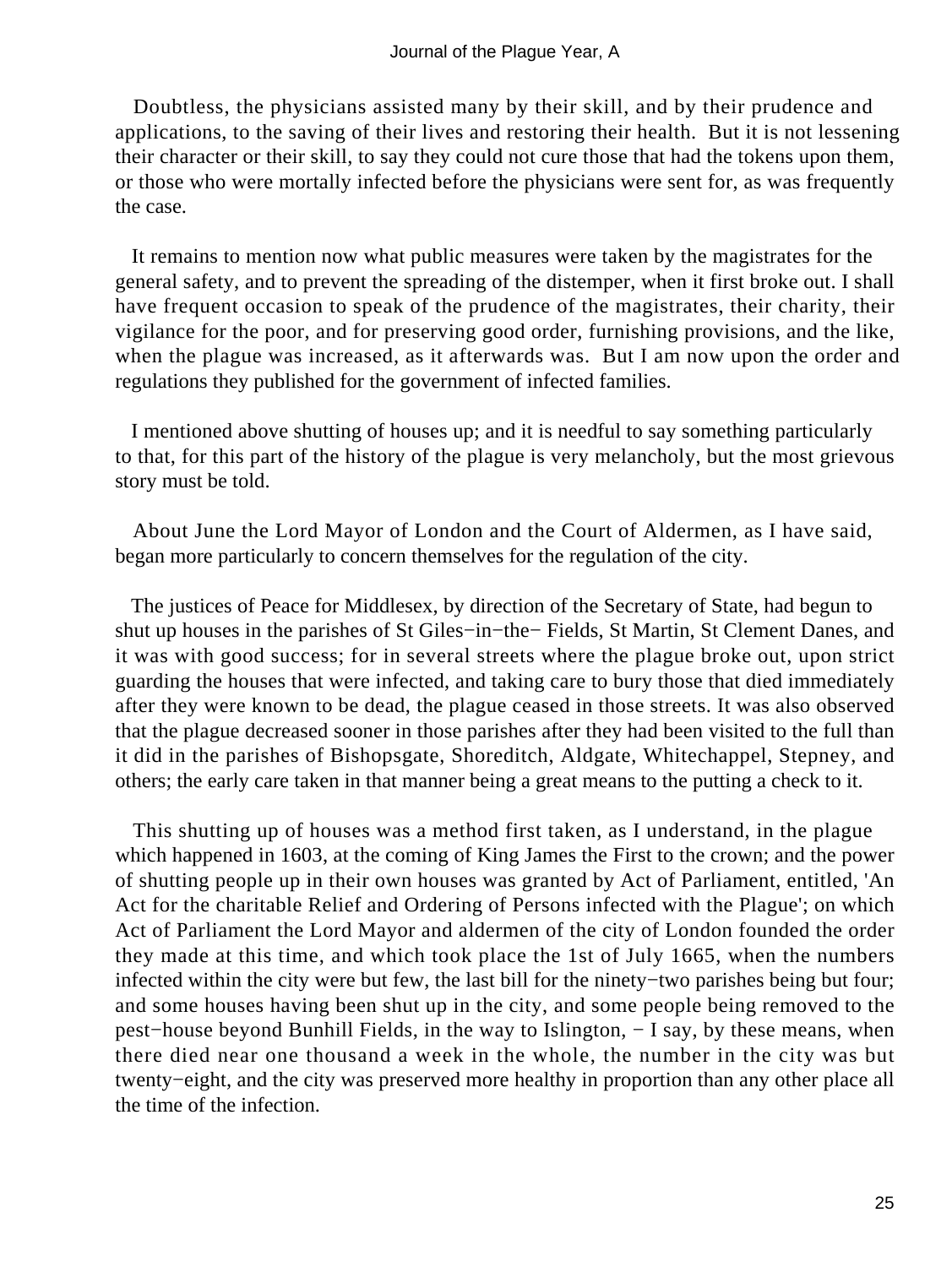These orders of my Lord Mayor's were published, as I have said, the latter end of June, and took place from the 1st of July, and were as follows, viz.: −

# **ORDERS CONCEIVED AND PUBLISHED BY THE LORD MAYOR AND ALDERMEN OF THE CITY OF LONDON CONCERNING THE INFECTION OF THE PLAGUE,** 1665.

 'WHEREAS in the reign of our late Sovereign King James, of happy memory, an Act was made for the charitable relief and ordering of persons infected with the plague, whereby authority was given to justices of the peace, mayors, bailiffs, and other head−officers to appoint within their several limits examiners, searchers, watchmen, keepers, and buriers for the persons and places infected, and to minister unto them oaths for the performance of their offices. And the same statute did also authorise the giving of other directions, as unto them for the present necessity should seem good in their directions. It is now, upon special consideration, thought very expedient for preventing and avoiding of infection of sickness (if it shall so please Almighty God) that these officers following be appointed, and these orders hereafter duly observed.

Examiners to be appointed in every Parish.

 'First, it is thought requisite, and so ordered, that in every parish there be one, two, or more persons of good sort and credit chosen and appointed by the alderman, his deputy, and common council of every ward, by the name of examiners, to continue in that office the space of two months at least. And if any fit person so appointed shall refuse to undertake the same, the said parties so refusing to be committed to prison until they shall conform themselves accordingly.

The Examiner's Office.

 'That these examiners he sworn by the aldermen to inquire and learn from time to time what houses in every parish be visited, and what persons be sick, and of what diseases, as near as they can inform themselves; and upon doubt in that case, to command restraint of access until it appear what the disease shall prove. And if they find any person sick of the infection, to give order to the constable that the house be shut up; and if the constable shall be found remiss or negligent, to give present notice thereof to the alderman of the ward.

#### Watchmen.

 'That to every infected house there be appointed two watchmen, one for every day, and the other for the night; and that these watchmen have a special care that no person go in or out of such infected houses whereof they have the charge, upon pain of severe punishment. And the said watchmen to do such further offices as the sick house shall need and require: and if the watchman be sent upon any business, to lock up the house and take the key with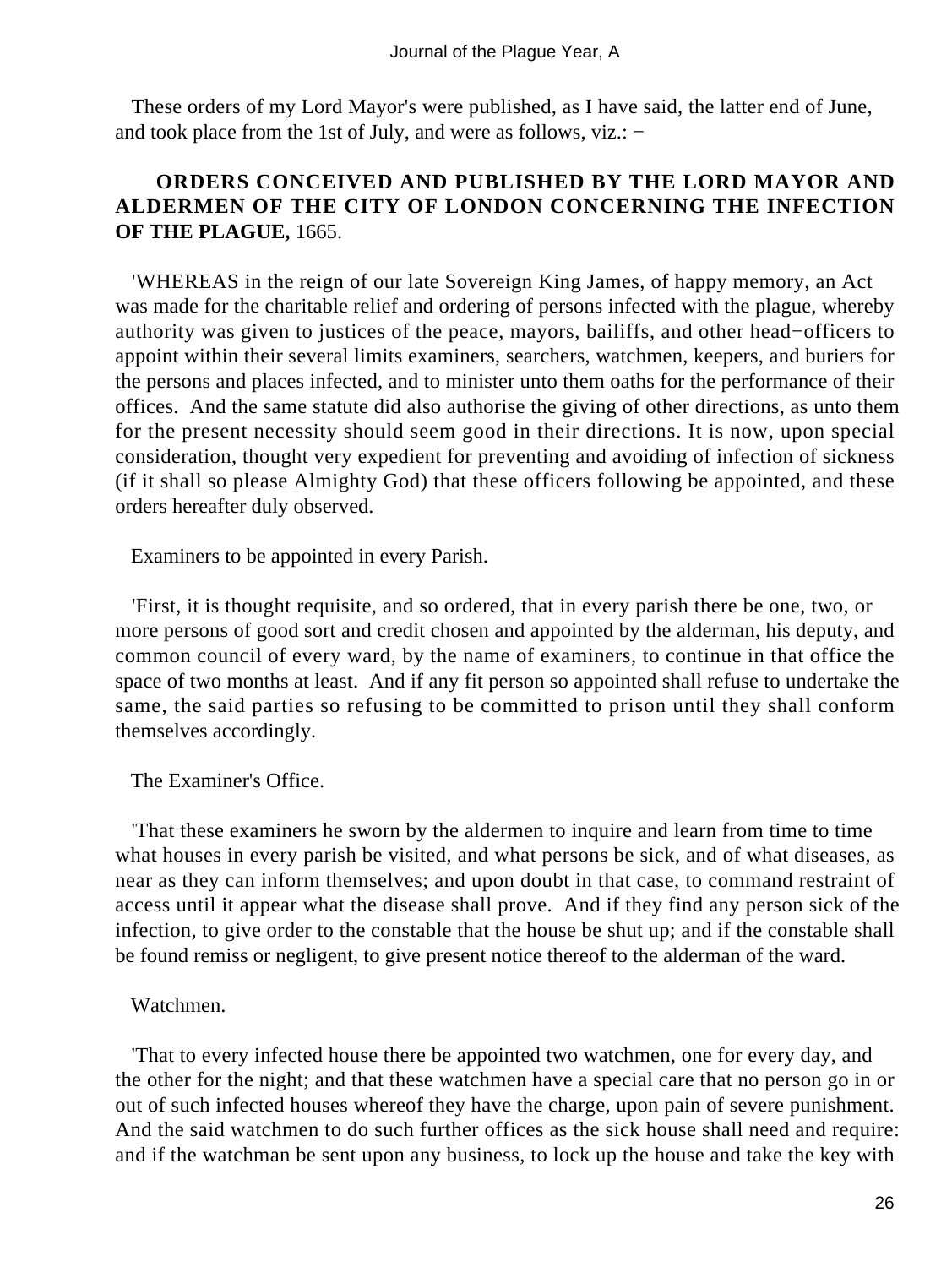him; and the watchman by day to attend until ten of the clock at night, and the watchman by night until six in the morning.

#### Searchers.

 'That there be a special care to appoint women searchers in every parish, such as are of honest reputation, and of the best sort as can be got in this kind; and these to be sworn to make due search and true report to the utmost of their knowledge whether the persons whose bodies they are appointed to search do die of the infection, or of what other diseases, as near as they can. And that the physicians who shall be appointed for cure and prevention of the infection do call before them the said searchers who are, or shall be, appointed for the several parishes under their respective cares, to the end they may consider whether they are fitly qualified for that employment, and charge them from time to time as they shall see cause, if they appear defective in their duties.

 'That no searcher during this time of visitation be permitted to use any public work or employment, or keep any shop or stall, or be employed as a laundress, or in any other common employment whatsoever.

### Chirurgeons.

 'For better assistance of the searchers, forasmuch as there hath been heretofore great abuse in misreporting the disease, to the further spreading of the infection, it is therefore ordered that there be chosen and appointed able and discreet chirurgeons, besides those that do already belong to the pest−house, amongst whom the city and Liberties to be quartered as the places lie most apt and convenient; and every of these to have one quarter for his limit; and the said chirurgeons in every of their limits to join with the searchers for the view of the body, to the end there may be a true report made of the disease.

 'And further, that the said chirurgeons shall visit and search such− like persons as shall either send for them or be named and directed unto them by the examiners of every parish, and inform themselves of the disease of the said parties.

 'And forasmuch as the said chirurgeons are to be sequestered from all other cures, and kept only to this disease of the infection, it is ordered that every of the said chirurgeons shall have twelve−pence a body searched by them, to be paid out of the goods of the party searched, if he be able, or otherwise by the parish.

#### Nurse−keepers.

 'If any nurse−keeper shall remove herself out of any infected house before twenty−eight days after the decease of any person dying of the infection, the house to which the said nurse−keeper doth so remove herself shall be shut up until the said twenty−eight days be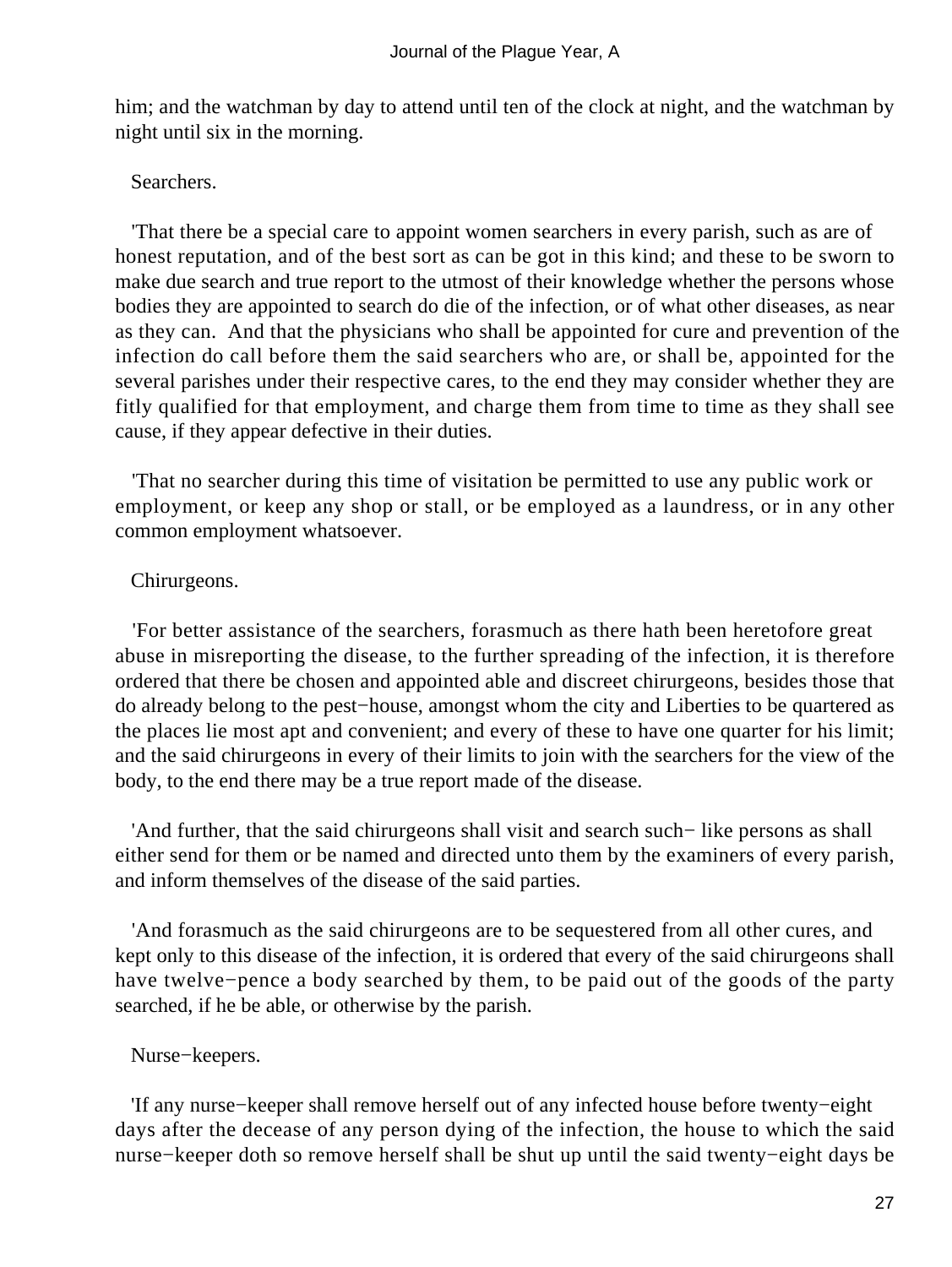expired.'

# **ORDERS CONCERNING INFECTED HOUSES AND PERSONS SICK OF THE PLAGUE.**

Notice to be given of the Sickness.

 'The master of every house, as soon as any one in his house complaineth, either of blotch or purple, or swelling in any part of his body, or falleth otherwise dangerously sick, without apparent cause of some other disease, shall give knowledge thereof to the examiner of health within two hours after the said sign shall appear.

Sequestration of the Sick.

 'As soon as any man shall be found by this examiner, chirurgeon, or searcher to be sick of the plague, he shall the same night be sequestered in the same house; and in case he be so sequestered, then though he afterwards die not, the house wherein he sickened should be shut up for a month, after the use of the due preservatives taken by the rest. Airing the Stuff.

 'For sequestration of the goods and stuff of the infection, their bedding and apparel and hangings of chambers must be well aired with fire and such perfumes as are requisite within the infected house before they be taken again to use. This to be done by the appointment of an examiner.

Shutting up of the House.

 'If any person shall have visited any man known to be infected of the plague, or entered willingly into any known infected house, being not allowed, the house wherein he inhabiteth shall be shut up for certain days by the examiner's direction.

None to be removed out of infected Houses, but,

 'Item, that none be removed out of the house where he falleth sick of the infection into any other house in the city (except it be to the pest− house or a tent, or unto some such house which the owner of the said visited house holdeth in his own hands and occupieth by his own servants); and so as security be given to the parish whither such remove is made, that the attendance and charge about the said visited persons shall be observed and charged in all the particularities before expressed, without any cost of that parish to which any such remove shall happen to be made, and this remove to be done by night. And it shall be lawful to any person that hath two houses to remove either his sound or his infected people to his spare house at his choice, so as, if he send away first his sound, he not after send thither his sick, nor again unto the sick the sound; and that the same which he sendeth be for one week at the least shut up and secluded from company, for fear of some infection at the first not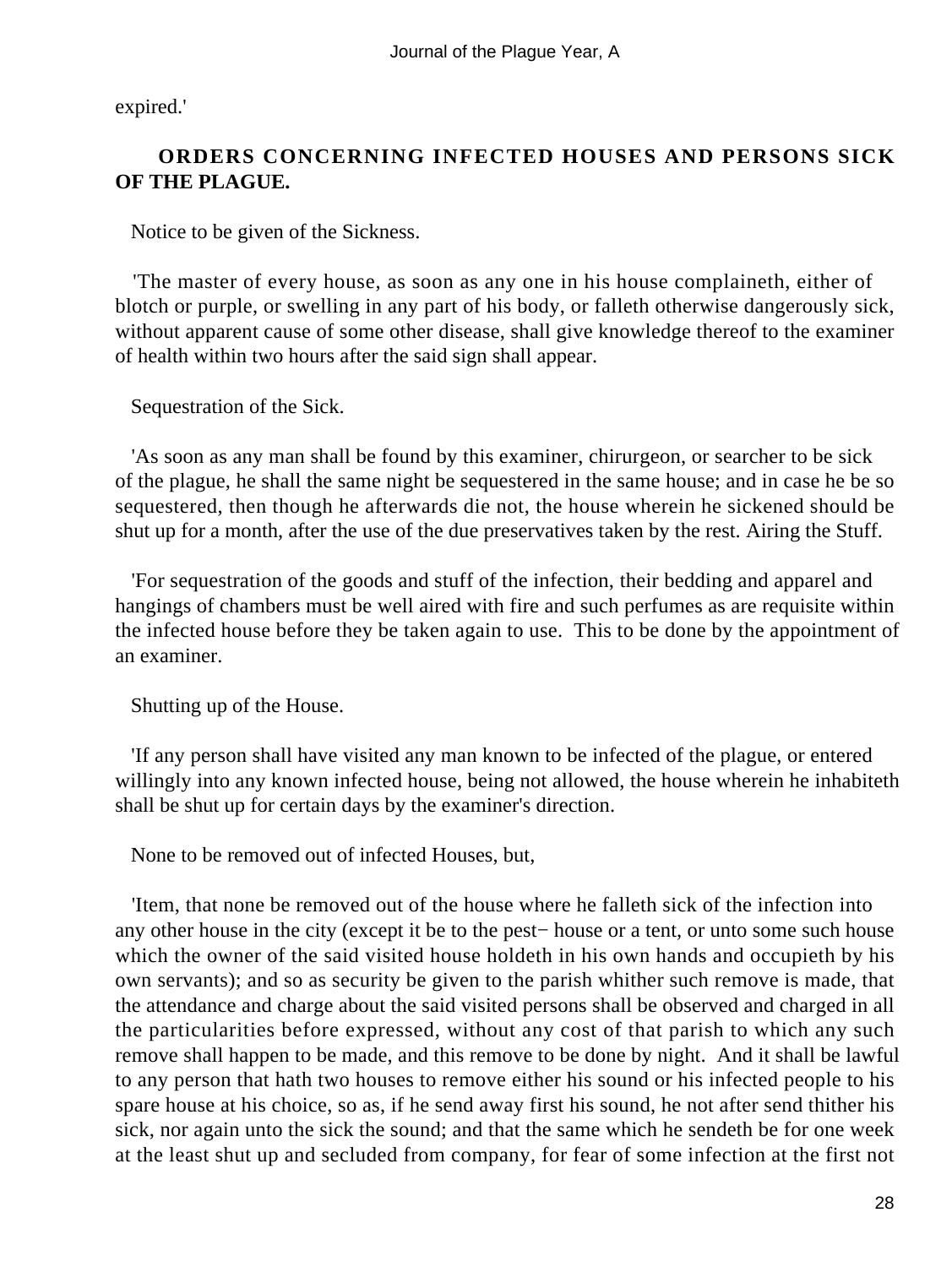appearing.

Burial of the Dead.

 'That the burial of the dead by this visitation be at most convenient hours, always either before sun−rising or after sun−setting, with the privity of the churchwardens or constable, and not otherwise; and that no neighbours nor friends be suffered to accompany the corpse to church, or to enter the house visited, upon pain of having his house shut up or be imprisoned.

 'And that no corpse dying of infection shall be buried, or remain in any church in time of common prayer, sermon, or lecture. And that no children be suffered at time of burial of any corpse in any church, churchyard, or burying−place to come near the corpse, coffin, or grave. And that all the graves shall be at least six feet deep.

 'And further, all public assemblies at other burials are to be foreborne during the continuance of this visitation.

No infected Stuff to be uttered.

 'That no clothes, stuff, bedding, or garments be suffered to be carried or conveyed out of any infected houses, and that the criers and carriers abroad of bedding or old apparel to be sold or pawned be utterly prohibited and restrained, and no brokers of bedding or old apparel be permitted to make any outward show, or hang forth on their stalls, shop−boards, or windows, towards any street, lane, common way, or passage, any old bedding or apparel to be sold, upon pain of imprisonment. And if any broker or other person shall buy any bedding, apparel, or other stuff out of any infected house within two months after the infection hath been there, his house shall be shut up as infected, and so shall continue shut up twenty days at the least.

No Person to be conveyed out of any infected House.

 'If any person visited do fortune, by negligent looking unto, or by any other means, to come or be conveyed from a place infected to any other place, the parish from whence such party hath come or been conveyed, upon notice thereof given, shall at their charge cause the said party so visited and escaped to be carried and brought back again by night, and the parties in this case offending to be punished at the direction of the alderman of the ward, and the house of the receiver of such visited person to be shut up for twenty days.

Every visited House to be marked.

 'That every house visited be marked with a red cross of a foot long in the middle of the door, evident to be seen, and with these usual printed words, that is to say, «Lord, have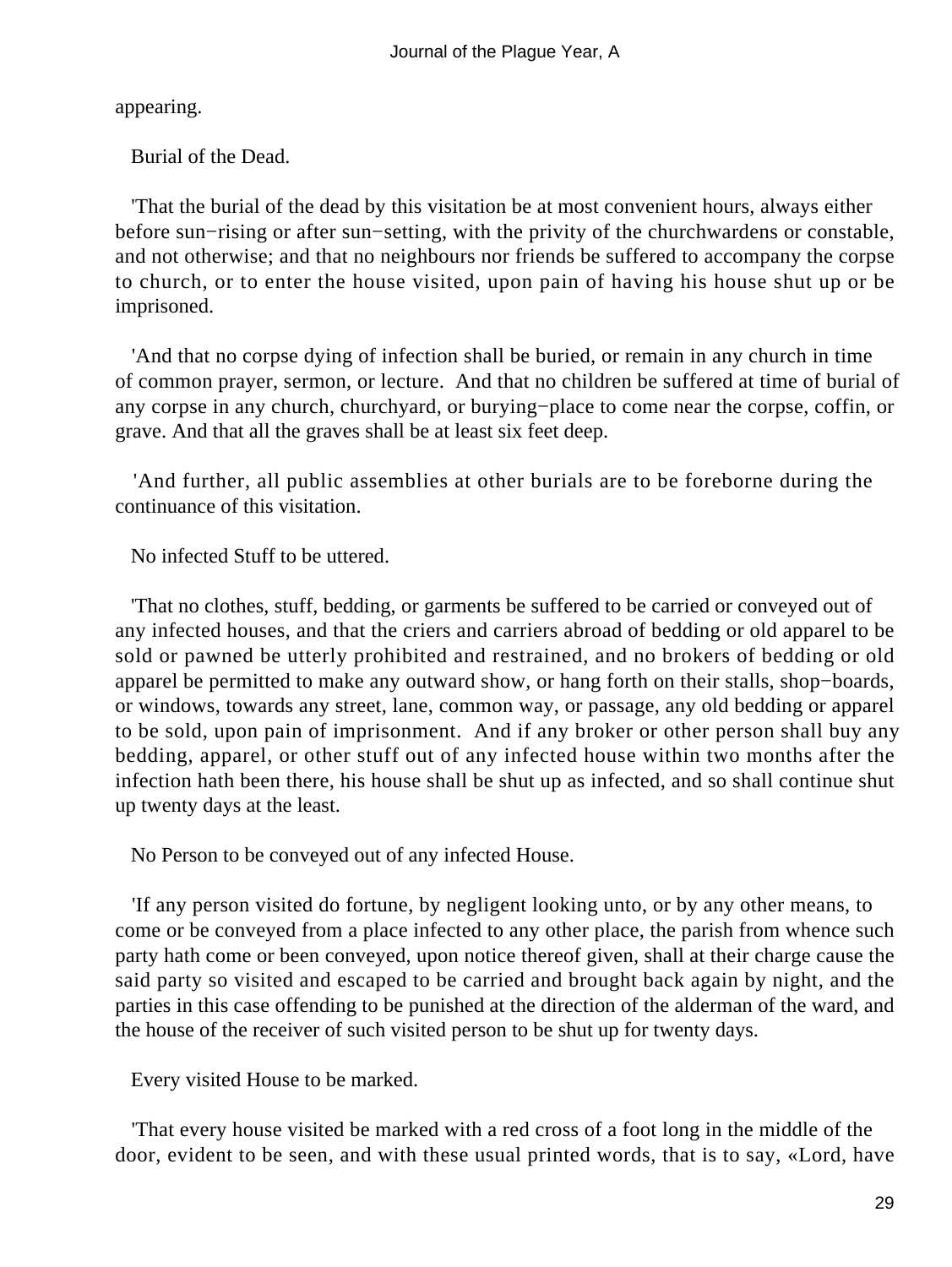mercy upon us,» to be set close over the same cross, there to continue until lawful opening of the same house.

Every visited House to be watched.

 'That the constables see every house shut up, and to be attended with watchmen, which may keep them in, and minister necessaries unto them at their own charges, if they be able, or at the common charge, if they are unable; the shutting up to be for the space of four weeks after all be whole.

 'That precise order to be taken that the searchers, chirurgeons, keepers, and buriers are not to pass the streets without holding a red rod or wand of three feet in length in their hands, open and evident to be seen, and are not to go into any other house than into their own, or into that whereunto they are directed or sent for; but to forbear and abstain from company, especially when they have been lately used in any such business or attendance.

Inmates.

 'That where several inmate,−c are in one and the same house, and any person in that house happens to be infected, no other person or family of such house shall be suffered to remove him or themselves without a certificate from the examiners of health of that parish; or in default thereof, the house whither he or they so remove shall be shut up as in case of visitation.

#### Hackney−Coaches.

 'That care be taken of hackney−coachmen, that they may not (as some of them have been observed to do after carrying of infected persons to the pest−house and other places) be admitted to common use till their coaches be well aired, and have stood unemployed by the space of five or six days after such service.'

## **ORDERS FOR CLEANSING AND KEEPING OF THE STREETS SWEET.**

The Streets to be kept Clean.

 'First, it is thought necessary, and so ordered, that every householder do cause the street to be daily prepared before his door, and so to keep it clean swept all the week long.

That Rakers take it from out the Houses.

 'That the sweeping and filth of houses be daily carried away by the rakers, and that the raker shall give notice of his coming by the blowing of a horn, as hitherto hath been done.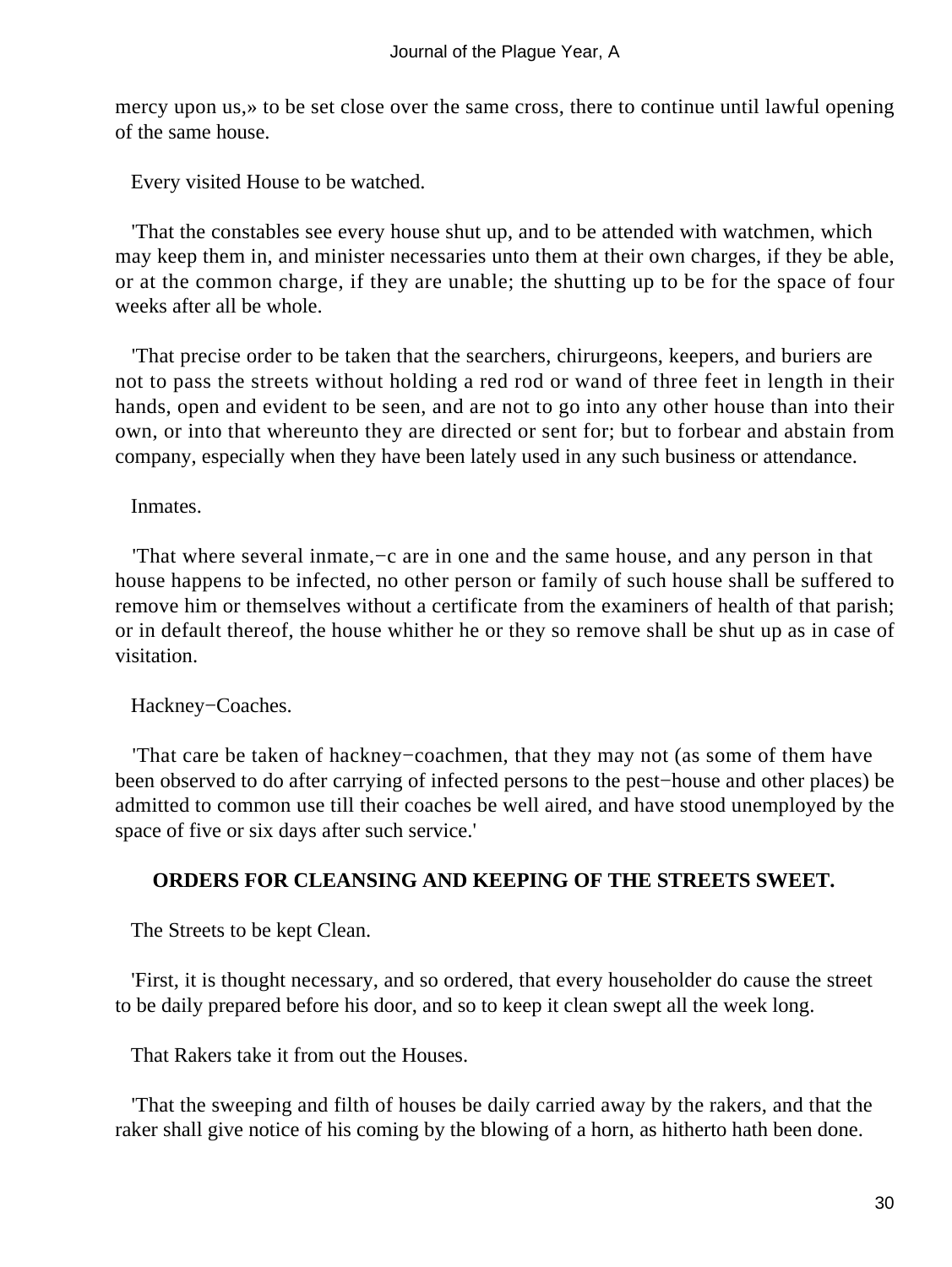Laystalls to be made far off from the City.

 'That the laystalls be removed as far as may be out of the city and common passages, and that no nightman or other be suffered to empty a vault into any garden near about the city.

Care to be had of unwholesome Fish or Flesh, and of musty Corn.

 'That special care be taken that no stinking fish, or unwholesome flesh, or musty corn, or other corrupt fruits of what sort soever, be suffered to be sold about the city, or any part of the same.

 'That the brewers and tippling−houses he looked unto for musty and unwholesome casks.

 'That no hogs, dogs, or cats, or tame pigeons, or conies, be suffered to be kept within any part of the city, or any swine to be or stray in the streets or lanes, but that such swine be impounded by the beadle or any other officer, and the owner punished according to Act of Common Council, and that the dogs be killed by the dog−killers appointed for that purpose.'

## **ORDERS CONCERNING LOOSE PERSONS AND IDLE ASSEMBLIES.**

Beggars.

 'Forasmuch as nothing is more complained of than the multitude of rogues and wandering beggars that swarm in every place about the city, being a great cause of the spreading of the infection, and will not be avoided, notwithstanding any orders that have been given to the contrary: It is therefore now ordered, that such constables, and others whom this matter may any way concern, take special care that no wandering beggars be suffered in the streets of this city in any fashion or manner whatsoever, upon the penalty provided by the law, to be duly and severely executed upon them.

Plays.

 'That all plays, bear−baitings, games, singing of ballads, buckler− play, or such−like causes of assemblies of people be utterly prohibited, and the parties offending severely punished by every alderman in his ward.

Feasting prohibited.

 'That all public feasting, and particularly by the companies of this city, and dinners at taverns, ale−houses, and other places of common entertainment, be forborne till further order and allowance; and that the money thereby spared be preserved and employed for the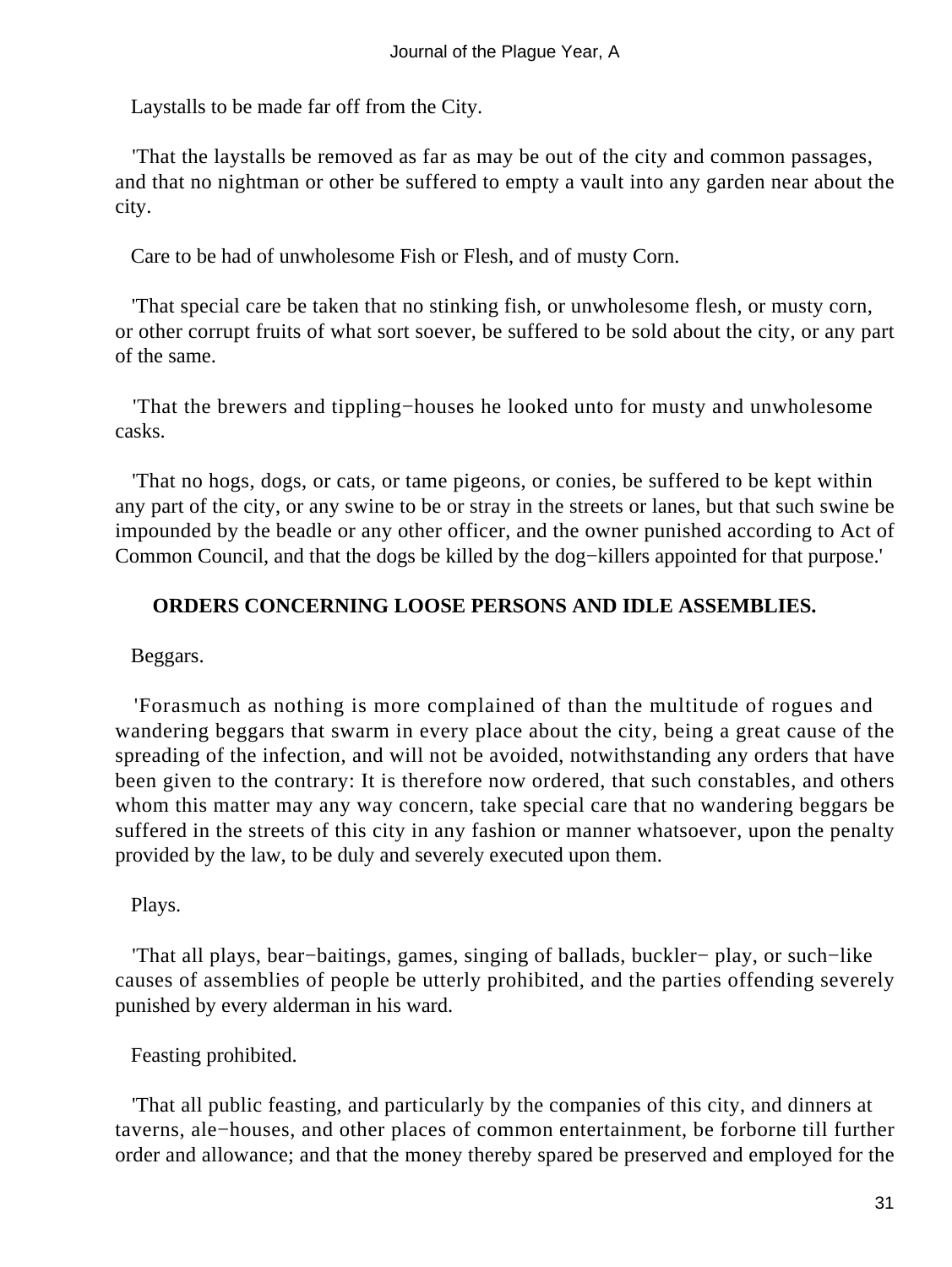benefit and relief of the poor visited with the infection.

Tippling−houses.

 'That disorderly tippling in taverns, ale−houses, coffee−houses, and cellars be severely looked unto, as the common sin of this time and greatest occasion of dispersing the plague. And that no company or person be suffered to remain or come into any tavern, ale−house, or coffee−house to drink after nine of the clock in the evening, according to the ancient law and custom of this city, upon the penalties ordained in that behalf.

 'And for the better execution of these orders, and such other rules and directions as, upon further consideration, shall be found needful: It is ordered and enjoined that the aldermen, deputies, and common councilmen shall meet together weekly, once, twice, thrice or oftener (as cause shall require), at some one general place accustomed in their respective wards (being clear from infection of the plague), to consult how the said orders may be duly put in execution; not intending that any dwelling in or near places infected shall come to the said meeting while their coming may be doubtful. And the said aldermen, and deputies, and common councilmen in their several wards may put in execution any other good orders that by them at their said meetings shall be conceived and devised for preservation of his Majesty's subjects from the infection.

# 'SIR **JOHN LAWRENCE,** Lord Mayor. **SIR GEORGE WATERMAN SIR CHARLES** DoE, Sheriffs.'

 I need not say that these orders extended only to such places as were within the Lord Mayor's jurisdiction, so it is requisite to observe that the justices of Peace within those parishes and places as were called the Hamlets and out−parts took the same method. As I remember, the orders for shutting up of houses did not take Place so soon on our side, because, as I said before, the plague did not reach to these eastern parts of the town at least, nor begin to be very violent, till the beginning of August. For example, the whole bill from the 11th to the 18th of July was 1761, yet there died but 71 of the plague in all those parishes we call the Tower Hamlets, and they were as follows: −

*The next week And to the 1st*

#### *was thus: of Aug. thus:*

 Aldgate 14 34 65 Stepney 33 58 76 Whitechappel 21 48 79 St Katherine, Tower 2 **44** Trinity, Minories **114** − − − −

*71 145 228*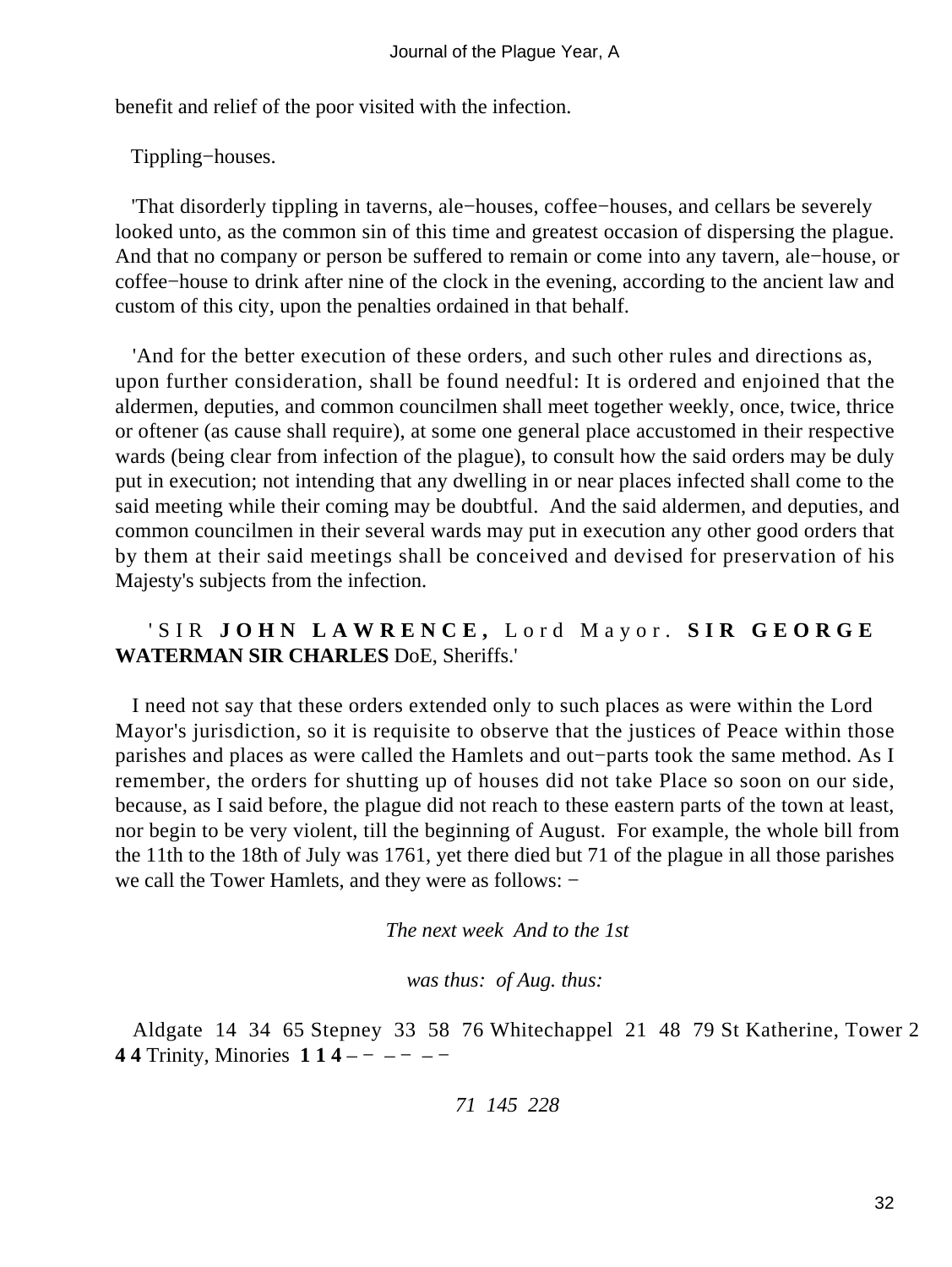It was indeed coming on amain, for the burials that same week were in the next adjoining parishes thus: −

The next week

#### *prodigiously To the 1st of*

increased, as: Aug. thus:

*St Leonard's, Shoreditch 64 84 110* 

St Botolph's, Bishopsgate 65 105 116 St Giles's, Cripplegate 213 421 554 – – – – –

#### *342 610 780*

 This shutting up of houses was at first counted a very cruel and unchristian method, and the poor people so confined made bitter lamentations. Complaints of the severity of it were also daily brought to my Lord Mayor, of houses causelessly (and some maliciously) shut up. I cannot say; but upon inquiry many that complained so loudly were found in a condition to be continued; and others again, inspection being made upon the sick person, and the sickness not appearing infectious, or if uncertain, yet on his being content to be carried to the pest−house, were released.

 It is true that the locking up the doors of people's houses, and setting a watchman there night and day to prevent their stirring out or any coming to them, when perhaps the sound people in the family might have escaped if they had been removed from the sick, looked very hard and cruel; and many people perished in these miserable confinements which, 'tis reasonable to believe, would not have been distempered if they had had liberty, though the plague was in the house; at which the people were very clamorous and uneasy at first, and several violences were committed and injuries offered to the men who were set to watch the houses so shut up; also several people broke out by force in many places, as I shall observe by−and−by. But it was a public good that justified the private mischief, and there was no obtaining the least mitigation by any application to magistrates or government at that time, at least not that I heard of. This put the people upon all manner of stratagem in order, if possible, to get out; and it would fill a little volume to set down the arts used by the people of such houses to shut the eyes of the watchmen who were employed, to deceive them, and to escape or break out from them, in which frequent scuffles and some mischief happened; of which by itself.

 As I went along Houndsditch one morning about eight o'clock there was a great noise. It is true, indeed, there was not much crowd, because people were not very free to gather together, or to stay long together when they were there; nor did I stay long there. But the outcry was loud enough to prompt my curiosity, and I called to one that looked out of a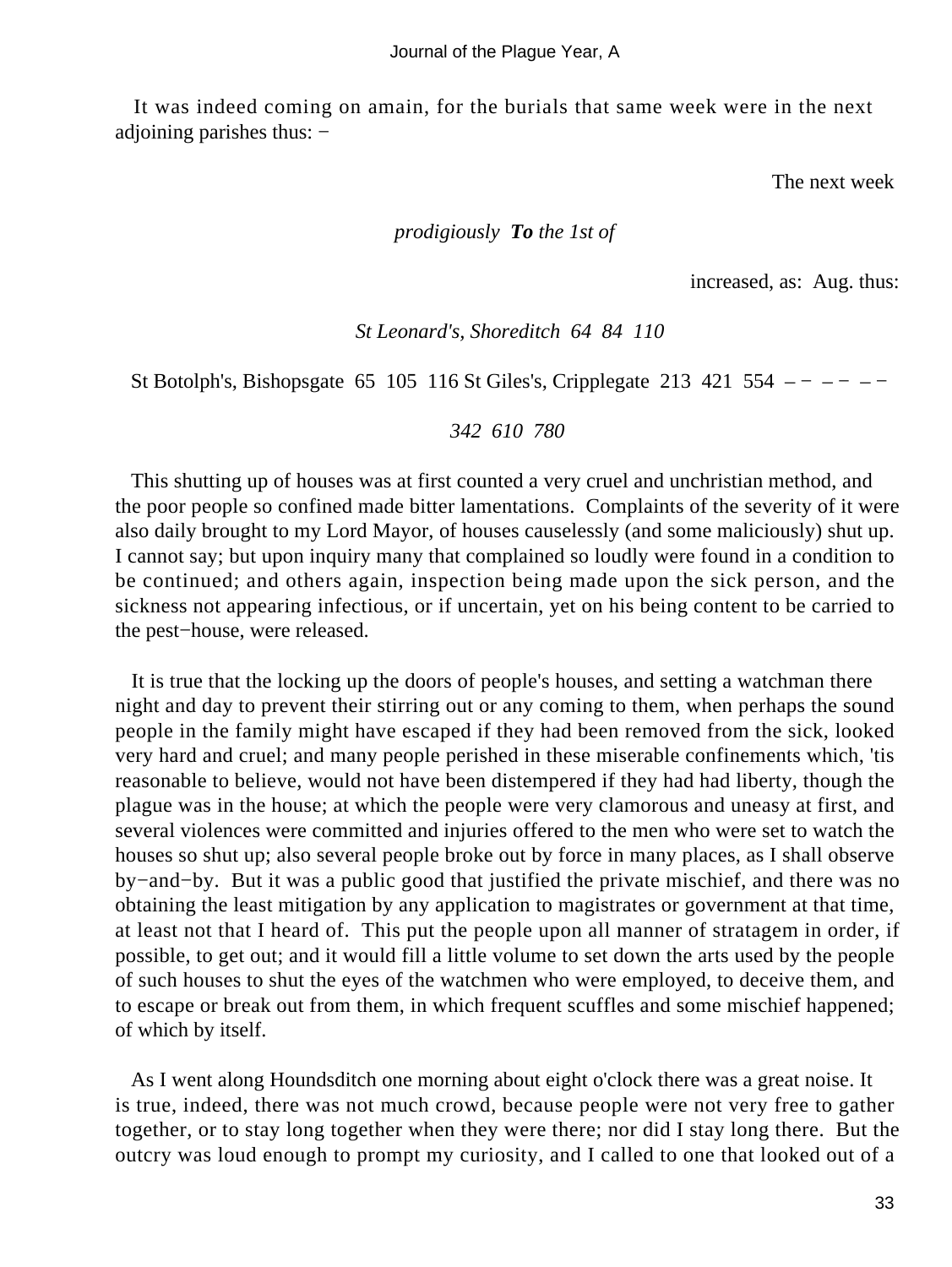window, and asked what was the matter.

 A watchman, it seems, had been employed to keep his post at the door of a house which was infected, or said to be infected, and was shut up. He had been there all night for two nights together, as he told his story, and the day−watchman had been there one day, and was now come to relieve him. All this while no noise had been heard in the house, no light had been seen; they called for nothing, sent him of no errands, which used to be the chief business of the watchmen; neither had they given him any disturbance, as he said, from the Monday afternoon, when he heard great crying and screaming in the house, which, as he supposed, was occasioned by some of the family dying just at that time. It seems, the night before, the dead−cart, as it was called, had been stopped there, and a servant−maid had been brought down to the door dead, and the buriers or bearers, as they were called, put her into the cart, wrapt only in a green rug, and carried her away.

 The watchman had knocked at the door, it seems, when he heard that noise and crying, as above, and nobody answered a great while; but at last one looked out and said with an angry, quick tone, and yet a kind of crying voice, or a voice of one that was crying, 'What d'ye want, that ye make such a knocking?' He answered, 'I am the watchman! How do you do? What is the matter?' The person answered, 'What is that to you? Stop the dead−cart.' This, it seems, was about one o'clock. Soon after, as the fellow said, he stopped the dead−cart, and then knocked again, but nobody answered. He continued knocking, and the bellman called out several times, 'Bring out your dead'; but nobody answered, till the man that drove the cart, being called to other houses, would stay no longer, and drove away.

 The watchman knew not what to make of all this, so he let them alone till the morning−man or day−watchman, as they called him, came to relieve him. Giving him an account of the particulars, they knocked at the door a great while, but nobody answered; and they observed that the window or casement at which the person had looked out who had answered before continued open, being up two pair of stairs.

 Upon this the two men, to satisfy their curiosity, got a long ladder, and one of them went up to the window and looked into the room, where he saw a woman lying dead upon the floor in a dismal manner, having no clothes on her but her shift. But though he called aloud, and putting in his long staff, knocked hard on the floor, yet nobody stirred or answered; neither could he hear any noise in the house.

 He came down again upon this, and acquainted his fellow, who went up also; and finding it just so, they resolved to acquaint either the Lord Mayor or some other magistrate of it, but did not offer to go in at the window. The magistrate, it seems, upon the information of the two men, ordered the house to be broke open, a constable and other persons being appointed to be present, that nothing might be plundered; and accordingly it was so done, when nobody was found in the house but that young woman, who having been infected and past recovery, the rest had left her to die by herself, and were every one gone, having found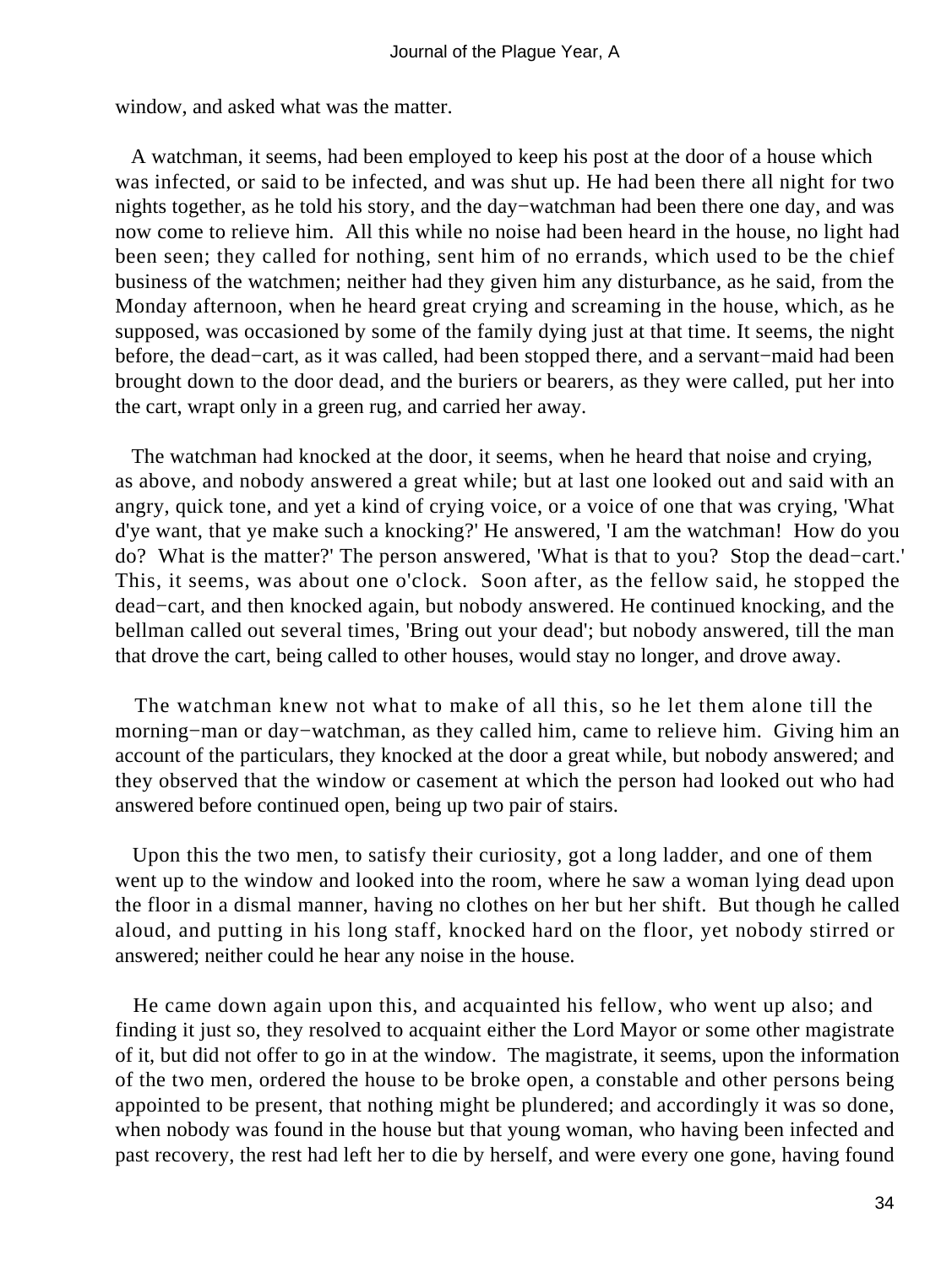some way to delude the watchman, and to get open the door, or get out at some back−door, or over the tops of the houses, so that he knew nothing of it; and as to those cries and shrieks which he heard, it was supposed they were the passionate cries of the family at the bitter parting, which, to be sure, it was to them all, this being the sister to the mistress of the family. The man of the house, his wife, several children, and servants, being all gone and fled, whether sick or sound, that I could never learn; nor, indeed, did I make much inquiry after it.

 Many such escapes were made out of infected houses, as particularly when the watchman was sent of some errand; for it was his business to go of any errand that the family sent him of; that is to say, for necessaries, such as food and physic; to fetch physicians, if they would come, or surgeons, or nurses, or to order the dead−cart, and the like; but with this condition, too, that when he went he was to lock up the outer door of the house and take the key away with him, To evade this, and cheat the watchmen, people got two or three keys made to their locks, or they found ways to unscrew the locks such as were screwed on, and so take off the lock, being in the inside of the house, and while they sent away the watchman to the market, to the bakehouse, or for one trifle or another, open the door and go out as often as they pleased. But this being found out, the officers afterwards had orders to padlock up the doors on the outside, and place bolts on them as they thought fit.

 At another house, as I was informed, in the street next within Aldgate, a whole family was shut up and locked in because the maid− servant was taken sick. The master of the house had complained by his friends to the next alderman and to the Lord Mayor, and had consented to have the maid carried to the pest−house, but was refused; so the door was marked with a red cross, a padlock on the outside, as above, and a watchman set to keep the door, according to public order.

 After the master of the house found there was no remedy, but that he, his wife, and his children were to be locked up with this poor distempered servant, he called to the watchman, and told him he must go then and fetch a nurse for them to attend this poor girl, for that it would be certain death to them all to oblige them to nurse her; and told him plainly that if he would not do this, the maid must perish either of the distemper or be starved for want of food, for he was resolved none of his family should go near her; and she lay in the garret four storey high, where she could not cry out, or call to anybody for help.

 The watchman consented to that, and went and fetched a nurse, as he was appointed, and brought her to them the same evening. During this interval the master of the house took his opportunity to break a large hole through his shop into a bulk or stall, where formerly a cobbler had sat, before or under his shop−window; but the tenant, as may be supposed at such a dismal time as that, was dead or removed, and so he had the key in his own keeping. Having made his way into this stall, which he could not have done if the man had been at the door, the noise he was obliged to make being such as would have alarmed the watchman; I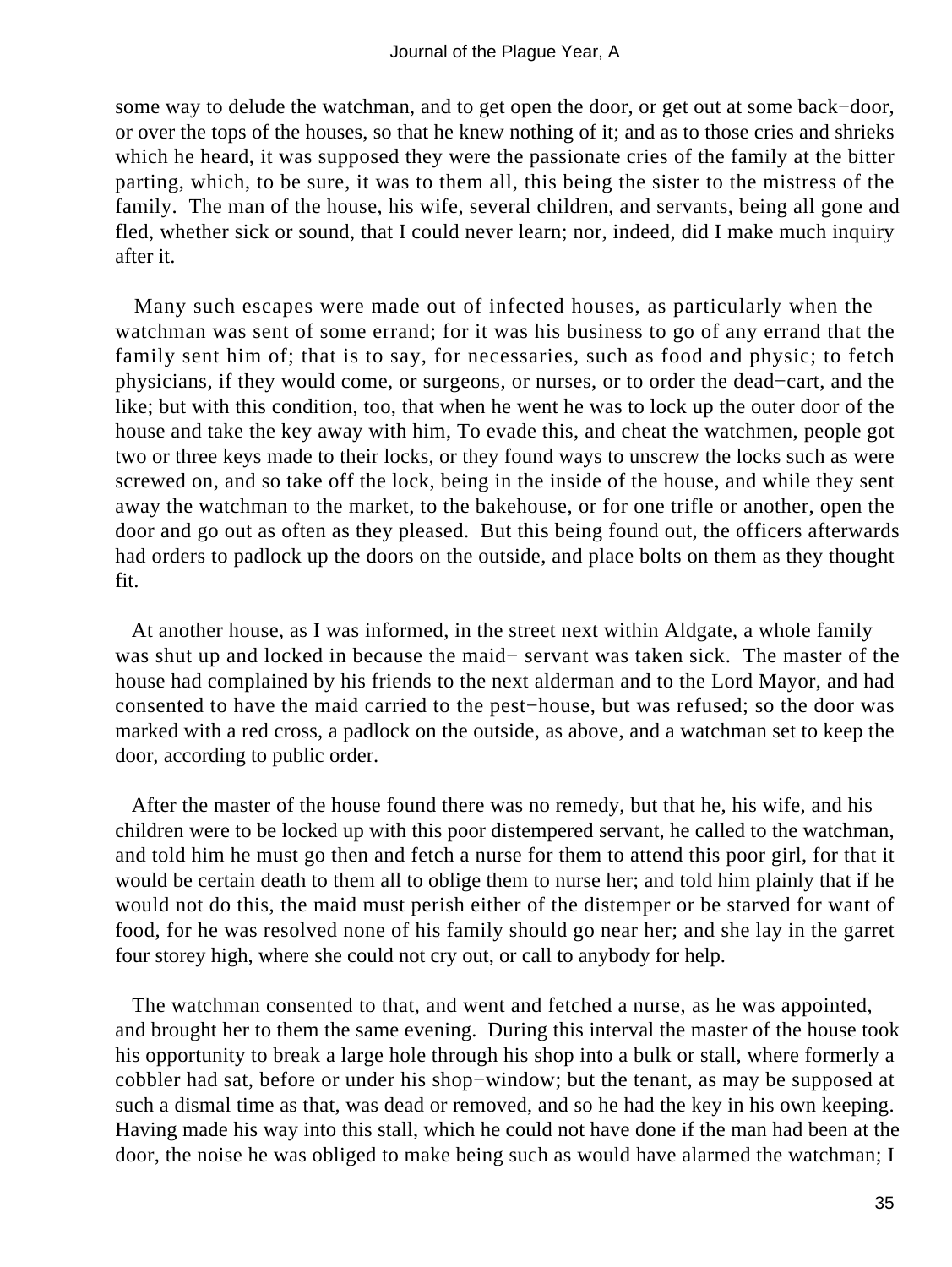say, having made his way into this stall, he sat still till the watchman returned with the nurse, and all the next day also. But the night following, having contrived to send the watchman of another trifling errand, which, as I take it, was to an apothecary's for a plaister for the maid, which he was to stay for the making up, or some other such errand that might secure his staying some time; in that time he conveyed himself and all his family out of the house, and left the nurse and the watchman to bury the poor wench − that is, throw her into the cart − and take care of the house.

 I could give a great many such stories as these, diverting enough, which in the long course of that dismal year I met with − that is, heard of − and which are very certain to be true, or very near the truth; that is to say, true in the general: for no man could at such a time learn all the particulars. There was likewise violence used with the watchmen, as was reported, in abundance of places; and I believe that from the beginning of the visitation to the end, there was not less than eighteen or twenty of them killed, or so wounded as to be taken up for dead, which was supposed to be done by the people in the infected houses which were shut up, and where they attempted to come out and were opposed.

 Nor, indeed, could less be expected, for here were so many prisons in the town as there were houses shut up; and as the people shut up or imprisoned so were guilty of no crime, only shut up because miserable, it was really the more intolerable to them.

 It had also this difference, that every prison, as we may call it, had but one jailer, and as he had the whole house to guard, and that many houses were so situated as that they had several ways out, some more, some less, and some into several streets, it was impossible for one man so to guard all the passages as to prevent the escape of people made desperate by the fright of their circumstances, by the resentment of their usage, or by the raging of the distemper itself; so that they would talk to the watchman on one side of the house, while the family made their escape at another.

 For example, in Coleman Street there are abundance of alleys, as appears still. A house was shut up in that they call White's Alley; and this house had a back−window, not a door, into a court which had a passage into Bell Alley. A watchman was set by the constable at the door of this house, and there he stood, or his comrade, night and day, while the family went all away in the evening out at that window into the court, and left the poor fellows warding and watching for near a fortnight.

 Not far from the same place they blew up a watchman with gunpowder, and burned the poor fellow dreadfully; and while he made hideous cries, and nobody would venture to come near to help him, the whole family that were able to stir got out at the windows one storey high, two that were left sick calling out for help. Care was taken to give them nurses to look after them, but the persons fled were never found, till after the plague was abated they returned; but as nothing could be proved, so nothing could be done to them.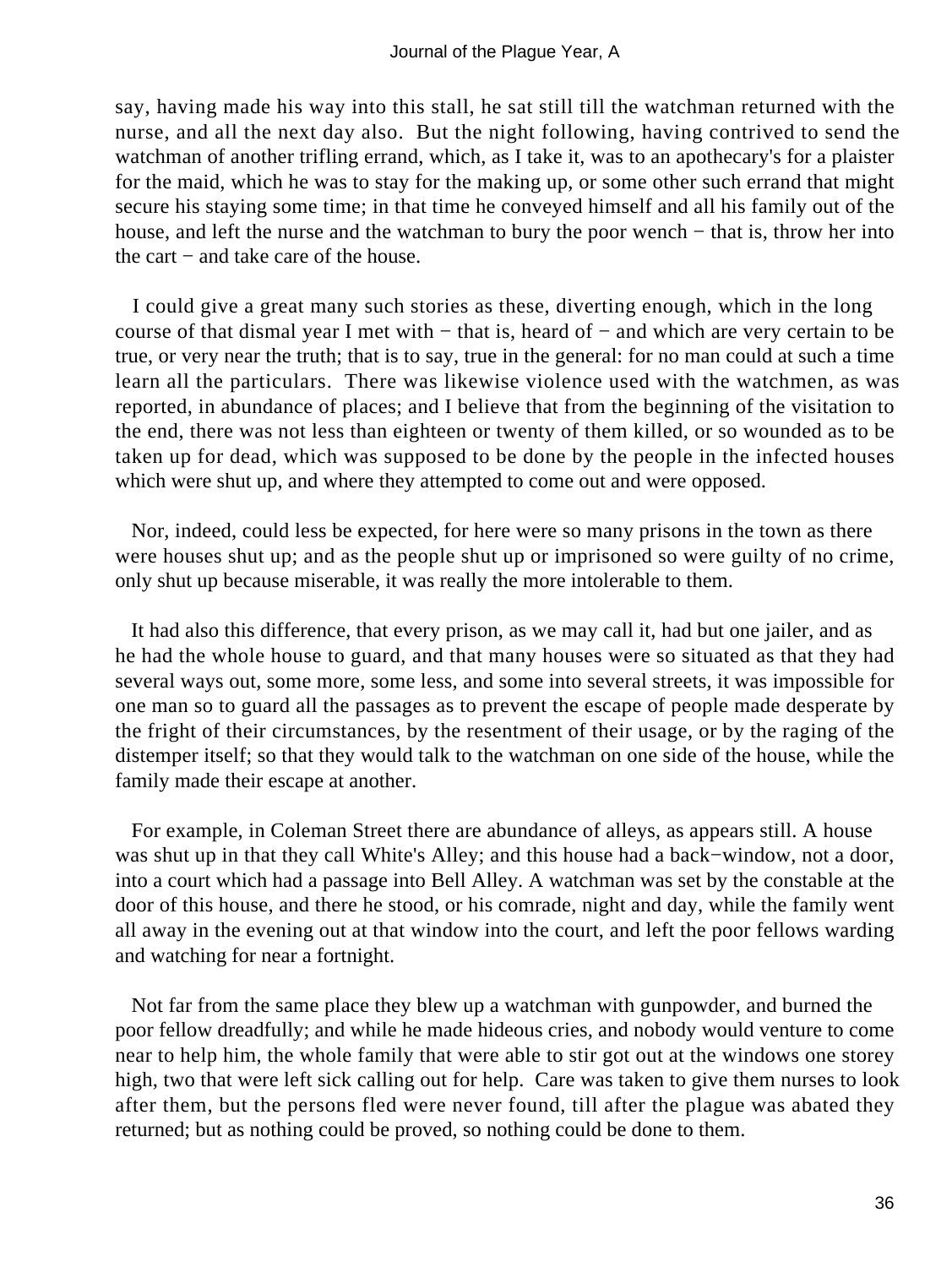It is to be considered, too, that as these were prisons without bars and bolts, which our common prisons are furnished with, so the people let themselves down out of their windows, even in the face of the watchman, bringing swords or pistols in their hands, and threatening the poor wretch to shoot him if he stirred or called for help.

 In other cases, some had gardens, and walls or pales, between them and their neighbours, or yards and back−houses; and these, by friendship and entreaties, would get leave to get over those walls or pales, and so go out at their neighbours' doors; or, by giving money to their servants, get them to let them through in the night; so that in short, the shutting up of houses was in no wise to be depended upon. Neither did it answer the end at all, serving more to make the people desperate, and drive them to such extremities as that they would break out at all adventures.

 And that which was still worse, those that did thus break out spread the infection farther by their wandering about with the distemper upon them, in their desperate circumstances, than they would otherwise have done; for whoever considers all the particulars in such cases must acknowledge, and we cannot doubt but the severity of those confinements made many people desperate, and made them run out of their houses at all hazards, and with the plague visibly upon them, not knowing either whither to go or what to do, or, indeed, what they did; and many that did so were driven to dreadful exigencies and extremities, and perished in the streets or fields for mere want, or dropped down by the raging violence of the fever upon them. Others wandered into the country, and went forward any way, as their desperation guided them, not knowing whither they went or would go: till, faint and tired, and not getting any relief, the houses and villages on the road refusing to admit them to lodge whether infected or no, they have perished by the roadside or gotten into barns and died there, none daring to come to them or relieve them, though perhaps not infected, for nobody would believe them.

 On the other hand, when the plague at first seized a family that is to say, when any body of the family had gone out and unwarily or otherwise catched the distemper and brought it home – it was certainly known by the family before it was known to the officers, who, as you will see by the order, were appointed to examine into the circumstances of all sick persons when they heard of their being sick.

 In this interval, between their being taken sick and the examiners coming, the master of the house had leisure and liberty to remove himself or all his family, if he knew whither to go, and many did so. But the great disaster was that many did thus after they were really infected themselves, and so carried the disease into the houses of those who were so hospitable as to receive them; which, it must be confessed, was very cruel and ungrateful.

 And this was in part the reason of the general notion, or scandal rather, which went about of the temper of people infected: namely, that they did not take the least care or make any scruple of infecting others, though I cannot say but there might be some truth in it too,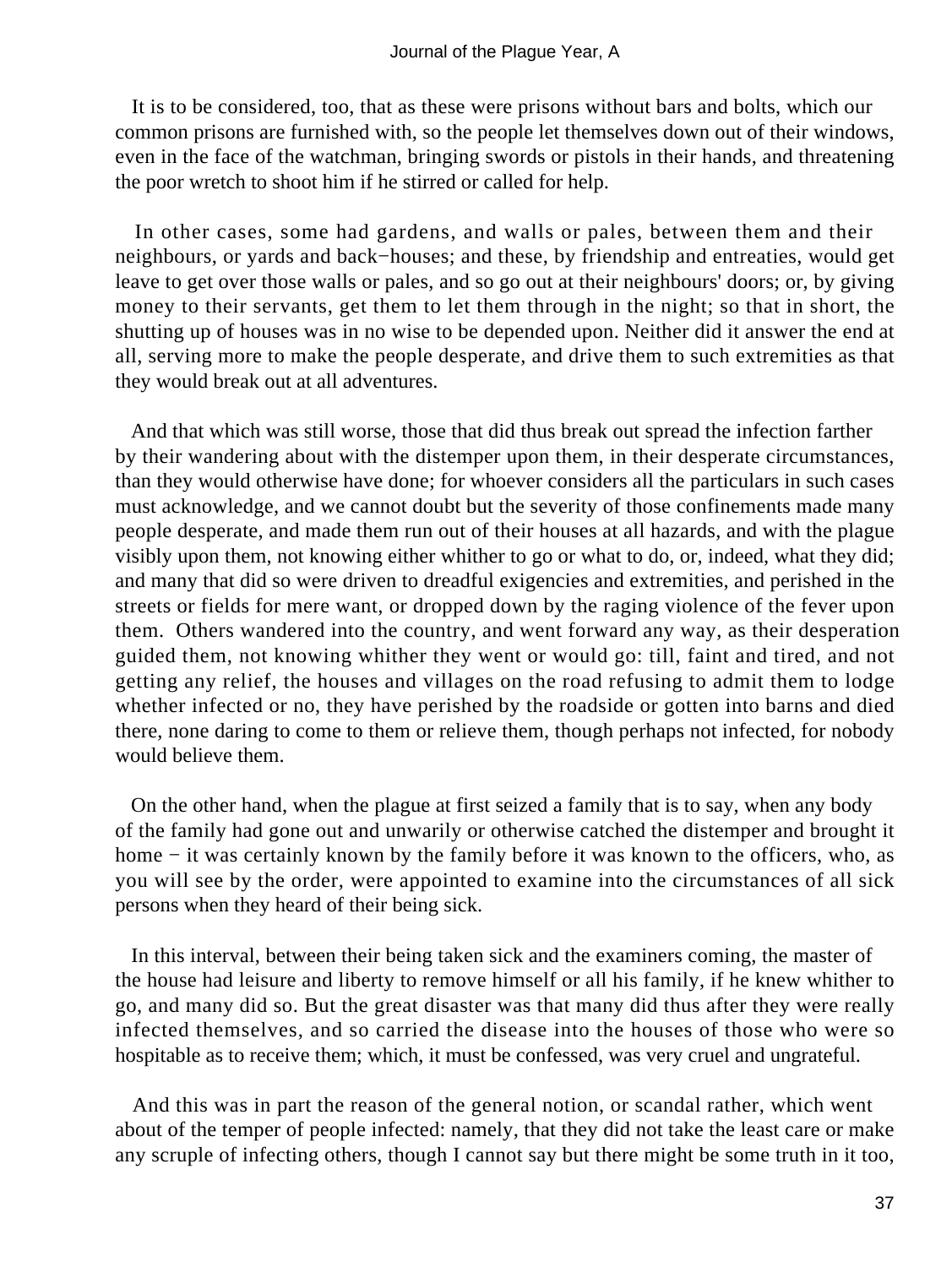but not so general as was reported. What natural reason could be given for so wicked a thing at a time when they might conclude themselves just going to appear at the bar of Divine justice I know not. I am very well satisfied that it cannot be reconciled to religion and principle any more than it can be to generosity and Humanity, but I may speak of that again.

 I am speaking now of people made desperate by the apprehensions of their being shut up, and their breaking out by stratagem or force, either before or after they were shut up, whose misery was not lessened when they were out, but sadly increased. On the other hand, many that thus got away had retreats to go to and other houses, where they locked themselves up and kept hid till the plague was over; and many families, foreseeing the approach of the distemper, laid up stores of provisions sufficient for their whole families, and shut themselves up, and that so entirely that they were neither seen or heard of till the infection was quite ceased, and then came abroad sound and well. I might recollect several such as these, and give you the particulars of their management; for doubtless it was the most effectual secure step that could be taken for such whose circumstances would not admit them to remove, or who had not retreats abroad proper for the case; for in being thus shut up they were as if they had been a hundred miles off. Nor do I remember that any one of those families miscarried. Among these, several Dutch merchants were particularly remarkable, who kept their houses like little garrisons besieged suffering none to go in or out or come near them, particularly one in a court in Throgmorton Street whose house looked into Draper's Garden.

 But I come back to the case of families infected and shut up by the magistrates. The misery of those families is not to be expressed; and it was generally in such houses that we heard the most dismal shrieks and outcries of the poor people, terrified and even frighted to death by the sight of the condition of their dearest relations, and by the terror of being imprisoned as they were.

 I remember, and while I am writing this story I think I hear the very sound of it, a certain lady had an only daughter, a young maiden about nineteen years old, and who was possessed of a very considerable fortune. They were only lodgers in the house where they were. The young woman, her mother, and the maid had been abroad on some occasion, I do not remember what, for the house was not shut up; but about two hours after they came home the young lady complained she was not well; in a quarter of an hour more she vomited and had a violent pain in her head. 'Pray God', says her mother, in a terrible fright, 'my child has not the distemper!' The pain in her head increasing, her mother ordered the bed to be warmed, and resolved to put her to bed, and prepared to give her things to sweat, which was the ordinary remedy to be taken when the first apprehensions of the distemper began.

 While the bed was airing the mother undressed the young woman, and just as she was laid down in the bed, she, looking upon her body with a candle, immediately discovered the fatal tokens on the inside of her thighs. Her mother, not being able to contain herself, threw down her candle and shrieked out in such a frightful manner that it was enough to place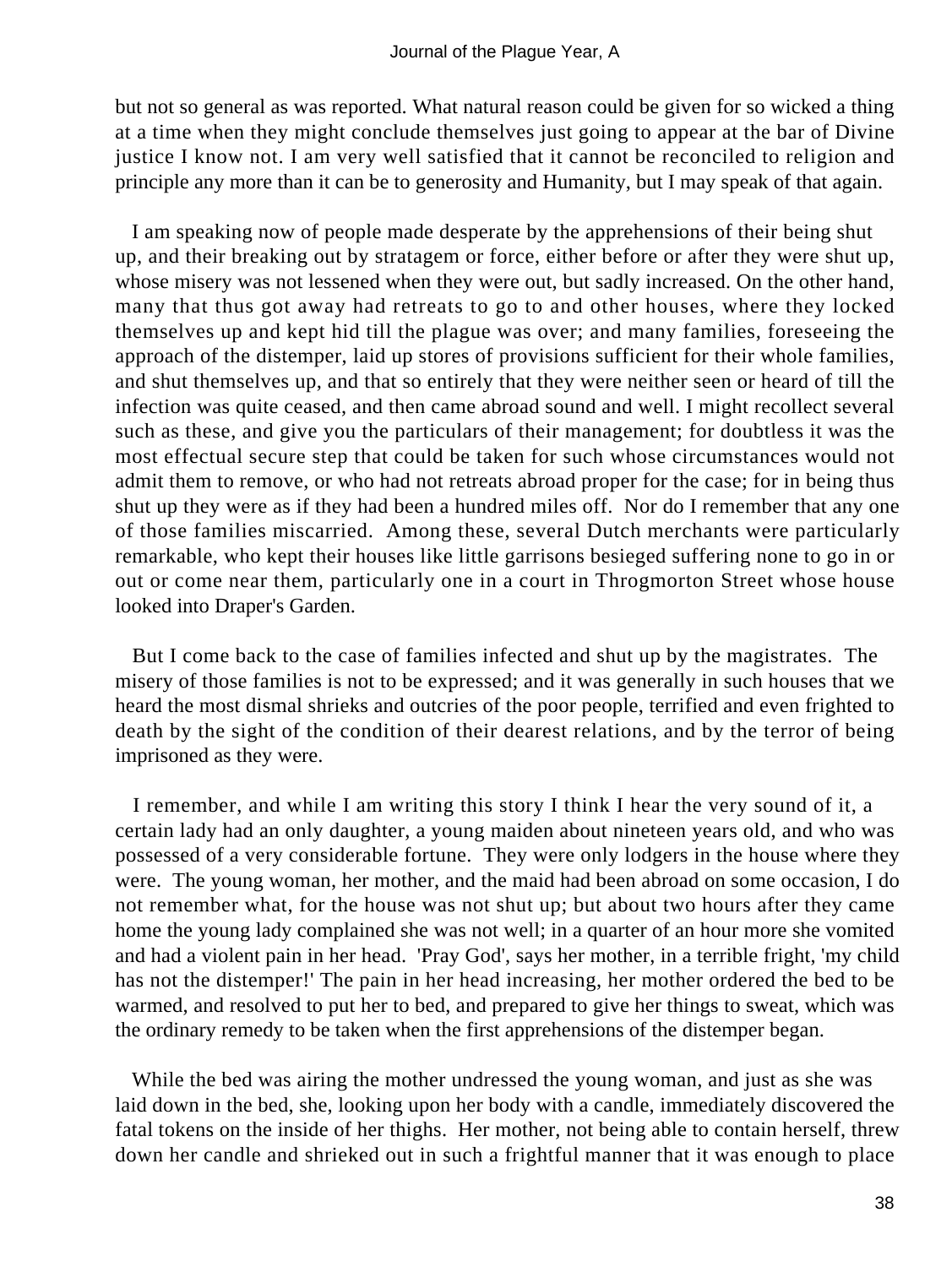horror upon the stoutest heart in the world; nor was it one scream or one cry, but the fright having seized her spirits, she −fainted first, then recovered, then ran all over the house, up the stairs and down the stairs, like one distracted, and indeed really was distracted, and continued screeching and crying out for several hours void of all sense, or at least government of her senses, and, as I was told, never came thoroughly to herself again. As to the young maiden, she was a dead corpse from that moment, for the gangrene which occasions the spots had spread [over] her whole body, and she died in less than two hours. But still the mother continued crying out, not knowing anything more of her child, several hours after she was dead. It is so long ago that I am not certain, but I think the mother never recovered, but died in two or three weeks after.

 This was an extraordinary case, and I am therefore the more particular in it, because I came so much to the knowledge of it; but there were innumerable such−like cases, and it was seldom that the weekly bill came in but there were two or three put in, 'frighted'; that is, that may well be called frighted to death. But besides those who were so frighted as to die upon the spot, there were great numbers frighted to other extremes, some frighted out of their senses, some out of their memory, and some out of their understanding. But I return to the shutting up of houses.

 As several people, I say, got out of their houses by stratagem after they were shut UP, so others got out by bribing the watchmen, and giving them money to let them go privately out in the night. I must confess I thought it at that time the most innocent corruption or bribery that any man could be guilty of, and therefore could not but pity the poor men, and think it was hard when three of those watchmen were publicly whipped through the streets for suffering people to go out of houses shut up.

 But notwithstanding that severity, money prevailed with the poor men, and many families found means to make sallies out, and escape that way after they had been shut up; but these were generally such as had some places to retire to; and though there was no easy passing the roads any whither after the 1st of August, yet there were many ways of retreat, and particularly, as I hinted, some got tents and set them up in the fields, carrying beds or straw to lie on, and provisions to eat, and so lived in them as hermits in a cell, for nobody would venture to come near them; and several stories were told of such, some comical, some tragical, some who lived like wandering pilgrims in the deserts, and escaped by making themselves exiles in such a manner as is scarce to be credited, and who yet enjoyed more liberty than was to be expected in such cases.

 I have by me a story of two brothers and their kinsman, who being single men, but that had stayed in the city too long to get away, and indeed not knowing where to go to have any retreat, nor having wherewith to travel far, took a course for their own preservation, which though in itself at first desperate, yet was so natural that it may be wondered that no more did so at that time. They were but of mean condition, and yet not so very poor as that they could not furnish themselves with some little conveniences such as might serve to keep life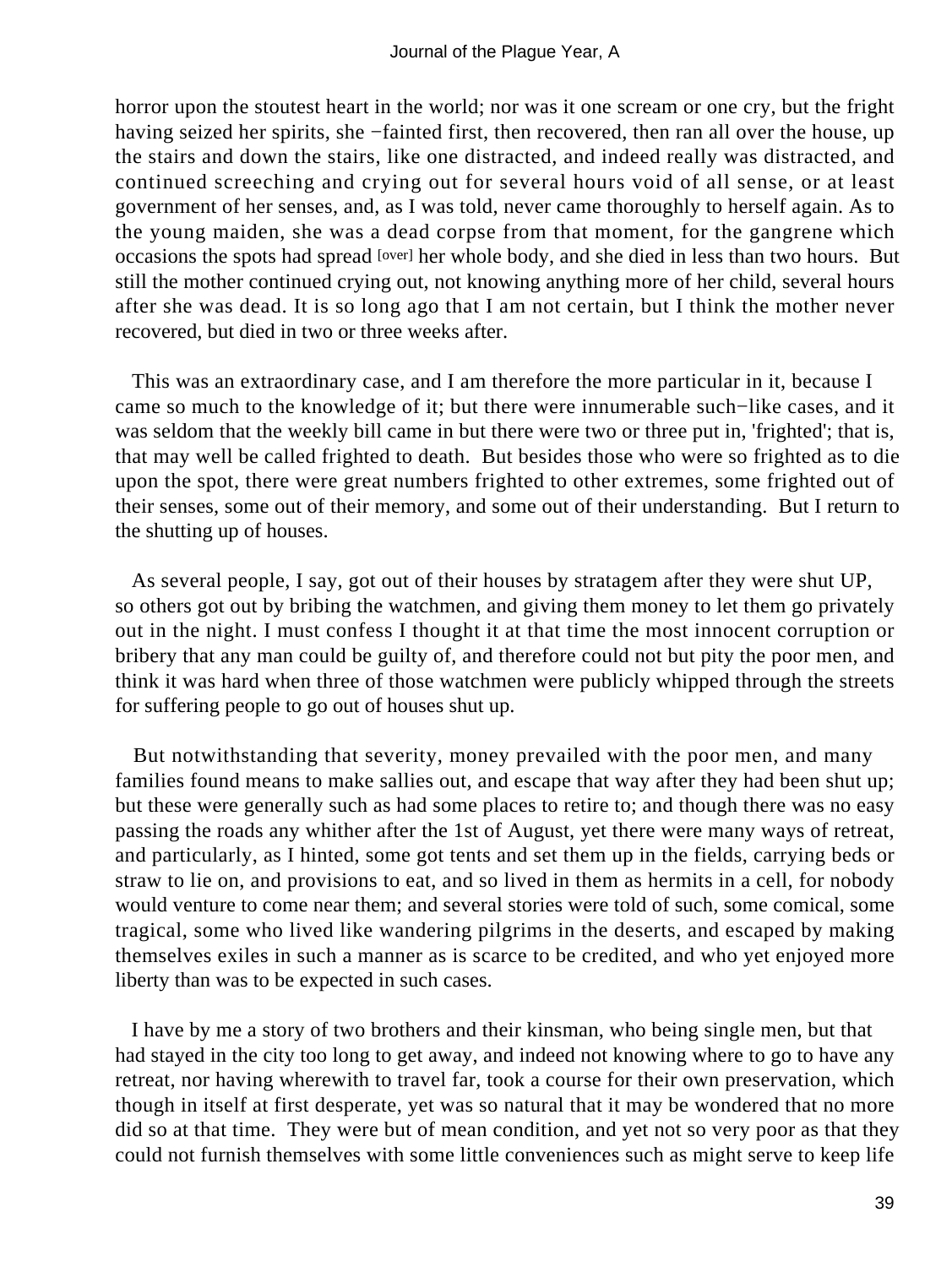and soul together; and finding the distemper increasing in a terrible manner, they resolved to shift as well as they could, and to be gone.

 One of them had been a soldier in the late wars, and before that in the Low Countries, and having been bred to no particular employment but his arms, and besides being wounded, and not able to work very hard, had for some time been employed at a baker's of sea−biscuit in Wapping.

 The brother of this man was a seaman too, but somehow or other had been hurt of one leg, that he could not go to sea, but had worked for his living at a sailmaker's in Wapping, or thereabouts; and being a good husband, had laid up some money, and was the richest of the three.

 The third man was a joiner or carpenter by trade, a handy fellow, and he had no wealth but his box or basket of tools, with the help of which he could at any time get his living, such a time as this excepted, wherever he went – and he lived near Shadwell.

 They all lived in Stepney parish, which, as I have said, being the last that was infected, or at least violently, they stayed there till they evidently saw the plague was abating at the west part of the town, and coming towards the east, where they lived.

 The story of those three men, if the reader will be content to have me give it in their own persons, without taking upon me to either vouch the particulars or answer for any mistakes, I shall give as distinctly as I can, believing the history will be a very good pattern for any poor man to follow, in case the like public desolation should happen here; and if there may be no such occasion, which God of His infinite mercy grant us, still the story may have its− uses so many ways as that it will, I hope, never be said that the relating has been unprofitable.

 I say all this previous to the history, having yet, for the present, much more to say before I quit my own part.

 I went all the first part of the time freely about the streets, though not so freely as to run myself into apparent danger, except when they dug the great pit in the churchyard of our parish of Aldgate. A terrible pit it was, and I could not resist my curiosity to go and see it. As near as I may judge, it was about forty feet in length, and about fifteen or sixteen feet broad, and at the time I first looked at it, about nine feet deep; but it was said they dug it near twenty feet deep afterwards in one part of it, till they could go no deeper for the water; for they had, it seems, dug several large pits before this. For though the plague was long a−coming to our parish, yet, when it did come, there was no parish in or about London where it raged with such violence as in the two parishes of Aldgate and Whitechappel.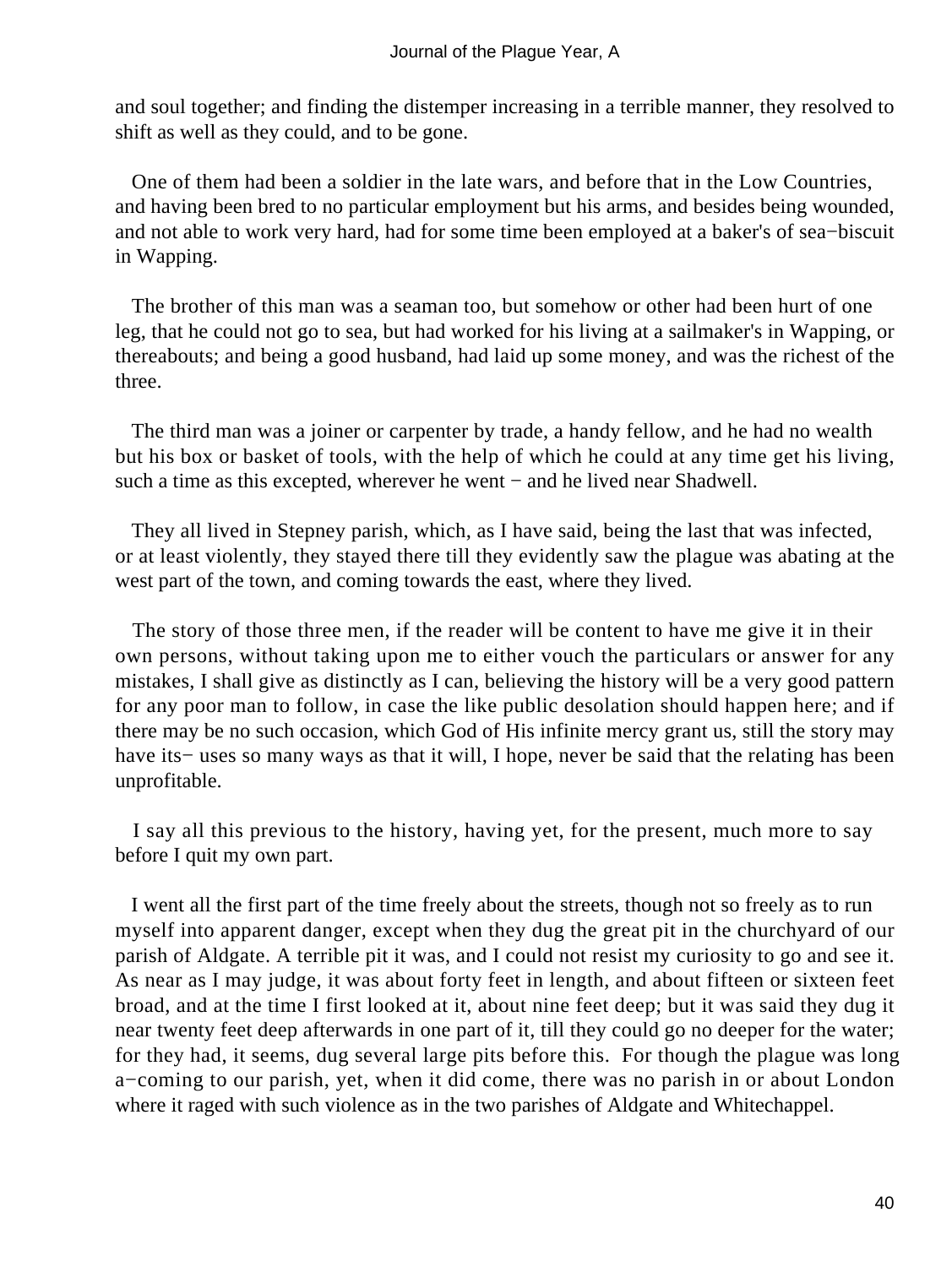I say they had dug several pits in another ground, when the distemper began to spread in our parish, and especially when the dead−carts began to go about, which was not, in our parish, till the beginning of August. Into these pits they had put perhaps fifty or sixty bodies each; then they made larger holes wherein they buried all that the cart brought in a week, which, by the middle to the end of August, came to from 200 to 400 a week; and they could not well dig them larger, because of the order of the magistrates confining them to leave no bodies within six feet of the surface; and the water coming on at about seventeen or eighteen feet, they could not well, I say, put more in one pit. But now, at the beginning of September, the plague raging in a dreadful manner, and the number of burials in our parish increasing to more than was ever buried in any parish about London of no larger extent, they ordered this dreadful gulf to be dug − for such it was, rather than a pit.

 They had supposed this pit would have supplied them for a month or more when they dug it, and some blamed the churchwardens for suffering such a frightful thing, telling them they were making preparations to bury the whole parish, and the like; but time made it appear the churchwardens knew the condition of the parish better than they did: for, the pit being finished the 4th of September, I think, they began to bury in it the 6th, and by the 20th, which was just two weeks, they had thrown into it 1114 bodies when they were obliged to fill it up, the bodies being then come to lie within six feet of the surface. I doubt not but there may be some ancient persons alive in the parish who can justify the fact of this, and are able to show even in what place of the churchyard the pit lay better than I can. The mark of it also was many years to be seen in the churchyard on the surface, lying in length parallel with the passage which goes by the west wall of the churchyard out of Houndsditch, and turns east again into Whitechappel, coming out near the Three Nuns' Inn.

 It was about the 10th of September that my curiosity led, or rather drove, me to go and see this pit again, when there had been near 400 people buried in it; and I was not content to see it in the day−time, as I had done before, for then there would have been nothing to have been seen but the loose earth; for all the bodies that were thrown in were immediately covered with earth by those they called the buriers, which at other times were called bearers; but I resolved to go in the night and see some of them thrown in.

 There was a strict order to prevent people coming to those pits, and that was only to prevent infection. But after some time that order was more necessary, for people that were infected and near their end, and delirious also, would run to those pits, wrapt in blankets or rugs, and throw themselves in, and, as they said, bury themselves. I cannot say that the officers suffered any willingly to lie there; but I have heard that in a great pit in Finsbury, in the parish of Cripplegate, it lying open then to the fields, for it was not then walled about, [many] came and threw themselves in, and expired there, before they threw any earth upon them; and that when they came to bury others and found them there, they were quite dead, though not cold.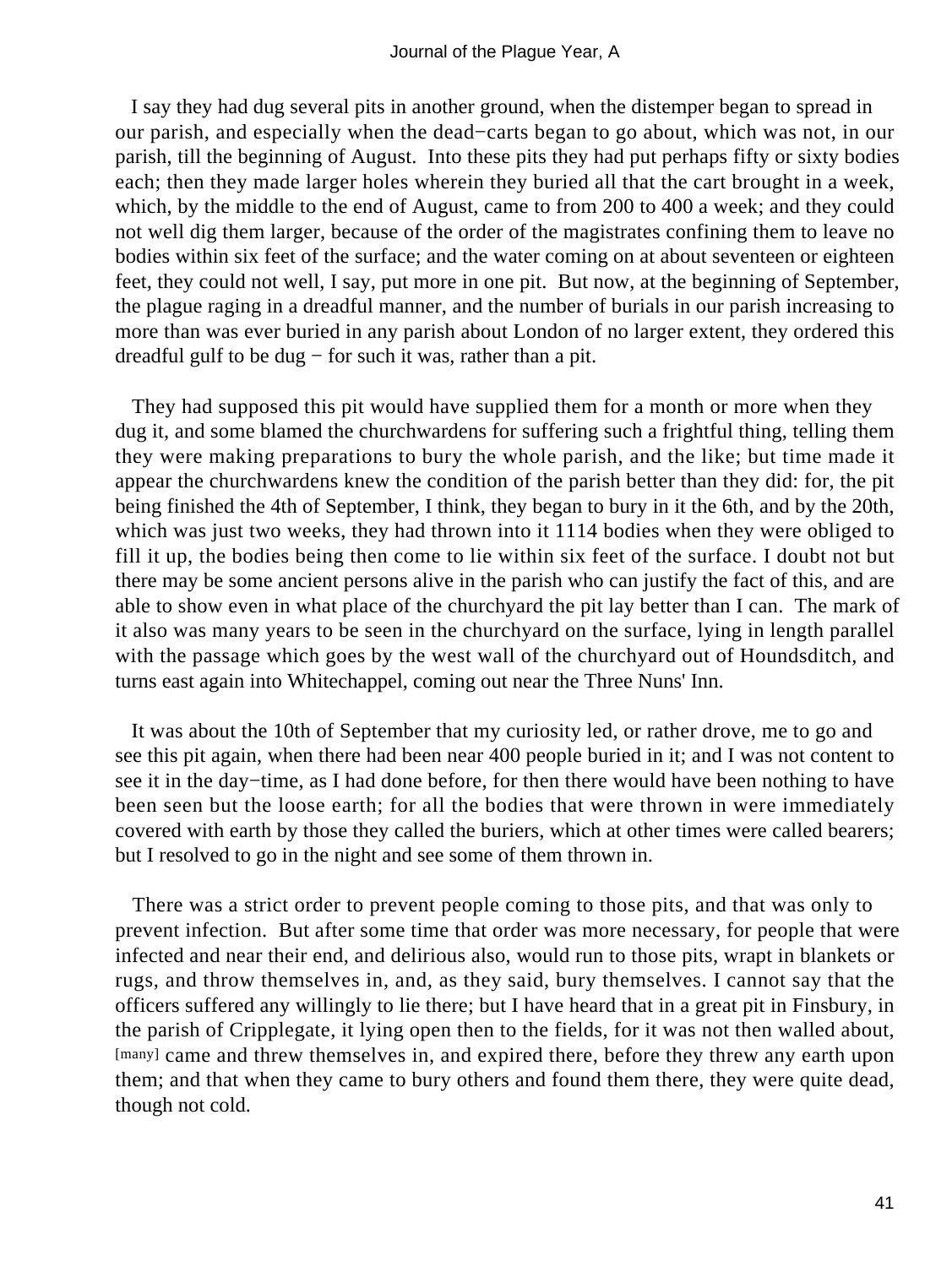This may serve a little to describe the dreadful condition of that day, though it is impossible to say anything that is able to give a true idea of it to those who did not see it, other than this, that it was indeed very, very, very dreadful, and such as no tongue can express.

 I got admittance into the churchyard by being acquainted with the sexton who attended; who, though he did not refuse me at all, yet earnestly persuaded me not to go, telling me very seriously (for he was a good, religious, and sensible man) that it was indeed their business and duty to venture, and to run all hazards, and that in it they might hope to be preserved; but that I had no apparent call to it but my own curiosity, which, he said, he believed I would not pretend was sufficient to justify my running that hazard. I told him I had been pressed in my mind to go, and that perhaps it might be an instructing sight, that might not be without its uses. 'Nay,' says the good man, 'if you will venture upon that score, name of God go in; for, depend upon it, 'twill be a sermon to you, it may be, the best that ever you heard in your life. 'Tis a speaking sight,' says he, 'and has a voice with it, and a loud one, to call us all to repentance'; and with that he opened the door and said, 'Go, if you will.'

 His discourse had shocked my resolution a little, and I stood wavering for a good while, but just at that interval I saw two links come over from the end of the Minories, and heard the bellman, and then appeared a dead−cart, as they called it, coming over the streets; so I could no longer resist my desire of seeing it, and went in. There was nobody, as I could perceive at first, in the churchyard, or going into it, but the buriers and the fellow that drove the cart, or rather led the horse and cart; but when they came up to the pit they saw a man go to and again, muffled up in a brown Cloak, and making motions with his hands under his cloak, as if he was in great agony, and the buriers immediately gathered about him, supposing he was one of those poor delirious or desperate creatures that used to pretend, as I have said, to bury themselves. He said nothing as he walked about, but two or three times groaned very deeply and loud, and sighed as he would break his heart.

 When the buriers came up to him they soon found he was neither a person infected and desperate, as I have observed above, or a person distempered −in mind, but one oppressed with a dreadful weight of grief indeed, having his wife and several of his children all in the cart that was just come in with him, and he followed in an agony and excess of sorrow. He mourned heartily, as it was easy to see, but with a kind of masculine grief that could not give itself vent by tears; and calmly defying the buriers to let him alone, said he would only see the bodies thrown in and go away, so they left importuning him. But no sooner was the cart turned round and the bodies shot into the pit promiscuously, which was a surprise to him, for he at least expected they would have been decently laid in, though indeed he was afterwards convinced that was impracticable; I say, no sooner did he see the sight but he cried out aloud, unable to contain himself. I could not hear what he said, but he went backward two or three steps and fell down in a swoon. The buriers ran to him and took him up, and in a little while he came to himself, and they led him away to the Pie Tavern over against the end of Houndsditch, where, it seems, the man was known, and where they took care of him. He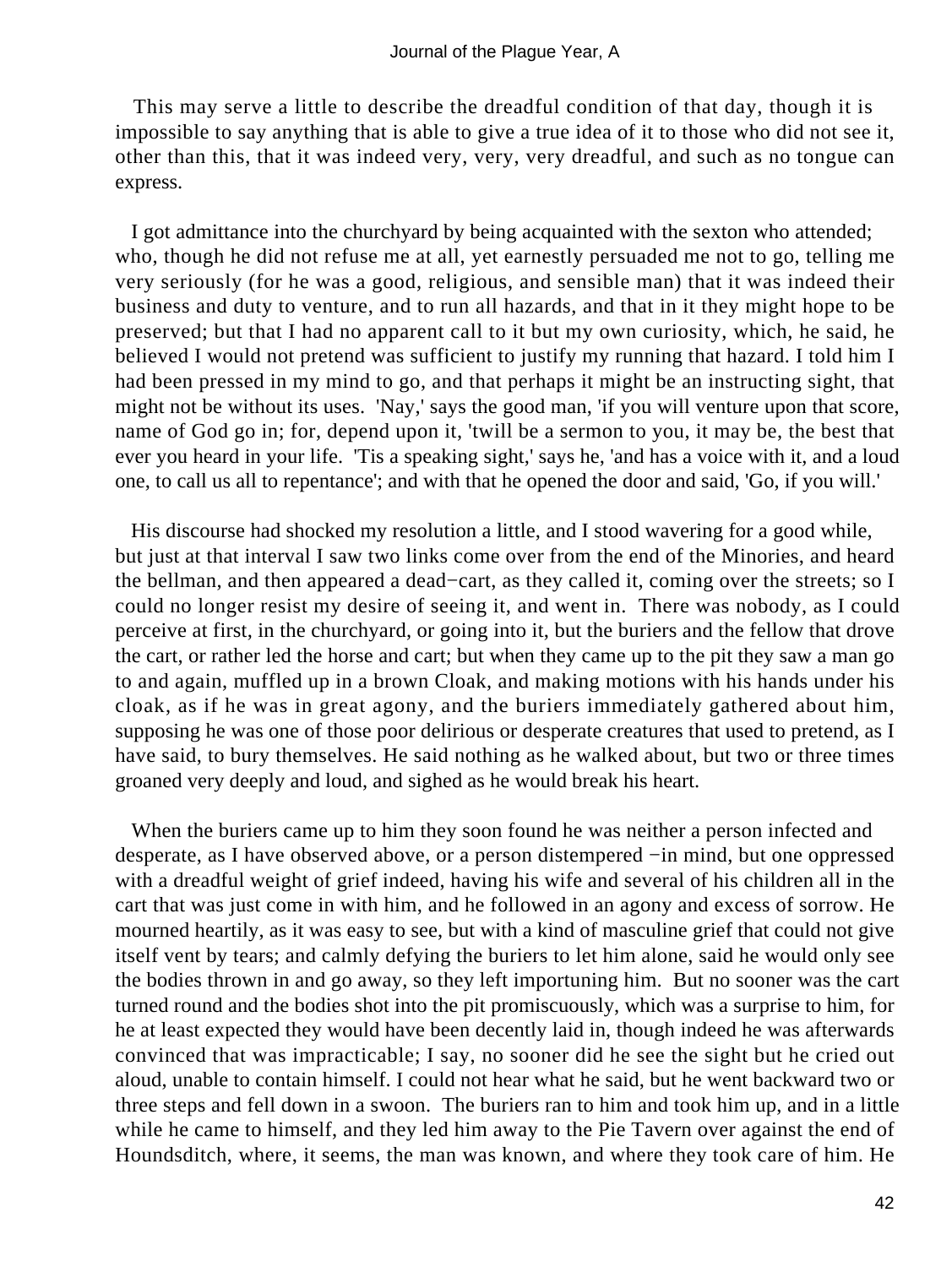looked into the pit again as he went away, but the buriers had covered the bodies so immediately with throwing in earth, that though there was light enough, for there were lanterns, and candles in them, placed all night round the sides of the pit, upon heaps of earth, seven or eight, or perhaps more, yet nothing could be seen.

 This was a mournful scene indeed, and affected me almost as much as the rest; but the other was awful and full of terror. The cart had in it sixteen or seventeen bodies; some were wrapt up in linen sheets, some in rags, some little other than naked, or so loose that what covering they had fell from them in the shooting out of the cart, and they fell quite naked among the rest; but the matter was not much to them, or the indecency much to any one else, seeing they were all dead, and were to be huddled together into the common grave of mankind, as we may call it, for here was no difference made, but poor and rich went together; there was no other way of burials, neither was it possible there should, for coffins were not to be had for the prodigious numbers that fell in such a calamity as this.

 It was reported by way of scandal upon the buriers, that if any corpse was delivered to them decently wound up, as we called it then, in a winding−sheet tied over the head and feet, which some did, and which was generally of good linen; I say, it was reported that the buriers were so wicked as to strip them in the cart and carry them quite naked to the ground. But as I cannot easily credit anything so vile among Christians, and at a time so filled with terrors as that was, I can only relate it and leave it undetermined.

 Innumerable stories also went about of the cruel behaviours and practices of nurses who tended the sick, and of their hastening on the fate of those they tended in their sickness. But I shall say more of this in its place.

 I was indeed shocked with this sight; it almost overwhelmed me, and I went away with my heart most afflicted, and full of the afflicting thoughts, such as I cannot describe. just at my going out of the church, and turning up the street towards my own house, I saw another cart with links, and a bellman going before, coming out of Harrow Alley in the Butcher Row, on the other side of the way, and being, as I perceived, very full of dead bodies, it went directly over the street also toward the church. I stood a while, but I had no stomach to go back again to see the same dismal scene over again, so I went directly home, where I could not but consider with thankfulness the risk I had run, believing I had gotten no injury, as indeed I had not.

 Here the poor unhappy gentleman's grief came into my head again, and indeed I could not but shed tears in the reflection upon it, perhaps more than he did himself; but his case lay so heavy upon my mind that I could not prevail with myself, but that I must go out again into the street, and go to the Pie Tavern, resolving to inquire what became of him.

 It was by this time one o'clock in the morning, and yet the poor gentleman was there. The truth was, the people of the house, knowing him, had entertained him, and kept him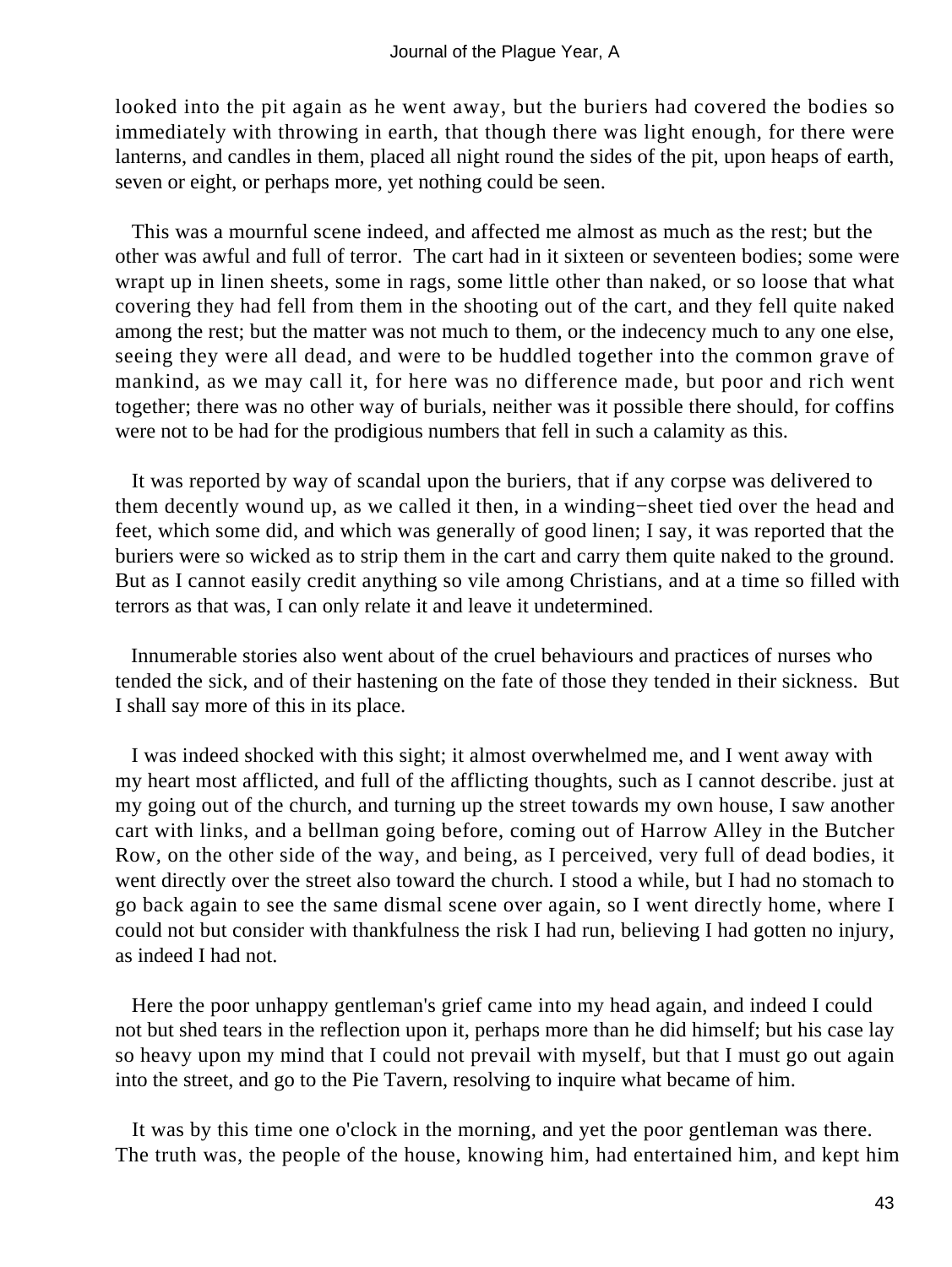there all the night, notwithstanding the danger of being infected by him, though it appeared the man was perfectly sound himself.

 It is with regret that I take notice of this tavern. The people were civil, mannerly, and an obliging sort of folks enough, and had till this time kept their house open and their trade going on, though not so very publicly as formerly: but there was a dreadful set of fellows that used their house, and who, in the middle of all this horror, met there every night, behaved with all the revelling and roaring extravagances as is usual for such people to do at other times, and, indeed, to such an offensive degree that the very master and mistress of the house grew first ashamed and then terrified at them.

 They sat generally in a room next the street, and as they always kept late hours, so when the dead−cart came across the street−end to go into Houndsditch, which was in view of the tavern windows, they would frequently open the windows as soon as they heard the bell and look out at them; and as they might often hear sad lamentations of people in the streets or at their windows as the carts went along, they would make their impudent mocks and jeers at them, especially if they heard the poor people call upon God to have mercy upon them, as many would do at those times in their ordinary passing along the streets.

 These gentlemen, being something disturbed with the clutter of bringing the poor gentleman into the house, as above, were first angry and very high with the master of the house for suffering such a fellow, as they called him, to be brought out of the grave into their house; but being answered that the man was a neighbour, and that he was sound, but overwhelmed with the calamity of his family, and the like, they turned their anger into ridiculing the man and his sorrow for his wife and children, taunted him with want of courage to leap into the great pit and go to heaven, as they jeeringly expressed it, along with them, adding some very profane and even blasphemous expressions.

 They were at this vile work when I came back to the house, and, as far as I could see, though the man sat still, mute and disconsolate, and their affronts could not divert his sorrow, yet he was both grieved and offended at their discourse. Upon this I gently reproved them, being well enough acquainted with their characters, and not unknown in person to two of them.

 They immediately fell upon me with ill language and oaths, asked me what I did out of my grave at such a time when so many honester men were carried into the churchyard, and why I was not at home saying my prayers against the dead−cart came for me, and the like.

 I was indeed astonished at the impudence of the men, though not at all discomposed at their treatment of me. However, I kept my temper. I told them that though I defied them or any man in the world to tax me with any dishonesty, yet I acknowledged that in this terrible judgement of God many better than I were swept away and carried to their grave. But to answer their question directly, the case was, that I was mercifully preserved by that great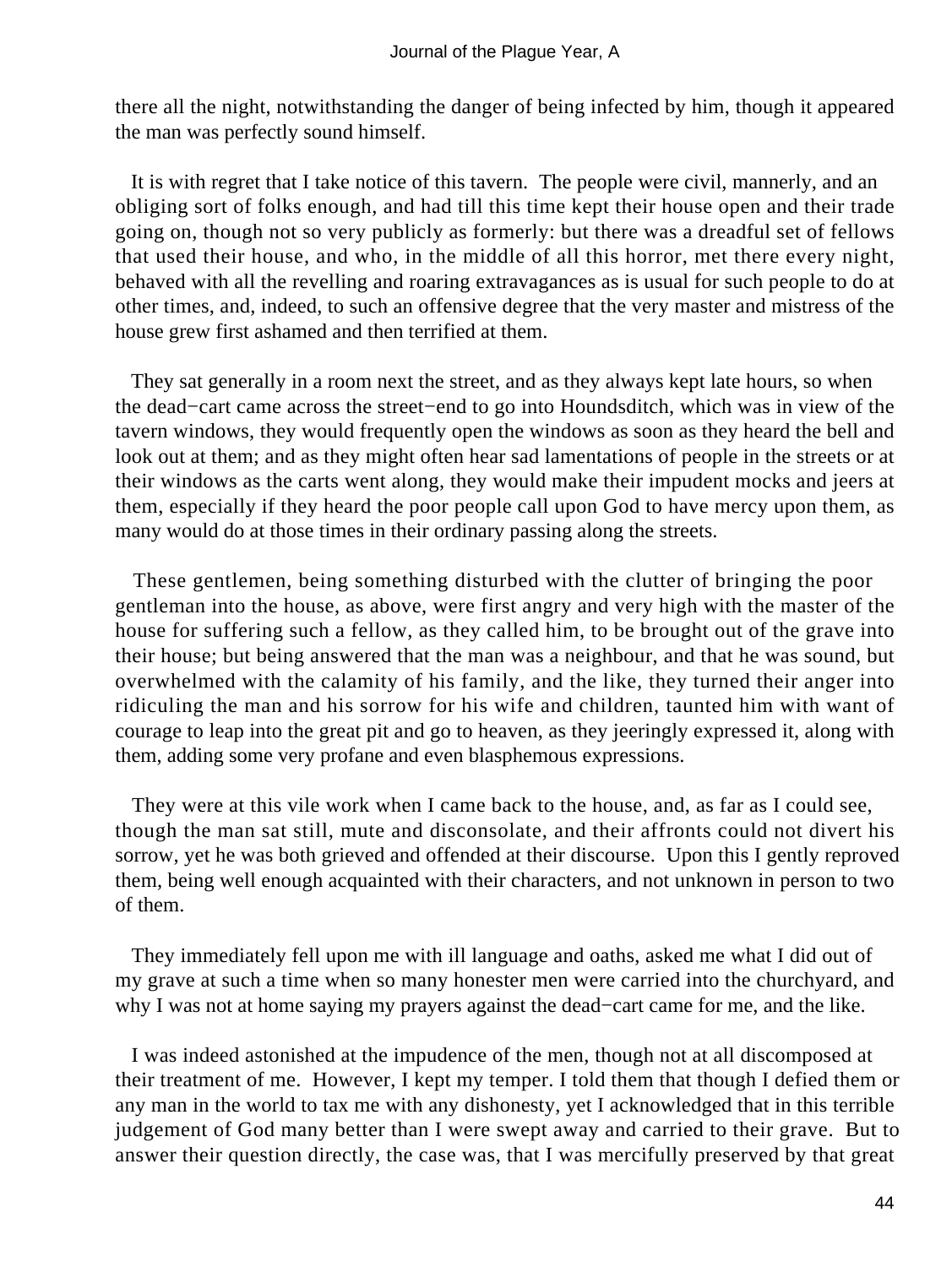God whose name they had blasphemed and taken in vain by cursing and swearing in a dreadful manner, and that I believed I was preserved in particular, among other ends of His goodness, that I might reprove them for their audacious boldness in behaving in such a manner and in such an awful time as this was, especially for their jeering and mocking at an honest gentleman and a neighbour (for some of them knew him), who, they saw, was overwhelmed with sorrow for the breaches which it had pleased God to make upon his family.

 I cannot call exactly to mind the hellish, abominable raillery which was the return they made to that talk of mine: being provoked, it seems, that I was not at all afraid to be free with them; nor, if I could remember, would I fill my account with any of the words, the horrid oaths, curses, and vile expressions, such as, at that time of the day, even the worst and ordinariest people in the street would not use; for, except such hardened creatures as these, the most wicked wretches that could be found had at that time some terror upon their minds of the hand of that Power which could thus in a moment destroy them.

 But that which was the worst in all their devilish language was, that they were not afraid to blaspheme God and talk atheistically, making a jest of my calling the plague the hand of God; mocking, and even laughing, at the word judgement, as if the providence of God had no concern in the inflicting such a desolating stroke; and that the people calling upon God as they saw the carts carrying away the dead bodies was all enthusiastic, absurd, and impertinent.

 I made them some reply, such as I thought proper, but which I found was so far from putting a check to their horrid way of speaking that it made them rail the more, so that I confess it filled me with horror and a kind of rage, and I came away, as I told them, lest the hand of that judgement which had visited the whole city should glorify His vengeance upon them, and all that were near them.

 They received all reproof with the utmost contempt, and made the greatest mockery that was possible for them to do at me, giving me all the opprobrious, insolent scoffs that they could think of for preaching to them, as they called it, which indeed grieved me, rather than angered me; and I went away, blessing God, however, in my mind that I had not spared them, though they had insulted me so much.

 They continued this wretched course three or four days after this, continually mocking and jeering at all that showed themselves religious or serious, or that were any way touched with the sense of the terrible judgement of God upon us; and I was informed they flouted in the same manner at the good people who, notwithstanding the contagion, met at the church, fasted, and prayed to God to remove His hand from them.

 I say, they continued this dreadful course three or four days − I think it was no more − when one of them, particularly he who asked the poor gentleman what he did out of his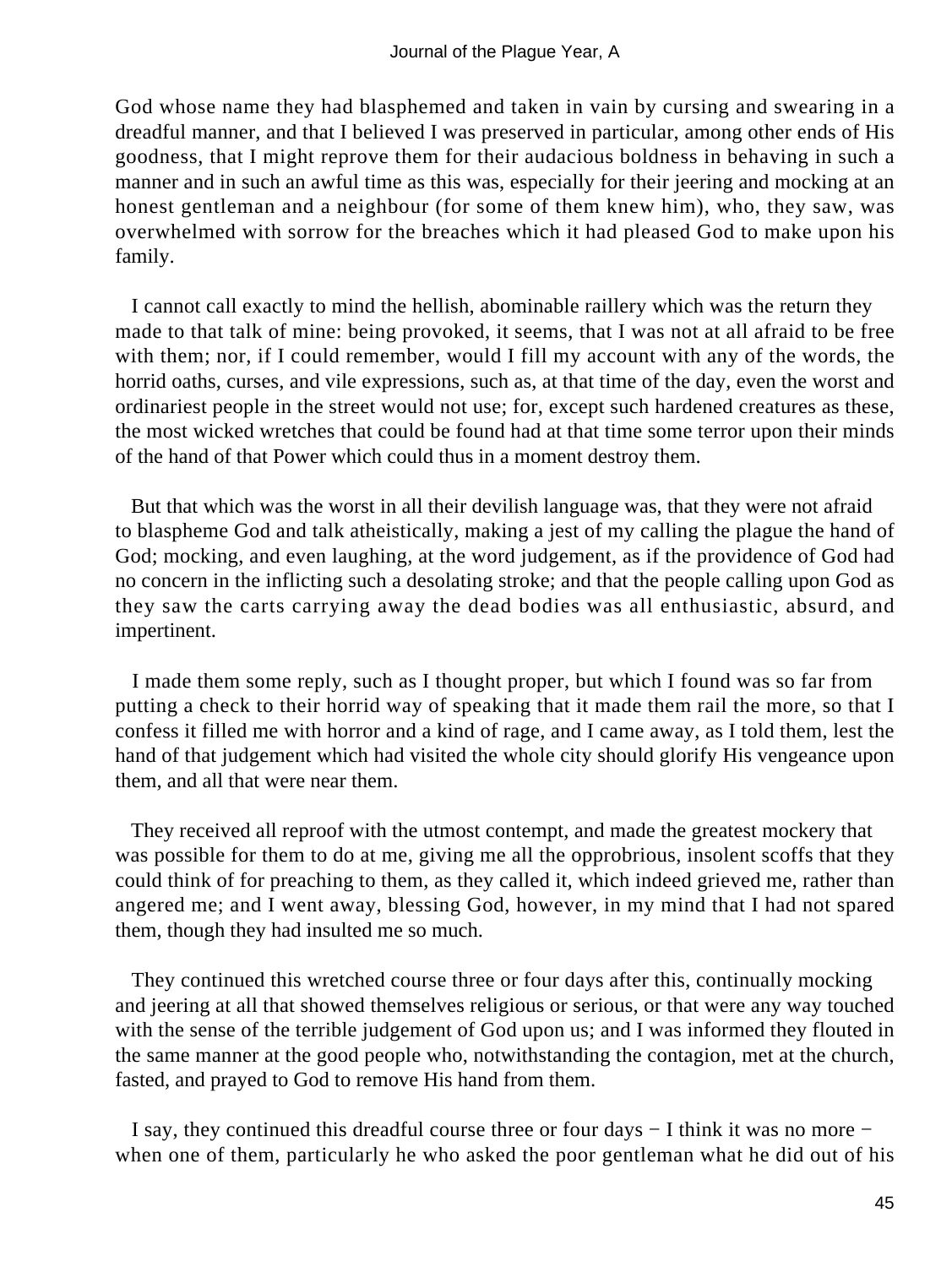grave, was struck from Heaven with the plague, and died in a most deplorable manner; and, in a word, they were every one of them carried into the great pit which I have mentioned above, before it was quite filled up, which was not above a fortnight or thereabout.

 These men were guilty of many extravagances, such as one would think human nature should have trembled at the thoughts of at such a time of general terror as was then upon us, and particularly scoffing and mocking at everything which they happened to see that was religious among the people, especially at their thronging zealously to the place of public worship to implore mercy from Heaven in such a time of distress; and this tavern where they held their dub being within view of the church−door, they had the more particular occasion for their atheistical profane mirth.

 But this began to abate a little with them before the accident which I have related happened, for the infection increased so violently at this part of the town now, that people began to be afraid to come to the church; at least such numbers did not resort thither as was usual. Many of the clergymen likewise were dead, and others gone into the country; for it really required a steady courage and a strong faith for a man not only to venture being in town at such a time as this, but likewise to venture to come to church and perform the office of a minister to a congregation, of whom he had reason to believe many of them were actually infected with the plague, and to do this every day, or twice a day, as in some places was done.

 It is true the people showed an extraordinary zeal in these religious exercises, and as the church−doors were always open, people would go in single at all times, whether the minister was officiating or no, and locking themselves into separate pews, would be praying to God with great fervency and devotion.

 Others assembled at meeting−houses, every one as their different opinions in such things guided, but all were promiscuously the subject of these men's drollery, especially at the beginning of the visitation.

 It seems they had been checked for their open insulting religion in this manner by several good people of every persuasion, and that, and the violent raging of the infection, I suppose, was the occasion that they had abated much of their rudeness for some time before, and were only roused by the spirit of ribaldry and atheism at the clamour which was made when the gentleman was first brought in there, and perhaps were agitated by the same devil, when I took upon me to reprove them; though I did it at first with all the calmness, temper, and good manners that I could, which for a while they insulted me the more for thinking it had been in fear of their resentment, though afterwards they found the contrary.

 I went home, indeed, grieved and afflicted in my mind at the abominable wickedness of those men, not doubting, however, that they would be made dreadful examples of God's justice; for I looked upon this dismal time to be a particular season of Divine vengeance, and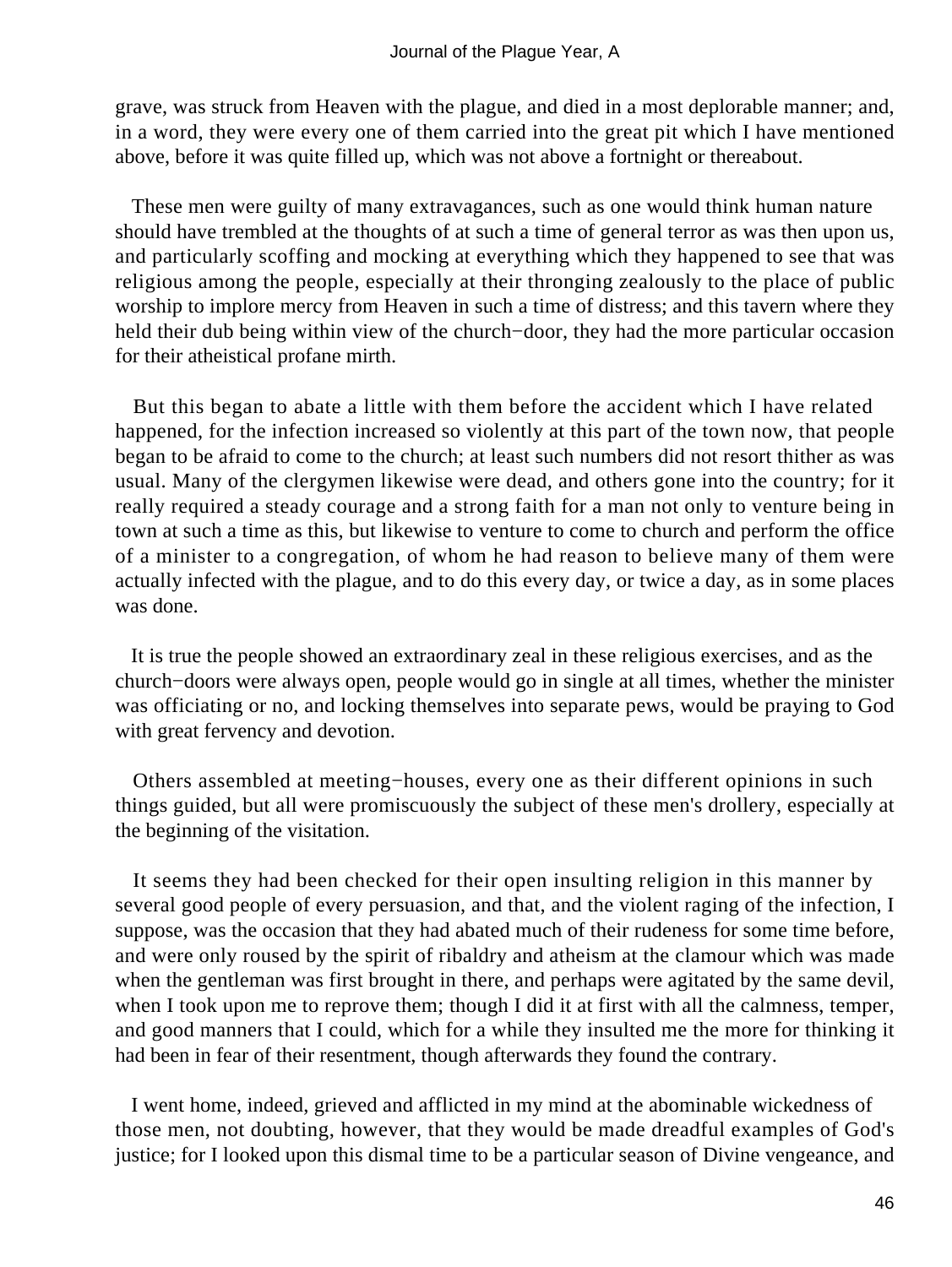that God would on this occasion single out the proper objects of His displeasure in a more especial and remarkable manner than at another time; and that though I did believe that many good people would, and did, fall in the common calamity, and that it was no certain rule to ' judge of the eternal state of any one by their being distinguished in such a time of general destruction neither one way or other; yet, I say, it could not but seem reasonable to believe that God would not think fit to spare by His mercy such open declared enemies, that should insult His name and Being, defy His vengeance, and mock at His worship and worshippers at such a time; no, not though His mercy had thought fit to bear with and spare them at other times; that this was a day of visitation, a day of God's anger, and those words came into my thought, Jer. v. 9: 'Shall I not visit for these things? saith the Lord: and shall not My soul be avenged of such a nation as this?'

 These things, I say, lay upon my mind, and I went home very much grieved and oppressed with the horror of these men's wickedness, and to think that anything could be so vile, so hardened, and notoriously wicked as to insult God, and His servants, and His worship in such a manner, and at such a time as this was, when He had, as it were, His sword drawn in His hand on purpose to take vengeance not on them only, but on the whole nation.

 I had, indeed, been in some passion at first with them − though it was really raised, not by any affront they had offered me personally, but by the horror their blaspheming tongues filled me with. However, I was doubtful in my thoughts whether the resentment I retained was not all upon my own private account, for they had given me a great deal of ill language too − I mean personally; but after some pause, and having a weight of grief upon my mind, I retired myself as soon as I came home, for I slept not that night; and giving God most humble thanks for my preservation in the eminent danger I had been in, I set my mind seriously and with the utmost earnestness to pray for those desperate wretches, that God would pardon them, open their eyes, and effectually humble them.

 By this I not only did my duty, namely, to pray for those who despitefully used me, but I fully tried my own heart, to my fun satisfaction, that it was not filled with any spirit of resentment as they had offended me in particular; and I humbly recommend the method to all those that would know, or be certain, how to distinguish between their zeal for the honour of God and the effects of their private passions and resentment.

 But I must go back here to the particular incidents which occur to my thoughts of the time of the visitation, and particularly to the time of their shutting up houses in the first part of their sickness; for before the sickness was come to its height people had more room to make their observations than they had afterward; but when it was in the extremity there was no such thing as communication with one another, as before.

 During the shutting up of houses, as I have said, some violence was offered to the watchmen. As to soldiers, there were none to be found.− the few guards which the king then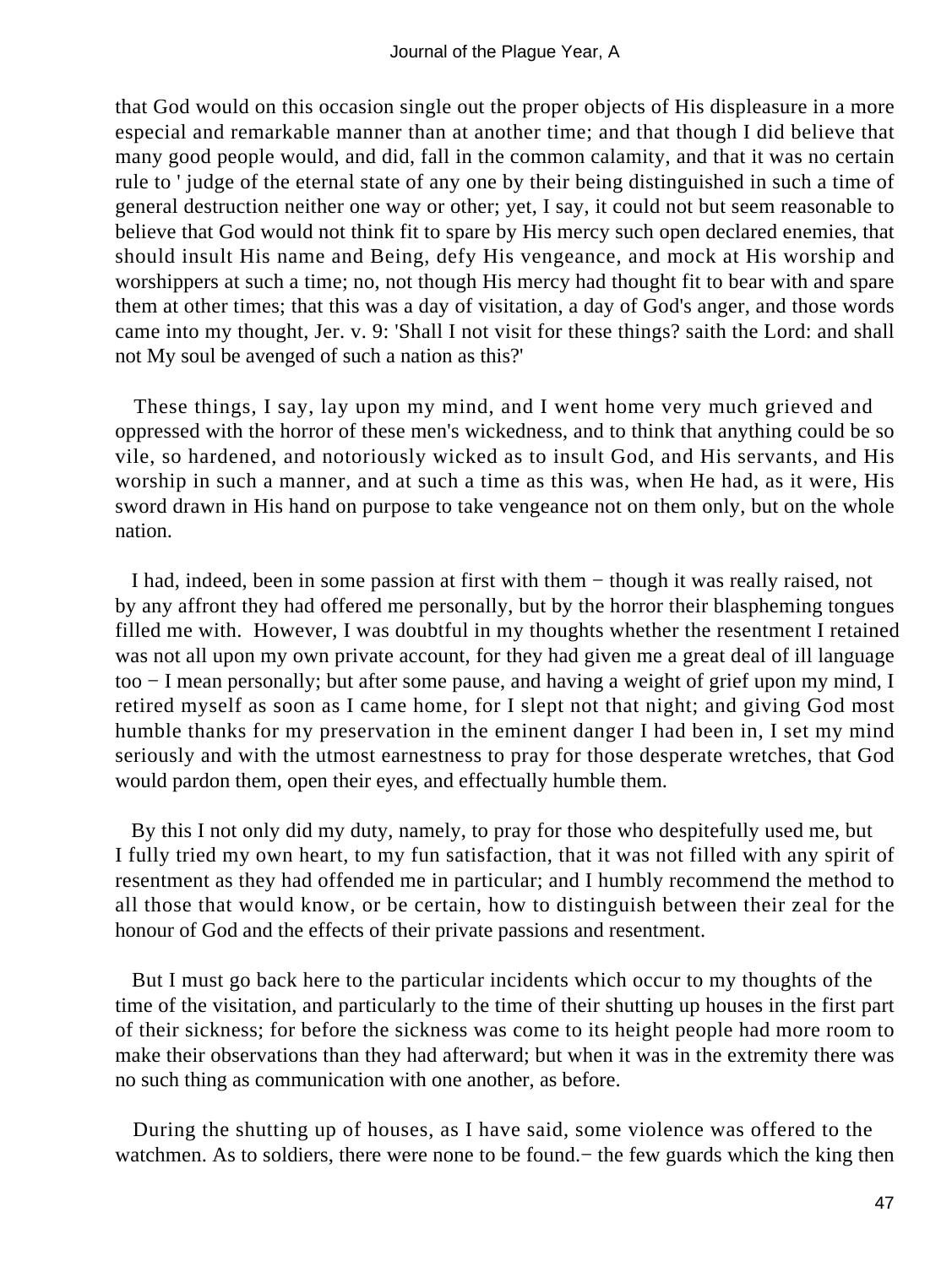had, which were nothing like the number entertained since, were dispersed, either at Oxford with the Court, or in quarters in the remoter parts of the country, small detachments excepted, who did duty at the Tower and at Whitehall, and these but very few. Neither am I positive that there was any other guard at the Tower than the warders, as they called them, who stand at the gate with gowns and caps, the same as the yeomen of the guard, except the ordinary gunners, who were twenty−four, and the officers appointed to look after the magazine, who were called armourers. As to trained bands, there was no possibility of raising any; neither, if the Lieutenancy, either of London or Middlesex, had ordered the drums to beat for the militia, would any of the companies, I believe, have drawn together, whatever risk they had run.

 This made the watchmen be the less regarded, and perhaps occasioned the greater violence to be used against them. I mention it on this score to observe that the setting watchmen thus to keep the people in was, first of all, not effectual, but that the people broke out, whether by force or by stratagem, even almost as often as they pleased; and, second, that those that did thus break out were generally people infected who, in their desperation, running about from one place to another, valued not whom they injured: and which perhaps, as I have said, might give birth to report that it was natural to the infected people to desire to infect others, which report was really false.

 And I know it so well, and in so many several cases, that I could give several relations of good, pious, and religious people who, when they have had the distemper, have been so far from being forward to infect others that they have forbid their own family to come near them, in hopes of their being preserved, and have even died without seeing their nearest relations lest they should be instrumental to give them the distemper, and infect or endanger them. If, then, there were cases wherein the infected people were careless of the injury they did to others, this was certainly one of them, if not the chief, namely, when people who had the distemper had broken out from houses which were so shut up, and having been driven to extremities for provision or for entertainment, had endeavoured to conceal their condition, and have been thereby instrumental involuntarily to infect others who have been ignorant and unwary.

 This is one of the reasons why I believed then, and do believe still, that the shutting up houses thus by force, and restraining, or rather imprisoning, people in their own houses, as I said above, was of little or no service in the whole. Nay, I am of opinion it was rather hurtful, having forced those desperate people to wander abroad with the plague upon them, who would otherwise have died quietly in their beds.

 I remember one citizen who, having thus broken out of his house in Aldersgate Street or thereabout, went along the road to Islington; he attempted to have gone in at the Angel Inn, and after that the White Horse, two inns known still by the same signs, but was refused; after which he came to the Pied Bull, an inn also still continuing the same sign. He asked them for lodging for one night only, pretending to be going into Lincolnshire, and assuring them of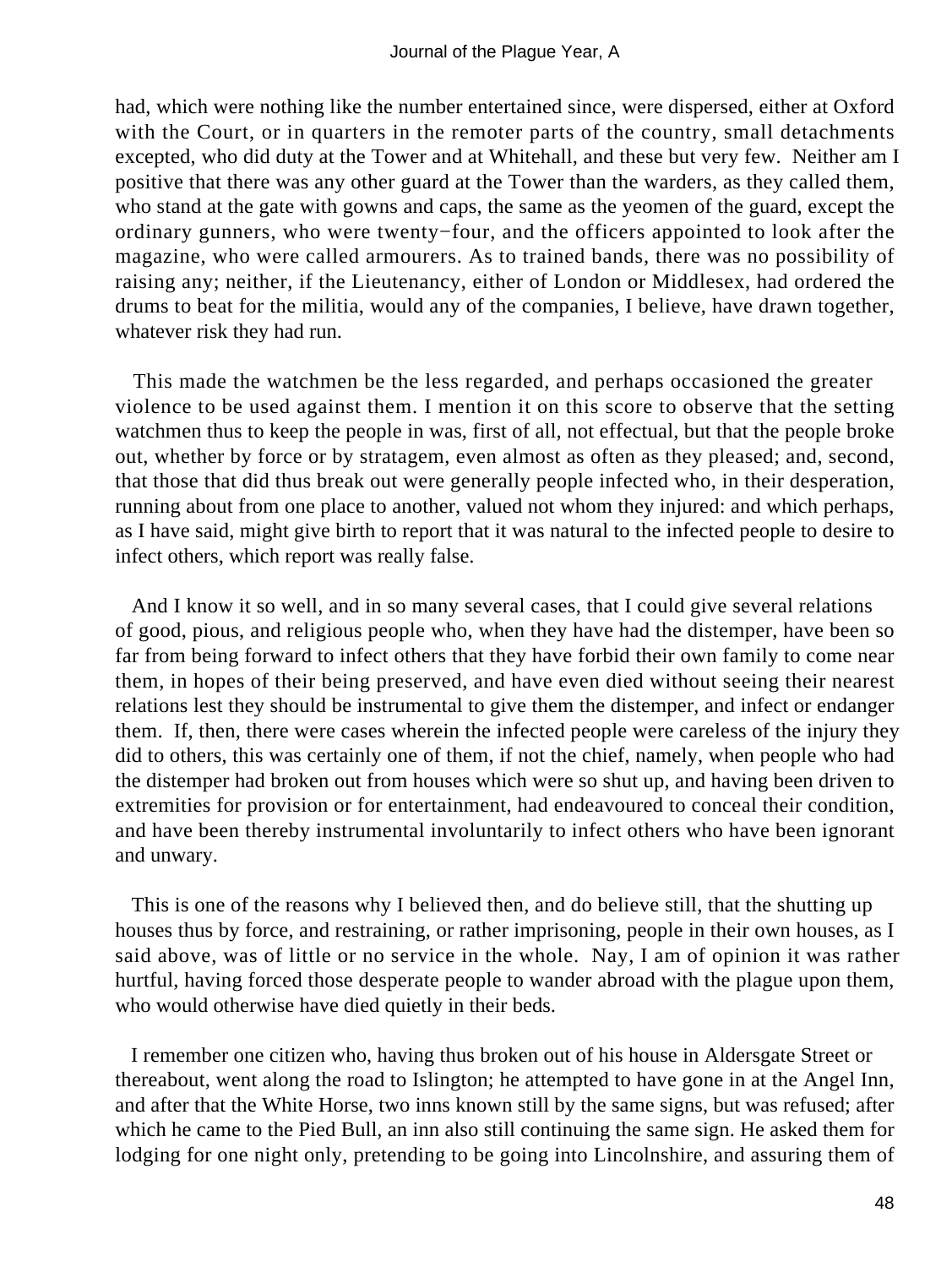his being very sound and free from the infection, which also at that time had not reached much that way.

 They told him they had no lodging that they could spare but one bed up in the garret, and that they could spare that bed for one night, some drovers being expected the next day with cattle; so, if he would accept of that lodging, he might have it, which he did. So a servant was sent up with a candle with him to show him the room. He was very well dressed, and looked like a person not used to lie in a garret; and when he came to the room he fetched a deep sigh, and said to the servant, 'I have seldom lain in such a lodging as this. 'However, the servant assuring him again that they had no better, 'Well,' says he, 'I must make shift; this is a dreadful time; but it is but for one night.' So he sat down upon the bedside, and bade the maid, I think it was, fetch him up a pint of warm ale. Accordingly the servant went for the ale, but some hurry in the house, which perhaps employed her other ways, put it out of her head, and she went up no more to him.

 The next morning, seeing no appearance of the gentleman, somebody in the house asked the servant that had showed him upstairs what was become of him. She started. 'Alas l' says she, 'I never thought more of him. He bade me carry him some warm ale, but I forgot.' Upon which, not the maid, but some other person was sent up to see after him, who, coming into the room, found him stark dead and almost cold, stretched out across the bed. His clothes were pulled off, his jaw fallen, his eyes open in a most frightful posture, the rug of the bed being grasped hard in one of his hands, so that it was plain he died soon after the maid left him; and 'tis probable, had she gone up with the ale, she had found him dead in a few minutes after he sat down upon the bed. The alarm was great in the house, as anyone may suppose, they having been free from the distemper till that disaster, which, bringing the infection to the house, spread it immediately to other houses round about it. I do not remember how many died in the house itself, but I think the maid−servant who went up first with him fell presently ill by the fright, and several others; for, whereas there died but two in Islington of the plague the week before, there died seventeen the week after, whereof fourteen were of the plague. This was in the week from the 11th of July to the 18th.

 There was one shift that some families had, and that not a few, when their houses happened to be infected, and that was this: the families who, in the first breaking−out of the distemper, fled away into the country and had retreats among their friends, generally found some or other of their neighbours or relations to commit the charge of those houses to for the safety of the goods and the like. Some houses were, indeed, entirely locked up, the doors padlocked, the windows and doors having deal boards nailed over them, and only the inspection of them committed to the ordinary watchmen and parish officers; bat these were but few.

 It was thought that there were not less than 10,000 houses forsaken of the inhabitants in the city and suburbs, including what was in the out−parishes and in Surrey, or the side of the water they called Southwark. This was besides the numbers of lodgers, and of particular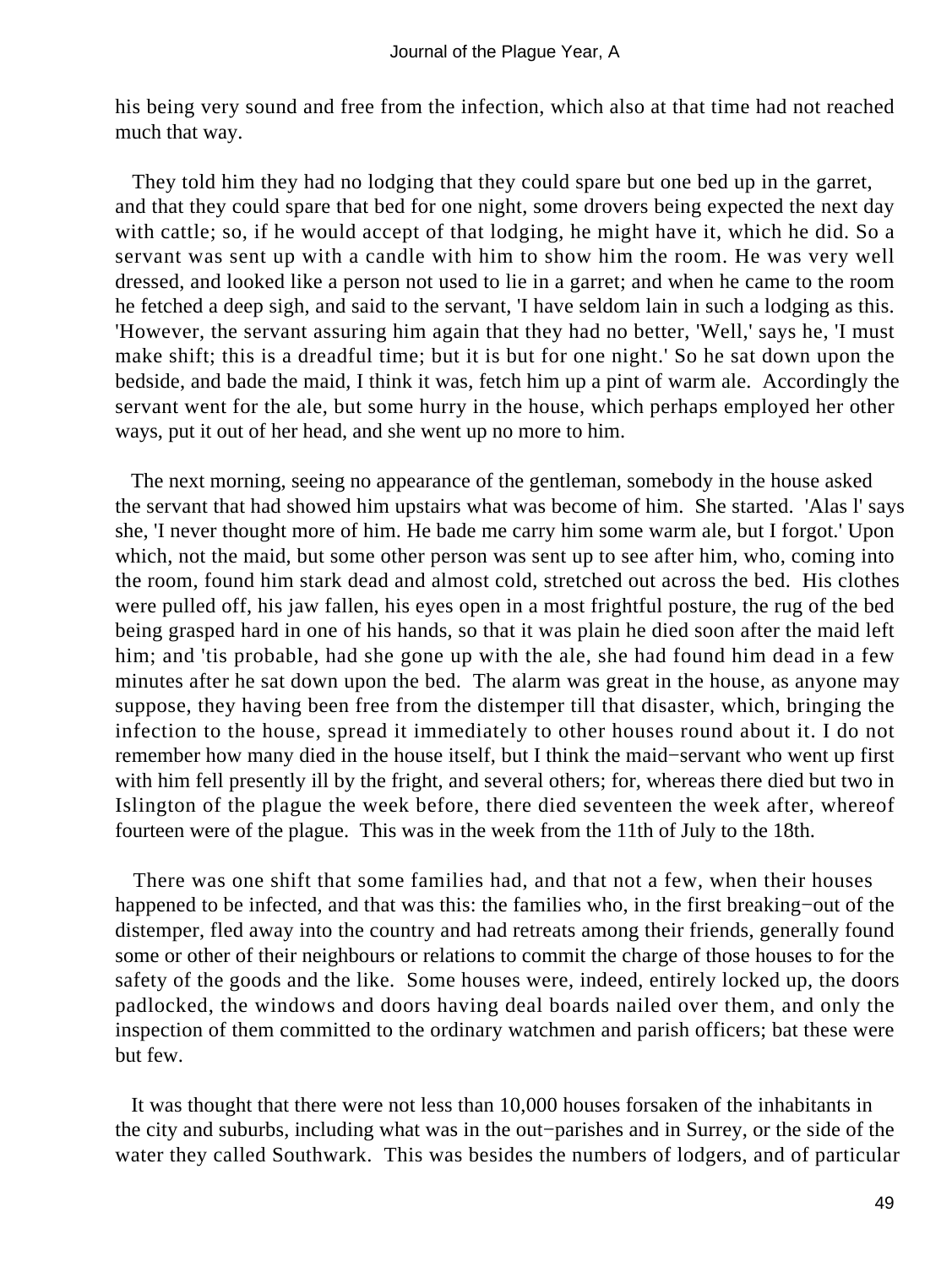persons who were fled out of other families; so that in all it was computed that about 200,000 people were fled and gone. But of this I shall speak again. But I mention it here on this account, namely, that it was a rule with those who had thus two houses in their keeping or care, that if anybody was taken sick in a family, before the master of the family let the examiners or any other officer know of it, he immediately would send all the rest of his family, whether children or servants, as it fell out to be, to such other house which he had so in charge, and then giving notice of the sick person to the examiner, have a nurse or nurses appointed, and have another person to be shut up in the house with them (which many for money would do), so to take charge of the house in case the person should die.

 This was, in many cases, the saving a whole family, who, if they had been shut up with the sick person, would inevitably have perished. But, on the other hand, this was another of the inconveniences of shutting up houses; for the apprehensions and terror of being shut up made many run away with the rest of the family, who, though it was not publicly known, and they were not quite sick, had yet the distemper upon them; and who, by having an uninterrupted liberty to go about, but being obliged still to conceal their circumstances, or perhaps not knowing it themselves, gave the distemper to others, and spread the infection in a dreadful manner, as I shall explain further hereafter.

 And here I may be able to make an observation or two of my own, which may be of use hereafter to those into whose bands these may come, if they should ever see the like dreadful visitation. (1) The infection generally came into the houses of the citizens by the means of their servants, whom they were obliged to send up and down the streets for necessaries; that is to say, for food or physic, to bakehouses, brew−houses, shops, and who going necessarily through the streets into shops, markets, and the like, it was impossible but that they should, one way or other, meet with distempered people, who conveyed the fatal breath into them, and they brought it home to the families to which they belonged. (2) It was a great mistake that such a great city as this had but one pest−house; for had there been, instead of one pest−house − viz., beyond Bunhill Fields, where, at most, they could receive, perhaps, two hundred or three hundred people − I say, had there, instead of that one, been several pest−houses, every one able to contain a thousand people, without lying two in a bed, or two beds in a room; and had every master of a family, as soon as any servant especially had been taken sick in his house, been obliged to send them to the next pest−house, if they were willing, as many were, and had the examiners done the like among the poor people when any had been stricken with the infection; I say, had this been done where the people were willing (not otherwise), and the houses not been shut, I am persuaded, and was all the while of that opinion, that not so many, by several thousands, had died; for it was observed, and I could give several instances within the compass of my own knowledge, where a servant had been taken sick, and the family had either time to send him out or retire from the house and leave the sick person, as I have said above, they had all been preserved; whereas when, upon one or more sickening in a family, the house has been shut up, the whole family have perished, and the bearers been obliged to go in to fetch out the dead bodies, not being able to bring them to the door, and at last none left to do it.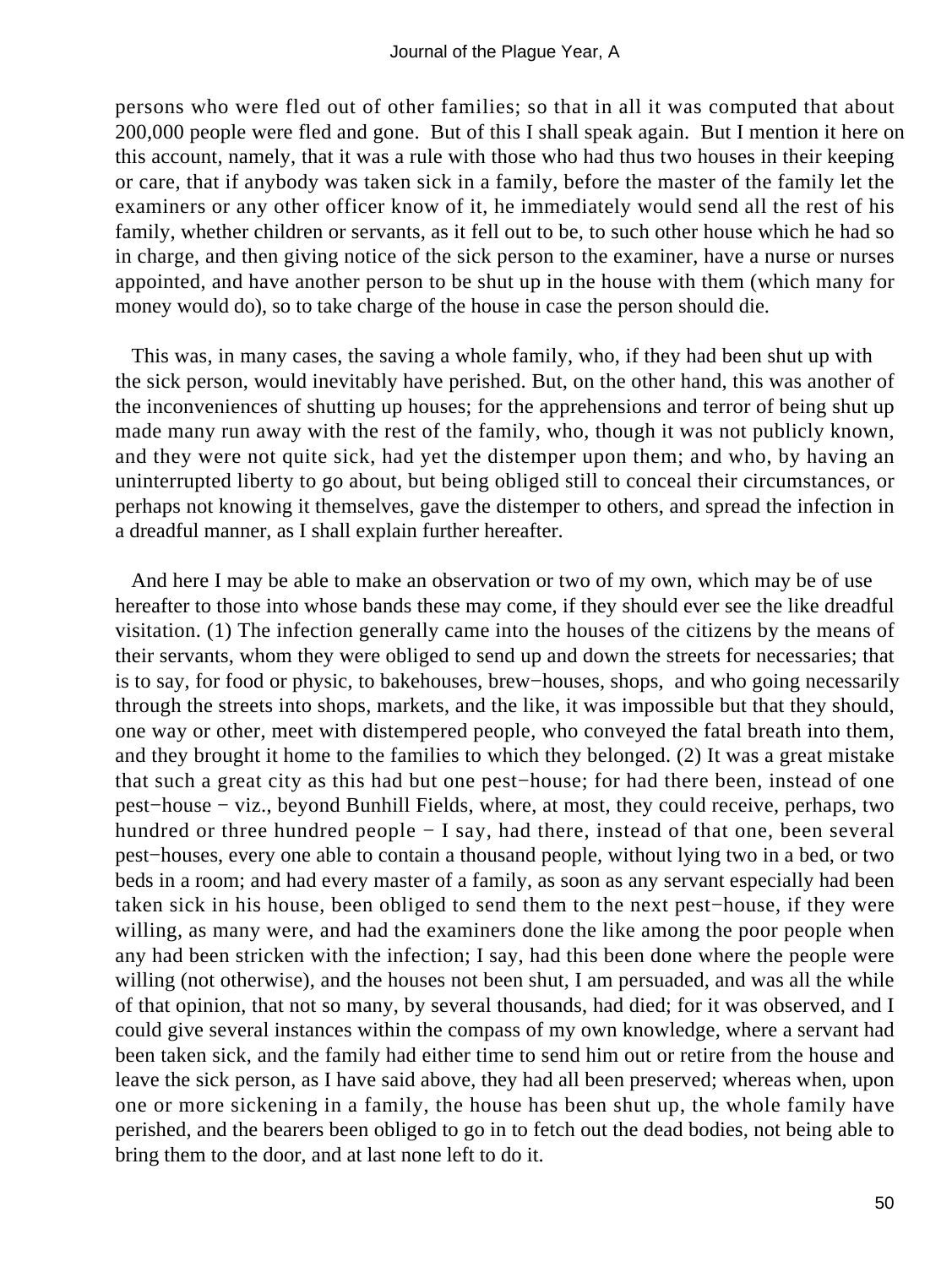(3) This put it out of question to me, that the calamity was spread by infection; that is to say, by some certain steams or fumes, which the physicians call effluvia, by the breath, or by the sweat, or by the stench of the sores of the sick persons, or some other way, perhaps, beyond even the reach of the physicians themselves, which effluvia affected the sound who came within certain distances of the sick, immediately penetrating the vital parts of the said sound persons, putting their blood into an immediate ferment, and agitating their spirits to that degree which it was found they were agitated; and so those newly infected persons communicated it in the same manner to others. And this I shall give some instances of, that cannot but convince those who seriously consider it; and I cannot but with some wonder find some people, now the contagion is over, talk of its being an immediate stroke from Heaven, without the agency of means, having commission to strike this and that particular person, and none other − which I look upon with contempt as the effect of manifest ignorance and enthusiasm; likewise the opinion of others, who talk of infection being carried on by the air only, by carrying with it vast numbers of insects and invisible creatures, who enter into the body with the breath, or even at the pores with the air, and there generate or emit most acute poisons, or poisonous ovae or eggs, which mingle themselves with the blood, and so infect the body: a discourse full of learned simplicity, and manifested to be so by universal experience; but I shall say more to this case in its order.

 I must here take further notice that nothing was more fatal to the inhabitants of this city than the supine negligence of the people themselves, who, during the long notice or warning they had of the visitation, made no provision for it by laying in store of provisions, or of other necessaries, by which they might have lived retired and within their own houses, as I have observed others did, and who were in a great measure preserved by that caution; nor were they, after they were a little hardened to it, so shy of conversing with one another, when actually infected, as they were at first: no, though they knew it.

 I acknowledge I was one of those thoughtless ones that had made so little provision that my servants were obliged to go out of doors to buy every trifle by penny and halfpenny, just as before it began, even till my experience showing me the folly, I began to be wiser so late that I had scarce time to store myself sufficient for our common subsistence for a month.

 I had in family only an ancient woman that managed the house, a maid−servant, two apprentices, and myself; and the plague beginning to increase about us, I had many sad thoughts about what course I should take, and how I should act. The many dismal objects which happened everywhere as I went about the streets, had filled my mind with a great deal of horror for fear of the distemper, which was indeed very horrible in itself, and in some more than in others. The swellings, which were generally in the neck or groin, when they grew hard and would not break, grew so painful that it was equal to the most exquisite torture; and some, not able to bear the torment, threw themselves out at windows or shot themselves, or otherwise made themselves away, and I saw several dismal objects of that kind. Others, unable to contain themselves, vented their pain by incessant roarings, and such loud and lamentable cries were to be heard as we walked along the streets that would pierce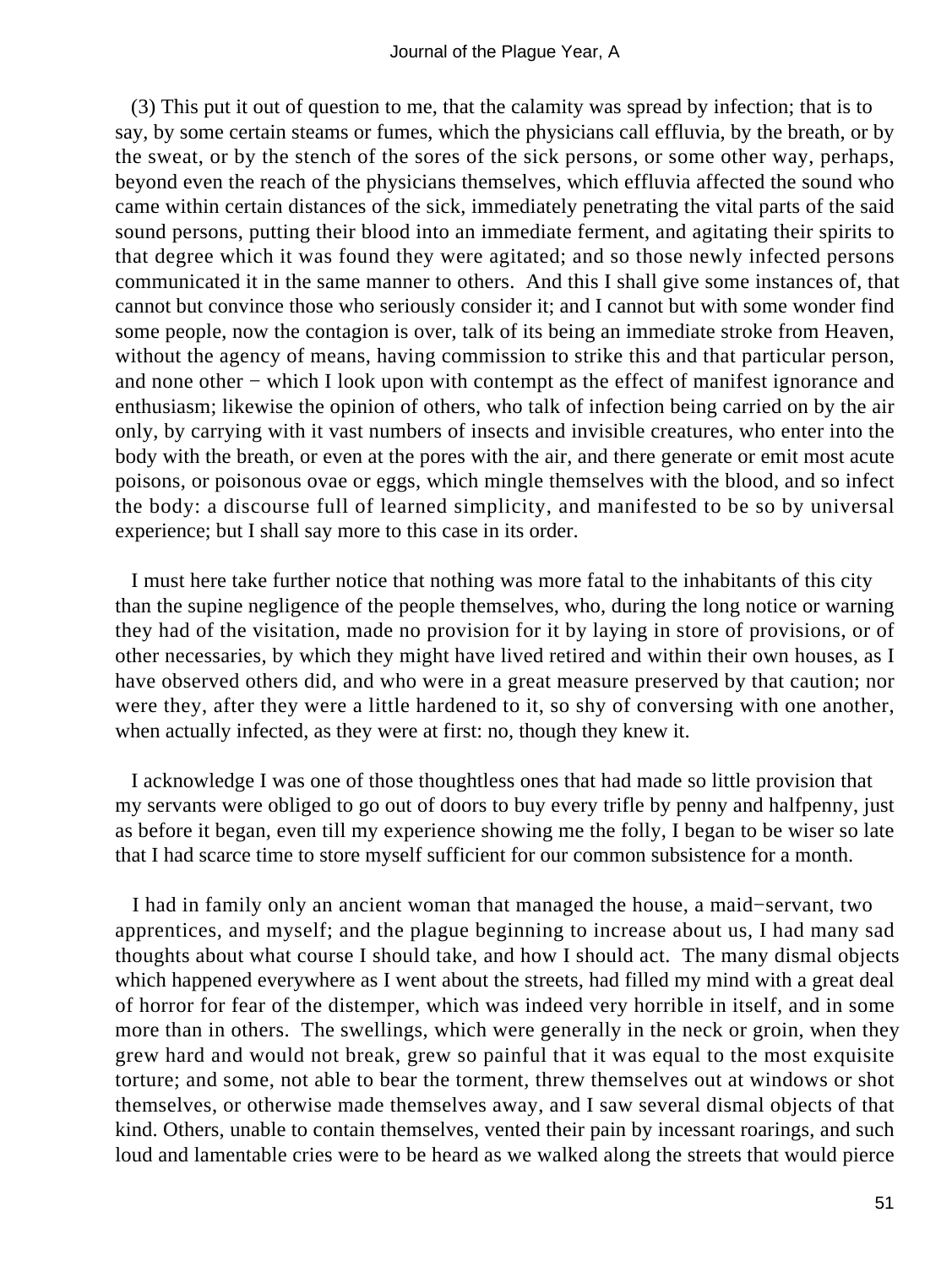the very heart to think of, especially when it was to be considered that the same dreadful scourge might be expected every moment to seize upon ourselves.

 I cannot say but that now I began to faint in my resolutions; my heart failed me very much, and sorely I repented of my rashness. When I had been out, and met with such terrible things as these I have talked of, I say I repented my rashness in venturing to abide in town. I wished often that I had not taken upon me to stay, but had gone away with my brother and his family.

 Terrified by those frightful objects, I would retire home sometimes and resolve to go out no more; and perhaps I would keep those resolutions for three or four days, which time I spent in the most serious thankfulness for my preservation and the preservation of my family, and the constant confession of my sins, giving myself up to God every day, and applying to Him with fasting, humiliation, and meditation. Such intervals as I had I employed in reading books and in writing down my memorandums of what occurred to me every day, and out of which afterwards I took most of this work, as it relates to my observations without doors. What I wrote of my private meditations I reserve for private use, and desire it may not be made public on any account whatever.

 I also wrote other meditations upon divine subjects, such as occurred to me at that time and were profitable to myself, but not fit for any other view, and therefore I say no more of that.

 I had a very good friend, a physician, whose name was Heath, whom I frequently visited during this dismal time, and to whose advice I was very much obliged for many things which he directed me to take, by way of preventing the infection when I went out, as he found I frequently did, and to hold in my mouth when I was in the streets. He also came very often to see me, and as he was a good Christian as well as a good physician, his agreeable conversation was a very great support to me in the worst of this terrible time.

 It was now the beginning of August, and the plague grew very violent and terrible in the place where I lived, and Dr Heath coming to visit me, and finding that I ventured so often out in the streets, earnestly persuaded me to lock myself up and my family, and not to suffer any of us to go out of doors; to keep all our windows fast, shutters and curtains close, and never to open them; but first, to make a very strong smoke in the room where the window or door was to be opened, with rozen and pitch, brimstone or gunpowder and the like; and we did this for some time; but as I had not laid in a store of provision for such a retreat, it was impossible that we could keep within doors entirely. However, I attempted, though it was so very late, to do something towards it; and first, as I had convenience both for brewing and baking, I went and bought two sacks of meal, and for several weeks, having an oven, we baked all our own bread; also I bought malt, and brewed as much beer as all the casks I had would hold, and which seemed enough to serve my house for five or six weeks; also I laid in a quantity of salt butter and Cheshire cheese; but I had no flesh−meat, and the plague raged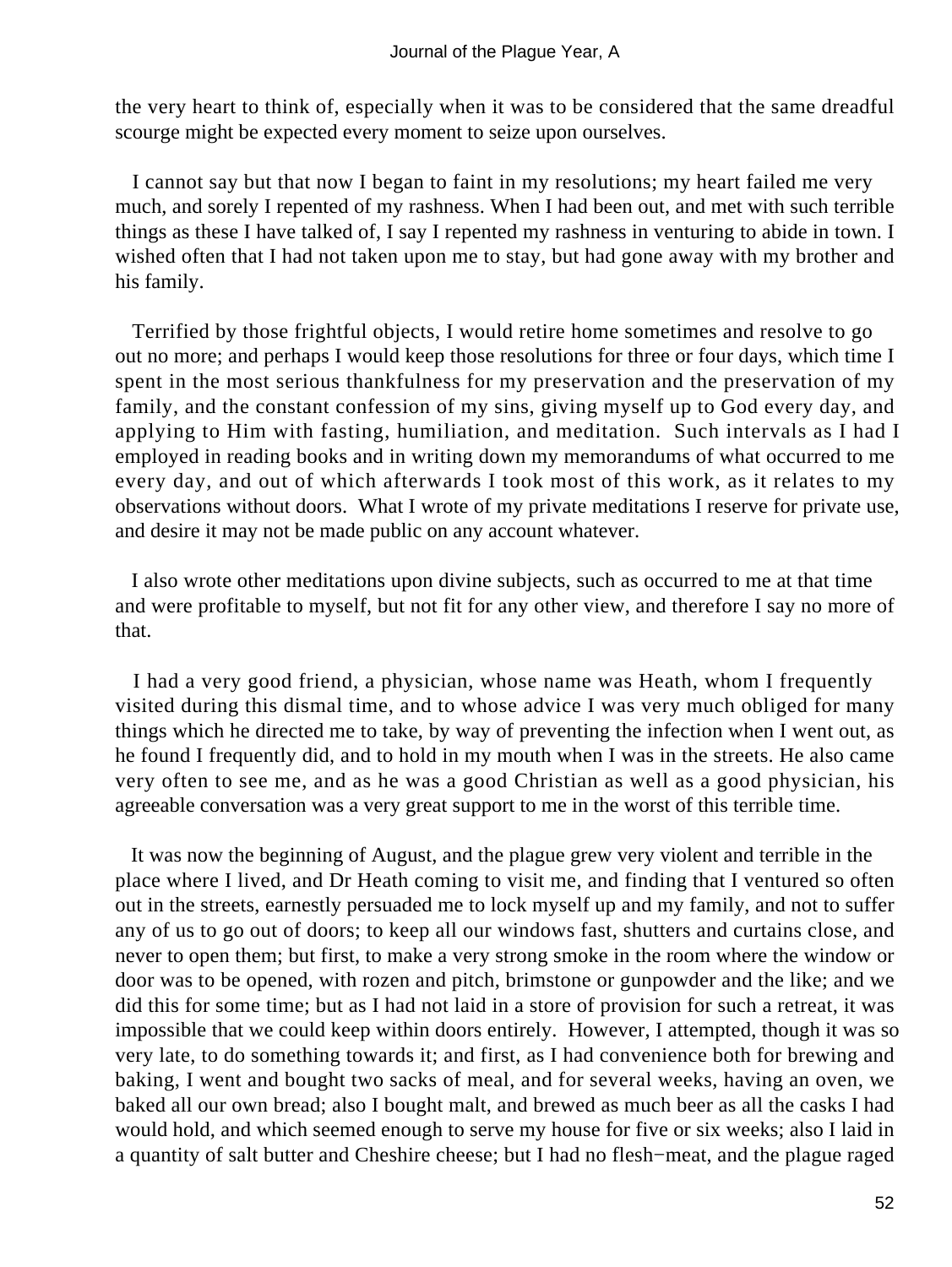so violently among the butchers and slaughter−houses on the other side of our street, where they are known to dwell in great numbers, that it was not advisable so much as to go over the street among them.

 And here I must observe again, that this necessity of going out of our houses to buy provisions was in a great measure the ruin of the whole city, for the people catched the distemper on these occasions one of another, and even the provisions themselves were often tainted; at least I have great reason to believe so; and therefore I cannot say with satisfaction what I know is repeated with great assurance, that the market−people and such as brought provisions to town were never infected. I am certain the butchers of Whitechappel, where the greatest part of the flesh−meat was killed, were dreadfully visited, and that at least to such a degree that few of their shops were kept open, and those that remained of them killed their meat at Mile End and that way, and brought it to market upon horses.

 However, the poor people could not lay up provisions, and there was a necessity that they must go to market to buy, and others to send servants or their children; and as this was a necessity which renewed itself daily, it brought abundance of unsound people to the markets, and a great many that went thither sound brought death home with them.

 It is true people used all possible precaution. When any one bought a joint of meat in the market they would not take it off the butcher's hand, but took it off the hooks themselves. On the other hand, the butcher would not touch the money, but have it put into a pot full of vinegar, which he kept for that purpose. The buyer carried always small money to make up any odd sum, that they might take no change. They carried bottles of scents and perfumes in their hands, and all the means that could be used were used, but then the poor could not do even these things, and they went at all hazards.

 Innumerable dismal stories we heard every day on this very account. Sometimes a man or woman dropped down dead in the very markets, for many people that had the plague upon them knew nothing of it till the inward gangrene had affected their vitals, and they died in a few moments. This caused that many died frequently in that manner in the streets suddenly, without any warning; others perhaps had time to go to the next bulk or stall, or to any door−porch, and just sit down and die, as I have said before.

 These objects were so frequent in the streets that when the plague came to be very raging on one side, there was scarce any passing by the streets but that several dead bodies would be lying here and there upon the ground. On the other hand, it is observable that though at first the people would stop as they went along and call to the neighbours to come out on such an occasion, yet afterward no notice was taken of them; but that if at any time we found a corpse lying, go across the way and not come near it; or, if in a narrow lane or passage, go back again and seek some other way to go on the business we were upon; and in those cases the corpse was always left till the officers had notice to come and take them away, or till night, when the bearers attending the dead−cart would take them up and carry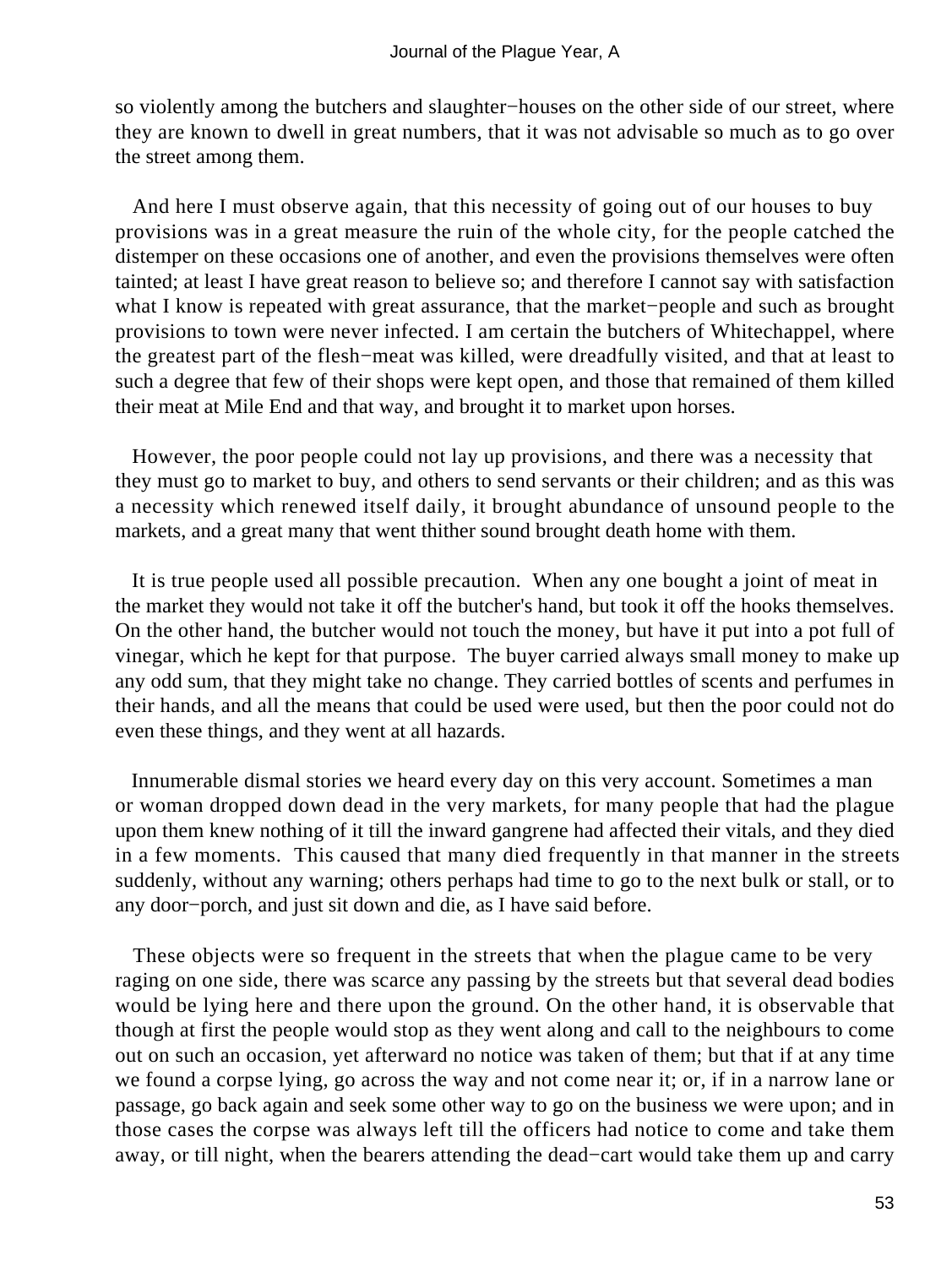them away. Nor did those undaunted creatures who performed these offices fail to search their pockets, and sometimes strip off their clothes if they were well dressed, as sometimes they were, and carry off what they could get.

 But to return to the markets. The butchers took that care that if any person died in the market they had the officers always at band to take them up upon hand−barrows and carry them to the next churchyard; and this was so frequent that such were not entered in the weekly bill, 'Found dead in the streets or fields', as is the case now, but they went into the general articles of the great distemper.

 But now the fury of the distemper increased to such a degree that even the markets were but very thinly furnished with provisions or frequented with buyers compared to what they were before; and the Lord Mayor caused the country people who brought provisions to be stopped in the streets leading into the town, and to sit down there with their goods, where they sold what they brought, and went immediately away; and this encouraged the country people greatly−to do so, for they sold their provisions at the very entrances into the town, and even in the fields, as particularly in the fields beyond Whitechappel, in Spittlefields; also in St George's Fields in Southwark, in Bunhill Fields, and in a great field called Wood's Close, near Islington. Thither the Lord Mayor, aldermen, and magistrates sent their officers and servants to buy for their families, themselves keeping within doors as much as possible, and the like did many other people; and after this method was taken the country people came with great cheerfulness, and brought provisions of all sorts, and very seldom got any harm, which, I suppose, added also to that report of their being miraculously preserved.

 As for my little family, having thus, as I have said, laid in a store of bread, butter, cheese, and beer, I took my friend and physician's advice, and locked myself up, and my family, and resolved to suffer the hardship of living a few months without flesh−meat, rather than to purchase it at the hazard of our lives.

 But though I confined my family, I could not prevail upon my unsatisfied curiosity to stay within entirely myself; and though I generally came frighted and terrified home, vet I could not restrain; only that indeed I did not do it so frequently as at first.

 I had some little obligations, indeed, upon me to go to my brother's house, which was in Coleman Street parish and which he had left to my care, and I went at first every day, but afterwards only once or twice a week.

 In these walks I had many dismal scenes before my eyes, as particularly of persons falling dead in the streets, terrible shrieks and screechings of women, who, in their agonies, would throw open their chamber windows and cry out in a dismal, surprising manner. It is impossible to describe the variety of postures in which the passions of the poor people would express themselves.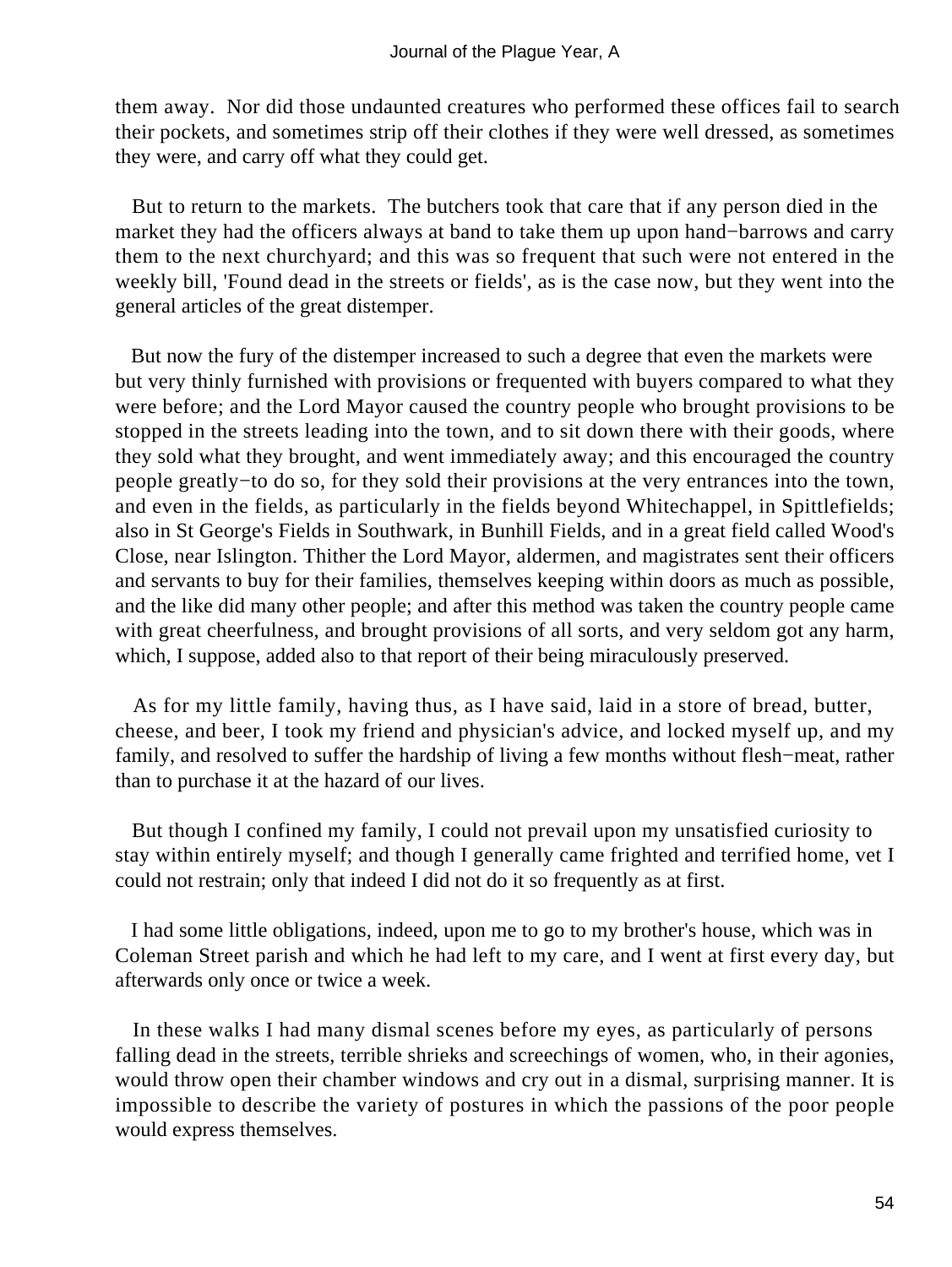Passing through Tokenhouse Yard, in Lothbury, of a sudden a casement violently opened just over my head, and a woman gave three frightful screeches, and then cried, 'Oh! death, death, death!' in a most inimitable tone, and which struck me with horror and a chillness in my very blood. There was nobody to be seen in the whole street, neither did any other window open. for people had no curiosity now in any case, nor could anybody help one another, so I went on to pass into Bell Alley.

 Just in Bell Alley, on the right hand of the passage, there was a more terrible cry than that, though it was not so directed out at the window; but the whole family was in a terrible fright, and I could hear women and children run screaming about the rooms like distracted, when a garret−window opened and somebody from a window on the other side the alley called and asked, 'What is the matter?' upon which, from the first window, it was answered, 'Oh Lord, my old master has hanged himself!' The other asked again, 'Is he quite dead?' and the first answered, 'Ay, ay, quite dead; quite dead and cold!' This person was a merchant and a deputy alderman, and very rich. I care not to mention the name, though I knew his name too, but that would be an hardship to the family, which is now flourishing again.

 But this is but one; it is scarce credible what dreadful cases happened in particular families every day. People in the rage of the distemper, or in the torment of their swellings, which was indeed intolerable, running out of their own government, raving and distracted, and oftentimes laying violent hands upon themselves, throwing themselves out at their windows, shooting themselves.,;, mothers murdering their own children in their lunacy, some dying of mere grief as a passion, some of mere fright and surprise without any infection at all, others frighted into idiotism and foolish distractions, some into despair and lunacy, others into melancholy madness.

 The pain of the swelling was in particular very violent, and to some intolerable; the physicians and surgeons may be said to have tortured many poor creatures even to death. The swellings in some grew hard, and they applied violent drawing−plaisters or poultices to break them, and if these did not do they cut and scarified them in a terrible manner. In some those swellings were made hard partly by the force of the distemper and partly by their being too violently drawn, and were so hard that no instrument could cut them, and then they burnt them with caustics, so that many died raving mad with the torment, and some in the very operation. In these distresses, some, for want of help to hold them down in their beds, or to look to them, laid hands upon themselves as above. Some broke out into the streets, perhaps naked, and would run directly down to the river if they were not stopped by the watchman or other officers, and plunge themselves into the water wherever they found it.

 It often pierced my very soul to hear the groans and cries of those who were thus tormented, but of the two this was counted the most promising particular in the whole infection, for if these swellings could be brought to a head, and to break and run, or, as the surgeons call it, to digest, the patient generally recovered; whereas those who, like the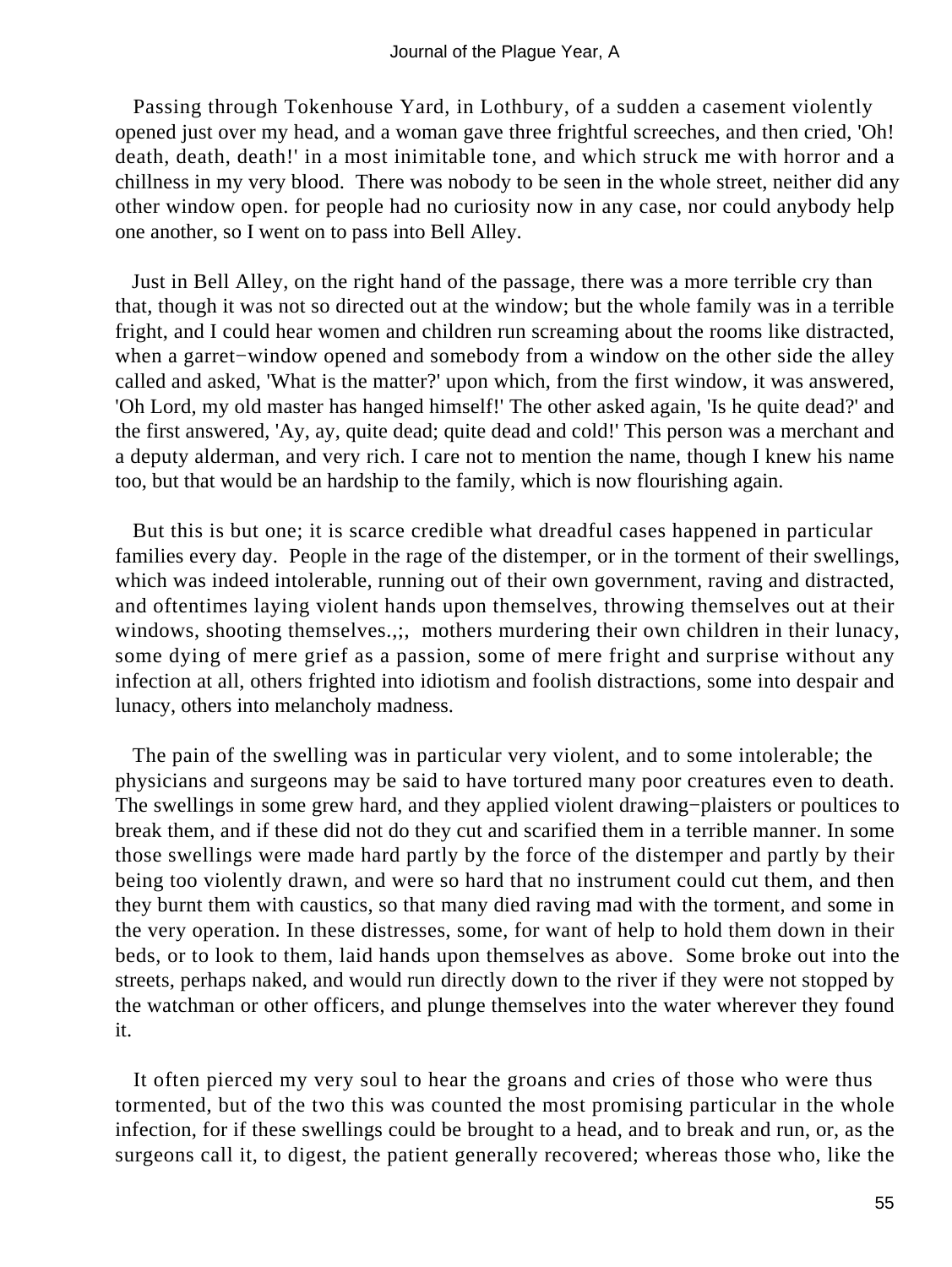gentlewoman's daughter, were struck with death at the beginning, and had the tokens come out upon them, often went about indifferent easy till a little before they died, and some till the moment they dropped down, as in apoplexies and epilepsies is often the case. Such would be taken suddenly very sick, and would run to a bench or bulk, or any convenient place that offered itself, or to their own houses if possible, as I mentioned before, and there sit down, grow faint, and die. This kind of dying was much the same as it was with those who die of common mortifications, who die swooning, and, as it were, go away in a dream. Such as died thus had very little notice of their being infected at all till the gangrene was spread through their whole body; nor could physicians themselves know certainly how it was with them till they opened their breasts or other parts of their body and saw the tokens.

 We had at this time a great many frightful stories told us of nurses and watchmen who looked after the dying people; that is to say, hired nurses who attended infected people, using them barbarously, starving them, smothering them, or by other wicked means hastening their end, that is to say, murdering of them; and watchmen, being set to guard houses that were shut up when there has been but one person left, and perhaps that one lying sick, that they have broke in and murdered that body, and immediately thrown them out into the dead−cart! And so they have gone scarce cold to the grave.

 I cannot say but that some such murders were committed, and I think two were sent to prison for it, but died before they could be tried; and I have heard that three others, at several times, were excused for murders of that kind; but I must say I believe nothing of its being so common a crime as some have since been pleased to say, nor did it seem to be so rational where the people were brought so low as not to be able to help themselves, for such seldom recovered, and there was no temptation to commit a murder, at least none equal to the fact, where they were sure persons would die in so short a time, and could not live.

 That there were a great many robberies and wicked practices committed even in this dreadful time I do not deny. The power of avarice was so strong in some that they would run any hazard to steal and to plunder; and particularly in houses where all the families or inhabitants have been dead and carried out, they would break in at all hazards, and without regard to the danger of infection, take even the clothes off the dead bodies and the bed−clothes from others where they lay dead.

 This, I suppose, must be the case of a family in Houndsditch, where a man and his daughter, the rest of the family being, as I suppose, carried away before by the dead−cart, were found stark naked, one in one chamber and one in another, lying dead on the floor, and the clothes of the beds, from whence 'tis supposed they were rolled off by thieves, stolen and carried quite away.

 It is indeed to be observed that the women were in all this calamity the most rash, fearless, and desperate creatures, and as there were vast numbers that went about as nurses to tend those that were sick, they committed a great many petty thieveries in the houses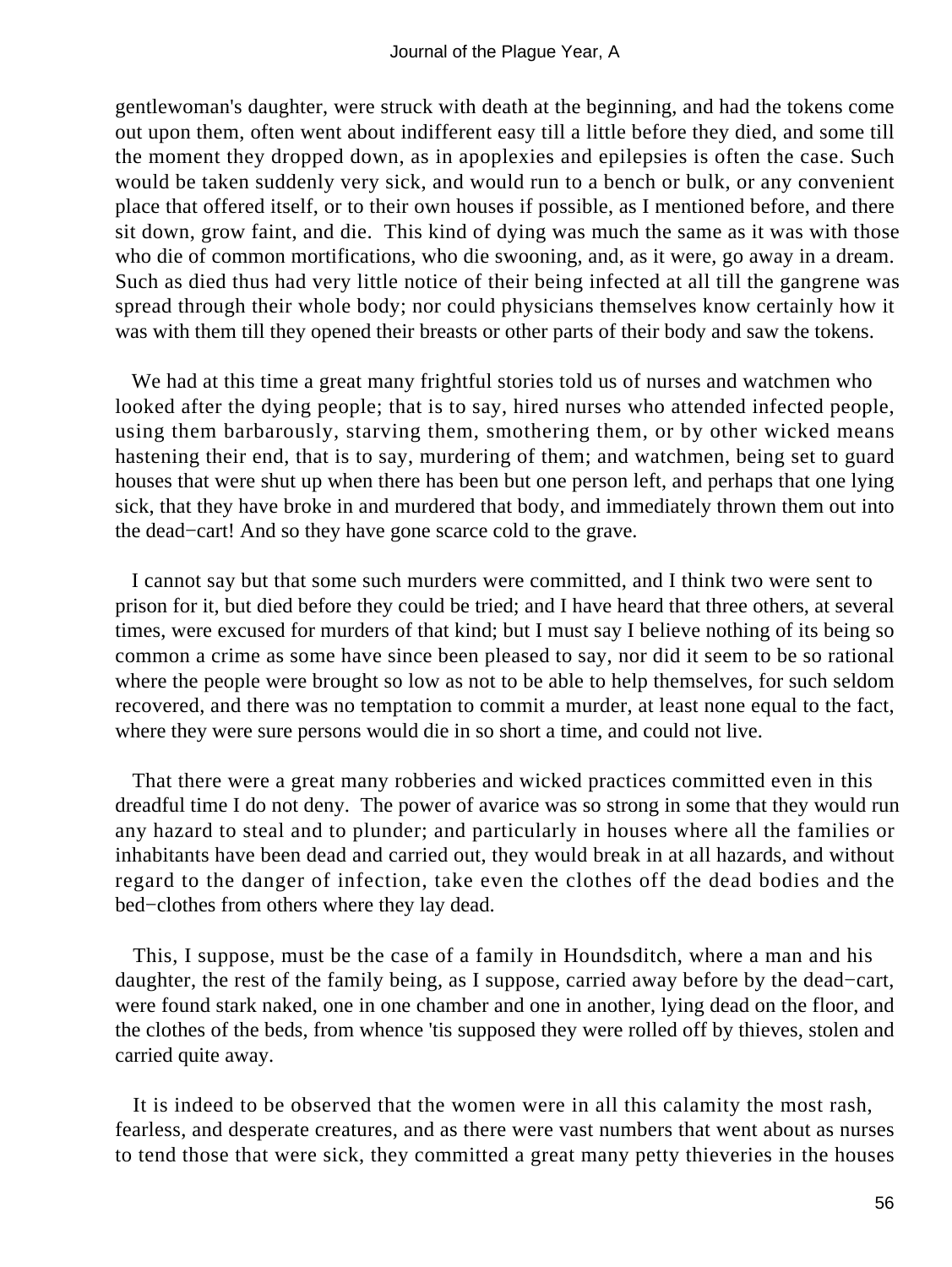where they were employed; and some of them were publicly whipped for it, when perhaps they ought rather to have been hanged for examples, for numbers of houses were robbed on these occasions, till at length the parish officers were sent to recommend nurses to the sick, and always took an account whom it was they sent, so as that they might call them to account if the house had been abused where they were placed.

 But these robberies extended chiefly to wearing−clothes, linen, and what rings or money they could come at when the person died who was under their care, but not to a general plunder of the houses; and I could give you an account of one of these nurses, who, several years after, being on her deathbed, confessed with the utmost horror the robberies she had committed at the time of her being a nurse, and by which she had enriched herself to a great degree. But as for murders, I do not find that there was ever any proof of the facts in the manner as it has been reported, except as above.

 They did tell me, indeed, of a nurse in one place that laid a wet cloth upon the face of a dying patient whom she tended, and so put an end to his life, who was just expiring before; and another that smothered a young woman she was looking to when she was in a fainting fit, and would have come to herself; some that killed them by giving them one thing, some another, and some starved them by giving them nothing at all. But these stories had two marks of suspicion that always attended them, which caused me always to slight them and to look on them as mere stories that people continually frighted one another with. First, that wherever it was that we heard it, they always placed the scene at the farther end of the town, opposite or most remote from where you were to hear it. If you heard it in Whitechappel, it had happened at St Giles's, or at Westminster, or Holborn, or that end of the town. If you heard of it at that end of the town, then it was done in Whitechappel, or the Minories, or about Cripplegate parish. If you heard of it in the city, why, then it happened in Southwark; and if you heard of it in Southwark, then it was done in the city, and the like.

 In the next place, of what part soever you heard the story, the particulars were always the same, especially that of laying a wet double clout on a dying man's face, and that of smothering a young gentlewoman; so that it was apparent, at least to my judgement, that there was more of tale than of truth in those things.

 However, I cannot say but it had some effect upon the people, and particularly that, as I said before, they grew more cautious whom they took into their houses, and whom they trusted their lives with, and had them always recommended if they could; and where they could not find such, for they were not very plenty, they applied to the parish officers.

 But here again the misery of that time lay upon the poor who, being infected, had neither food or physic, neither physician or apothecary to assist them, or nurse to attend them. Many of those died calling for help, and even for sustenance, out at their windows in a most miserable and deplorable manner; but it must be added that whenever the cases of such persons or families were represented to my Lord Mayor they always were relieved.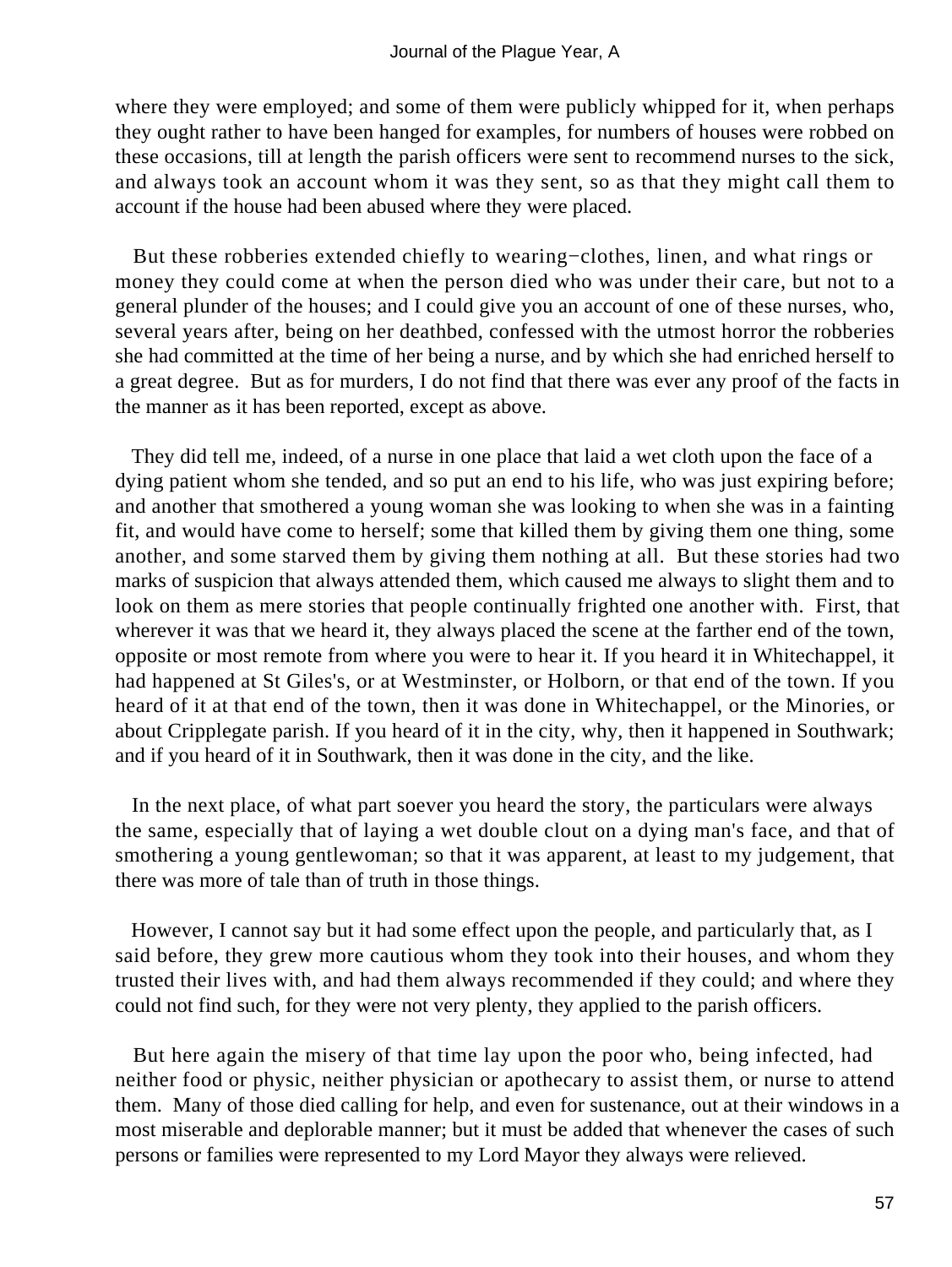It is true, in some houses where the people were not very poor, yet where they had sent perhaps their wives and children away, and if they had any servants they had been dismissed; − I say it is true that to save the expenses, many such as these shut themselves in, and not having help, died alone.

 A neighbour and acquaintance of mine, having some money owing to him from a shopkeeper in Whitecross Street or thereabouts, sent his apprentice, a youth about eighteen years of age, to endeavour to get the money. He came to the door, and finding it shut, knocked pretty hard; and, as he thought, heard somebody answer within, but was not sure, so he waited, and after some stay knocked again, and then a third time, when he heard somebody coming downstairs.

 At length the man of the house came to the door; he had on his breeches or drawers, and a yellow flannel waistcoat, no stockings, a pair of slipped−shoes, a white cap on his head, and, as the young man said, 'death in his face'.

When he opened the door, says he, 'What do you disturb me thus for?' The boy, though a little surprised, replied, 'I come from such a one, and my master sent me for the money which he says you know of.' 'Very well, child,' returns the living ghost; 'call as you go by at Cripplegate Church, and bid them ring the bell'; and with these words shut the door again, and went up again, and died the same day; nay, perhaps the same hour. This the young man told me himself, and I have reason to believe it. This was while the plague was not come to a height. I think it was in June, towards the latter end of the month; it must be before the dead−carts came about, and while they used the ceremony of ringing the bell for the dead, which was over for certain, in that parish at least, before the month of July, for by the 25th of July there died 550 and upwards in a week, and then they could no more bury in form, rich or poor.

 I have mentioned above that notwithstanding this dreadful calamity, yet the numbers of thieves were abroad upon all occasions, where they had found any prey, and that these were generally women. It was one morning about eleven O'clock, I had walked out to my brother's house in Coleman Street parish, as I often did, to see that all was safe.

 My brother's house had a little court before it, and a brick wall and a gate in it, and within that several warehouses where his goods of several sorts lay. It happened that in one of these warehouses were several packs of women's high−crowned hats, which came out of the country and were, as I suppose, for exportation: whither, I know not.

 I was surprised that when I came near my brother's door, which was in a place they called Swan Alley, I met three or four women with high−crowned hats on their heads; and, as I remembered afterwards, one, if not more, had some hats likewise in their hands; but as I did not see them come out at my brother's door, and not knowing that my brother had any such goods in his warehouse, I did not offer to say anything to them, but went across the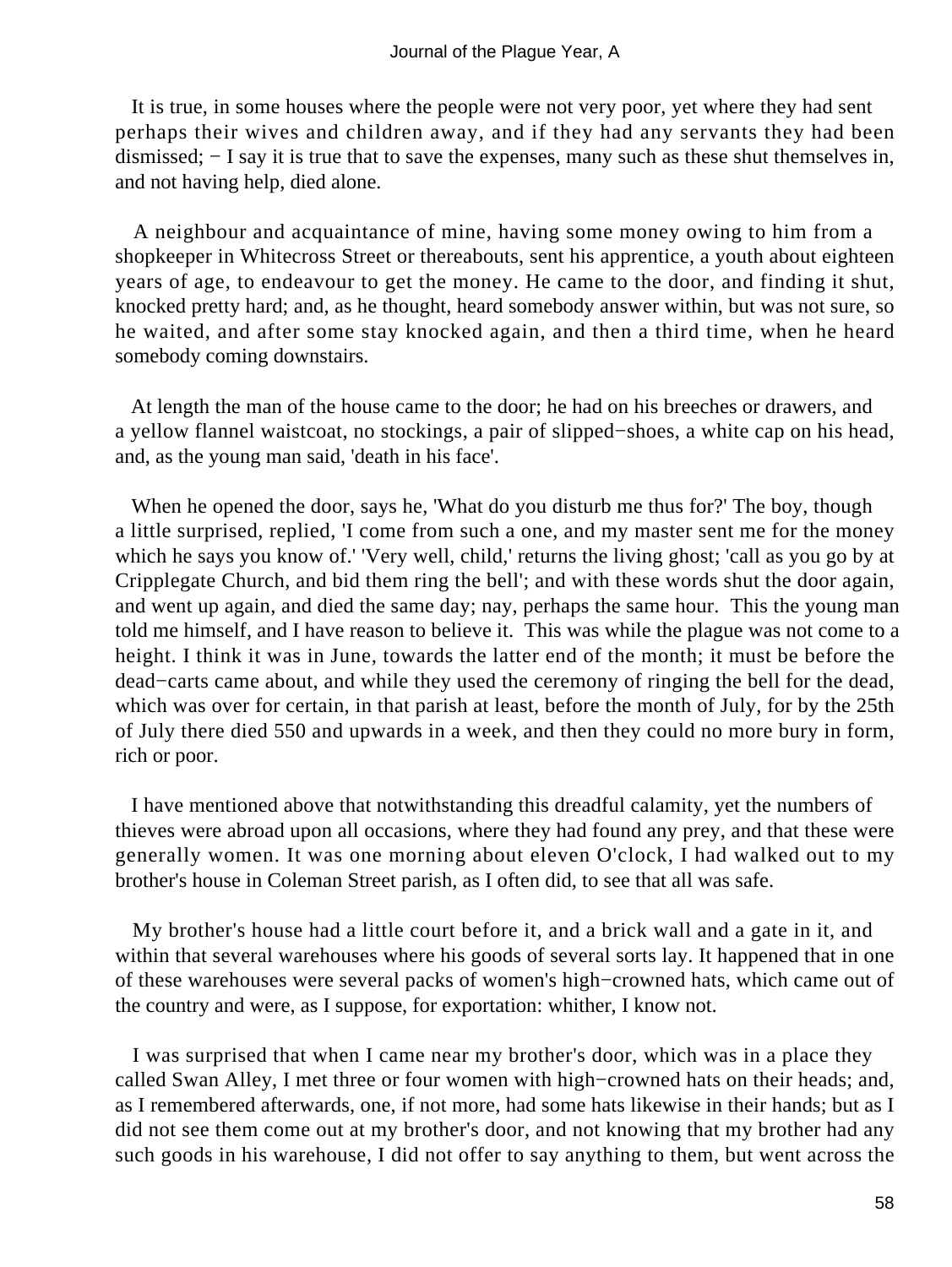way to shun meeting them, as was usual to do at that time, for fear of the plague. But when I came nearer to the gate I met another woman with more hats come out of the gate. 'What business, mistress,' said I, 'have you had there?' 'There are more people there,' said she; 'I have had no more business there than they.' I was hasty to get to the gate then, and said no more to her, by which means she got away. But just as I came to the gate, I saw two more coming across the yard to come out with hats also on their heads and under their arms, at which I threw the gate to behind me, which having a spring lock fastened itself; and turning to the women, 'Forsooth,' said I, 'what are you doing here?' and seized upon the hats, and took them from them. One of them, who, I confess, did not look like a thief − 'Indeed,' says she, 'we are wrong, but we were told they were goods that had no owner. Be pleased to take them again; and look yonder, there are more such customers as we.' She cried and looked pitifully, so I took the hats from her and opened the gate, and bade them be gone, for I pitied the women indeed; but when I looked towards the warehouse, as she directed, there were six or seven more, all women, fitting themselves with hats as unconcerned and quiet as if they had been at a hatter's shop buying for their money.

 I was surprised, not at the sight of so many thieves only, but at the circumstances I was in; being now to thrust myself in among so many people, who for some weeks had been so shy of myself that if I met anybody in the street I would cross the way from them.

 They were equally surprised, though on another account. They all told me they were neighbours, that they had heard anyone might take them, that they were nobody's goods, and the like. I talked big to them at first, went back to the gate and took out the key, so that they were all my prisoners, threatened to lock them all into the warehouse, and go and fetch my Lord Mayor's officers for them.

 They begged heartily, protested they found the gate open, and the warehouse door open; and that it had no doubt been broken open by some who expected to find goods of greater value: which indeed was reasonable to believe, because the lock was broke, and a padlock that hung to the door on the outside also loose, and not abundance of the hats carried away.

 At length I considered that this was not a time to be cruel and rigorous; and besides that, it would necessarily oblige me to go much about, to have several people come to me, and I go to several whose circumstances of health I knew nothing of; and that even at this time the plague was so high as that there died 4000 a week; so that in showing my resentment, or even in seeking justice for my brother's goods, I might lose my own life; so I contented myself with taking the names and places where some of them lived, who were really inhabitants in the neighbourhood, and threatening that my brother should call them to an account for it when he returned to his habitation.

 Then I talked a little upon another foot with them, and asked them how they could do such things as these in a time of such general calamity, and, as it were, in the face of God's most dreadful judgements, when the plague was at their very doors, and, it may be, in their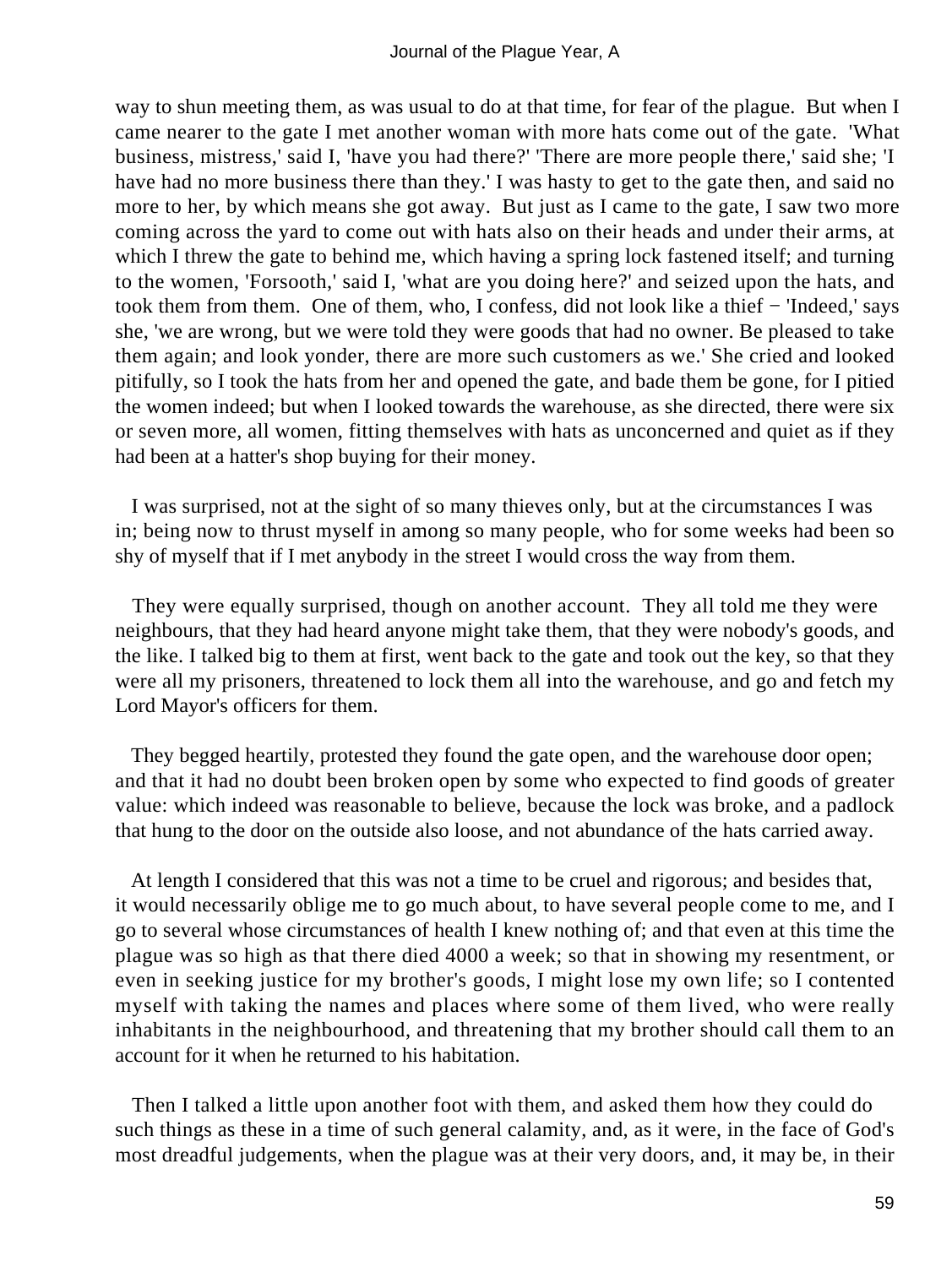very houses, and they did not know but that the dead−cart might stop at their doors in a few hours to carry them to their graves.

 I could not perceive that my discourse made much impression upon them all that while, till it happened that there came two men of the neighbourhood, hearing of the disturbance, and knowing my brother, for they had been both dependents upon his family, and they came to my assistance. These being, as I said, neighbours, presently knew three of the women and told me who they were and where they lived; and it seems they had given me a true account of themselves before.

 This brings these two men to a further remembrance. The name of one was John Hayward, who was at that time undersexton of the parish of St Stephen, Coleman Street. By undersexton was understood at that time gravedigger and bearer of the dead. This man carried, or assisted to carry, all the dead to their graves which were buried in that large parish, and who were carried in form; and after that form of burying was stopped, went with the dead−cart and the bell to fetch the dead bodies from the houses where they lay, and fetched many of them out of the chambers and houses; for the parish was, and is still, remarkable particularly, above all the parishes in London, for a great number of alleys and thoroughfares, very long, into which no carts could come, and where they were obliged to go and fetch the bodies a very long way; which alleys now remain to witness it, such as White's Alley, Cross Key Court, Swan Alley, Bell Alley, White Horse Alley, and many more. Here they went with a kind of hand− barrow and laid the dead bodies on it, and carried them out to the carts; which work he performed and never had the distemper at all, but lived about twenty years after it, and was sexton of the parish to the time of his death. His wife at the same time was a nurse to infected people, and tended many that died in the parish, being for her honesty recommended by the parish officers; yet she never was infected neither.

 He never used any preservative against the infection, other than holding garlic and rue in his mouth, and smoking tobacco. This I also had from his own mouth. And his wife's remedy was washing her head in vinegar and sprinkling her head−clothes so with vinegar as to keep them always moist, and if the smell of any of those she waited on was more than ordinary offensive, she snuffed vinegar up her nose and sprinkled vinegar upon her head−clothes, and held a handkerchief wetted with vinegar to her mouth.

 It must be confessed that though the plague was chiefly among the poor, yet were the poor the most venturous and fearless of it, and went about their employment with a sort of brutal courage; I must call it so, for it was founded neither on religion nor prudence; scarce did they use any caution, but ran into any business which they could get employment in, though it was the most hazardous. Such was that of tending the sick, watching houses shut up, carrying infected persons to the pest−house, and, which was still worse, carrying the dead away to their graves.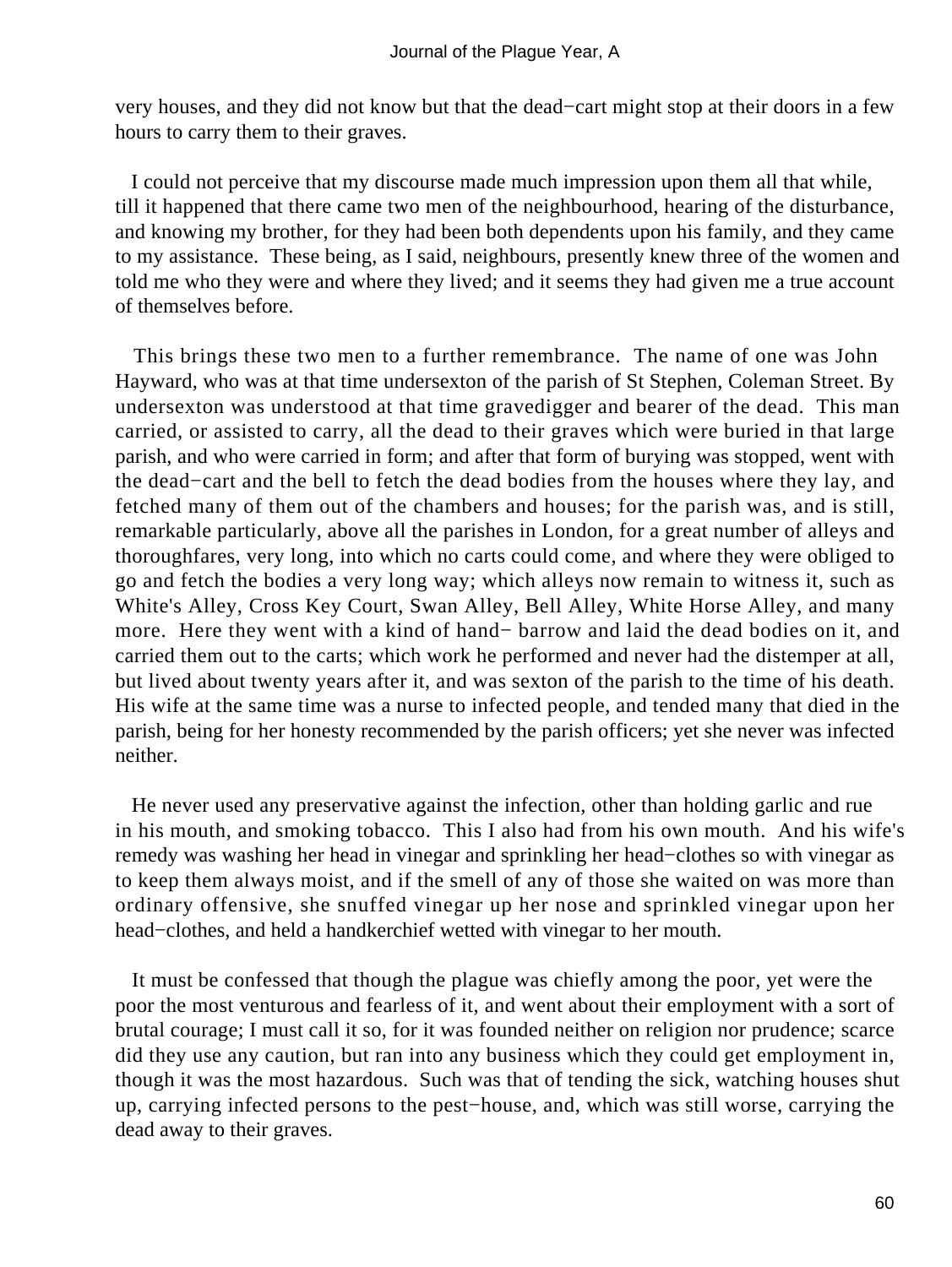It was under this John Hayward's care, and within his bounds, that the story of the piper, with which people have made themselves so merry, happened, and he assured me that it was true. It is said that it was a blind piper; but, as John told me, the fellow was not blind, but an ignorant, weak, poor man, and usually walked his rounds about ten o'clock at night and went piping along from door to door, and the people usually took him in at public−houses where they knew him, and would give him drink and victuals, and sometimes farthings; and he in return would pipe and sing and talk simply, which diverted the people; and thus he lived. It was but a very bad time for this diversion while things were as I have told, yet the poor fellow went about as usual, but was almost starved; and when anybody asked how he did he would answer, the dead cart had not taken him yet, but that they had promised to call for him next week.

 It happened one night that this poor fellow, whether somebody had given him too much drink or no − John Hayward said he had not drink in his house, but that they had given him a little more victuals than ordinary at a public−house in Coleman Street − and the poor fellow, having not usually had a bellyful for perhaps not a good while, was laid all along upon the top of a bulk or stall, and fast asleep, at a door in the street near London Wall, towards Cripplegate−, and that upon the same bulk or stall the people of some house, in the alley of which the house was a corner, hearing a bell which they always rang before the cart came, had laid a body really dead of the plague just by him, thinking, too, that this poor fellow had been a dead body, as the other was, and laid there by some of the neighbours.

 Accordingly, when John Hayward with his bell and the cart came along, finding two dead bodies lie upon the stall, they took them up with the instrument they used and threw them into the cart, and, all this while the piper slept soundly.

 From hence they passed along and took in other dead bodies, till, as honest John Hayward told me, they almost buried him alive in the cart; yet all this while he slept soundly. At length the cart came to the place where the bodies were to be thrown into the ground, which, as I do remember, was at Mount Mill; and as the cart usually stopped some time before they were ready to shoot out the melancholy load they had in it, as soon as the cart stopped the fellow awaked and struggled a little to get his head out from among the dead bodies, when, raising himself up in the cart, he called out, 'Hey! where am I?' This frighted the fellow that attended about the work; but after some pause John Hayward, recovering himself, said, 'Lord, bless us! There's somebody in the cart not quite dead!' So another called to him and said, 'Who are you?' The fellow answered, 'I am the poor piper. Where am I?' 'Where are you?' says Hayward. 'Why, you are in the dead−cart, and we are going to bury you.' 'But I an't dead though, am I?' says the piper, which made them laugh a little though, as John said, they were heartily frighted at first; so they helped the poor fellow down, and he went about his business.

 I know the story goes he set up his pipes in the cart and frighted the bearers and others so that they ran away; but John Hayward did not tell the story so, nor say anything of his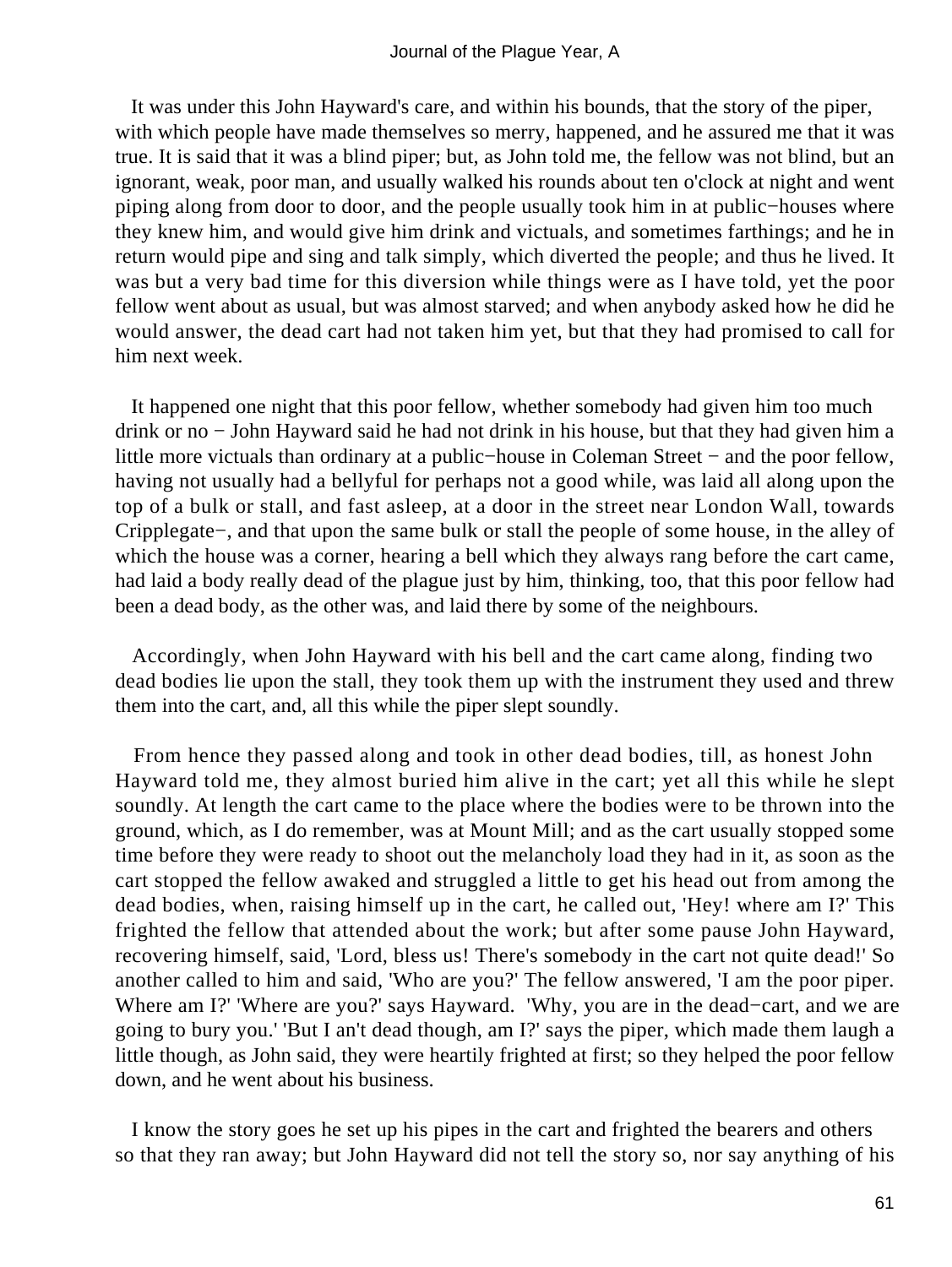piping at all; but that he was a poor piper, and that he was carried away as above I am fully satisfied of the truth of.

 It is to be noted here that the dead−carts in the city were not confined to particular parishes, but one cart went through several parishes, according as the number of dead presented; nor were they tied to carry the dead to their respective parishes, but many of the dead taken up in the city were carried to the burying−ground in the out−parts for want of room.

 I have already mentioned the surprise that this judgement was at first among the people. I must be allowed to give some of my observations on the more serious and religious part. Surely never city, at least of this bulk and magnitude, was taken in a condition so perfectly unprepared for such a dreadful visitation, whether I am to speak of the civil preparations or religious. They were, indeed, as if they had had no warning, no expectation, no apprehensions, and consequently the least provision imaginable was made for it in a public way. For example, the Lord Mayor and sheriffs had made no provision as magistrates for the regulations which were to be observed. They had gone into no measures for relief of the poor. The citizens had no public magazines or storehouses for corn or meal for the subsistence of the poor, which if they had provided themselves, as in such cases is done abroad, many miserable families who were now reduced to the utmost distress would have been relieved, and that in a better manner than now could be done.

 The stock of the city's money I can say but little to. The Chamber of London was said to be exceedingly rich, and it may be concluded that they were so, by the vast of money issued from thence in the rebuilding the public edifices after the fire of London, and in building new works, such as, for the first part, the Guildhall, Blackwell Hall, part of Leadenhall, half the Exchange, the Session House, the Compter, the prisons of Ludgate, Newgate, several of the wharfs and stairs and landing−places on the river; all which were either burned down or damaged by the great fire of London, the next year after the plague; and of the second sort, the Monument, Fleet Ditch with its bridges, and the Hospital of Bethlem or Bedlam, But possibly the managers of the city's credit at that time made more conscience of breaking in upon the orphan's money to show charity to the distressed citizens than the managers in the following years did to beautify the city and re−edify the buildings; though, in the first case, the losers would have thought their fortunes better bestowed, and the public faith of the city have been less subjected to scandal and reproach.

 It must be acknowledged that the absent citizens, who, though they were fled for safety into the country, were yet greatly interested in the welfare of those whom they left behind, forgot not to contribute liberally to the relief of the poor, and large sums were also collected among trading towns in the remotest parts of England; and, as I have heard also, the nobility and the gentry in all parts of England took the deplorable condition of the city into their consideration, and sent up large sums of money in charity to the Lord Mayor and magistrates for the relief of the poor. The king also, as I was told, ordered a thousand pounds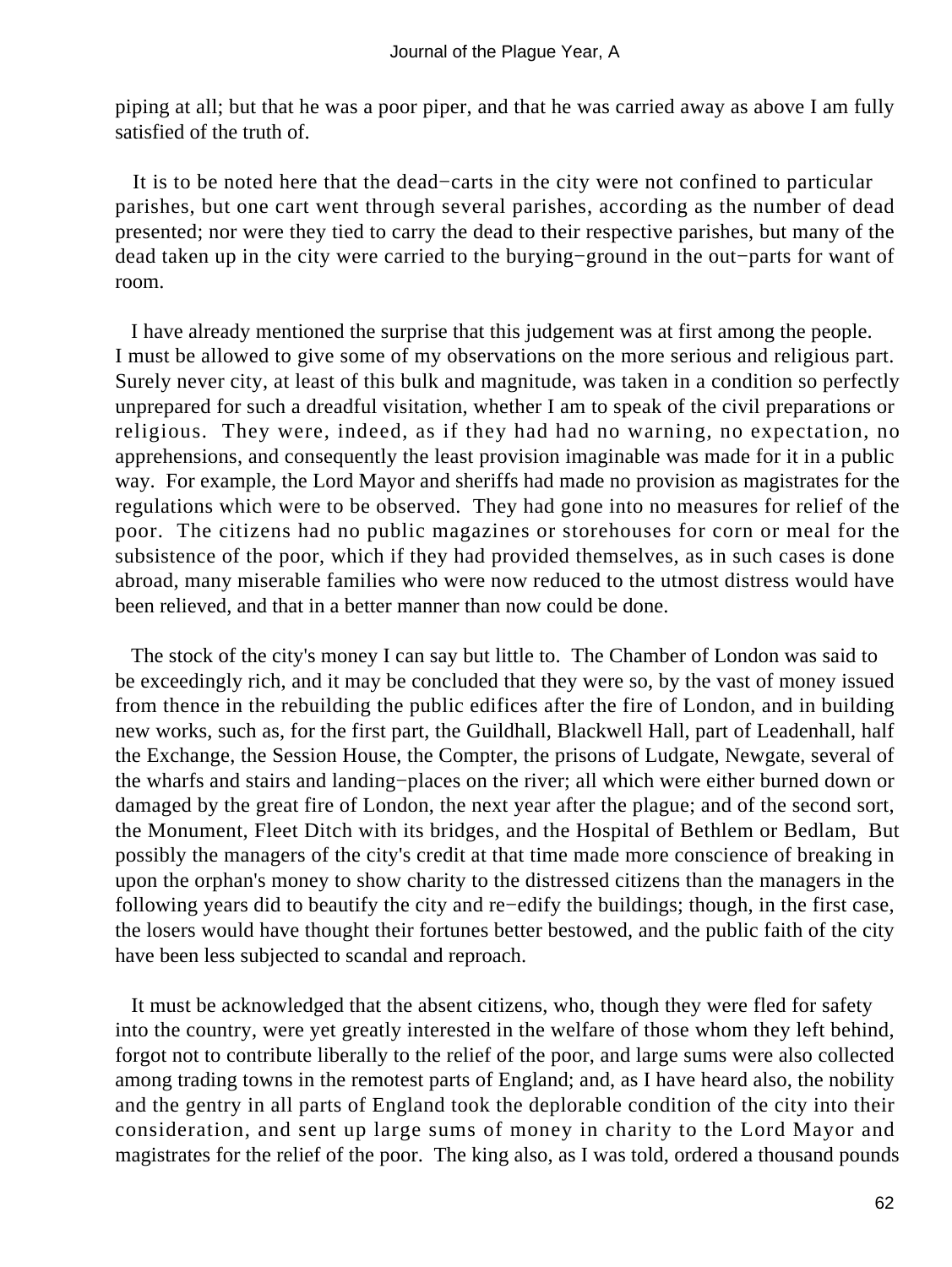a week to be distributed in four parts: one quarter to the city and liberty of Westminster; one quarter or part among the inhabitants of the Southwark side of the water; one quarter to the liberty and parts within of the city, exclusive of the city within the walls; and one− fourth part to the suburbs in the county of Middlesex, and the east and north parts of the city. But this latter I only speak of as a report.

 Certain it is, the greatest part of the poor or families who formerly lived by their labour, or by retail trade, lived now on charity; and had there not been prodigious sums of money given by charitable, well− minded Christians for the support of such, the city could never have subsisted. There were, no question, accounts kept of their charity, and of the just distribution of it by the magistrates. But as such multitudes of those very officers died through whose hands it was distributed, and also that, as I have been told, most of the accounts of those things were lost in the great fire which happened in the very next year, and which burnt even the chamberlain's office and many of their papers, so I could never come at the particular account, which I used great endeavours to have seen.

 It may, however, be a direction in case of the approach of a like visitation, which God keep the city from; − I say, it may be of use to observe that by the care of the Lord Mayor and aldermen at that time in distributing weekly great sums of money for relief of the poor, a multitude of people who would otherwise have perished, were relieved, and their lives preserved. And here let me enter into a brief state of the case of the poor at that time, and what way apprehended from them, from whence may be judged hereafter what may be expected if the like distress should come upon the city.

 At the beginning of the plague, when there was now no more hope but that the whole city would be visited; when, as I have said, all that had friends or estates in the country retired with their families; and when, indeed, one would have thought the very city itself was running out of the gates, and that there would be nobody left behind; you may be sure from that hour all trade, except such as related to immediate subsistence, was, as it were, at a full stop.

 This is so lively a case, and contains in it so much of the real condition of the people, that I think I cannot be too particular in it, and therefore I descend to the several arrangements or classes of people who fell into immediate distress upon this occasion. For example:

 1. All master−workmen in manufactures, especially such as belonged to ornament and the less necessary parts of the people's dress, clothes, and furniture for houses, such as riband−weavers and other weavers, gold and silver lace makers, and gold and silver wire drawers, sempstresses, milliners, shoemakers, hatmakers, and glovemakers; also upholsterers, joiners, cabinet−makers, looking−glass makers, and innumerable trades which depend upon such as these; − I say, the master−workmen in such stopped their work, dismissed their journeymen and workmen, and all their dependents.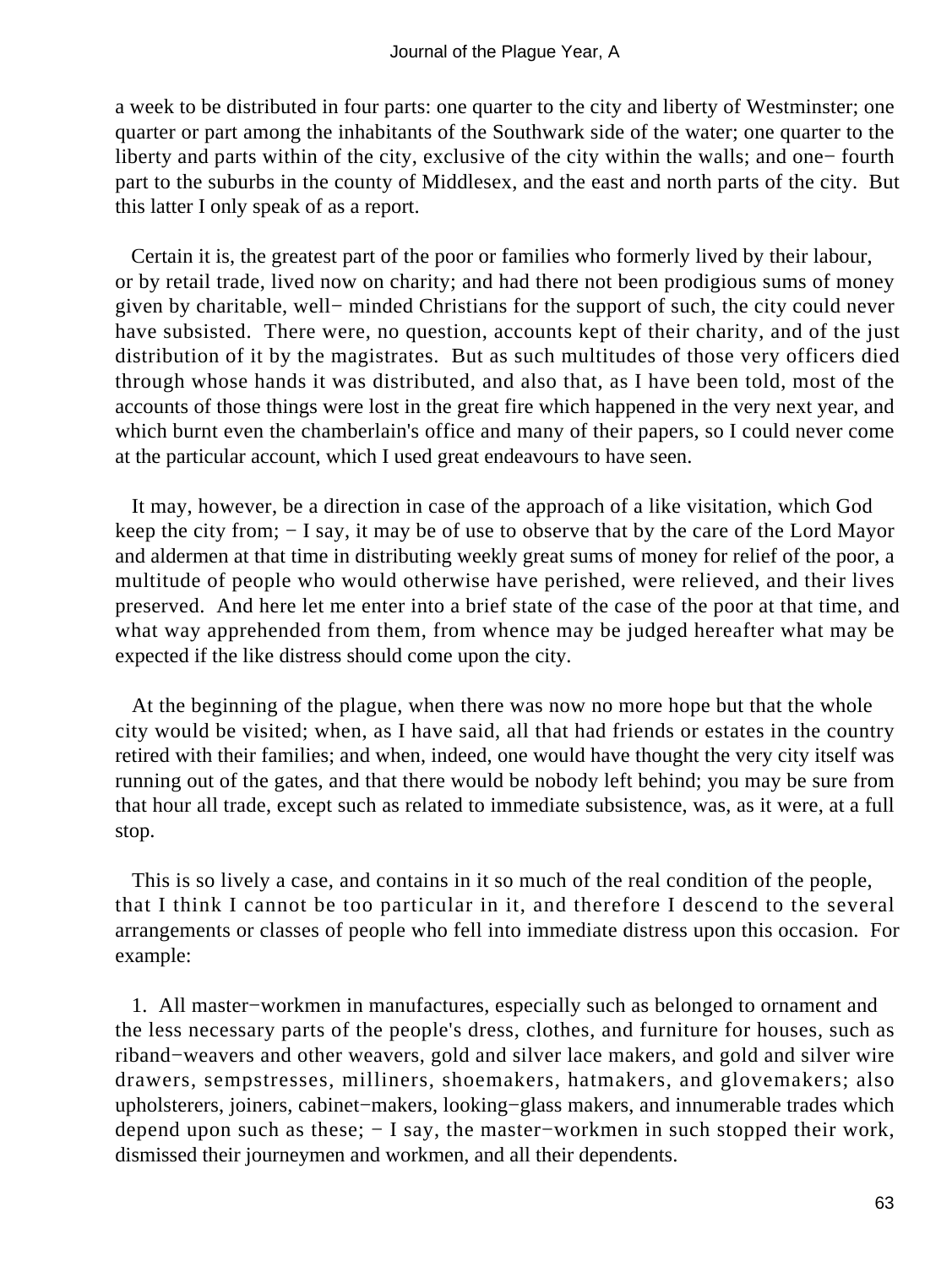2. As merchandising was at a full stop, for very few ships ventured to come up the river and none at all went out, so all the extraordinary officers of the customs, likewise the watermen, carmen, porters, and all the poor whose labour depended upon the merchants, were at once dismissed and put out of business.

 3. All the tradesmen usually employed in building or repairing of houses were at a full stop, for the people were far from wanting to build houses when so many thousand houses were at once stripped of their inhabitants; so that this one article turned all the ordinary workmen of that kind out of business, such as bricklayers, masons, carpenters, joiners, plasterers, painters, glaziers, smiths, plumbers, and all the labourers depending on such.

 4. As navigation was at a stop, our ships neither coming in or going out as before, so the seamen were all out of employment, and many of them in the last and lowest degree of distress; and with the seamen were all the several tradesmen and workmen belonging to and depending upon the building and fitting out of ships, such as ship− carpenters, caulkers, ropemakers, dry coopers, sailmakers, anchorsmiths, and other smiths; blockmakers, carvers, gunsmiths, ship−chandlers, ship−carvers, and the like. The masters of those perhaps might live upon their substance, but the traders were universally at a stop, and consequently all their workmen discharged. Add to these that the river was in a manner without boats, and all or most part of the watermen, lightermen, boat−builders, and lighter− builders in like manner idle and laid by.

 5. All families retrenched their living as much as possible, as well those that fled as those that stayed; so that an innumerable multitude of footmen, serving−men, shopkeepers, journeymen, merchants' bookkeepers, and such sort of people, and especially poor maid− servants, were turned off, and left friendless and helpless, without employment and without habitation, and this was really a dismal article.

 I might be more particular as to this part, but it may suffice to mention in general, all trades being stopped, employment ceased: the labour, and by that the bread, of the poor were cut off; and at first indeed the cries of the poor were most lamentable to hear, though by the distribution of charity their misery that way was greatly abated. Many indeed fled into the counties, but thousands of them having stayed in London till nothing but desperation sent them away, death overtook them on the road, and they served for no better than the messengers of death; indeed, others carrying the infection along with them, spread it very unhappily into the remotest parts of the kingdom.

 Many of these were the miserable objects of despair which I have mentioned before, and were removed by the destruction which followed. These might be said to perish not by the infection itself but by the consequence of it; indeed, namely, by hunger and distress and the want of all things: being without lodging, without money, without friends, without means to get their bread, or without anyone to give it them; for many of them were without what we call legal settlements, and so could not claim of the parishes, and all the support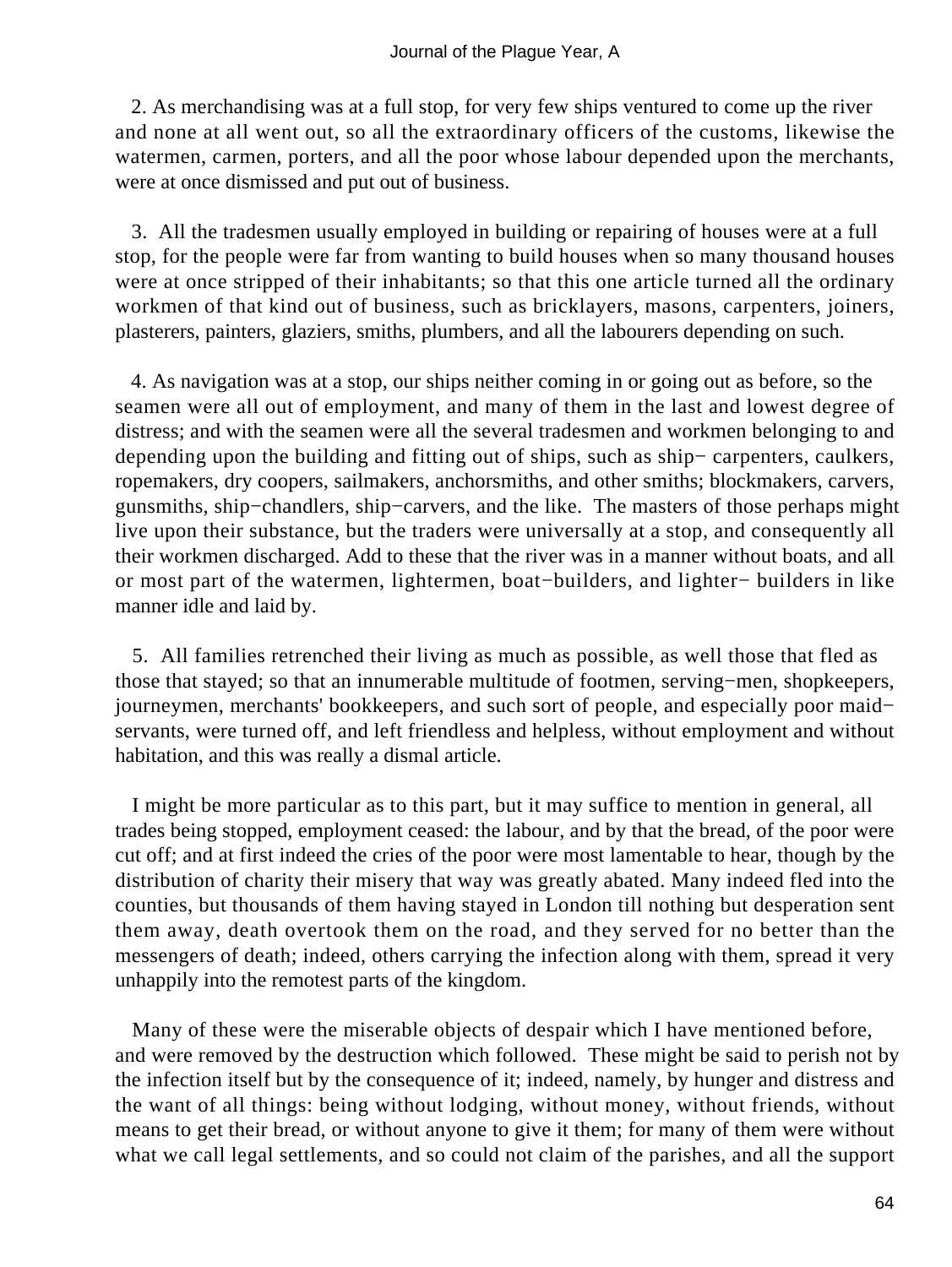they had was by application to the magistrates for relief, which relief was (to give the magistrates their due) carefully and cheerfully administered as they found it necessary, and those that stayed behind never felt the want and distress of that kind which they felt who went away in the manner above noted.

 Let any one who is acquainted with what multitudes of people get their daily bread in this city by their labour, whether artificers or mere workmen − I say, let any man consider what must be the miserable condition of this town if, on a sudden, they should be all turned out of employment, that labour should cease, and wages for work be no more.

 This was the case with us at that time; and had not the sums of money contributed in charity by well−disposed people of every kind, as well abroad as at home, been prodigiously great, it had not been in the power of the Lord Mayor and sheriffs to have kept the public peace. Nor were they without apprehensions, as it was, that desperation should push the people upon tumults, and cause them to rifle the houses of rich men and plunder the markets of provisions; in which case the country people, who brought provisions very freely and boldly to town, would have been terrified from coming any more, and the town would have sunk under an unavoidable famine.

 But the prudence of my Lord Mayor and the Court of Aldermen within the city, and of the justices of peace in the out−parts, was such, and they were supported with money from all parts so well, that the poor people were kept quiet, and their wants everywhere relieved, as far as was possible to be done.

 Two things besides this contributed to prevent the mob doing any mischief. One was, that really the rich themselves had not laid up stores of provisions in their houses as indeed they ought to have done, and which if they had been wise enough to have done, and locked themselves entirely up, as some few did, they had perhaps escaped the disease better. But as it appeared they had not, so the mob had no notion of finding stores of provisions there if they had broken in. as it is plain they were sometimes very near doing, and which: if they bad, they had finished the ruin of the whole city, for there were no regular troops to have withstood them, nor could the trained bands have been brought together to defend the city, no men being to be found to bear arms.

 But the vigilance of the Lord Mayor and such magistrates as could be had (for some, even of the aldermen, were dead, and some absent) prevented this; and they did it by the most kind and gentle methods they could think of, as particularly by relieving the most desperate with money, and putting others into business, and particularly that employment of watching houses that were infected and shut up. And as the number of these were very great (for it was said there was at one time ten thousand houses shut up, and every house had two watchmen to guard it, viz., one by night and the other by day), this gave opportunity to employ a very great number of poor men at a time.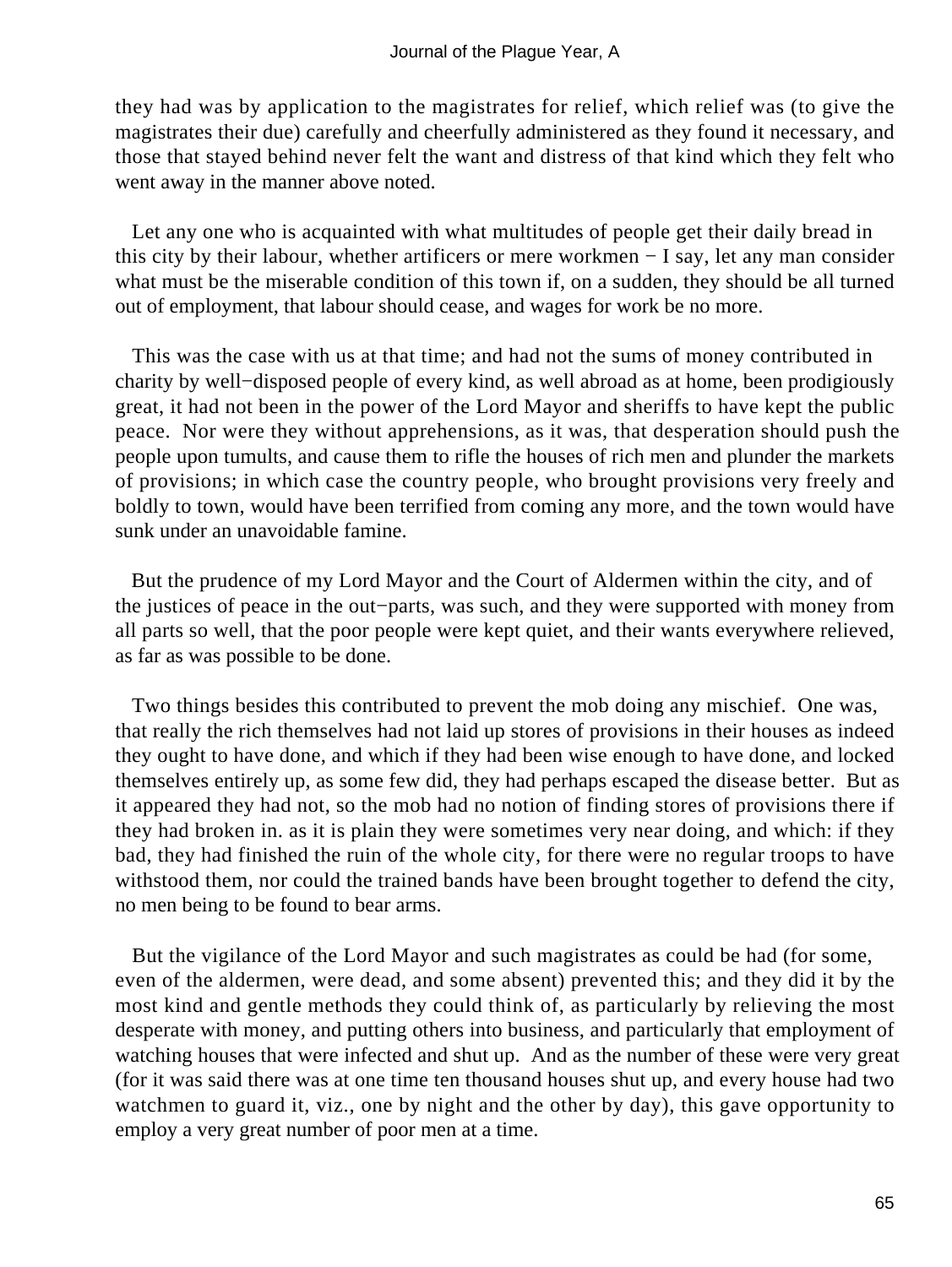The women and servants that were turned off from their places were likewise employed as nurses to tend the sick in all places, and this took off a very great number of them.

 And, which though a melancholy article in itself, yet was a deliverance in its kind: namely, the plague, which raged in a dreadful manner from the middle of August to the middle of October, carried off in that time thirty or forty thousand of these very people which, had they been left, would certainly have been an insufferable burden by their poverty; that is to say, the whole city could not have supported the expense of them, or have provided food for them; and they would in time have been even driven to the necessity of plundering either the city itself or the country adjacent, to have subsisted themselves, which would first or last have put the whole nation, as well as the city, into the utmost terror and confusion.

 It was observable, then, that this calamity of the people made them very humble; for now for about nine weeks together there died near a thousand a day, one day with another, even by the account of the weekly bills, which yet, I have reason to be assured, never gave a full account, by many thousands; the confusion being such, and the carts working in the dark when they carried the dead, that in some places no account at all was kept, but they worked on, the clerks and sextons not attending for weeks together, and not knowing what number they carried. This account is verified by the following bills of mortality: −

## *Of all of the*

## *Diseases. Plague*

 From August 8 to August 15 5319 3880 « » 15 « 22 5568 4237 » « 22 » 29 7496 6102 « » 29 to September 5 8252 6988 « September 5 » 12 7690 6544 « » 12 « 19 8297 7165 » « 19 » 26 6460 5533 « » 26 to October 3 5720 4979 « October 3 » 10 5068 4327 – – – – –

## 59,870 49,705

 So that the gross of the people were carried off in these two months; for, as the whole number which was brought in to die of the plague was but 68,590, here is 50,000 of them, within a trifle, in two months; I say 50,000, because, as there wants 295 in the number above, so there wants two days of two months in the account of time.

 Now when I say that the parish officers did not give in a full account, or were not to be depended upon for their account, let any one but consider how men could be exact in such a time of dreadful distress, and when many of them were taken sick themselves and perhaps died in the very time when their accounts were to be given in; I mean the parish clerks, besides inferior officers; for though these poor men ventured at all hazards, yet they were far from being exempt from the common calamity, especially if it be true that the parish of Stepney had, within the year, 116 sextons, gravediggers, and their assistants; that is to say,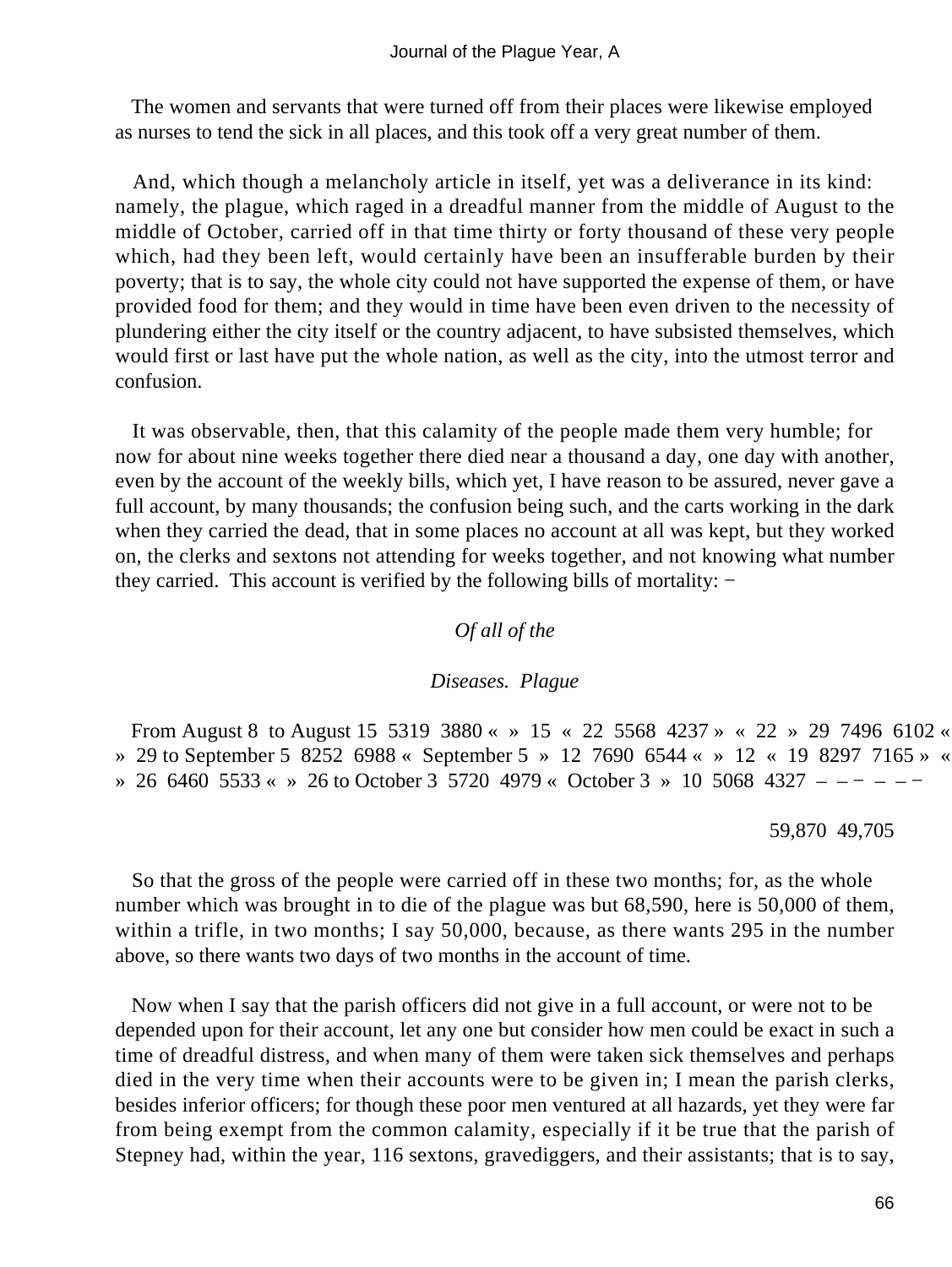bearers, bellmen, and drivers of carts for carrying off the dead bodies.

 Indeed the work was not of a nature to allow them leisure to take an exact tale of the dead bodies, which were all huddled together in the dark into a pit; which pit or trench no man could come nigh but at the utmost peril. I observed often that in the parishes of Aldgate and Cripplegate, Whitechappel and Stepney, there were five, six, seven, and eight hundred in a week in the bills; whereas if we may believe the opinion of those that lived in the city all the time as well as I, there died sometimes 2000 a week in those parishes; and I saw it under the hand of one that made as strict an examination into that part as he could, that there really died an hundred thousand people of the plague in that one year whereas in the bills, the articles of the plague, it was but 68,590.

 If I may be allowed to give my opinion, by what I saw with my eyes and heard from other people that were eye−witnesses, I do verily believe the same, viz., that there died at least 100,000 of the plague only, besides other distempers and besides those which died in the fields and highways and secret Places out of the compass of the communication, as it was called, and who were not put down in the bills though they really belonged to the body of the inhabitants. It was known to us all that abundance of poor despairing creatures who had the distemper upon them, and were grown stupid or melancholy by their misery, as many were, wandered away into the fields and Woods, and into secret uncouth places almost anywhere, to creep into a bush or hedge and die.

 The inhabitants of the villages adjacent would, in pity, carry them food and set it at a distance, that they might fetch it, if they were able; and sometimes they were not able, and the next time they went they should find the poor wretches lie dead and the food untouched. The number of these miserable objects were many, and I know so many that perished thus, and so exactly where, that I believe I could go to the very place and dig their bones up still; for the country people would go and dig a hole at a distance from them, and then with long poles, and hooks at the end of them, drag the bodies into these pits, and then throw the earth in from as far as they could cast it, to cover them, taking notice how the wind blew, and so coming on that side which the seamen call to windward, that the scent of the bodies might blow from them; and thus great numbers went out of the world who were never known, or any account of them taken, as well within the bills of mortality as without.

 This, indeed, I had in the main only from the relation of others, for I seldom walked into the fields, except towards Bethnal Green and Hackney, or as hereafter. But when I did walk, I always saw a great many poor wanderers at a distance; but I could know little of their cases, for whether it were in the street or in the fields, if we had seen anybody coming, it was a general method to walk away; yet I believe the account is exactly true.

 As this puts me upon mentioning my walking the streets and fields, I cannot omit taking notice what a desolate place the city was at that time. The great street I lived in (which is known to be one of the broadest of all the streets of London, I mean of the suburbs as well as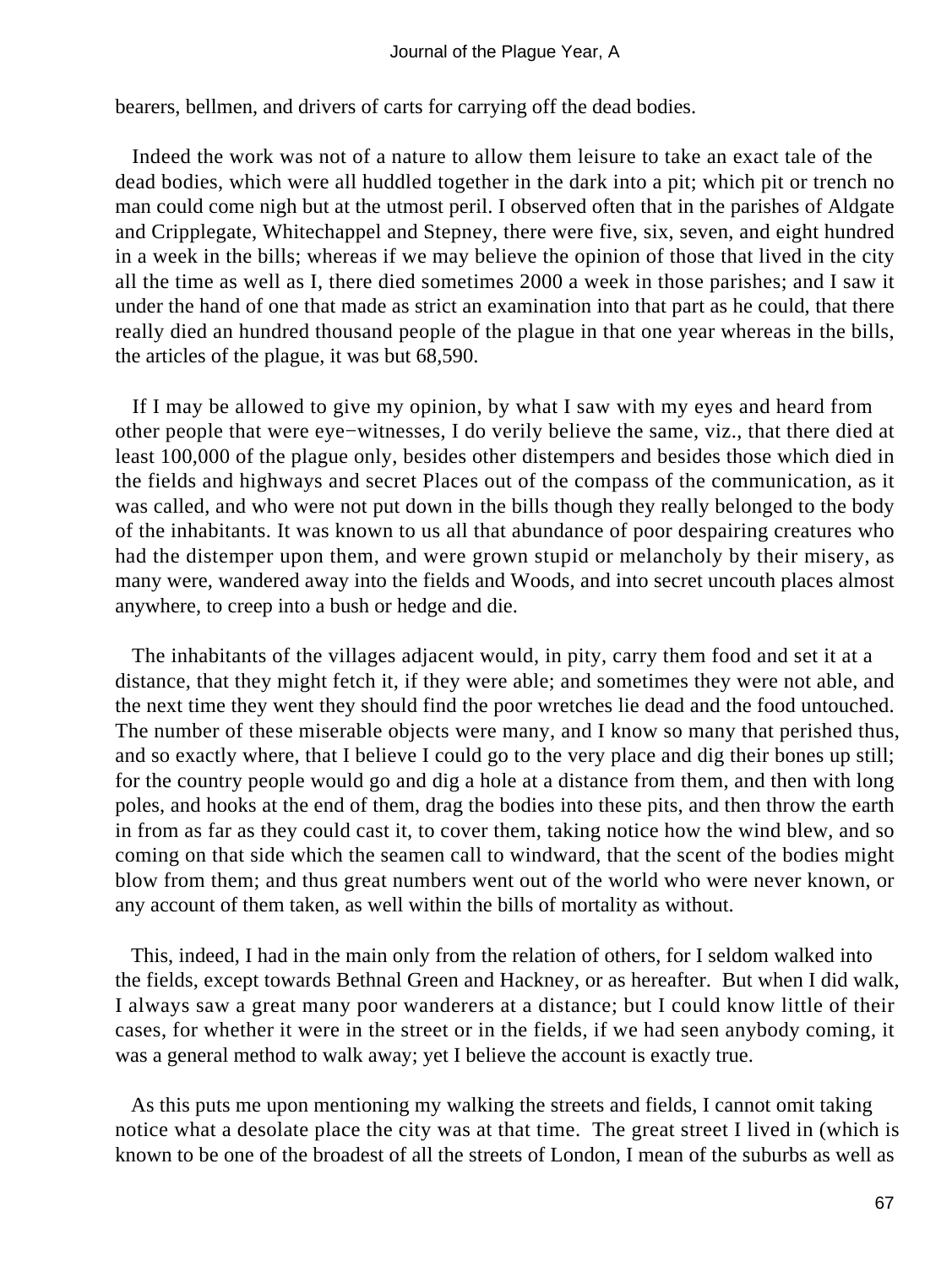the liberties) all the side where the butchers lived, especially without the bars, was more like a green field than a paved street, and the people generally went in the middle with the horses and carts. It is true that the farthest end towards Whitechappel Church was not all paved, but even the part that was paved was full of grass also; but this need not seem strange, since the great streets within the city, such as Leadenhall Street, Bishopsgate Street, Cornhill, and even the Exchange itself, had grass growing in them in several places; neither cart or coach were seen in the streets from morning to evening, except some country carts to bring roots and beans, or peas, hay, and straw, to the market, and those but very few compared to what was usual. As for coaches, they were scarce used but to carry sick people to the pest−house, and to other hospitals, and some few to carry physicians to such places as they thought fit to venture to visit; for really coaches were dangerous things, and people did not care to venture into them, because they did not know who might have been carried in them last, and sick, infected people were, as I have said, ordinarily carried in them to the pest−houses, and sometimes people expired in them as they went along.

 It is true, when the infection came to such a height as I have now mentioned, there were very few physicians which cared to stir abroad to sick houses, and very many of the most eminent of the faculty were dead, as well as the surgeons also; for now it was indeed a dismal time, and for about a month together, not taking any notice of the bills of mortality, I believe there did not die less than 1500 or 1700 a day, one day with another.

 One of the worst days we had in the whole time, as I thought, was in the beginning of September, when, indeed, good people began to think that God was resolved to make a full end of the people in this miserable city. This was at that time when the plague was fully come into the eastern parishes. The parish of Aldgate, if I may give my opinion, buried above a thousand a week for two weeks, though the bills did not say so many; − but it surrounded me at so dismal a rate that there was not a house in twenty uninfected in the Minories, in Houndsditch, and in those parts of Aldgate parish about the Butcher Row and the alleys over against me. I say, in those places death reigned in every corner. Whitechappel parish was in the same condition, and though much less than the parish I lived in, yet buried near 600 a week by the bills, and in my opinion near twice as many. Whole families, and indeed whole streets of families, were swept away together; insomuch that it was frequent for neighbours to call to the bellman to go to such−and−such houses and fetch out the people, for that they were all dead.

 And, indeed, the work of removing the dead bodies by carts was now grown so very odious and dangerous that it was complained of that the bearers did not take care to dear such houses where all the inhabitants were dead, but that sometimes the bodies lay several days unburied, till the neighbouring families were offended with the stench, and consequently infected; and this neglect of the officers was such that the churchwardens and constables were summoned to look after it, and even the justices of the Hamlets were obliged to venture their lives among them to quicken and encourage them, for innumerable of the bearers died of the distemper, infected by the bodies they were obliged to come so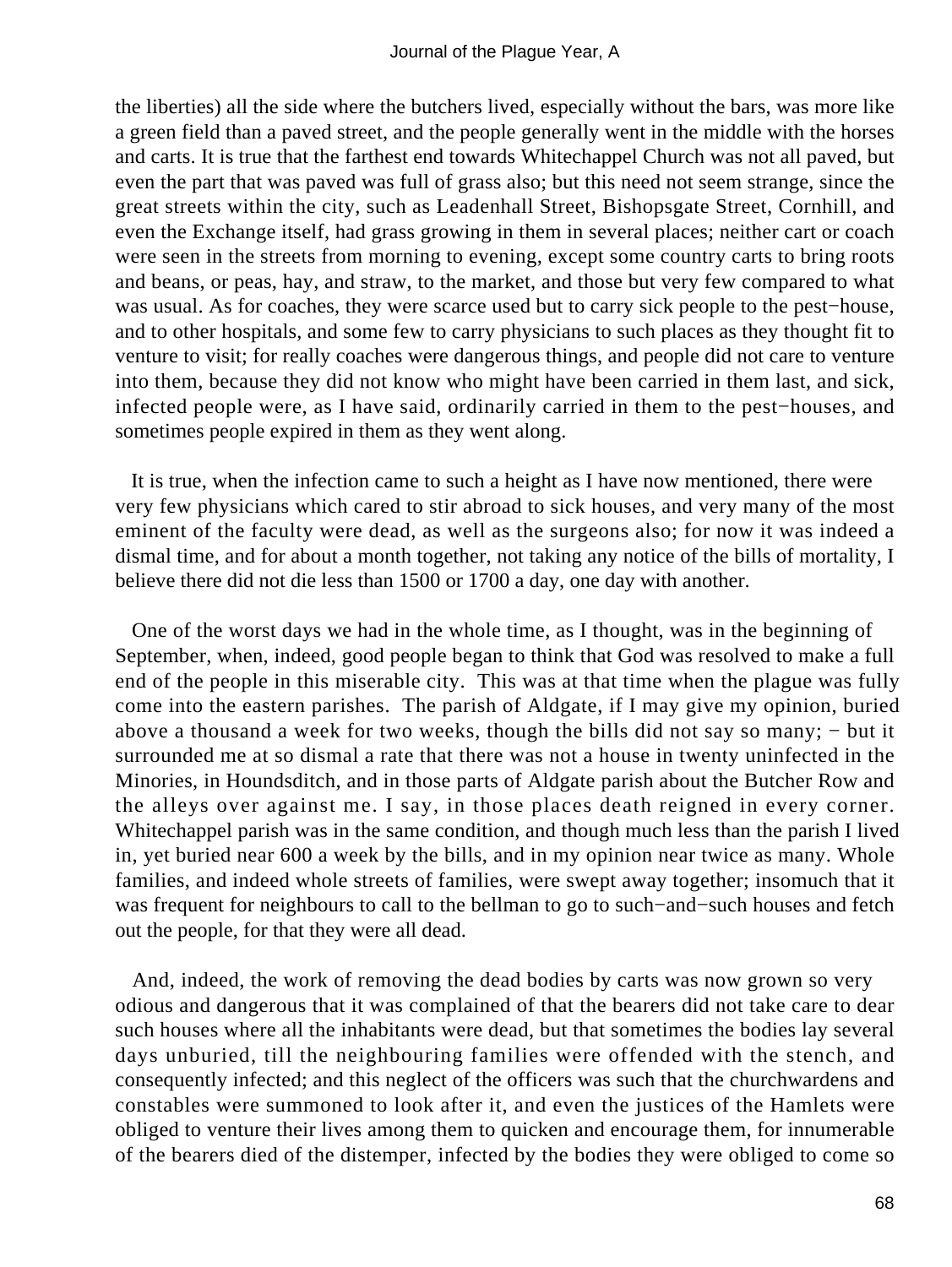near. And had it not been that the number of poor people who wanted employment and wanted bread (as I have said before) was so great that necessity drove them to undertake anything and venture anything, they would never have found people to be employed. And then the bodies of the dead would have lain above ground, and have perished and rotted in a dreadful manner.

 But the magistrates cannot be enough commended in this, that they kept such good order for the burying of the dead, that as fast as any of these they employed to carry off and bury the dead fell sick or died, as was many times the case, they immediately supplied the places with others, which, by reason of the great number of poor that was left out of business, as above, was not hard to do. This occasioned, that notwithstanding the infinite number of people which died and were sick, almost all together, yet they were always cleared away and carried off every night, so that it was never to be said of London that the living were not able to bury the dead.

 As the desolation was greater during those terrible times, so the amazement of the people increased, and a thousand unaccountable things they would do in the violence of their fright, as others did the same in the agonies of their distemper, and this part was very affecting. Some went roaring and crying and wringing their hands along the street; some would go praying and lifting up their hands to heaven, calling upon God for mercy. I cannot say, indeed, whether this was not in their distraction, but, be it so, it was still an indication of a more serious mind, when they had the use of their senses, and was much better, even as it was, than the frightful yellings and cryings that every day, and especially in the evenings, were heard in some streets. I suppose the world has heard of the famous Solomon Eagle, an enthusiast. He, though not infected at all but in his head, went about denouncing of judgement upon the city in a frightful manner, sometimes quite naked, and with a pan of burning charcoal on his head. What he said, or pretended, indeed I could not learn.

 I will not say whether that clergyman was distracted or not, or whether he did it in pure zeal for the poor people, who went every evening through the streets of Whitechappel, and, with his hands lifted up, repeated that part of the Liturgy of the Church continually, 'Spare us, good Lord; spare Thy people, whom Thou has redeemed with Thy most precious blood.' I say, I cannot speak positively of these things, because these were only the dismal objects which represented themselves to me as I looked through my chamber windows (for I seldom opened the casements), while I confined myself within doors during that most violent raging of the pestilence; when, indeed, as I have said, many began to think, and even to say, that there would none escape; and indeed I began to think so too, and therefore kept within doors for about a fortnight and never stirred out. But I could not hold it. Besides, there were some people who, notwithstanding the danger, did not omit publicly to attend the worship of God, even in the most dangerous times; and though it is true that a great many clergymen did shut up their churches, and fled, as other people did, for the safety of their lives, yet all did not do so. Some ventured to officiate and to keep up the assemblies of the people by constant prayers, and sometimes sermons or brief exhortations to repentance and reformation, and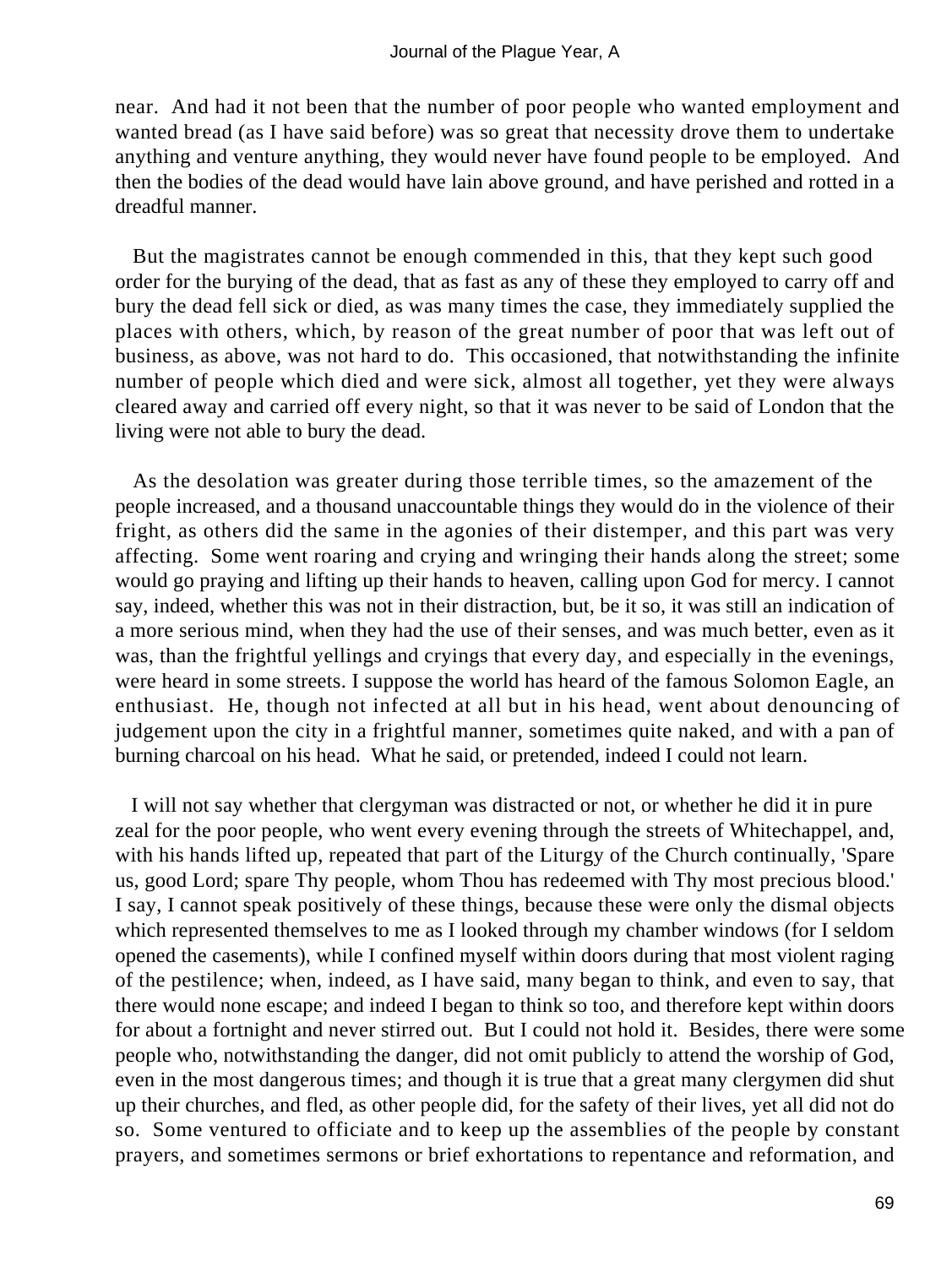this as long as any would come to hear them. And Dissenters did the like also, and even in the very churches where the parish ministers were either dead or fled; nor was there any room for making difference at such a time as this was.

 It was indeed a lamentable thing to hear the miserable lamentations of poor dying creatures calling out for ministers to comfort them and pray with them, to counsel them and to direct them, calling out to God for pardon and mercy, and confessing aloud their past sins. It would make the stoutest heart bleed to hear how many warnings were then given by dying penitents to others not to put off and delay their repentance to the day of distress; that such a time of calamity as this was no time for repentance, was no time to call upon God. I wish I could repeat the very sound of those groans and of those exclamations that I heard from some poor dying creatures when in the height of their agonies and distress, and that I could make him that reads this hear, as I imagine I now hear them, for the sound seems still to ring in my ears.

 If I could but tell this part in such moving accents as should alarm the very soul of the reader, I should rejoice that I recorded those things, however short and imperfect.

 It pleased God that I was still spared, and very hearty and sound in health, but very impatient of being pent up within doors without air, as I had been for fourteen days or thereabouts; and I could not restrain myself, but I would go to carry a letter for my brother to the post− house. Then it was indeed that I observed a profound silence in the streets. When I came to the post−house, as I went to put in my letter I saw a man stand in one corner of the yard and talking to another at a window, and a third had opened a door belonging to the office. In the middle of the yard lay a small leather purse with two keys hanging at it, with money in it, but nobody would meddle with it. I asked how long it had lain there; the man at the window said it had lain almost an hour, but that they had not meddled with it, because they did not know but the person who dropped it might come back to look for it. I had no such need of money, nor was the sum so big that I had any inclination to meddle with it, or to get the money at the hazard it might be attended with; so I seemed to go away, when the man who had opened the door said he would take it up, but so that if the right owner came for it he should be sure to have it. So he went in and fetched a pail of water and set it down hard by the purse, then went again and fetch some gunpowder, and cast a good deal of powder upon the purse, and then made a train from that which he had thrown loose upon the purse. The train reached about two yards. After this he goes in a third time and fetches out a pair of tongs red hot, and which he had prepared, I suppose, on purpose; and first setting fire to the train of powder, that singed the purse and also smoked the air sufficiently. But he was not content with that, but he then takes up the purse with the tongs, holding it so long till the tongs burnt through the purse, and then he shook the money out into the pail of water, so he carried it in. The money, as I remember, was about thirteen shilling and some smooth groats and brass farthings.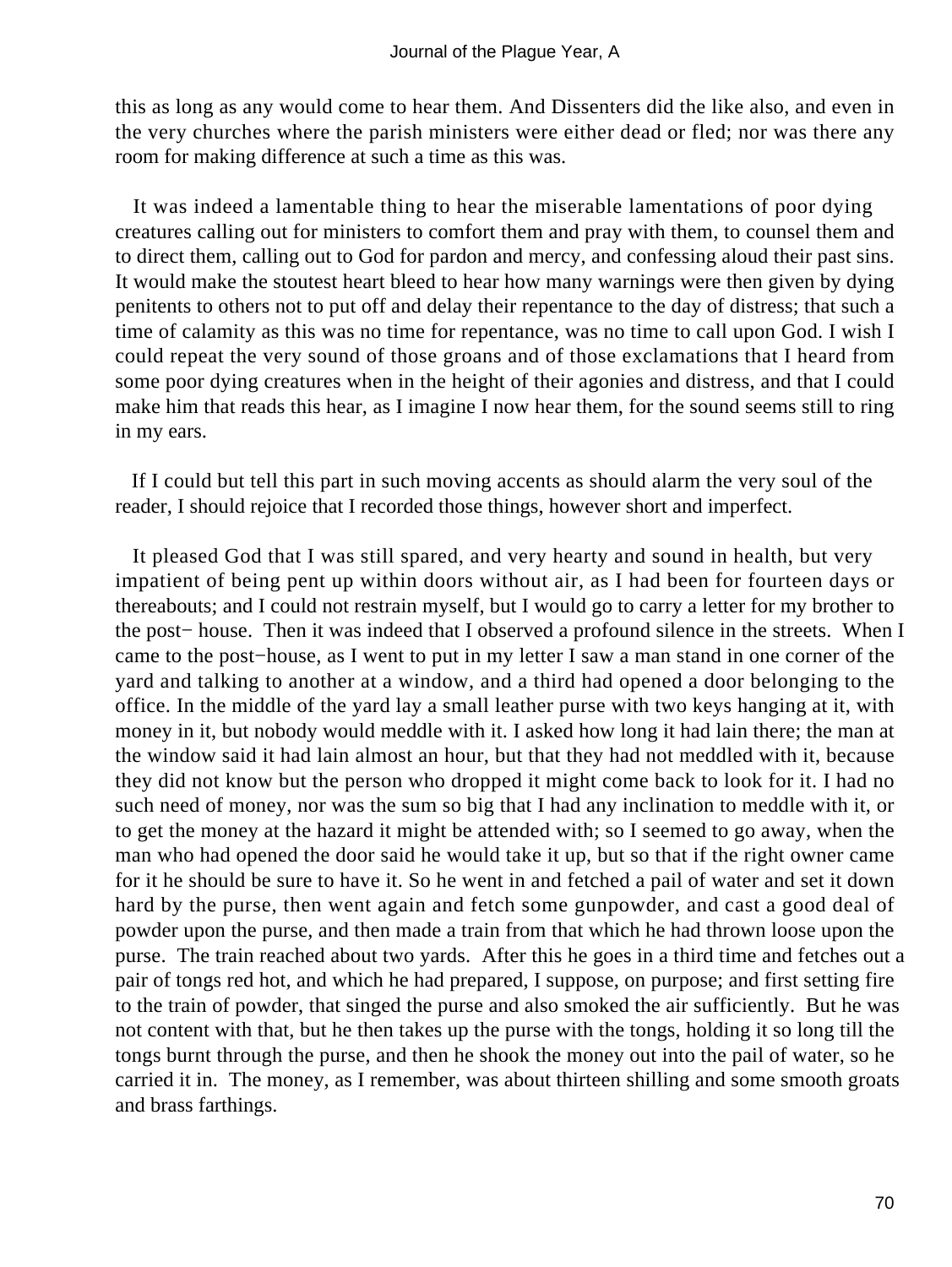There might perhaps have been several poor people, as I have observed above, that would have been hardy enough to have ventured for the sake of the money; but you may easily see by what I have observed that the few people who were spared were very careful of themselves at that time when the distress was so exceeding great.

 Much about the same time I walked out into the fields towards Bow; for I had a great mind to see how things were managed in the river and among the ships; and as I had some concern in shipping, I had a notion that it had been one of the best ways of securing one's self from the infection to have retired into a ship; and musing how to satisfy my curiosity in that point, I turned away over the fields from Bow to Bromley, and down to Blackwall to the stairs which are there for landing or taking water.

 Here I saw a poor man walking on the bank, or sea−wall, as they call it, by himself. I walked a while also about, seeing the houses all shut up. At last I fell into some talk, at a distance, with this poor man; first I asked him how people did thereabouts. 'Alas, sir!' says he, 'almost desolate; all dead or sick. Here are very few families in this part, or in that village' (pointing at Poplar), 'where half of them are not dead already, and the rest sick.' Then he pointing to one house, 'There they are all dead', said he, 'and the house stands open; nobody dares go into it. A poor thief', says he, 'ventured in to steal something, but he paid dear for his theft, for he was carried to the churchyard too last night.' Then he pointed to several other houses. 'There', says he. 'they are all dead, the man and his wife, and five children. There', says he, 'they are shut up; you see a watchman at the door'; and so of other houses. 'Why,' says I, 'what do you here all alone? ' 'Why,' says he, 'I am a poor, desolate man; it has pleased God I am not yet visited, though my family is, and one of my children dead.' 'How do you mean, then,' said I, 'that you are not visited?' 'Why,' says he, 'that's my house' (pointing to a very little, low−boarded house), 'and there my poor wife and two children live,' said he, 'if they may be said to live, for my wife and one of the children are visited, but I do not come at them.' And with that word I saw the tears run very plentifully down his face; and so they did down mine too, I assure you.

 'But,' said I, 'why do you not come at them? How can you abandon your own flesh and blood?' 'Oh, sir,' says he, 'the Lord forbid! I do not abandon them; I work for them as much as I am able; and, blessed be the Lord, I keep them from want'; and with that I observed he lifted up his eyes to heaven, with a countenance that presently told me I had happened on a man that was no hypocrite, but a serious, religious, good man, and his ejaculation was an expression of thankfulness that, in such a condition as he was in, he should be able to say his family did not want. 'Well,' says I, 'honest man, that is a great mercy as things go now with the poor. But how do you live, then, and how are you kept from the dreadful calamity that is now upon us all?' 'Why, sir,' says he, 'I am a waterman, and there's my boat,' says he, 'and the boat serves me for a house. I work in it in the day, and I sleep in it in the night; and what I get I lay down upon that stone,' says he, showing me a broad stone on the other side of the street, a good way from his house; 'and then,' says he, 'I halloo, and call to them till I make them hear; and they come and fetch it.'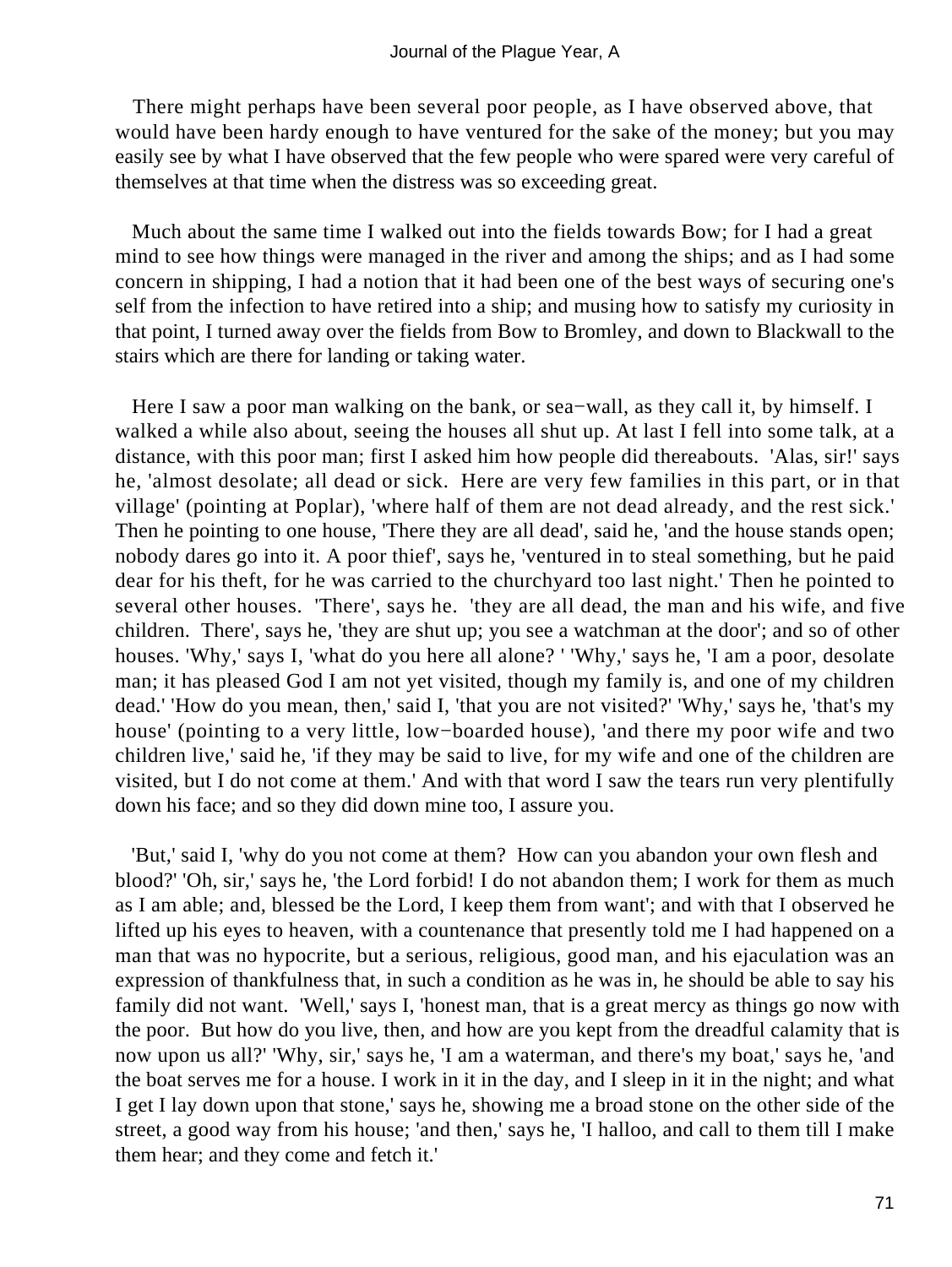'Well, friend,' says I, 'but how can you get any money as a waterman? Does an body go by water these times?' 'Yes, sir,' says he, 'in the way I am employed there does. Do you see there,' says he, 'five ships lie at anchor' (pointing down the river a good way below the town), 'and do you see', says he, 'eight or ten ships lie at the chain there, and at anchor yonder?' pointing above the town). 'All those ships have families on board, of their merchants and owners, and such−like, who have locked themselves up and live on board, close shut in, for fear of the infection; and I tend on them to fetch things for them, carry letters, and do what is absolutely necessary, that they may not be obliged to come on shore; and every night I fasten my boat on board one of the ship's boats, and there I sleep by myself, and, blessed be God, I am preserved hitherto.'

 'Well,' said I, 'friend, but will they let you come on board after you have been on shore here, when this is such a terrible place, and so infected as it is?'

 'Why, as to that,' said he, 'I very seldom go up the ship−side, but deliver what I bring to their boat, or lie by the side, and they hoist it on board. If I did, I think they are in no danger from me, for I never go into any house on shore, or touch anybody, no, not of my own family; but I fetch provisions for them.'

 'Nay,' says I, 'but that may be worse, for you must have those provisions of somebody or other; and since all this part of the town is so infected, it is dangerous so much as to speak with anybody, for the village', said I, 'is, as it were, the beginning of London, though it be at some distance from it.'

 'That is true,' added he; 'but you do not understand me right; I do not buy provisions for them here. I row up to Greenwich and buy fresh meat there, and sometimes I row down the river to Woolwich and buy there; then I go to single farm−houses on the Kentish side, where I am known, and buy fowls and eggs and butter, and bring to the ships, as they direct me, sometimes one, sometimes the other. I seldom come on shore here, and I came now only to call on my wife and hear how my family do, and give them a little money, which I received last night.'

'Poor man!' said I; 'and how much hast thou gotten for them?'

 'I have gotten four shillings,' said he, 'which is a great sum, as things go now with poor men; but they have given me a bag of bread too, and a salt fish and some flesh; so all helps out.' 'Well,' said I, 'and have you given it them yet?'

 'No,' said he; 'but I have called, and my wife has answered that she cannot come out yet, but in half−an−hour she hopes to come, and I am waiting for her. Poor woman!' says he, 'she is brought sadly down. She has a swelling, and it is broke, and I hope she will recover; but I fear the child will die, but it is the  $Lord - '$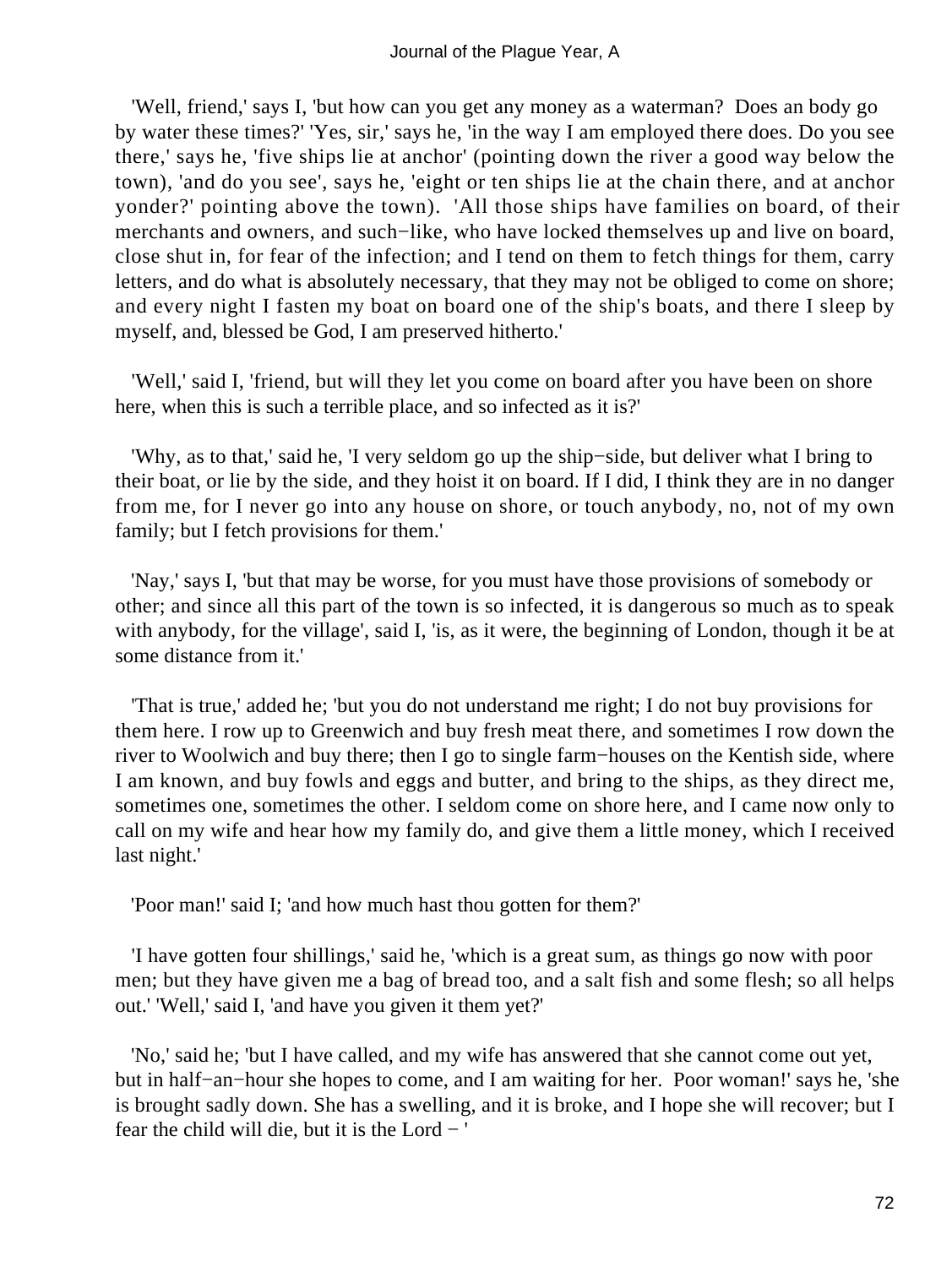Here he stopped, and wept very much.

 'Well, honest friend,' said I, 'thou hast a sure Comforter, if thou hast brought thyself to be resigned to the will of God; He is dealing with us all in judgement.'

'Oh, sir!' says he, 'it is infinite mercy if any of us are spared, and who am I to repine!'

 'Sayest thou so?' said I, 'and how much less is my faith than thine?' And here my heart smote me, suggesting how much better this poor man's foundation was on which he stayed in the danger than mine; that he had nowhere to fly; that he had a family to bind him to attendance, which I had not; and mine was mere presumption, his a true dependence and a courage resting on God; and yet that he used all possible caution for his safety.

 I turned a little way from the man while these thoughts engaged me, for, indeed, I could no more refrain from tears than he.

 At length, after some further talk, the poor woman opened the door and called, 'Robert, Robert'. He answered, and bid her stay a few moments and he would come; so he ran down the common stairs to his boat and fetched up a sack, in which was the provisions he had brought from the ships; and when he returned he hallooed again. Then he went to the great stone which he showed me and emptied the sack, and laid all out, everything by themselves, and then retired; and his wife came with a little boy to fetch them away, and called and said such a captain had sent such a thing, and such a captain such a thing, and at the end adds, 'God has sent it all; give thanks to Him.' When the poor woman had taken up all, she was so weak she could not carry it at once in, though the weight was not much neither; so she left the biscuit, which was in a little bag, and left a little boy to watch it till she came again.

 'Well, but', says I to him, 'did you leave her the four shillings too, which you said was your week's pay?'

 'Yes, yes,' says he; 'you shall hear her own it.' So he calls again, 'Rachel, Rachel,' which it seems was her name, 'did you take up the money?' 'Yes,' said she. 'How much was it?' said he. 'Four shillings and a groat,' said she. 'Well, well,' says he, 'the Lord keep you all'; and so he turned to go away.

 As I could not refrain contributing tears to this man's story, so neither could I refrain my charity for his assistance. So I called him, 'Hark thee, friend,' said I, 'come hither, for I believe thou art in health, that I may venture thee'; so I pulled out my hand, which was in my pocket before, 'Here,' says I, 'go and call thy Rachel once more, and give her a little more comfort from me. God will never forsake a family that trust in Him as thou dost.' So I gave him four other shillings, and bid him go lay them on the stone and call his wife.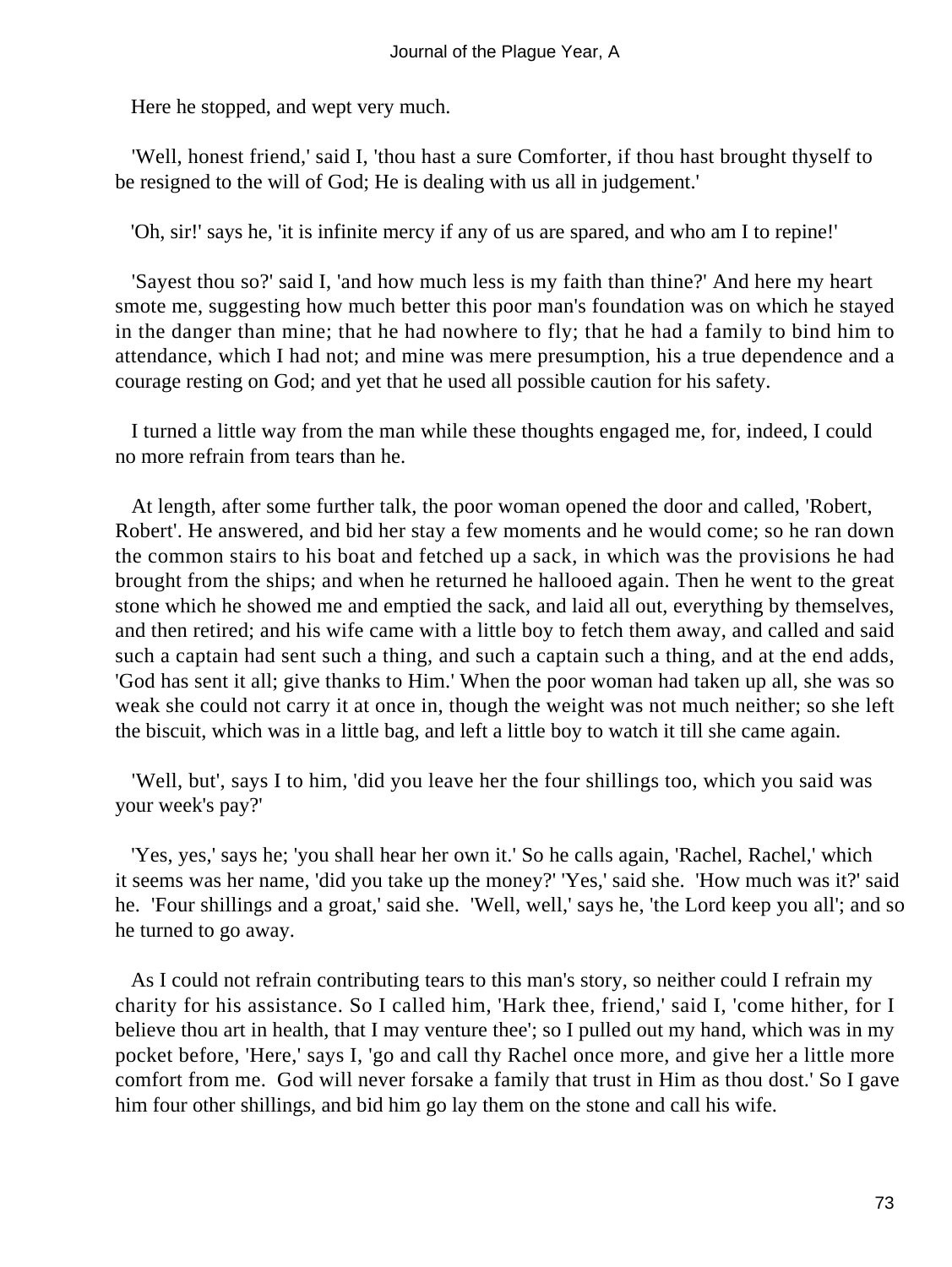I have not words to express the poor man's thankfulness, neither could he express it himself but by tears running down his face. He called his wife, and told her God had moved the heart of a stranger, upon hearing their condition, to give them all that money, and a great deal more such as that he said to her. The woman, too, made signs of the like thankfulness, as well to Heaven as to me, and joyfully picked it up; and I parted with no money all that year that I thought better bestowed.

 I then asked the poor man if the distemper had not reached to Greenwich. He said it had not till about a fortnight before; but that then he feared it had, but that it was only at that end of the town which lay south towards Deptford Bridge; that he went only to a butcher's shop and a grocer's, where he generally bought such things as they sent him for, but was very careful.

 I asked him then how it came to pass that those people who had so shut themselves up in the ships had not laid in sufficient stores of all things necessary. He said some of them had − but, on the other hand, some did not come on board till they were frighted into it and till it was too dangerous for them to go to the proper people to lay in quantities of things, and that he waited on two ships, which he showed me, that had laid in little or nothing but biscuit bread and ship beer, and that he had bought everything else almost for them. I asked him if there was any more ships that had separated themselves as those had done. He told me yes, all the way up from the point, right against Greenwich, to within the shore of Limehouse and Redriff, all the ships that could have room rid two and two in the middle of the stream, and that some of them had several families on board. I asked him if the distemper had not reached them. He said he believed it had not, except two or three ships whose people had not been so watchful to keep the seamen from going on shore as others had been, and he said it was a very fine sight to see how the ships lay up the Pool.

 When he said he was going over to Greenwich as soon as the tide began to come in, I asked if he would let me go with him and bring me back, for that I had a great mind to see how the ships were ranged, as he had told me. He told me, if I would assure him on the word of a Christian and of an honest man that I had not the distemper, he would. I assured him that I had not; that it had pleased God to preserve me; that I lived in Whitechappel, but was too impatient of being so long within doors, and that I had ventured out so far for the refreshment of a little air, but that none in my house had so much as been touched with it.

Well, sir,' says he, 'as your charity has been moved to pity me and my poor family, sure you cannot have so little pity left as to put yourself into my boat if you were not sound in health which would be nothing less than killing me and ruining my whole family.' The poor man troubled me so much when he spoke of his family with such a sensible concern and in such an affectionate manner, that I could not satisfy myself at first to go at all. I told him I would lay aside my curiosity rather than make him uneasy, though I was sure, and very thankful for it, that I had no more distemper upon me than the freshest man in the world. Well, he would not have me put it off neither, but to let me see how confident he was that I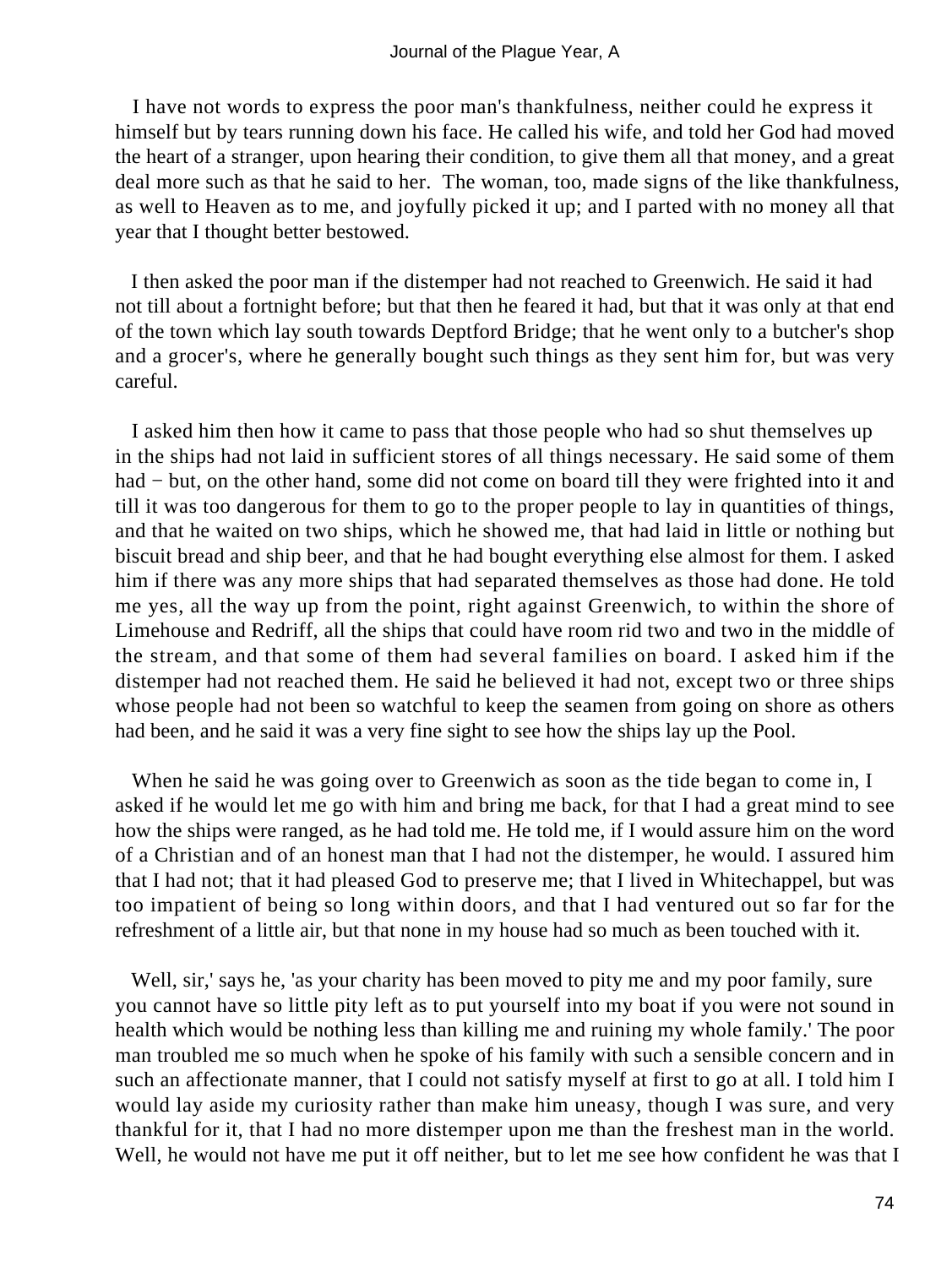was just to him, now importuned me to go; so when the tide came up to his boat I went in, and he carried me to Greenwich. While he bought the things which he had in his charge to buy, I walked up to the top of the hill under which the town stands, and on the east side of the town, to get a prospect of the river. But it was a surprising sight to see the number of ships which lay in rows, two and two, and some places two or three such lines in the breadth of the river, and this not only up quite to the town, between the houses which we call Ratcliff and Redriff, which they name the Pool, but even down the whole river as far as the head of Long Reach, which is as far as the hills give us leave to see it.

 I cannot guess at the number of ships, but I think there must be several hundreds of sail; and I could not but applaud the contrivance: for ten thousand people and more who attended ship affairs were certainly sheltered here from the violence of the contagion, and lived very safe and very easy.

 I returned to my own dwelling very well satisfied with my day's journey, and particularly with the poor man; also I rejoiced to see that such little sanctuaries were provided for so many families in a time of such desolation. I observed also that, as the violence of the plague had increased, so the ships which had families on board removed and went farther off, till, as I was told, some went quite away to sea, and put into such harbours and safe roads on the north coast as they could best come at.

 But it was also true that all the people who thus left the land and lived on board the ships were not entirely safe from the infection, for many died and were thrown overboard into the river, some in coffins, and some, as I heard, without coffins, whose bodies were seen sometimes to drive up and down with the tide in the river.

 But I believe I may venture to say that in those ships which were thus infected it either happened where the people had recourse to them too late, and did not fly to the ship till they had stayed too long on shore and had the distemper upon them (though perhaps they might not perceive it) and so the distemper did not come to them on board the ships, but they really carried it with them; or it was in these ships where the poor waterman said they had not had time to furnish themselves with provisions, but were obliged to send often on shore to buy what they had occasion for, or suffered boats to come to them from the shore. And so the distemper was brought insensibly among them.

 And here I cannot but take notice that the strange temper of the people of London at that time contributed extremely to their own destruction. The plague began, as I have observed, at the other end of the town, namely, in Long Acre, Drury Lane, and came on towards the city very gradually and slowly. It was felt at first in December, then again in February, then again in April, and always but a very little at a time; then it stopped till May, and even the last week in May there was but seventeen, and all at that end of the town; and all this while, even so long as till there died above 3000 a week, yet had the people in Redriff, and in Wapping and Ratcliff, on both sides of the river, and almost all Southwark side, a mighty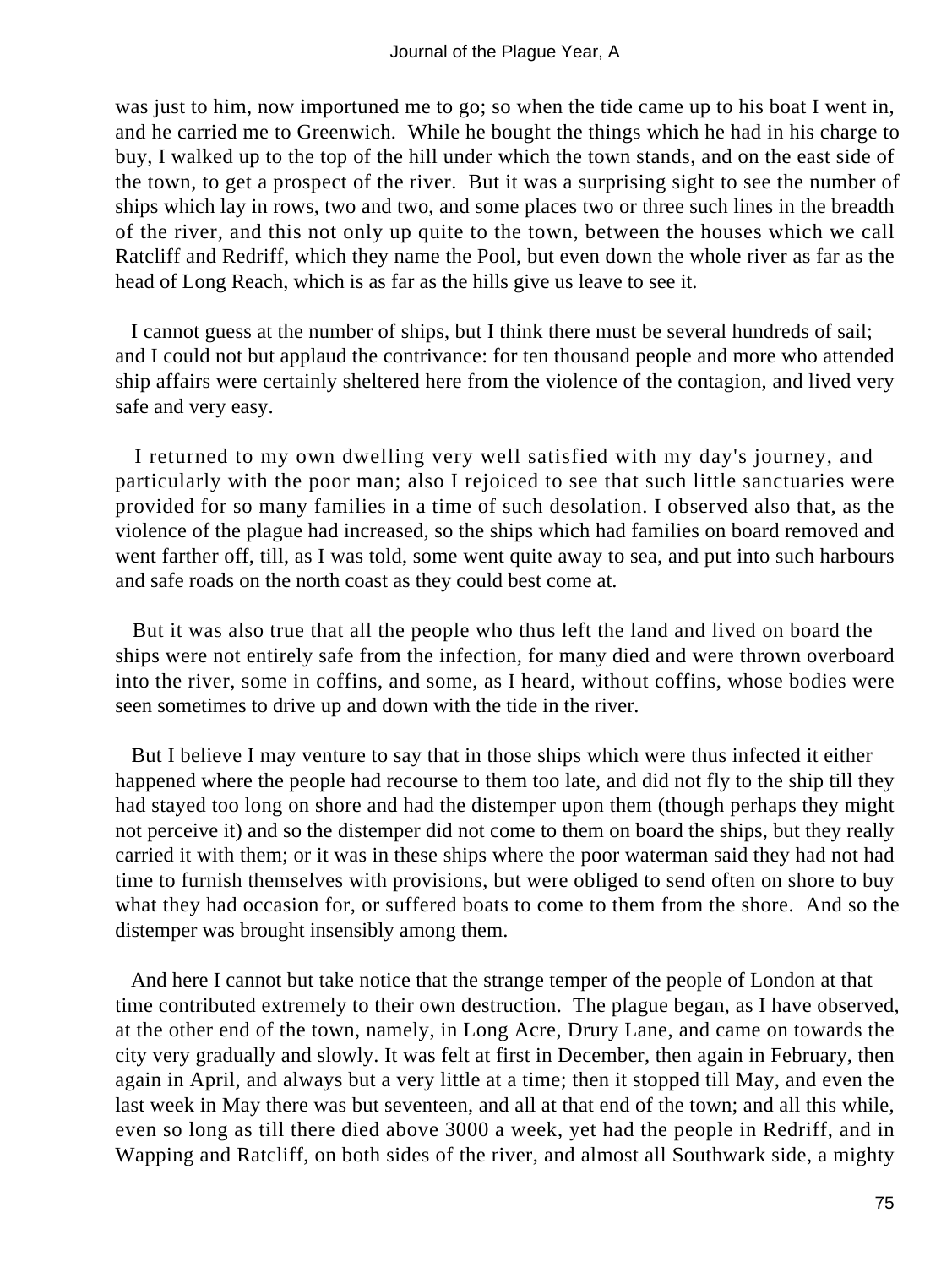fancy that they should not be visited, or at least that it would not be so violent among them. Some people fancied the smell of the pitch and tar, and such other things as oil and rosin and brimstone, which is so much used by all trades relating to shipping, would preserve them. Others argued it, because it was in its extreamest violence in Westminster and the parish of St Giles and St Andrew, and began to abate again before it came among them − which was true indeed, in part. For example −

 From the 8th to the 15th August − St Giles−in−the−Fields 242 Cripplegate 886 Stepney 197 St Margaret, Bermondsey 24 Rotherhith **3** Total this week 4030

 From the 15th to the 22nd August − St Giles−in−the−Fields 175 Cripplegate 847 Stepney 273 St Margaret, Bermondsey 36 Rotherhith **2** Total this week 5319

N.B. – That it was observed the numbers mentioned in Stepney parish at that time were generally all on that side where Stepney parish joined to Shoreditch, which we now call Spittlefields, where the parish of Stepney comes up to the very wall of Shoreditch Churchyard, and the plague at this time was abated at St Giles−in−the− Fields, and raged most violently in Cripplegate, Bishopsgate, and Shoreditch parishes; but there was not ten people a week that died of it in all that part of Stepney parish which takes in Limehouse, Ratdiff Highway, and which are now the parishes of Shadwell and Wapping, even to St Katherine's by the Tower, till after the whole month of August was expired. But they paid for it afterwards, as I shall observe by−and−by.

 This, I say, made the people of Redriff and Wapping, Ratcliff and Limehouse, so secure, and flatter themselves so much with the plague's going off without reaching them, that they took no care either to fly into the country or shut themselves up. Nay, so far were they from stirring that they rather received their friends and relations from the city into their houses, and several from other places really took sanctuary in that part of the town as a Place of safety, and as a place which they thought God would pass over, and not visit as the rest was visited.

And this was the reason that when it came upon –them they were more surprised, more unprovided, and more at a loss what to do than they were in other places; for when it came among them really and with violence, as it did indeed in September and October, there was then no stirring out into the country, nobody would suffer a stranger to come near them, no, nor near the towns where they dwelt; and, as I have been told, several that wandered into the country on Surrey side were found starved to death in the woods and commons, that country being more open and more woody than any other part so near London, especially about Norwood and the parishes of Camberwell, Dullege, and Lusum, where, it seems, nobody durst relieve the poor distressed people for fear of the infection.

 This notion having, as I said, prevailed with the people in that part of the town, was in part the occasion, as I said before, that they had recourse to ships for their retreat; and where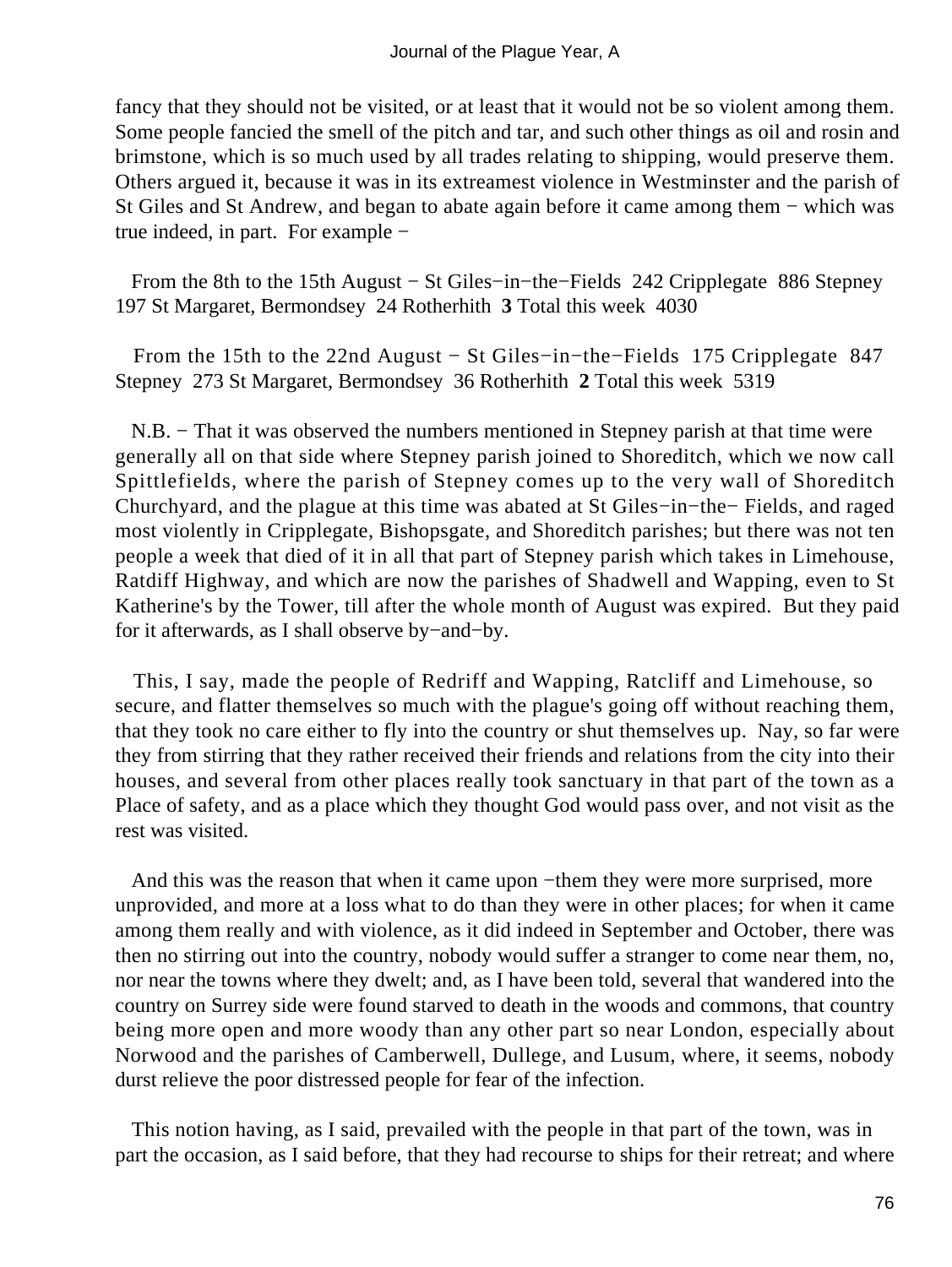they did this early and with prudence, furnishing themselves so with provisions that they had no need to go on shore for supplies or suffer boats to come on board to bring them, − I say, where they did so they had certainly the safest retreat of any people whatsoever; but the distress was such that people ran on board, in their fright, without bread to eat, and some into ships that had no men on board to remove them farther off, or to take the boat and go down the river to buy provisions where it might be done safely, and these often suffered and were infected on board as much as on shore.

 As the richer sort got into ships, so the lower rank got into hoys, smacks, lighters, and fishing−boats; and many, especially watermen, lay in their boats; but those made sad work of it, especially the latter, for, going about for provision, and perhaps to get their subsistence, the infection got in among them and made a fearful havoc; many of the watermen died alone in their wherries as they rid at their roads, as well as above bridge as below, and were not found sometimes till they were not in condition for anybody to touch or come near them.

 Indeed, the distress of the people at this seafaring end of the town was very deplorable, and deserved the greatest commiseration. But, alas I this was a time when every one's private safety lay so near them that they had no room to pity the distresses of others; for every one had death, as it were, at his door, and many even in their families, and knew not what to do or whither to fly.

 This, I say, took away all compassion; self−preservation, indeed, appeared here to be the first law. For the children ran away from their parents as they languished in the utmost distress. And in some places, though not so frequent as the other, parents did the like to their children; nay, some dreadful examples there were, and particularly two in one week, of distressed mothers, raving and distracted, killing their own children; one whereof was not far off from where I dwelt, the poor lunatic creature not living herself long enough to be sensible of the sin of what she had done, much less to be punished for it.

 It is not, indeed, to be wondered at: for the danger of immediate death to ourselves took away all bowels of love, all concern for one another. I speak in general, for there were many instances of immovable affection, pity, and duty in many, and some that came to my knowledge, that is to say, by hearsay; for I shall not take upon me to vouch the truth of the particulars.

 To introduce one, let me first mention that one of the most deplorable cases in all the present calamity was that of women with child, who, when they came to the hour of their sorrows, and their pains come upon them, could neither have help of one kind or another; neither midwife or neighbouring women to come near them. Most of the midwives were dead, especially of such as served the poor; and many, if not all the midwives of note, were fled into the country; so that it was next to impossible for a poor woman that could not pay an immoderate price to get any midwife to come to her − and if they did, those they could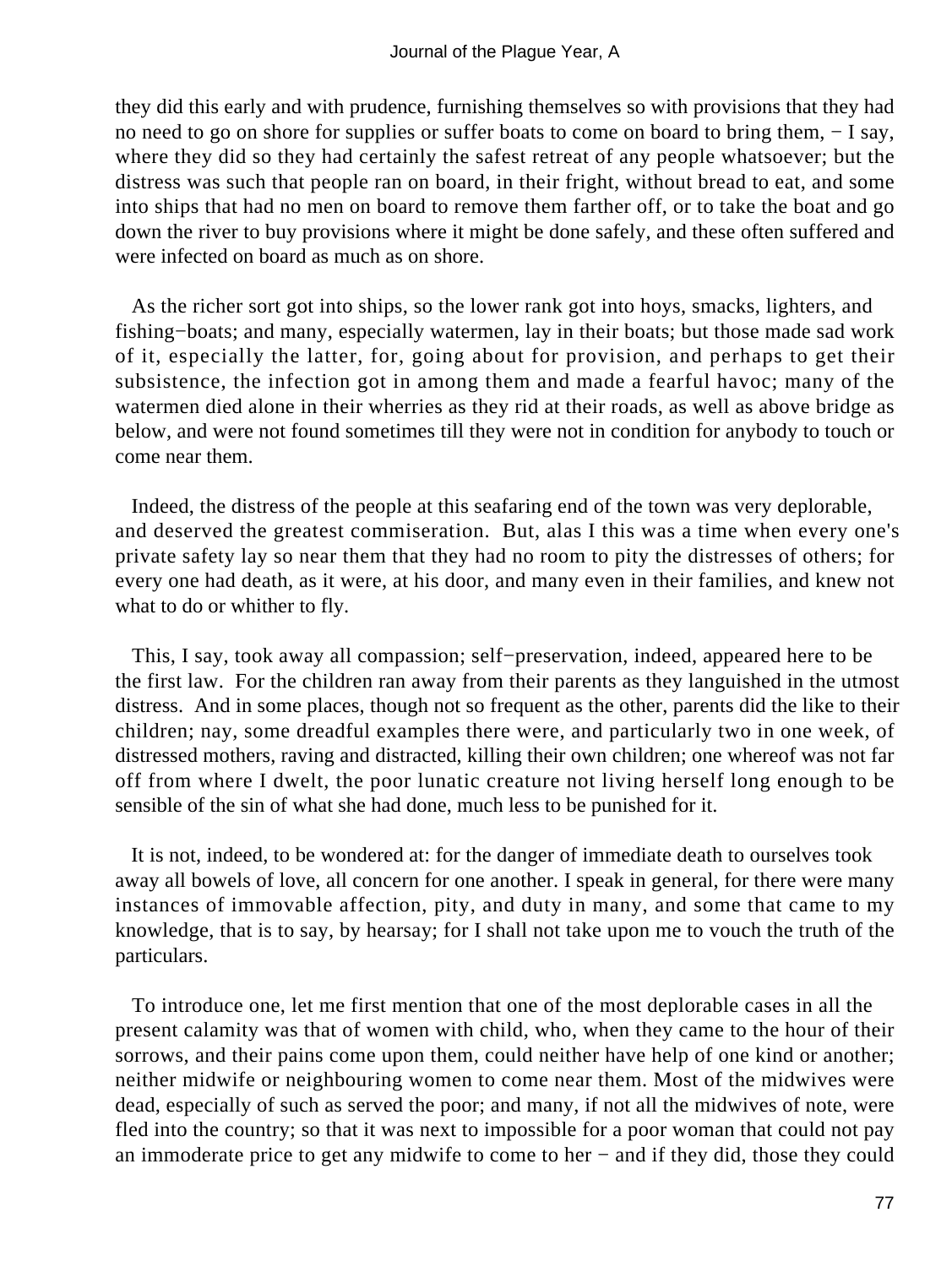get were generally unskilful and ignorant creatures; and the consequence of this was that a most unusual and incredible number of women were reduced to the utmost distress. Some were delivered and spoiled by the rashness and ignorance of those who pretended to lay them. Children without number were, I might say, murdered by the same but a more justifiable ignorance: pretending they would save the mother, whatever became of the child; and many times both mother and child were lost in the same manner; and especially where the mother had the distemper, there nobody would come near them and both sometimes perished. Sometimes the mother has died of the plague, and the infant, it may be, half born, or born but not parted from the mother. Some died in the very pains of their travail, and not delivered at all; and so many were the cases of this kind that it is hard to judge of them.

 Something of it will appear in the unusual numbers which are put into the weekly bills (though I am far from allowing them to be able to give anything of a full account) under the articles of − Child−bed. Abortive and Still−born. Christmas and Infants.

 Take the weeks in which the plague was most violent, and compare them with the weeks before the distemper began, even in the same year. For example: −

*Child−bed. Abortive. Still−born.*

*From January 3 to January 10 7 1 13* 

 « » 10 « 17 **8 6** 11 » « 17 » 24 **9 5** 15 « » 24 « 31 **3 2 9** » « 31 to February 7 3 **3 8** » February7 « 14 **6 2** 11 » « 14 » 21 **5 2** 13 « » 21 « 28 **2 2** 10 » **"** 28 to March **7** 5 **1** 10 – − – − – –

## *48 24 100*

 From August 1 to August 8 25 **5** 11 « » 8 « 15 23 **6 8** » « 15 » 22 28 **4 4** « » 22 « 29 40 **6** 10 » « 29 to September 5 38 **2** 11 September 5 » 12 39 23 ... « » 12 « 19 42 **5** 17 » « 19 » 26 42 **6** 10 « » 26 to October **3** 14 **4 9** – − – – −

## *291 61 80*

 To the disparity of these numbers it is to be considered and allowed for, that according to our usual opinion who were then upon the spot, there were not one−third of the people in the town during the months of August and September as were in the months of January and February. In a word, the usual number that used to die of these three articles, and, as I hear, did die of them the year before, was thus: −

 1664. 1665. Child−bed 189 Child−bed 625 Abortive and still−born 458 Abortive and still−born 617 – – – –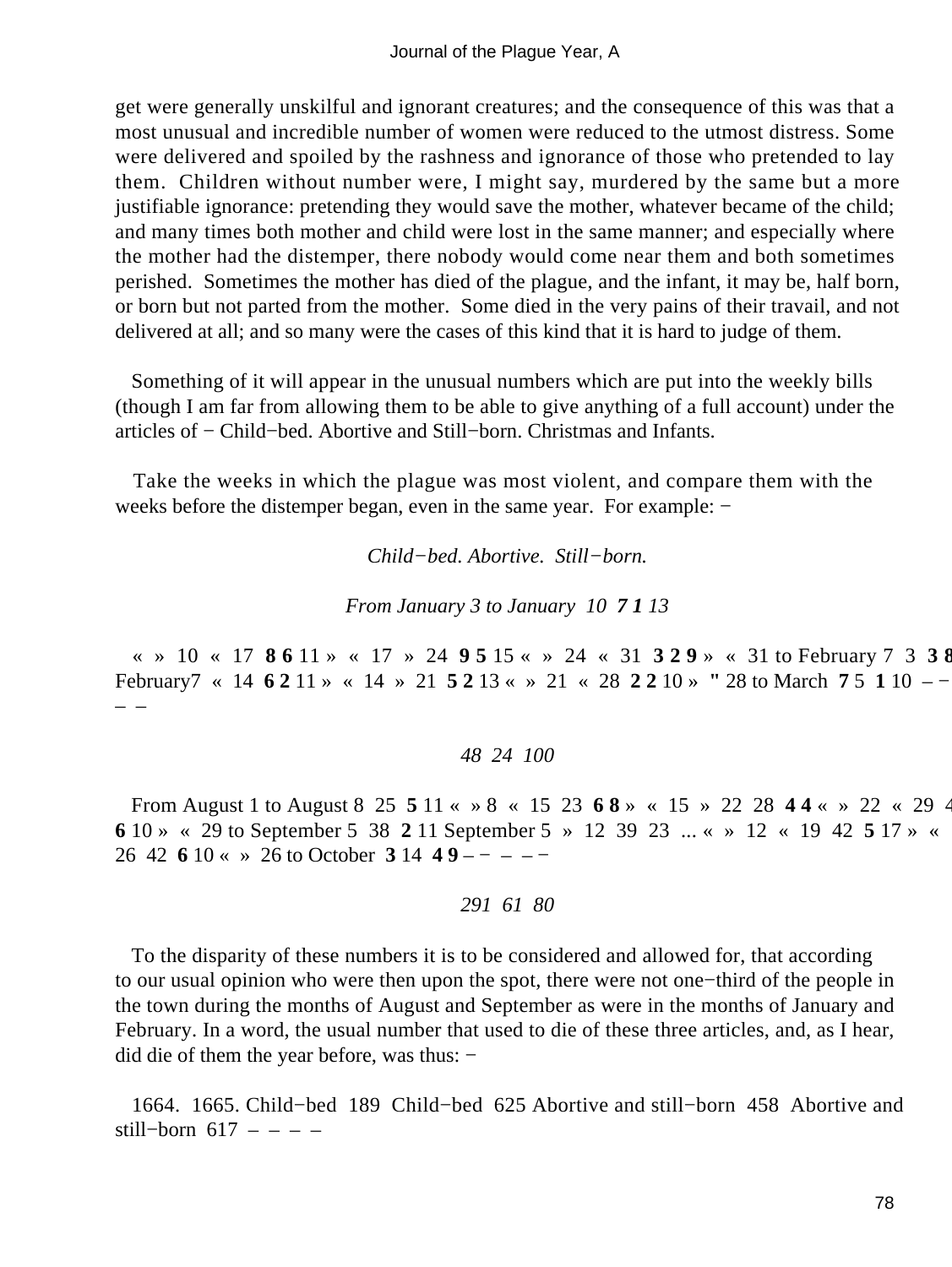## *647 1242*

 This inequality, I say, is exceedingly augmented when the numbers of people are considered. I pretend not to make any exact calculation of the numbers of people which were at this time in the city, but I shall make a probable conjecture at that part by−and−by. What I have said now is to explain the misery of those poor creatures above; so that it might well be said, as in the Scripture, Woe be to those who are with child, and to those which give suck in that day. For, indeed, it was a woe to them in particular.

 I was not conversant in many particular families where these things happened, but the outcries of the miserable were heard afar off. As to those who were with child, we have seen some calculation made; 291 women dead in child−bed in nine weeks, out of one−third part of the number of whom there usually died in that time but eighty−four of the same disaster. Let the reader calculate the proportion.

 There is no room to doubt but the misery of those that gave suck was in proportion as great. Our bills of mortality could give but little light in this, yet some it did. There were several more than usual starved at nurse, but this was nothing. The misery was where they were, first, starved for want of a nurse, the mother dying and all the family and the infants found dead by them, merely for want; and, if I may speak my opinion, I do believe that many hundreds of poor helpless infants perished in this manner. Secondly, not starved, but poisoned by the nurse. Nay, even where the mother has been nurse, and having received the infection, has poisoned, that is, infected the infant with her milk even before they knew they were infected themselves; nay, and the infant has died in such a case before the mother. I cannot but remember to leave this admonition upon record, if ever such another dreadful visitation should happen in this city, that all women that are with child or that give suck should be gone, if they have any possible means, out of the place, because their misery, if infected, will so much exceed all other people's.

 I could tell here dismal stories of living infants being found sucking the breasts of their mothers, or nurses, after they have been dead of the plague. Of a mother in the parish where I lived, who, having a child that was not well, sent for an apothecary to view the child; and when he came, as the relation goes, was giving the child suck at her breast, and to all appearance was herself very well; but when the apothecary came close to her he saw the tokens upon that breast with which she was suckling the child. He was surprised enough, to be sure, but, not willing to fright the poor woman too much, he desired she would give the child into his hand; so he takes the child, and going to a cradle in the room, lays it in, and opening its cloths, found the tokens upon the child too, and both died before he could get home to send a preventive medicine to the father of the child, to whom he had told their condition. Whether the child infected the nurse−mother or the mother the child was not certain, but the last most likely. Likewise of a child brought home to the parents from a nurse that had died of the plague, yet the tender mother would not refuse to take in her child, and laid it in her bosom, by which she was infected; and died with the child in her arms dead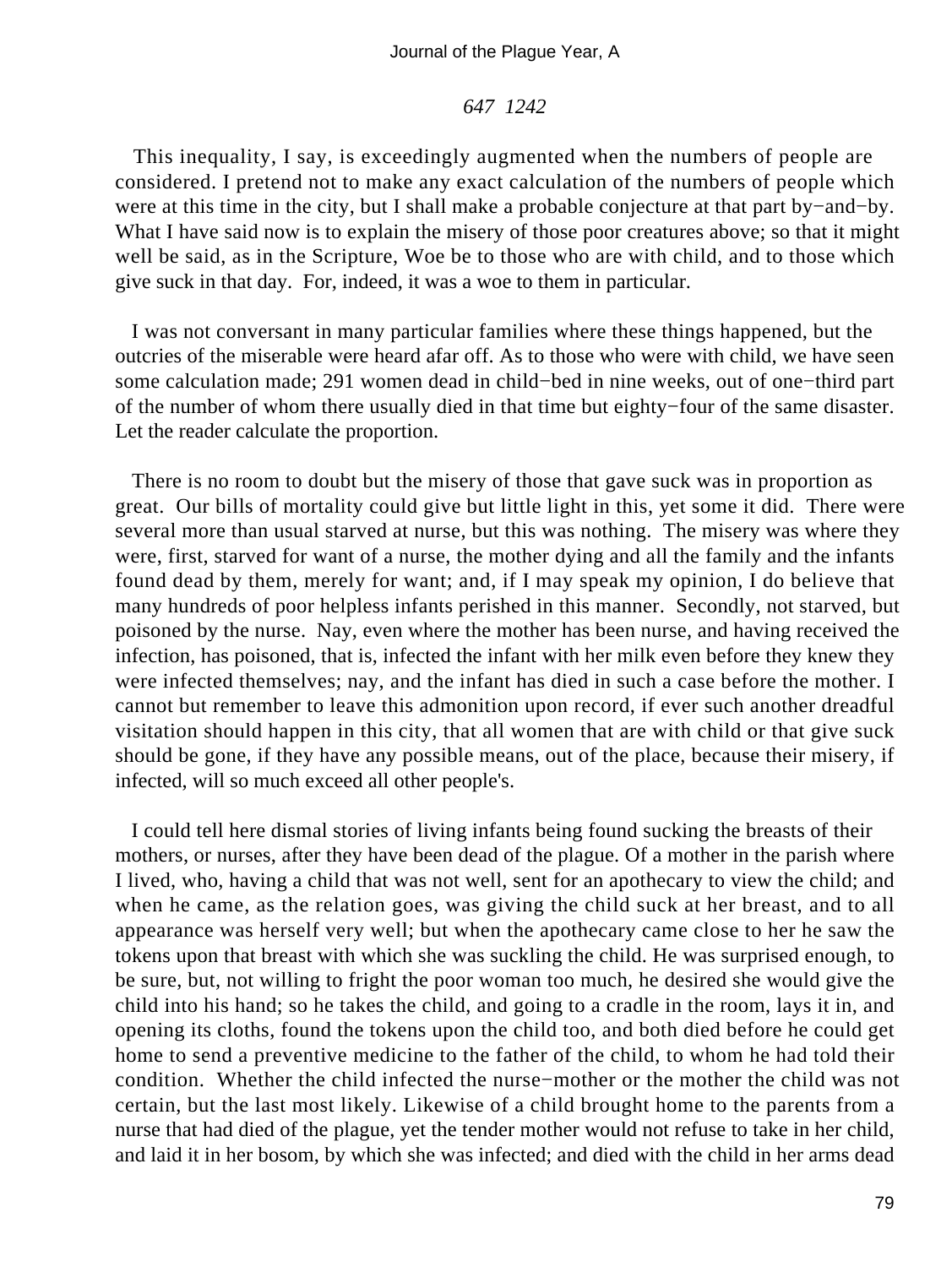also.

 It would make the hardest heart move at the instances that were frequently found of tender mothers tending and watching with their dear children, and even dying before them, and sometimes taking the distemper from them and dying, when the child for whom the affectionate heart had been sacrificed has got over it and escaped.

 The like of a tradesman in East Smithfield, whose wife was big with child of her first child, and fell in labour, having the plague upon her. He could neither get midwife to assist her or nurse to tend her, and two servants which he kept fled both from her. He ran from house to house like one distracted, but could get no help; the utmost he could get was, that a watchman, who attended at an infected house shut up, promised to send a nurse in the morning. The poor man, with his heart broke, went back, assisted his wife what he could, acted the part of the midwife, brought the child dead into the world, and his wife in about an hour died in his arms, where he held her dead body fast till the morning, when the watchman came and brought the nurse as he had promised; and coming up the stairs (for he had left the door open, or only latched), they found the man sitting with his dead wife in his arms, and so overwhelmed with grief that he died in a few hours after without any sign of the infection upon him, but merely sunk under the weight of his grief.

 I have heard also of some who, on the death of their relations, have grown stupid with the insupportable sorrow; and of one, in particular, who was so absolutely overcome with the pressure upon his spirits that by degrees his head sank into his body, so between his shoulders that the crown of his head was very little seen above the bone of his shoulders; and by degrees losing both voice and sense, his face, looking forward, lay against his collarbone and could not be kept up any otherwise, unless held up by the hands of other people; and the poor man never came to himself again, but languished near a year in that condition, and died. Nor was he ever once seen to lift up his eyes or to look upon any particular object.

 I cannot undertake to give any other than a summary of such passages as these, because it was not possible to come at the particulars, where sometimes the whole families where such things happened were carried off by the distemper. But there were innumerable cases of this kind which presented to the eye and the ear, even in passing along the streets, as I have hinted above. Nor is it easy to give any story of this or that family which there was not divers parallel stories to be met with of the same kind.

 But as I am now talking of the time when the plague raged at the easternmost part of the town − how for a long time the people of those parts had flattered themselves that they should escape, and how they were surprised when it came upon them as it did; for, indeed, it came upon them like an armed man when it did come; − I say, this brings me back to the three poor men who wandered from Wapping, not knowing whither to go or what to do, and whom I mentioned before; one a biscuit−baker, one a sailmaker, and the other a joiner, all of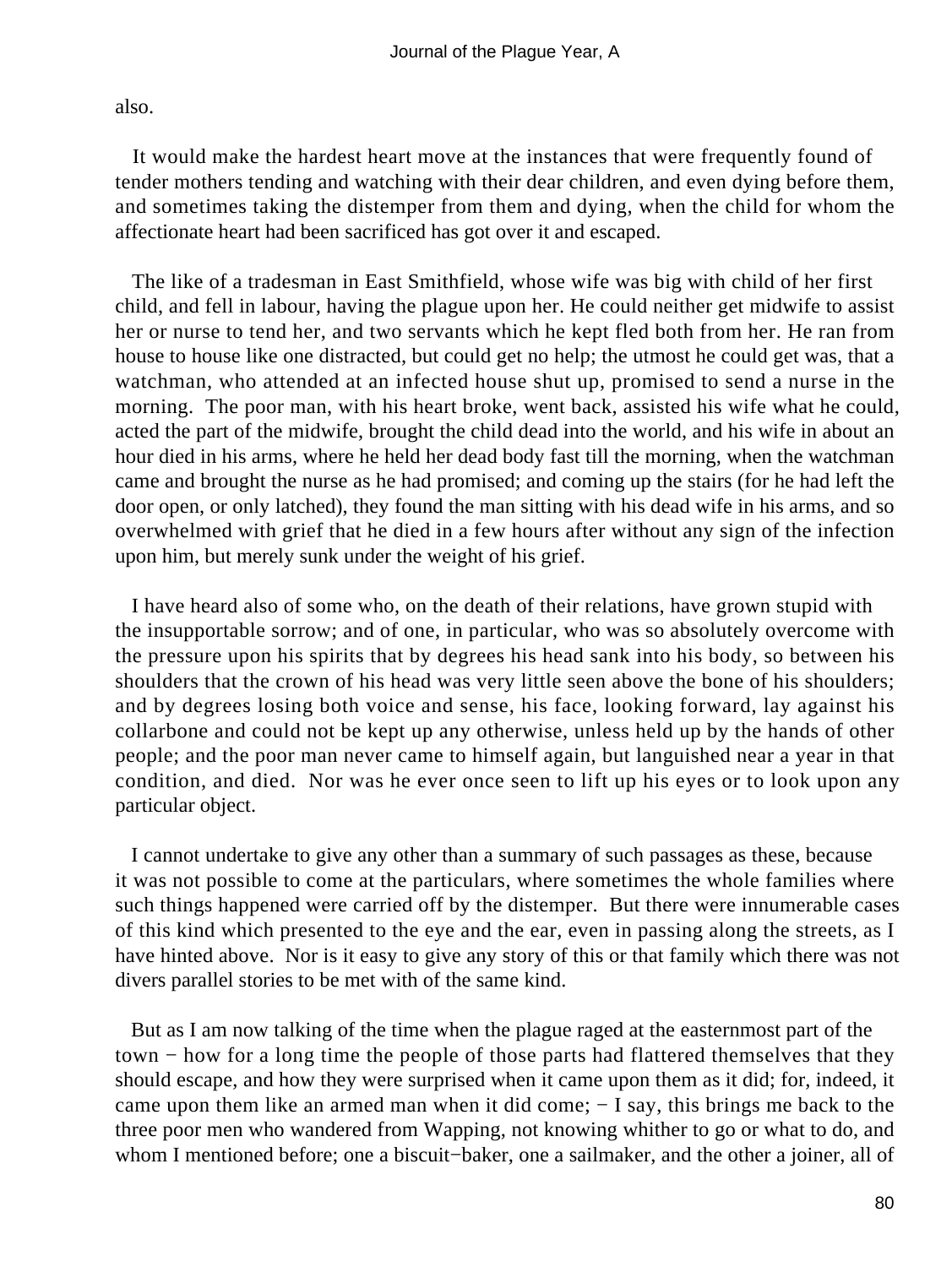Wapping, or there−abouts.

 The sleepiness and security of that part, as I have observed, was such that they not only did not shift for themselves as others did, but they boasted of being safe, and of safety being with them; and many people fled out of the city, and out of the infected suburbs, to Wapping, Ratcliff, Limehouse, Poplar, and such Places, as to Places of security; and it is not at all unlikely that their doing this helped to bring the plague that way faster than it might otherwise have come. For though I am much for people flying away and emptying such a town as this upon the first appearance of a like visitation, and that all people who have any possible retreat should make use of it in time and be gone, yet I must say, when all that will fly are gone, those that are left and must stand it should stand stock−still where they are, and not shift from one end of the town or one part of the town to the other; for that is the bane and mischief of the whole, and they carry the plague from house to house in their very clothes.

 Wherefore were we ordered to kill all the dogs and cats, but because as they were domestic animals, and are apt to run from house to house and from street to street, so they are capable of carrying the effluvia or infectious streams of bodies infected even in their furs and hair? And therefore it was that, in the beginning of the infection, an order was published by the Lord Mayor, and by the magistrates, according to the advice of the physicians, that all the dogs and cats should be immediately killed, and an officer was appointed for the execution.

 It is incredible, if their account is to be depended upon, what a prodigious number of those creatures were destroyed. I think they talked of forty thousand dogs, and five times as many cats; few houses being without a cat, some having several, sometimes five or six in a house. All possible endeavours were used also to destroy the mice and rats, especially the latter, by laying ratsbane and other poisons for them, and a prodigious multitude of them were also destroyed.

 I often reflected upon the unprovided condition that the whole body of the people were in at the first coming of this calamity upon them, and how it was for want of timely entering into measures and managements, as well public as private, that all the confusions that followed were brought upon us, and that such a prodigious number of people sank in that disaster, which, if proper steps had been taken, might, Providence concurring, have been avoided, and which, if posterity think fit, they may take a caution and warning from. But I shall come to this part again.

 I come back to my three men. Their story has a moral in every part of it, and their whole conduct, and that of some whom they joined with, is a pattern for all poor men to follow, or women either, if ever such a time comes again; and if there was no other end in recording it, I think this a very just one, whether my account be exactly according to fact or no.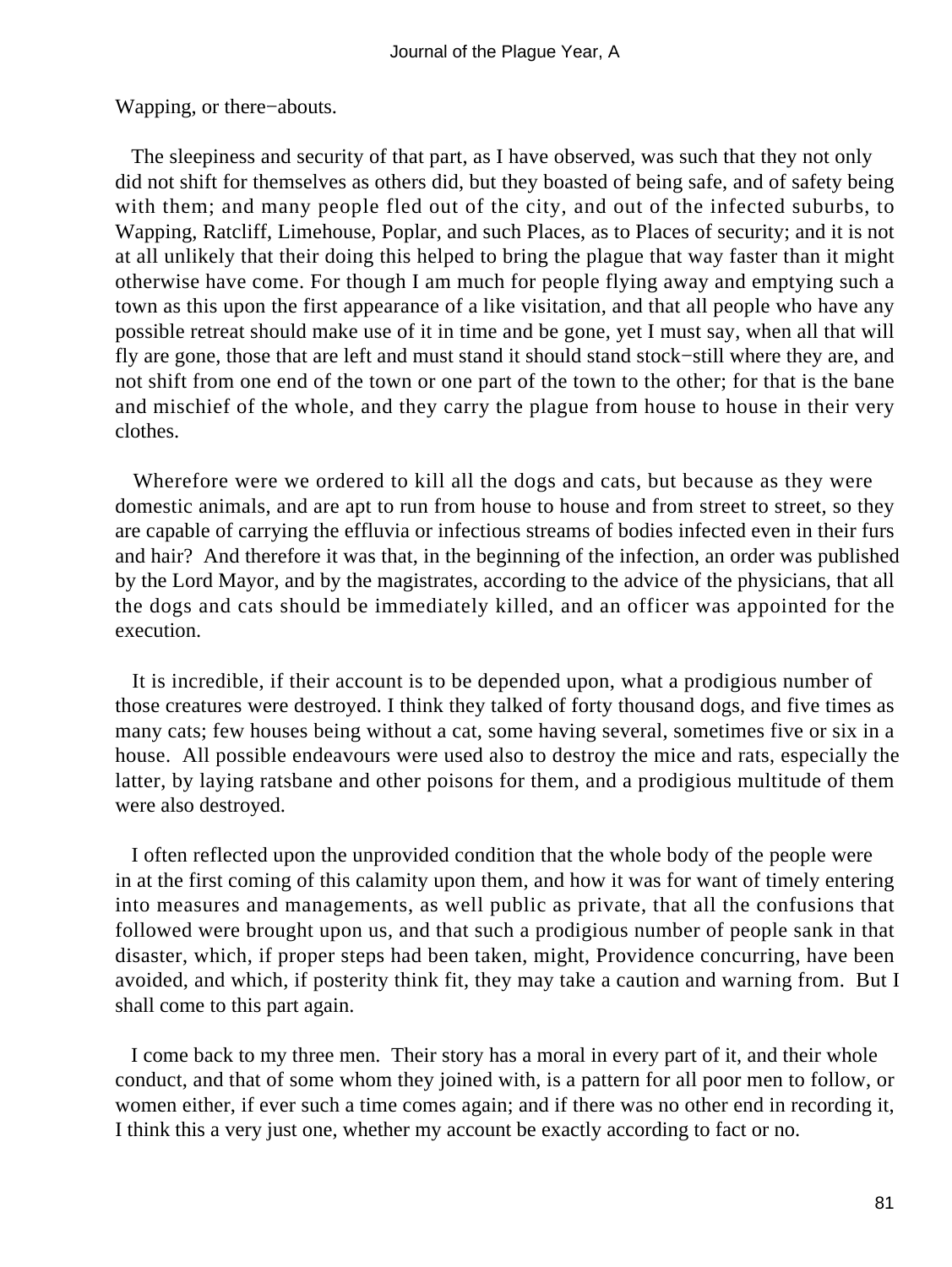Two of them are said to be brothers, the one an old soldier, but now a biscuit−maker; the other a lame sailor, but now a sailmaker; the third a joiner. Says John the biscuit−maker one day to Thomas his brother, the sailmaker, 'Brother Tom, what will become of us? The plague grows hot in the city, and increases this way. What shall we do?'

 'Truly,' says Thomas, 'I am at a great loss what to do, for I find if it comes down into Wapping I shall be turned out of my lodging.' And thus they began to talk of it beforehand.

 John. Turned out of your lodging, Tom **I If** you are, I don't know who will take you in; for people are so afraid of one another now, there's no getting a lodging anywhere.

 Thomas. Why, the people where I lodge are good, civil people, and have kindness enough for me too; but they say I go abroad every day to my work, and it will be dangerous; and they talk of locking themselves up and letting nobody come near them.

John. Why, they are in the right, to be sure, if they resolve to venture staying in town.

 Thomas. Nay, I might even resolve to stay within doors too, for, except a suit of sails that my master has in hand, and which I am just finishing, I am like to get no more work a great while. There's no trade stirs now. Workmen and servants are turned off everywhere, so that I might be glad to be locked up too; but I do not see they will be willing to consent to that, any more than to the other.

 John. Why, what will you do then, brother? And what shall I do? for I am almost as bad as you. The people where I lodge are all gone into the country but a maid, and she is to go next week, and to shut the house quite up, so that I shall be turned adrift to the wide world before you, and I am resolved to go away too, if I knew but where to go.

 Thomas. We were both distracted we did not go away at first; then we might have travelled anywhere. There's no stirring now; we shall be starved if we pretend to go out of town. They won't let us have victuals, no, not for our money, nor let us come into the towns, much less into their houses.

 John. And that which is almost as bad, I have but little money to help myself with neither.

 Thomas. As to that, we might make shift, I have a little, though not much; but I tell you there's no stirring on the road. I know a couple of poor honest men in our street have attempted to travel, and at Barnet, or Whetstone, or thereabouts, the people offered to fire at them if they pretended to go forward, so they are come back again quite discouraged.

 John. I would have ventured their fire if I had been there. If I had been denied food for my money they should have seen me take it before their faces, and if I had tendered money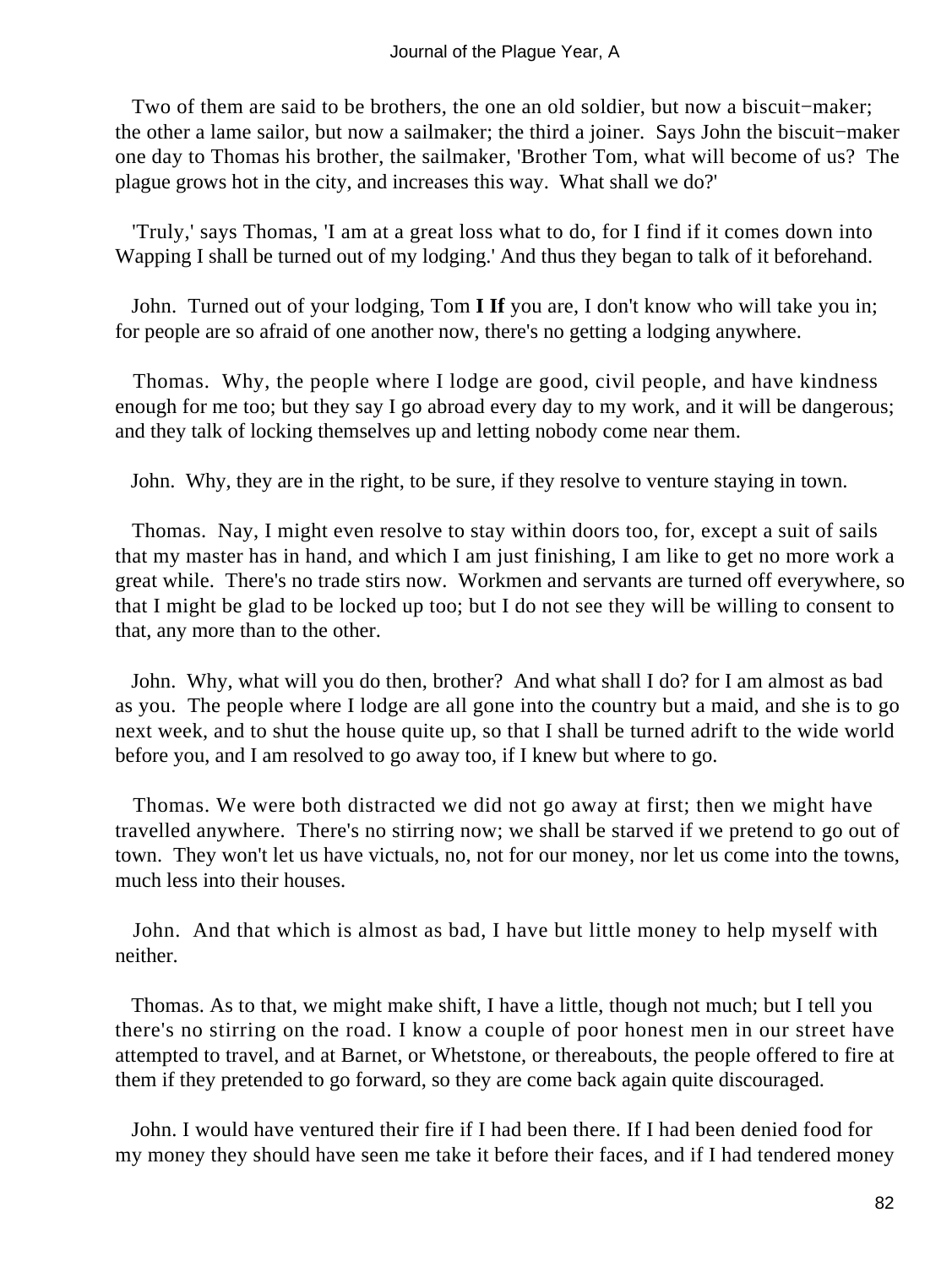for it they could not have taken any course with me by law.

 Thomas. You talk your old soldier's language, as if you were in the Low Countries now, but this is a serious thing. The people have good reason to keep anybody off that they are not satisfied are sound, at such a time as this, and we must not plunder them.

 John. No, brother, you mistake the case, and mistake me too. I would plunder nobody; but for any town upon the road to deny me leave to pass through the town in the open highway, and deny me provisions for my money, is to say the town has a right to starve me to death, which cannot be true.

 Thomas. But they do not deny you liberty to go back again from whence you came, and therefore they do not starve you.

 John. But the next town behind me will, by the same rule, deny me leave to go back, and so they do starve me between them. Besides, there is no law to prohibit my travelling wherever I will on the road.

 Thomas. But there will be so much difficulty in disputing with them at every town on the road that it is not for poor men to do it or undertake it, at such a time as this is especially.

 John. Why, brother, our condition at this rate is worse than anybody else's, for we can neither go away nor stay here. I am of the same mind with the lepers of Samaria: 'If we stay here we are sure to die', I mean especially as you and I are stated, without a dwelling−house of our own, and without lodging in anybody else's. There is no lying in the street at such a time as this; we had as good go into the dead−cart at once. Therefore I say, if we stay here we are sure to die, and if we go away we can but die; I am resolved to be gone.

 Thomas. You will go away. Whither will you go, and what can you do? I would as willingly go away as you, if I knew whither. But we have no acquaintance, no friends. Here we were born, and here we must die.

 John. Look you, Tom, the whole kingdom is my native country as well as this town. You may as well say I must not go out of my house if it is on fire as that I must not go out of the town I was born in when it is infected with the plague. I was born in England, and have a right to live in it if I can.

 Thomas. But you know every vagrant person may by the laws of England be taken up, and passed back to their last legal settlement.

 John. But how shall they make me vagrant? I desire only to travel on, upon my lawful occasions.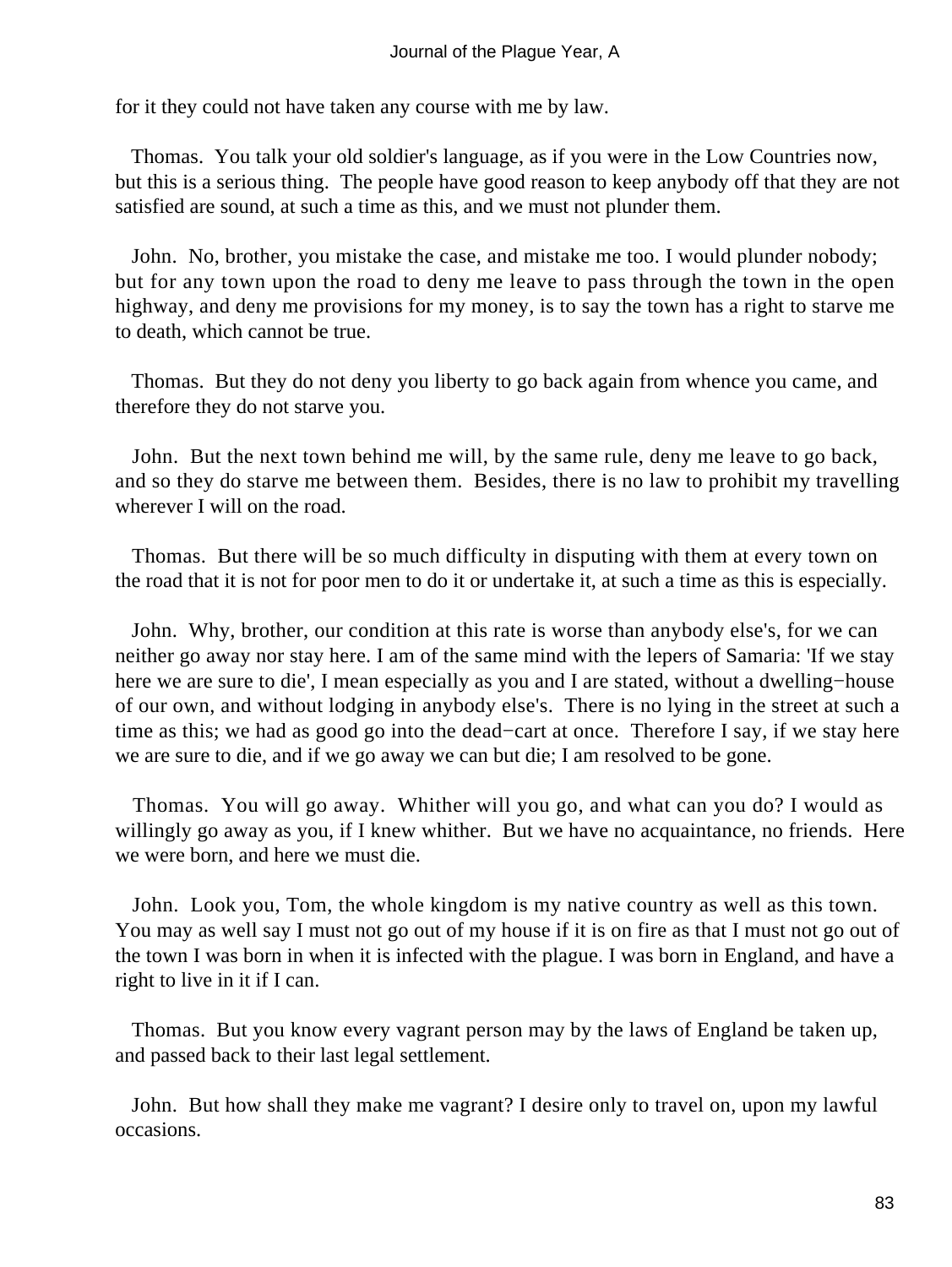Thomas. What lawful occasions can we pretend to travel, or rather wander upon? They will not be put off with words.

 John. Is not flying to save our lives a lawful occasion? And do they not all know that the fact is true? We cannot be said to dissemble.

Thomas. But suppose they let us pass, whither shall we go?

 John. Anywhere, to save our lives; it is time enough to consider that when we are got out of this town. If I am once out of this dreadful place, I care not where I go.

Thomas. We shall be driven to great extremities. I know not what to think of it.

John. Well, Tom, consider of it a little.

 This was about the beginning of July; and though the plague was come forward in the west and north parts of the town, yet all Wapping, as I have observed before, and Redriff, and Ratdiff, and Limehouse, and Poplar, in short, Deptford and Greenwich, all both sides of the river from the Hermitage, and from over against it, quite down to Blackwall, was entirely free; there had not one person died of the plague in all Stepney parish, and not one on the south side of Whitechappel Road, no, not in any parish; and yet the weekly bill was that very week risen up to 1006.

 It was a fortnight after this before the two brothers met again, and then the case was a little altered, and the' plague was exceedingly advanced and the number greatly increased; the bill was up at 2785, and prodigiously increasing, though still both sides of the river, as below, kept pretty well. But some began to die in Redriff, and about five or six in Ratdiff Highway, when the sailmaker came to his brother John express, and in some fright; for he was absolutely warned out of his lodging, and had only a week to provide himself. His brother John was in as bad a case, for he was quite out, and had only begged leave of his master, the biscuit−maker, to lodge in an outhouse belonging to his workhouse, where he only lay upon straw, with some biscuit−sacks, or bread−sacks, as they called them, laid upon it, and some of the same sacks to cover him.

 Here they resolved (seeing all employment being at an end, and no work or wages to be had), they would make the best of their way to get out of the reach of the dreadful infection, and, being as good husbands as they could, would endeavour to live upon what they had as long as it would last, and then work for more if they could get work anywhere, of any kind, let it be what it would.

While they were considering to put this resolution in practice in the best manner they could, the third man, who was acquainted very well with the sailmaker, came to know of the design, and got leave to be one of the number; and thus they prepared to set out.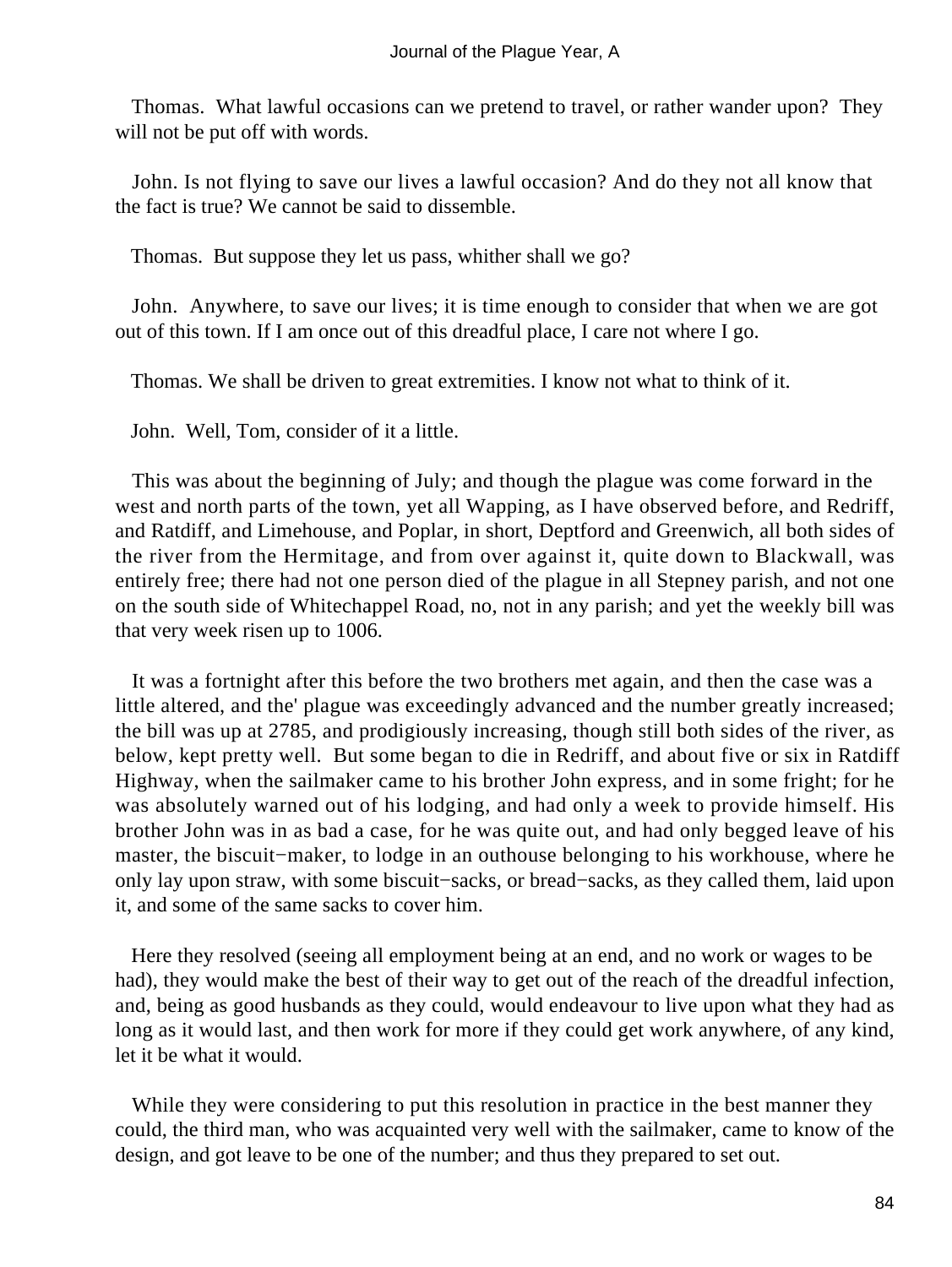It happened that they had not an equal share of money; but as the sailmaker, who had the best stock, was, besides his being lame, the most unfit to expect to get anything by working in the country, so he was content that what money they had should all go into one public stock, on condition that whatever any one of them could gain more than another, it should without any grudging be all added to the public stock.

 They resolved to load themselves with as little baggage as possible because they resolved at first to travel on foot, and to go a great way that they might, if possible, be effectually safe; and a great many consultations they had with themselves before they could agree about what way they should travel, which they were so far from adjusting that even to the morning they set out they were not resolved on it.

 At last the seaman put in a hint that determined it. 'First,' says he, 'the weather is very hot, and therefore I am for travelling north, that we may not have the sun upon our faces and beating on our breasts, which will heat and suffocate us; and I have been told', says he, 'that it is not good to overheat our blood at a time when, for aught we know, the infection may be in the very air. In the next place,' says he, 'I am for going the way that may be contrary to the wind, as it may blow when we set out, that we may not have the wind blow the air of the city on our backs as we go.' These two cautions were approved of, if it could be brought so to hit that the wind might not be in the south when they set out to go north.

 John the baker, who bad been a soldier, then put in his opinion. 'First,' says he, 'we none of us expect to get any lodging on the road, and it will be a little too hard to lie just in the open air. Though it be warm weather, yet it may be wet and damp, and we have a double reason to take care of our healths at such a time as this; and therefore,' says he, 'you, brother Tom, that are a sailmaker, might easily make us a little tent, and I will undertake to set it up every night, and take it down, and a fig for all the inns in England; if we have a good tent over our heads we shall do well enough.'

 The joiner opposed this, and told them, let them leave that to him; he would undertake to build them a house every night with his hatchet and mallet, though he had no other tools, which should be fully to their satisfaction, and as good as a tent.

 The soldier and the joiner disputed that point some time, but at last the soldier carried it for a tent. The only objection against it was, that it must be carried with them, and that would increase their baggage too much, the weather being hot; but the sailmaker had a piece of good hap fell in which made that easy, for his master whom he worked for, having a rope−walk as well as sailmaking trade, had a little, poor horse that he made no use of then; and being willing to assist the three honest men, he gave them the horse for the carrying their baggage; also for a small matter of three days' work that his man did for him before he went, he let him have an old top−gallant sail that was worn out, but was sufficient and more than enough to make a very good tent. The soldier showed how to shape it, and they soon by his direction made their tent, and fitted it with poles or staves for the purpose; and thus they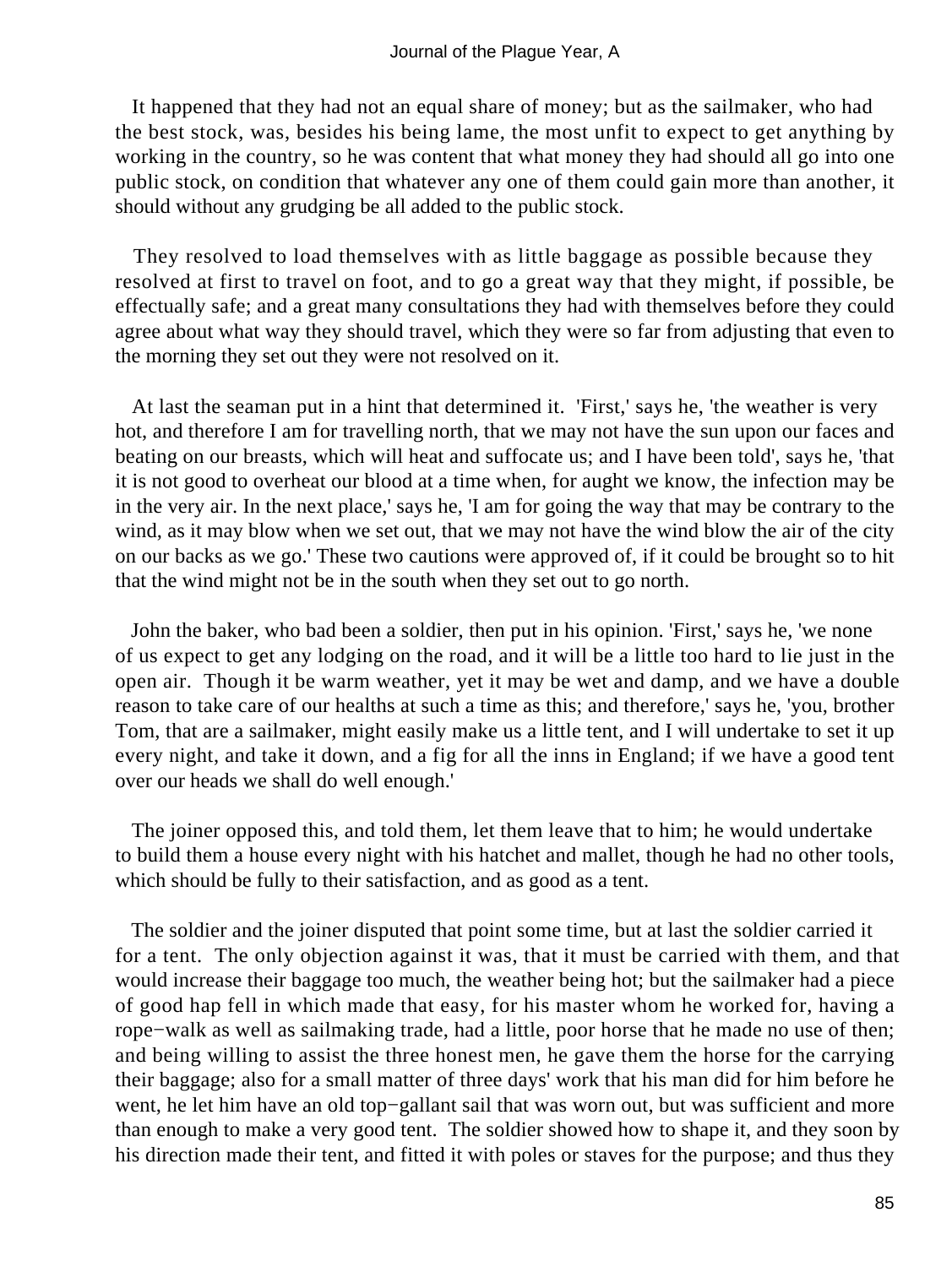were furnished for their journey, viz., three men, one tent, one horse, one gun − for the soldier would not go without arms, for now he said he was no more a biscuit−baker, but a trooper.

 The joiner had a small bag of tools such as might be useful if he should get any work abroad, as well for their subsistence as his own. What money they had they brought all into one public stock, and thus they began their journey. It seems that in the morning when they set out the wind blew, as the sailor said, by his pocket−compass, at N.W. by W. So they directed, or rather resolved to direct, their course N.W.

 But then a difficulty came in their way, that, as they set out from the hither end of Wapping, near the Hermitage, and that the plague was now very violent, especially on the north side of the city, as in Shoreditch and Cripplegate parish, they did not think it safe for them to go near those parts; so they went away east through Ratcliff Highway as far as Ratcliff Cross, and leaving Stepney Church still on their left hand, being afraid to come up from Ratcliff Cross to Mile End, because they must come just by the churchyard, and because the wind, that seemed to blow more from the west, blew directly from the side of the city where the plague was hottest. So, I say, leaving Stepney they fetched a long compass, and going to Poplar and Bromley, came into the great road just at Bow.

 Here the watch placed upon Bow Bridge would have questioned them, but they, crossing the road into a narrow way that turns out of the hither end of the town of Bow to Old Ford, avoided any inquiry there, and travelled to Old Ford. The constables everywhere were upon their guard not so much, It seems, to stop people passing by as to stop them from taking up their abode in their towns, and withal because of a report that was newly raised at that time: and that, indeed, was not very improbable, viz., that the poor people in London, being distressed and starved for want of work, and by that means for want of bread, were up in arms and had raised a tumult, and that they would come out to all the towns round to plunder for bread. This, I say, was only a rumour, and it was very well it was no more. But it was not so far off from being a reality as it has been thought, for in a few weeks more the poor people became so desperate by the calamity they suffered that they were with great difficulty kept from g out into the fields and towns, and tearing all in pieces wherever they came; and, as I have observed before, nothing hindered them but that the plague raged so violently and fell in upon them so furiously that they rather went to the grave by thousands than into the fields in mobs by thousands; for, in the parts about the parishes of St Sepulcher, Clarkenwell, Cripplegate, Bishopsgate, and Shoreditch, which were the places where the mob began to threaten, the distemper came on so furiously that there died in those few parishes even then, before the plague was come to its height, no less than 5361 people in the first three weeks in August; when at the same time the parts about Wapping, Radcliffe, and Rotherhith were, as before described, hardly touched, or but very lightly; so that in a word though, as I said before, the good management of the Lord Mayor and justices did much to prevent the rage and desperation of the people from breaking out in rabbles and tumults, and in short from the poor plundering the rich, − I say, though they did much, the dead−carts did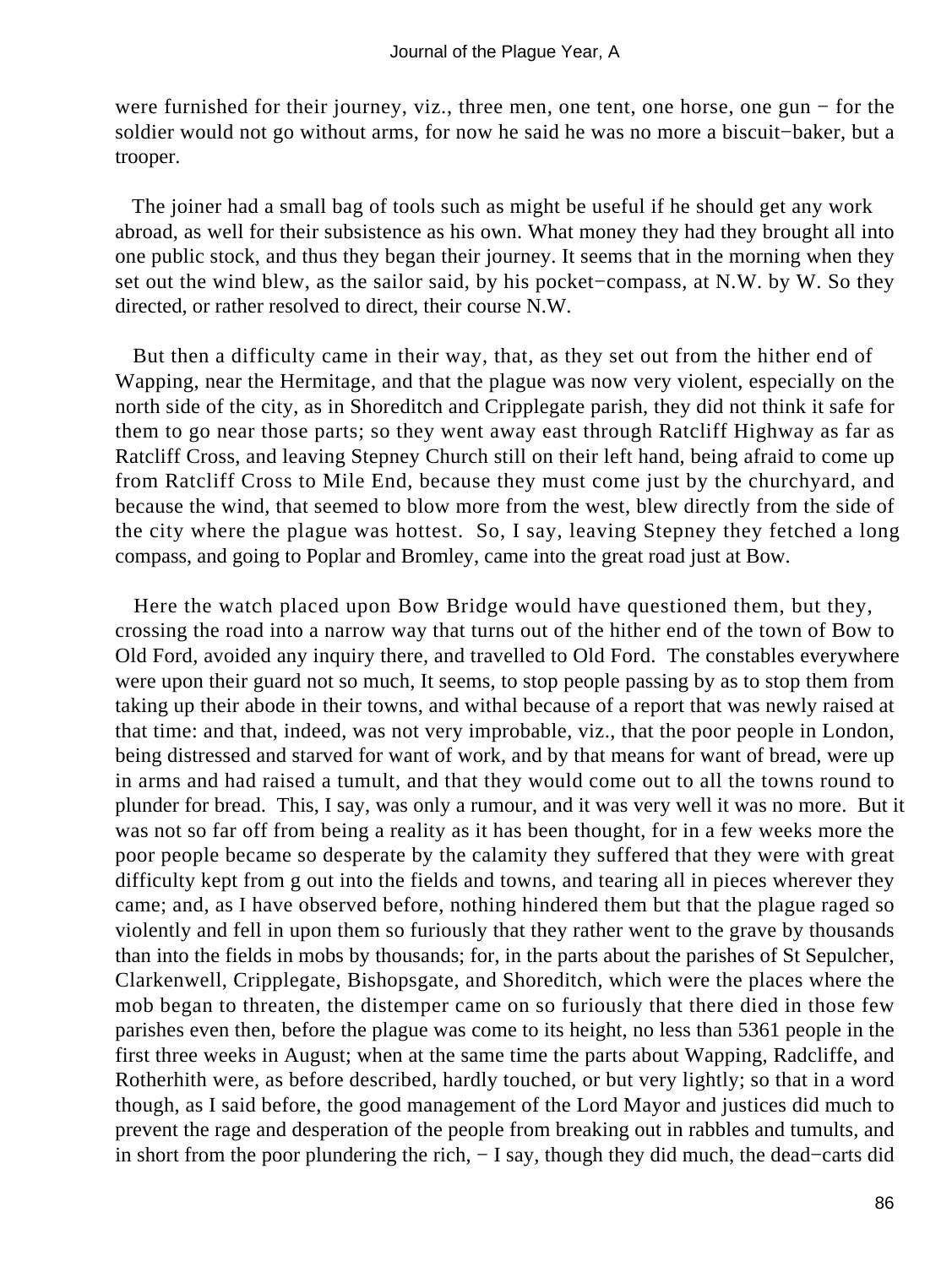more: for as I have said that in five parishes only there died above 5000 in twenty days, so there might be probably three times that number sick all that time; for some recovered, and great numbers fell sick every day and died afterwards. Besides, I must still be allowed to say that if the bills of mortality said five thousand, I always believed it was near twice as many in reality, there being no room to believe that the account they gave was right, or that indeed they were among such confusions as I saw them in, in any condition to keep an exact account.

 But to return to my travellers. Here they were only examined, and as they seemed rather coming from the country than from the city, they found the people the easier with them; that they talked to them, let them come into a public−house where the constable and his warders were, and gave them drink and some victuals which greatly refreshed and encouraged them; and here it came into their heads to say, when they should be inquired of afterwards, not that they came from London, but that they came out of Essex.

 To forward this little fraud, they obtained so much favour of the constable at Old Ford as to give them a certificate of their passing from Essex through that village, and that they had not been at London; which, though false in the common acceptance of London in the county, yet was literally true, Wapping or Ratcliff being no part either of the city or liberty.

 This certificate directed to the next constable that was at Homerton, one of the hamlets of the parish of Hackney, was so serviceable to them that it procured them, not a free passage there only, but a full certificate of health from a justice of the peace, who upon the constable's application granted it without much difficulty; and thus they passed through the long divided town of Hackney (for it lay then in several separated hamlets), and travelled on till they came into the great north road on the top of Stamford Hill.

 By this time they began to be weary, and so in the back−road from Hackney, a little before it opened into the said great road, they resolved to set up their tent and encamp for the first night, which they did accordingly, with this addition, that finding a barn, or a building like a barn, and first searching as well as they could to be sure there was nobody in it, they set up their tent, with the head of it against the barn. This they did also because the wind blew that night very high, and they were but young at such a way of lodging, as well as at the managing their tent.

 Here they went to sleep; but the joiner, a grave and sober man, and not pleased with their lying at this loose rate the first night, could not sleep, and resolved, after trying to sleep to no purpose, that he would get out, and, taking the gun in his hand, stand sentinel and guard his companions. So with the gun in his hand, he walked to and again before the barn, for that stood in the field near the road, but within the hedge. He had not been long upon the scout but he heard a noise of people coming on, as if it had been a great number, and they came on, as he thought, directly towards the barn. He did not presently awake his companions; but in a few minutes more, their noise growing louder and louder, the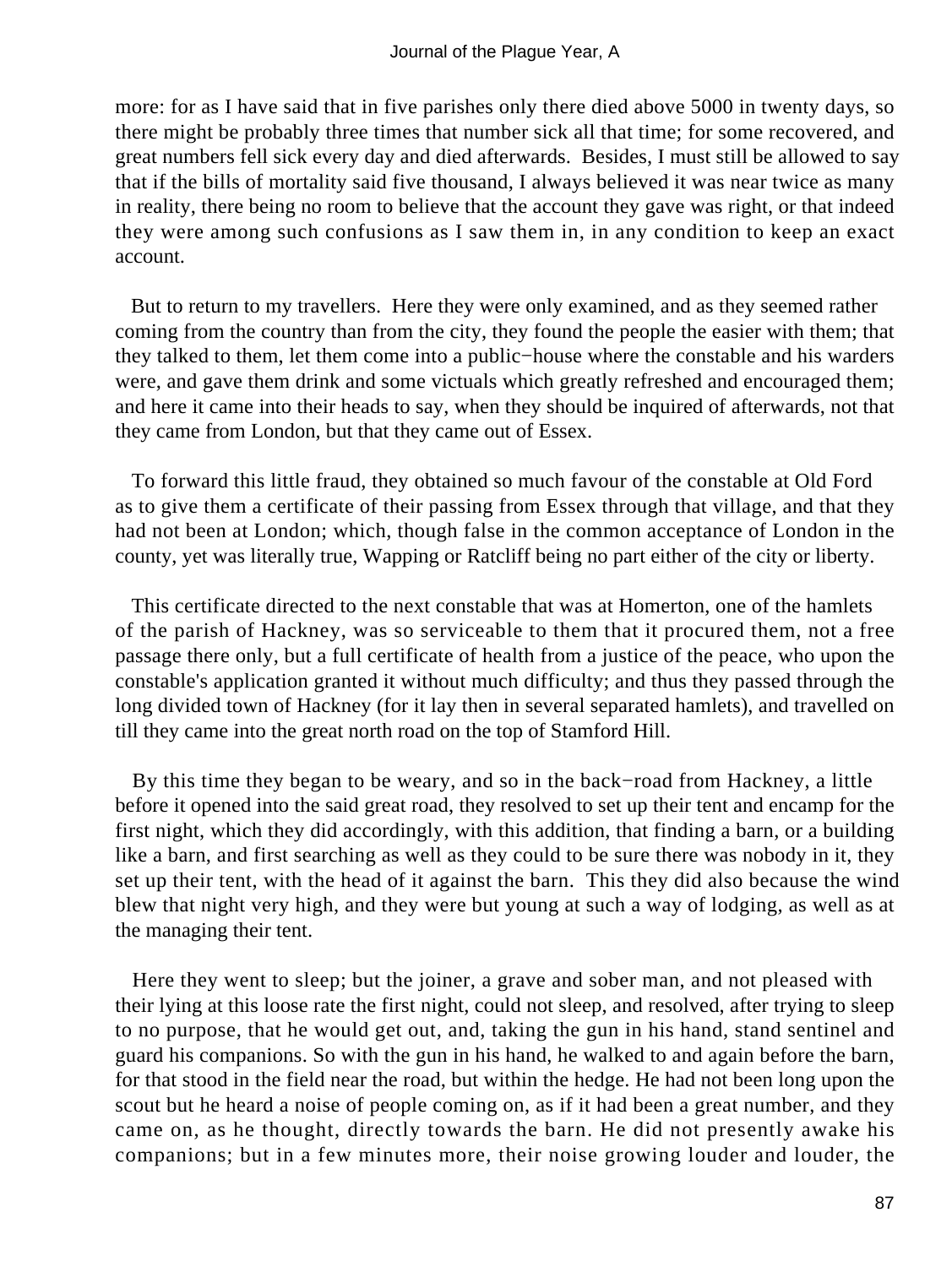biscuit−baker called to him and asked him what was the matter, and quickly started out too. The other, being the lame sailmaker and most weary, lay still in the tent.

 As they expected, so the people whom they had heard came on directly to the barn, when one of our travellers challenged, like soldiers upon the guard, with 'Who comes there?' The people did not answer immediately, but one of them speaking to another that was behind him, 'Alas I alas I we are all disappointed,' says he. 'Here are some people before us; the barn is taken up.'

 They all stopped upon that, as under some surprise, and it seems there was about thirteen of them in all, and some women among them. They consulted together what they should do, and by their discourse our travellers soon found they were poor, distressed people too, like themselves, seeking shelter and safety; and besides, our travellers had no need to be afraid of their coming up to disturb them, for as soon as− they heard the words, 'Who comes there?' these could hear the women say, as if frighted, 'Do not go near them. How do you know but they may have the plague?' And when one of the men said, 'Let us but speak to them', the women said, 'No, don't by any means. We have escaped thus far by the goodness of God; do not let us run into danger now, we beseech you.'

 Our travellers found by this that they were a good, sober sort of people, and flying for their lives, as they were; and, as they were encouraged by it, so John said to the joiner, his comrade, 'Let us encourage them too as much as we can'; so he called to them, 'Hark ye, good people,' says the joiner, 'we find by your talk that you are flying from the same dreadful enemy as we are. Do not be afraid of us; we are only three poor men of us. If you are free from the distemper you shall not be hurt by us. We are not in the barn, but in a little tent here in the outside, and we will remove for you; we can set up our tent again immediately anywhere else'; and upon this a parley began between the joiner, whose name was Richard, and one of their men, who said his name was Ford.

Ford. And do you assure us that you are all sound men?

 Richard. Nay, we are concerned to tell you of it, that you may not be uneasy or think yourselves in danger; but you see we do not desire you should put yourselves into any danger, and therefore I tell you that we have not made use of the barn, so we will remove from it, that you may be safe and we also.

 Ford. That is very kind and charitable; but if we have reason to be satisfied that you are sound and free from the visitation, why should we make you remove now you are settled in your lodging, and, it may be, are laid down to rest? We will go into the barn, if you please, to rest ourselves a while, and we need not disturb you.

 Richard. Well, but you are more than we are. I hope you will assure us that you are all of you sound too, for the danger is as great from you to us as from us to you.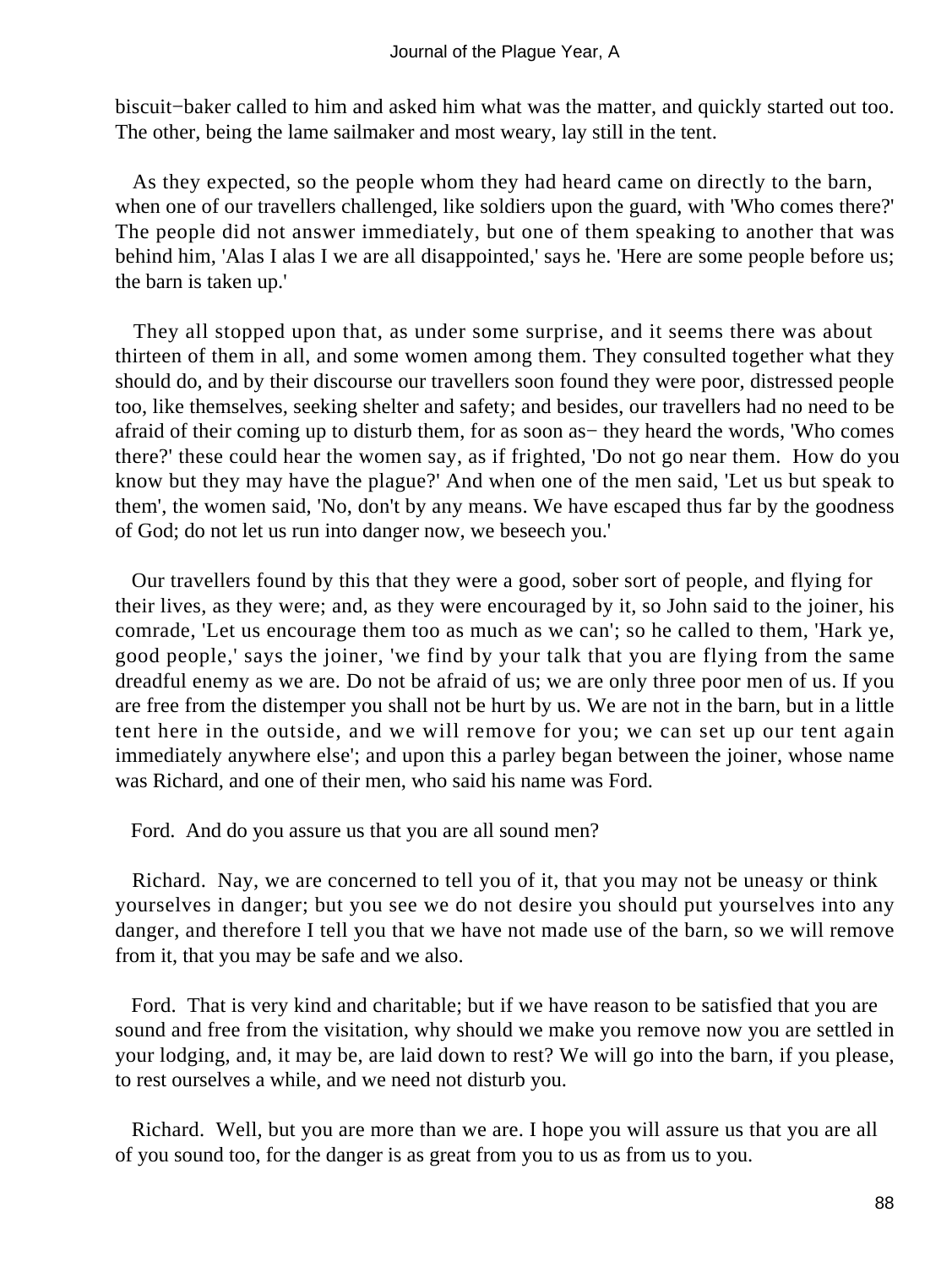Ford. Blessed be God that some do escape, though it is but few; what may be our portion still we know not, but hitherto we are preserved.

 Richard. What part of the town do you come from? Was the plague come to the places where you lived?

 Ford. Ay, ay, in a most frightful and terrible manner, or else we had not fled away as we do; but we believe there will be very few left alive behind us.

Richard. What part do you come from?

 Ford. We are most of us of Cripplegate parish, only two or three of Clerkenwell parish, but on the hither side.

Richard. How then was it that you came away no sooner?

 Ford. We have been away some time, and kept together as well as we could at the hither end of Islington, where we got leave to lie in an old uninhabited house, and had some bedding and conveniences of our own that we brought with us; but the plague is come up into Islington too, and a house next door to our poor dwelling was infected and shut up; and we are come away in a fright.

Richard. And what way are you going?

 Ford. As our lot shall cast us; we know not whither, but God will guide those that look up to Him.

 They parleyed no further at that time, but came all up to the barn, and with some difficulty got into it. There was nothing but hay in the barn, but it was almost full of that, and they accommodated themselves as well as they could, and went to rest; but our travellers observed that before they went to sleep an ancient man who it seems was father of one of the women, went to prayer with all the company, recommending themselves to the blessing and direction of Providence, before they went to sleep.

 It was soon day at that time of the year, and as Richard the joiner had kept guard the first part of the night, so John the soldier relieved him, and he had the post in the morning, and they began to be acquainted with one another. It seems when they left Islington they intended to have gone north, away to Highgate, but were stopped at Holloway, and there they would not let them pass; so they crossed over the fields and hills to the eastward, and came out at the Boarded River, and so avoiding the towns, they left Hornsey on the left hand and Newington on the right hand, and came into the great road about Stamford Hill on that side, as the three travellers had done on the other side. And now they had thoughts of going over the river in the marshes, and make forwards to Epping Forest, where they hoped they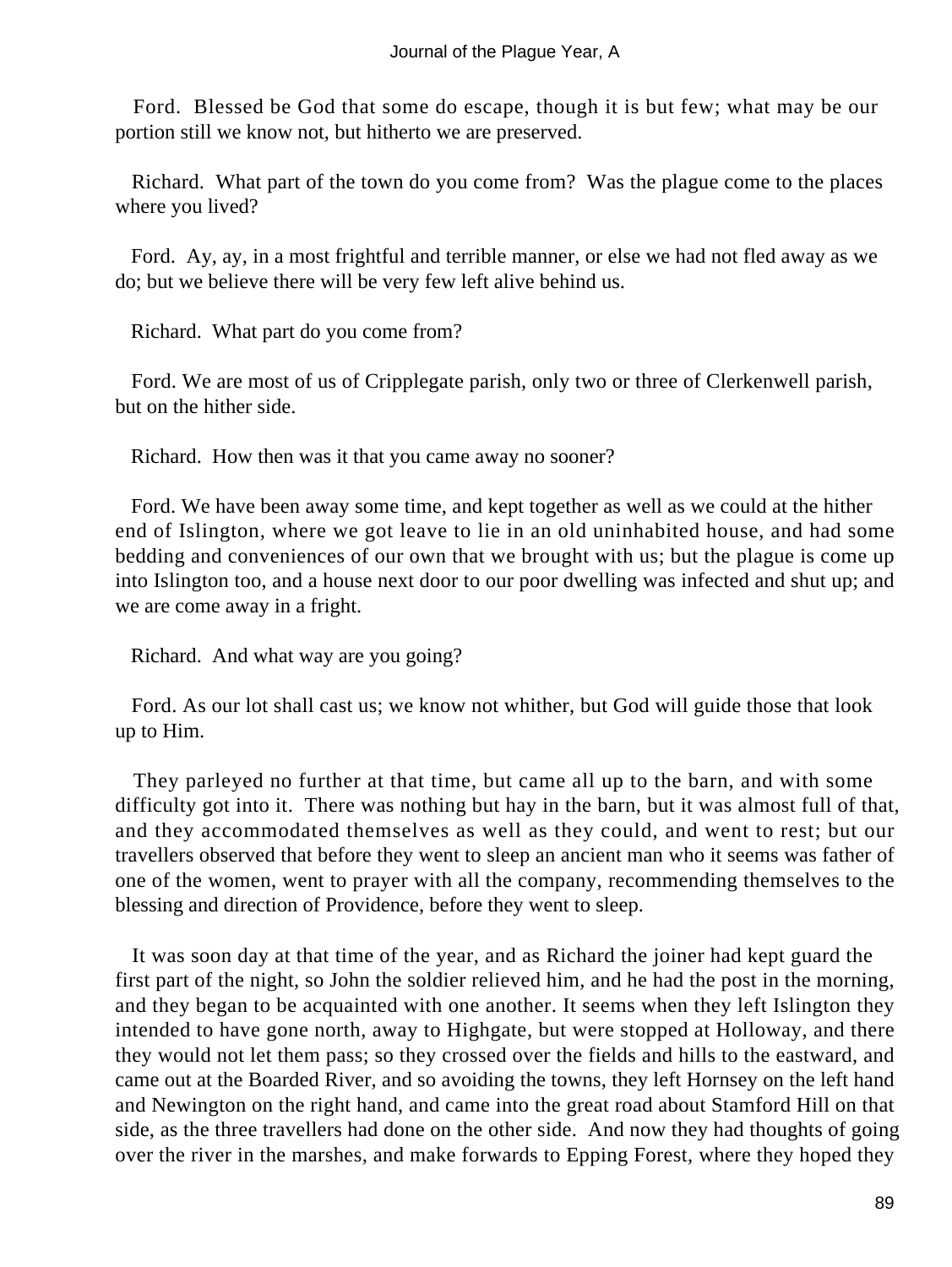should get leave to rest. It seems they were not poor, at least not so poor as to be in want; at least they had enough to subsist them moderately for two or three months, when, as they said, they were in hopes the cold weather would check the infection, or at least the violence of it would have spent itself, and would abate, if it were only for want of people left alive to he infected.

 This was much the fate of our three travellers, only that they seemed to be the better furnished for travelling, and had it in their view to go farther off; for as to the first, they did not propose to go farther than one day's journey, that so they might have intelligence every two or three days how things were at London.

 But here our travellers found themselves under an unexpected inconvenience: namely that of their horse, for by means of the horse to carry their baggage they were obliged to keep in the road, whereas the people of this other band went over the fields or roads, path or no path, way or no way, as they pleased; neither had they any occasion to pass through any town, or come near any town, other than to buy such things as they wanted for their necessary subsistence, and in that indeed they were put to much difficulty; of which in its place.

 But our three travellers were obliged to keep the road, or else they must commit spoil, and do the country a great deal of damage in breaking down fences and gates to go over enclosed fields, which they were loth to do if they could help it.

 Our three travellers, however, had a great mind to join themselves to this company and take their lot with them; and after some discourse they laid aside their first design which looked northward, and resolved to follow the other into Essex; so in the morning they took up their tent and loaded their horse, and away they travelled all together.

 They had some difficulty in passing the ferry at the river−side, the ferryman being afraid of them; but after some parley at a distance, the ferryman was content to bring his boat to a place distant from the usual ferry, and leave it there for them to take it; so putting themselves over, he directed them to leave the boat, and he, having another boat, said he would fetch it again, which it seems, however, he did not do for above eight days.

 Here, giving the ferryman money beforehand, they had a supply of victuals and drink, which he brought and left in the boat for them; but not without, as I said, having received the money beforehand. But now our travellers were at a great loss and difficulty how to get the horse over, the boat being small and not fit for it: and at last could not do it without unloading the baggage and making him swim over.

 From the river they travelled towards the forest, but when they came to Walthamstow the people of that town denied to admit them, as was the case everywhere. The constables and their watchmen kept them off at a distance and parleyed with them. They gave the same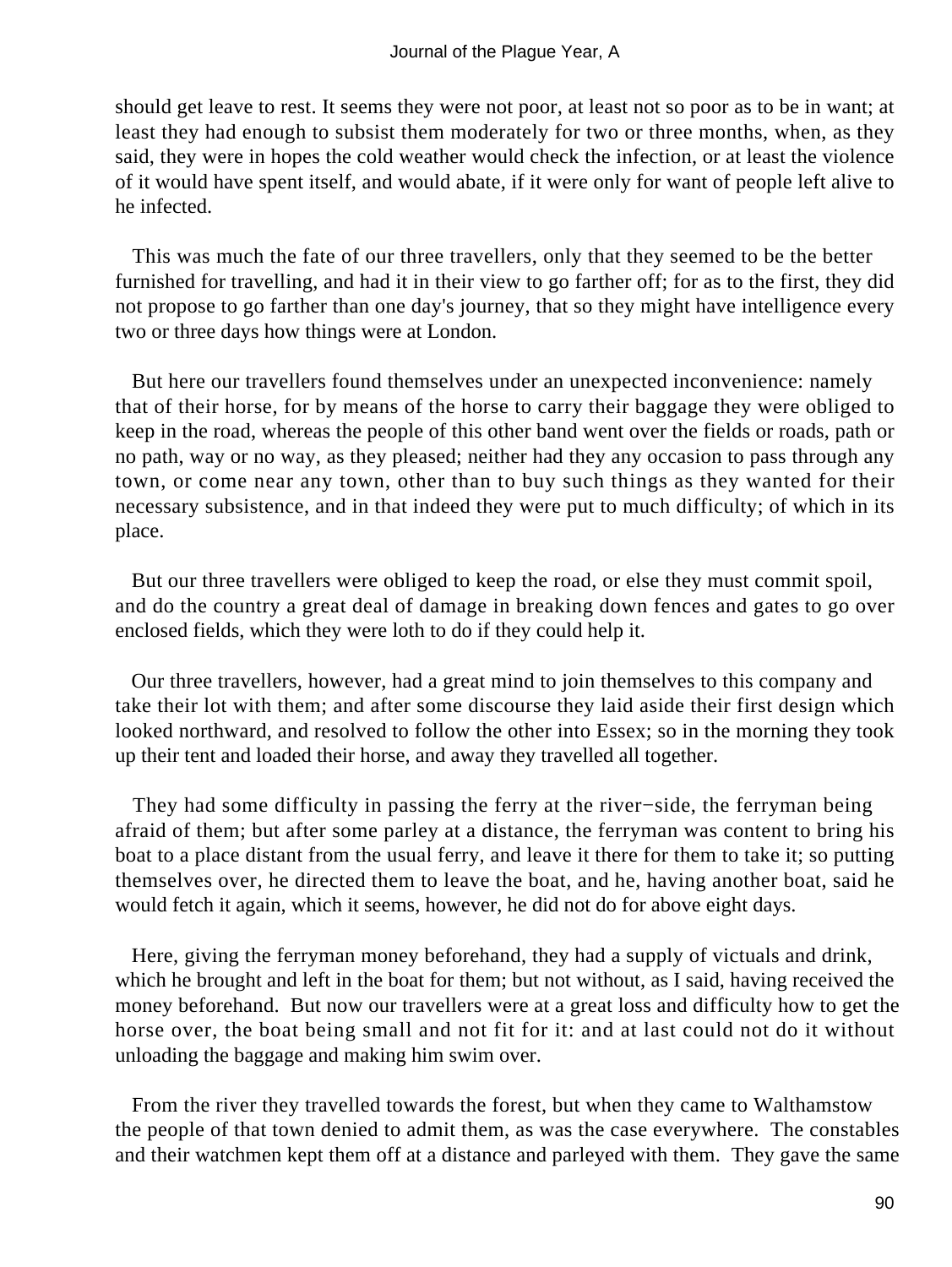account of themselves as before, but these gave no credit to what they said, giving it for a reason that two or three companies had already come that way and made the like pretences, but that they had given several people the distemper in the towns where they had passed; and had been afterwards so hardly used by the country (though with justice, too, as they had deserved) that about Brentwood, or that way, several of them perished in the fields − whether of the plague or of mere want and distress they could not tell.

 This was a good reason indeed why the people of Walthamstow should be very cautious, and why they should resolve not to entertain anybody that they were not well satisfied of. But, as Richard the joiner and one of the other men who parleyed with them told them, it was no reason why they should block up the roads and refuse to let people pass through the town, and who asked nothing of them but to go through the street; that if their people were afraid of them, they might go into their houses and shut their doors; they would neither show them civility nor incivility, but go on about their business.

 The constables and attendants, not to be persuaded by reason, continued obstinate, and would hearken to nothing; so the two men that talked with them went back to their fellows to consult what was to be done. It was very discouraging in the whole, and they knew not what to do for a good while; but at last John the soldier and biscuit− maker, considering a while, 'Come,' says he, 'leave the rest of the parley to me.' He had not appeared yet, so he sets the joiner, Richard, to work to cut some poles out of the trees and shape them as like guns as he could, and in a little time he had five or six fair muskets, which at a distance would not be known; and about the part where the lock of a gun is he caused them to wrap cloth and rags such as they had, as soldiers do in wet weather to preserve the locks of their pieces from rust; the rest was discoloured with clay or mud, such as they could get; and all this while the rest of them sat under the trees by his direction, in two or three bodies, where they made fires at a good distance from one another.

 While this was doing he advanced himself and two or three with him, and set up their tent in the lane within sight of the barrier which the town's men had made, and set a sentinel just by it with the real gun, the only one they had, and who walked to and fro with the gun on his shoulder, so as that the people of the town might see them. Also, he tied the horse to a gate in the hedge just by, and got some dry sticks together and kindled a fire on the other side of the tent, so that the people of the town could see the fire and the smoke, but could not see what they were doing at it.

 After the country people had looked upon them very earnestly a great while, and, by all that they could see, could not but suppose that they were a great many in company, they began to be uneasy, not for their going away, but for staying where they were; and above all, perceiving they had horses and arms, for they had seen one horse and one gun at the tent, and they had seen others of them walk about the field on the inside of the hedge by the side of the lane with their muskets, as they took them to be, shouldered; I say, upon such a sight as this, you may be assured they were alarmed and terribly frighted, and it seems they went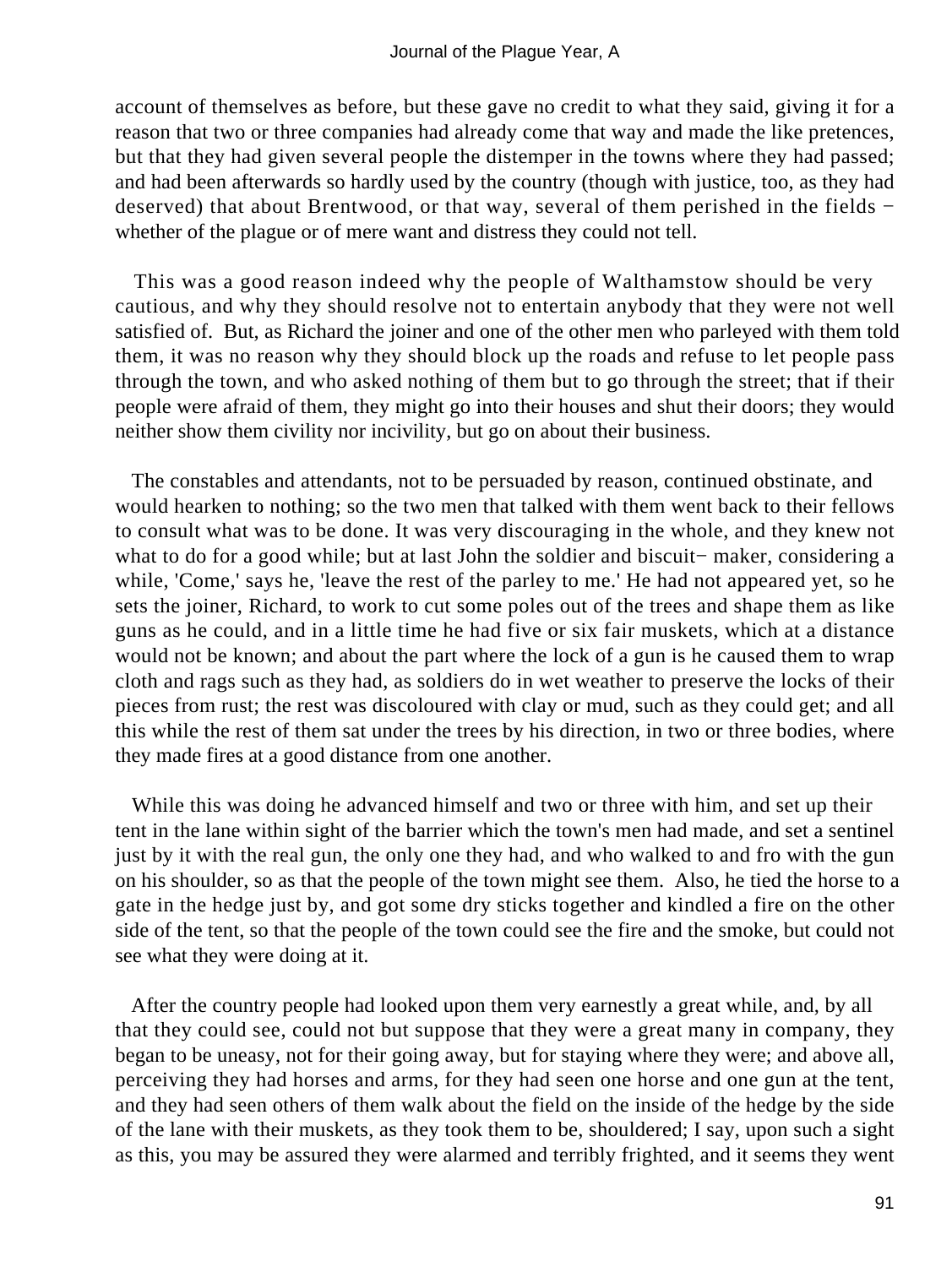to a justice of the peace to know what they should do. What the justice advised them to I know not, but towards the evening they called from the barrier, as above, to the sentinel at the tent.

'What do you want?' says John.\*

 'Why, what do you intend to do?' says the constable. 'To do,' says John; 'what would you have us to do?' Constable. Why don't you be gone? What do you stay there for?

 John. Why do you stop us on the king's highway, and pretend to refuse us leave to go on our way?

 Constable. We are not bound to tell you our reason, though we did let you know it was because of the plague.

 John. We told you we were all sound and free from the plague, which we were not bound to have satisfied you of, and yet you pretend to stop us on the highway.

 Constable. We have a right to stop it up, and our own safety obliges us to it. Besides, this is not the king's highway; 'tis a way upon sufferance. You see here is a gate, and if we do let people pass here, we make them pay toll.

 John. We have a right to seek our own safety as well as you, and you may see we are flying for our lives: and 'tis very unchristian and unjust to stop us.

Constable. You may go back from whence you came; we do not hinder you from that.

 John. No; it is a stronger enemy than you that keeps us from doing that, or else we should not have come hither.

Constable. Well, you may go any other way, then.

 John. No, no; I suppose you see we are able to send you going, and all the people of your parish, and come through your town when we will; but since you have stopped us here, we are content. You see we have encamped here, and here we will live. We hope you will furnish us with victuals.

 \*It seems John was in the tent, but hearing them call, he steps out, and taking the gun upon his shoulder, talked to them as if he had been the sentinel placed there upon the guard by some officer that was his superior. [Footnote in the original.]

Constable. We furnish you I What mean you by that?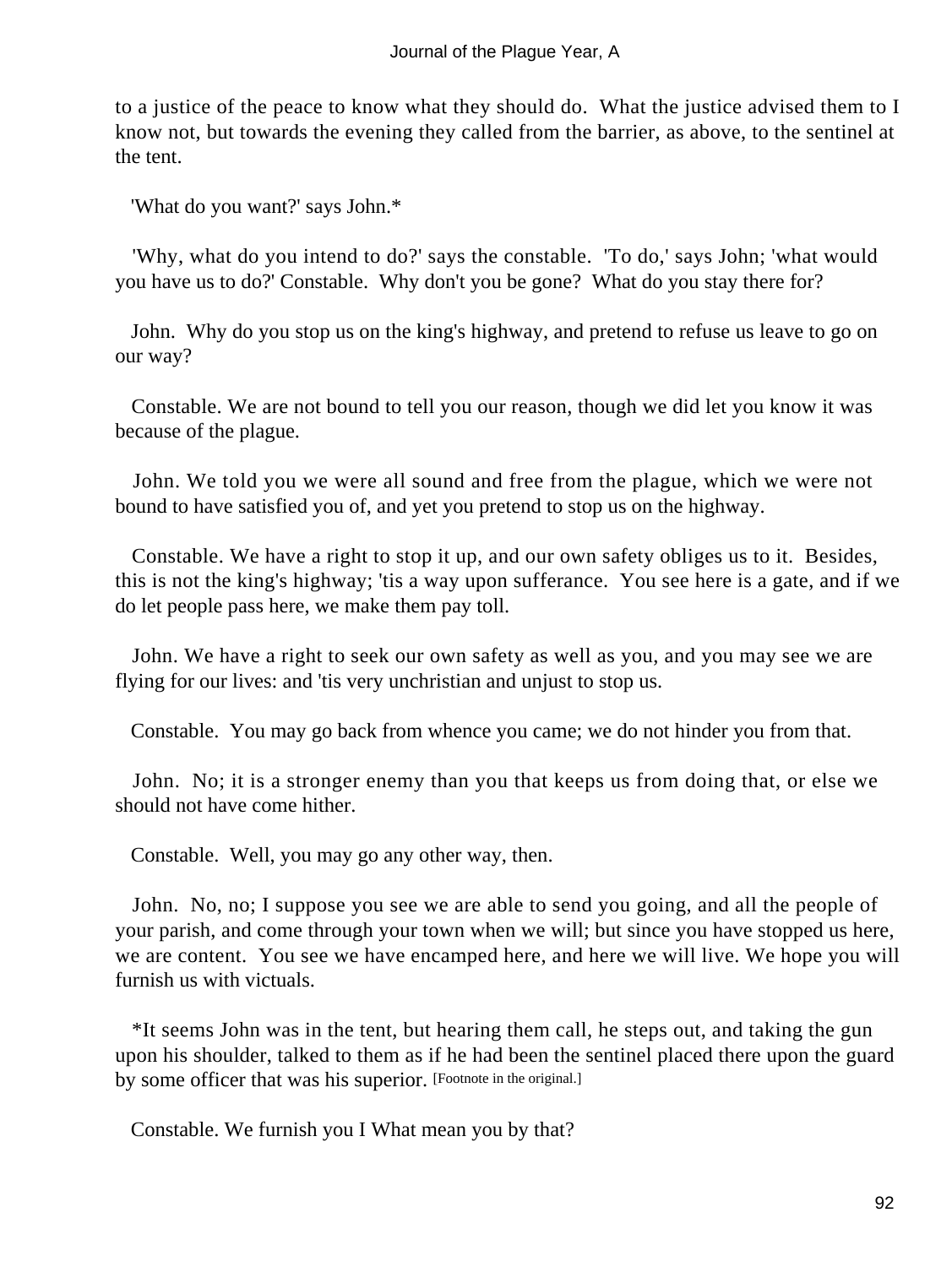John. Why, you would not have us starve, would you? If you stop us here, you must keep us.

Constable. You will be ill kept at our maintenance.

John. If you stint us, we shall make ourselves the better allowance.

Constable. Why, you will not pretend to quarter upon us by force, will you?

 John. We have offered no violence to you yet. Why do you seem to oblige us to it? I am an old soldier, and cannot starve, and if you think that we shall be obliged to go back for want of provisions, you are mistaken.

 Constable. Since you threaten us, we shall take care to be strong enough for you. I have orders to raise the county upon you.

 John. It is you that threaten, not we. And since you are for mischief, you cannot blame us if we do not give you time for it; we shall begin our march in a few minutes.\*

Constable. What is it you demand of us?

 John. At first we desired nothing of you but leave to go through the town; we should have offered no injury to any of you, neither would you have had any injury or loss by us. We are not thieves, but poor people in distress, and flying from the dreadful plague in London, which devours thousands every week. We wonder how you could be so unmerciful!

Constable. Self−preservation obliges us.

John. What! To shut up your compassion in a case of such distress as this?

 Constable. Well, if you will pass over the fields on your left hand, and behind that part of the town, I will endeavour to have gates opened for you. John. Our horsemen \*\* cannot pass with our baggage that way; it does not lead into the road that we want to go, and why should you force us out of the road? Besides, you have kept us here all

 \* This frighted the constable and the people that were with him, that they immediately changed their note. \*\* They had but one horse among them. [Footnotes in the original.]

 day without any provisions but such as we brought with us. I think you ought to send us some provisions for our relief.

Constable. If you will go another way we will send you some provisions.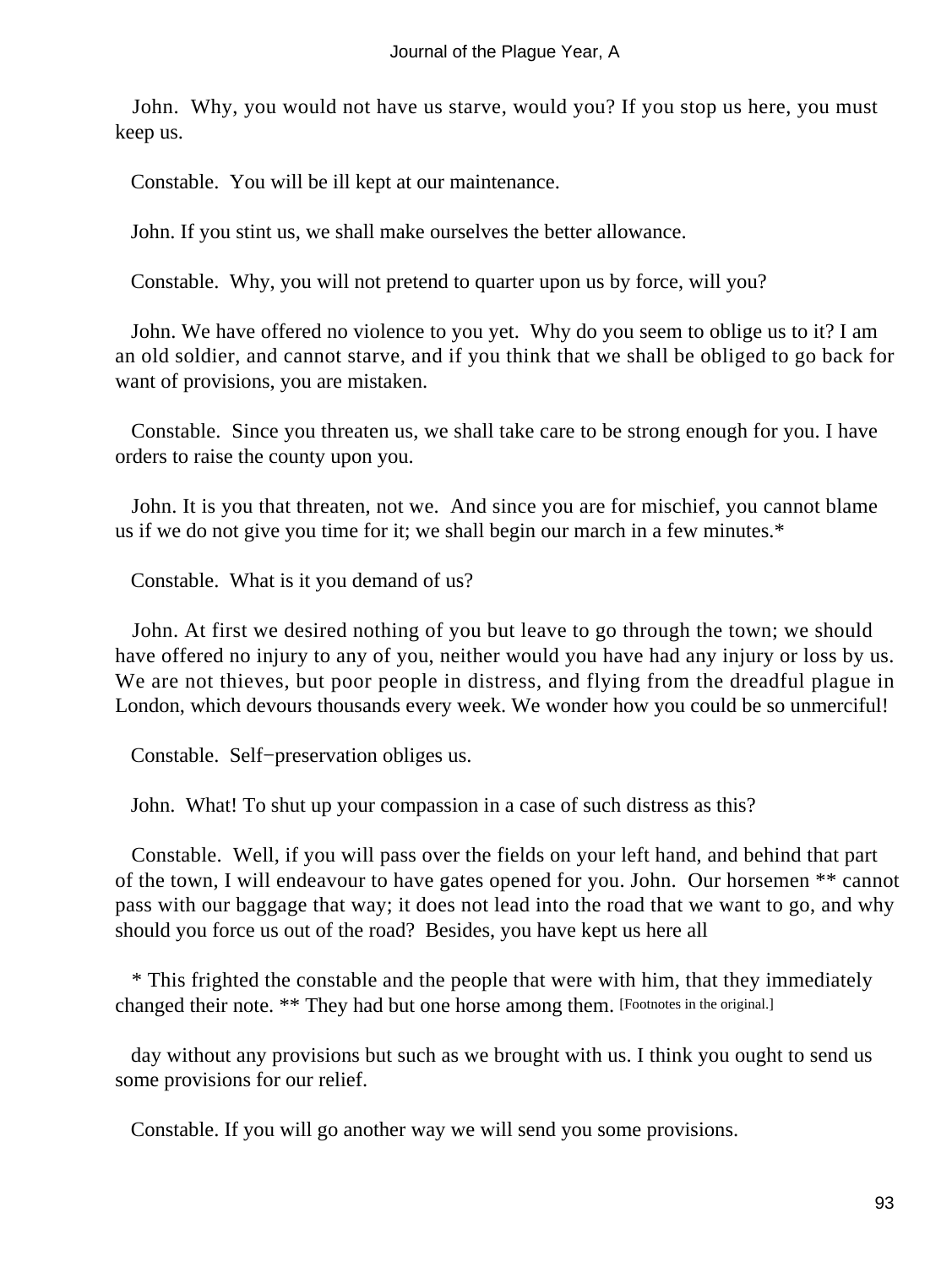John. That is the way to have all the towns in the county stop up the ways against us.

 Constable. If they all furnish you with food, what will you be the worse? I see you have tents; you want no lodging.

John. Well, what quantity of provisions will you send us?

Constable. How many are you?

 John. Nay, we do not ask enough for all our company; we are in three companies. If you will send us bread for twenty men and about six or seven women for three days, and show us the way over the field you speak of, we desire not to put your people into any fear for us; we will go out of our way to oblige you, though we are as free from infection as you are.\*

 Constable. And will you assure us that your other people shall offer us no new disturbance?

John. No, no you may depend on it.

 Constable. You must oblige yourself, too, that none of your people shall come a step nearer than where the provisions we send you shall be set down.

John. I answer for it we will not.

 Accordingly they sent to the place twenty loaves of bread and three or four large pieces of good beef, and opened some gates, through which they passed; but none of them had courage so much as to look out to see them go, and, as it was evening, if they had looked they could not have seen them as to know how few they were.

 This was John the soldier's management. But this gave such an alarm to the county, that had they really been two or three hundred the whole county would have been raised upon them, and

 \* Here he called to one of his men, and bade him order Captain Richard and his people to march the lower way on the side of the marches, and meet them in the forest; which was all a sham, for they had no Captain Richard, or any such company. [Footnote in the original.]

they would have been sent to prison, or perhaps knocked on the head.

 They were soon made sensible of this, for two days afterwards they found several parties of horsemen and footmen also about, in pursuit of three companies of men, armed, as they said, with muskets, who were broke out from London and had the plague upon them, and that were not only spreading the distemper among the people, but plundering the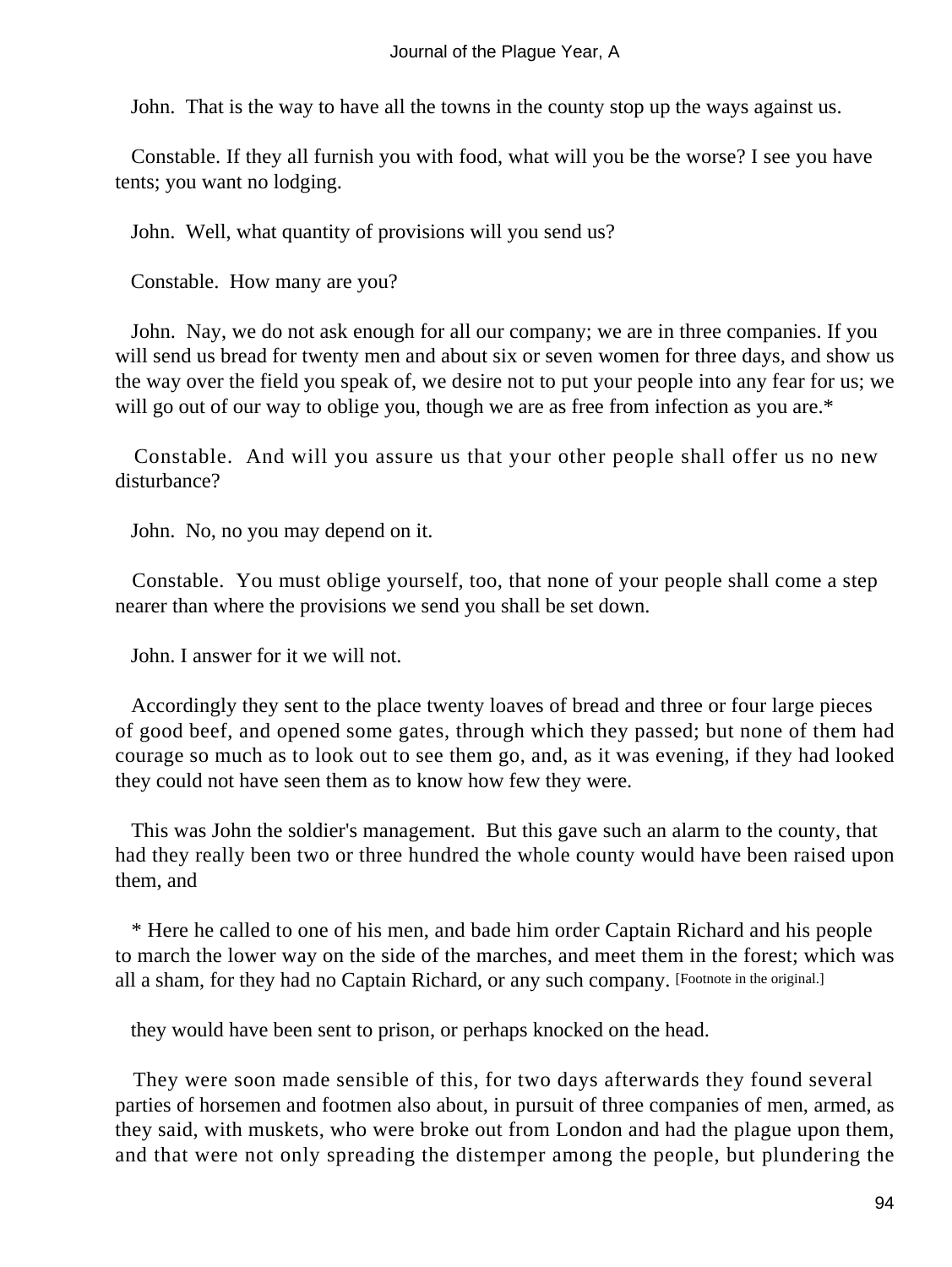country.

 As they saw now the consequence of their case, they soon saw the danger they were in; so they resolved by the advice also of the old soldier to divide themselves again. John and his two comrades, with the horse, went away, as if towards Waltham; the other in two companies, but all a little asunder, and went towards Epping.

 The first night they encamped all in the forest, and not far off of one another, but not setting up the tent, lest that should discover them. On the other hand, Richard went to work with his axe and his hatchet, and cutting down branches of trees, he built three tents or hovels, in which they all encamped with as much convenience as they could expect.

 The provisions they had at Walthamstow served them very plentifully this night; and as for the next, they left it to Providence. They had fared so well with the old soldier's conduct that they now willingly made him their leader, and the first of his conduct appeared to be very good. He told them that they were now at a proper distance enough from London; that as they need not be immediately beholden to the country for relief, so they ought to be as careful the country did not infect them as that they did not infect the country; that what little money they had, they must be as frugal of as they could; that as he would not have them think of offering the country any violence, so they must endeavour to make the sense of their condition go as far with the country as it could. They all referred themselves to his direction, so they left their three houses standing, and the next day went away towards Epping. The captain also (for so they now called him), and his two fellow−travellers, laid aside their design of going to Waltham, and all went together.

 When they came near Epping they halted, choosing out a proper place in the open forest, not very near the highway, but not far out of it on the north side, under a little cluster of low pollard−trees. Here they pitched their little camp − which consisted of three large tents or huts made of poles which their carpenter, and such as were his assistants, cut down and fixed in the ground in a circle, binding all the small ends together at the top and thickening the sides with boughs of trees and bushes, so that they were completely close and warm. They had, besides this, a little tent where the women lay by themselves, and a hut to put the horse in.

 It happened that the next day, or next but one, was market−day at Epping, when Captain John and one of the other men went to market and bought some provisions; that is to say, bread, and some mutton and beef; and two of the women went separately, as if they had not belonged to the rest, and bought more. John took the horse to bring it home, and the sack which the carpenter carried his tools in, to put it in. The carpenter went to work and made them benches and stools to sit on, such as the wood he could get would afford, and a kind of table to dine on.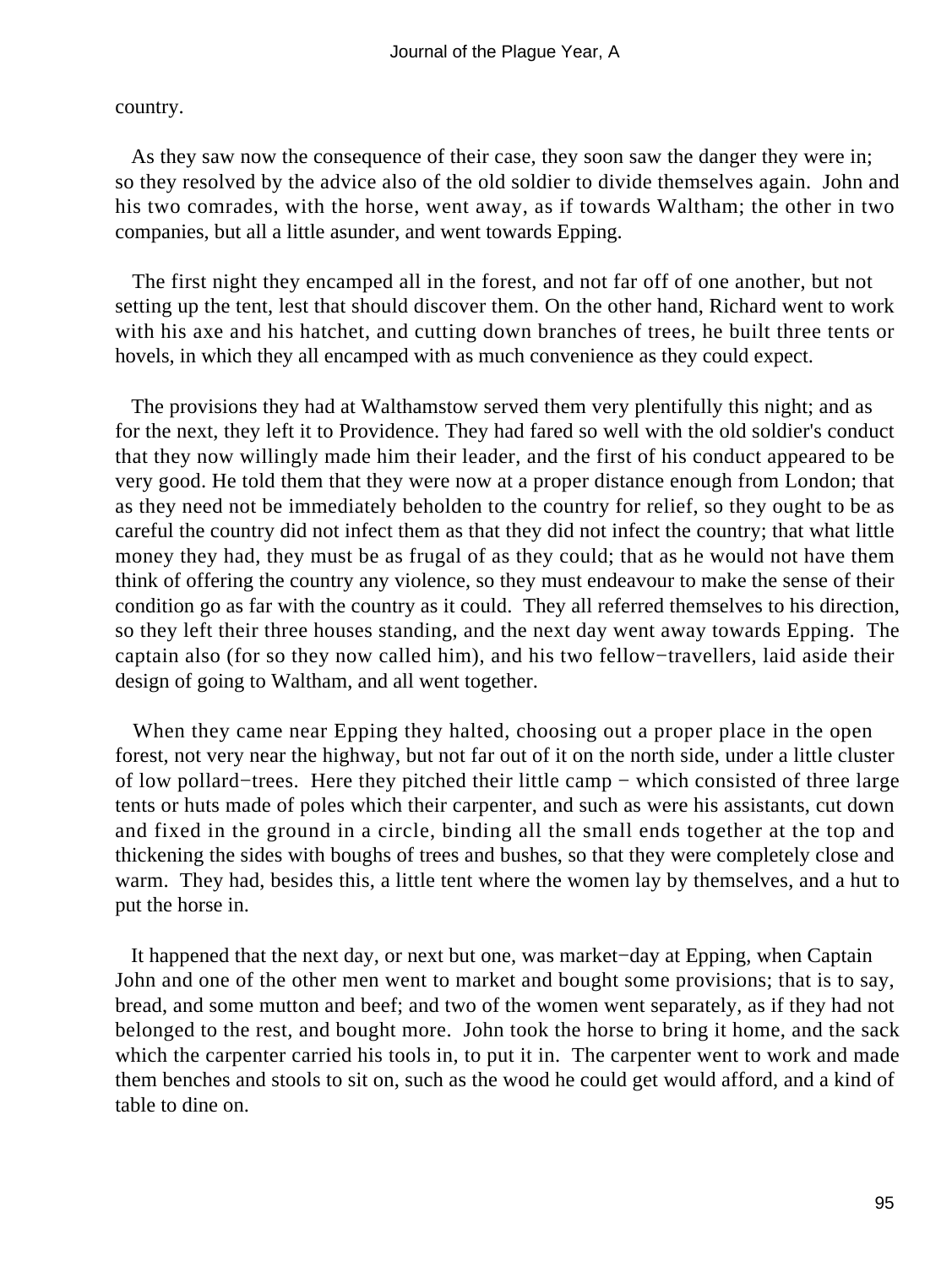They were taken no notice of for two or three days, but after that abundance of people ran out of the town to look at them, and all the country was alarmed about them. The people at first seemed afraid to come near them; and, on the other hand, they desired the people to keep off, for there was a rumour that the plague was at Waltham, and that it had been in Epping two or three days; so John called out to them not to come to them, 'for,' says he, 'we are all whole and sound people here, and we would not have you bring the plague among us, nor pretend we brought it among you.'

 After this the parish officers came up to them and parleyed with them at a distance, and desired to know who they were, and by what authority they pretended to fix their stand at that place. John answered very frankly, they were poor distressed people from London who, foreseeing the misery they should be reduced to if plague spread into the city, had fled out in time for their lives, and, having no acquaintance or relations to fly to, had first taken up at Islington; but, the plague being come into that town, were fled farther; and as they supposed that the people of Epping might have refused them coming into their town, they had pitched their tents thus in the open field and in the forest, being willing to bear all the hardships of such a disconsolate lodging rather than have any one think or be afraid that they should receive injury by them.

 At first the Epping people talked roughly to them, and told them they must remove; that this was no place for them; and that they pretended to be sound and well, but that they might be infected with the plague for aught they knew, and might infect the whole country, and they could not suffer them there.

 John argued very calmly with them a great while, and told them that London was the place by which they − that is, the townsmen of Epping and all the country round them − subsisted; to whom they sold the produce of their lands, and out of whom they made their rent of their farms; and to be so cruel to the inhabitants of London, or to any of those by whom they gained so much, was very hard, and they would be loth to have it remembered hereafter, and have it told how barbarous, how inhospitable, and how unkind they were to the people of London when they fled from the face of the most terrible enemy in the world; that it would be enough to make the name of an Epping man hateful through all the city, and to have the rabble stone them in the very streets whenever they came so much as to market; that they were not yet secure from being visited themselves, and that, as he heard, Waltham was already; that they would think it very hard that when any of them fled for fear before they were touched, they should be denied the liberty of lying so much as in the open fields.

 The Epping men told them again, that they, indeed, said they were sound and free from the infection, but that they had no assurance of it; and that it was reported that there had been a great rabble of people at Walthamstow, who made such pretences of being sound as they did, but that they threatened to plunder the town and force their way, whether the parish officers would or no; that there were near two hundred of them, and had arms and tents like Low Country soldiers; that they extorted provisions from the town, by threatening them with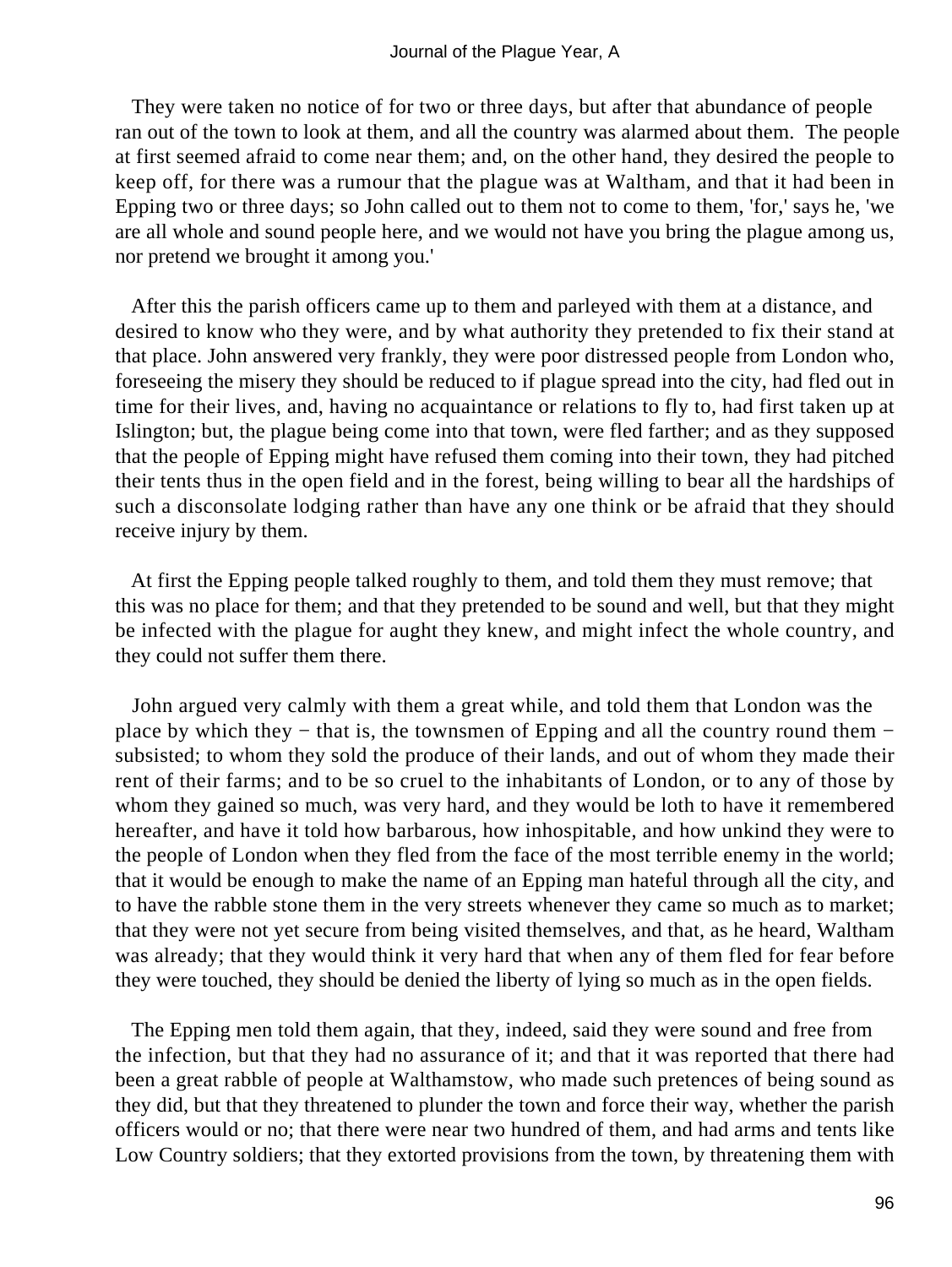living upon them at free quarter, showing their arms, and talking in the language of soldiers; and that several of them being gone away toward Rumford and Brentwood, the country had been infected by them, and the plague spread into both those large towns, so that the people durst not go to market there as usual; that it was very likely they were some of that party; and if so, they deserved to be sent to the county jail, and be secured till they had made satisfaction for the damage they had done, and for the terror and fright they had put the country into.

 John answered that what other people had done was nothing to them; that they assured them they were all of one company; that they had never been more in number than they saw them at that time (which, by the way, was very true); that they came out in two separate companies, but joined by the way, their cases being the same; that they were ready to give what account of themselves anybody could desire of them, and to give in their names and places of abode, that so they might be called to an account for any disorder that they might be guilty of; that the townsmen might see they were content to live hardly, and only desired a little room to breathe in on the forest where it was wholesome; for where it was not they could not stay, and would decamp if they found it otherwise there.

 'But,' said the townsmen, 'we have a great charge of poor upon our hands already, and we must take care not to increase it; we suppose you can give us no security against your being chargeable to our parish and to the inhabitants, any more than you can of being dangerous to us as to the infection.'

 'Why, look you,' says John, 'as to being chargeable to you, we hope we shall not. If you will relieve us with provisions for our present necessity, we will be very thankful; as we all lived without charity when we were at home, so we will oblige ourselves fully to repay you, if God pleases to bring us back to our own families and houses in safety, and to restore health to the people of London.

 'As to our dying here: we assure you, if any of us die, we that survive will bury them, and put you to no expense, except it should be that we should all die; and then, indeed, the last man not being able to bury himself, would put you to that single expense which I am persuaded', says John, 'he would leave enough behind him to pay you for the expense of.

 'On the other hand,' says John, 'if you shut up all bowels of compassion, and not relieve us at all, we shall not extort anything by violence or steal from any one; but when what little we have is spent, if we perish for want, God's will be done.'

 John wrought so upon the townsmen, by talking thus rationally and smoothly to them, that they went away; and though they did not give any consent to their staying there, yet they did not molest them; and the poor people continued there three or four days longer without any disturbance. In this time they had got some remote acquaintance with a victualling−house at the outskirts of the town, to whom they called at a distance to bring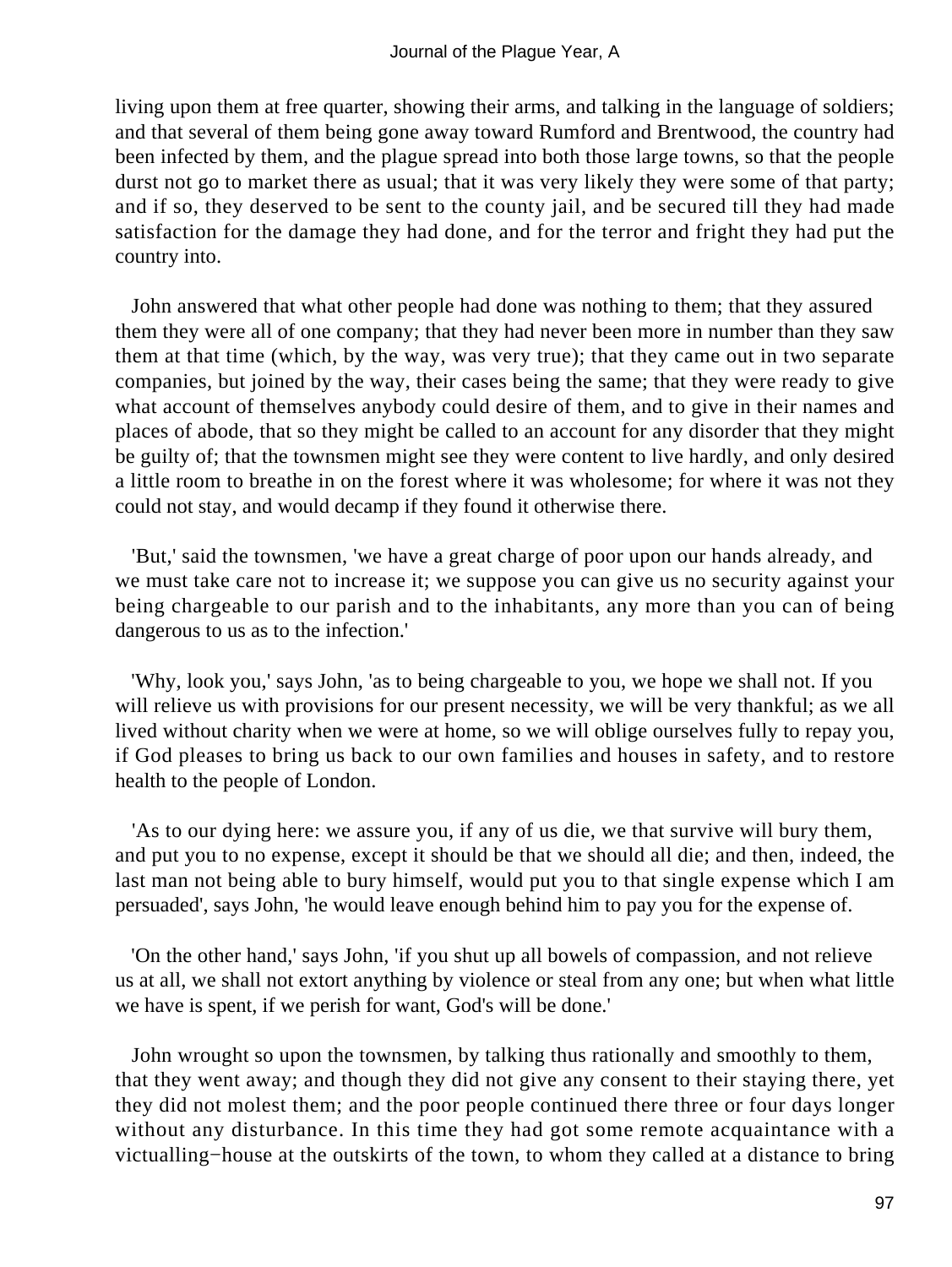some little things that they wanted, and which they caused to be set down at a distance, and always paid for very honestly.

 During this time the younger people of the town came frequently pretty near them, and would stand and look at them, and sometimes talk with them at some space between; and particularly it was observed that the first Sabbath−day the poor people kept retired, worshipped God together, and were heard to sing psalms.

 These things, and a quiet, inoffensive behaviour, began to get them the good opinion of the country, and people began to pity them and speak very well of them; the consequence of which was, that upon the occasion of a very wet, rainy night, a certain gentleman who lived in the neighbourhood sent them a little cart with twelve trusses or bundles of straw, as well for them to lodge upon as to cover and thatch their huts and to keep them dry. The minister of a parish not far off, not knowing of the other, sent them also about two bushels of wheat and half a bushel of white peas.

 They were very thankful, to be sure, for this relief, and particularly the straw was a −very great comfort to them; for though the ingenious carpenter had made frames for them to lie in like troughs, and filled them with leaves of trees, and such things as they could get, and had cut all their tent−cloth out to make them coverlids, yet they lay damp and hard and unwholesome till this straw came, which was to them like feather−beds, and, as John said, more welcome than feather−beds would have been at another time.

 This gentleman and the minister having thus begun, and given an example of charity to these wanderers, others quickly followed, and they received every day some benevolence or other from the people, but chiefly from the gentlemen who dwelt in the country round them. Some sent them chairs, stools, tables, and such household things as they gave notice they wanted; some sent them blankets, rugs, and coverlids, some earthenware, and some kitchen ware for ordering their food.

 Encouraged by this good usage, their carpenter in a few days built them a large shed or house with rafters, and a roof in form, and an upper floor, in which they lodged warm: for the weather began to be damp and cold in the beginning of September. But this house, being well thatched, and the sides and roof made very thick, kept out the cold well enough. He made, also, an earthen wall at one end with a chimney in it, and another of the company, with a vast deal of trouble and pains, made a funnel to the chimney to carry out the smoke.

 Here they lived comfortably, though coarsely, till the beginning of September, when they had the bad news to hear, whether true or not, that the plague, which was very hot at Waltham Abbey on one side and at Rumford and Brentwood on the other side, was also coming to Epping, to Woodford, and to most of the towns upon the Forest, and which, as they said, was brought down among them chiefly by the higlers, and such people as went to and from London with provisions.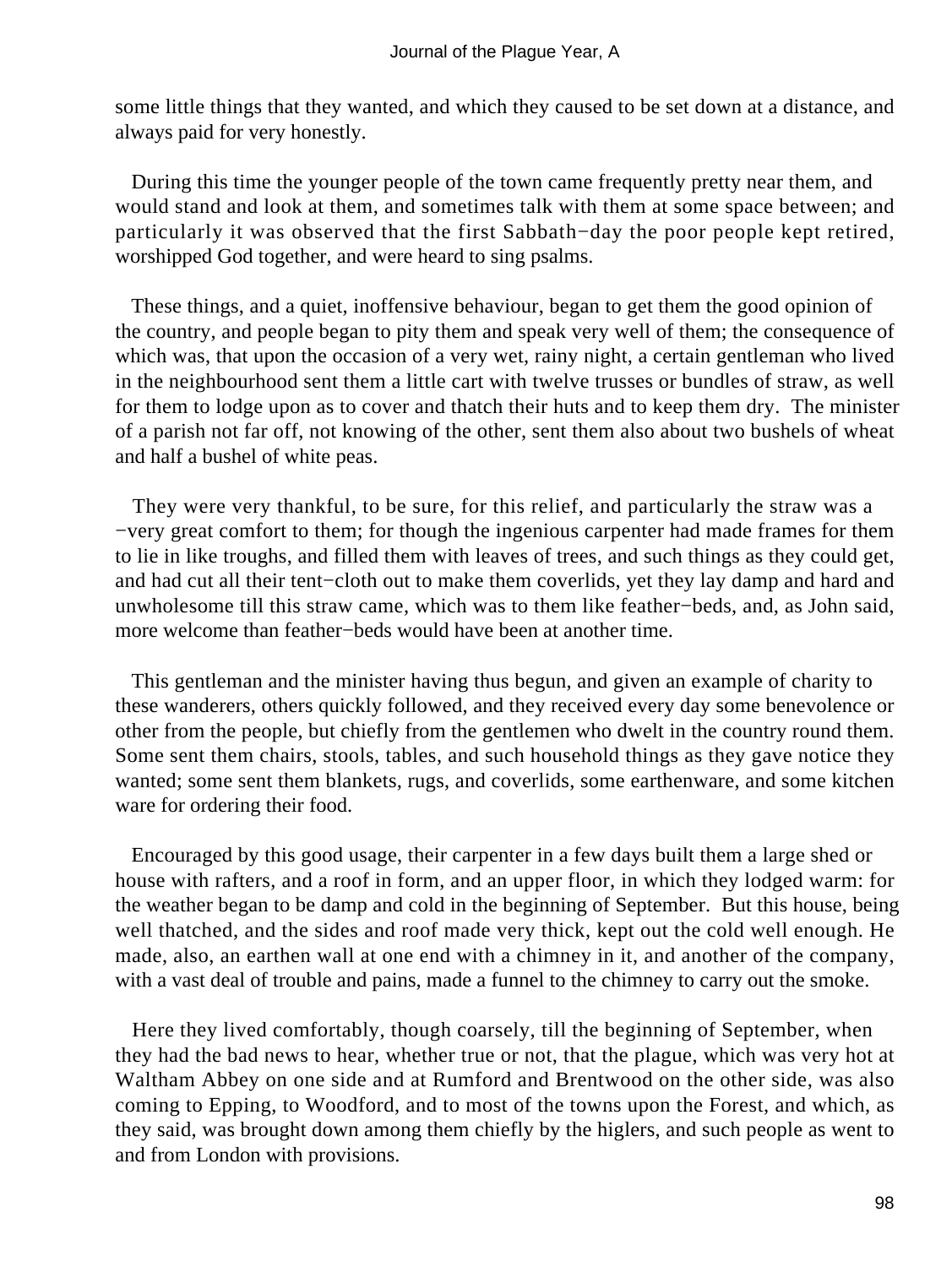If this was true, it was an evident contradiction to that report which was afterwards spread all over England, but which, as I have said, I cannot confirm of my own knowledge: namely, that the market−people carrying provisions to the city never got the infection or carried it back into the country; both which, I have been assured, has been false.

 It might be that they were preserved even beyond expectation, though not to a miracle, that abundance went and came and were not touched; and that was much for the encouragement of the poor people of London, who had been completely miserable if the people that brought provisions to the markets had not been many times wonderfully preserved, or at least more preserved than could be reasonably expected.

 But now these new inmates began to be disturbed more effectually, for the towns about them were really infected, and they began to be afraid to trust one another so much as to go abroad for such things as they wanted, and this pinched them very hard, for now they had little or nothing but what the charitable gentlemen of the country supplied them with. But, for their encouragement, it happened that other gentlemen in the country who had not sent them anything before, began to hear of them and supply them, and one sent them a large pig − that is to say, a porker another two sheep, and another sent them a calf. In short, they had meat enough, and sometimes had cheese and milk, and all such things. They were chiefly put to it for bread, for when the gentlemen sent them corn they had nowhere to bake it or to grind it. This made them eat the first two bushel of wheat that was sent them in parched corn, as the Israelites of old did, without grinding or making bread of it.

 At last they found means to carry their corn to a windmill near Woodford, where they bad it ground, and afterwards the biscuit−maker made a hearth so hollow and dry that he could bake biscuit−cakes tolerably well; and thus they came into a condition to live without any assistance or supplies from the towns; and it was well they did, for the country was soon after fully infected, and about 120 were said to have died of the distemper in the villages near them, which was a terrible thing to them.

 On this they called a new council, and now the towns had no need to be afraid they should settle near them; but, on the contrary, several families of the poorer sort of the inhabitants quitted their houses and built huts in the forest after the same manner as they had done. But it was observed that several of these poor people that had so removed had the sickness even in their huts or booths; the reason of which was plain, namely, not because they removed into the air, but, () because they did not remove time enough; that is to say, not till, by openly conversing with the other people their neighbours, they had the distemper upon them, or (as may be said) among them, and so carried it about them whither they went. Or (2) because they were not careful enough, after they were safely removed out of the towns, not to come in again and mingle with the diseased people.

 But be it which of these it will, when our travellers began to perceive that the plague was not only in the towns, but even in the tents and huts on the forest near them, they began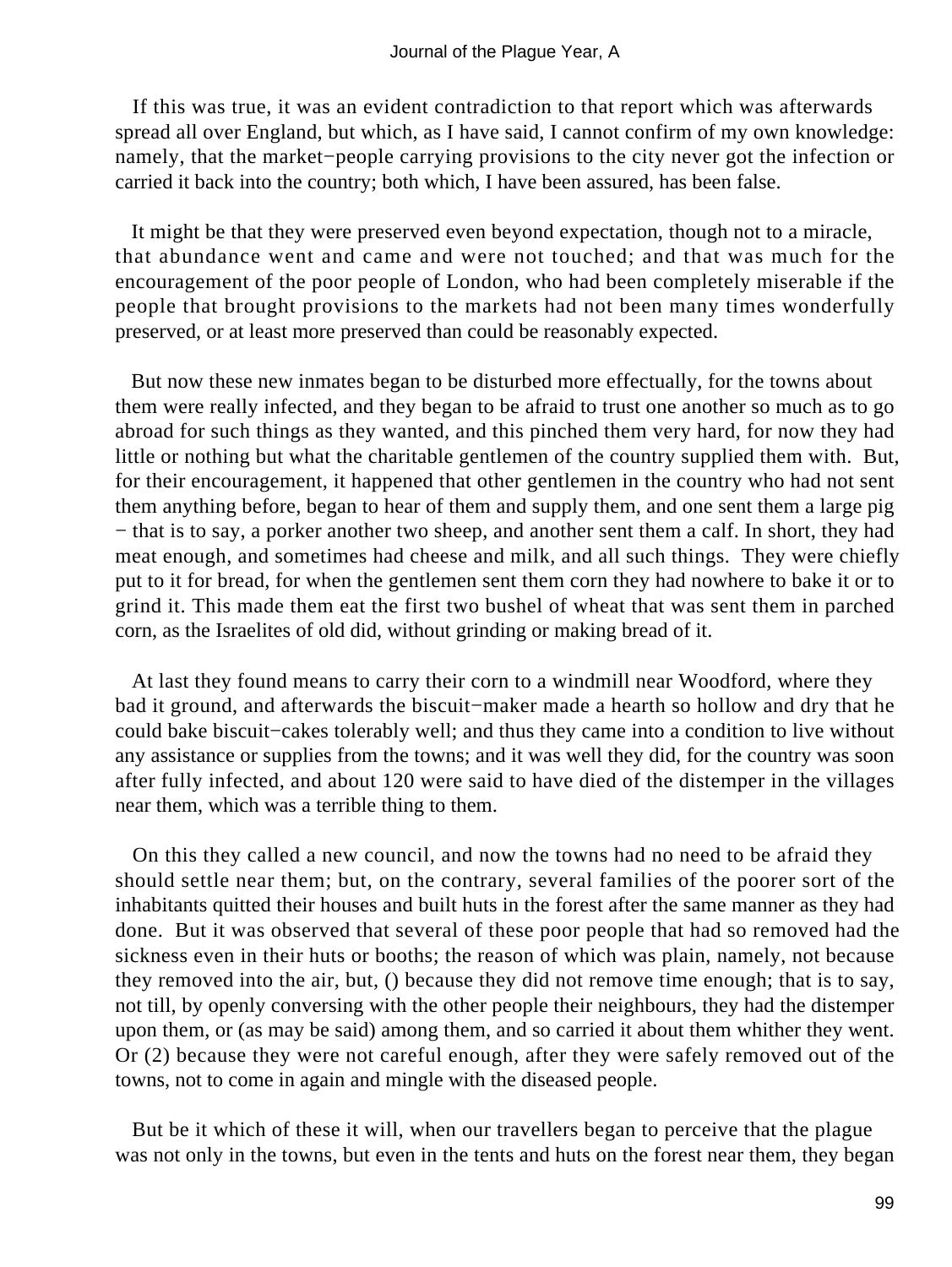then not only to be afraid, but to think of decamping and removing; for had they stayed they would have been in manifest danger of their lives.

 It is not to be wondered that they were greatly afflicted at being obliged to quit the place where they had been so kindly received, and where they had been treated with so much humanity and charity; but necessity and the hazard of life, which they came out so far to preserve, prevailed with them, and they saw no remedy. John, however, thought of a remedy for their present misfortune: namely, that he would first acquaint that gentleman who was their principal benefactor with the distress they were in, and to crave his assistance and advice.

 The good, charitable gentleman encouraged them to quit the Place for fear they should be cut off from any retreat at all by the violence of the distemper; but whither they should go, that he found very hard to direct them to. At last John asked of him whether he, being a justice of the peace, would give them certificates of health to other justices whom they might come before; that so whatever might be their lot, they might not be repulsed now they had been also so long from London. This his worship immediately granted, and gave them proper letters of health, and from thence they were at liberty to travel whither they pleased.

 Accordingly they had a full certificate of health, intimating that they had resided in a village in the county of Essex so long that, being examined and scrutinised sufficiently, and having been retired from all conversation for above forty days, without any appearance of sickness, they were therefore certainly concluded to be sound men, and might be safely entertained anywhere, having at last removed rather for fear of the plague which was come into such a town, rather than for having any signal of infection upon them, or upon any belonging to them.

With this certificate they removed, though with great reluctance; and John inclining not to go far from home, they moved towards the marshes on the side of Waltham. But here they found a man who, it seems, kept a weir or stop upon the river, made to raise the water for the barges which go up and down the river, and he terrified them with dismal stories of the sickness having been spread into all the towns on the river and near the river, on the side of Middlesex and Hertfordshire; that is to say, into Waltham, Waltham Cross, Enfield, and Ware, and all the towns on the road, that they were afraid to go that way; though it seems the man imposed upon them, for that the thing was not really true.

 However, it terrified them, and they resolved to move across the forest towards Rumford and Brentwood; but they heard that there were numbers of people fled out of London that way, who lay up and down in the forest called Henalt Forest, reaching near Rumford, and who, having no subsistence or habitation, not only lived oddly and suffered great extremities in the woods and fields for want of relief, but were said to be made so desperate by those extremities as that they offered many violences to the county robbed and plundered, and killed cattle, and the like; that others, building huts and hovels by the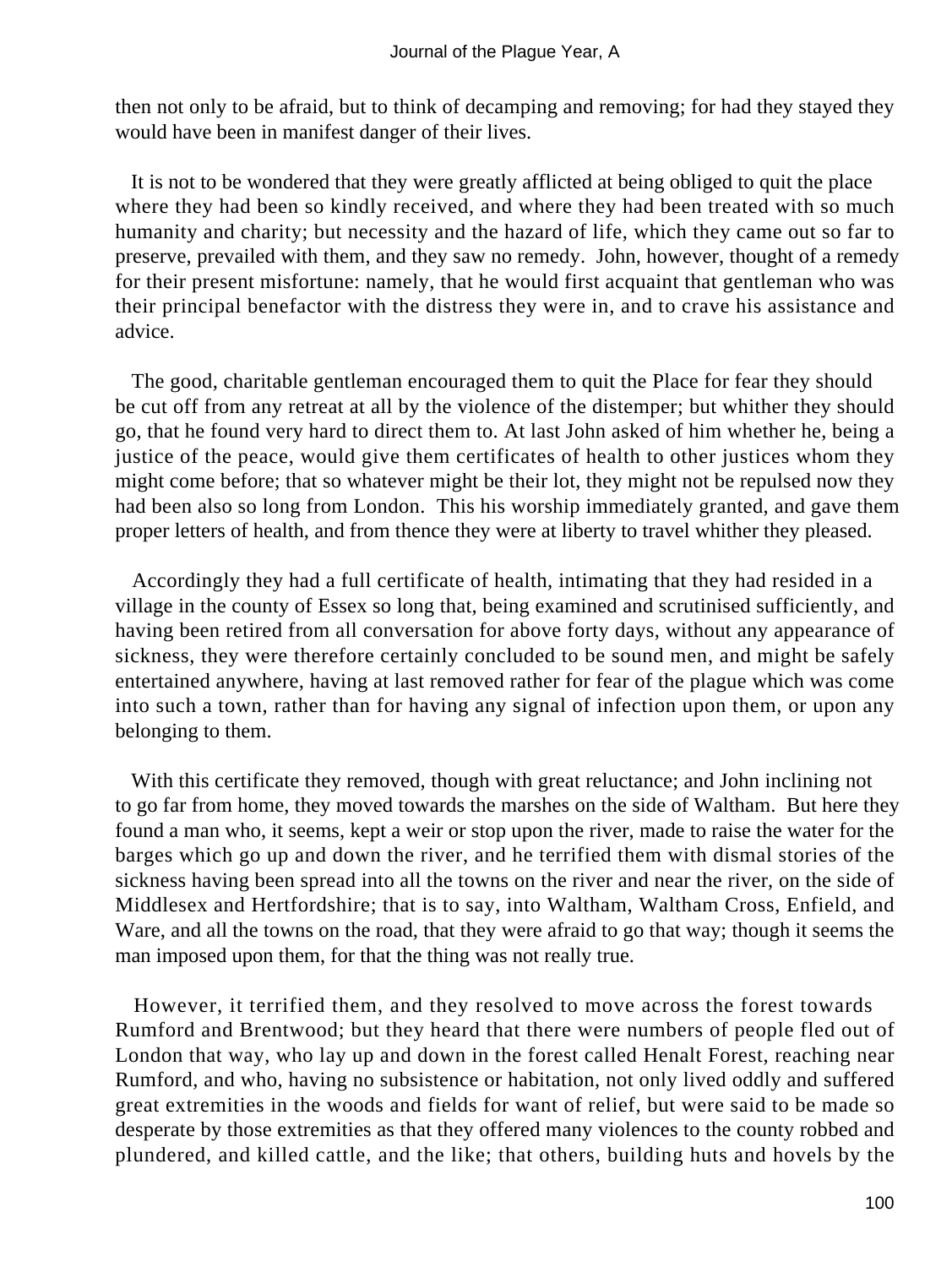roadside, begged, and that with an importunity next door to demanding relief; so that the county was very uneasy, and had been obliged to take some of them up.

 This in the first place intimated to them, that they would be sure to find the charity and kindness of the county, which they had found here where they were before, hardened and shut up against them; and that, on the other hand, they would be questioned wherever they came, and would be in danger of violence from others in like cases as themselves.

 Upon all these considerations John, their captain, in all their names, went back to their good friend and benefactor, who had relieved them before, and laying their case truly before him, humbly asked his advice; and he as kindly advised them to take up their old quarters again, or if not, to remove but a little farther out of the road, and directed them to a proper place for them; and as they really wanted some house rather than huts to shelter them at that time of the year, it growing on towards Michaelmas, they found an old decayed house which had been formerly some cottage or little habitation but was so out of repair as scarce habitable; and by the consent of a farmer to whose farm it belonged, they got leave to make what use of it they could.

 The ingenious joiner, and all the rest, by his directions went to work with it, and in a very few days made it capable to shelter them all in case of bad weather; and in which there was an old chimney and old oven, though both lying in ruins; yet they made them both fit for use, and, raising additions, sheds, and leantos on every side, they soon made the house capable to hold them all.

 They chiefly wanted boards to make window−shutters, floors, doors, and several other things; but as the gentlemen above favoured them, and the country was by that means made easy with them, and above all, that they were known to be all sound and in good health, everybody helped them with what they could spare.

 Here they encamped for good and all, and resolved to remove no more. They saw plainly how terribly alarmed that county was everywhere at anybody that came from London, and that they should have no admittance anywhere but with the utmost difficulty; at least no friendly reception and assistance as they had received here.

 Now, although they received great assistance and encouragement from the country gentlemen and from the people round about them, yet they were put to great straits: for the weather grew cold and wet in October and November, and they had not been used to so much hardship; so that they got colds in their limbs, and distempers, but never had the infection; and thus about December they came home to the city again.

 I give this story thus at large, principally to give an account what became of the great numbers of people which immediately appeared in the city as soon as the sickness abated; for, as I have said, great numbers of those that were able and had retreats in the country fled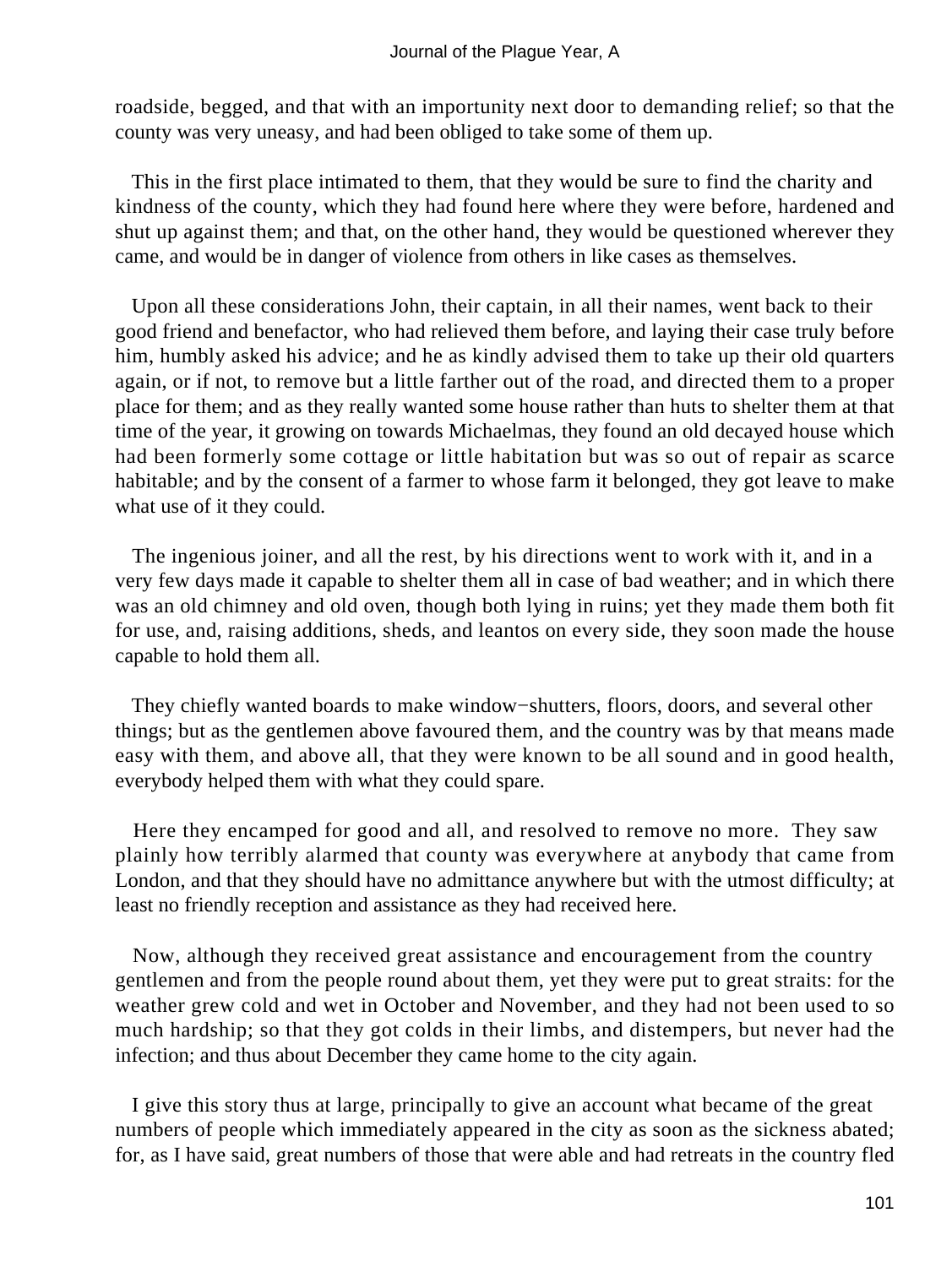to those retreats. So, when it was increased to such a frightful extremity as I have related, the middling people who had not friends fled to all parts of the country where they could get shelter, as well those that had money to relieve themselves as those that had not. Those that had money always fled farthest, because they were able to subsist themselves; but those who were empty suffered, as I have said, great hardships, and were often driven by necessity to relieve their wants at the expense of the country. By that means the country was made very uneasy at them, and sometimes took them up; though even then they scarce knew what to do with them, and were always very backward to punish them, but often, too, they forced them from place to place till they were obliged to come back again to London.

 I have, since my knowing this story of John and his brother, inquired and found that there were a great many of the poor disconsolate people, as above, fled into the country every way; and some of them got little sheds and barns and outhouses to live in, where they could obtain so much kindness of the country, and especially where they had any the least satisfactory account to give of themselves, and particularly that they did not come out of London too late. But others, and that in great numbers, built themselves little huts and retreats in the fields and woods, and lived like hermits in holes and caves, or any place they could find, and where, we may be sure, they suffered great extremities, such that many of them were obliged to come back again whatever the danger was; and so those little huts were often found empty, and the country people supposed the inhabitants lay dead in them of the plague, and would not go near them for fear − no, not in a great while; nor is it unlikely but that some of the unhappy wanderers might die so all alone, even sometimes for want of help, as particularly in one tent or hut was found a man dead, and on the gate of a field just by was cut with his knife in uneven letters the following words, by which it may be supposed the other man escaped, or that, one dying first, the other buried him as well as he could: −

## O mIsErY! We BoTH ShaLL DyE, WoE, WoE.

 I have given an account already of what I found to have been the case down the river among the seafaring men; how the ships lay in the offing, as it's called, in rows or lines astern of one another, quite down from the Pool as far as I could see. I have been told that they lay in the same manner quite down the river as low as Gravesend, and some far beyond: even everywhere or in every place where they could ride with safety as to wind and weather; nor did I ever hear that the plague reached to any of the people on board those ships − except such as lay up in the Pool, or as high as Deptford Reach, although the people went frequently on shore to the country towns and villages and farmers' houses, to buy fresh provisions, fowls, pigs, calves, and the like for their supply.

 Likewise I found that the watermen on the river above the bridge found means to convey themselves away up the river as far as they could go, and that they had, many of them, their whole families in their boats, covered with tilts and bales, as they call them, and furnished with straw within for their lodging, and that they lay thus all along by the shore in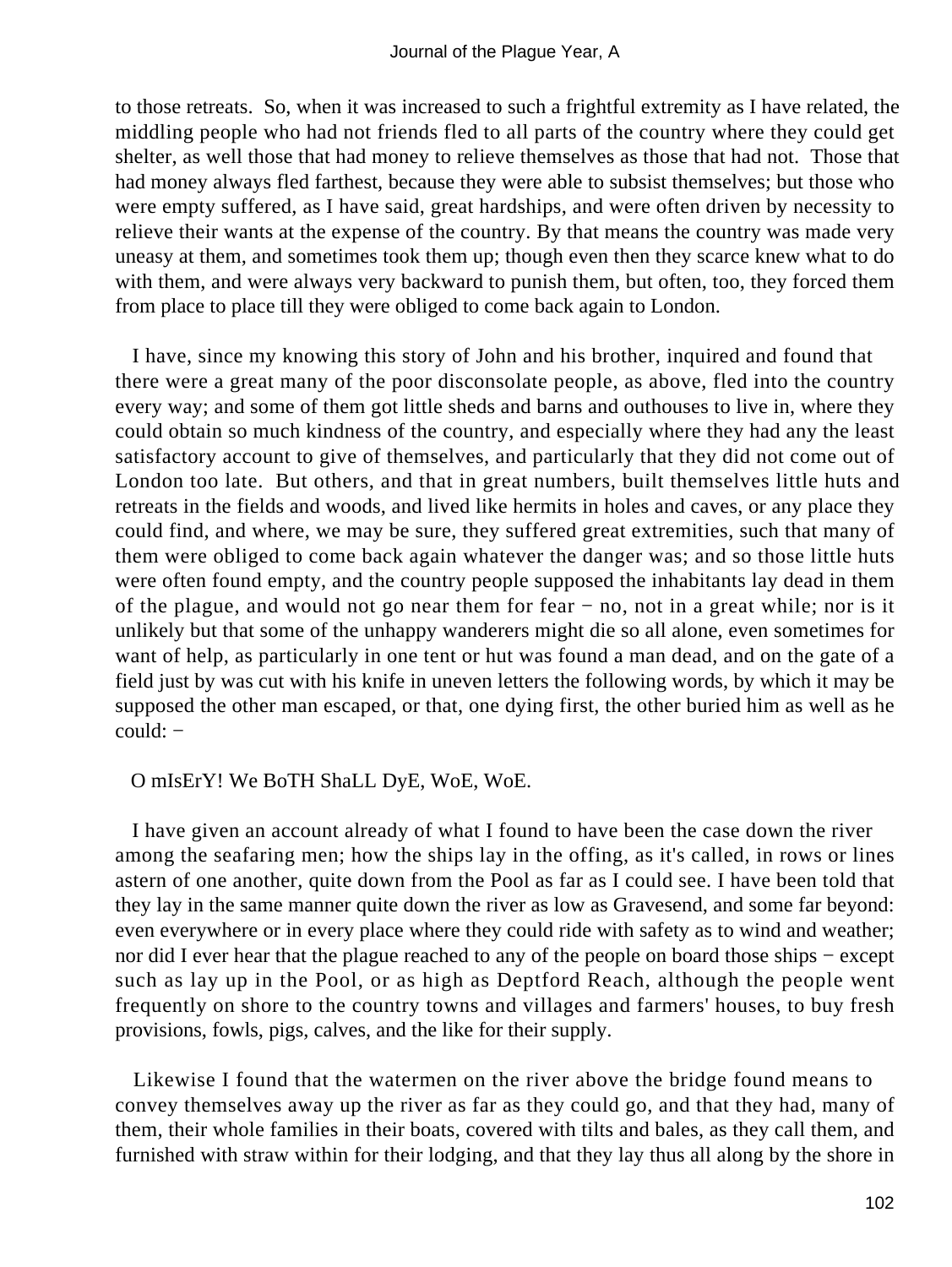the marshes, some of them setting up little tents with their sails, and so lying under them on shore in the day, and going into their boats at night; and in this manner, as I have heard, the river−sides were lined with boats and people as long as they had anything to subsist on, or could get anything of the country; and indeed the country people, as well Gentlemen as others, on these and all other occasions, were very forward to relieve them − but they were by no means willing to receive them into their towns and houses, and for that we cannot blame them.

 There was one unhappy citizen within my knowledge who had been visited in a dreadful manner, so that his wife and all his children were dead, and himself and two servants only left, with an elderly woman, a near relation, who had nursed those that were dead as well as she could. This disconsolate man goes to a village near the town, though not within the bills of mortality, and finding an empty house there, inquires out the owner, and took the house. After a few days he got a cart and loaded it with goods, and carries them down to the house; the people of the village opposed his driving the cart along; but with some arguings and some force, the men that drove the cart along got through the street up to the door of the house. There the constable resisted them again, and would not let them be brought in. The man caused the goods to be unloaden and laid at the door, and sent the cart away; upon which they carried the man before a justice of peace; that is to say, they commanded him to go, which he did. The justice ordered him to cause the cart to fetch away the goods again, which he refused to do; upon which the justice ordered the constable to pursue the carters and fetch them back, and make them reload the goods and carry them away, or to set them in the stocks till they came for further orders; and if they could not find them, nor the man would not consent to take them away, they should cause them to be drawn with hooks from the house−door and burned in the street. The poor distressed man upon this fetched the goods again, but with grievous cries and lamentations at the hardship of his case. But there was no remedy; self−preservation obliged the people to those severities which they would not otherwise have been concerned in. Whether this poor man lived or died I cannot tell, but it was reported that he had the plague upon him at that time; and perhaps the people might report that to justify their usage of him; but it was not unlikely that either he or his goods, or both, were dangerous, when his whole family had been dead of the distempers so little a while before.

 I know that the inhabitants of the towns adjacent to London were much blamed for cruelty to the poor people that ran from the contagion in their distress, and many very severe things were done, as may be seen from what has been said; but I cannot but say also that, where there was room for charity and assistance to the people, without apparent danger to themselves, they were willing enough to help and relieve them. But as every town were indeed judges in their own case, so the poor people who ran abroad in their extremities were often ill−used and driven back again into the town; and this caused infinite exclamations and outcries against the country towns, and made the clamour very popular.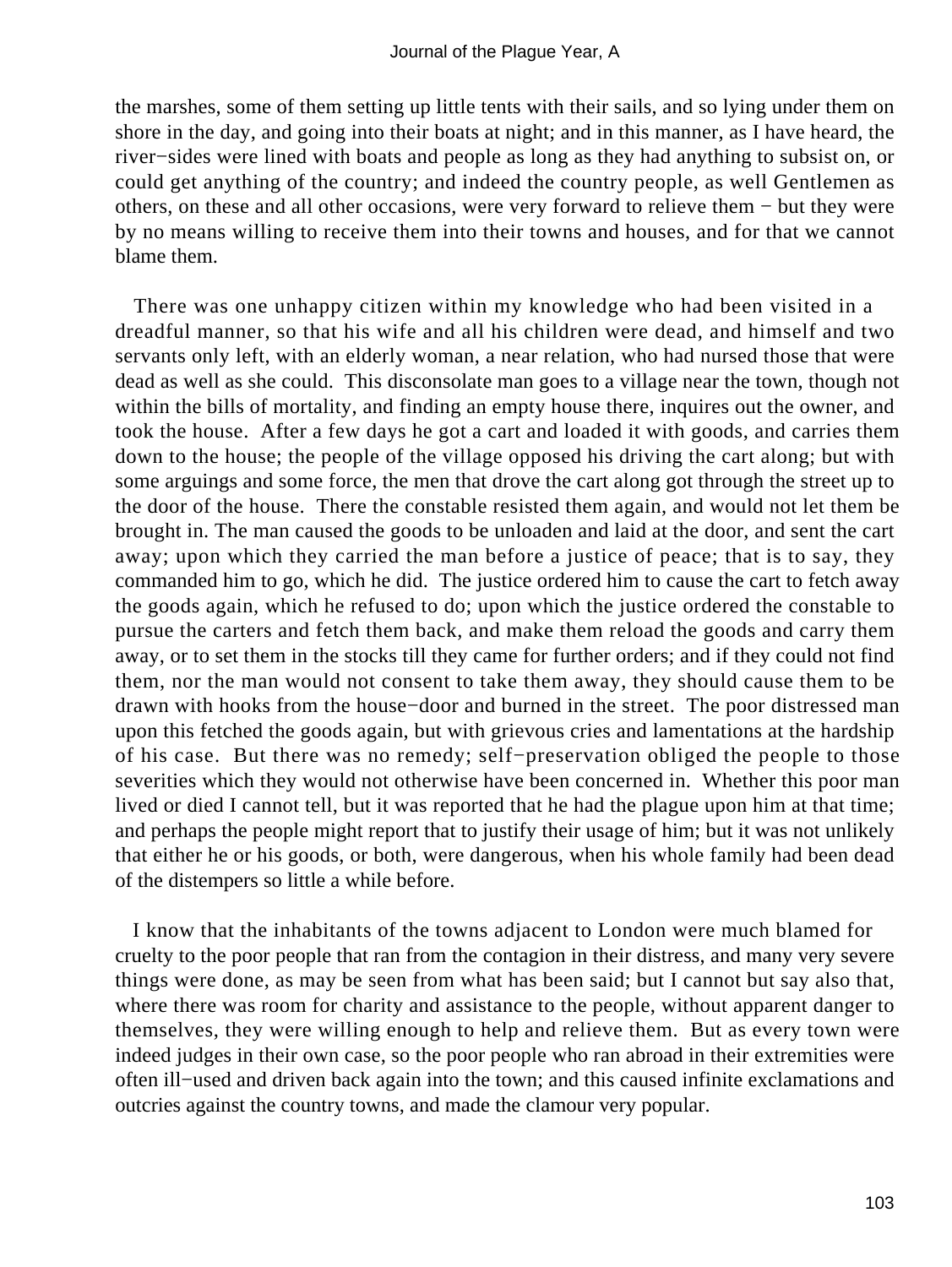And yet, more or less, maugre all the caution, there was not a town of any note within ten (or, I believe, twenty) miles of the city but what was more or less infected and had some died among them. I have heard the accounts of several, such as they were reckoned up, as follows: −

 In Enfield 32 **In** Uxbridge 117 « Hornsey 58 » Hertford 90 « Newington 17 » Ware 160 « Tottenham 42 » Hodsdon 30 « Edmonton 19 » Waltham Abbey 23 « Barnet and Hadly 19 » Epping 26 « St Albans 121 » Deptford 623 « Watford 45 » Greenwich 231 « Eltham and Lusum 85 » Kingston 122 « Croydon 61 » Stanes 82 « Brentwood 70 » Chertsey 18 « Rumford 109 » Windsor 103 « Barking Abbot 200 » Brentford 432 Cum aliis.

 Another thing might render the country more strict with respect to the citizens, and especially with respect to the poor, and this was what I hinted at before: namely, that there was a seeming propensity or a wicked inclination in those that were infected to infect others.

 There have been great debates among our physicians as to the reason of this. Some will have it to be in the nature of the disease, and that it impresses every one that is seized upon by it with a kind of a rage, and a hatred against their own kind − as if there was a malignity not only in the distemper to communicate itself, but in the very nature of man, prompting him with evil will or an evil eye, that, as they say in the case of a mad dog, who though the gentlest creature before of any of his kind, yet then will fly upon and bite any one that comes next him, and those as soon as any who had been most observed by him before.

 Others placed it to the account of the corruption of human nature, who cannot bear to see itself more miserable than others of its own species, and has a kind of involuntary wish that all men were as unhappy or in as bad a condition as itself.

 Others say it was only a kind of desperation, not knowing or regarding what they did, and consequently unconcerned at the danger or safety not only of anybody near them, but even of themselves also. And indeed, when men are once come to a condition to abandon themselves, and be unconcerned for the safety or at the danger of themselves, it cannot be so much wondered that they should be careless of the safety of other people.

 But I choose to give this grave debate a quite different turn, and answer it or resolve it all by saying that I do not grant the fact. On the contrary, I say that the thing is not really so, but that it was a general complaint raised by the people inhabiting the outlying villages against the citizens to justify, or at least excuse, those hardships and severities so much talked of, and in which complaints both sides may be said to have injured one another; that is to say, the citizens pressing to be received and harboured in time of distress, and with the plague upon them, complain of the cruelty and injustice of the country people in being refused entrance and forced back again with their goods and families; and the inhabitants, finding themselves so imposed upon, and the citizens breaking in as it were upon them whether they would or no, complain that when they were infected they were not only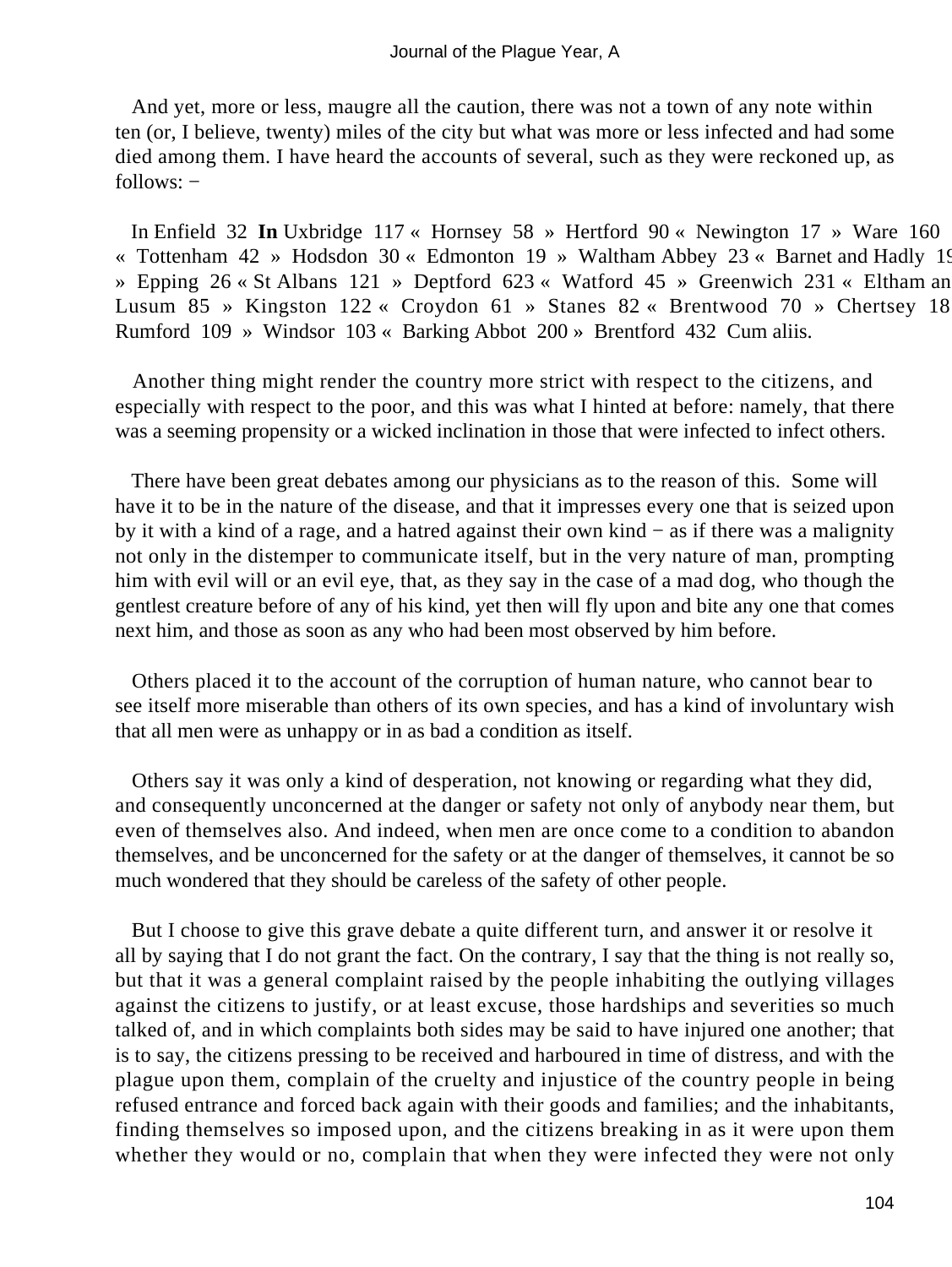regardless of others, but even willing to infect them; neither of which were really true − that is to say, in the colours they were described in.

 It is true there is something to be said for the frequent alarms which were given to the country of the resolution of the people of London to come out by force, not only for relief, but to plunder and rob; that they ran about the streets with the distemper upon them without any control; and that no care was taken to shut up houses, and confine the sick people from infecting others; whereas, to do the Londoners justice, they never practised such things, except in such particular cases as I have mentioned above, and such like. On the other hand, everything was managed with so much care, and such excellent order was observed in the whole city and suburbs by the care of the Lord Mayor and aldermen and by the justices of the peace, church−wardens, in the outparts, that London may be a pattern to all the cities in the world for the good government and the excellent order that was everywhere kept, even in the time of the most violent infection, and when the people were in the utmost consternation and distress. But of this I shall speak by itself.

 One thing, it is to be observed, was owing principally to the prudence of the magistrates, and ought to be mentioned to their honour: viz., the moderation which they used in the great and difficult work of shutting up of houses. It is true, as I have mentioned, that the shutting up of houses was a great subject of discontent, and I may say indeed the only subject of discontent among the people at that time; for the confining the sound in the same house with the sick was counted very terrible, and the complaints of people so confined were very grievous. They were heard into the very streets, and they were sometimes such that called for resentment, though oftener for compassion. They had no way to converse with any of their friends but out at their windows, where they would make such piteous lamentations as often moved the hearts of those they talked with, and of others who, passing by, heard their story; and as those complaints oftentimes reproached the severity, and sometimes the insolence, of the watchmen placed at their doors, those watchmen would answer saucily enough, and perhaps be apt to affront the people who were in the street talking to the said families; for which, or for their ill− treatment of the families, I think seven or eight of them in several places were killed; I know not whether I should say murdered or not, because I cannot enter into the particular cases. It is true the watchmen were on their duty, and acting in the post where they were placed by a lawful authority; and killing any public legal officer in the execution of his office is always, in the language of the law, called murder. But as they were not authorised by the magistrates' instructions, or by the power they acted under, to be injurious or abusive either to the people who were under their observation or to any that concerned themselves for them; so when they did so, they might he said to act themselves, not their office; ' to act as private persons, not as persons employed; and consequently, if they brought mischief upon themselves by such an undue behaviour, that mischief was upon their own heads; and indeed they had so much the hearty curses of the people, whether they deserved it or not, that whatever befell them nobody pitied them, and everybody was apt to say they deserved it, whatever it was. Nor do I remember that anybody was ever punished, at least to any considerable degree, for whatever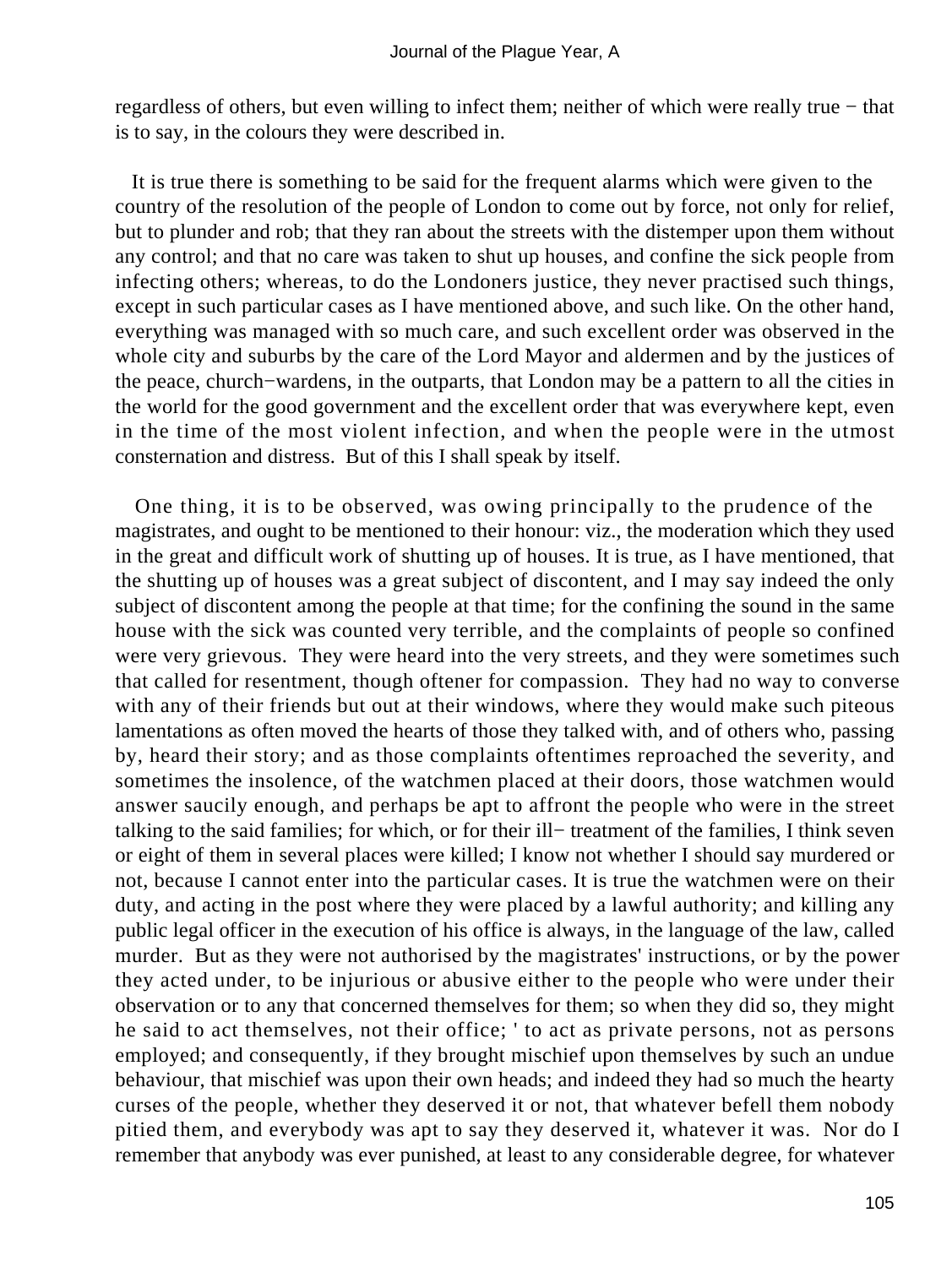was done to the watchmen that guarded their houses.

 What variety of stratagems were used to escape and get out of houses thus shut up, by which the watchmen were deceived or overpowered, and that the people got away, I have taken notice of already, and shall say no more to that. But I say the magistrates did moderate and ease families upon many occasions in this case, and particularly in that of taking away, or suffering to be removed, the sick persons out of such houses when they were willing to be removed either to a pest−house or other Places; and sometimes giving the well persons in the family so shut up, leave to remove upon information given that they were well, and that they would confine themselves in such houses where they went so long as should be required of them. The concern, also, of the magistrates for the supplying such poor families as were infected − I say, supplying them with necessaries, as well physic as food − was very great, and in which they did not content themselves with giving the necessary orders to the officers appointed, but the aldermen in person, and on horseback, frequently rode to such houses and caused the people to be asked at their windows whether they were duly attended or not; also, whether they wanted anything that was necessary, and if the officers had constantly carried their messages and fetched them such things as they wanted or not. And if they answered in the affirmative, all was well; but if they complained that they were ill supplied, and that the officer did not do his duty, or did not treat them civilly, they (the officers) were generally removed, and others placed in their stead.

 It is true such complaint might be unjust, and if the officer had such arguments to use as would convince the magistrate that he was right, and that the people had injured him, he was continued and they reproved. But this part could not well bear a particular inquiry, for the parties could very ill be well heard and answered in the street from the windows, as was the case then. The magistrates, therefore, generally chose to favour the people and remove the man, as what seemed to be the least wrong and of the least ill consequence; seeing if the watchman was injured, yet they could easily make him amends by giving him another post of the like nature; but if the family was injured, there was no satisfaction could be made to them, the damage perhaps being irreparable, as it concerned their lives.

 A great variety of these cases frequently happened between the watchmen and the poor people shut up, besides those I formerly mentioned about escaping. Sometimes the watchmen were absent, sometimes drunk, sometimes asleep when the people wanted them, and such never failed to be punished severely, as indeed they deserved.

 But after all that was or could be done in these cases, the shutting up of houses, so as to confine those that were well with those that were sick, had very great inconveniences in it, and some that were very tragical, and which merited to have been considered if there had been room for it. But it was authorised by a law, it had the public good in view as the end chiefly aimed at, and all the private injuries that were done by the putting it in execution must be put to the account of the public benefit.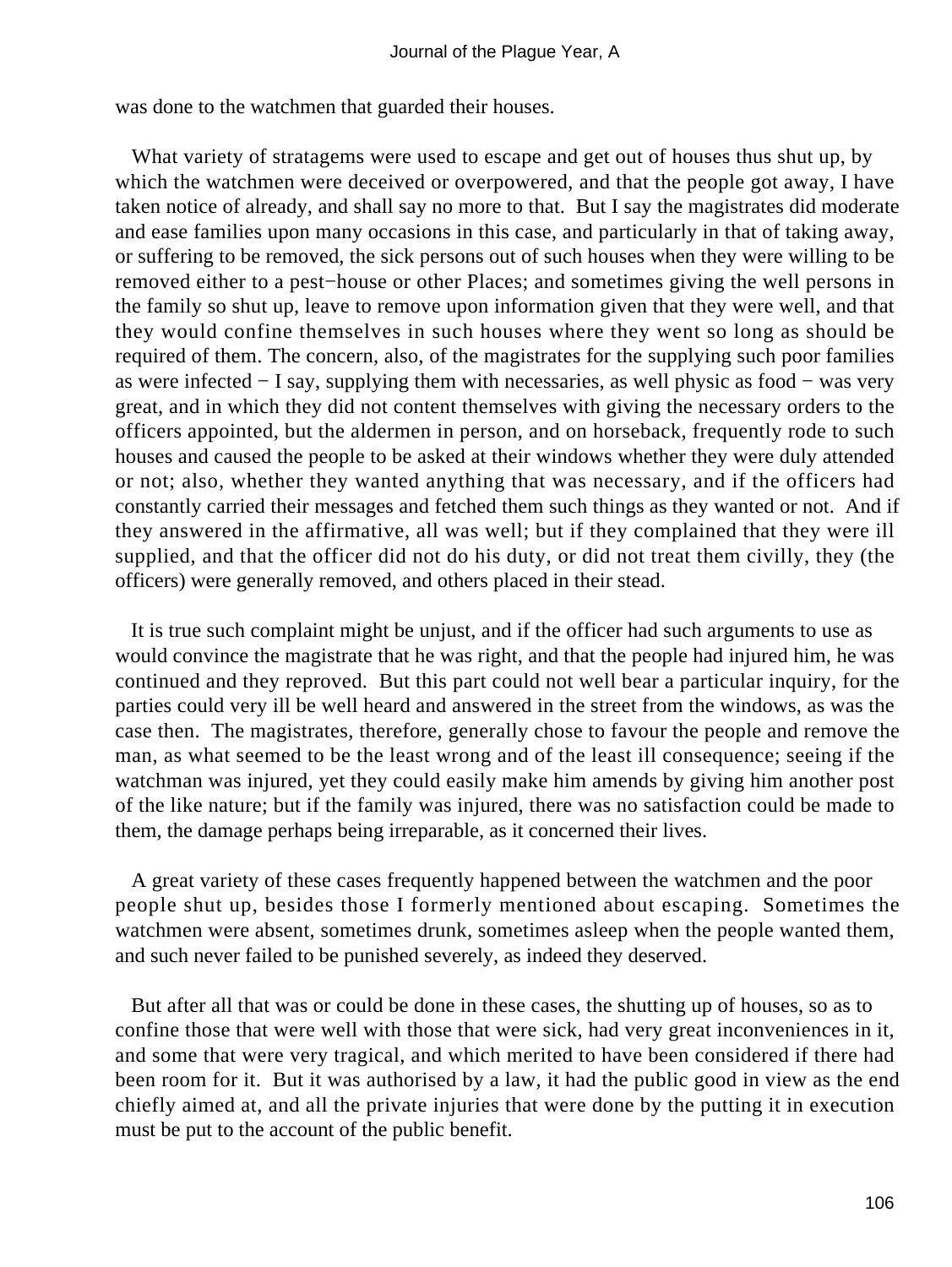It is doubtful to this day whether, in the whole, it contributed anything to the stop of the infection; and indeed I cannot say it did, for nothing could run with greater fury and rage than the infection did when it was in its chief violence, though the houses infected were shut up as exactly and as effectually as it was possible. Certain it is that if all the infected persons were effectually shut in, no sound person could have been infected by them, because they could not have come near them. But the case was this (and I shall only touch it here): namely, that the infection was propagated insensibly, and by such persons as were not visibly infected, who neither knew whom they infected or who they were infected by.

 A house in Whitechappel was shut up for the sake of one infected maid, who had only spots, not the tokens come out upon her, and recovered; yet these people obtained no liberty to stir, neither for air or exercise, forty days. Want of breath, fear, anger, vexation, and all the other gifts attending such an injurious treatment cast the mistress of the family into a fever, and visitors came into the house and said it was the plague, though the physicians declared it was not. However, the family were obliged to begin their quarantine anew on the report of the visitors or examiner, though their former quarantine wanted but a few days of being finished. This oppressed them so with anger and grief, and, as before, straitened them also so much as to room, and for want of breathing and free air, that most of the family fell sick, one of one distemper, one of another, chiefly scorbutic ailments; only one, a violent colic; till, after several prolongings of their confinement, some or other of those that came in with the visitors to inspect the persons that were ill, in hopes of releasing them, brought the distemper with them and infected the whole house; and all or most of them died, not of the plague as really upon them before, but of the plague that those people brought them, who should have been careful to have protected them from it. And this was a thing which frequently happened, and was indeed one of the worst consequences of shutting houses up.

 I had about this time a little hardship put upon me, which I was at first greatly afflicted at, and very much disturbed about though, as it proved, it did not expose me to any disaster; and this was being appointed by the alderman of Portsoken Ward one of the examiners of the houses in the precinct where I lived. We had a large parish, and had no less than eighteen examiners, as the order called us; the people called us visitors. I endeavoured with all my might to be excused from such an employment, and used many arguments with the alderman's deputy to be excused; particularly I alleged that I was against shutting up houses at all, and that it would be very hard to oblige me to be an instrument in that which was against my judgement, and which I did verily believe would not answer the end it was intended for; but all the abatement I could get was only, that whereas the officer was appointed by my Lord Mayor to continue two months, I should be obliged to hold it but three weeks, on condition nevertheless that I could then get some other sufficient housekeeper to serve the rest of the time for me − which was, in short, but a very small favour, it being very difficult to get any man to accept of such an employment, that was fit to be entrusted with it.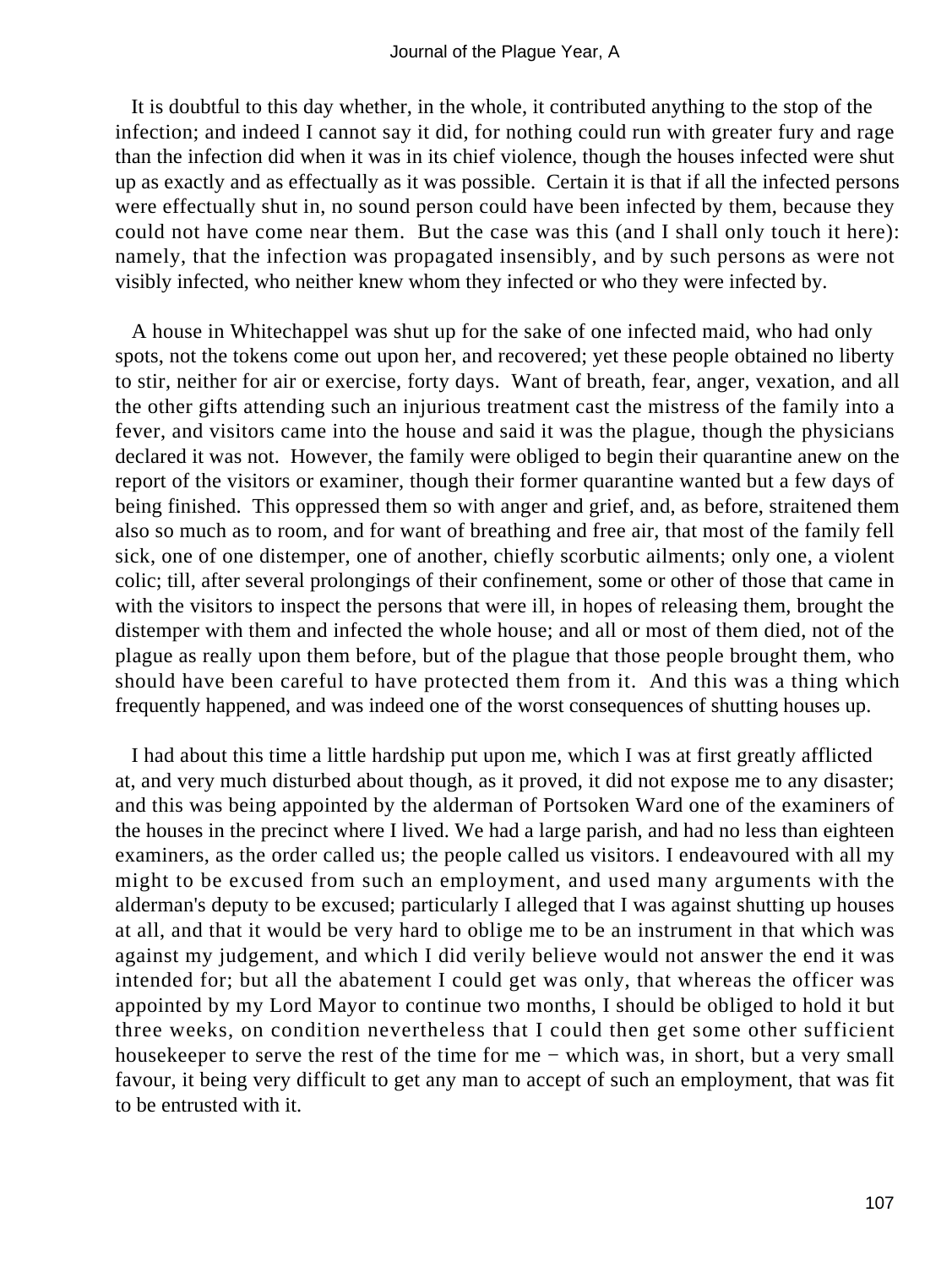It is true that shutting up of houses had one effect, which I am sensible was of moment, namely, it confined the distempered people, who would otherwise have been both very troublesome and very dangerous in their running about streets with the distemper upon them − which, when they were delirious, they would have done in a most frightful manner, and as indeed they began to do at first very much, till they were thus restraided; nay, so very open they were that the poor would go about and beg at people's doors, and say they had the plague upon them, and beg rags for their sores, or both, or anything that delirious nature happened to think of.

 A poor, unhappy gentlewoman, a substantial citizen's wife, was (if the story be true) murdered by one of these creatures in Aldersgate Street, or that way. He was going along the street, raving mad to be sure, and singing; the people only said he was drunk, but he himself said he had the plague upon him, which it seems was true; and meeting this gentlewoman, he would kiss her. She was terribly frighted, as he was only a rude fellow, and she ran from him, but the street being very thin of people, there was nobody near enough to help her. When she saw he would overtake her, she turned and gave him a thrust so forcibly, he being but weak, and pushed him down backward. But very unhappily, she being so near, he caught hold of her and pulled her down also, and getting up first, mastered her and kissed her; and which was worst of all, when he had done, told her he had the plague, and why should not she have it as well as he? She was frighted enough before, being also young with child; but when she heard him say he had the plague, she screamed out and fell down into a swoon, or in a fit, which, though she recovered a little, yet killed her in a very few days; and I never heard whether she had the plague or no.

 Another infected person came and knocked at the door of a citizen's house where they knew him very well; the servant let him in, and being told the master of the house was above, he ran up and came into the room to them as the whole family was at supper. They began to rise up, a little surprised, not knowing what the matter was; but he bid them sit still, he only came to take his leave of them. They asked him, 'Why, Mr −, where are you going?' 'Going,' says he; 'I have got the sickness, and shall die tomorrow night.' 'Tis easy to believe, though not to describe, the consternation they were all in. The women and the man's daughters, which were but little girls, were frighted almost to death and got up, one running out at one door and one at another, some downstairs and some upstairs, and getting together as well as they could, locked themselves into their chambers and screamed out at the window for help, as if they had been frighted out of their, wits. The master, more composed than they, though both frighted and provoked, was going to lay hands on him and throw him downstairs, being in a passion; but then, considering a little the condition of the man and the danger of touching him, horror seized his mind, and he stood still like one astonished. The poor distempered man all this while, being as well diseased in his brain as in his body, stood still like one amazed. At length he turns round: 'Ay!' says he, with all the seeming calmness imaginable, 'is it so with you all? Are you all disturbed at me? Why, then I'll e'en go home and die there.' And so he goes immediately downstairs. The servant that had let him in goes down after him with a candle, but was afraid to go past him and open the door, so he stood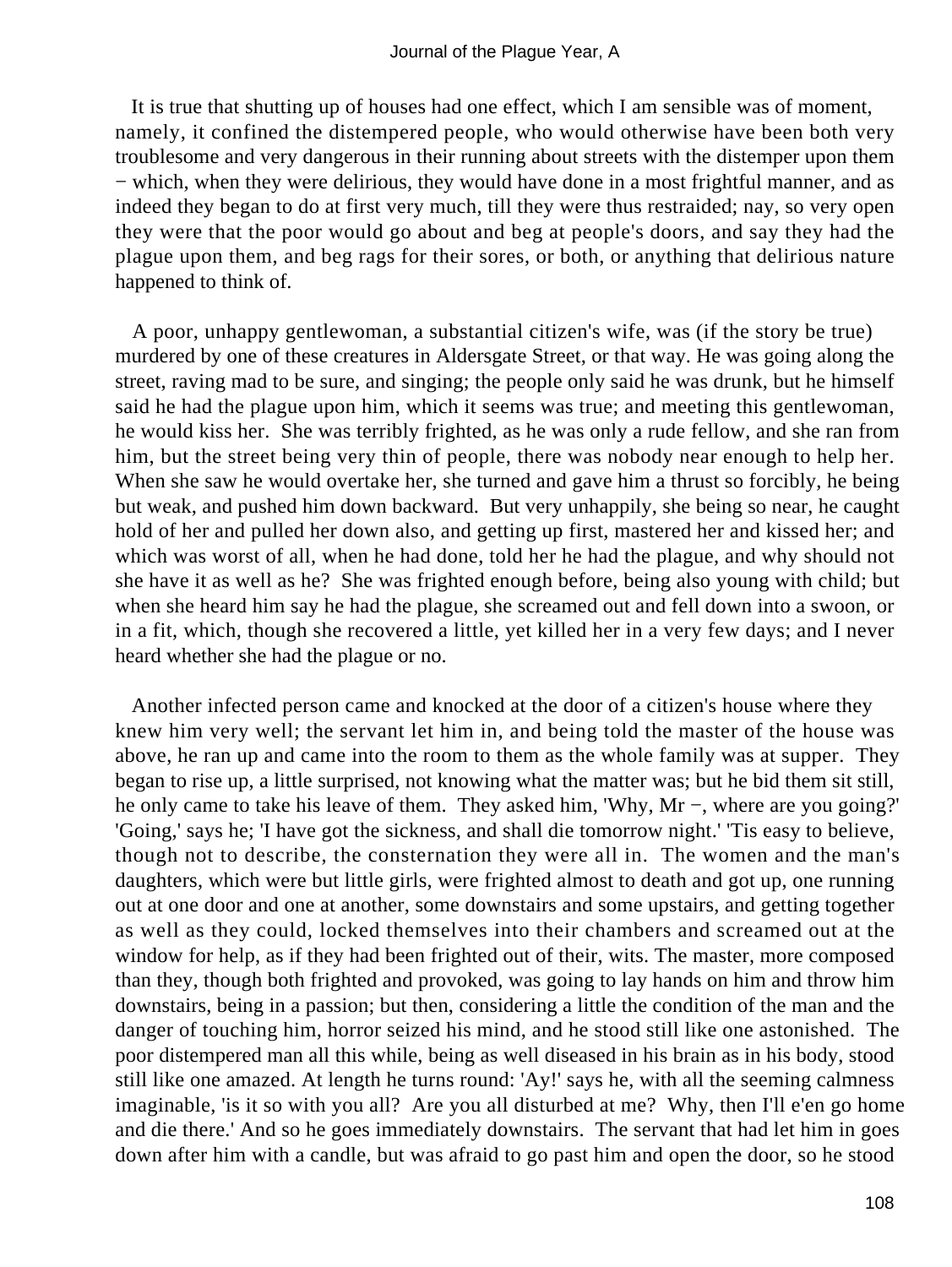on the stairs to see what he would do. The man went and opened the door, and went out and flung the door after him. It was some while before the family recovered the fright, but as no ill consequence attended, they have had occasion since to speak of it (You may be sure) with great satisfaction. Though the man was gone, it was some time − nay, as I heard, some days before they recovered themselves of the hurry they were in; nor did they go up and down the house with any assurance till they had burnt a great variety of fumes and perfumes in all the rooms, and made a great many smokes of pitch, of gunpowder, and of sulphur, all separately shifted, and washed their clothes, and the like. As to the poor man, whether he lived or died I don't remember.

 It is most certain that, if by the shutting up of houses the sick bad not been confined, multitudes who in the height of their fever were delirious and distracted would have been continually running up and down the streets; and even as it was a very great number did so, and offered all sorts of violence to those they met,. even just as a mad dog runs on and bites at every one he meets; nor can I doubt but that, should one of those infected, diseased creatures have bitten any man or woman while the frenzy of the distemper was upon them, they, I mean the person so wounded, would as certainly have been incurably infected as one that was sick before, and had the tokens upon him.

 I heard of one infected creature who, running out of his bed in his shirt in the anguish and agony of his swellings, of which he had three upon him, got his shoes on and went to put on his coat; but the nurse resisting, and snatching the coat from him, he threw her down, ran over her, ran downstairs and into the street, directly to the Thames in his shirt; the nurse running after him, and calling to the watch to stop him; but the watchman, ftighted at the man, and afraid to touch him, let him go on; upon which he ran down to the Stillyard stairs, threw away his shirt, and plunged into the Thames, and, being a good swimmer, swam quite over the river; and the tide being coming in, as they call it (that is, running westward) he reached the land not till he came about the Falcon stairs, where landing, and finding no people there, it being in the night, he ran about the streets there, naked as he was, for a good while, when, it being by that time high water, he takes the river again, and swam back to the Stillyard, landed, ran up the streets again to his own house, knocking at the door, went up the stairs and into his bed again; and that this terrible experiment cured him of the plague, that is to say, that the violent motion of his arms and legs stretched the parts where the swellings he had upon him were, that is to say, under his arms and his groin, and caused them to ripen and break; and that the cold of the water abated the fever in his blood.

 I have only to add that I do not relate this any more than some of the other, as a fact within my own knowledge, so as that I can vouch the truth of them, and especially that of the man being cured by the extravagant adventure, which I confess I do not think very possible; but it may serve to confirm the many desperate things which the distressed people falling into deliriums, and what we call light− headedness, were frequently run upon at that time, and how infinitely more such there would have been if such people had not been confined by the shutting up of houses; and this I take to be the best, if not the only good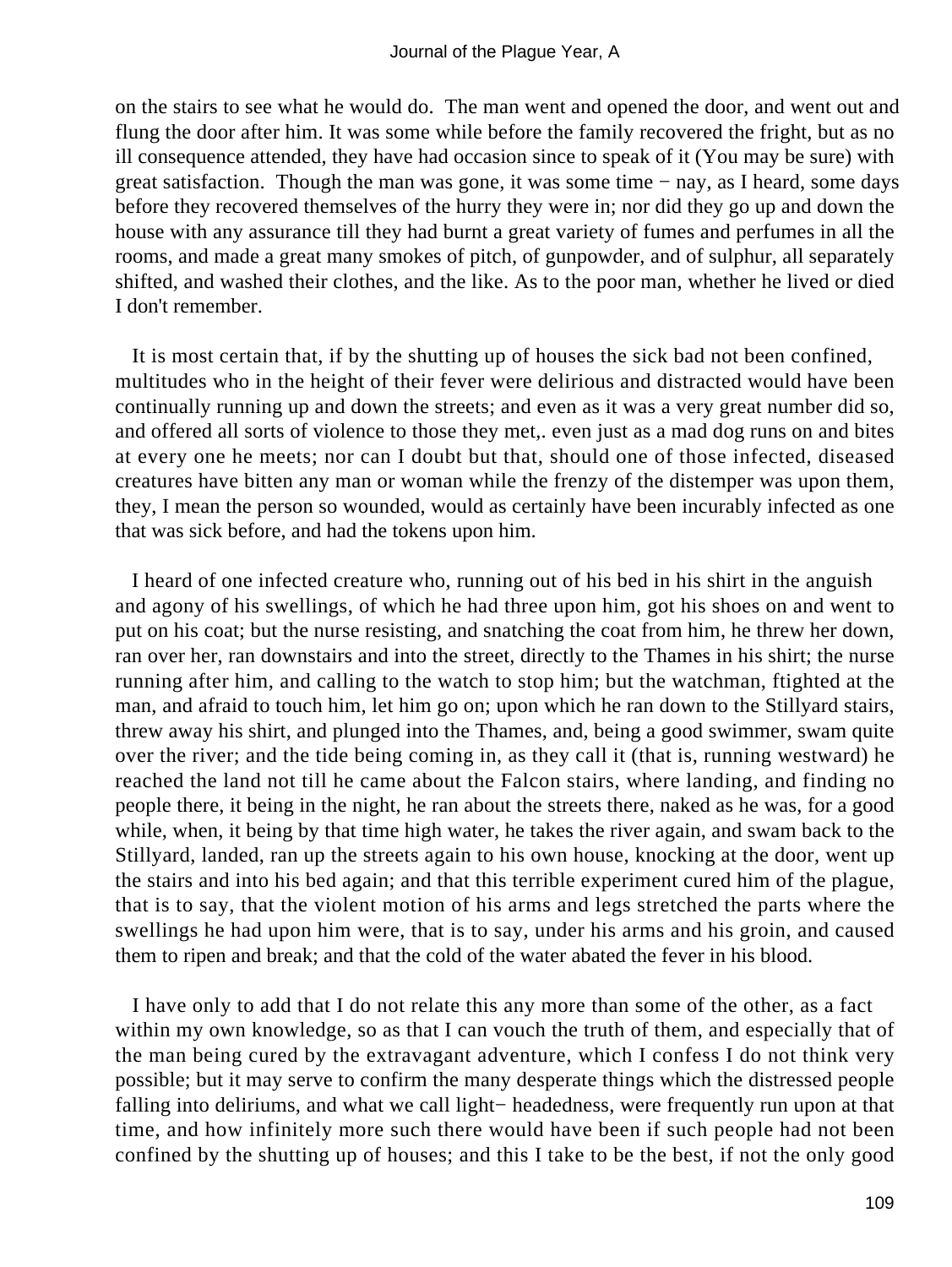thing which was performed by that severe method.

 On the other hand, the complaints and the murmurings were very bitter against the thing itself. It would pierce the hearts of all that came by to hear the piteous cries of those infected people, who, being thus out of their understandings by the violence of their pain or the heat of their blood, were either shut in or perhaps tied in their beds and chairs, to prevent their doing themselves hurt − and who would make a dreadful outcry at their being confined, and at their being not permitted to die at large, as they called it, and as they would have done before.

 This running of distempered people about the streets was very dismal, and the magistrates did their utmost to prevent it; but as it was generally in the night and always sudden when such attempts were made, the officers could not be at band to prevent it; and even when any got out in the day, the officers appointed did not care to meddle with them, because, as they were all grievously infected, to be sure, when they were come to that height, so they were more than ordinarily infectious, and it was one of the most dangerous things that could be to touch them. On the other hand, they generally ran on, not knowing what they did, till they dropped down stark dead, or till they had exhausted their spirits so as that they would fall and then die in perhaps half−an−hour or an hour; and, which was most piteous to hear, they were sure to come to themselves entirely in that half−hour or hour, and then to make most grievous and piercing cries and lamentations in the deep, afflicting sense of the condition they were in. This was much of it before the order for shutting up of houses was strictly put in execution, for at first the watchmen were not so vigorous and severe as they were afterward in the keeping the people in; that is to say, before they were (I mean some of them) severely punished for their neglect, failing in their duty, and letting people who were under their care slip away, or conniving at their going abroad, whether sick or well. But after they saw the officers appointed to examine into their conduct were resolved to have them do their duty or be punished for the omission, they were more exact, and the people were strictly restrained; which was a thing they took so ill and bore so impatiently that their discontents can hardly be described. But there was an absolute necessity for it, that must be confessed, unless some other measures had been timely entered upon, and it was too late for that.

 Had not this particular (of the sick being restrained as above) been our case at that time, London would have been the most dreadful place that ever was in the world; there would, for aught I know, have as many people died in the streets as died in their houses; for when the distemper was at its height it generally made them raving and delirious, and when they were so they would never be persuaded to keep in their beds but by force; and many who were not tied threw themselves out of windows when they found they could not get leave to go out of their doors.

 It was for want of people conversing one with another, in this time of calamity, that it was impossible any particular person could come at the knowledge of all the extraordinary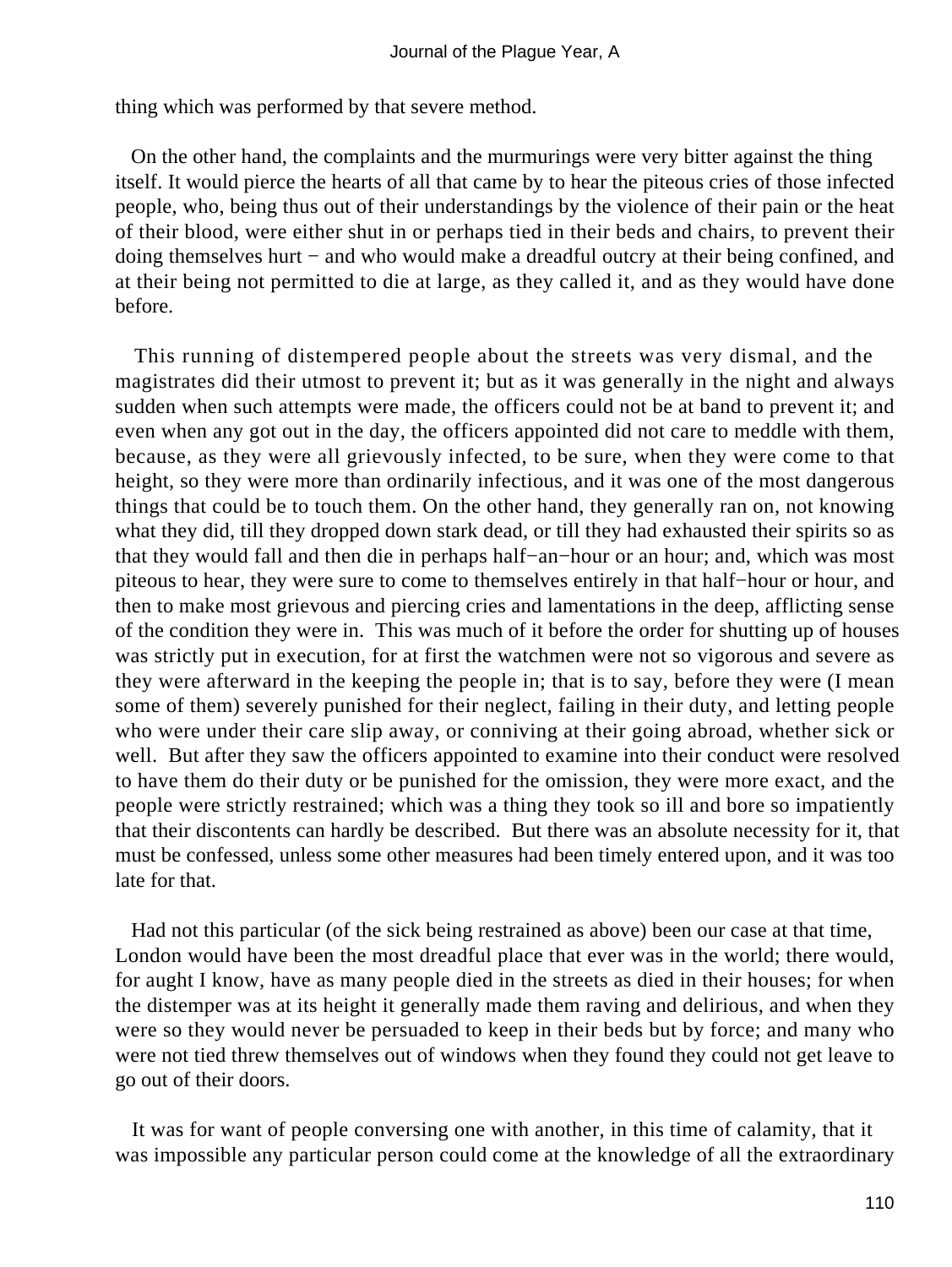cases that occurred in different families; and particularly I believe it was never known to this day how many people in their deliriums drowned themselves in the Thames, and in the river which runs from the marshes by Hackney, which we generally called Ware River, or Hackney River. As to those which were set down in the weekly bill, they were indeed few; nor could it be known of any of those whether they drowned themselves by accident or not. But I believe I might reckon up more who within the compass of my knowledge or observation really drowned themselves in that year, than are put down in the bill of all put together: for many of the bodies were never found who yet were known to be lost; and the like in other methods of self−destruction. There was also one man in or about Whitecross Street burned himself to death in his bed; some said it was done by himself, others that it was by the treachery of the nurse that attended him; but that he had the plague upon him was agreed by all.

 It was a merciful disposition of Providence also, and which I have many times thought of at that time, that no fires, or no considerable ones at least, happened in the city during that year, which, if it had been otherwise, would have been very dreadful; and either the people must have let them alone unquenched, or have come together in great crowds and throngs, unconcerned at the danger of the infection, not concerned at the houses they went into, at the goods they handled, or at the persons or the people they came among. But so it was, that excepting that in Cripplegate parish, and two or three little eruptions of fires, which were presently extinguished, there was no disaster of that kind happened in the whole year. They told us a story of a house in a place called Swan Alley, passing from Goswell Street, near the end of Old Street, into St John Street, that a family was infected there in so terrible a manner that every one of the house died. The last person lay dead on the floor, and, as it is supposed, had lain herself all along to die just before the fire; the fire, it seems, had fallen from its place, being of wood, and had taken hold of the boards and the joists they lay on, and burnt as far as just to the body, but had not taken hold of the dead body (though she had little more than her shift on) and had gone out of itself, not burning the rest of the house, though it was a slight timber house. How true this might be I do not determine, but the city being to suffer severely the next year by fire, this year it felt very little of that calamity.

 Indeed, considering the deliriums which the agony threw people into, and how I have mentioned in their madness, when they were alone, they did many desperate things, it was very strange there were no more disasters of that kind.

 It has been frequently asked me, and I cannot say that I ever knew how to give a direct answer to it, how it came to pass that so many infected people appeared abroad in the streets at the same time that the houses which were infected were so vigilantly searched, and all of them shut up and guarded as they were.

 I confess I know not what answer to give to this, unless it be this: that in so great and populous a city as this is it was impossible to discover every house that was infected as soon as it was so, or to shut up all the houses that were infected; so that people had the liberty of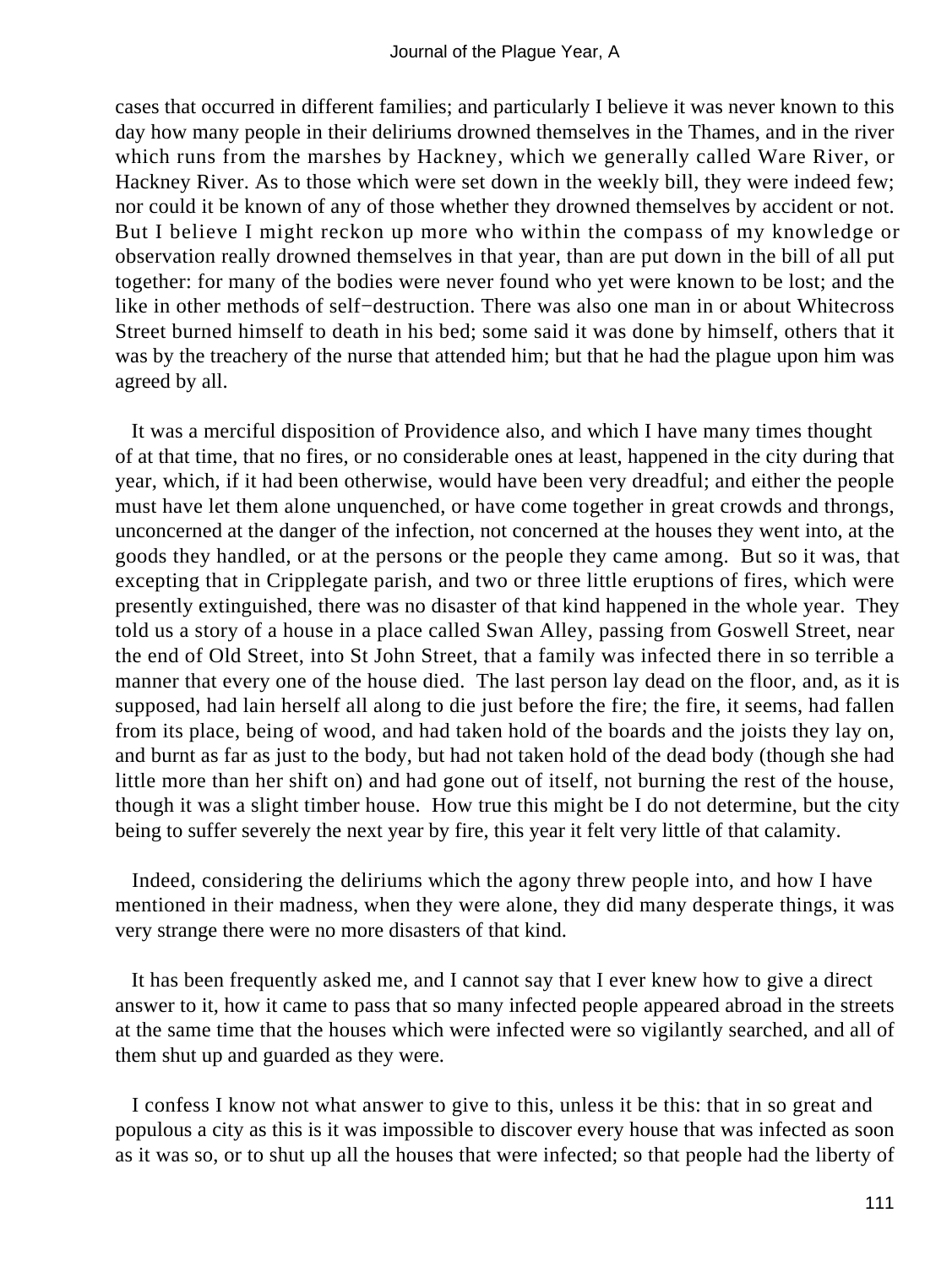going about the streets, even where they Pleased, unless they were known to belong to such−and−such infected houses.

 It is true that, as several physicians told my Lord Mayor, the fury of the contagion was such at some particular times, and people sickened so fast and died so soon, that it was impossible, and indeed to no purpose, to go about to inquire who was sick and who was well, or to shut them up with such exactness as the thing required, almost every house in a whole street being infected, and in many places every person in some of the houses; and that which was still worse, by the time that the houses were known to be infected, most of the persons infected would be stone dead, and the rest run away for fear of being shut up; so that it was to very small purpose to call them infected houses and shut them up, the infection having ravaged and taken its leave of the house before it was really known that the family was any way touched.

 This might be sufficient to convince any reasonable person that as it was not in the power of the magistrates or of any human methods of policy, to prevent the spreading the infection, so that this way of shutting up of houses was perfectly insufficient for that end. Indeed it seemed to have no manner of public good in it, equal or proportionable to the grievous burden that it was to the particular families that were so shut up; and, as far as I was employed by the public in directing that severity, I frequently found occasion to see that it was incapable of answering the end. For example, as I was desired, as a visitor or examiner, to inquire into the particulars of several families which were infected, we scarce came to any house where the plague had visibly appeared in the family but that some of the family were fled and gone. The magistrates would resent this, and charge the examiners with being remiss in their examination or inspection. But by that means houses were long infected before it was known. Now, as I was in this dangerous office but half the appointed time, which was two months, it was long enough to inform myself that we were no way capable of coming at the knowledge of the true state of any family but by inquiring at the door or of the neighbours. As for going into every house to search, that was a part no authority would offer to impose on the inhabitants, or any citizen would undertake: for it would have been exposing us to certain infection and death, and to the ruin of our own families as well as of ourselves; nor would any citizen of probity, and that could be depended upon, have stayed in the town if they had been made liable to such a severity.

 Seeing then that we could come at the certainty of things by no method but that of inquiry of the neighbours or of the family, and on that we could not justly depend, it was not possible but that the uncertainty of this matter would remain as above.

 It is true masters of families were bound by the order to give notice to the examiner of the place wherein he lived, within two hours after he should discover it, of any person being sick in his house (that is to say, having signs of the infection)− but they found so many ways to evade this and excuse their negligence that they seldom gave that notice till they had taken measures to have every one escape out of the house who had a mind to escape,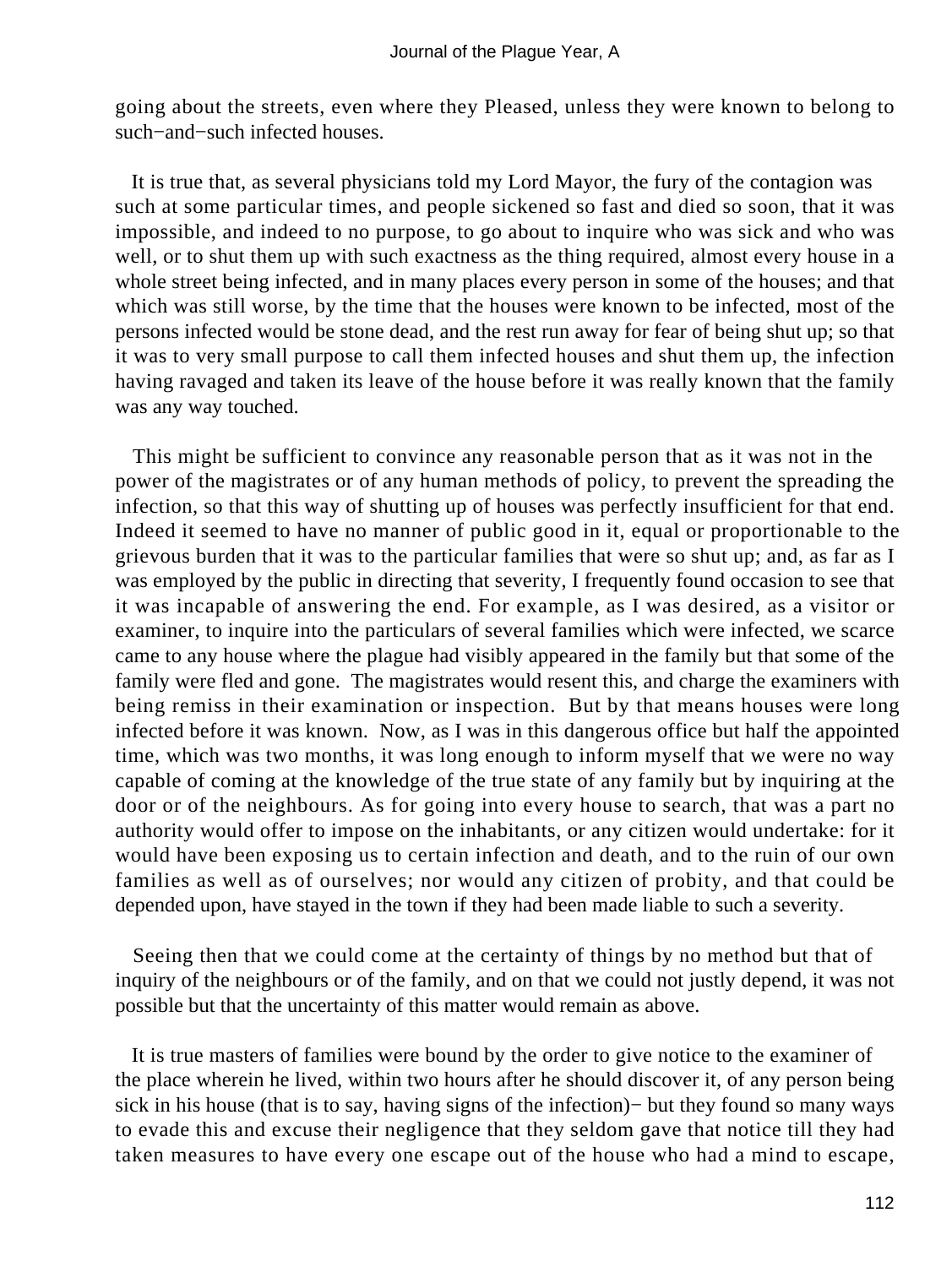whether they were sick or sound; and while this was so, it is easy to see that the shutting up of houses was no way to be depended upon as a sufficient method for putting a stop to the infection because, as I have said elsewhere, many of those that so went out of those infected houses had the plague really upon them, though they might really think themselves sound. And some of these were the people that walked the streets till they fell down dead, not that they were suddenly struck with the distemper as with a bullet that killed with the stroke, but that they really had the infection in their blood long before; only, that as it preyed secretly on the vitals, it appeared not till it seized the heart with a mortal power, and the patient died in a moment, as with a sudden fainting or an apoplectic fit.

 I know that some even of our physicians thought for a time that those people that so died in the streets were seized but that moment they fell, as if they had been touched by a stroke from heaven as men are killed by a flash of lightning − but they found reason to alter their opinion afterward; for upon examining the bodies of such after they were dead, they always either had tokens upon them or other evident proofs of the distemper having been longer upon them than they had otherwise expected.

 This often was the reason that, as I have said, we that were examiners were not able to come at the knowledge of the infection being entered into a house till it was too late to shut it up, and sometimes not till the people that were left were all dead. In Petticoat Lane two houses together were infected, and several people sick; but the distemper was so well concealed, the examiner, who was my neighbour, got no knowledge of it till notice was sent him that the people were all dead, and that the carts should call there to fetch them away. The two heads of the families concerted their measures, and so ordered their matters as that when the examiner was in the neighbourhood they appeared generally at a time, and answered, that is, lied, for one another, or got some of the neighbourhood to say they were all in health − and perhaps knew no better − till, death making it impossible to keep it any longer as a secret, the dead−carts were called in the night to both the houses t and so it became public. But when the examiner ordered the constable to shut up the houses there was nobody left in them but three people, two in one house and one in the other, just dying, and a nurse in each house who acknowledged that they had buried five before, that the houses had been infected nine or ten days, and that for all the rest of the two families, which were many, they were gone, some sick, some well, or whether sick or well could not be known.

 In like manner, at another house in the same lane, a man having his family infected but very unwilling to be shut up, when he could conceal it no longer, shut up himself; that is to say, he set the great red cross upon his door with the words, 'Lord have mercy upon us', and so deluded the examiner, who supposed it had been done by the constable by order of the other examiner, for there were two examiners to every district or precinct. By this means he had free egress and regress into his house again. and out of it, as he pleased, notwithstanding it was infected, till at length his stratagem was found out; and then he, with the sound part of his servants and family, made off and escaped, so they were not shut up at all.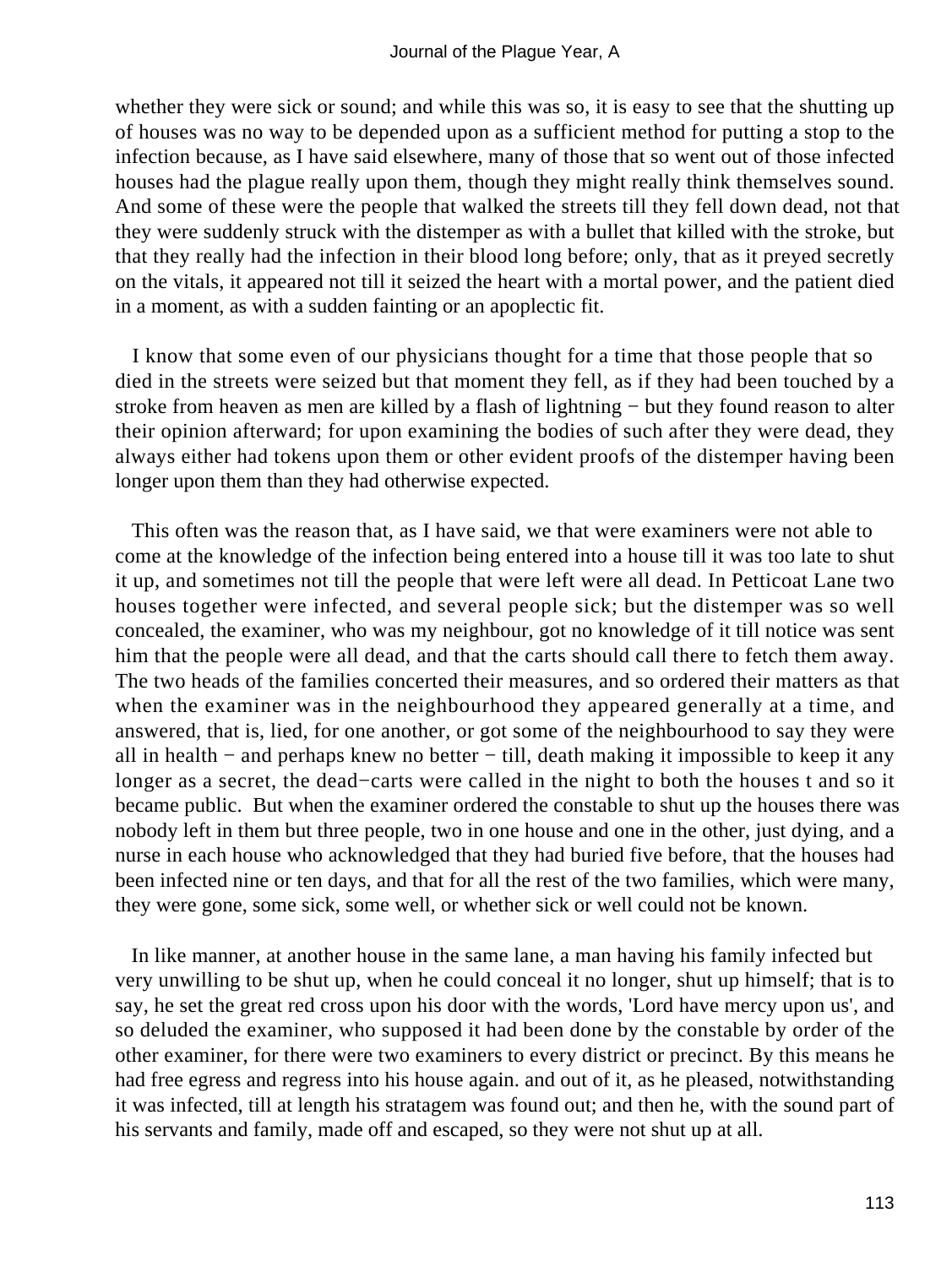These things made it very hard, if not impossible, as I have said, to prevent the spreading of an infection by the shutting up of houses – unless the people would think the shutting of their houses no grievance, and be so willing to have it done as that they would give notice duly and faithfully to the magistrates of their being infected as soon as it was known by themselves; but as that cannot be expected from them, and the examiners cannot be supposed, as above, to go into their houses to visit and search, all the good of shutting up houses will be defeated, and few houses will be shut up in time, except those of the poor, who cannot conceal it, and of some people who will be discovered by the terror and consternation which the things put them into.

 I got myself discharged of the dangerous office I was in as soon as I could get another admitted, whom I had obtained for a little money to accept of it; and so, instead of serving the two months, which was directed, I was not above three weeks in it; and a great while too, considering it was in the month of August, at which time the distemper began to rage with great violence at our end of the town.

 In the execution of this office I could not refrain speaking my opinion among my neighbours as to this shutting up the people in their houses; in which we saw most evidently the severities that were used, though grievous in themselves, had also this particular objection against them: namely, that they did not answer the end, as I have said, but that the distempered people went day by day about the streets; and it was our united opinion that a method to have removed the sound from the sick, in case of a particular house being visited, would have been much more reasonable on many accounts, leaving nobody with the sick persons but such as should on such occasion request to stay and declare themselves content to be shut up with them

 Our scheme for removing those that were sound from those that were sick was only in such houses as were infected, and confining the sick was no confinement; those that could not stir would not complain while they were in their senses and while they had the power of judging. Indeed, when they came to be delirious and light−headed, then they would cry out of the cruelty of being confined; but for the removal of those that were well, we thought it highly reasonable and just, for their own sakes, they should be removed from the sick, and that for other people's safety they should keep retired for a while, to see that they were sound, and might not infect others; and we thought twenty or thirty days enough for this.

 Now, certainly, if houses had been provided on purpose for those that were sound to perform this demi−quarantine in, they would have much less reason to think themselves injured in such a restraint than in being confined with infected people in the houses where they lived.

 It is here, however, to be observed that after the funerals became so many that people could not toll the bell, mourn or weep, or wear black for one another, as they did before; no, nor so much as make coffins for those that died; so after a while the fury of the infection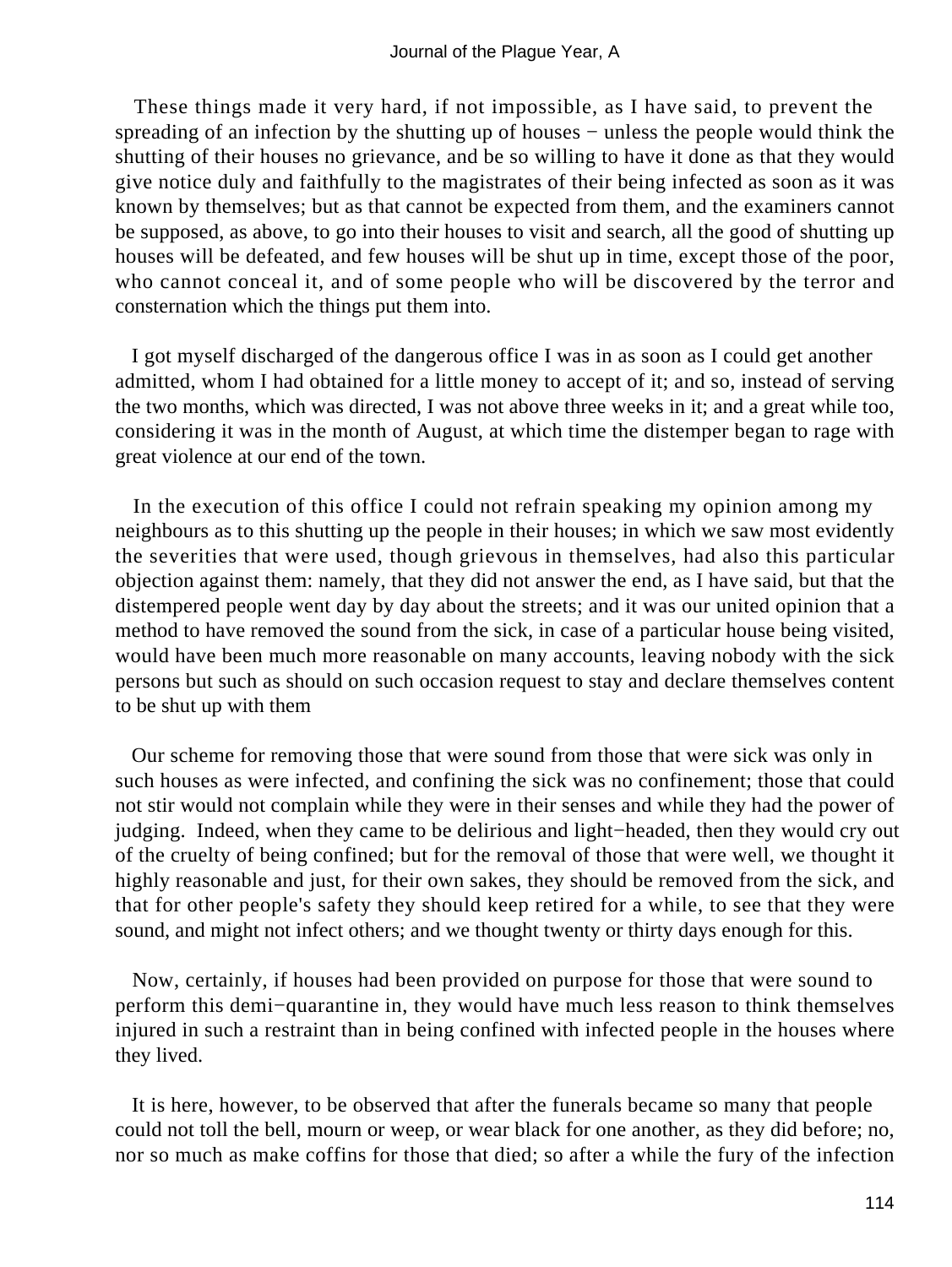appeared to be so increased that, in short, they shut up no houses at all. It seemed enough that all the remedies of that kind had been used till they were found fruitless, and that the plague spread itself with an irresistible fury; so that as the fire the succeeding year spread itself, and burned with such violence that the citizens, in despair, gave over their endeavours to extinguish it, so in the plague it came at last to such violence that the people sat still looking at one another, and seemed quite abandoned to despair; whole streets seemed to be desolated, and not to be shut up only, but to be emptied of their inhabitants; doors were left open, windows stood shattering with the wind in empty houses for want of people to shut them. In a word, people began to give up themselves to their fears and to think that all regulations and methods were in vain, and that there was nothing to be hoped for but an universal desolation; and it was even in the height of this general despair that it Pleased God to stay His hand, and to slacken the fury of the contagion in such a manner as was even surprising, like its beginning, and demonstrated it to be His own particular hand, and that above, if not without the agency of means, as I shall take notice of in its proper place.

 But I must still speak of the plague as in its height, raging even to desolation, and the people under the most dreadful consternation, even, as I have said, to despair. It is hardly credible to what excess the passions of men carried them in this extremity of the distemper, and this part, I think, was as moving as the rest. What could affect a man in his full power of reflection, and what could make deeper impressions on the soul, than to see a man almost naked, and got out of his house, or perhaps out of his bed, into the street, come out of Harrow Alley, a populous conjunction or collection of alleys, courts, and passages in the Butcher Row in Whitechappel, − I say, what could be more affecting than to see this poor man come out into the open street, run dancing and singing and making a thousand antic gestures, with five or six women and children running after him, crying and calling upon him for the Lord's sake to come back, and entreating the help of others to bring him back, but all in vain, nobody daring to lay a hand upon him or to come near him?

 This was a most grievous and afflicting thing to me, who saw it all from my own windows; for all this while the poor afflicted man was, as I observed it, even then in the utmost agony of pain, having (as they said) two swellings upon him which could not be brought to break or to suppurate; but, by laying strong caustics on them, the surgeons had, it seems, hopes to break them – which caustics were then upon him, burning his flesh as with a hot iron. I cannot say what became of this poor man, but I think he continued roving about in that manner till he fell down and died.

 No wonder the aspect of the city itself was frightful. The usual concourse of people in the streets, and which used to be supplied from our end of the town, was abated. The Exchange was not kept shut, indeed, but it was no more frequented. The fires were lost; they had been almost extinguished for some days by a very smart and hasty rain. But that was not all; some of the physicians insisted that they were not only no benefit, but injurious to the health of people. This they made a loud clamour about, and complained to the Lord Mayor about it. On the other hand, others of the same faculty, and eminent too, opposed them, and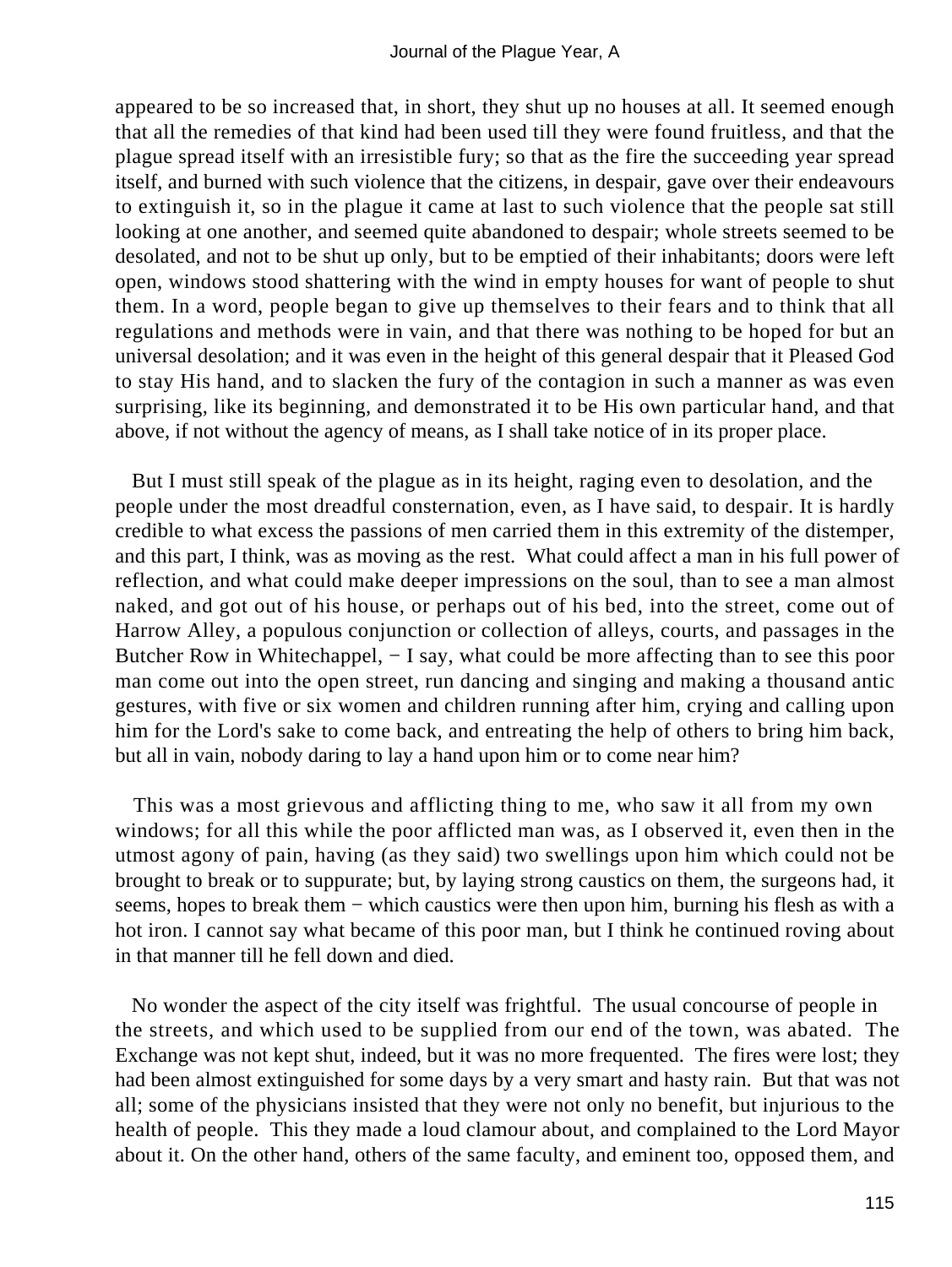gave their reasons why the fires were, and must be, useful to assuage the violence of the distemper. I cannot give a full account of their arguments on both sides; only this I remember, that they cavilled very much with one another. Some were for fires, but that they must be made of wood and not coal, and of particular sorts of wood too, such as fir in particular, or cedar, because of the strong effluvia of turpentine; others were for coal and not wood, because of the sulphur and bitumen; and others were for neither one or other. Upon the whole, the Lord Mayor ordered no more fires, and especially on this account, namely, that the plague was so fierce that they saw evidently it defied all means, and rather seemed to increase than decrease upon any application to check and abate it; and yet this amazement of the magistrates proceeded rather from want of being able to apply any means successfully than from any unwillingness either to expose themselves or undertake the care and weight of business; for, to do them justice, they neither spared their pains nor their persons. But nothing answered; the infection raged, and the people were now frighted and terrified to the last degree: so that, as I may say, they gave themselves up, and, as I mentioned above, abandoned themselves to their despair.

 But let me observe here that, when I say the people abandoned themselves to despair, I do not mean to what men call a religious despair, or a despair of their eternal state, but I mean a despair of their being able to escape the infection or to outlive the plague. which they saw was so raging and so irresistible in its force that indeed few people that were touched with it in its height, about August and September, escaped; and, which is very particular, contrary to its ordinary operation in June and July, and the beginning of August, when, as I have observed, many were infected, and continued so many days, and then went off after having had the poison in their blood a long time; but now, on the contrary, most of the people who were taken during the two last weeks in August and in the three first weeks in September, generally died in two or three days at furthest, and many the very same day they were taken; whether the dog−days, or, as our astrologers pretended to express themselves, the influence of the dog−star, had that malignant effect, or all those who had the seeds of infection before in them brought it up to a maturity at that time altogether, I know not; but this was the time when it was reported that above 3000 people died in one night; and they that would have us believe they more critically observed it pretend to say that they all died within the space of two hours, viz., between the hours of one and three in the morning.

 As to the suddenness of people's dying at this time, more than before, there were innumerable instances of it, and I could name several in my neighbourhood. One family without the Bars, and not far from me, were all seemingly well on the Monday, being ten in family. That evening one maid and one apprentice were taken ill and died the next morning − when the other apprentice and two children were touched, whereof one died the same evening, and the other two on Wednesday. In a word, by Saturday at noon the master, mistress, four children, and four servants were all gone, and the house left entirely empty, except an ancient woman who came in to take charge of the goods for the master of the family's brother, who lived not far off, and who had not been sick.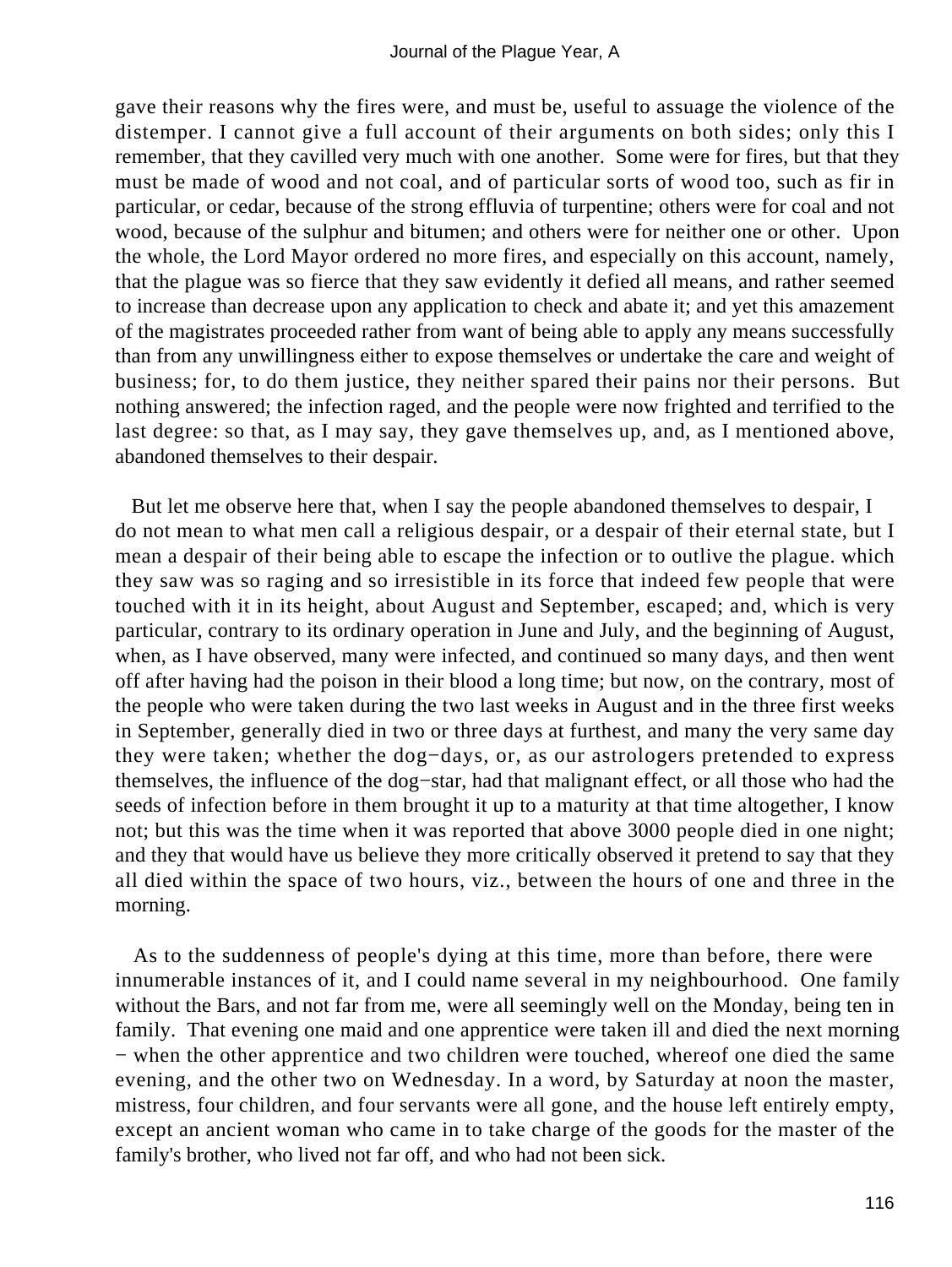Many houses were then left desolate, all the people being carried away dead, and especially in an alley farther on the same side beyond the Bars, going in at the sign of Moses and Aaron, there were several houses together which, they said, had not one person left alive in them; and some that died last in several of those houses were left a little too long before they were fetched out to be buried; the reason of which was not, as some have written very untruly, that the living were not sufficient to bury the dead, but that the mortality was so great in the yard or alley that there was nobody left to give notice to the buriers or sextons that there were any dead bodies there to be buried. It was said, how true I know not, that some of those bodies were so much corrupted and so rotten that it was with difficulty they were carried; and as the carts could not come any nearer than to the Alley Gate in the High Street, it was so much the more difficult to bring them along; but I am not certain how many bodies were then left. I am sure that ordinarily it was not so.

 As I have mentioned how the people were brought into a condition to despair of life and abandon themselves, so this very thing had a strange effect among us for three or four weeks; that is, it made them bold and venturous: they were no more shy of one another, or restrained within doors, but went anywhere and everywhere, and began to converse. One would say to another, 'I do not ask you how you are, or say how I am; it is certain we shall all go; so 'tis no matter who is all sick or who is sound'; and so they ran desperately into any place or any company.

 As it brought the people into public company, so it was surprising how it brought them to crowd into the churches. They inquired no more into whom they sat near to or far from, what offensive smells they met with, or what condition the people seemed to be in; but, looking upon themselves all as so many dead corpses, they came to the churches without the least caution, and crowded together as if their lives were of no consequence compared to the work which they came about there. Indeed, the zeal which they showed in coming, and the earnestness and affection they showed in their attention to what they heard, made it manifest what a value people would all put upon the worship of God if they thought every day they attended at the church that it would be their last.

 Nor was it without other strange effects, for it took away, all manner of prejudice at or scruple about the person whom they found in the pulpit when they came to the churches. It cannot be doubted but that many of the ministers of the parish churches were cut off, among others, in so common and dreadful a calamity; and others had not courage enough to stand it, but removed into the country as they found means for escape. As then some parish churches were quite vacant and forsaken, the people made no scruple of desiring such Dissenters as had been a few years before deprived of their livings by virtue of the Act of Parliament called the Act of Uniformity to preach in the churches; nor did the church ministers in that case make any difficulty of accepting their assistance; so that many of those whom they called silenced ministers had their mouths opened on this occasion and preached publicly to the people.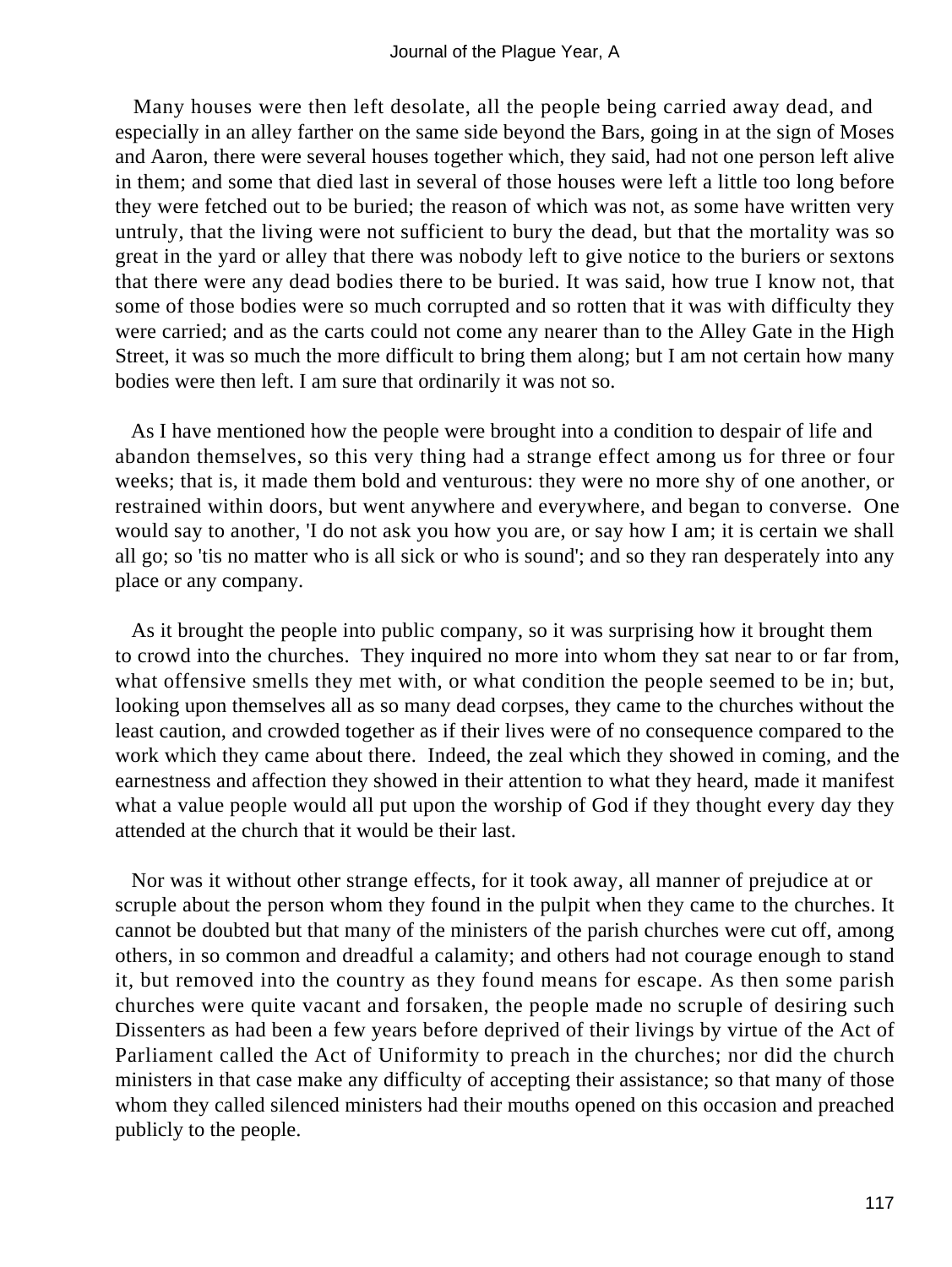Here we may observe and I hope it will not be amiss to take notice of it that a near view of death would soon reconcile men of good principles one to another, and that it is chiefly owing to our easy situation in life and our putting these things far from us that our breaches are fomented, ill blood continued, prejudices, breach of charity and of Christian union, so much kept and so far carried on among us as it is. Another plague year would reconcile all these differences; a dose conversing with death, or with diseases that threaten death, would scum off the gall from our tempers, remove the animosities among us, and bring us to see with differing eyes than those which we looked on things with before. As the people who had been used to join with the Church were reconciled at this time with the admitting the Dissenters to preach to them, so the Dissenters, who with an uncommon prejudice had broken off from the communion of the Church of England, were now content to come to their parish churches and to conform to the worship which they did not approve of before; but as the terror of the infection abated, those things all returned again to their less desirable channel and to the course they were in before.

 I mention this but historically. I have no mind to enter into arguments to move either or both sides to a more charitable compliance one with another. I do not see that it is probable such a discourse would be either suitable or successful; the breaches seem rather to widen, and tend to a widening further, than to closing, and who am I that I should think myself able to influence either one side or other? But this I may repeat again, that 'tis evident death will reconcile us all; on the other side the grave we shall be all brethren again. In heaven, whither I hope we may come from all parties and persuasions, we shall find neither prejudice or scruple; there we shall be of one principle and of one opinion. Why we cannot be content to go hand in hand to the Place where we shall join heart and hand without the least hesitation, and with the most complete harmony and affection − I say, why we cannot do so here I can say nothing to, neither shall I say anything more of it but that it remains to be lamented.

 I could dwell a great while upon the calamities of this dreadful time, and go on to describe the objects that appeared among us every day, the dreadful extravagancies which the distraction of sick people drove them into; how the streets began now to be fuller of frightful objects, and families to be made even a terror to themselves. But after I have told you, as I have above, that one man, being tied in his bed, and finding no other way to deliver himself, set the bed on fire with his candle, which unhappily stood within his reach, and burnt himself in his bed; and how another, by the insufferable torment he bore, danced and sung naked in the streets, not knowing one ecstasy from another; I say, after I have mentioned these things, what can be added more? What can be said to represent the misery of these times more lively to the reader, or to give him a more perfect idea of a complicated distress?

 I must acknowledge that this time was terrible, that I was sometimes at the end of all my resolutions, and that I had not the courage that I had at the beginning. As the extremity brought other people abroad, it drove me home, and except having made my voyage down to Blackwall and Greenwich, as I have related, which was an excursion, I kept afterwards very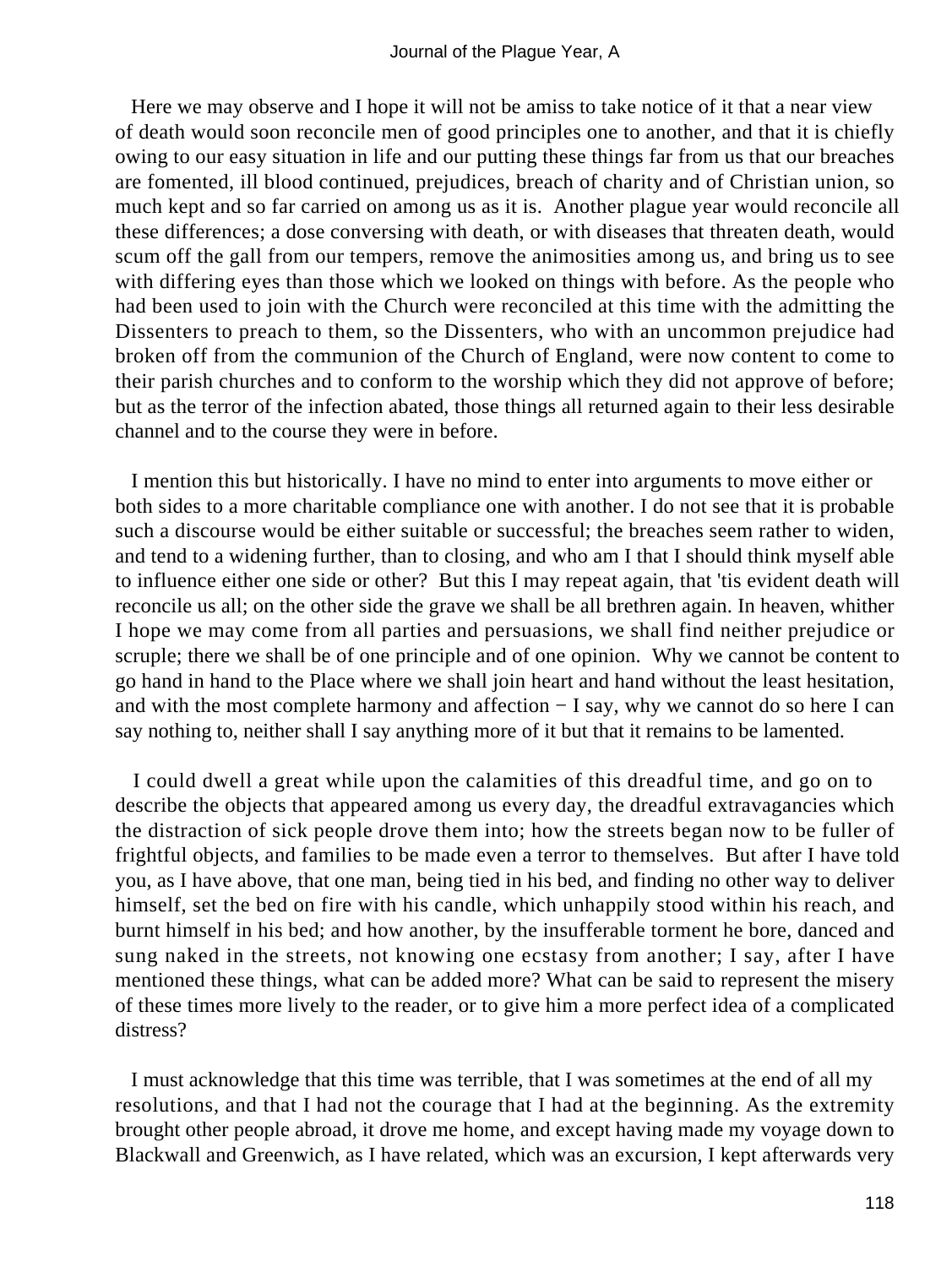much within doors, as I had for about a fortnight before. I have said already that I repented several times that I had ventured to stay in town, and had not gone away with my brother and his family, but it was too late for that now; and after I had retreated and stayed within doors a good while before my impatience led me abroad, then they called me, as I have said, to an ugly and dangerous office which brought me out again; but as that was expired while the height of the distemper lasted, I retired again, and continued dose ten or twelve days more, during which many dismal spectacles represented themselves in my view out of my own windows and in our own street − as that particularly from Harrow Alley, of the poor outrageous creature which danced and sung in his agony; and many others there were. Scarce a day or night passed over but some dismal thing or other happened at the end of that Harrow Alley, which was a place full of poor people, most of them belonging to the butchers or to employments depending upon the butchery.

 Sometimes heaps and throngs of people would burst out of the alley, most of them women, making a dreadful clamour, mixed or compounded of screeches, cryings, and calling one another, that we could not conceive what to make of it. Almost all the dead part of the night the dead−cart stood at the end of that alley, for if it went in it could not well turn again, and could go in but a little way. There, I say, it stood to receive dead bodies, and as the churchyard was but a little way off, if it went away full it would soon be back again. It is impossible to describe the most horrible cries and noise the poor people would make at their bringing the dead bodies of their children and friends out of the cart, and by the number one would have thought there had been none left behind, or that there were people enough for a small city living in those places. Several times they cried 'Murder', sometimes 'Fire'; but it was easy to perceive it was all distraction, and the complaints of distressed and distempered people.

 I believe it was everywhere thus as that time, for the plague raged for six or seven weeks beyond all that I have expressed, and came even to such a height that, in the extremity, they began to break into that excellent order of which I have spoken so much in behalf of the magistrates; namely, that no dead bodies were seen in the street or burials in the daytime: for there was a necessity in this extremity to bear with its being otherwise for a little while.

 One thing I cannot omit here, and indeed I thought it was extraordinary, at least it seemed a remarkable hand of Divine justice: viz., that all the predictors, astrologers, fortune−tellers, and what they called cunning−men, conjurers, and the like: calculators of nativities and dreamers of dream, and such people, were gone and vanished; not one of them was to be found. I am verily persuaded that a great number of them fell in the heat of the calamity, having ventured to stay upon the prospect of getting great estates; and indeed their gain was but too great for a time, through the madness and folly of the people. But now they were silent; many of them went to their long home, not able to foretell their own fate or to calculate their own nativities. Some have been critical enough to say that every one of them died. I dare not affirm that; but this I must own, that I never heard of one of them that ever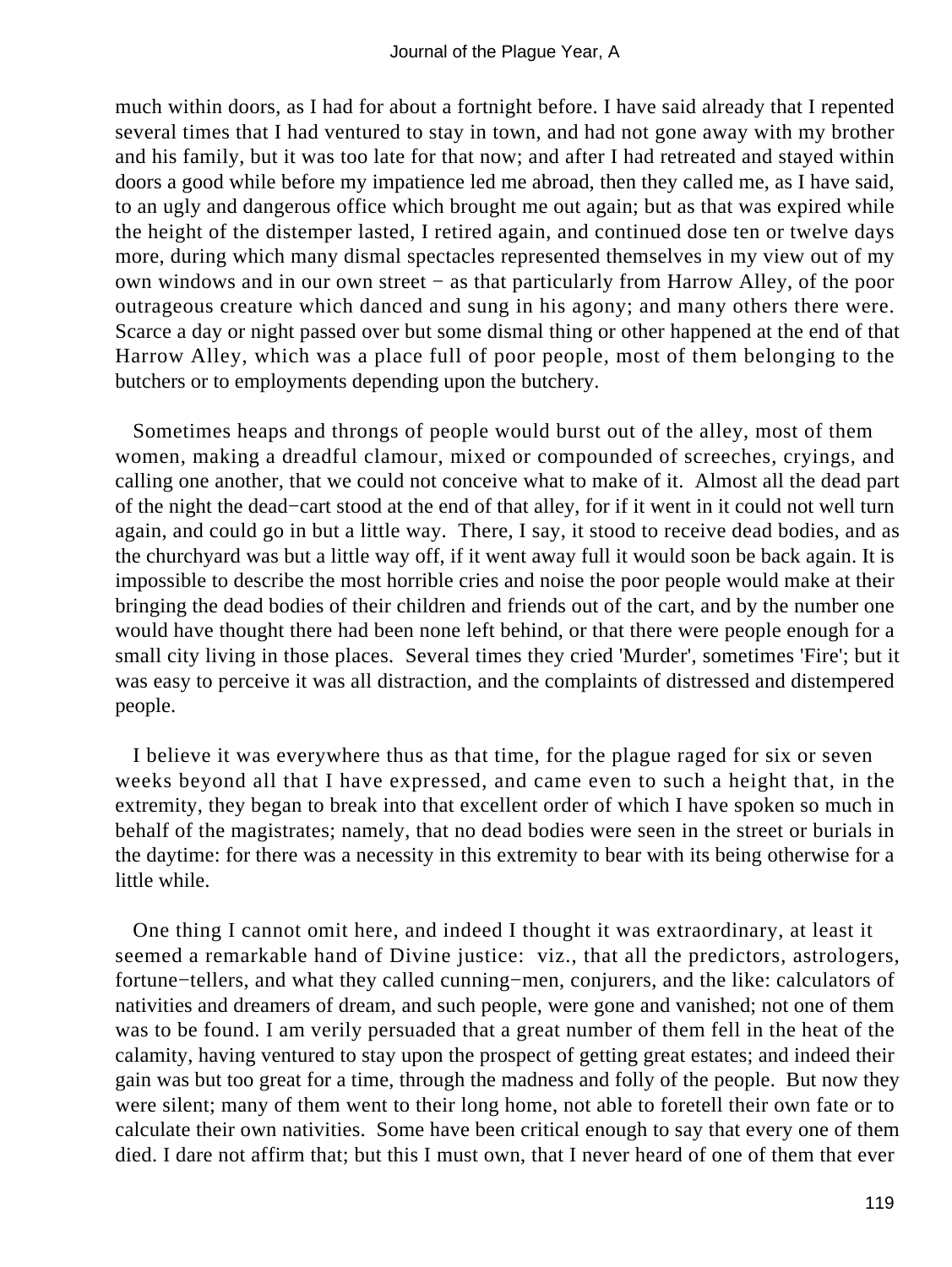appeared after the calamity was over.

 But to return to my particular observations during this dreadful part of the visitation. I am now come, as I have said, to the month of September, which was the most dreadful of its kind, I believe, that ever London saw; for, by all the accounts which I have seen of the preceding visitations which have been in London, nothing has been like it, the number in the weekly bill amounting to almost 40,000 from the 22nd of August to the 26th of September, being but five weeks. The particulars of the bills are as follows, viz. : −

 From August the 22nd to the 29th 7496 « » 29th « 5th September 8252 » September the 5th « 12th 7690 » « 12th » 19th 8297 « » 19th **"** 26th 6460 – – −

38,195

 This was a prodigious number of itself, but if I should add the reasons which I have to believe that this account was deficient, and how deficient it was, you would, with me, make no scruple to believe that there died above ten thousand a week for all those weeks, one week with another, and a proportion for several weeks both before and after. The confusion among the people, especially within the city, at that time, was inexpressible. The terror was so great at last that the courage of the people appointed to carry away the dead began to fail them; nay, several of them died, although they had the distemper before and were recovered, and some of them dropped down when they have been carrying the bodies even at the pit side, and just ready to throw them in; and this confusion was greater in the city because they had flattered themselves with hopes of escaping, and thought the bitterness of death was past. One cart, they told us, going up Shoreditch was forsaken of the drivers, or being left to one man to drive, he died in the street; and the horses going on overthrew the cart, and left the bodies, some thrown out here, some there, in a dismal manner. Another cart was, it seems, found in the great pit in Finsbury Fields, the driver being dead, or having been gone and abandoned it, and the horses running too near it, the cart fell in and drew the horses in also. It was suggested that the driver was thrown in with it and that the cart fell upon him, by reason his whip was seen to be in the pit among the bodies; but that, I suppose, could not be certain.

 In our parish of Aldgate the dead−carts were several times, as I have heard, found standing at the churchyard gate full of dead bodies, but neither bellman or driver or any one else with it; neither in these or many other cases did they know what bodies they had in their cart, for sometimes they were let down with ropes out of balconies and out of windows, and sometimes the bearers brought them to the cart, sometimes other people; nor, as the men themselves said, did they trouble themselves to keep any account of the numbers.

 The vigilance of the magistrates was now put to the utmost trial − and, it must be confessed, can never be enough acknowledged on this occasion also; whatever expense or trouble they were at, two things were never neglected in the city or suburbs either : −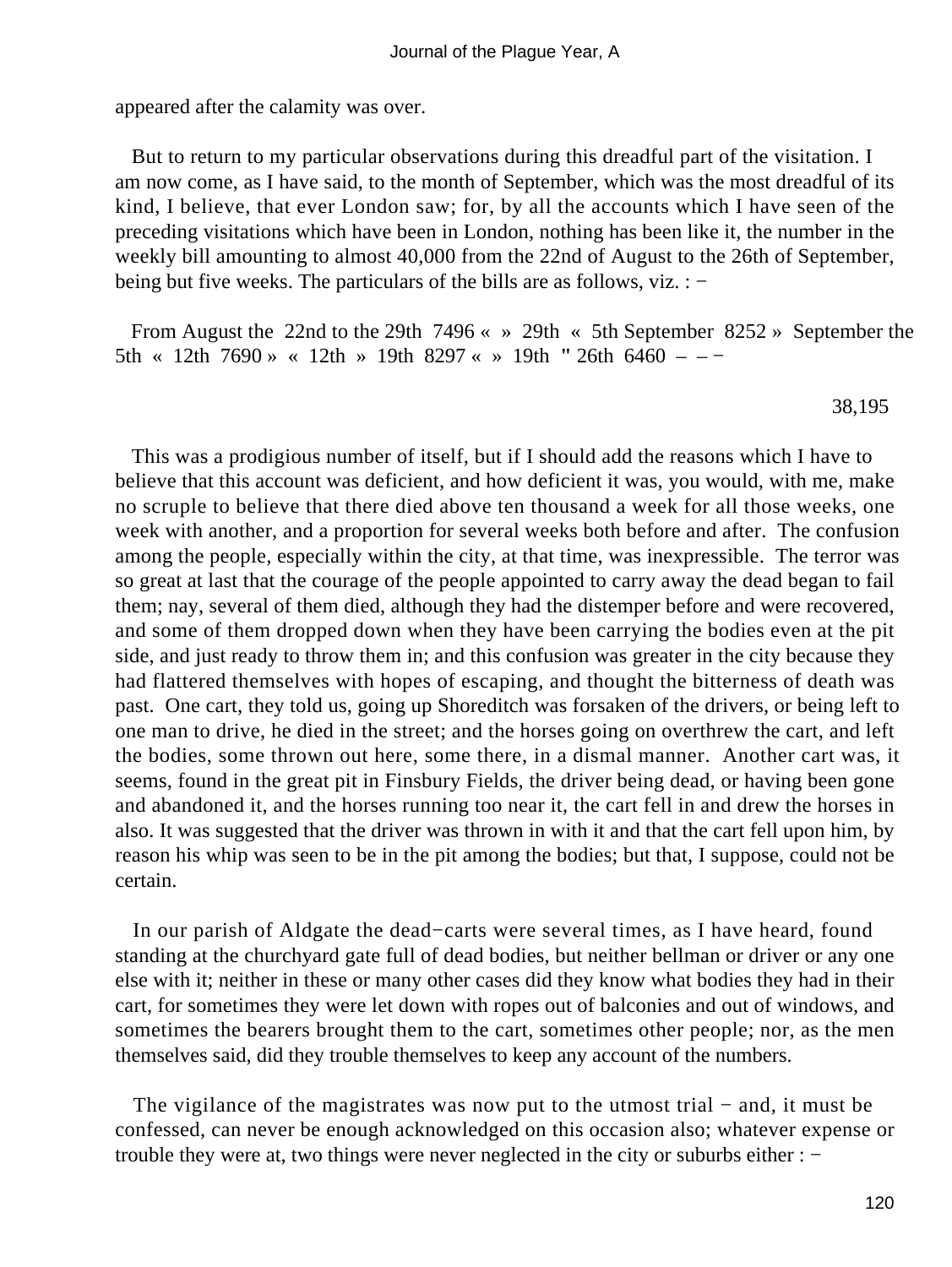(1) Provisions were always to be had in full plenty, and the price not much raised neither, hardly worth speaking.

 (2) No dead bodies lay unburied or uncovered; and if one walked from one end of the city to another, no funeral or sign of it was to be seen in the daytime, except a little, as I have said above, in the three first weeks in September.

 This last article perhaps will hardly be believed when some accounts which others have published since that shall be seen, wherein they say that the dead lay unburied, which I am assured was utterly false; at least, if it had been anywhere so, it must have been in houses where the living were gone from the dead (having found means, as I have observed, to escape) and where no notice was given to the officers. All which amounts to nothing at all in the case in hand; for this I am positive in, having myself been employed a little in the direction of that part in the parish in which I lived, and where as great a desolation was made in proportion to the number of inhabitants as was anywhere; I say, I am sure that there were no dead bodies remained unburied; that is to say, none that the proper officers knew of; none for want of people to carry them off, and buriers to put them into the ground and cover them; and this is sufficient to the argument; for what might lie in houses and holes, as in Moses and Aaron Alley, is nothing; for it is most certain they were buried as soon as they were found. As to the first article (namely, of provisions, the scarcity or dearness), though I have mentioned it before and shall speak of it again, yet I must observe here: −

 (1) The price of bread in particular was not much raised; for in the beginning of the year, viz., in the first week in March, the penny wheaten loaf was ten ounces and a half; and in the height of the contagion it was to be had at nine ounces and a half, and never dearer, no, not all that season. And about the beginning of November it was sold ten ounces and a half again; the like of which, I believe, was never heard of in any city, under so dreadful a visitation, before.

 (2) Neither was there (which I wondered much at) any want of bakers or ovens kept open to supply the people with the bread; but this was indeed alleged by some families, viz., that their maidservants, going to the bakehouses with their dough to be baked, which was then the custom, sometimes came home with the sickness (that is to say the plague) upon them.

 In all this dreadful visitation there were, as I have said before, but two pest−houses made use of, viz., one in the fields beyond Old Street and one in Westminster; neither was there any compulsion used in carrying people thither. Indeed there was no need of compulsion in the case, for there were thousands of poor distressed people who, having no help or conveniences or supplies but of charity, would have been very glad to have been carried thither and been taken care of; which, indeed, was the only thing that I think was wanting in the whole public management of the city, seeing nobody was here allowed to be brought to the pest−house but where money was given, or security for money, either at their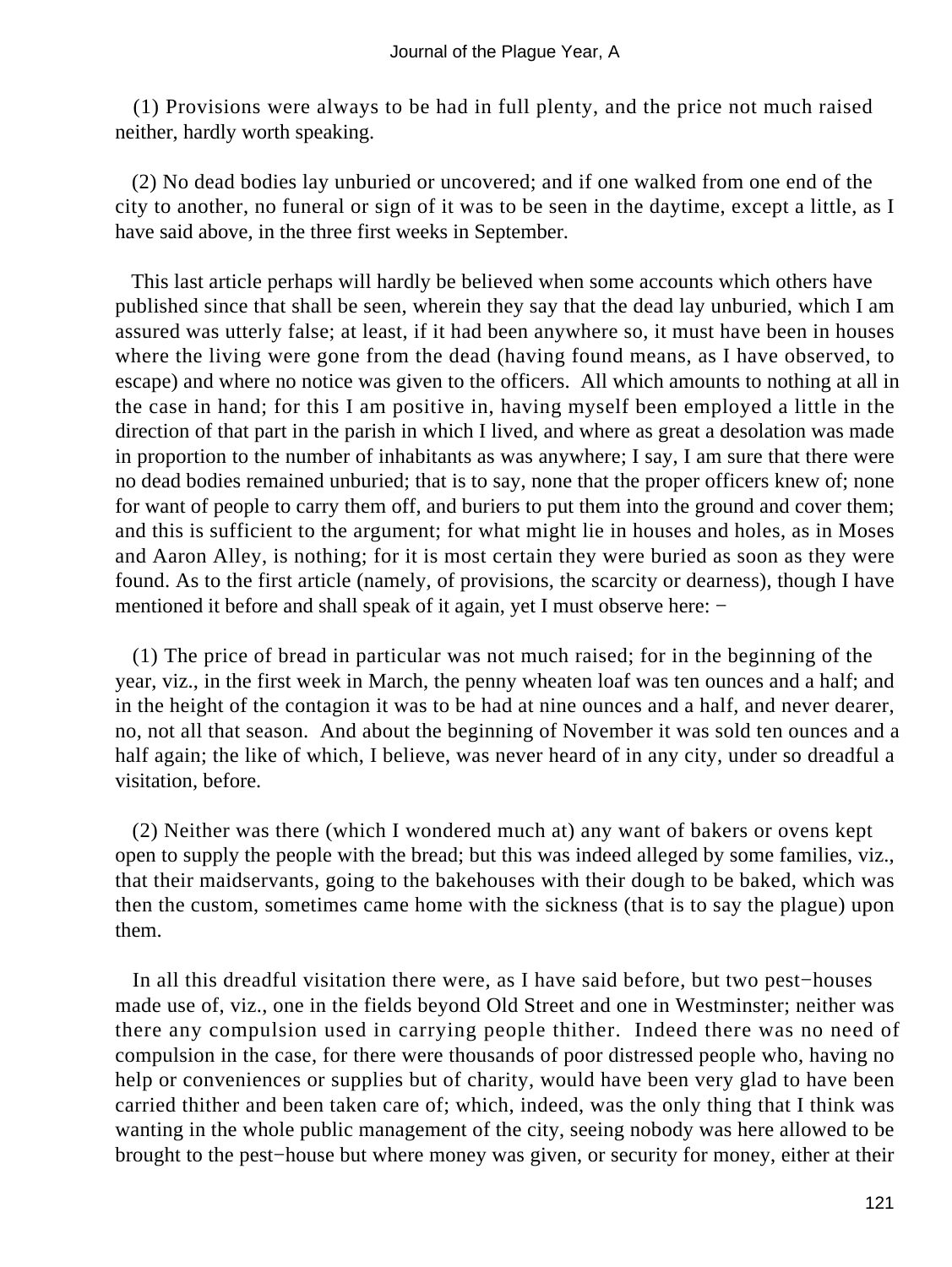introducing or upon their being cured and sent out − for very many were sent out again whole; and very good physicians were appointed to those places, so that many people did very well there, of which I shall make mention again. The principal sort of people sent thither were, as I have said, servants who got the distemper by going of errands to fetch necessaries to the families where they lived, and who in that case, if they came home sick, were removed to preserve the rest of the house; and they were so well looked after there in all the time of the visitation that there was but 156 buried in all at the London pest−house, and 159 at that of Westminster.

 By having more pest−houses I am far from meaning a forcing all people into such places. Had the shutting up of houses been omitted and the sick hurried out of their dwellings to pest−houses, as some proposed, it seems, at that time as well as since, it would certainly have been much worse than it was. The very removing the sick would have been a spreading of the infection, and the rather because that removing could not effectually clear the house where the sick person was of the distemper; and the rest of the family, being then left at liberty, would certainly spread it among others.

 The methods also in private families, which would have been universally used to have concealed the distemper and to have concealed the persons being sick, would have been such that the distemper would sometimes have seized a whole family before any visitors or examiners could have known of it. On the other hand, the prodigious numbers which would have been sick at a time would have exceeded all the capacity of public pest−houses to receive them, or of public officers to discover and remove them.

 This was well considered in those days, and I have heard them talk of it often. The magistrates had enough to do to bring people to submit to having their houses shut up, and many ways they deceived the watchmen and got out, as I have observed. But that difficulty made it apparent that they t would have found it impracticable to have gone the other way to work, for they could never have forced the sick people out of their beds and out of their dwellings. It must not have been my Lord Mayor's officers, but an army of officers, that must have attempted it; and tile people, on the other hand, would have been enraged and desperate, and would have killed those that should have offered to have meddled with them or with their children and relations, whatever had befallen them for it; so that they would have made the people, who, as it was, were in the most terrible distraction imaginable, I say, they would have made them stark mad; whereas the magistrates found it proper on several accounts to treat them with lenity and compassion, and not with violence and terror, such as dragging the sick out of their houses or obliging them to remove themselves, would have been.

 This leads me again to mention the time when the plague first began; that is to say, when it became certain that it would spread over the whole town, when, as I have said, the better sort of people first took the alarm and began to hurry themselves out of town. It was true, as I observed in its place, that the throng was so great, and the coaches, horses,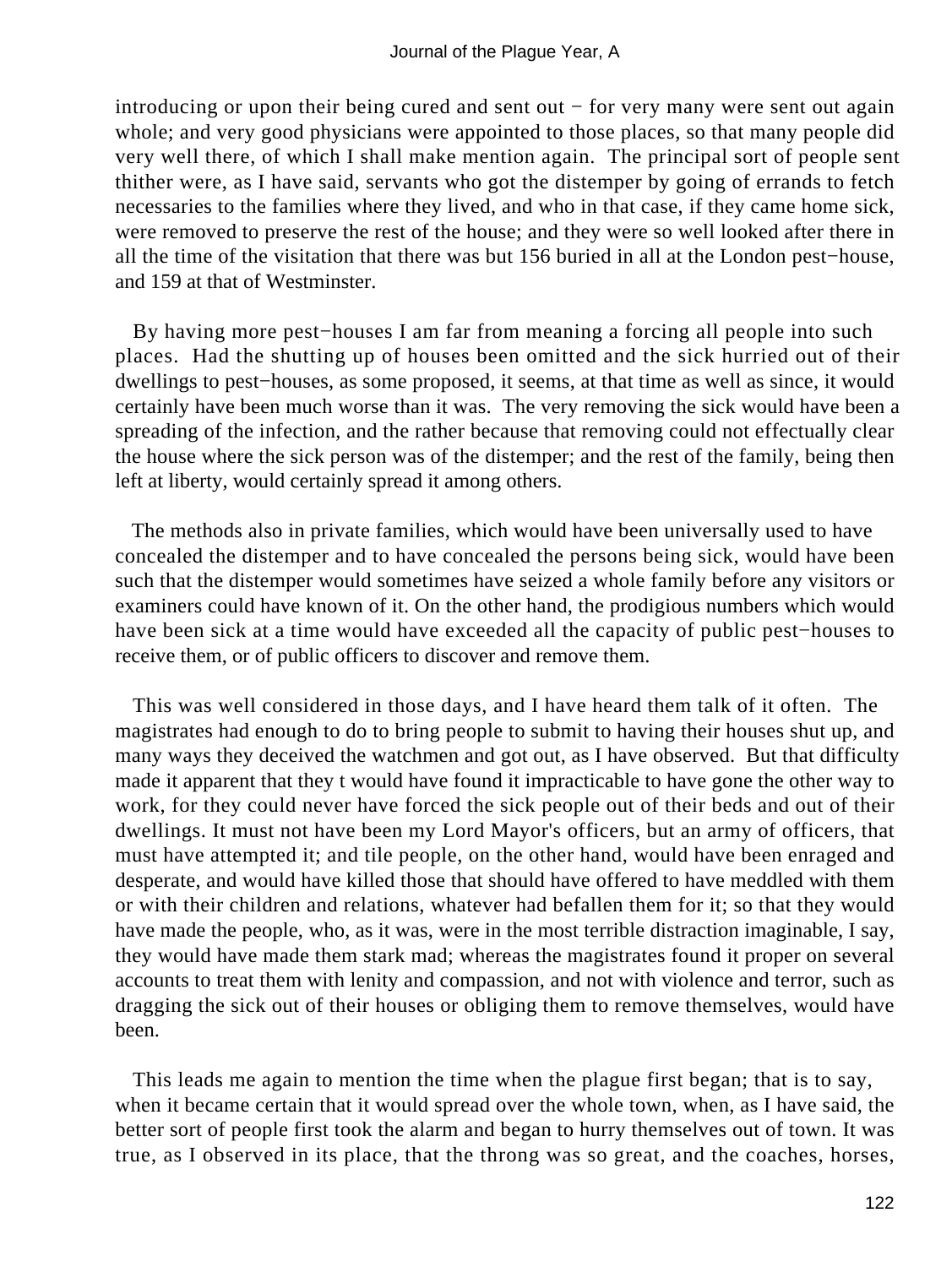waggons, and carts were so many, driving and dragging the people away, that it looked as if all the city was running away; and had any regulations been published that had been terrifying at that time, especially such as would pretend to dispose of the people otherwise than they would dispose of themselves, it would have put both the city and suburbs into the utmost confusion.

 But the magistrates wisely caused the people to be encouraged, made very good bye−laws for the regulating the citizens, keeping good order in the streets, and making everything as eligible as possible to all sorts of people.

 In the first place, the Lord Mayor and the sheriffs, the Court of Aldermen, and a certain number of the Common Council men, or their deputies, came to a resolution and published it, viz., that they would not quit the city themselves, but that they would be always at hand for the preserving good order in every place and for the doing justice on all occasions; as also for the distributing the public charity to the poor; and, in a word, for the doing the duty and discharging the trust reposed in them by the citizens to the utmost of their power.

 In pursuance of these orders, the Lord Mayor, sheriffs, held councils every day, more or less, for making such dispositions as they found needful for preserving the civil peace; and though they used the people with all possible gentleness and clemency, yet all manner of presumptuous rogues such as thieves, housebreakers, plunderers of the dead or of the sick, were duly punished, and several declarations were continually published by the Lord Mayor and Court of Aldermen against such.

 Also all constables and churchwardens were enjoined to stay in the city upon severe penalties, or to depute such able and sufficient housekeepers as the deputy aldermen or Common Council men of the precinct should approve, and for whom they should give security; and also security in case of mortality that they would forthwith constitute other constables in their stead.

 These things re−established the minds of the people very much, especially in the first of their fright, when they talked of making so universal a flight that the city would have been in danger of being entirely deserted of its inhabitants except the poor, and the country of being plundered and laid waste by the multitude. Nor were the magistrates deficient in performing their part as boldly as they promised it; for my Lord Mayor and the sheriffs were continually in the streets and at places of the greatest danger, and though they did not care for having too great a resort of people crowding about them, yet in emergent cases they never denied the people access to them, and heard with patience all their grievances and complaints. My Lord Mayor had a low gallery built on purpose in his hall, where he stood a little removed from the crowd when any complaint came to be heard, that he might appear with as much safety as possible.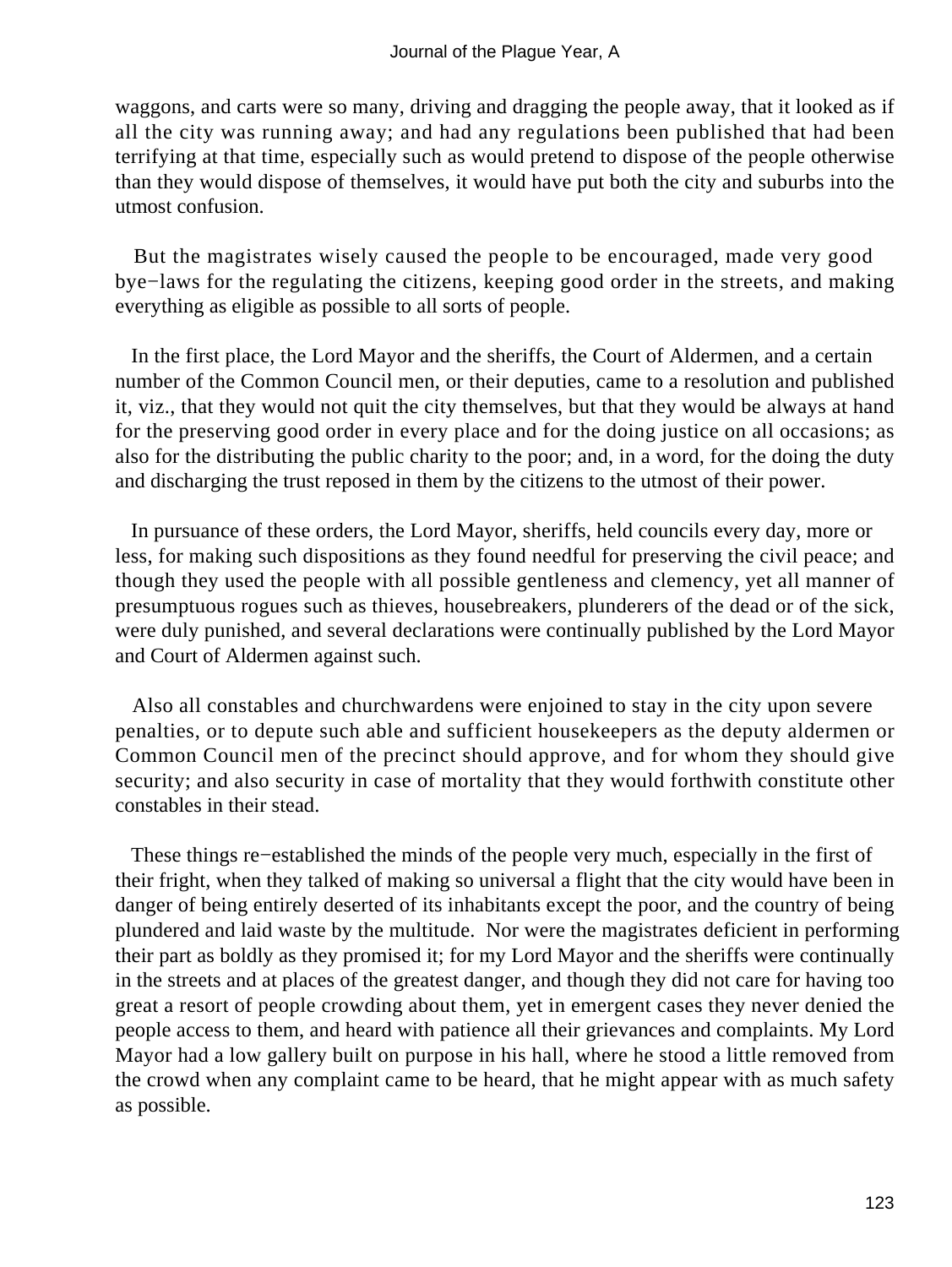Likewise the proper officers, called my Lord Mayor's officers, constantly attended in their turns, as they were in waiting; and if any of them were sick or infected, as some of them were, others were instantly employed to fill up and officiate in their places till it was known whether the other should live or die.

 In like manner the sheriffs and aldermen did in their several stations and wards, where they were placed by office, and the sheriff's officers or sergeants were appointed to receive orders from the respective aldermen in their turn, so that justice was executed in all cases without interruption. In the next place, it was one of their particular cares to see the orders for the freedom of the markets observed, and in this part either the Lord Mayor or one or both of the sheriffs were every market−day on horseback to see their orders executed and to see that the country people had all possible encouragement and freedom in their coming to the markets and going back again, and that no nuisances or frightful objects should be seen in the streets to terrify them or make them unwilling to come. Also the bakers were taken under particular order, and the Master of the Bakers' Company was, with his court of assistants, directed to see the order of my Lord Mayor for their regulation put in execution, and the due assize of bread (which was weekly appointed by my Lord Mayor) observed; and all the bakers were obliged to keep their oven going constantly, on pain of losing the privileges of a freeman of the city of London.

 By this means bread was always to be had in plenty, and as cheap as usual, as I said above; and provisions were never wanting in the markets, even to such a degree that I often wondered at it, and reproached myself with being so timorous and cautious in stirring abroad, when the country people came freely and boldly to market, as if there had been no manner of infection in the city, or danger of catching it.

 It. was indeed one admirable piece of conduct in the said magistrates that the streets were kept constantly dear and free from all manner of frightful objects, dead bodies, or any such things as were indecent or unpleasant – unless where anybody fell down suddenly or died in the streets, as I have said above; and these were generally covered with some cloth or blanket, or removed into the next churchyard till night. All the needful works that carried terror with them, that were both dismal and dangerous, were done in the night; if any diseased bodies were removed, or dead bodies buried, or infected clothes burnt, it was done in the night; and all the bodies which were thrown into the great pits in the several churchyards or burying− grounds, as has. been observed, were so removed in the night, and everything was covered and closed before day. So that in the daytime there was not the least signal of the calamity to be seen or heard of, except what was to be observed from the emptiness of the streets, and sometimes from the passionate outcries and lamentations of the people, out at their windows, and from the numbers of houses and shops shut up.

 Nor was the silence and emptiness of the streets so much in the city as in the out−parts, except just at one particular time when, as I have mentioned, the plague came east and spread over all the city. It was indeed a merciful disposition of God, that as the plague began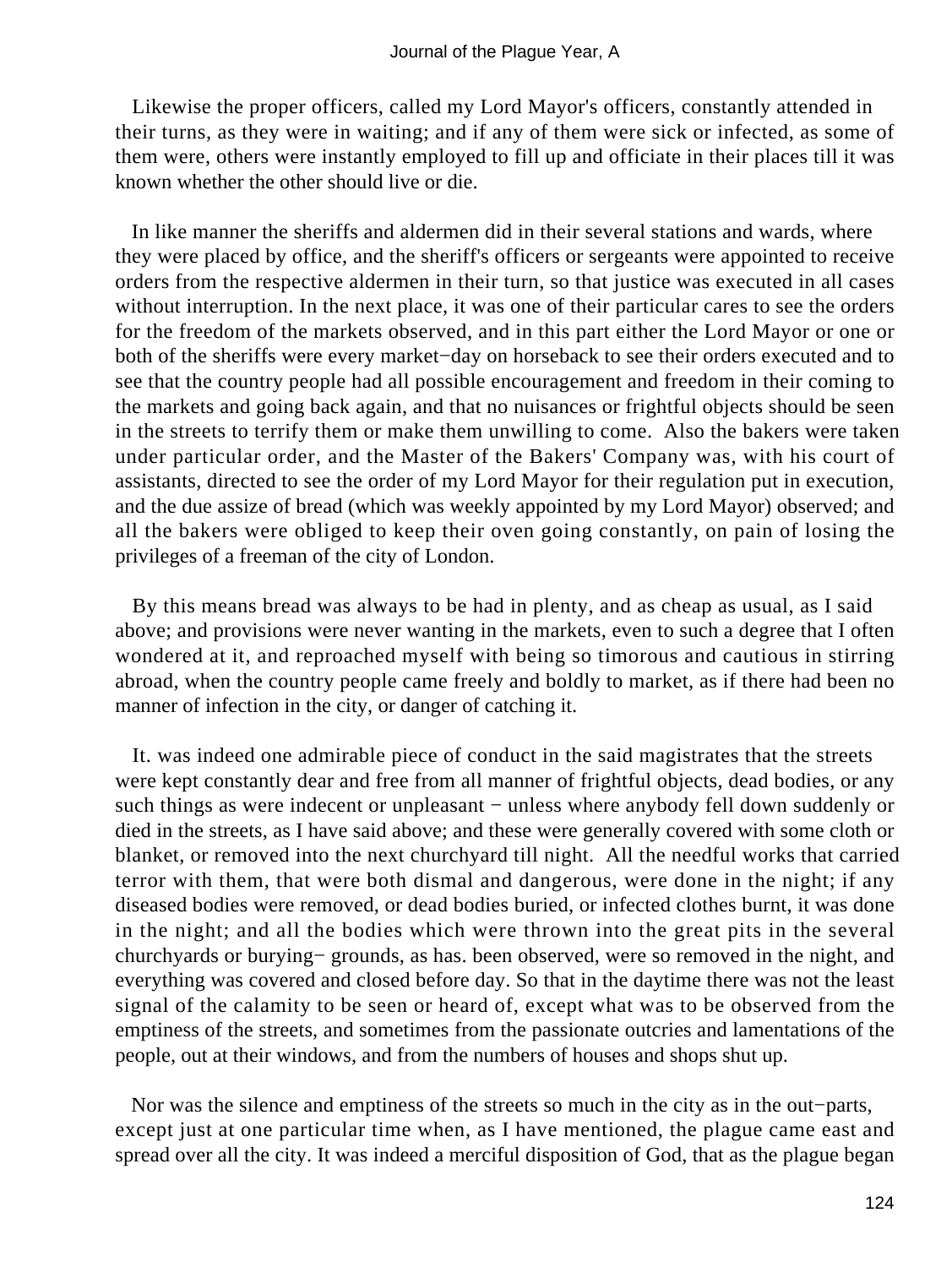at one end of the town first (as has been observed at large) so it proceeded progressively to other parts, and did not come on this way, or eastward, till it had spent its fury in the West part of the town; and so, as it came on one way, it abated another. For example, it began at St Giles's and the Westminster end of the town, and it was in its height in all that part by about the middle of July, viz., in St Giles−in−the−Fields, St Andrew's, Holborn, St Clement Danes, St Martin−in−the−Fields, and in Westminster. The latter end of July it decreased in those parishes; and coming east, it increased prodigiously in Cripplegate, St Sepulcher's, St James's, Clarkenwell, and St Bride's and Aldersgate. While it was in all these parishes, the city and all the parishes of the Southwark side of the water and all Stepney, Whitechappel, Aldgate, Wapping, and Ratcliff, were very little touched; so that people went about their business unconcerned, carried on their trades, kept open their shops, and conversed freely with one another in all the city, the east and north−east suburbs, and in Southwark, almost as if the plague had not been among us.

 Even when the north and north−west suburbs were fully infected, viz., Cripplegate, Clarkenwell, Bishopsgate, and Shoreditch, yet still all the rest were tolerably well. For example from 25th July to 1st August the bill stood thus of all diseases: −

 St Giles, Cripplegate 554 St Sepulchers 250 Clarkenwell 103 Bishopsgate 116 Shoreditch 110 Stepney parish 127 Aldgate 92 Whitechappel 104 All the ninety−seven parishes within the walls 228 All the parishes in Southwark  $205 - - -$ 

## Total 1889

 So that, in short, there died more that week in the two parishes of Cripplegate and St Sepulcher by forty−eight than in all the city, all the east suburbs, and all the Southwark parishes put together. This caused the reputation of the city's health to continue all over England − and especially in the counties and markets adjacent, from whence our supply of provisions chiefly came even much longer than that health itself continued; for when the people came into the streets from the country by Shoreditch and Bishopsgate, or by Old Street and Smithfield, they would see the out−streets empty and the houses and shops shut, and the few people that were stirring there walk in the middle of the streets. But when they came within the city, there things looked better, and the markets and shops were open, and the people walking about the streets as usual, though not quite so many; and this continued till the latter end of August and the beginning of September.

 But then the case altered quite; the distemper abated in the west and north−west parishes, and the weight of the infection lay on the city and the eastern suburbs, and the Southwark side, and this in a frightful manner. Then, indeed, the city began to look dismal, shops to be shut, and the streets desolate. In the High Street, indeed, necessity made people stir abroad on many occasions; and there would be in the middle of the day a pretty many people, but in the mornings and evenings scarce any to be seen, even there, no, not in Cornhill and Cheapside.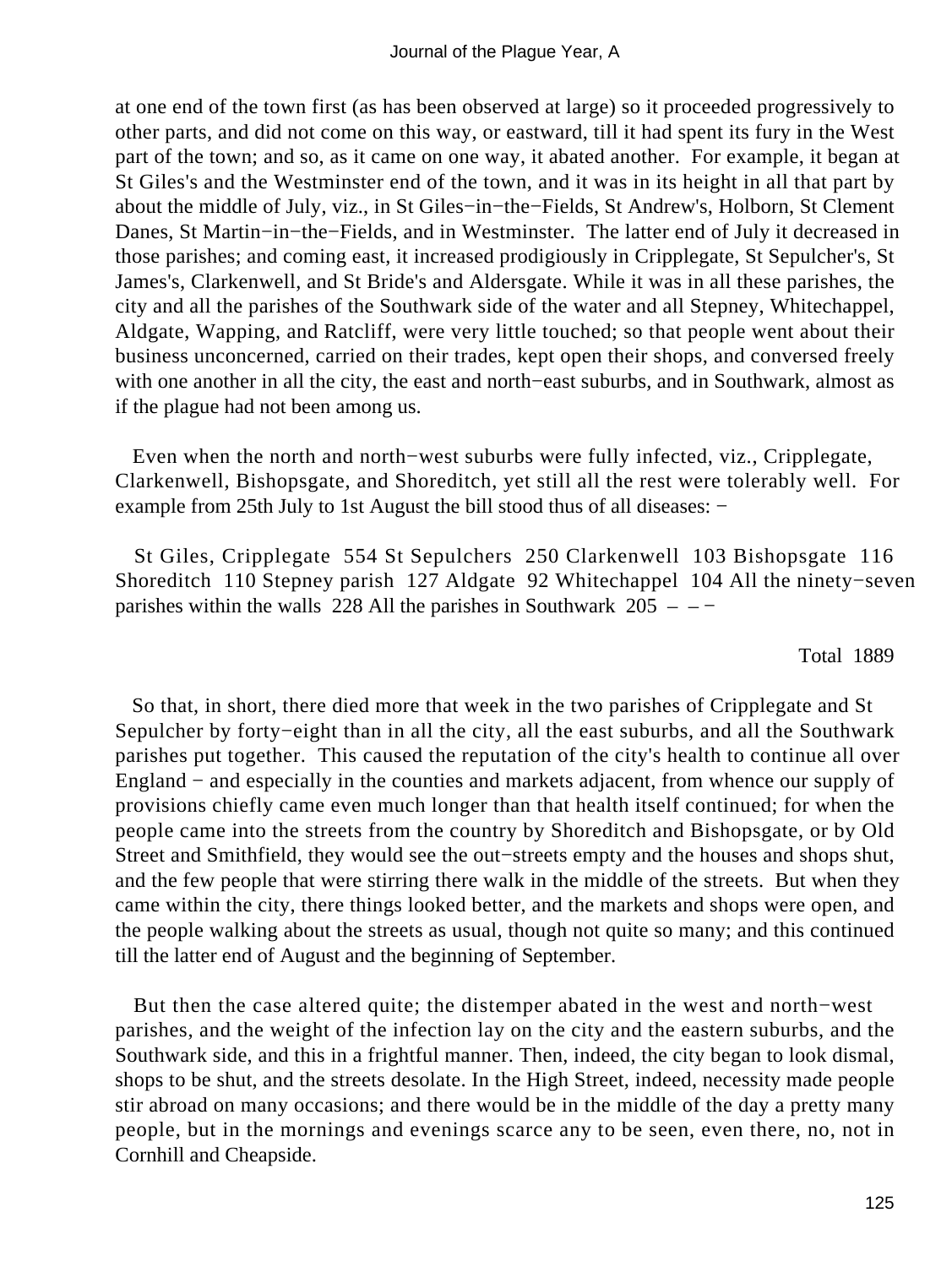These observations of mine were abundantly confirmed by the weekly bills of mortality for those weeks, an abstract of which, as they respect the parishes which. I have mentioned and as they make the calculations I speak of very evident, take as follows.

 The weekly bill, which makes out this decrease of the burials in the west and north side of the city, stands thus  $-$  –

 From the 12th of September to the 19th − St Giles, Cripplegate 456 St Giles−in−the−Fields 140 Clarkenwell 77 St Sepulcher 214 St Leonard, Shoreditch 183 Stepney parish 716 Aldgate 623 Whitechappel 532 In the ninety−seven parishes within the walls 1493 In the eight parishes on Southwark side  $1636 - -$ 

## Total 6060

 Here is a strange change of things indeed, and a sad change it was; and had it held for two months more than it did, very few people would have been left alive. But then such, I say, was the merciful disposition of God that, when it was thus, the west and north part which had been so dreadfully visited at first, grew, as you see, much better; and as the people disappeared here, they began to look abroad again there; and the next week or two altered it still more; that is, more to the encouragement of tile other part of the town. For example: − From the 19th of September to the 26th − St Giles, Cripplegate 277 St Giles−in−the−Fields 119 Clarkenwell 76 St Sepulchers 193 St Leonard, Shoreditch 146 Stepney parish 616 Aldgate 496 Whitechappel 346 In the ninety−seven parishes within the walls 1268 In the eight parishes on Southwark side  $1390 - -$ 

## Total 4927

 From the 26th of September to the 3rd of October − St Giles, Cripplegate 196 St Giles−in−the−Fields 95 Clarkenwell 48 St Sepulchers 137 St Leonard, Shoreditch 128 Stepney parish 674 Aldgate 372 Whitechappel 328 In the ninety−seven parishes within the walls 1149 In the eight parishes on Southwark side  $1201 - -$ 

## Total 4382

 And now the misery of the city and of the said east and south parts was complete indeed; for, as you see, the weight of the distemper lay upon those parts, that is to say, the city, the eight parishes over the river, with the parishes of Aldgate, Whitechappel, and Stepney; and this was the time that the bills came up to such a monstrous height as that I mentioned before, and that eight or nine, and, as I believe, ten or twelve thousand a week, died; for it is my settled opinion that they never could come at any just account of the numbers, for the reasons which I have given already.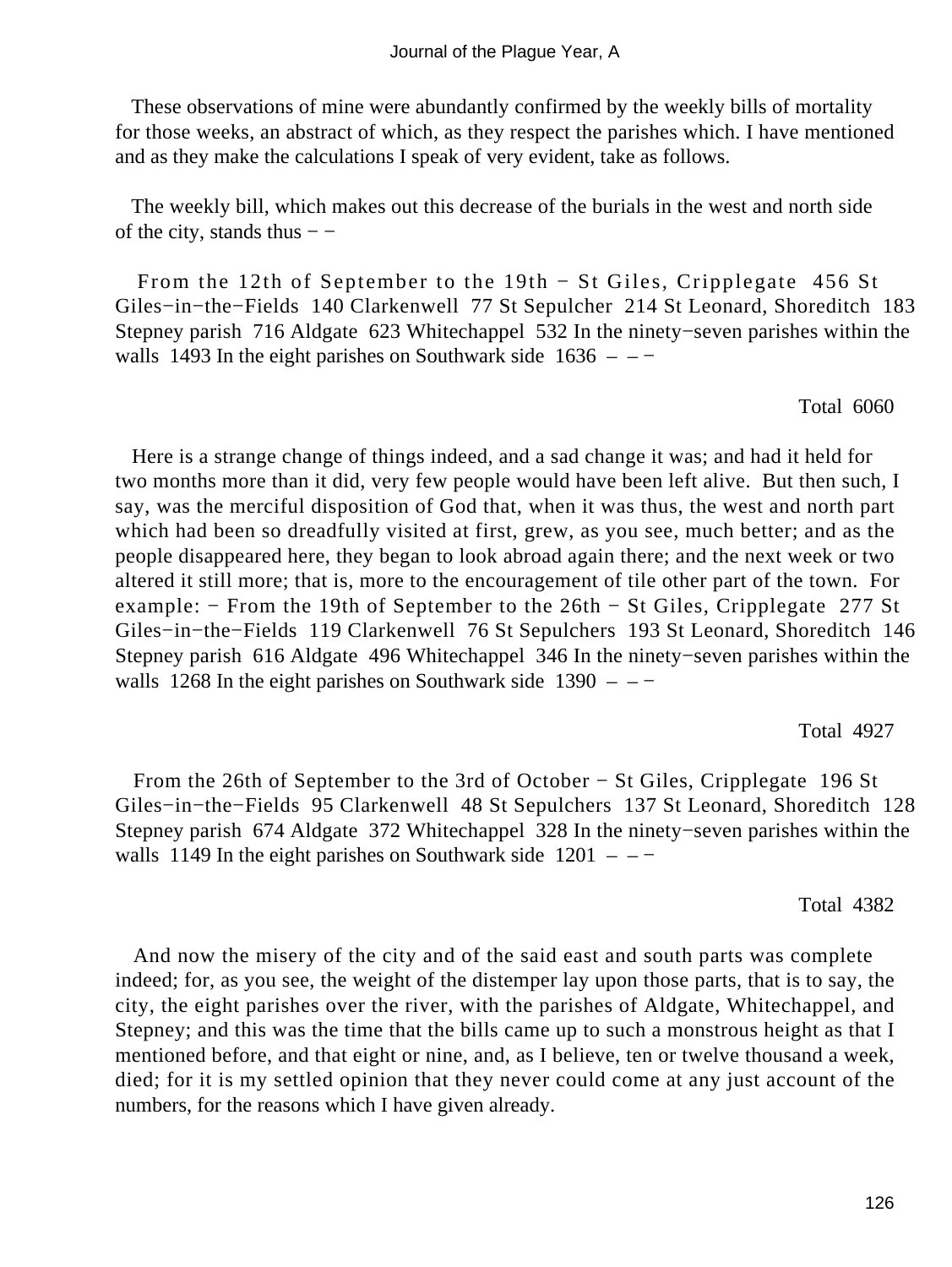Nay, one of the most eminent physicians, who has since published in Latin an account of those times, and of his observations says that in one week there died twelve thousand people, and that particularly there died four thousand in one night; though I do not remember that there ever was any such particular night so remarkably fatal as that such a number died in it. However, all this confirms what I have said above of the uncertainty of the bills of mortality, of which I shall say more hereafter.

 And here let me take leave to enter again, though it may seem a repetition of circumstances, into a description of the miserable condition of the city itself, and of those parts where I lived at this particular time. The city and those other parts, notwithstanding the great numbers of people that were gone into the country, was vastly full of people; and perhaps the fuller because people had for a long time a strong belief that the plague would not come into the city, nor into Southwark, no, nor into Wapping or Ratcliff at all; nay, such was the assurance of the people on that head that many removed from the suburbs on the west and north sides, into those eastern and south sides as for safety; and, as I verily believe, carried the plague amongst them there perhaps sooner than they would otherwise have had it.

 Here also I ought to leave a further remark for the use of posterity, concerning the manner of people's infecting one another; namely, that it was not the sick people only from whom the plague was immediately received by others that were sound, but the well. To explain myself: by the sick people I mean those who were known to be sick, had taken their beds, had been under cure, or had swellings and tumours upon them, and the like; these everybody could beware of; they were either in their beds or in such condition as could not be concealed.

 By the well I mean such as had received the contagion, and had it really upon them, and in their blood, yet did not show the consequences of it in their countenances: nay, even were not sensible of it themselves, as many were not for several days. These breathed death in every place, and upon everybody who came near them; nay, their very clothes retained the infection, their hands would infect the things they touched, especially if they were warm and sweaty, and they were generally apt to sweat too.

 Now it was impossible to know these people, nor did they sometimes, as I have said, know themselves to be infected. These were the people that so often dropped down and fainted in the streets; for oftentimes they would go about the streets to the last, till on a sudden they would sweat, grow faint, sit down at a door and die. It is true, finding themselves thus, they would struggle hard to get home to their own doors, or at other times would be just able to go into their houses and die instantly; other times they would go about till they had the very tokens come out upon them, and yet not know it, and would die in an hour or two after they came home, but be well as long as they were abroad. These were the dangerous people; these were the people of whom the well people ought to have been afraid; but then, on the other side, it was impossible to know them.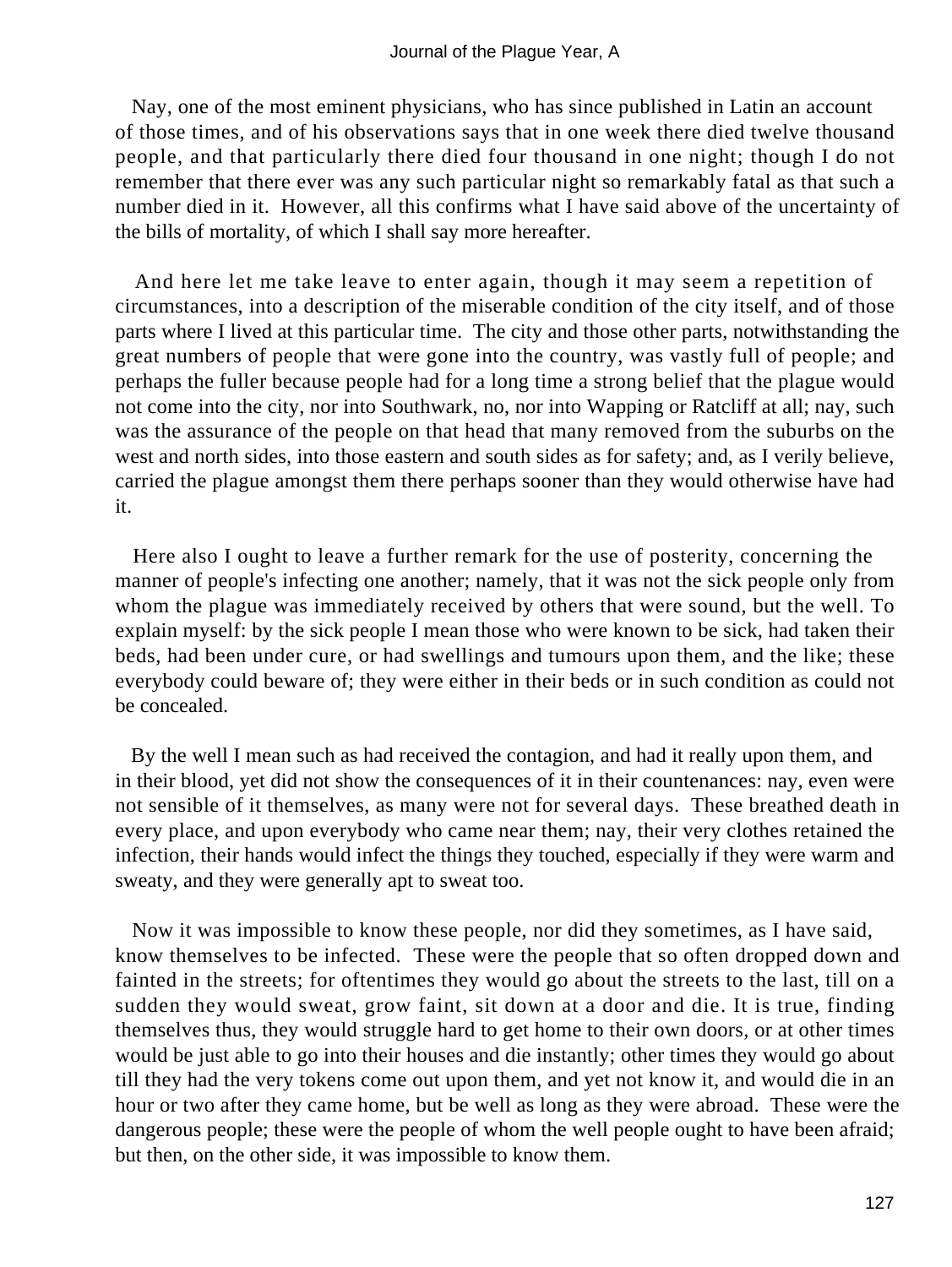And this is the reason why it is impossible in a visitation to prevent the spreading of the plague by the utmost human vigilance: viz., that it is impossible to know the infected people from the sound, or that the infected people should perfectly know themselves. I knew a man who conversed freely in London all the season of the plague in 1665, and kept about him an antidote or cordial on purpose to take when he thought himself in any danger, and he had such a rule to know or have warning of the danger by as indeed I never met with before or since. How far it may be depended on I know not. He had a wound in his leg, and whenever he came among any people that were not sound, and the infection began to affect him, he said he could know it by that signal, viz., that his wound in his leg would smart, and look pale and white; so as soon as ever he felt it smart it was time for him to withdraw, or to take care of himself, taking his drink, which he always carried about him for that purpose. Now it seems he found his wound would smart many times when he was in company with such who thought themselves to be sound, and who appeared so to one another; but he would presently rise up and say publicly, 'Friends, here is somebody in the room that has the plague', and so would immediately break up the company. This was indeed a faithful monitor to all people that the plague is not to be avoided by those that converse promiscuously in a town infected, and people have it when they know it not, and that they likewise give it to others when they know not that they have it themselves; and in this case shutting up the well or removing the sick will not do it, unless they can go back and shut up all those that the sick had conversed with, even before they knew themselves to be sick, and none knows how far to carry that back, or where to stop; for none knows when or where or how they may have received the infection, or from whom.

 This I take to be the reason which makes so many people talk of the air being corrupted and infected, and that they need not be cautious of whom they converse with, for that the contagion was in the air. I have seen them in strange agitations and surprises on this account. 'I have never come near any infected body', says the disturbed person; 'I have conversed with none but sound, healthy people, and yet I have gotten the distemper!' 'I am sure I am struck from Heaven', says another, and he falls to the serious part. Again, the first goes on exclaiming, 'I have come near no infection or any infected person; I am sure it is the air. We draw in death when we breathe, and therefore 'tis the hand of God; there is no withstanding it.' And this at last made many people, being hardened to the danger, grow less concerned at it; and less cautious towards the latter end of the time, and when it was come to its height, than they were at first. Then, with a kind of a Turkish predestinarianism, they would say, if it pleased God to strike them, it was all one whether they went abroad or stayed at home; they could not escape it, and therefore they went boldly about, even into infected houses and infected company; visited sick people; and, in short, lay in the beds with their wives or relations when they were infected. And what was the consequence, but the same that is the consequence in Turkey, and in those countries where they do those things − namely, that they were infected too, and died by hundreds and thousands?

 I would be far from lessening the awe of the judgements of God and the reverence to His providence which ought always to be on our minds on such occasions as these.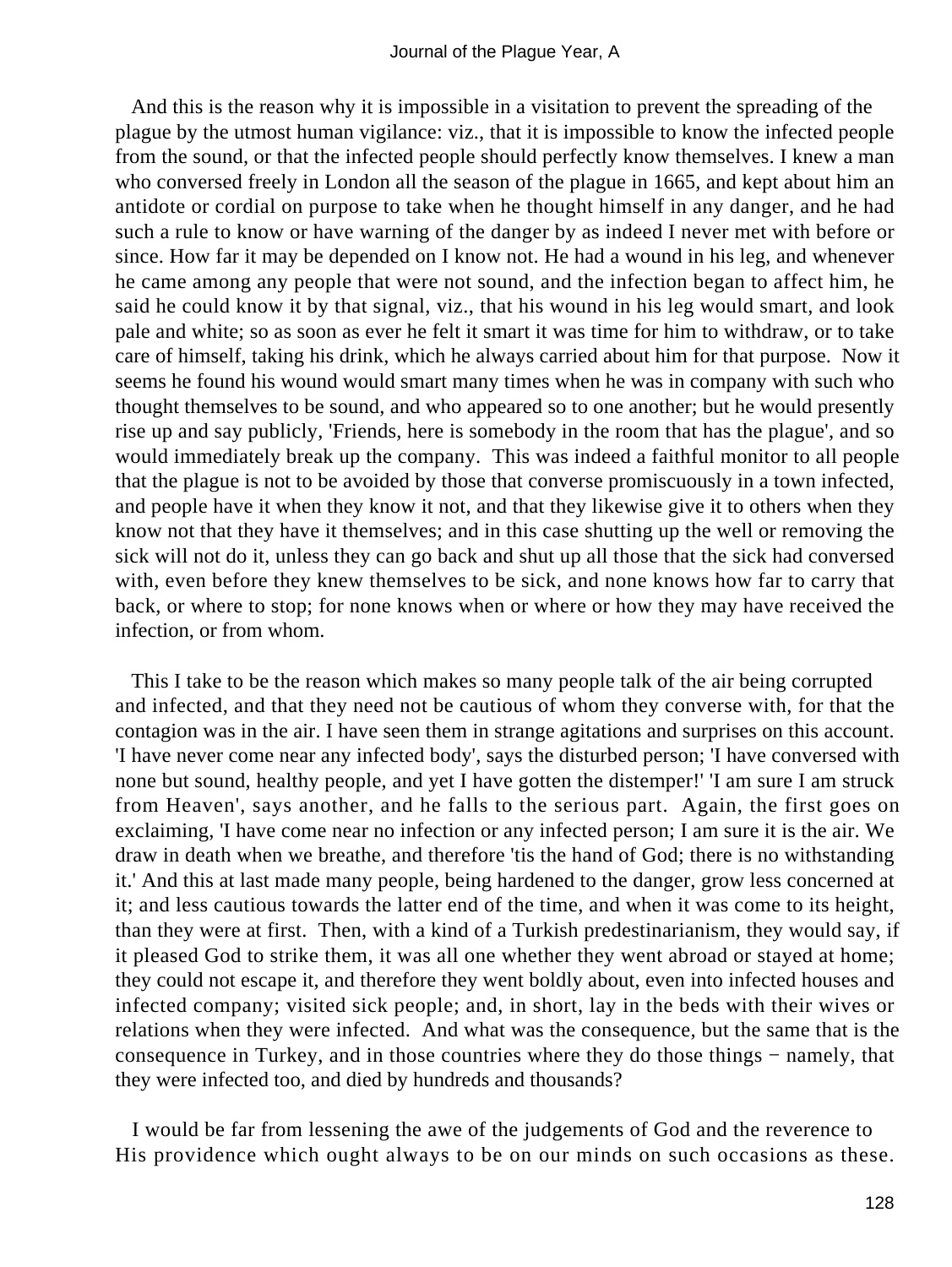Doubtless the visitation itself is a stroke from Heaven upon a city, or country, or nation where it falls; a messenger of His vengeance, and a loud call to that nation or country or city to humiliation and repentance, according to that of the prophet Jeremiah (xviii. 7, 8): 'At what instant I shall speak concerning a nation, and concerning a kingdom, to pluck up, and to pull down, and to destroy it; if that nation against whom I have pronounced turn from their evil, I will repent of the evil that I thought to do unto them.' Now to prompt due impressions of the awe of God on the minds of men on such occasions, and not to lessen them, it is that I have left those minutes upon record.

 I say, therefore, I reflect upon no man for putting the reason of those things upon the immediate hand of God, and the appointment and direction of His providence; nay, on the contrary, there were many wonderful deliverances of persons from infection, and deliverances of persons when infected, which intimate singular and remarkable providence in the particular instances to which they refer; and I esteem my own deliverance to be one next to miraculous, and do record it with thankfulness.

 But when I am speaking of the plague as a distemper arising from natural causes, we must consider it as it was really propagated by natural means; nor is it at all the less a judgement for its being under the conduct of human causes and effects; for, as the Divine Power has formed the whole scheme of nature and maintains nature in its course, so the same Power thinks fit to let His own actings with men, whether of mercy or judgement, to go on in the ordinary course of natural causes; and He is pleased to act by those natural causes as the ordinary means, excepting and reserving to Himself nevertheless a power to act in a supernatural way when He sees occasion. Now 'tis evident that in the case of an infection there is no apparent extraordinary occasion for supernatural operation, but the ordinary course of things appears sufficiently armed, and made capable of all the effects that Heaven usually directs by a contagion. Among these causes and effects, this of the secret conveyance of infection, imperceptible and unavoidable, is more than sufficient to execute the fierceness of Divine vengeance, without putting it upon supernaturals and miracle.

 The acute penetrating nature of the disease itself was such, and the infection was received so imperceptibly, that the most exact caution could not secure us while in the place. But I must be allowed to believe − and I have so many examples fresh in my memory to convince me of it, that I think none can resist their evidence − I say, I must be allowed to believe that no one in this whole nation ever received the sickness or infection but who received it in the ordinary way of infection from somebody, or the clothes or touch or stench of somebody that was infected before.

 The manner of its coming first to London proves this also, viz., by goods brought over from Holland, and brought thither from the Levant; the first breaking of it out in a house in Long Acre where those goods were carried and first opened; its spreading from that house to other houses by the visible unwary conversing with those who were sick; and the infecting the parish officers who were employed about the persons dead, and the like. These are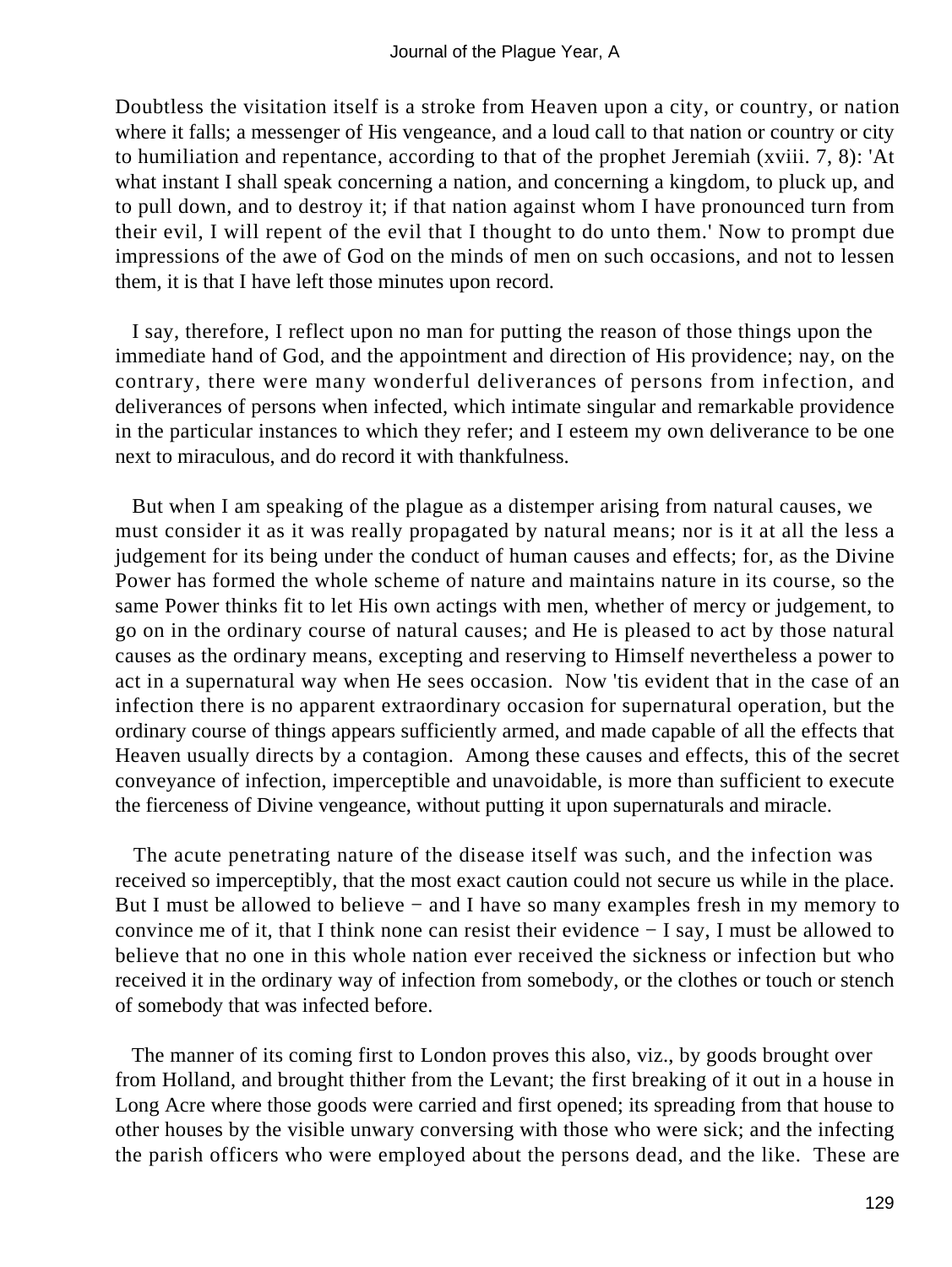known authorities for this great foundation point − that it went on and proceeded from person to person and from house to house, and no otherwise. In the first house that was infected there died four persons. A neighbour, hearing the mistress of the first house was sick, went to visit her, and went home and gave the distemper to her family, and died, and all her household. A minister, called to pray with the first sick person in the second house, was said to sicken immediately and die with several more in his house. Then the physicians began to consider, for they did not at first dream of a general contagion. But the physicians being sent to inspect the bodies, they assured the people that it was neither more or less than the plague, with all its terrifying particulars, and that it threatened an universal infection, so many people having already conversed with the sick or distempered, and having, as might be supposed, received infection from them, that it would be impossible to put a stop to it.

 Here the opinion of the physicians agreed with my observation afterwards, namely, that the danger was spreading insensibly, for the sick could infect none but those that came within reach of the sick person; but that one man who may have really received the infection and knows it not, but goes abroad and about as a sound person, may give the plague to a thousand people, and they to greater numbers in proportion, and neither the person giving the infection or the persons receiving it know anything of it, and perhaps not feel the effects of it for several days after.

 For example, many persons in the time of this visitation never perceived that they were infected till they found to their unspeakable surprise, the tokens come out upon them; after which they seldom lived six hours; for those spots they called the tokens were really gangrene spots, or mortified flesh in small knobs as broad as a little silver penny, and hard as a piece of callus or horn; so that, when the disease was come up to that length, there was nothing could follow but certain death; and yet, as I said, they knew nothing of their being infected, nor found themselves so much as out of order, till those mortal marks were upon them. But everybody must allow that they were infected in a high degree before, And must have been so some time, and consequently their breath, their sweat, their very clothes, were contagious for many days before. This occasioned a vast variety of cases which physicians would have much more opportunity to remember than I; but some came within the compass of my observation or hearing, of which I shall name a few.

 A certain citizen who had lived safe and untouched till the month of September, when the weight of the distemper lay more in the city than it had done before, was mighty cheerful, and something too bold (as I think it was) in his talk of how secure he was, how cautious he had been, and how he had never come near any sick body. Says another citizen, a neighbour of his, to him one day, 'Do not be too confident, Mr −; it is hard to say who is sick and who is well, for we see men alive and well to outward appearance one hour, and dead the next.' 'That is true', says the first man, for he was not a man presumptuously secure, but had escaped a long while − and men, as I said above, especially in the city began to be over−easy upon that score. 'That is true,' says he; 'I do not think myself secure, but I hope I have not been in company with any person that there has been any danger in.' 'No?' says his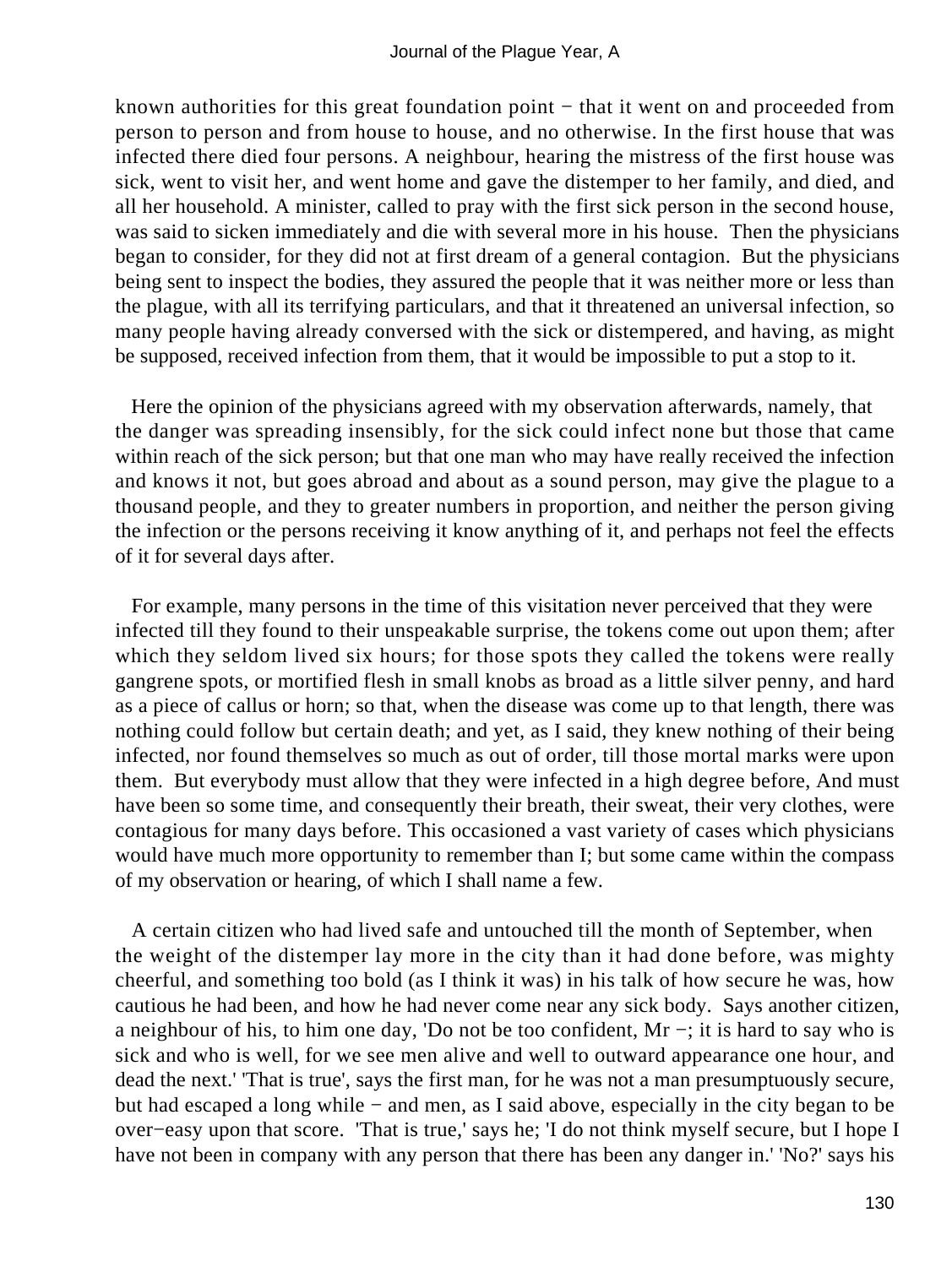neighbour. 'Was not you at the Bull Head Tavern in Gracechurch Street with Mr − the night before last?' 'Yes,' says the first, 'I was; but there was nobody there that we had any reason to think dangerous.' Upon which his neighbour said no more, being unwilling to surprise him; but this made him more inquisitive, and as his neighbour appeared backward, he was the more impatient, and in a kind of warmth says he aloud, 'Why, he is not dead, is he?' Upon which his neighbour still was silent, but cast up his eyes and said something to himself; at which the first citizen turned pale, and said no more but this, 'Then I am a dead man too', and went home immediately and sent for a neighbouring apothecary to give him something preventive, for he had not yet found himself ill; but the apothecary, opening his breast, fetched a sigh, and said no more but this, 'Look up to God'; and the man died in a few hours.

 Now let any man judge from a case like this if it is possible for the regulations of magistrates, either by shutting up the sick or removing them, to stop an infection which spreads itself from man to man even while they are perfectly well and insensible of its approach, and may be so for many days.

 It may be proper to ask here how long it may be supposed men might have the seeds of the contagion in them before it discovered itself in this fatal manner, and how long they might go about seemingly whole, and yet be contagious to all those that came near them. I believe the most experienced physicians cannot answer this question directly any more than I can; and something an ordinary observer may take notice of, which may pass their observations. The opinion of physicians abroad seems to be that it may lie dormant in the spirits or in the blood−vessels a very considerable time. Why else do they exact a quarantine of those who came into their harbours and ports from suspected places? Forty days is, one would think, too long for nature to struggle with such an enemy as this, and not conquer it or yield to it. But I could not think, by my own observation, that they can be infected so as to be contagious to others above fifteen or sixteen days at furthest; and on that score it was, that when a house was shut up in the city and any one had died of the plague, but nobody appeared to be ill in the family for sixteen or eighteen days after, they were not so strict but that they would connive at their going privately abroad; nor would people be much afraid of them afterward, but rather think they were fortified the better, having not been vulnerable when the enemy was in their own house; but we sometimes found it had lain much longer concealed.

 Upon the foot of all these observations I must say that though Providence seemed to direct my conduct to be otherwise, yet it is my opinion, and I must leave it as a prescription, viz., that the best physic against the plague is to run away from it. I know people encourage themselves by saying God is able to keep us in the midst of danger, and able to overtake us when we think ourselves out of danger; and this kept thousands in the town whose carcases went into the great pits by cartloads, and who, if they had fled from the danger, had, I believe, been safe from the disaster; at least 'tis probable they had been safe.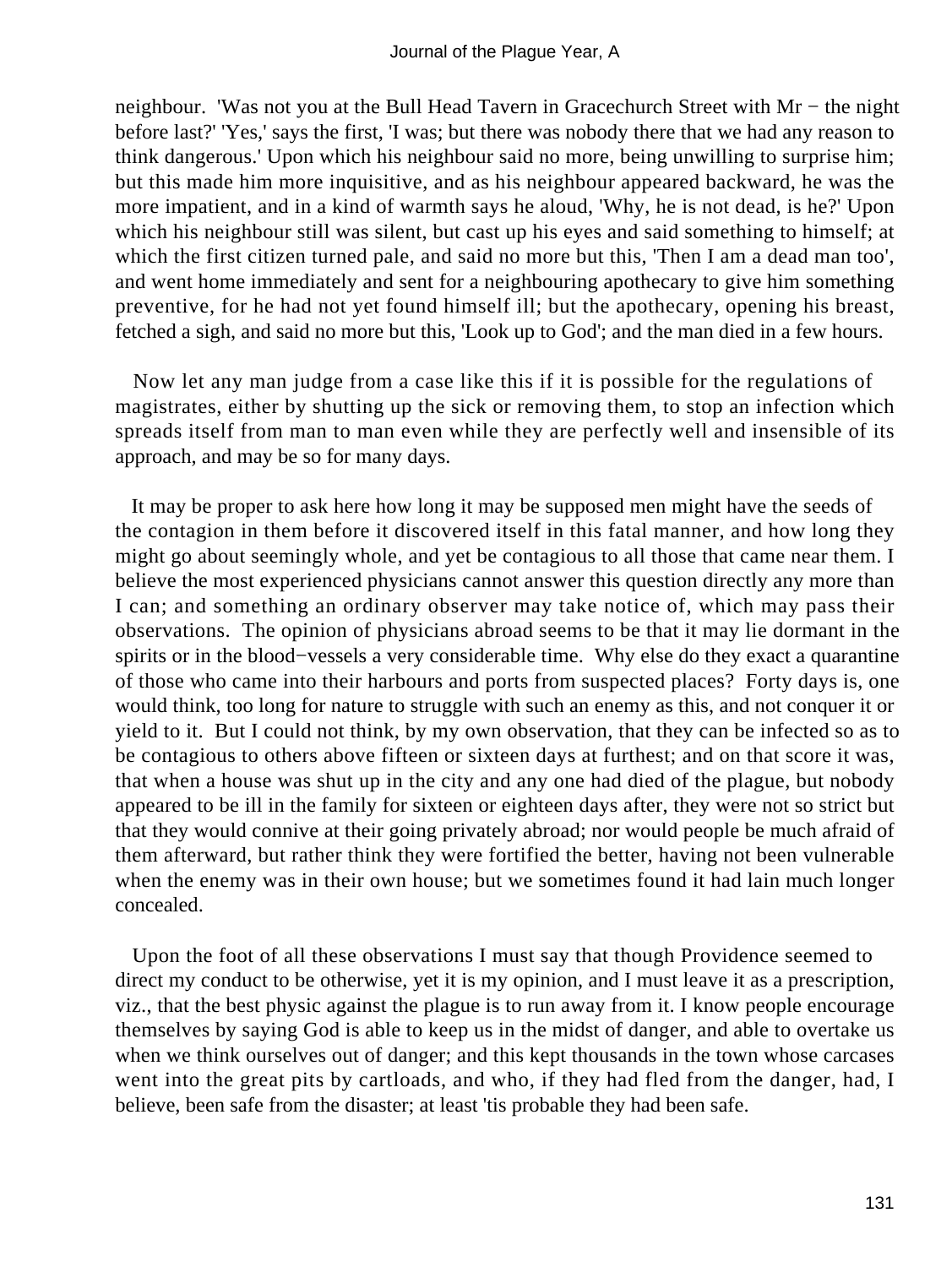And were this very fundamental only duly considered by the people on any future occasion of this or the like nature, I am persuaded it would put them upon quite different measures for managing the people from those that they took in 1665, or than any that have been taken abroad that I have heard of. In a word, they would consider of separating the people into smaller bodies, and removing them in time farther from one another − and not let such a contagion as this, which is indeed chiefly dangerous to collected bodies of people, find a million of people in a body together, as was very near the case before, and would certainly be the case if it should ever appear again.

 The plague, like a great fire, if a few houses only are contiguous where it happens, can only burn a few houses; or if it begins in a single, or, as we call it, a lone house, can only burn that lone house where it begins. But if it begins in a close−built town or city and gets a head, there its fury increases: it rages over the whole place, and consumes all it can reach.

 I could propose many schemes on the foot of which the government of this city, if ever they should be under the apprehensions of such another enemy (God forbid they should), might ease themselves of the greatest part of the dangerous people that belong to them; I mean such as the begging, starving, labouring poor, and among them chiefly those who, in case of a siege, are called the useless mouths; who being then prudently and to their own advantage disposed of, and the wealthy inhabitants disposing of themselves and of their servants and children, the city and its adjacent parts would be so effectually evacuated that there would not be above a tenth part of its people left together for the disease to take hold upon. But suppose them to be a fifth part, and that two hundred and fifty thousand people were left: and if it did seize upon them, they would, by their living so much at large, be much better prepared to defend themselves against the infection, and be less liable to the effects of it than if the same number of people lived dose together in one smaller city such as Dublin or Amsterdam or the like.

 It is true hundreds, yea, thousands of families fled away at this last plague, but then of them, many fled too late, and not only died in their flight, but carried the distemper with them into the countries where they went and infected those whom they went among for safety; which confounded the thing, and made that be a propagation of the distemper which was the best means to prevent it; and this too is an evidence of it, and brings me back to what I only hinted at before, but must speak more fully to here, namely, that men went about apparently well many days after they had the taint of the disease in their vitals, and after their spirits were so seized as that they could never escape it, and that all the while they did so they were dangerous to others; I say, this proves that so it was; for such people infected the very towns they went through, as well as the families they went among; and it was by that means that almost all the great towns in England had the distemper among them, more or less, and always they would tell you such a Londoner or such a Londoner brought it down.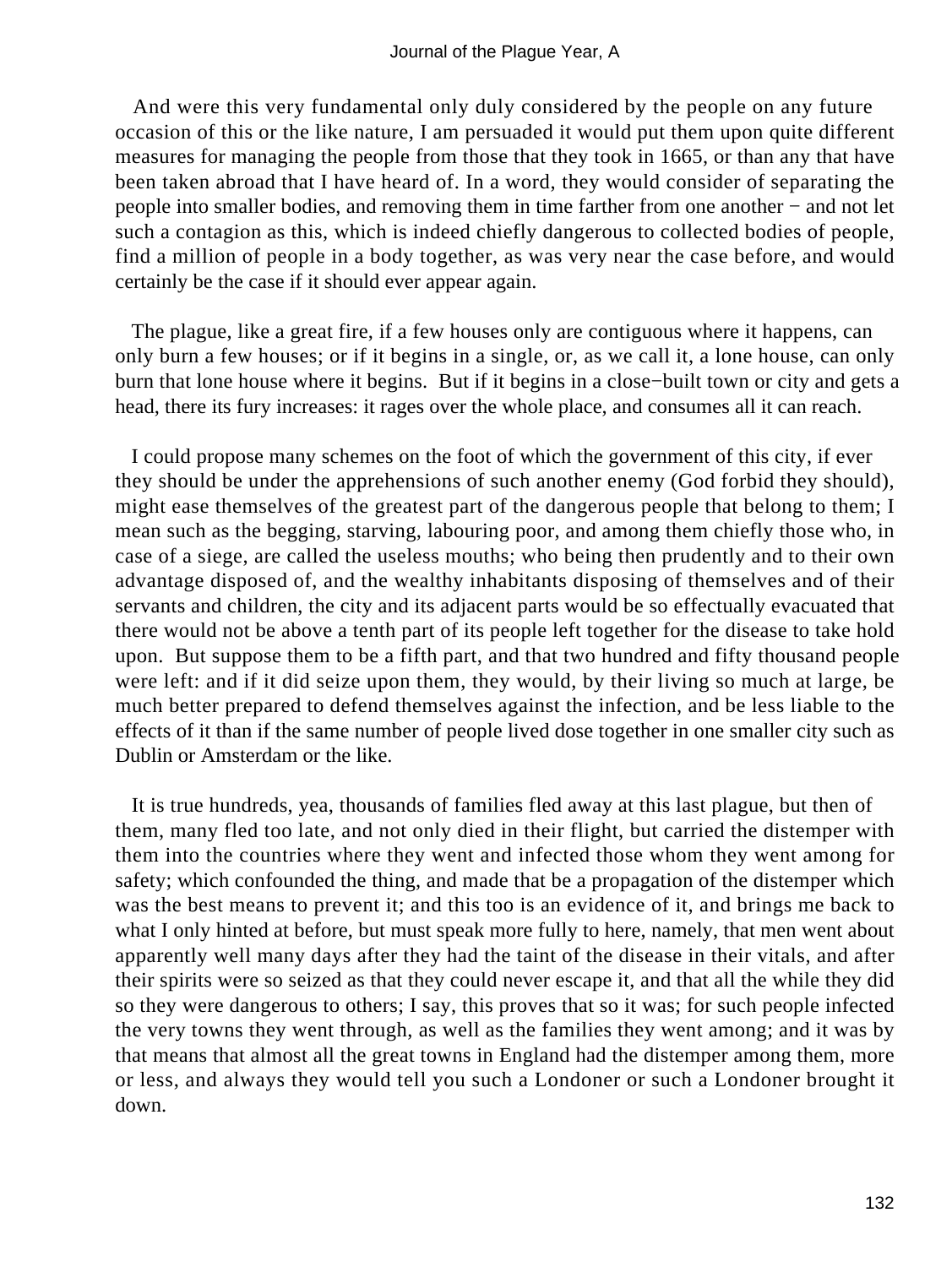It must not be omitted that when I speak of those people who were really thus dangerous, I suppose them to be utterly ignorant of their own conditions; for if they really knew their circumstances to be such as indeed they were, they must have been a kind of wilful murtherers if they would have gone abroad among healthy people − and it would have verified indeed the suggestion which I mentioned above, and which I thought seemed untrue: viz., that the infected people were utterly careless as to giving the infection to others, and rather forward to do it than not; and I believe it was partly from this very thing that they raised that suggestion, which I hope was not really true in fact.

 I confess no particular case is sufficient to prove a general, but I could name several people within the knowledge of some of their neighbours and families yet living who showed the contrary to an extreme. One man, a master of a family in my neighbourhood, having had the distemper, he thought he had it given him by a poor workman whom he employed, and whom he went to his house to see, or went for some work that he wanted to have finished; and he had some apprehensions even while he was at the poor workman's door, but did not discover it fully; but the next day it discovered itself, and he was taken very in, upon which he immediately caused himself to be carried into an outbuilding which he had in his yard, and where there was a chamber over a workhouse (the man being a brazier). Here he lay, and here he died, and would be tended by none of his neighbours, but by a nurse from abroad; and would not suffer his wife, nor children, nor servants to come up into the room, lest they should be infected − but sent them his blessing and prayers for them by the nurse, who spoke it to them at a distance, and all this for fear of giving them the distemper; and without which he knew, as they were kept up, they could not have it.

 And here I must observe also that the plague, as I suppose all distempers do, operated in a different manner on differing constitutions; some were immediately overwhelmed with it, and it came to violent fevers, vomitings, insufferable headaches, pains in the back, and so up to ravings and ragings with those pains; others with swellings and tumours in the neck or groin, or armpits, which till they could be broke put them into insufferable agonies and torment; while others, as I have observed, were silently infected, the fever preying upon their spirits insensibly, and they seeing little of it till they fell into swooning, and faintings, and death without pain. I am not physician enough to enter into the particular reasons and manner of these differing effects of one and the same distemper, and of its differing operation in several bodies; nor is it my business here to record the observations which I really made, because the doctors themselves have done that part much more effectually than I can do, and because my opinion may in some things differ from theirs. I am only relating what I know, or have heard, or believe of the particular cases, and what fell within the compass of my view, and the different nature of the infection as it appeared in the particular cases which I have related; but this may be added too: that though the former sort of those cases, namely, those openly visited, were the worst for themselves as to pain − I mean those that had such fevers, vomitings, headaches, pains, and swellings, because they died in such a dreadful manner − yet the latter had the worst state of the disease; for in the former they frequently recovered, especially if the swellings broke; but the latter was inevitable death;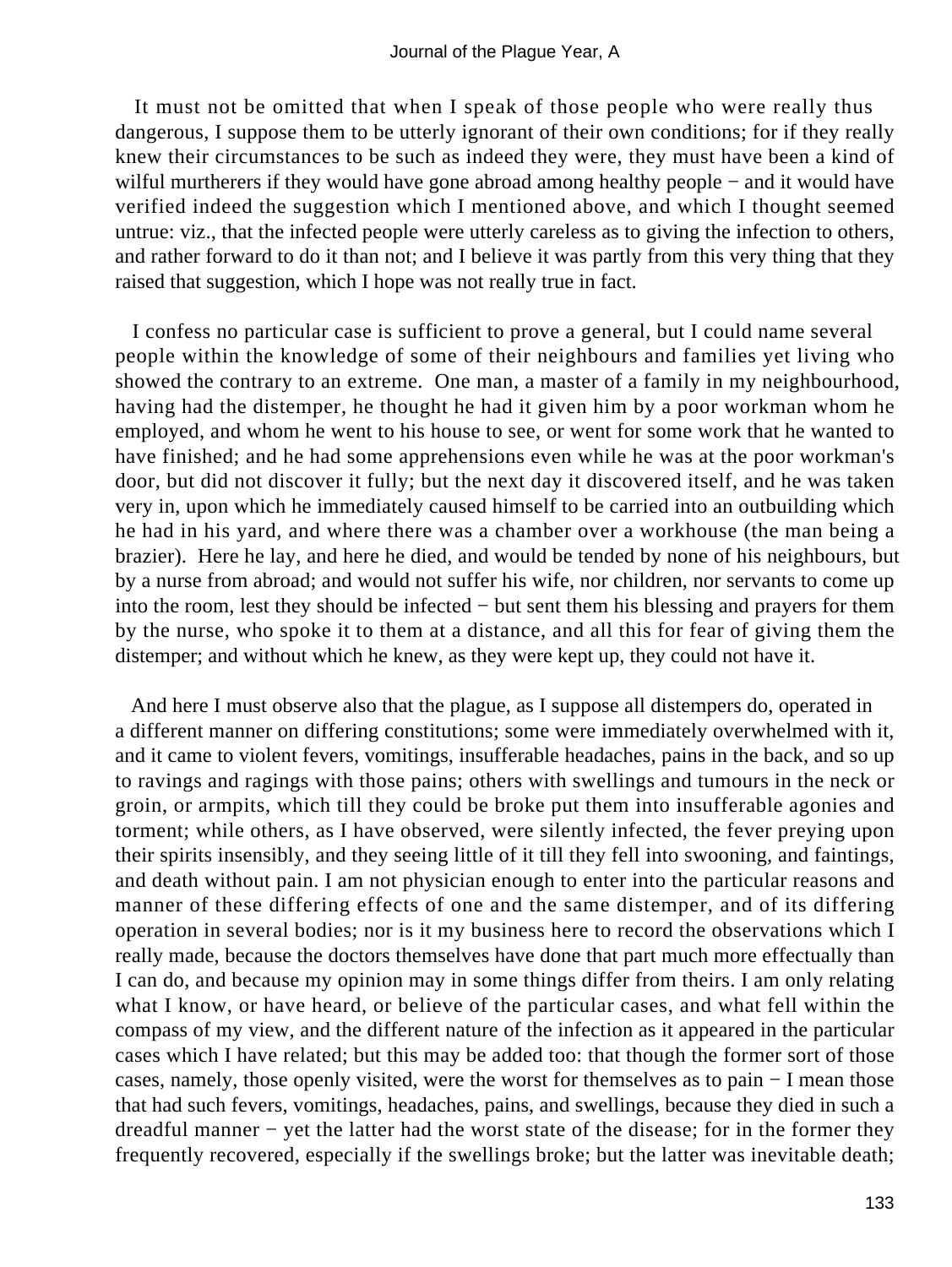no cure, no hell), could be possible, nothing could follow but death. And it was worse also to others, because, as above, it secretly and unperceived by others or by themselves, communicated death to those they conversed with, the penetrating poison insinuating itself into their blood in a manner which it is impossible to describe, or indeed conceive.

 This infecting and being infected without so much as its being known to either person is evident from two sorts of cases which frequently happened at that time; and there is hardly anybody living who was in London during the infection but must have known several of the cases of both sorts.

 (1) Fathers and mothers have gone about as if they had been well, and have believed themselves to be so, till they have insensibly infected and been the destruction of their whole families, which they would have been far from doing if they had the least apprehensions of their being unsound and dangerous themselves. A family, whose story I have heard, was thus infected by the father; and the distemper began to appear upon some of them even before he found it upon himself. But searching more narrowly, it appeared he had been affected some time; and as soon as he found that his family had been poisoned by himself he went distracted, and would have laid violent hands upon himself, but was kept from that by those who looked to him, and in a few days died.

 (2) The other particular is, that many people having been well to the best of their own judgement, or by the best observation which they could make of themselves for several days, and only finding a decay of appetite, or a light sickness upon their stomachs; nay, some whose appetite has been strong, and even craving, and only a light pain in their heads, have sent for physicians to know what ailed them, and have been found, to their great surprise, at the brink of death: the tokens upon them, or the plague grown up to an incurable height.

 It was very sad to reflect how such a person as this last mentioned above had been a walking destroyer perhaps for a week or a fortnight before that; how he had ruined those that he would have hazarded his life to save, and had been breathing death upon them, even perhaps in his tender kissing and embracings of his own children. Yet thus certainly it was, and often has been, and I could give many particular cases where it has been so. If then the blow is thus insensibly striking − if the arrow flies thus unseen, and cannot be discovered − to what purpose are all the schemes for shutting up or removing the sick people? Those schemes cannot take place but upon those that appear to be sick, or to be infected; whereas there are among them at the same time thousands of people who seem to be well, but are all that while carrying death with them into all companies which they come into.

 This frequently puzzled our physicians, and especially the apothecaries and surgeons, who knew not how to discover the sick from the sound; they all allowed that it was really so, that many people had the plague in their very blood, and preying upon their spirits, and were in themselves but walking putrefied carcases whose breath was infectious and their sweat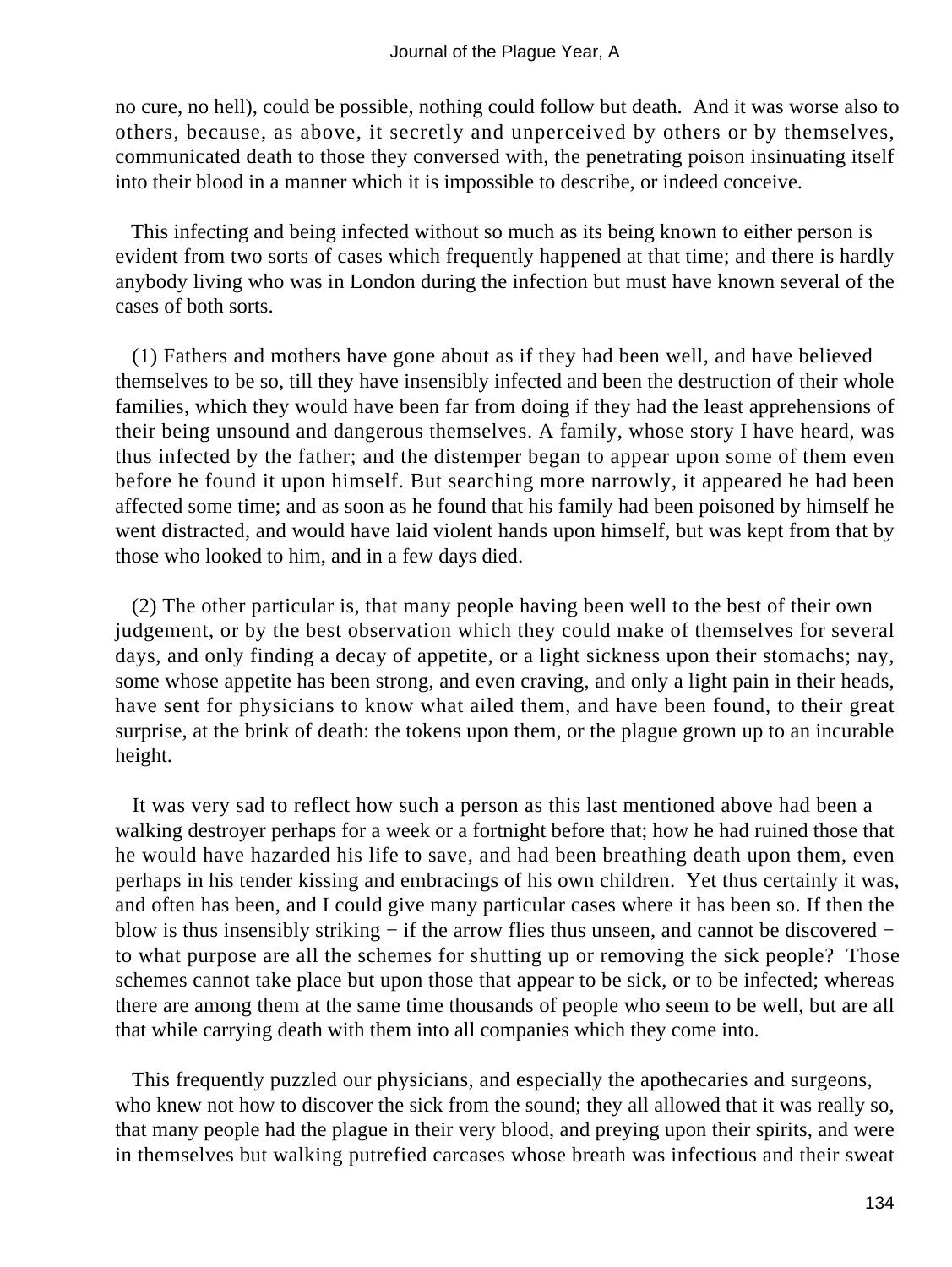poison, and yet were as well to look on as other people, and even knew it not themselves; I say, they all allowed that it was really true in fact, but they knew not how to propose a discovery.

 My friend Dr Heath was of opinion that it might be known by the smell of their breath; but then, as he said, who durst smell to that breath for his information? since, to know it, he must draw the stench of the plague up into his own brain, in order to distinguish the smell! I have heard it was the opinion of others that it might be distinguished by the party's breathing upon a piece of glass, where, the breath condensing, there might living creatures be seen by a microscope, of strange, monstrous, and frightful shapes, such as dragons, snakes, serpents, and devils, horrible to behold. But this I very much question the truth of, and we had no microscopes at that time, as I remember, to make the experiment with.

 It was the opinion also of another learned man, that the breath of such a person would poison and instantly kill a bird; not only a small bird, but even a cock or hen, and that, if it did not immediately kill the latter, it would cause them to be roupy, as they call it; particularly that if they had laid any eggs at any time, they would be all rotten. But those are opinions which I never found supported by any experiments, or heard of others that had seen it; so I leave them as I find them; only with this remark, namely, that I think the probabilities are very strong for them.

 Some have proposed that such persons should breathe hard upon warm water, and that they would leave an unusual scum upon it, or upon several other things, especially such as are of a glutinous substance and are apt to receive a scum and support it.

 But from the whole I found that the nature of this contagion was such that it was impossible to discover it at all, or to prevent its spreading from one to another by any human skill.

 Here was indeed one difficulty which I could never thoroughly get over to this time, and which there is but one way of answering that I know of, and it is this, viz., the first person that died of the plague was on December 20, or thereabouts, 1664, and in or about long Acre; whence the first person had the infection was generally said to be from a parcel of silks imported from Holland, and first opened in that house.

 But after this we heard no more of any person dying of the plague, or of the distemper being in that place, till the 9th of February, which was about seven weeks after, and then one more was buried out of the same house. Then it was hushed, and we were perfectly easy as to the public for a great while; for there were no more entered in the weekly bill to be dead of the plague till the 22nd of April, when there was two more buried, not out of the same house, but out of the same street; and, as near as I can remember, it was out of the next house to the first. This was nine weeks asunder, and after this we had no more till a fortnight, and then it broke out in several streets and spread every way. Now the question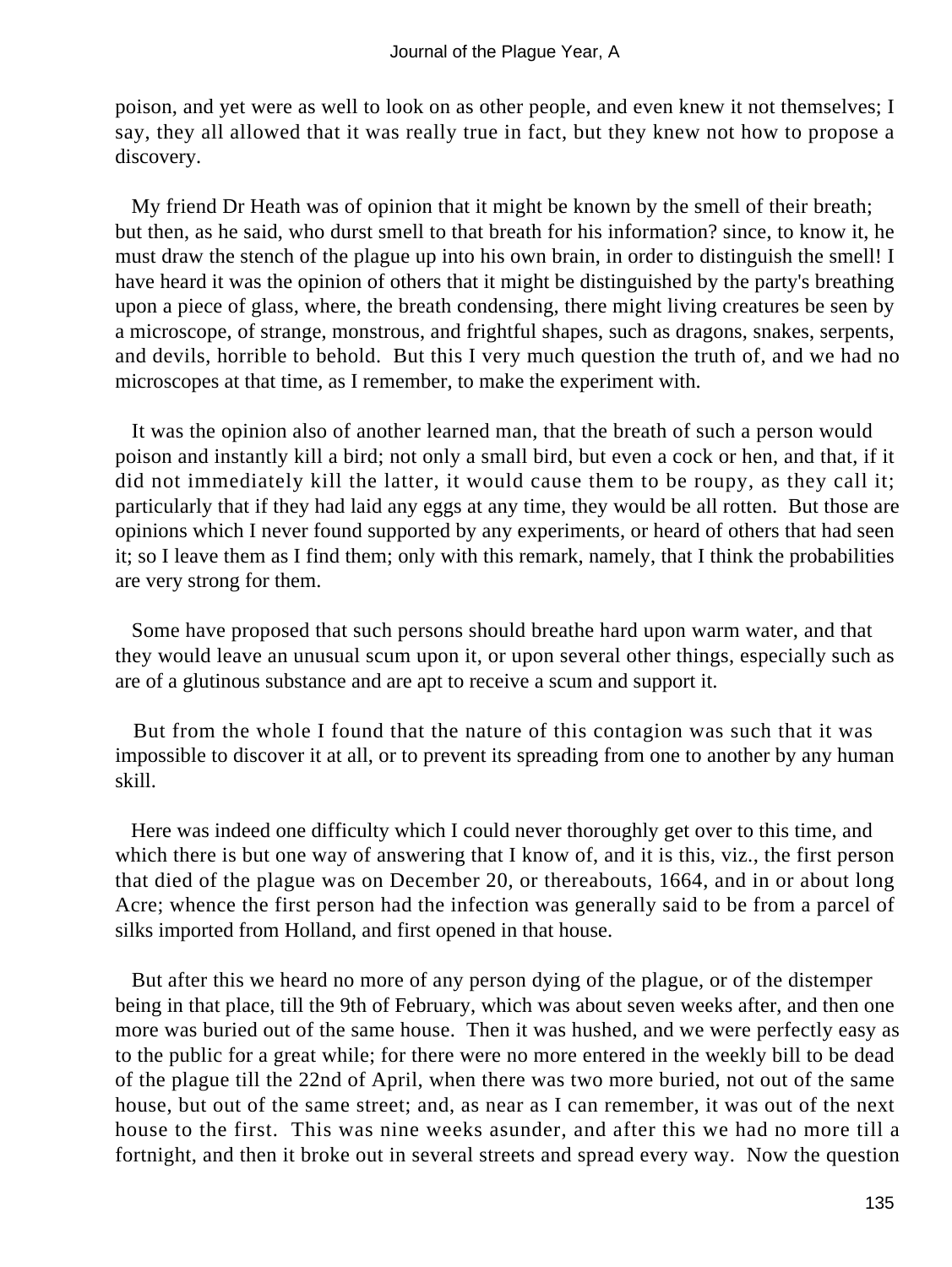seems to lie thus: Where lay the seeds of the infection all this while? How came it to stop so long, and not stop any longer? Either the distemper did not come immediately by contagion from body to body, or, if it did, then a body may be capable to continue infected without the disease discovering itself many days, nay, weeks together; even not a quarantine of days only, but soixantine; not only forty days, but sixty days or longer.

 It is true there was, as I observed at first, and is well known to many yet living, a very cold winter and a long frost which continued three months; and this, the doctors say, might check the infection; but then the learned must allow me to say that if, according to their notion, the disease was (as I may say) only frozen up, it would like a frozen river have returned to its usual force and current when it thawed − whereas the principal recess of this infection, which was from February to April, was after the frost was broken and the weather mild and warm.

 But there is another way of solving all this difficulty, which I think my own remembrance of the thing will supply; and that is, the fact is not granted − namely, that there died none in those long intervals, viz., from the 20th of December to the 9th of February, and from thence to the 22nd of April. The weekly bills are the only evidence on the other side, and those bills were not of credit enough, at least with me, to support an hypothesis or determine a question of such importance as this; for it was our received opinion at that time, and I believe upon very good grounds, that the fraud lay in the parish officers, searchers, and persons appointed to give account of the dead, and what diseases they died of; and as people were very loth at first to have the neighbours believe their houses were infected, so they gave money to procure, or otherwise procured, the dead persons to be returned as dying of other distempers; and this I know was practised afterwards in many places, I believe I might say in all places where the distemper came, as will be seen by the vast increase of the numbers placed in the weekly bills under other articles of diseases during the time of the infection. For example, in the months of July and August, when the plague was coming on to its highest pitch, it was very ordinary to have from a thousand to twelve hundred, nay, to almost fifteen hundred a week of other distempers. Not that the numbers of those distempers were really increased to such a degree, but the great number of families and houses where really the infection was, obtained the favour to have their dead be returned of other distempers, to prevent the shutting up their houses. For example: −

 Dead of other diseases beside the plague − From the 18th July to the 25th 942 « 25th July » 1st August 1004 « 1st August » 8th 1213 « 8th » 15th 1439 « 15th » 22nd 1331 « 22nd » 29th 1394 « 29th » 5th September 1264 « 5th September to the 12th 1056 » 12th « 19th 1132 » 19th **"** 26th 927

 Now it was not doubted but the greatest part of these, or a great part of them, were dead of the plague, but the officers were prevailed with to return them as above, and the numbers of some particular articles of distempers discovered is as follows: −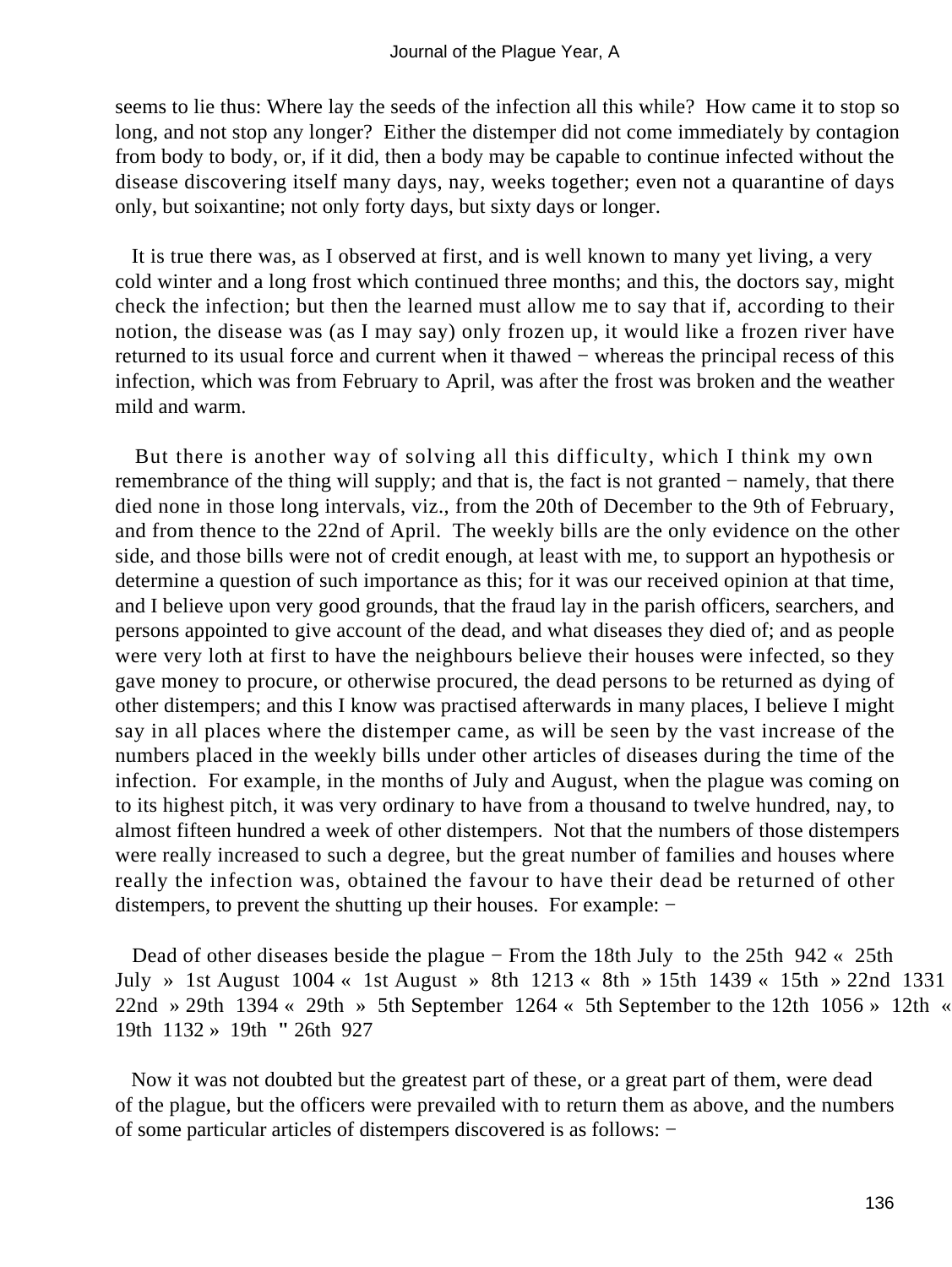Aug. Aug. Aug. Aug. Aug. Sept. Sept. Sept. 1 **8** 15 22 29 **5** 12 19 to 8 to 15 to 22 to 29 to Sept.5 to 12 to 19 to 26

 Fever 314 353 348 383 364 332 309 268 Spotted 174 190 166 165 157 97 101 65 Fever Surfeit 85 87 74 99 68 45 49 36 Teeth 90 113 111 133 138 128 121 112 −−−−  $-$  663 743 699 780 727 602 580 481

 There were several other articles which bore a proportion to these, and which, it is easy to perceive, were increased on the same account, as aged, consumptions, vomitings, imposthumes, gripes, and the like, many of which were not doubted to be infected people; but as it was of the utmost consequence to families not to be known to be infected, if it was possible to avoid it, so they took all the measures they could to have it not believed, and if any died in their houses, to get them returned to the examiners, and by the searchers, as having died of other distempers.

 This, I say, will account for the long interval which, as I have said, was between the dying of the first persons that were returned in the bill to be dead of the plague and the time when the distemper spread openly and could not be concealed.

 Besides, the weekly bills themselves at that time evidently discover the truth; for, while there was no mention of the plague, and no increase after it had been mentioned, yet it was apparent that there was an increase of those distempers which bordered nearest upon it; for example, there were eight, twelve, seventeen of the spotted fever in a week, when there were none, or but very few, of the plague; whereas before, one, three, or four were the ordinary weekly numbers of that distemper. Likewise, as I observed before, the burials increased weekly in that particular parish and the parishes adjacent more than in any other parish, although there were none set down of the plague; all which tells us, that the infection was handed on, and the succession of the distemper really preserved, though it seemed to us at that time to be ceased, and to come again in a manner surprising.

 It might be, also, that the infection might remain in other parts of the same parcel of goods which at first it came in, and which might not be perhaps opened, or at least not fully, or in the clothes of the first infected person; for I cannot think that anybody could be seized with the contagion in a fatal and mortal degree for nine weeks together, and support his state of health so well as even not to discover it to themselves; yet if it were so, the argument is the stronger in favour of what I am saying: namely, that the infection is retained in bodies apparently well, and conveyed from them to those they converse with, while it is known to neither the one nor the other.

 Great were the confusions at that time upon this very account, and when people began to be convinced that the infection was received in this surprising manner from persons apparently well, they began to be exceeding shy and jealous of every one that came near them. Once, on a public day, whether a Sabbath−day or not I do not remember, in Aldgate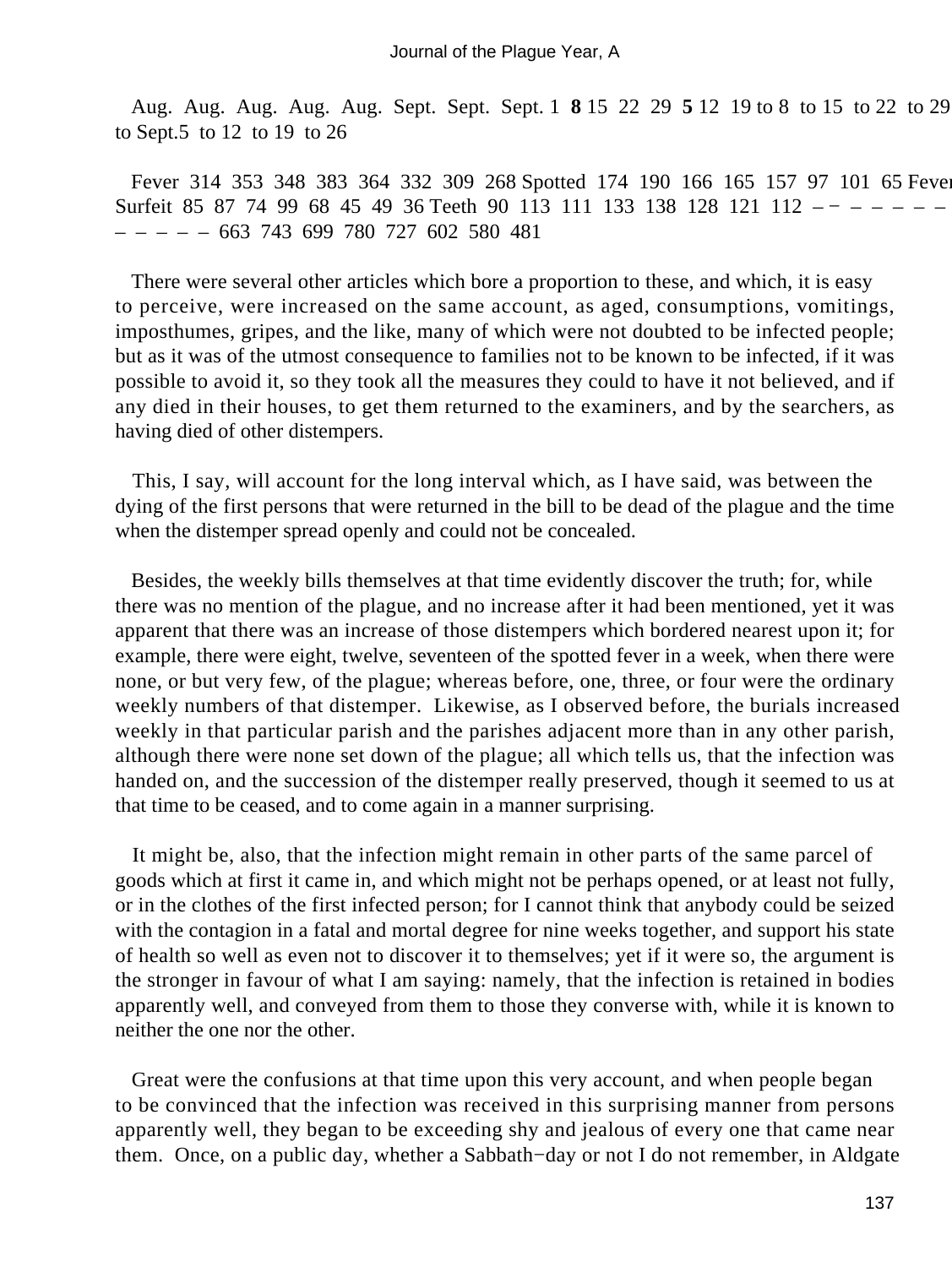Church, in a pew full of people, on a sudden one fancied she smelt an ill smell. Immediately she fancies the plague was in the pew, whispers her notion or suspicion to the next, then rises and goes out of the pew. It immediately took with the next, and so to them all; and every one of them, and of the two or three adjoining pews, got up and went out of the church, nobody knowing what it was offended them, or from whom.

 This immediately filled everybody's mouths with one preparation or other, such as the old woman directed, and some perhaps as physicians directed, in order to prevent infection by the breath of others; insomuch that if we came to go into a church when it was anything full of people, there would be such a mixture of smells at the entrance that it was much more strong, though perhaps not so wholesome, than if you were going into an apothecary's or druggist's shop. In a word, the whole church was like a smelling−bottle; in one corner it was all perfumes; in another, aromatics, balsamics, and variety of drugs and herbs; in another, salts and spirits, as every one was furnished for their own preservation. Yet I observed that after people were possessed, as I have said, with the belief, or rather assurance, of the infection being thus carried on by persons apparently in health, the churches and meeting−houses were much thinner of people than at other times before that they used to be. For this is to be said of the people of London, that during the whole time of the pestilence the churches or meetings were never wholly shut up, nor did the people decline coming out to the public worship of God, except only in some parishes when the violence of the distemper was more particularly in that parish at that time, and even then no longer than it continued to be so.

 Indeed nothing was more strange than to see with what courage the people went to the public service of God, even at that time when they were afraid to stir out of their own houses upon any other occasion; this, I mean, before the time of desperation, which I have mentioned already. This was a proof of the exceeding populousness of the city at the time of the infection, notwithstanding the great numbers that were gone into the country at the first alarm, and that fled out into the forests and woods when they were further terrified with the extraordinary increase of it. For when we came to see the crowds and throngs of people which appeared on the Sabbath−days at the churches, and especially in those parts of the town where the plague was abated, or where it was not yet come to its height, it was amazing. But of this I shall speak again presently. I return in the meantime to the article of infecting one another at first, before people came to right notions of the infection, and of infecting one another. People were only shy of those that were really sick, a man with a cap upon his head, or with clothes round his neck, which was the case of those that had swellings there. Such was indeed frightful; but when we saw a gentleman dressed, with his band on and his gloves in his hand, his hat upon his head, and his hair combed, of such we bad not the least apprehensions, and people conversed a great while freely, especially with their neighbours and such as they knew. But when the physicians assured us that the danger was as well from the sound (that is, the seemingly sound) as the sick, and that those people who thought themselves entirely free were oftentimes the most fatal, and that it came to be generally understood that people were sensible of it, and of the reason of it; then, I say, they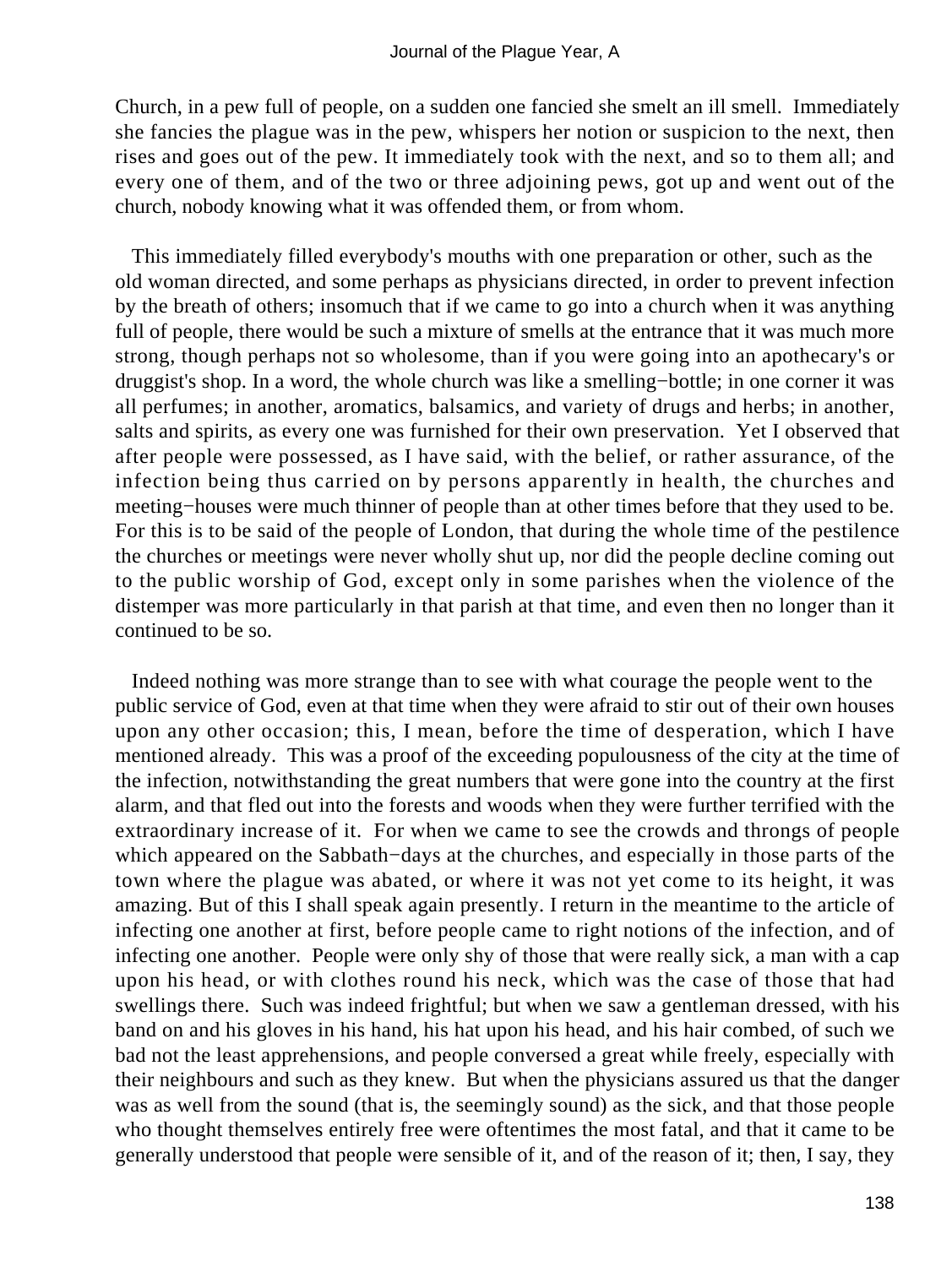began to be jealous of everybody, and a vast number of people locked themselves up, so as not to come abroad into any company at all, nor suffer any that had been abroad in promiscuous company to come into their houses, or near them − at least not so near them as to be within the reach of their breath or of any smell from them; and when they were obliged to converse at a distance with strangers, they would always have preservatives in their mouths and about their clothes to repel and keep off the infection.

 It must be acknowledged that when people began to use these cautions they were less exposed to danger, and the infection did not break into such houses so furiously as it did into others before; and thousands of families were preserved (speaking with due reserve to the direction of Divine Providence) by that means.

 But it was impossible to beat anything into the heads of the poor. They went on with the usual impetuosity of their tempers, full of outcries and lamentations when taken, but madly careless of themselves, foolhardy and obstinate, while they were well. Where they could get employment they pushed into any kind of business, the most dangerous and the most liable to infection; and if they were spoken to, their answer would be, 'I must trust to God for that; if I am taken, then I am provided for, and there is an end of me', and the like. Or thus, 'Why, what must I do? I can't starve. I had as good have the plague as perish for want. I have no work; what could I do? I must do this or beg.' Suppose it was burying the dead, or attending the sick, or watching infected houses, which were all terrible hazards; but their tale was generally the same. It is true, necessity was a very justifiable, warrantable plea, and nothing could be better; but their way of talk was much the same where the necessities were not the same. This adventurous conduct of the poor was that which brought the plague among them in a most furious manner; and this, joined to the distress of their circumstances when taken, was the reason why they died so by heaps; for I cannot say I could observe one jot of better husbandry among them, I mean the labouring poor, while they were all well and getting money than there was before, but as lavish, as extravagant, and as thoughtless for tomorrow as ever; so that when they came to be taken sick they were immediately in the utmost distress, as well for want as for sickness, as well for lack of food as lack of health.

 This misery of the poor I had many occasions to be an eyewitness of, and sometimes also of the charitable assistance that some pious people daily gave to such, sending them relief and supplies both of food, physic, and other help, as they found they wanted; and indeed it is a debt of justice due to the temper of the people of that day to take notice here, that not only great sums, very great sums of money were charitably sent to the Lord Mayor and aldermen for the assistance and support of the poor distempered people, but abundance of private people daily distributed large sums of money for their relief, and sent people about to inquire into the condition of particular distressed and visited families, and relieved them; nay, some pious ladies were so transported with zeal in so good a work, and so confident in the protection of Providence in discharge of the great duty of charity, that they went about in person distributing alms to the poor, and even visiting poor families, though sick and infected, in their very houses, appointing nurses to attend those that wanted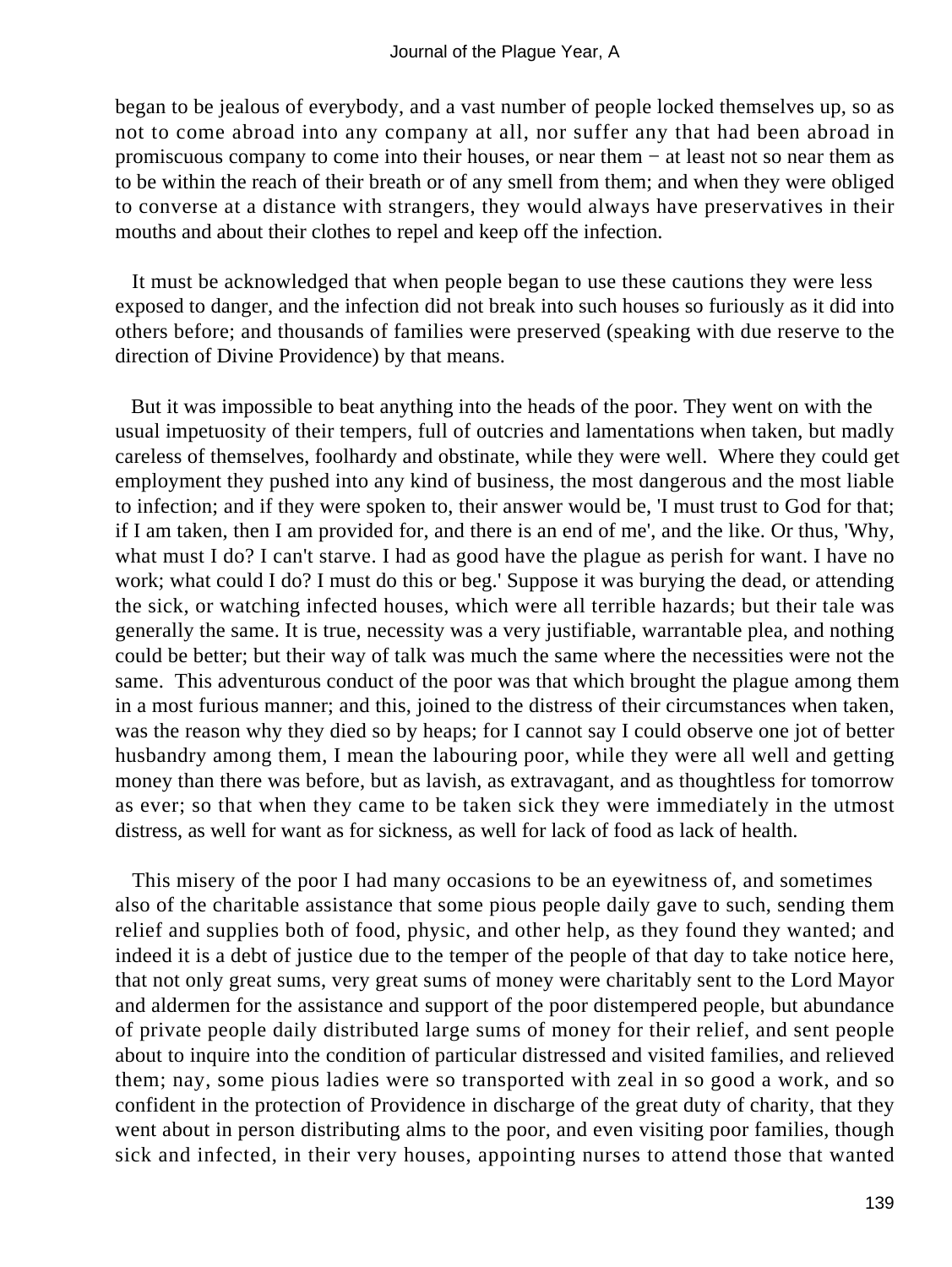attending, and ordering apothecaries and surgeons, the first to supply them with drugs or plasters, and such things as they wanted; and the last to lance and dress the swellings and tumours, where such were wanting; giving their blessing to the poor in substantial relief to them, as well as hearty prayers for them.

 I will not undertake to say, as some do, that none of those charitable people were suffered to fall under the calamity itself; but this I may say, that I never knew any one of them that miscarried, which I mention for the encouragement of others in case of the like distress; and doubtless, if they that give to the poor lend to the Lord, and He will repay them, those that hazard their lives to give to the poor, and to comfort and assist the poor in such a misery as this, may hope to be protected in the work.

 Nor was this charity so extraordinary eminent only in a few, but (for I cannot lightly quit this point) the charity of the rich, as well in the city and suburbs as from the country, was so great that, in a word, a prodigious number of people who must otherwise inevitably have perished for want as well as sickness were supported and subsisted by it; and though I could never, nor I believe any one else, come to a full knowledge of what was so contributed, yet I do believe that, as I heard one say that was a critical observer of that part, there was not only many thousand pounds contributed, but many hundred thousand pounds, to the relief of the poor of this distressed, afflicted city; nay, one man affirmed to me that he could reckon up above one hundred thousand pounds a week, which was distributed by the churchwardens at the several parish vestries by the Lord Mayor and aldermen in the several wards and precincts, and by the particular direction of the court and of the justices respectively in the parts where they resided, over and above the private charity distributed by pious bands in the manner I speak of; and this continued for many weeks together.

 I confess this is a very great sum; but if it be true that there was distributed in the parish of Cripplegate only, 17,800 in one week to the relief of the poor, as I heard reported, and which I really believe was true, the other may not be improbable.

 It was doubtless to be reckoned among the many signal good providences which attended this great city, and of which there were many other worth recording, − I say, this was a very remarkable one, that it pleased God thus to move the hearts of the people in all parts of the kingdom so cheerfully to contribute to the relief and support of the poor at London, the good consequences of which were felt many ways, and particularly in preserving the lives and recovering the health of so many thousands, and keeping so many thousands of families from perishing and starving.

 And now I am talking of the merciful disposition of Providence in this time of calamity, I cannot but mention again, though I have spoken several times of it already on other accounts, I mean that of the progression of the distemper; how it began at one end of the town, and proceeded gradually and slowly from one part to another, and like a dark cloud that passes over our heads, which, as it thickens and overcasts the air at one end, dears up at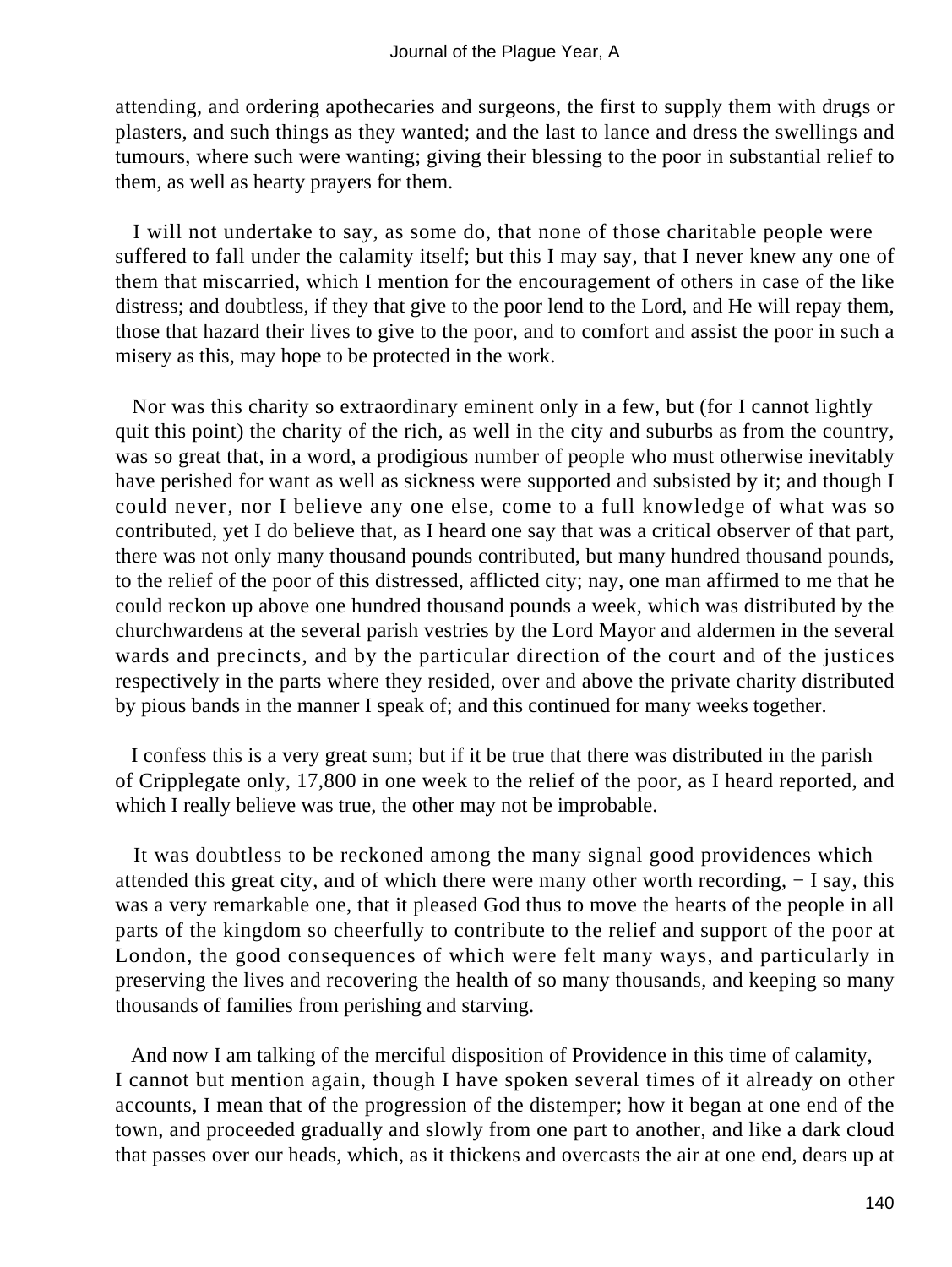the other end; so, while the plague went on raging from west to east, as it went forwards east, it abated in the west, by which means those parts of the town which were not seized, or who were left, and where it had spent its fury, were (as it were) spared to help and assist the other; whereas, had the distemper spread itself over the whole city and suburbs, at once, raging in all places alike, as it has done since in some places abroad, the whole body of the people must have been overwhelmed, and there would have died twenty thousand a day, as they say there did at Naples;, nor would the people have been able to have helped or assisted one another.

 For it must be observed that where the plague was in its full force, there indeed the people were very miserable, and the consternation was inexpressible. But a little before it reached even to that place, or presently after it was gone, they were quite another sort of people; and I cannot but acknowledge that there was too much of that common temper of mankind to be found among us all at that time, namely, to forget the deliverance when the danger is past. But I shall come to speak of that part again.

 It must not be forgot here to take some notice of the state of trade during the time of this common calamity, and this with respect to foreign trade, as also to our home trade.

 As to foreign trade, there needs little to be said. The trading nations of Europe were all afraid of us; no port of France, or Holland, or Spain, or Italy would admit our ships or correspond with us; indeed we stood on ill terms with the Dutch, and were in a furious war with them, but though in a bad condition to fight abroad, who had such dreadful enemies to struggle with at home.

 Our merchants were accordingly at a full stop; their ships could go nowhere − that is to say, to no place abroad; their manufactures and merchandise – that is to say, of our growth – would not be touched abroad. They were as much afraid of our goods as they were of our people; and indeed they had reason: for our woollen manufactures are as retentive of infection as human bodies, and if packed up by persons infected, would receive the infection and be as dangerous to touch as a man would be that was infected; and therefore, when any English vessel arrived in foreign countries, if they did take the goods on shore, they always caused the bales to be opened and aired in places appointed for that purpose. But from London they would not suffer them to come into port, much less to unlade their goods, upon any terms whatever, and this strictness was especially used with them in Spain and Italy. In Turkey and the islands of the Arches indeed, as they are called, as well those belonging to the Turks as to the Venetians, they were not so very rigid. In the first there was no obstruction at all; and four ships which were then in the river loading for Italy − that is, for Leghorn and Naples − being denied product, as they call it, went on to Turkey, and were freely admitted to unlade their cargo without any difficulty; only that when they arrived there, some of their cargo was not fit for sale in that country; and other parts of it being consigned to merchants at Leghorn, the captains of the ships had no right nor any orders to dispose of the goods; so that great inconveniences followed to the merchants. But this was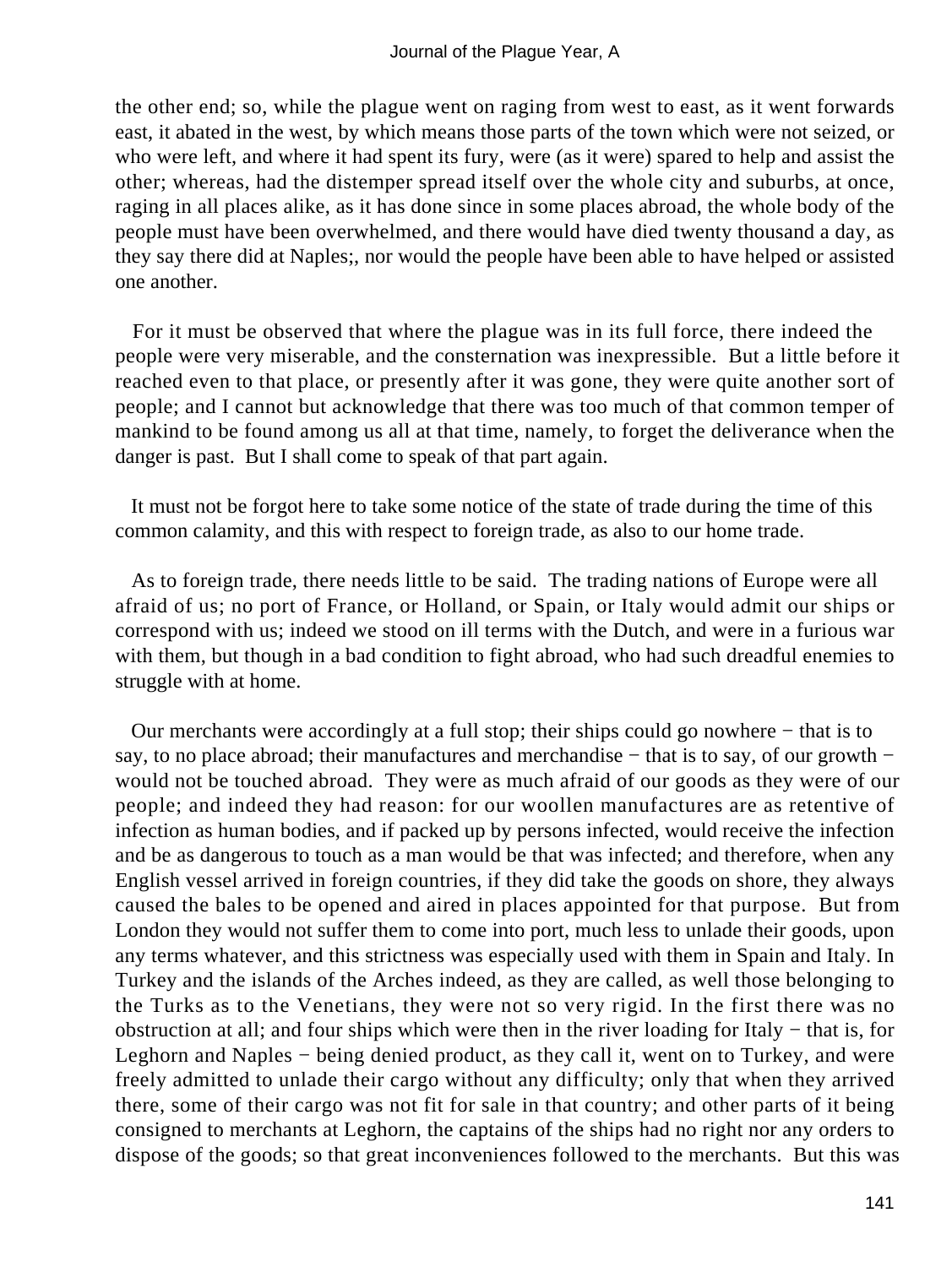nothing but what the necessity of affairs required, and the merchants at Leghorn and Naples having notice given them, sent again from thence to take care of the effects which were particularly consigned to those ports, and to bring back in other ships such as were improper for the markets at Smyrna and Scanderoon.

 The inconveniences in Spain and Portugal were still greater, for they would by no means suffer our ships, especially those from London, to come into any of their ports, much less to unlade. There was a report that one of our ships having by stealth delivered her cargo, among which was some bales of English cloth, cotton, kerseys, and such−like goods, the Spaniards caused all the goods to be burned, and punished the men with death who were concerned in carrying them on shore. This, I believe, was in part true, though I do not affirm it; but it is not at all unlikely, seeing the danger was really very great, the infection being so violent in London.

 I heard likewise that the plague was carried into those countries by some of our ships, and particularly to the port of Faro in the kingdom of Algarve, belonging to the King of Portugal, and that several persons died of it there; but it was not confirmed.

 On the other hand, though the Spaniards and Portuguese were so shy of us, it is most certain that the plague (as has been said) keeping at first much at that end of the town next Westminster, the merchandising part of the town (such as the city and the water−side) was perfectly sound till at least the beginning of July, and the ships in the river till the beginning of August; for to the 1st of July there had died but seven within the whole city, and but sixty within the liberties, but one in all the parishes of Stepney, Aldgate, and Whitechappel, and but two in the eight parishes of Southwark. But it was the same thing abroad, for the bad news was gone over the whole world that the city of London was infected with the plague, and there was no inquiring there how the infection proceeded, or at which part of the town it was begun or was reached to.

 Besides, after it began to spread it increased so fast, and the bills grew so high all on a sudden, that it was to no purpose to lessen the report of it, or endeavour to make the people abroad think it better than it was; the account which the weekly bills gave in was sufficient; and that there died two thousand to three or−four thousand a week was sufficient to alarm the whole trading part of the world; and the following time, being so dreadful also in the very city itself, put the whole world, I say, upon their guard against it.

 You may be sure, also, that the report of these things lost nothing in the carriage. The plague was itself very terrible, and the distress of the people very great, as you may observe of what I have said. But the rumour was infinitely greater, and it must not be wondered that our friends abroad (as my brother's correspondents in particular were told there, namely, in Portugal and Italy, where he chiefly traded) [said] that in London there died twenty thousand in a week; that the dead bodies lay unburied by heaps; that the living were not sufficient to bury the dead or the sound to look after the sick; that all the kingdom was infected likewise,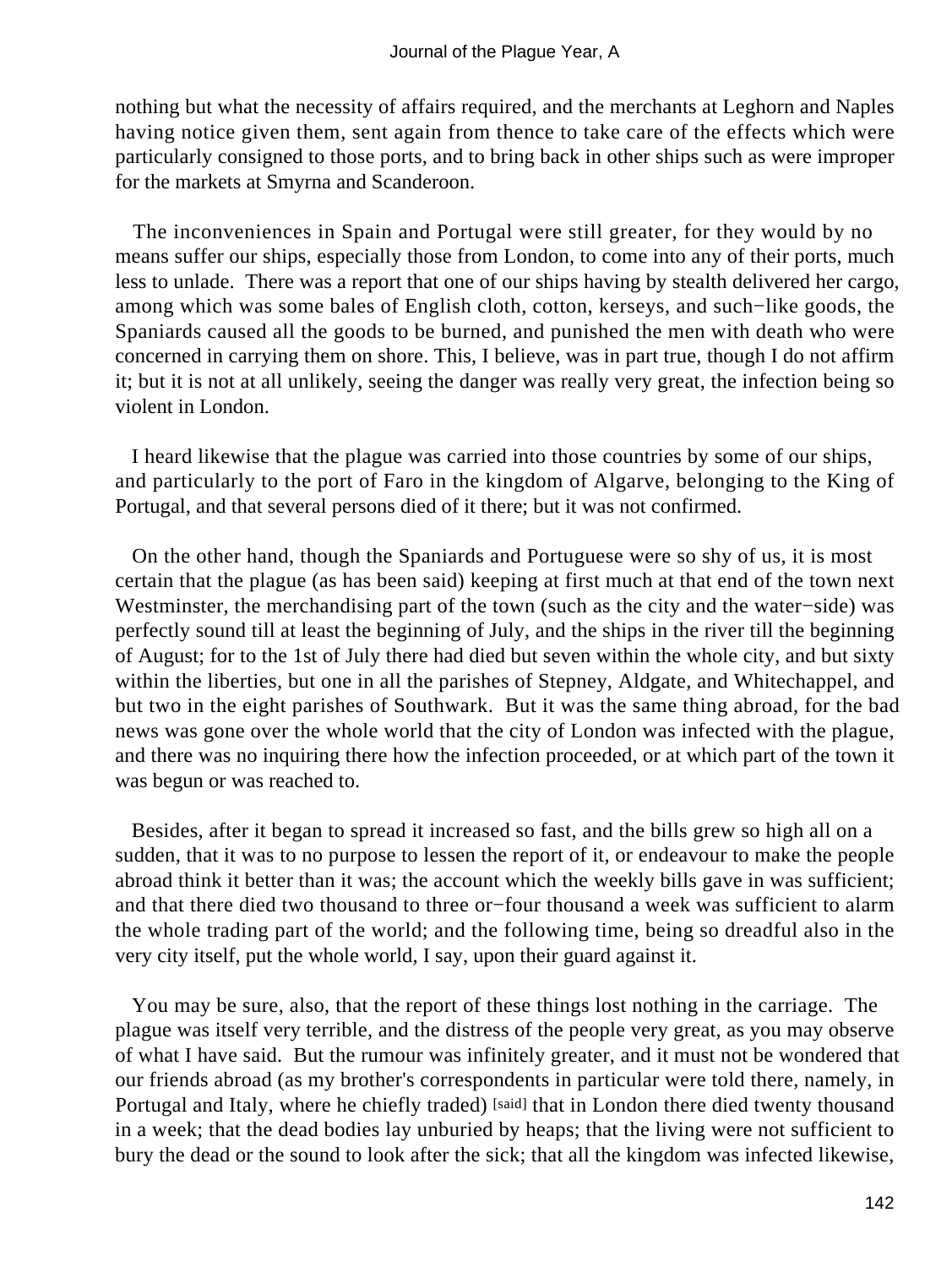so that it was an universal malady such as was never heard of in those parts of the world; and they could hardly believe us when we gave them an account how things really were, and how there was not above one−tenth part of the people dead; that there was 500,000, left that lived all the time in the town; that now the people began to walk the streets again, and those who were fled to return, there was no miss of the usual throng of people in the streets, except as every family might miss their relations and neighbours, and the like. I say they could not believe these things; and if inquiry were now to be made in Naples, or in other cities on the coast of Italy, they would tell you that there was a dreadful infection in London so many years ago, in which, as above, there died twenty thousand in a week, just as we have had it reported in London that there was a plague in the city of Naples in the year 1656, in which there died 20,000 people in a day, of which I have had very good satisfaction that it was utterly false.

 But these extravagant reports were very prejudicial to our trade, as well as unjust and injurious in themselves, for it was a long time after the plague was quite over before our trade could recover itself in those parts of the world; and the Flemings and Dutch (but especially the last) made very great advantages of it, having all the market to themselves, and even buying our manufactures in several parts of England where the plague was not, and carrying them to Holland and Flanders, and from thence transporting them to Spain and to Italy as if they had been of their own making.

 But they were detected sometimes and punished: that is to say, their goods confiscated and ships also; for if it was true that our manufactures as well as our people were infected, and that it was dangerous to touch or to open and receive the smell of them, then those people ran the hazard by that clandestine trade not only of carrying the contagion into their own country, but also of infecting the nations to whom they traded with those goods; which, considering how many lives might be lost in consequence of such an action, must be a trade that no men of conscience could suffer themselves to be concerned in.

 I do not take upon me to say that any harm was done, I mean of that kind, by those people. But I doubt I need not make any such proviso in the case of our own country; for either by our people of London, or by the commerce which made their conversing with all sorts of people in every country and of every considerable town necessary, I say, by this means the plague was first or last spread all over the kingdom, as well in London as in all the cities and great towns, especially in the trading manufacturing towns and seaports; so that, first or last, all the considerable places in England were visited more or less, and the kingdom of Ireland in some places, but not so universally. How it fared with the people in Scotland I had no opportunity to inquire.

 It is to be observed that while the plague continued so violent in London, the outports, as they are called, enjoyed a very great trade, especially to the adjacent countries and to our own plantations. For example, the towns of Colchester, Yarmouth, and Hun, on that side of England, exported to Holland and Hamburg the manufactures of the adjacent countries for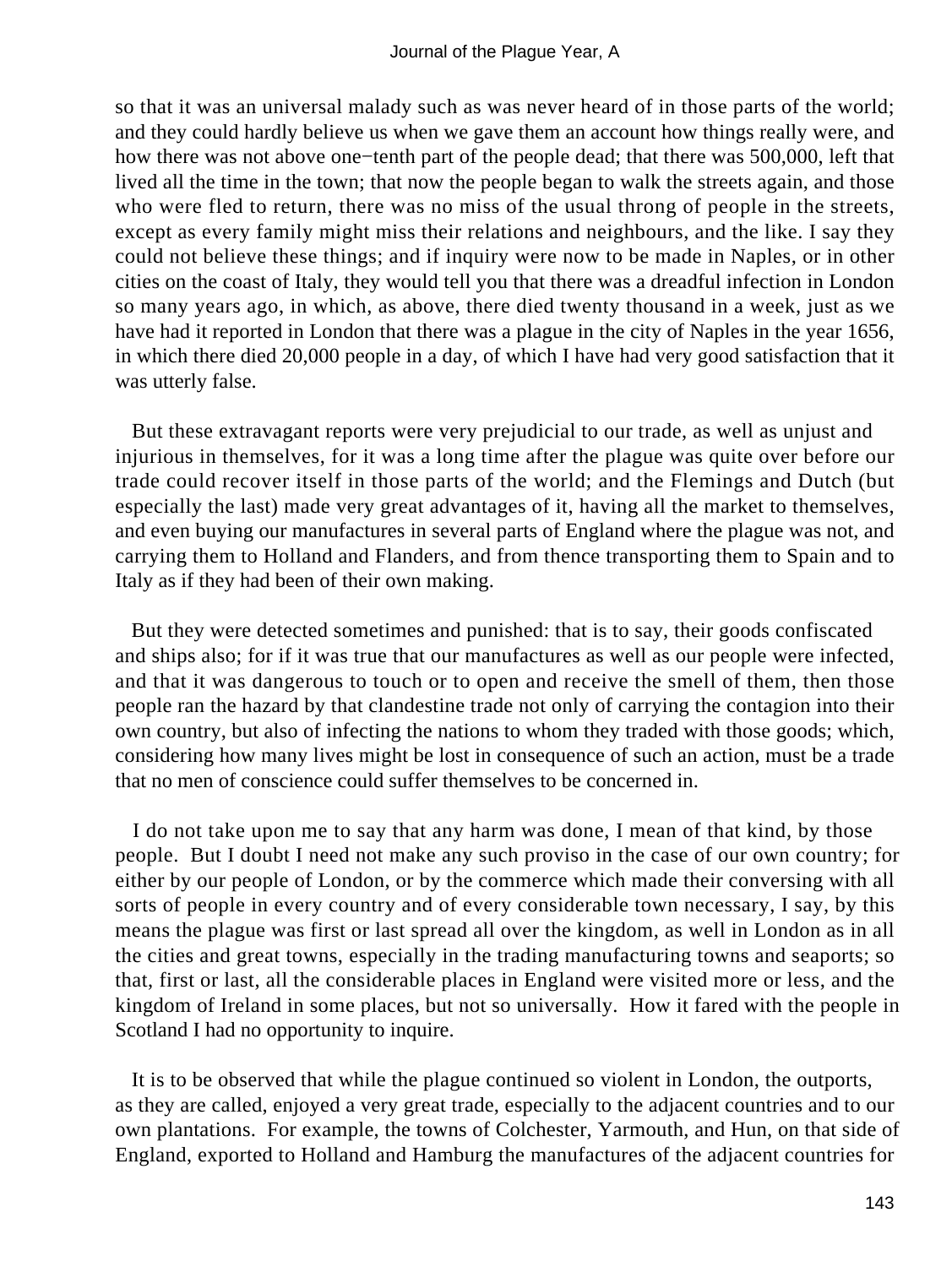several months after the trade with London was, as it were, entirely shut up; likewise the cities of Bristol and Exeter, with the port of Plymouth, had the like advantage to Spain, to the Canaries, to Guinea, and to the West Indies, and particularly to Ireland; but as the plague spread itself every way after it had been in London to such a degree as it was in August and September, so all or most of those cities and towns were infected first or last; and then trade was, as it were, under a general embargo or at a full stop − as I shall observe further when I speak of our home trade.

 One thing, however, must be observed: that as to ships coming in from abroad (as many, you may be sure, did) some who were out in all parts of the world a considerable while before, and some who when they went out knew nothing of an infection, or at least of one so terrible − these came up the river boldly, and delivered their cargoes as they were obliged to do, except just in the two months of August and September, when the weight of the infection lying, as I may say, all below Bridge, nobody durst appear in business for a while. But as this continued but for a few weeks, the homeward−bound ships, especially such whose cargoes were not liable to spoil, came to an anchor for a time short of the Pool,\* or fresh−water part of the river, even as low as the river Medway, where several of them ran in; and others lay at the Nore, and in the Hope below Gravesend. So that by the latter end of October there was a very great fleet of homeward−bound ships to come up, such as the like had not been known for many years. \* That part of the river where the ships lie up when they come home is called the Pool, and takes in all the river on both sides of the water, from the Tower to Cuckold's Point and Limehouse. [Footnote in the original.]

 Two particular trades were carried on by water−carriage all the while of the infection, and that with little or no interruption, very much to the advantage and comfort of the poor distressed people of the city: and those were the coasting trade for corn and the Newcastle trade for coals.

 The first of these was particularly carried on by small vessels from the port of Hull and other places on the Humber, by which great quantities of corn were brought in from Yorkshire and Lincolnshire. The other part of this corn−trade was from Lynn, in Norfolk, from Wells and Burnham, and from Yarmouth, all in the same county; and the third branch was from the river Medway, and from Milton, Feversham, Margate, and Sandwich, and all the other little places and ports round the coast of Kent and Essex.

 There was also a very good trade from the coast of Suffolk with corn, butter, and cheese; these vessels kept a constant course of trade, and without interruption came up to that market known still by the name of Bear Key, where they supplied the city plentifully with corn when land−carriage began to fail, and when the people began to be sick of coming from many places in the country.

 This also was much of it owing to the prudence and conduct of the Lord Mayor, who took such care to keep the masters and seamen from danger when they came up, causing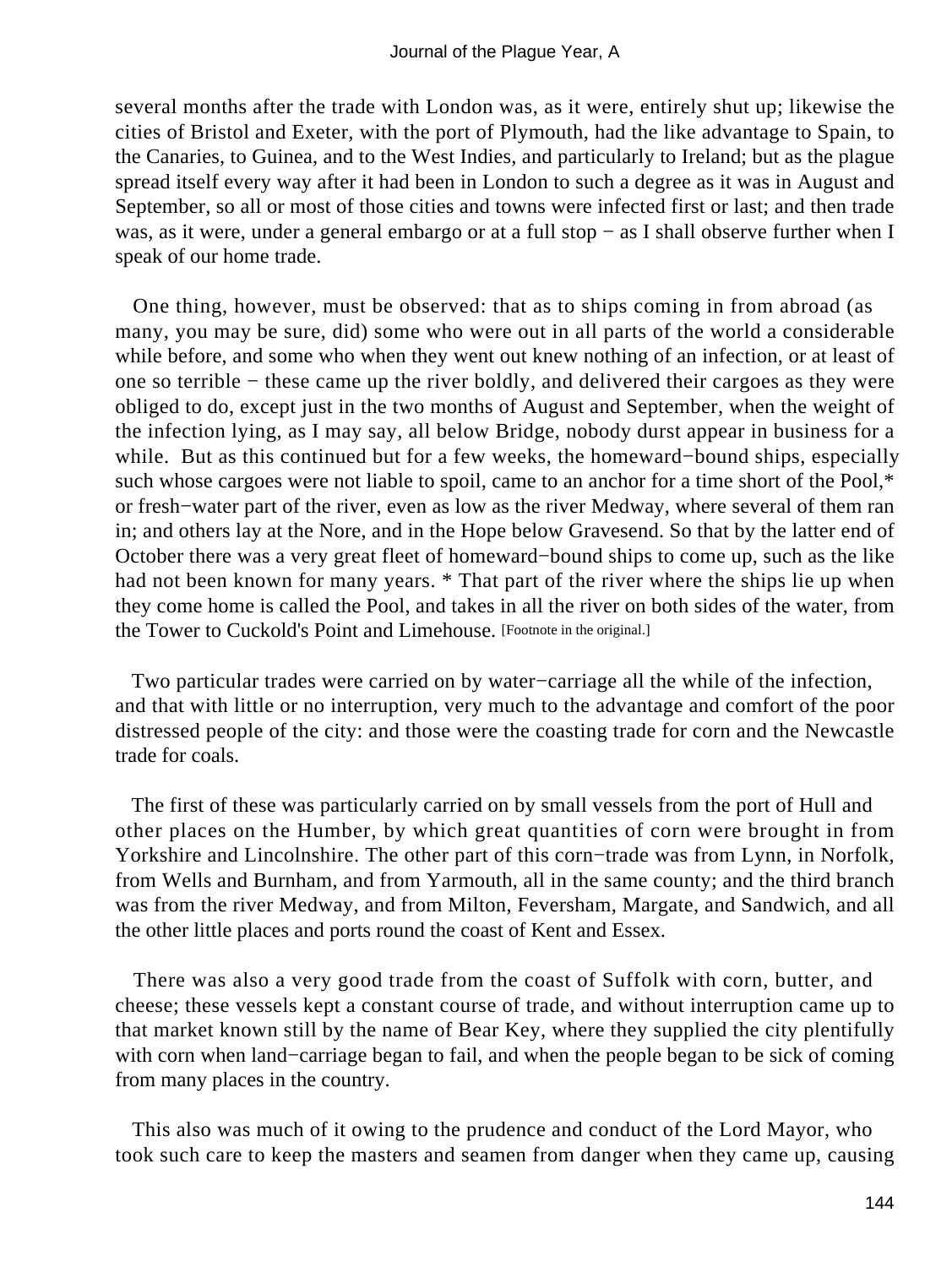their corn to be bought off at any time they wanted a market (which, however, was very seldom), and causing the corn−factors immediately to unlade and deliver the vessels loaden with corn, that they had very little occasion to come out of their ships or vessels, the money being always carried on board to them and put into a pail of vinegar before it was carried.

 The second trade was that of coals from Newcastle−upon−Tyne, without which the city would have been greatly distressed; for not in the streets only, but in private houses and families, great quantities of coals were then burnt, even all the summer long and when the weather was hottest, which was done by the advice of the physicians. Some indeed opposed it, and insisted that to keep the houses and rooms hot was a means to propagate the temper, which was a fermentation and heat already in the blood; that it was known to spread and increase in hot weather and abate in cold; and therefore they alleged that all contagious distempers are the worse for heat, because the contagion was nourished and gained strength in hot weather, and was, as it were, propagated in heat.

 Others said they granted that heat in the climate might propagate infection − as sultry, hot weather fills the air with vermin and nourishes innumerable numbers and kinds of venomous creatures which breed in our food, in the plants, and even in our bodies, by the very stench of which infection may be propagated; also that heat in the air, or heat of weather, as we ordinarily call it, makes bodies relax and faint, exhausts the spirits, opens the pores, and makes us more apt to receive infection, or any evil influence, be it from noxious pestilential vapours or any other thing in the air; but that the heat of fire, and especially of coal fires kept in our houses, or near us, had a quite different operation; the heat being not of the same kind, but quick and fierce, tending not to nourish but to consume and dissipate all those noxious fumes which the other kind of heat rather exhaled and stagnated than separated and burnt up. Besides, it was alleged that the sulphurous and nitrous particles that are often found to be in the coal, with that bituminous substance which burns, are all assisting to clear and purge the air, and render it wholesome and safe to breathe in after the noxious particles, as above, are dispersed and burnt up.

 The latter opinion prevailed at that time, and, as I must confess, I think with good reason; and the experience of the citizens confirmed it, many houses which had constant fires kept in the rooms having never been infected at all; and I must join my experience to it, for I found the keeping good fires kept our rooms sweet and wholesome, and I do verily believe made our whole family so, more than would otherwise have been.

 But I return to the coals as a trade. It was with no little difficulty that this trade was kept open, and particularly because, as we were in an open war with I the Dutch at that time, the Dutch capers at first took a great many of our collier−ships, which made the rest cautious, and made them to stay to come in fleets together. But after some time the capers were either afraid to take them, or their masters, the States, were afraid they should, and forbade them, lest the plague should be among them, which made them fare the better.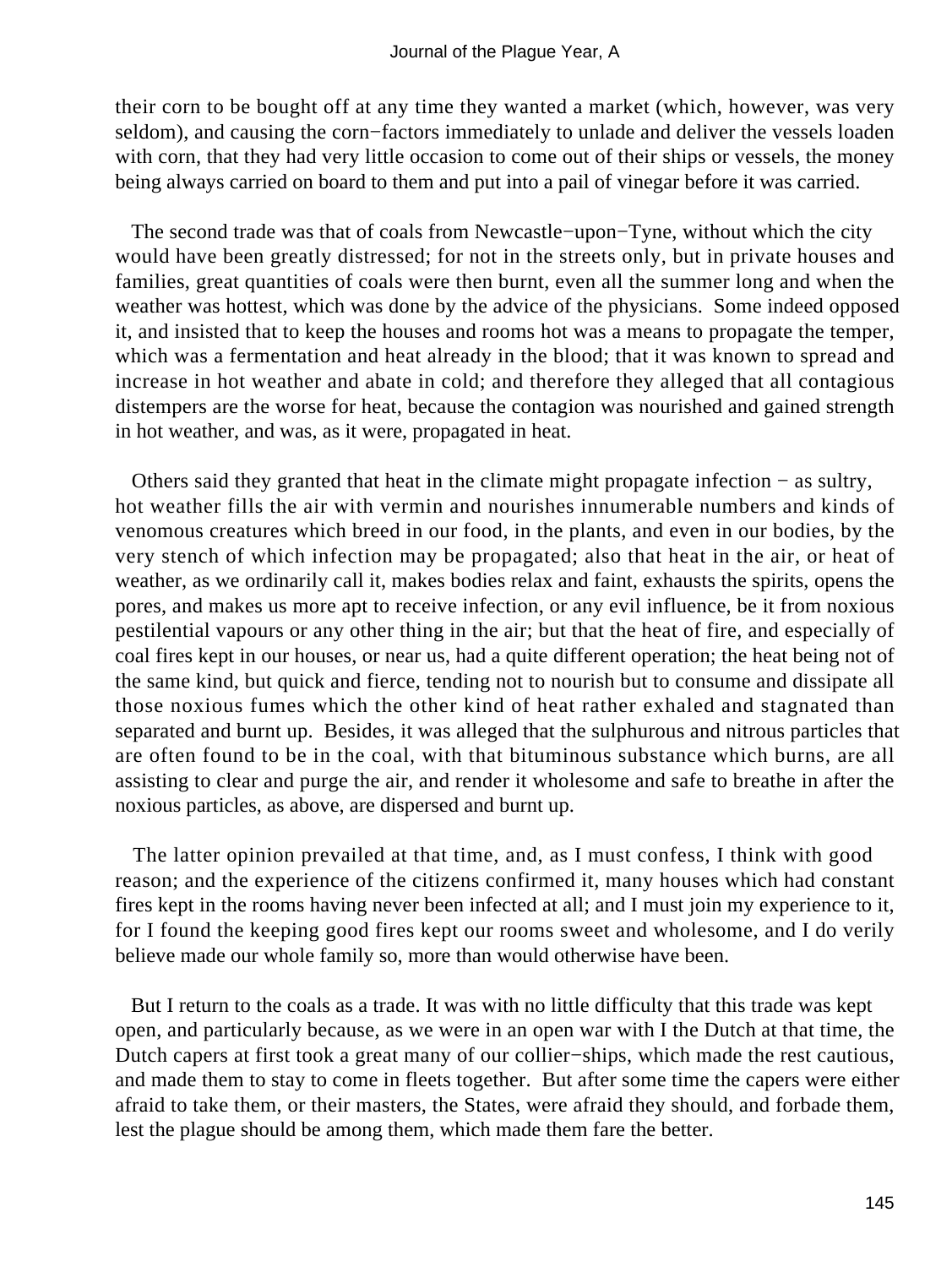For the security of those northern traders, the coal−ships were ordered by my Lord Mayor not to come up into the Pool above a certain number at a time, and ordered lighters and other vessels such as the woodmongers (that is, the wharf−keepers or coal−sellers) furnished, to go down and take out the coals as low as Deptford and Greenwich, and some farther down.

 Others delivered great quantities of coals in particular places where the ships could come to the shore, as at Greenwich, Blackwall, and other places, in vast heaps, as if to be kept for sale; but were then fetched away after the ships which brought them were gone, so that the seamen had no communication with the river−men, nor so much as came near one another.

 Yet all this caution could not effectually prevent the distemper getting among the colliery: that is to say among the ships, by which a great many seamen died of it; and that which was still worse was, that they carried it down to Ipswich and Yarmouth, to Newcastle−upon− Tyne, and other places on the coast − where, especially at Newcastle and at Sunderland, it carried off a great number of people.

 The making so many fires, as above, did indeed consume an unusual quantity of coals; and that upon one or two stops of the ships coming up, whether by contrary weather or by the interruption of enemies I do not remember, but the price of coals was exceeding dear, even as high as 4 a chalder; but it soon abated when the ships came in, and as afterwards they had a freer passage, the price was very reasonable all the rest of that year.

 The public fires which were made on these occasions, as I have calculated it, must necessarily have cost the city about 200 chalders of coals a week, if they had continued, which was indeed a very great quantity; but as it was thought necessary, nothing was spared. However, as some of the physicians cried them down, they were not kept alight above four or five days. The fires were ordered thus: −

 One at the Custom House, one at Billingsgate, one at Queenhith, and one at the Three Cranes; one in Blackfriars, and one at the gate of Bridewell; one at the corner of Leadenhal Street and Gracechurch; one at the north and one at the south gate of the Royal Exchange; one at Guild Hall, and one at Blackwell Hall gate; one at the Lord Mayor's door in St Helen's, one at the west entrance into St Paul's, and one at the entrance into Bow Church. I do not remember whether there was any at the city gates, but one at the Bridge−foot there was, just by St Magnus Church.

 I know some have quarrelled since that at the experiment, and said that there died the more people because of those fires; but I am persuaded those that say so offer no evidence to prove it, neither can I believe it on any account whatever.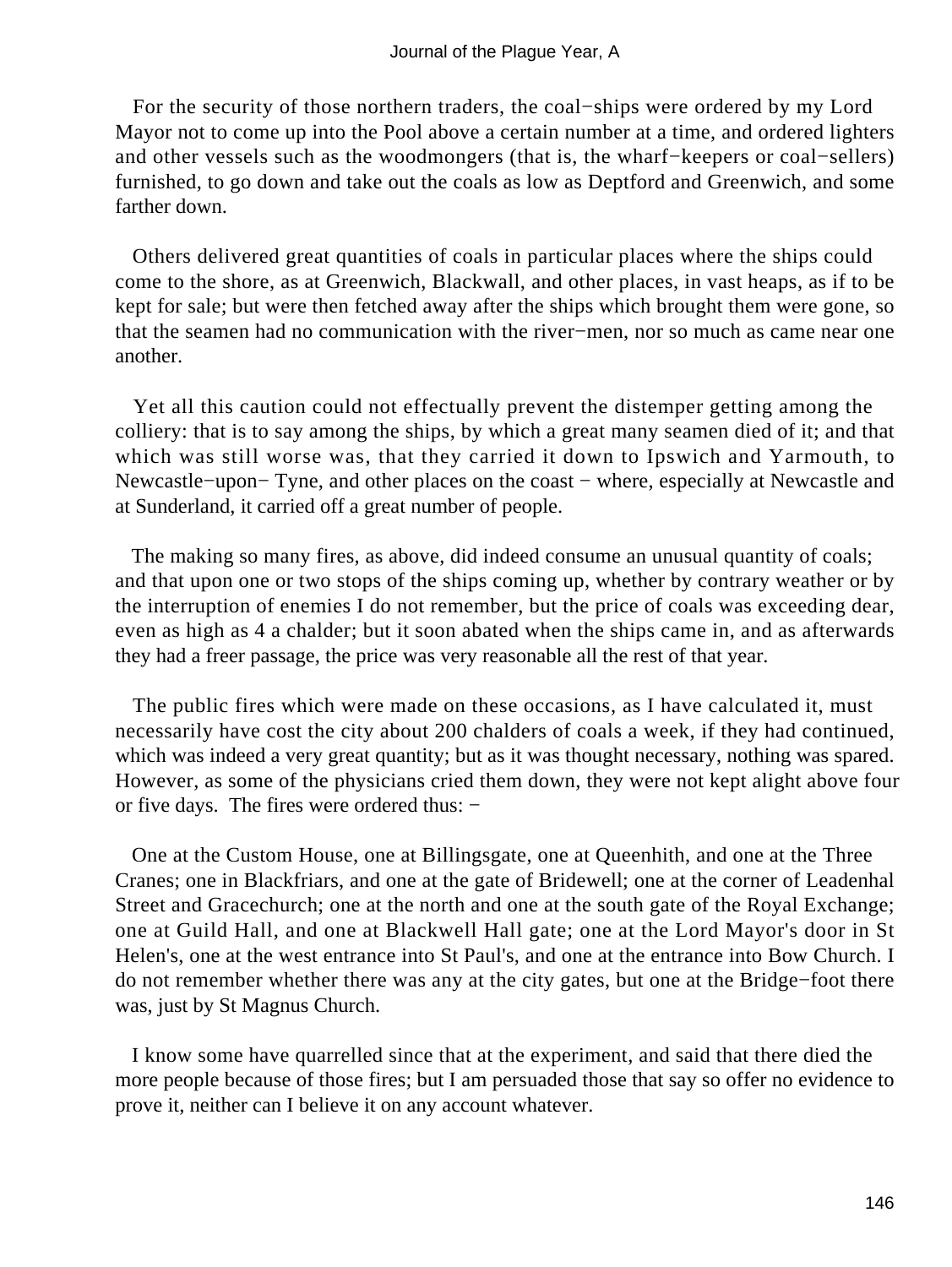It remains to give some account of the state of trade at home in England during this dreadful time, and particularly as it relates to the manufactures and the trade in the city. At the first breaking out of the infection there was, as it is easy to suppose, a very great fright among the people, and consequently a general stop of trade, except in provisions and necessaries of life; and even in those things, as there was a vast number of people fled and a very great number always sick, besides the number which died, so there could not be above two− thirds, if above one−half, of the consumption of provisions in the city as used to be.

 It pleased God to send a very plentiful year of corn and fruit, but not of hay or grass − by which means bread was cheap, by reason of the plenty of corn. Flesh was cheap, by reason of the scarcity of grass; but butter and cheese were dear for the same reason, and hay in the market just beyond Whitechappel Bars was sold at 4 pound per load. But that affected not the poor. There was a most excessive plenty of all sorts of fruit, such as apples, pears, plums, cherries, grapes, and they were the cheaper because of the want of people; but this made the poor eat them to excess, and this brought them into fluxes, griping of the guts, surfeits, and the like, which often precipitated them into the plague.

 But to come to matters of trade. First, foreign exportation being stopped or at least very much interrupted and rendered difficult, a general stop of all those manufactures followed of course which were usually brought for exportation; and though sometimes merchants abroad were importunate for goods, yet little was sent, the passages being so generally stopped that the English ships would not be admitted, as is said already, into their port.

 This put a stop to the manufactures that were for exportation in most parts of England, except in some out−ports; and even that was soon stopped, for they all had the plague in their turn. But though this was felt all over England, yet, what was still worse, all intercourse of trade for home consumption of manufactures, especially those which usually circulated through the Londoner's hands, was stopped at once, the trade of the city being stopped.

 All kinds of handicrafts in the city, tradesmen and mechanics, were, as I have said before, out of employ; and this occasioned the putting−off and dismissing an innumerable number of journeymen and workmen of all sorts, seeing nothing was done relating to such trades but what might be said to be absolutely necessary.

 This caused the multitude of single people in London to be unprovided for, as also families whose living depended upon the labour of the heads of those families; I say, this reduced them to extreme misery; and I must confess it is for the honour of the city of London, and will be for many ages, as long as this is to be spoken of, that they were able to supply with charitable provision the wants of so many thousands of those as afterwards fell sick and were distressed: so that it may be safely averred that nobody perished for want, at least that the magistrates had any notice given them of.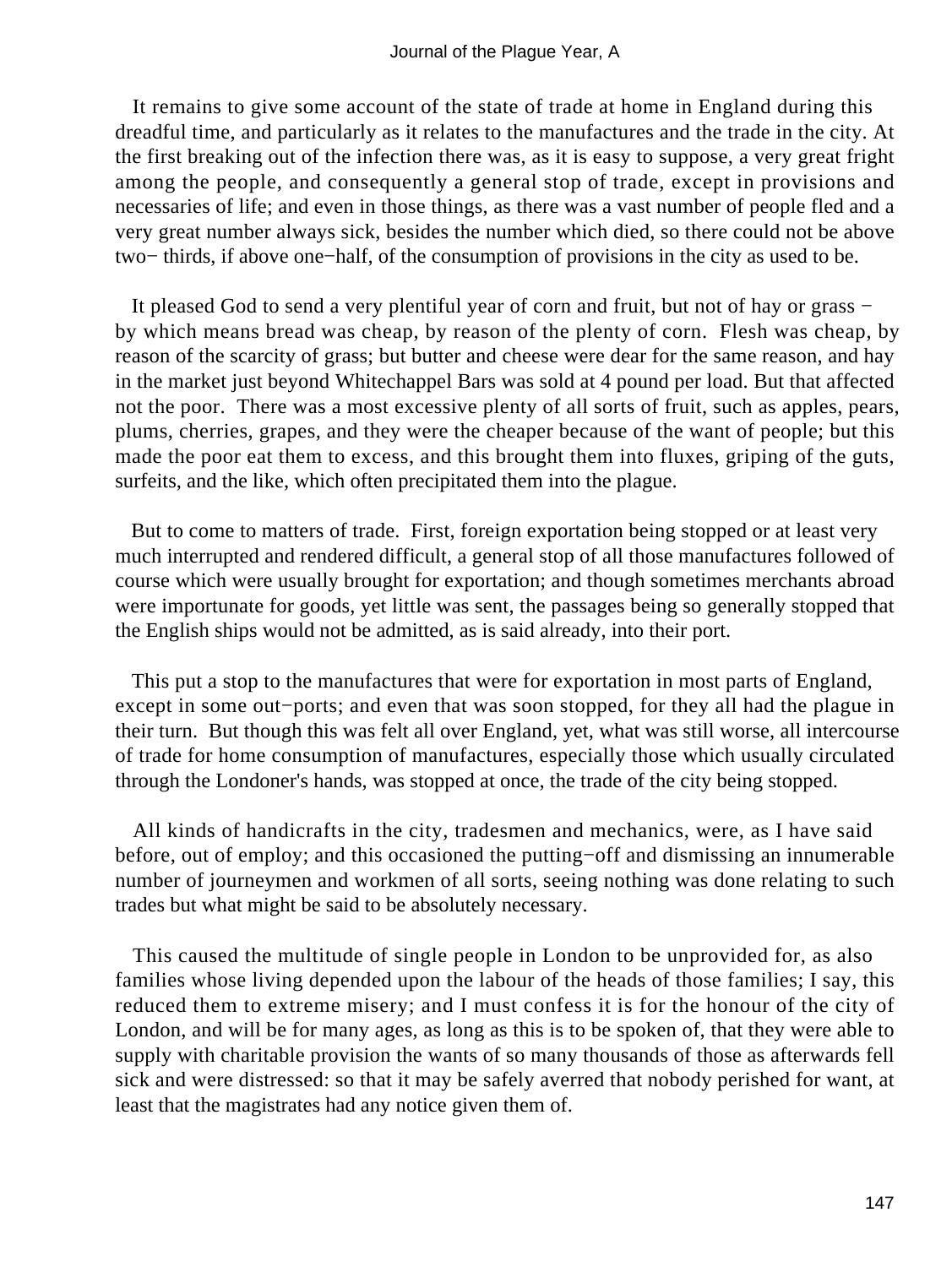This stagnation of our manufacturing trade in the country would have put the people there to much greater difficulties, but that the master−workmen, clothiers and others, to the uttermost of their stocks and strength, kept on making their goods to keep the poor at work, believing that soon as the sickness should abate they would have a quick demand in proportion to the decay of their trade at that time. But as none but those masters that were rich could do thus, and that many were poor and not able, the manufacturing trade in England suffered greatly, and the poor were pinched all over England by the calamity of the city of London only.

 It is true that the next year made them full amends by another terrible calamity upon the city; so that the city by one calamity impoverished and weakened the country, and by another calamity, even terrible too of its kind, enriched the country and made them again amends; for an infinite quantity of household Stuff, wearing apparel, and other things, besides whole warehouses filled with merchandise and manufactures such as come from all parts of England, were consumed in the fire of London the next year after this terrible visitation. It is incredible what a trade this made all over the whole kingdom, to make good the want and to supply that loss; so that, in short, all the manufacturing hands in the nation were set on work, and were little enough for several years to supply the market and answer the demands. All foreign markets also were empty of our goods by the stop which had been occasioned by the plague, and before an open trade was allowed again; and the prodigious demand at home falling in, joined to make a quick vent for all sort of goods; so that there never was known such a trade all over England for the time as was in the first seven years after the plague, and after the fire of London.

 It remains now that I should say something of the merciful part of this terrible judgement. The last week in September, the plague being come to its crisis, its fury began to assuage. I remember my friend Dr Heath, coming to see me the week before, told me he was sure that the violence of it would assuage in a few days; but when I saw the weekly bill of that week, which was the highest of the whole year, being 8297 of all diseases, I upbraided him with it, and asked him what he had made his judgement from. His answer, however, was not so much to seek as I thought it would have been. 'Look you,' says he, 'by the number which are at this time sick and infected, there should have been twenty thousand dead the last week instead of eight thousand, if the inveterate mortal contagion had been as it was two weeks ago; for then it ordinarily killed in two or three days, now not under eight or ten; and then not above one in five recovered, whereas I have observed that now not above two in five miscarry. And, observe it from me, the next bill will decrease, and you will see many more people recover than used to do; for though a vast multitude are now everywhere infected, and as many every day fall sick, yet there will not so many die as there did, for the malignity of the distemper is abated'; – adding that he began now to hope, nay, more than hope, that the infection had passed its crisis and was going off; and accordingly so it was, for the next week being, as I said, the last in September, the bill decreased almost two thousand.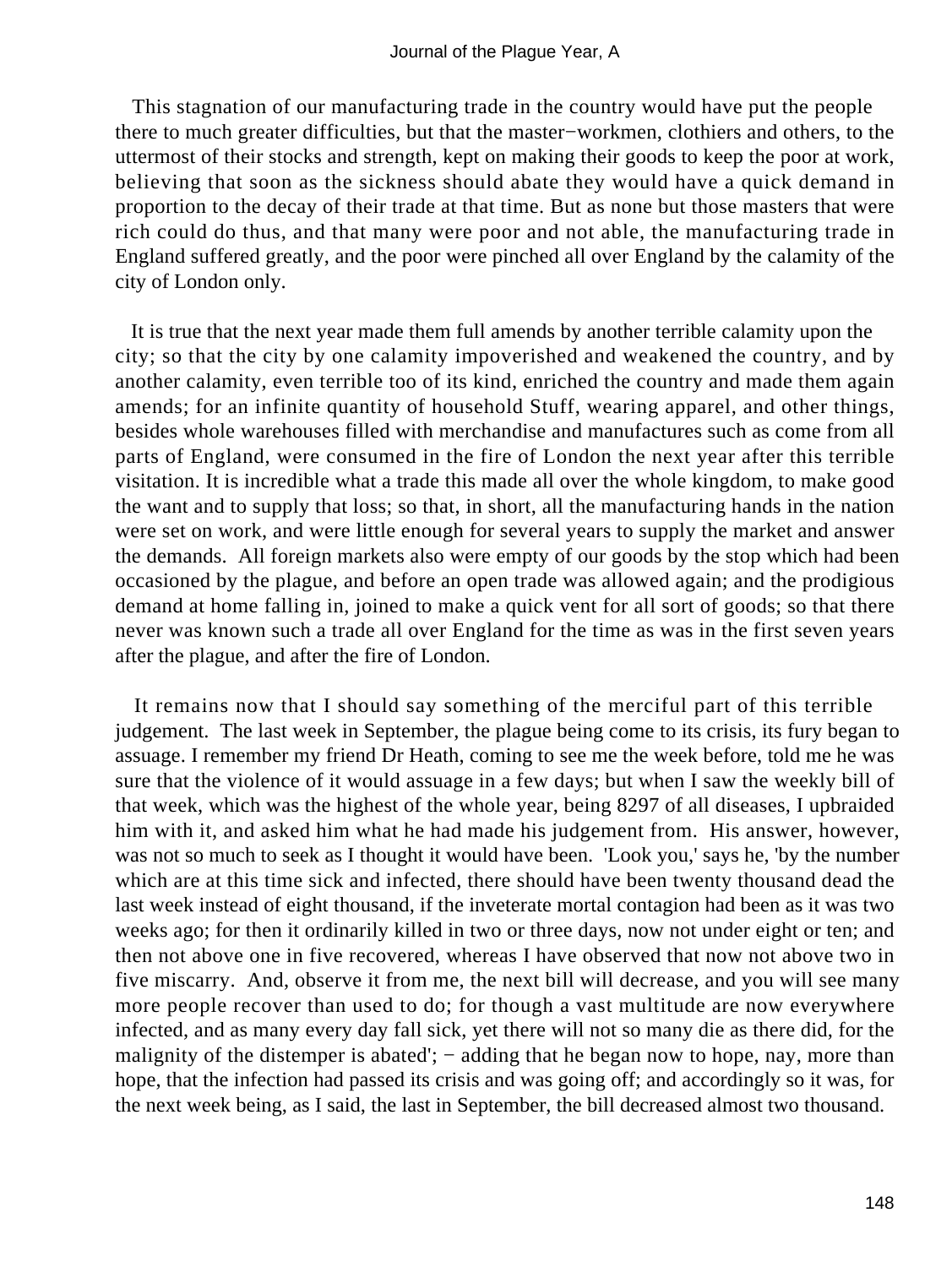It is true the plague was still at a frightful height, and the next bill was no less than 6460, and the next to that, 5720; but still my friend's observation was just, and it did appear the people did recover faster and more in number than they used to do; and indeed, if it had not been so, what had been the condition of the city of London? For, according to my friend, there were not fewer than 60,000 people at that time infected, whereof, as above, 20,477 died, and near 40,000 recovered; whereas, had it been as it was before, 50,000 of that number would very probably have died, if not more, and 50,000 more would have sickened; for, in a word, the whole mass of people began to sicken, and it looked as if none would escape.

 But this remark of my friend's appeared more evident in a few weeks more, for the decrease went on, and another week in October it decreased 1843, so that the number dead of the plague was but 2665; and the next week it decreased 1413 more, and yet it was seen plainly that there was abundance of people sick, nay, abundance more than ordinary, and abundance fell sick every day but (as above) the malignity of the disease abated.

 Such is the precipitant disposition of our people (whether it is so or not all over the world, that's none of my particular business to inquire), but I saw it apparently here, that as upon the first fright of the infection they shunned one another, and fled from one another's houses and from the city with an unaccountable and, as I thought, unnecessary fright, so now, upon this notion spreading, viz., that the distemper was not so catching as formerly, and that if it was catched it was not so mortal, and seeing abundance of people who really fell sick recover again daily, they took to such a precipitant courage, and grew so entirely regardless of themselves and of the infection, that they made no more of the plague than of an ordinary fever, nor indeed so much. They not only went boldly into company with those who had tumours and carbuncles upon them that were running, and consequently contagious, but ate and drank with them, nay, into their houses to visit them, and even, as I was told, into their very chambers where they lay sick.

 This I could not see rational. My friend Dr Heath allowed, and it was plain to experience, that the distemper was as catching as ever, and as many fell sick, but only he alleged that so many of those that fell sick did not die; but I think that while many did die, and that at best the distemper itself was very terrible, the sores and swellings very tormenting, and the danger of death not left out of the circumstances of sickness, though not so frequent as before; all those things, together with the exceeding tediousness of the cure, the loathsomeness of the disease, and many other articles, were enough to deter any man living from a dangerous mixture with the sick people, and make them as anxious almost to avoid the infections as before.

 Nay, there was another thing which made the mere catching of the distemper frightful, and that was the terrible burning of the caustics which the surgeons laid on the swellings to bring them to break and to run, without which the danger of death was very great, even to the last. Also, the insufferable torment of the swellings, which, though it might not make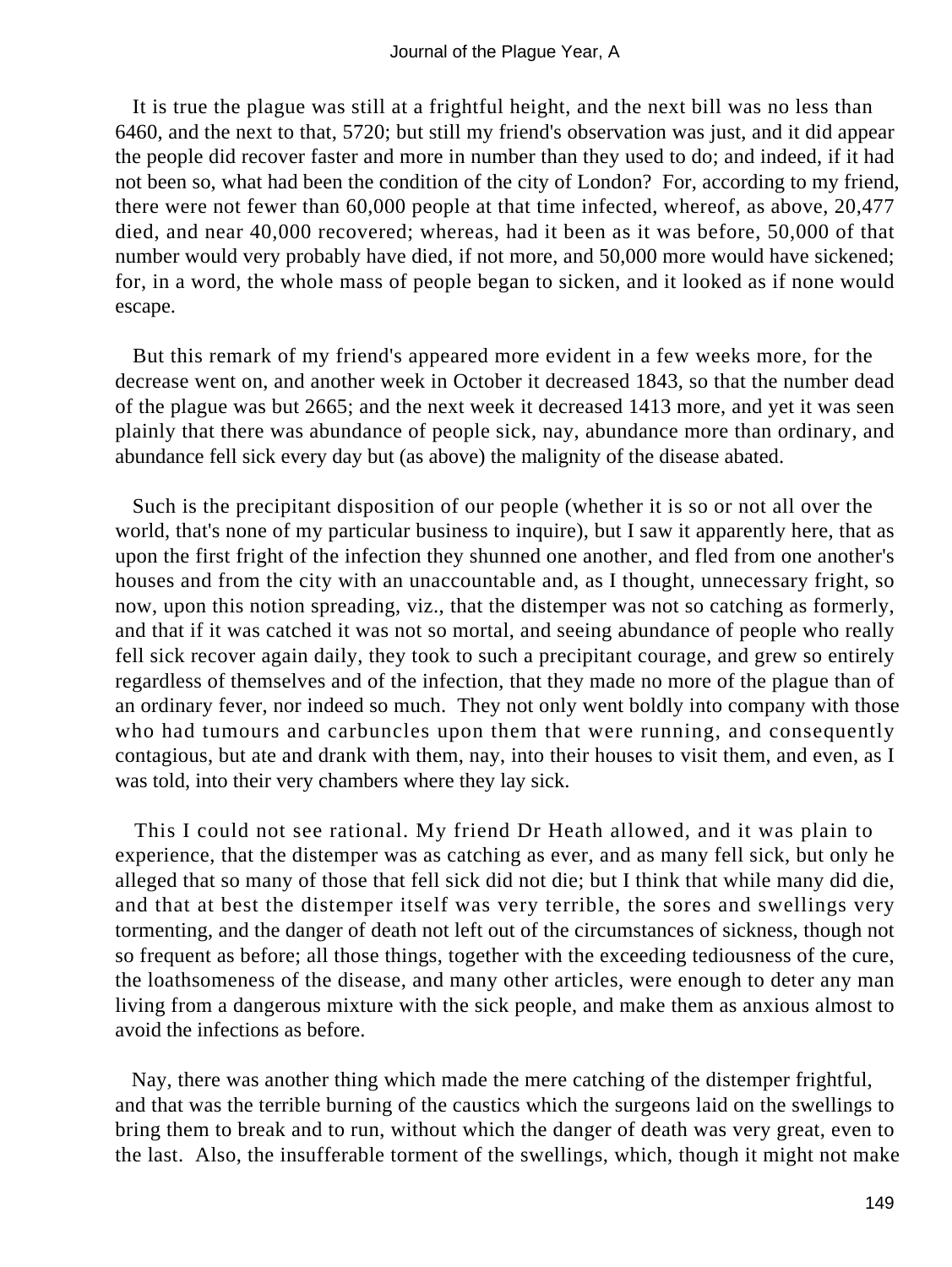people raving and distracted, as they were before, and as I have given several instances of already, yet they put the patient to inexpressible torment; and those that fell into it, though they did escape with life, yet they made bitter complaints of those that had told them there was no danger, and sadly repented their rashness and folly in venturing to run into the reach of it.

 Nor did this unwary conduct of the people end here, for a great many that thus cast off their cautions suffered more deeply still, and though many escaped, yet many died; and at least it had this public mischief attending it, that it made the decrease of burials slower than it would otherwise have been. For as this notion ran like lightning through the city, and people's heads were possessed with it, even as soon as the first great decrease in the bills appeared, we found that the two next bills did not decrease in proportion; the reason I take to be the people's running so rashly into danger, giving up all their former cautions and care, and all the shyness which they used to practise, depending that the sickness would not reach them − or that if it did, they should not die.

 The physicians opposed this thoughtless humour of the people with all their might, and gave out printed directions, spreading them all over the city and suburbs, advising the people to continue reserved, and to use still the utmost caution in their ordinary conduct, notwithstanding the decrease of the distemper, terrifying them with the danger of bringing a relapse upon the whole city, and telling them how such a relapse might be more fatal and dangerous than the whole visitation that had been already; with many arguments and reasons to explain and prove that part to them, and which are too long to repeat here.

 But it was all to no purpose; the audacious creatures were so possessed with the first joy and so surprised with the satisfaction of seeing a vast decrease in the weekly bills, that they were impenetrable by any new terrors, and would not be persuaded but that the bitterness of death was past; and it was to no more purpose to talk to them than to an east wind; but they opened shops, went about streets, did business, and conversed with anybody that came in their way to converse with, whether with business or without, neither inquiring of their health or so much as being apprehensive of any danger from them, though they knew them not to be sound.

 This imprudent, rash conduct cost a great many their lives who had with great care and caution shut themselves up and kept retired, as it were, from all mankind, and had by that means, under God's providence, been preserved through all the heat of that infection.

 This rash and foolish conduct, I say, of the people went so far that the ministers took notice to them of it at last, and laid before them both the folly and danger of it; and this checked it a little, so that they grew more cautious. But it had another effect, which they could not check; for as the first rumour had spread not over the city only, but into the country, it had the like effect: and the people were so tired with being so long from London, and so eager to come back, that they flocked to town without fear or forecast, and began to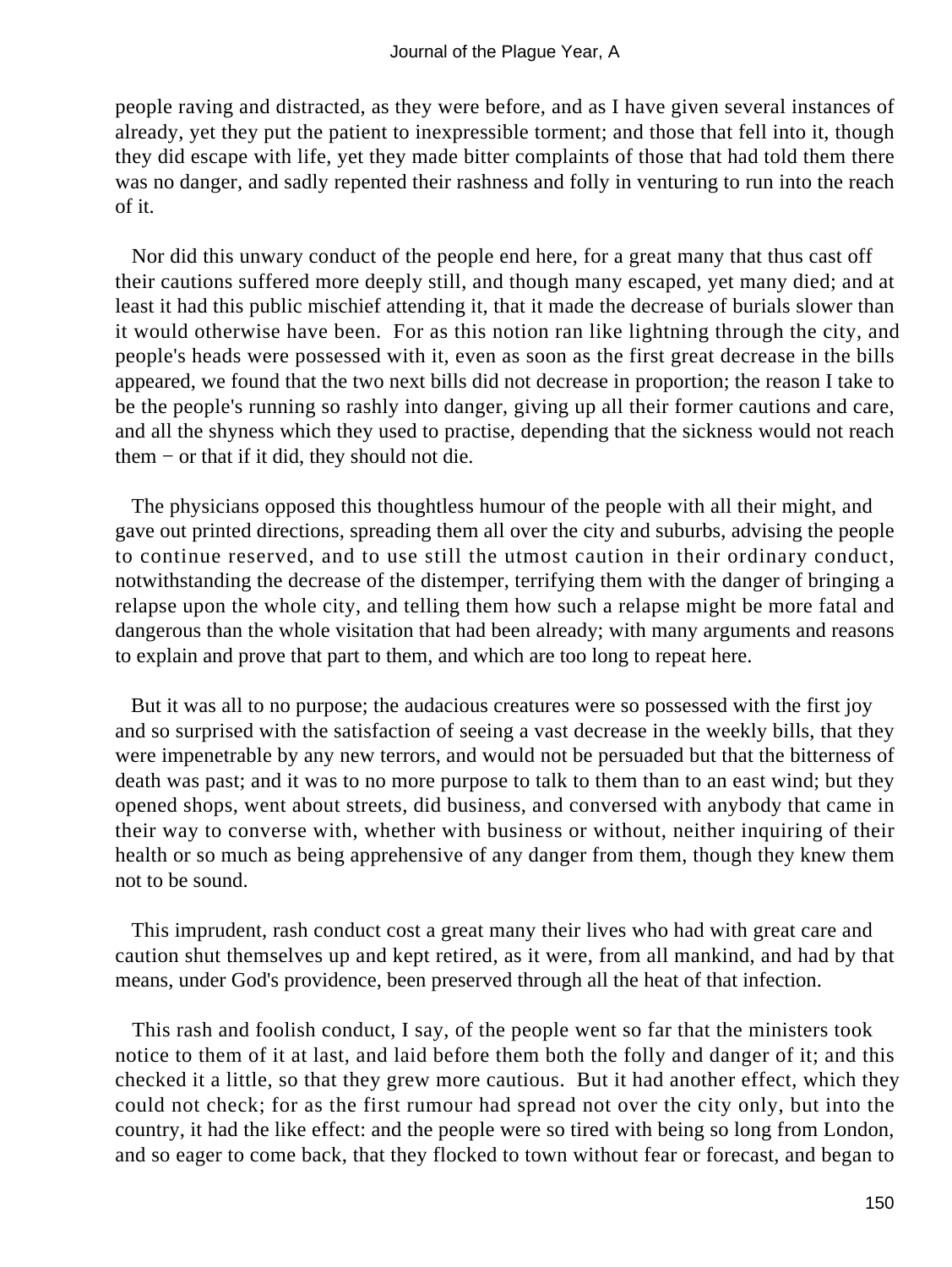show themselves in the streets as if all the danger was over. It was indeed surprising to see it, for though there died still from 1000 to 1800 a week, yet the people flocked to town as if all had been well.

 The consequence of this was, that the bills increased again 400 the very first week in November; and if I might believe the physicians, there was above 3000 fell sick that week, most of them new−comers, too.

 One John Cock, a barber in St Martin's−le−Grand, was an eminent example of this; I mean of the hasty return of the people when the plague was abated. This John Cock had left the town with his whole family, and locked up his house, and was gone in the country, as many others did; and finding the plague so decreased in November that there died but 905 per week of all diseases, he ventured home again. He had in his family ten persons; that is to say, himself and wife, five children, two apprentices, and a maid−servant. He had not returned to his house above a week, and began to open his shop and carry on his trade, but the distemper broke out in his family, and within about five days they all died, except one; that is to say, himself, his wife, all his five children, and his two apprentices; and only the maid remained alive.

 But the mercy of God was greater to the rest than we had reason to expect; for the malignity (as I have said) of the distemper was spent, the contagion was exhausted, and also the winter weather came on apace, and the air was clear and cold, with sharp frosts; and this increasing still, most of those that had fallen sick recovered, and the health of the city began to return. There were indeed some returns of the distemper even in the month of December, and the bills increased near a hundred; but it went off again, and so in a short while things began to return to their own channel. And wonderful it was to see how populous the city was again all on a sudden, so that a stranger could not miss the numbers that were lost. Neither was there any miss of the inhabitants as to their dwellings – few or no empty houses were to be seen, or if there were some, there was no want of tenants for them.

 I wish I could say that as the city had a new face, so the manners of the people had a new appearance. I doubt not but there were many that retained a sincere sense of their deliverance, and were that heartily thankful to that Sovereign Hand that had protected them in so dangerous a time; it would be very uncharitable to judge otherwise in a city so populous, and where the people were so devout as they were here in the time of the visitation itself; but except what of this was to be found in particular families and faces, it must be acknowledged that the general practice of the people was just as it was before, and very little difference was to be seen.

 Some, indeed, said things were worse; that the morals of the people declined from this very time; that the people, hardened by the danger they had been in, like seamen after a storm is over, were more wicked and more stupid, more bold and hardened, in their vices and immoralities than they were before; but I will not carry it so far neither. It would take up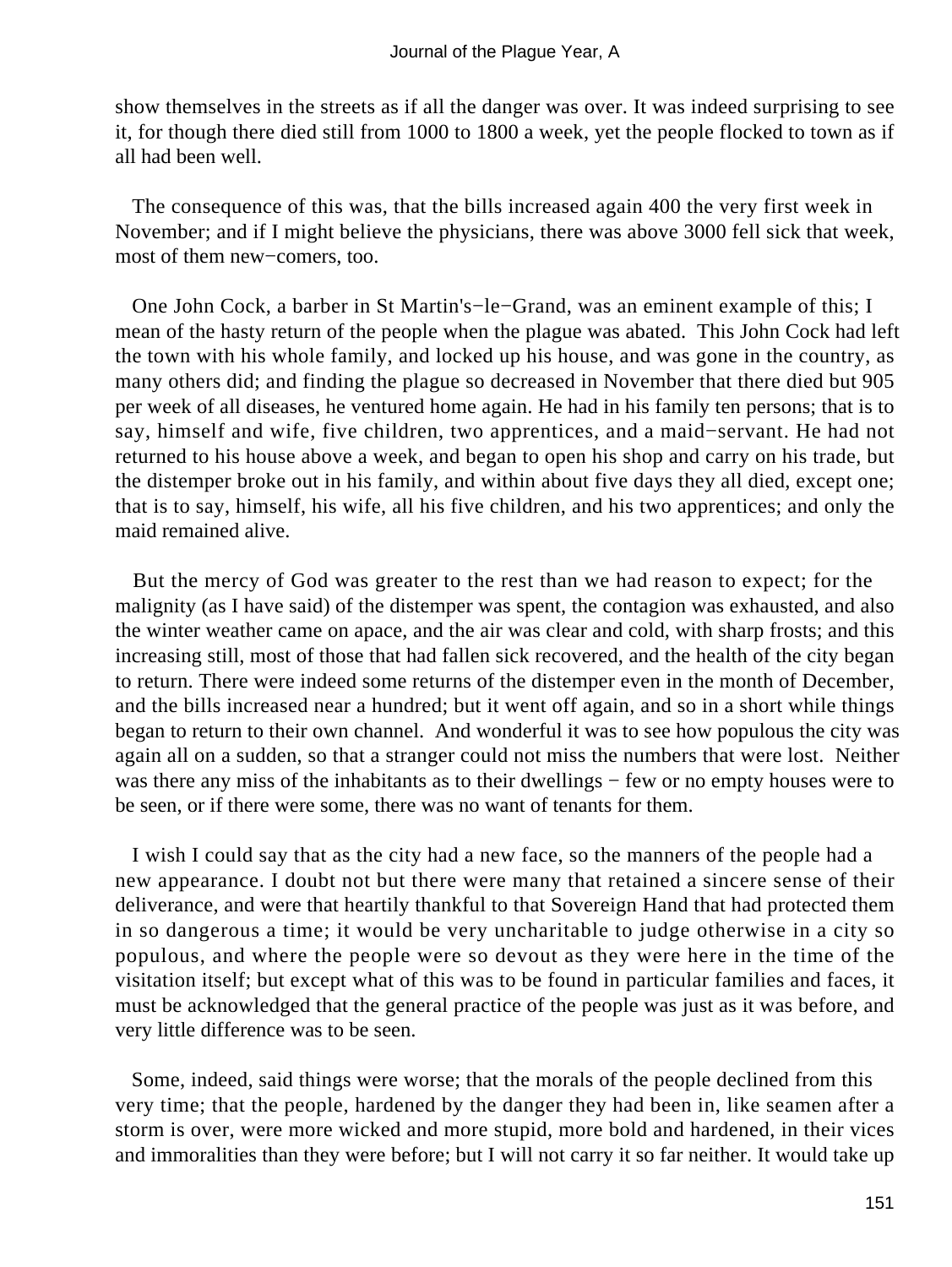a history of no small length to give a particular of all the gradations by which the course of things in this city came to be restored again, and to run in their own channel as they did before.

 Some parts of England were now infected as violently as London had been; the cities of Norwich, Peterborough, Lincoln, Colchester, and other places were now visited; and the magistrates of London began to set rules for our conduct as to corresponding with those cities. It is true we could not pretend to forbid their people coming to London, because it was impossible to know them asunder; so, after many consultations, the Lord Mayor and Court of Aldermen were obliged to drop it. All they could do was to warn and caution the people not to entertain in their houses or converse with any people who they knew came from such infected places.

 But they might as well have talked to the air, for the people of London thought themselves so plague−free now that they were past all admonitions; they seemed to depend upon it that the air was restored, and that the air was like a man that had had the smallpox, not capable of being infected again. This revived that notion that the infection was all in the air, that there was no such thing as contagion from the sick people to the sound; and so strongly did this whimsy prevail among people that they ran all together promiscuously, sick and well. Not the Mahometans, who, prepossessed with the principle of predestination, value nothing of contagion, let it be in what it will, could be more obstinate than the people of London; they that were perfectly sound, and came out of the wholesome air, as we call it, into the city, made nothing of going into the same houses and chambers, nay, even into the same beds, with those that had the distemper upon them, and were not recovered.

 Some, indeed, paid for their audacious boldness with the price of their lives; an infinite number fell sick, and the physicians had more work than ever, only with this difference, that more of their patients recovered; that is to say, they generally recovered, but certainly there were more people infected and fell sick now, when there did not die above a thousand or twelve hundred in a week, than there was when there died five or six thousand a week, so entirely negligent were the people at that time in the great and dangerous case of health and infection, and so ill were they able to take or accept of the advice of those who cautioned them for their good.

 The people being thus returned, as it were, in general, it was very strange to find that in their inquiring after their friends, some whole families were so entirely swept away that there was no remembrance of them left, neither was anybody to be found to possess or show any title to that little they had left; for in such cases what was to be found was generally embezzled and purloined, some gone one way, some another.

 It was said such abandoned effects came to the king, as the universal heir; upon which we are told, and I suppose it was in part true, that the king granted all such, as deodands, to the Lord Mayor and Court of Aldermen of London, to be applied to the use of the poor, of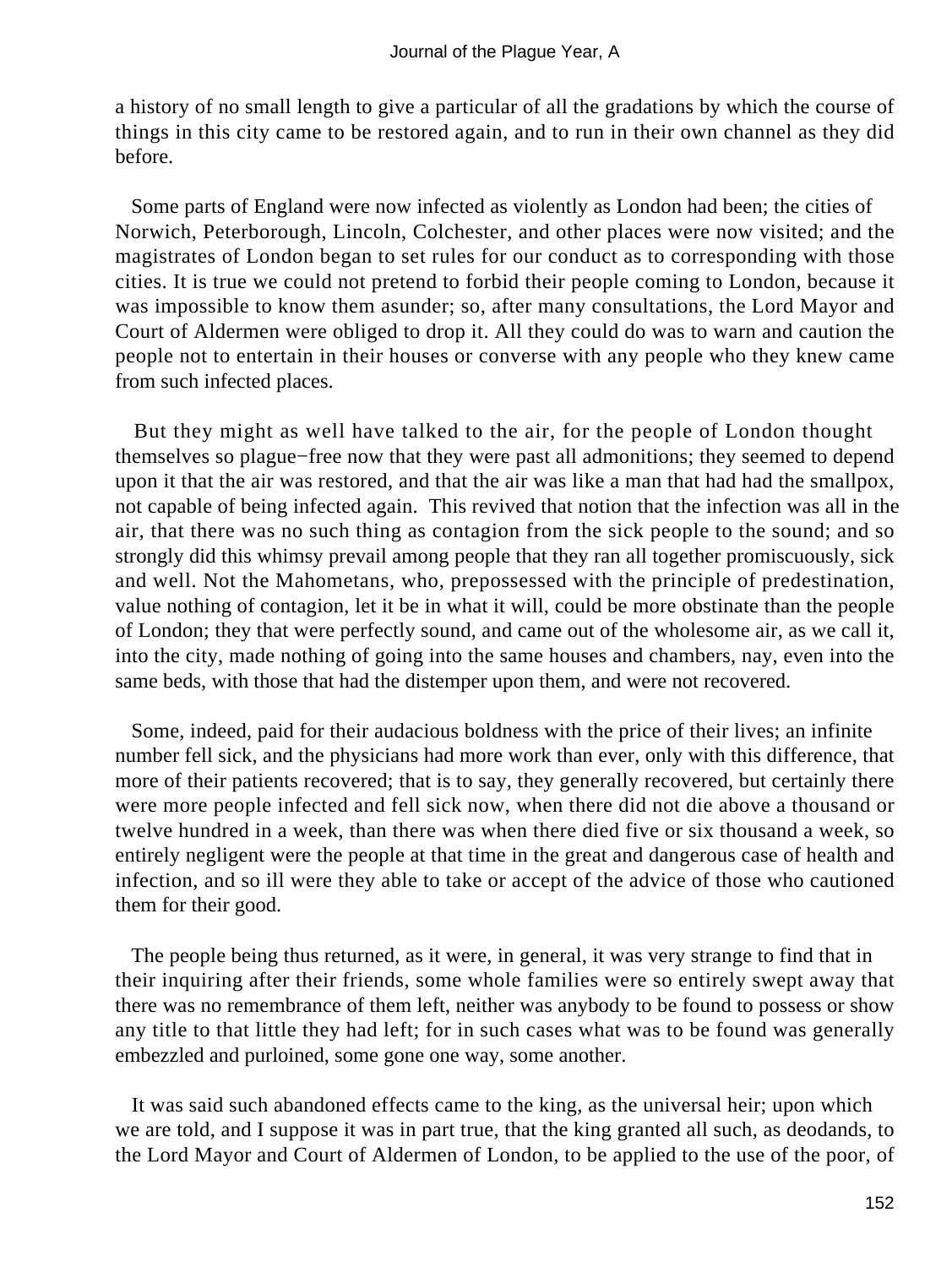whom there were very many. For it is to be observed, that though the occasions of relief and the objects of distress were very many more in the time of the violence of the plague than now after all was over, yet the distress of the poor was more now a great deal than it was then, because all the sluices of general charity were now shut. People supposed the main occasion to be over, and so stopped their hands; whereas particular objects were still very moving, and the distress of those that were poor was very great indeed.

 Though the health of the city was now very much restored, yet foreign trade did not begin to stir, neither would foreigners admit our ships into their ports for a great while. As for the Dutch, the misunderstandings between our court and them had broken out into a war the year before, so that our trade that way was wholly interrupted; but Spain and Portugal, Italy and Barbary, as also Hamburg and all the ports in the Baltic, these were all shy of us a great while, and would not restore trade with us for many months.

 The distemper sweeping away such multitudes, as I have observed, many if not all the out−parishes were obliged to make new burying− grounds, besides that I have mentioned in Bunhill Fields, some of which were continued, and remain in use to this day. But others were left off, and (which I confess I mention with some reflection) being converted into other uses or built upon afterwards, the dead bodies were disturbed, abused, dug up again, some even before the flesh of them was perished from the bones, and removed like dung or rubbish to other places. Some of those which came within the reach of my observation are as follow:

 (1) A piece of ground beyond Goswell Street, near Mount Mill, being some of the remains of the old lines or fortifications of the city, where abundance were buried promiscuously from the parishes of Aldersgate, Clerkenwell, and even out of the city. This ground, as I take it, was since made a physic garden, and after that has been built upon.

 (2) A piece of ground just over the Black Ditch, as it was then called, at the end of Holloway Lane, in Shoreditch parish. It has been since made a yard for keeping hogs, and for other ordinary uses, but is quite out of use as a burying−ground.

 (3) The upper end of Hand Alley, in Bishopsgate Street, which was then a green field, and was taken in particularly for Bishopsgate parish, though many of the carts out of the city brought their dead thither also, particularly out of the parish of St All−hallows on the Wall. This place I cannot mention without much regret. It was, as I remember, about two or three years after the plague was ceased that Sir Robert Clayton came to be possessed of the ground. It was reported, how true I know not, that it fell to the king for want of heirs, all those who had any right to it being carried off by the pestilence, and that Sir Robert Clayton obtained a grant of it from King Charles II. But however he came by it, certain it is the ground was let out to build on, or built upon, by his order. The first house built upon it was a large fair house, still standing, which faces the street or way now called Hand Alley which, though called an alley, is as wide as a street. The houses in the same row with that house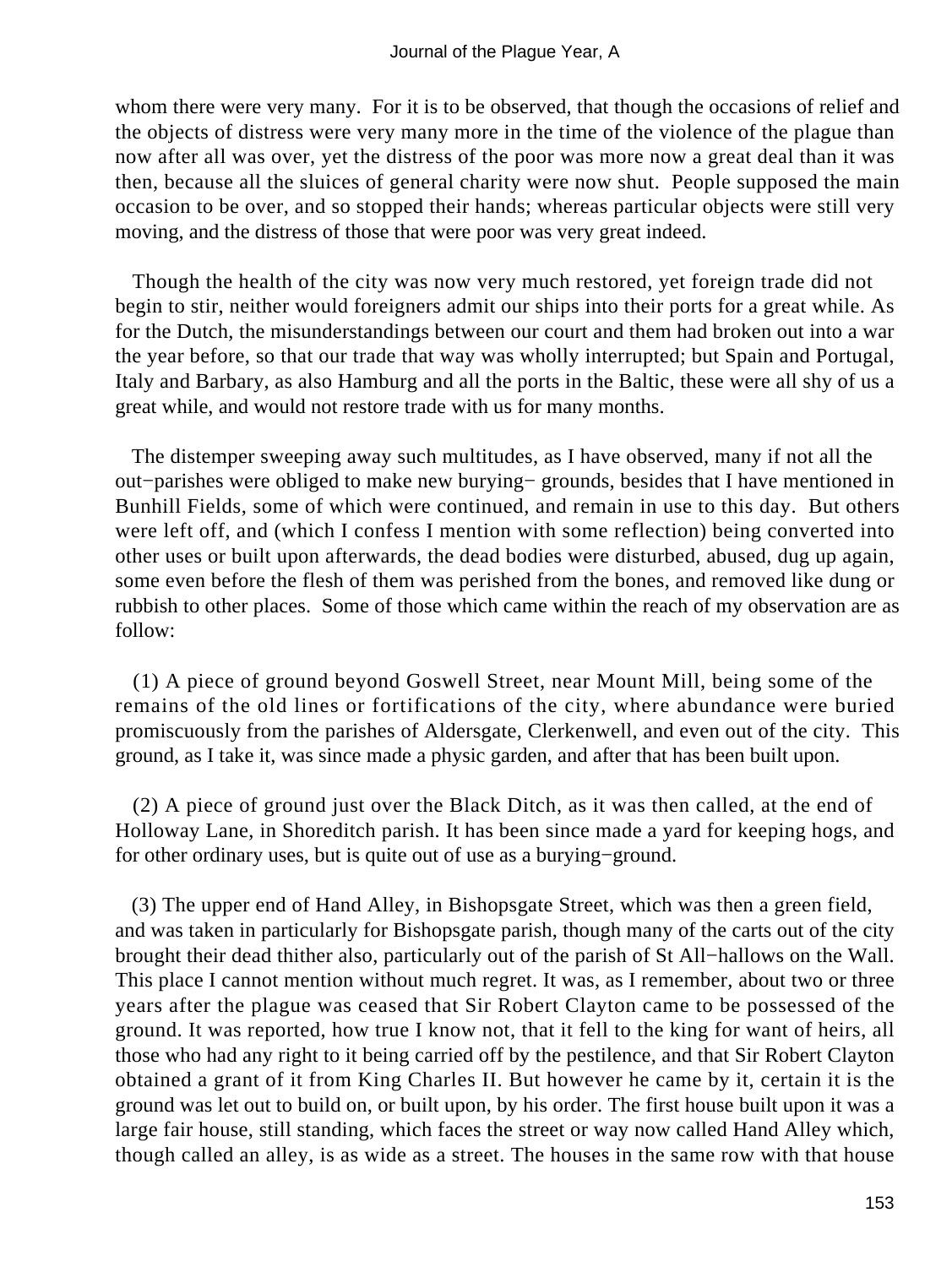northward are built on the very same ground where the poor people were buried, and the bodies, on opening the ground for the foundations, were dug up, some of them remaining so plain to be seen that the women's skulls were distinguished by their long hair, and of others the flesh was not quite perished; so that the people began to exclaim loudly against it, and some suggested that it might endanger a return of the contagion; after which the bones and bodies, as fast as they came at them, were carried to another part of the same ground and thrown all together into a deep pit, dug on purpose, which now is to be known in that it is not built on, but is a passage to another house at the upper end of Rose Alley, just against the door of a meeting−house which has been built there many years since; and the ground is palisadoed off from the rest of the passage, in a little square; there lie the bones and remains of near two thousand bodies, carried by the dead carts to their grave in that one year.

 (4) Besides this, there was a piece of ground in Moorfields; by the going into the street which is now called Old Bethlem, which was enlarged much, though not wholly taken in on the same occasion.

[N.B. − The author of this journal lies buried in that very ground, being at his own desire, his sister having been buried there a few years before.]

 (5) Stepney parish, extending itself from the east part of London to the north, even to the very edge of Shoreditch Churchyard, had a piece of ground taken in to bury their dead close to the said churchyard, and which for that very reason was left open, and is since, I suppose, taken into the same churchyard. And they had also two other burying−places in Spittlefields, one where since a chapel or tabernacle has been built for ease to this great parish, and another in Petticoat Lane.

 There were no less than five other grounds made use of for the parish of Stepney at that time: one where now stands the parish church of St Paul, Shadwell, and the other where now stands the parish church of St John's at Wapping, both which had not the names of parishes at that time, but were belonging to Stepney parish.

 I could name many more, but these coming within my particular knowledge, the circumstance, I thought, made it of use to record them. From the whole, it may be observed that they were obliged in this time of distress to take in new burying−grounds in most of the out− parishes for laying the prodigious numbers of people which died in so short a space of time; but why care was not taken to keep those places separate from ordinary uses, that so the bodies might rest undisturbed, that I cannot answer for, and must confess I think it was wrong. Who were to blame I know not.

 I should have mentioned that the Quakers had at that time also a burying−ground set apart to their use, and which they still make use of; and they had also a particular dead−cart to fetch their dead from their houses; and the famous Solomon Eagle, who, as I mentioned before, had predicted the plague as a judgement, and ran naked through the streets, telling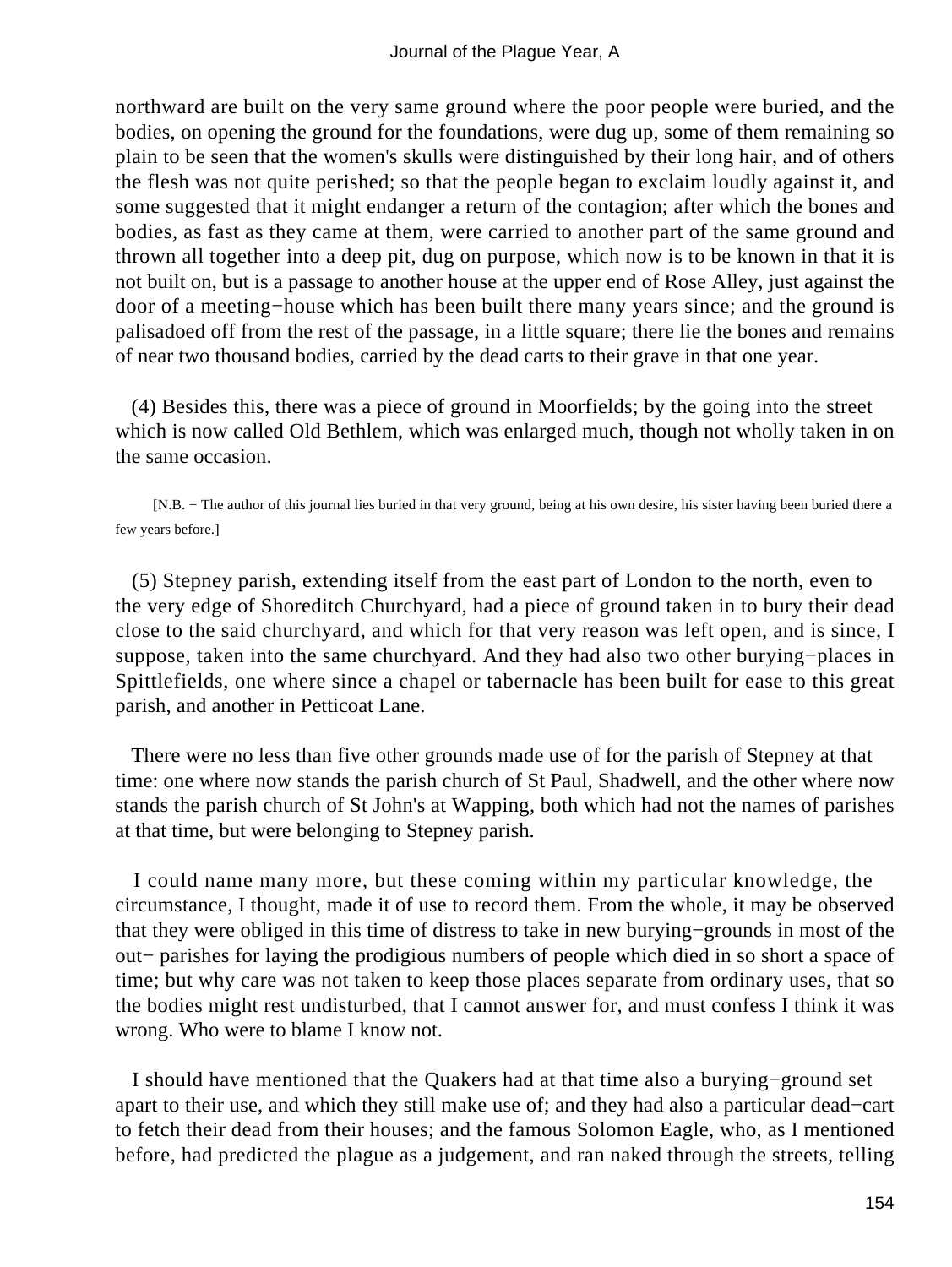the people that it was come upon them to punish them for their sins, had his own wife died the very next day of the plague, and was carried, one of the first in the Quakers' dead−cart, to their new burying−ground.

 I might have thronged this account with many more remarkable things which occurred in the time of the infection, and particularly what passed between the Lord Mayor and the Court, which was then at Oxford, and what directions were from time to time received from the Government for their conduct on this critical occasion. But really the Court concerned themselves so little, and that little they did was of so small import, that I do not see it of much moment to mention any part of it here: except that of appointing a monthly fast in the city and the sending the royal charity to the relief of the poor, both which I have mentioned before.

 Great was the reproach thrown on those physicians who left their patients during the sickness, and now they came to town again nobody cared to employ them. They were called deserters, and frequently bills were set up upon their doors and written, 'Here is a doctor to be let', so that several of those physicians were fain for a while to sit still and look about them, or at least remove their dwellings, and set up in new places and among new acquaintance. The like was the case with the clergy, whom the people were indeed very abusive to, writing verses and scandalous reflections upon them, setting upon the church−door, 'Here is a pulpit to be let', or sometimes, 'to be sold', which was worse.

 It was not the least of our misfortunes that with our infection, when it ceased, there did not cease the spirit of strife and contention, slander and reproach, which was really the great troubler of the nation's peace before. It was said to be the remains of the old animosities, which had so lately involved us all in blood and disorder. But as the late Act of Indemnity had laid asleep the quarrel itself, so the Government had recommended family and personal peace upon all occasions to the whole nation.

 But it could not be obtained; and particularly after the ceasing of the plague in London, when any one that had seen the condition which the people had been in, and how they caressed one another at that time, promised to have more charity for the future, and to raise no more reproaches; I say, any one that had seen them then would have thought they would have come together with another spirit at last. But, I say, it could not be obtained. The quarrel remained; the Church and the Presbyterians were incompatible. As soon as the plague was removed, the Dissenting ousted ministers who had supplied the pulpits which were deserted by the incumbents retired; they could expect no other but that they should immediately fall upon them and harass them with their penal laws, accept their preaching while they were sick, and persecute them as soon as they were recovered again; this even we that were of the Church thought was very hard, and could by no means approve of it.

 But it was the Government, and we could say nothing to hinder it; we could only say it was not our doing, and we could not answer for it.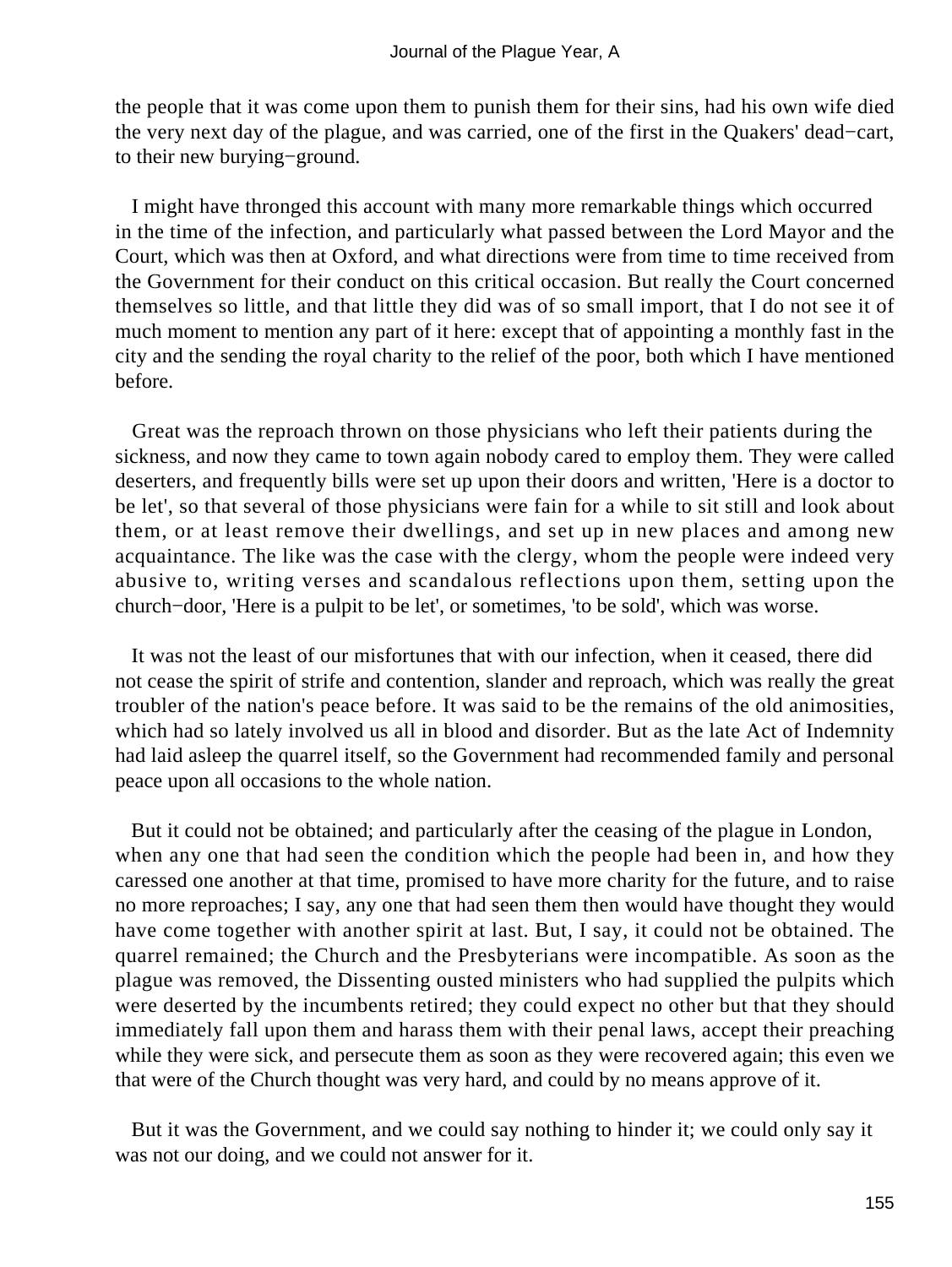On the other hand, the Dissenters reproaching those ministers of the Church with going away and deserting their charge, abandoning the people in their danger, and when they had most need of comfort, and the like: this we could by no means approve, for all men have not the same faith and the same courage, and the Scripture commands us to judge the most favourably and according to charity.

 A plague is a formidable enemy, and is armed with terrors that every man is not sufficiently fortified to resist or prepared to stand the shock against. It is very certain that a great many of the clergy who were in circumstances to do it withdrew and fled for the safety of their lives; but 'tis true also that a great many of them stayed, and many of them fell in the calamity and in the discharge of their duty.

 It is true some of the Dissenting turned−out ministers stayed, and their courage is to be commended and highly valued − but these were not abundance; it cannot be said that they all stayed, and that none retired into the country, any more than it can be said of the Church clergy that they all went away. Neither did all those that went away go without substituting curates and others in their places, to do the offices needful and to visit the sick, as far as it was practicable; so that, upon the whole, an allowance of charity might have been made on both sides, and we should have considered that such a time as this of 1665 is not to be paralleled in history, and that it is not the stoutest courage that will always support men in such cases. I had not said this, but had rather chosen to record the courage and religious zeal of those of both sides, who did hazard themselves for the service of the poor people in their distress, without remembering that any failed in their duty on either side. But the want of temper among us has made the contrary to this necessary: some that stayed not only boasting too much of themselves, but reviling those that fled, branding them with cowardice, deserting their flocks, and acting the part of the hireling, and the like. I recommend it to the charity of all good people to look back and reflect duly upon the terrors of the time, and whoever does so well see that it is not an ordinary strength that could support it. It was not like appearing in the head of an army or charging a body of horse in the field, but it was charging Death itself on his pale horse; to stay was indeed to die, and it could be esteemed nothing less, especially as things appeared at the latter end of August and the beginning of September, and as there was reason to expect them at that time; for no man expected, and I dare say believed, that the distemper would take so sudden a turn as it did, and fall immediately two thousand in a week, when there was such a prodigious number of people sick at that time as it was known there was; and then it was that many shifted away that had stayed most of the time before.

 Besides, if God gave strength to some more than to others, was it to boast of their ability to abide the stroke, and upbraid those that had not the same gift and support, or ought not they rather to have been humble and thankful if they were rendered more useful than their brethren?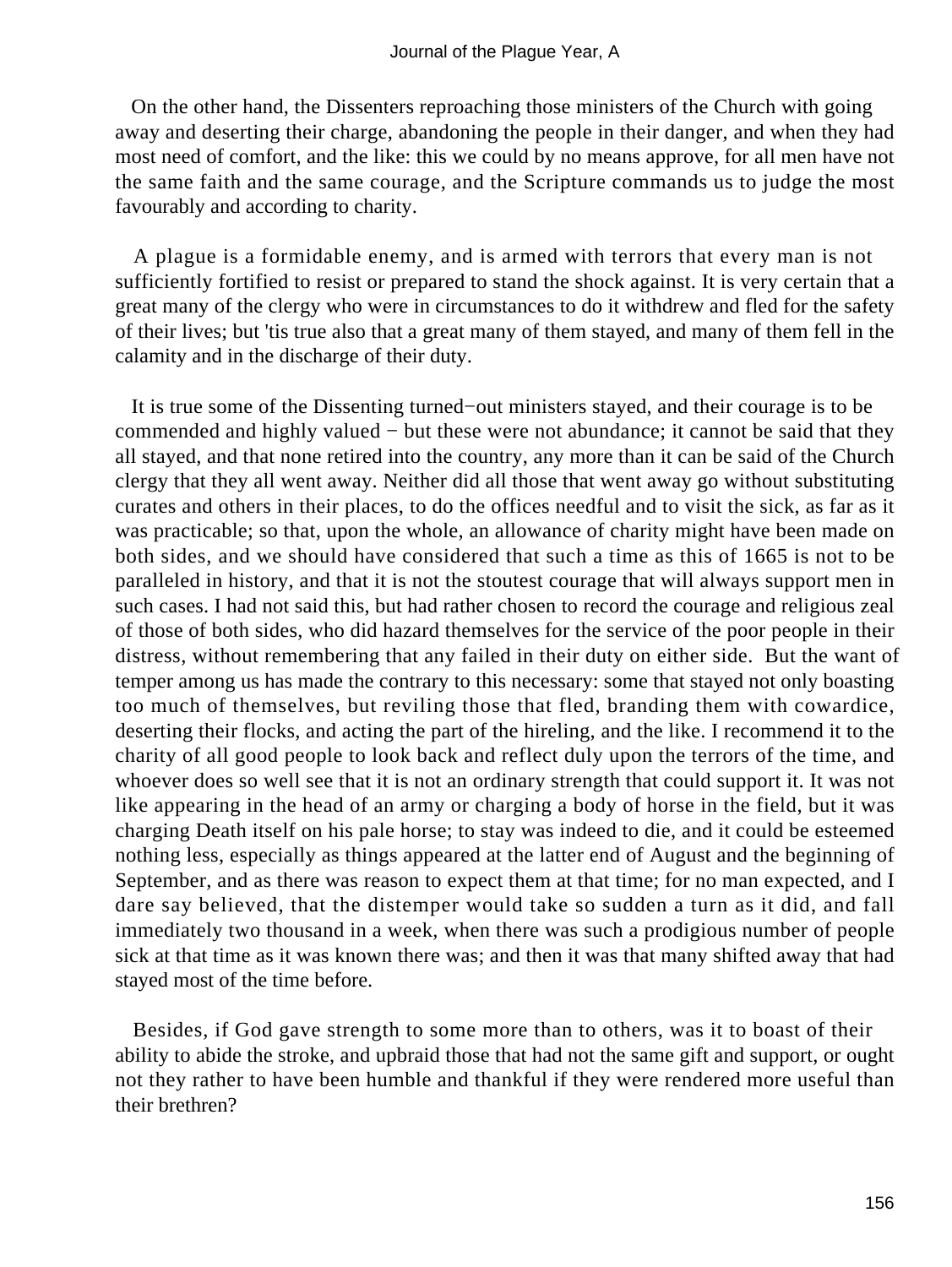I think it ought to be recorded to the honour of such men, as well clergy as physicians, surgeons, apothecaries, magistrates, and officers of every kind, as also all useful people who ventured their lives in discharge of their duty, as most certainly all such as stayed did to the last degree; and several of all these kinds did not only venture but lose their lives on that sad occasion.

 I was once making a list of all such, I mean of all those professions and employments who thus died, as I call it, in the way of their duty; but it was impossible for a private man to come at a certainty in the particulars. I only remember that there died sixteen clergymen, two aldermen, five physicians, thirteen surgeons, within the city and liberties before the beginning of September. But this being, as I said before, the great crisis and extremity of the infection, it can be no complete list. As to inferior people, I think there died six−and−forty constables and head−boroughs in the two parishes of Stepney and Whitechappel; but I could not carry my list oil, for when the violent rage of the distemper in September came upon us, it drove us out of all measures. Men did then no more (lie by tale and by number. They might put out a weekly bill, and call them seven or eight thousand, or what they pleased; 'tis certain they died by heaps, and were buried by heaps, that is to say, without account. And if I might believe some people, who were more abroad and more conversant with those things than I though I was public enough for one that had no more business to do than I had,  $- I$ say, if I may believe them, there was not many less buried those first three weeks in September than 20,000 per week. However, the others aver the truth of it; yet I rather choose to keep to the public account; seven and eight thousand per week is enough to make good all that I have said of the terror of those times; −and it is much to the satisfaction of me that write, as well as those that read, to be able to say that everything is set down with moderation, and rather within compass than beyond it.

 Upon all these accounts, I say, I could wish, when we were recovered, our conduct had been more distinguished for charity and kindness in remembrance of the past calamity, and not so much a valuing ourselves upon our boldness in staying, as if all men were cowards that fly from the hand of God, or that those who stay do not sometimes owe their courage to their ignorance, and despising the hand of their Maker − which is a criminal kind of desperation, and not a true courage.

 I cannot but leave it upon record that the civil officers, such as constables, head−boroughs, Lord Mayor's and sheriffs'−men, as also parish officers, whose business it was to take charge of the poor, did their duties in general with as much courage as any, and perhaps with more, because their work was attended with more hazards, and lay more among the poor, who were more subject to be infected, and in the most pitiful plight when they were taken with the infection. But then it must be added, too, that a great number of them died; indeed it was scarce possible it should be otherwise.

 I have not said one word here about the physic or preparations that we ordinarily made use of on this terrible occasion − I mean we that went frequently abroad and up down street,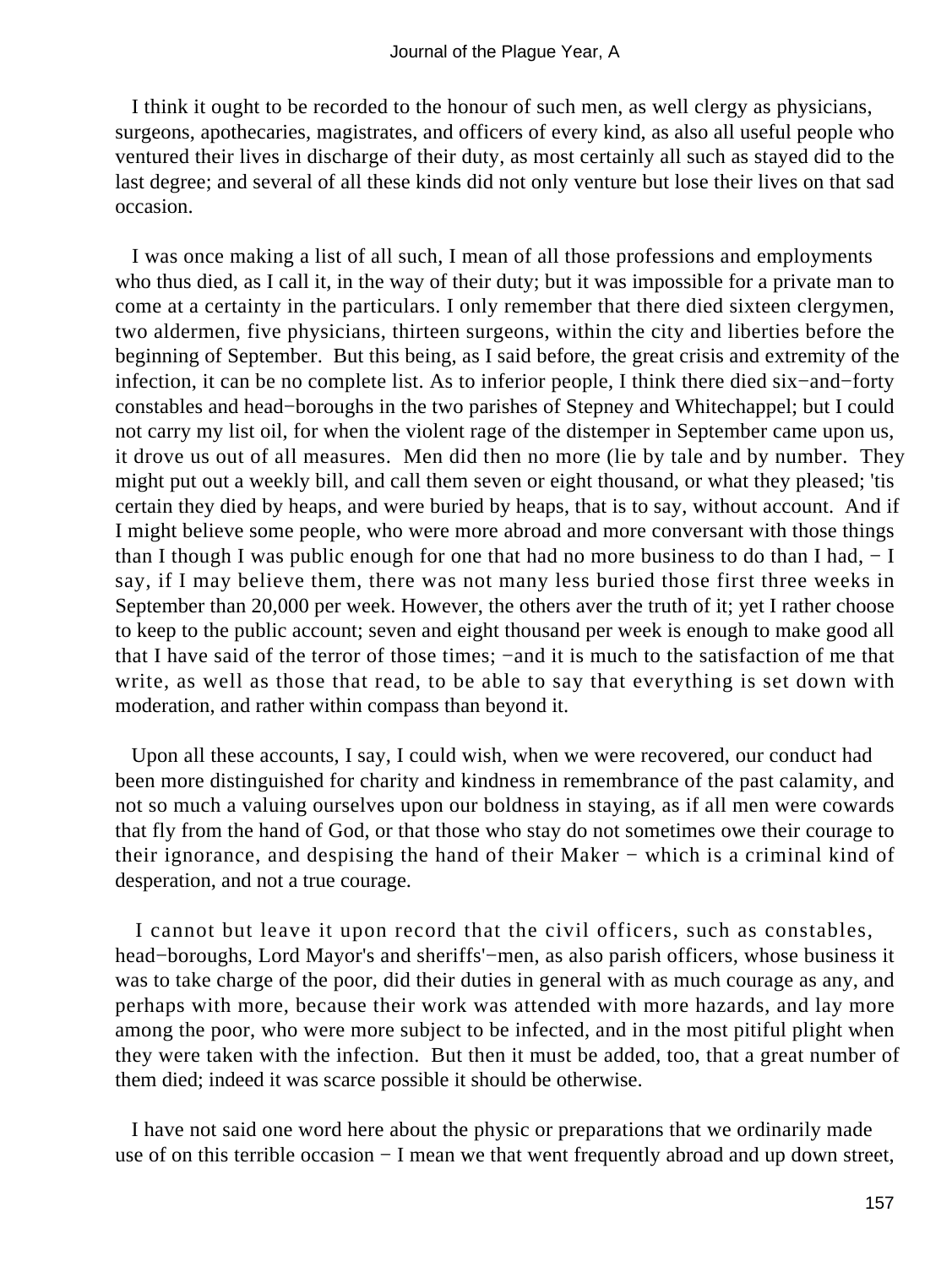as I did; much of this was talked of in the books and bills of our quack doctors, of whom I have said enough already. It may, however, be added, that the College of Physicians were daily publishing several preparations, which they had considered of in the process of their practice, and which, being to be had in print, I avoid repeating them for that reason.

 One thing I could not help observing: what befell one of the quacks, who published that he had a most excellent preservative against the plague, which whoever kept about them should never be infected or liable to infection. This man, who, we may reasonably suppose, did not go abroad without some of this excellent preservative in his pocket, yet was taken by the distemper, and carried off in two or three days.

 I am not of the number of the physic−haters or physic−despisers; on the contrary, I have often mentioned the regard I had to the dictates of my particular friend Dr Heath; but yet I must acknowledge I made use of little or nothing − except, as I have observed, to keep a preparation of strong scent to have ready, in case I met with anything of offensive smells or went too near any burying−place or dead body.

 Neither did I do what I know some did: keep the spirits always high and hot with cordials and wine and such things; and which, as I observed, one learned physician used himself so much to as that he could not leave them off when the infection was quite gone, and so became a sot for all his life after.

 I remember my friend the doctor used to say that there was a certain set of drugs and preparations which were all certainly good and useful in the case of an infection; out of which, or with which, physicians might make an infinite variety of medicines, as the ringers of bells make several hundred different rounds of music by the changing and order or sound but in six bells, and that all these preparations shall be really very good: 'Therefore,' said he, 'I do not wonder that so vast a throng of medicines is offered in the present calamity, and almost every physician prescribes or prepares a different thing, as his judgement or experience guides him; but', says my friend, 'let all the prescriptions of all the physicians in London be examined, and it will be found that they are all compounded of the same things, with such variations only as the particular fancy of the doctor leads him to; so that', says he, 'every man, judging a little of his own constitution and manner of his living, and circumstances of his being infected, may direct his own medicines out of the ordinary drugs and preparations. Only that', says he, 'some recommend one thing as most sovereign, and some another. Some', says he, 'think that pill. ruff., which is called itself the anti−pestilential pill is the best preparation that can be made; others think that Venice treacle is sufficient of itself to resist the contagion; and I', says he, 'think as both these think, viz., that the last is good to take beforehand to prevent it, and the first, if touched, to expel it.' According to this opinion, I several times took Venice treacle, and a sound sweat upon it, and thought myself as well fortified against the infection as any one could be fortified by the power of physic.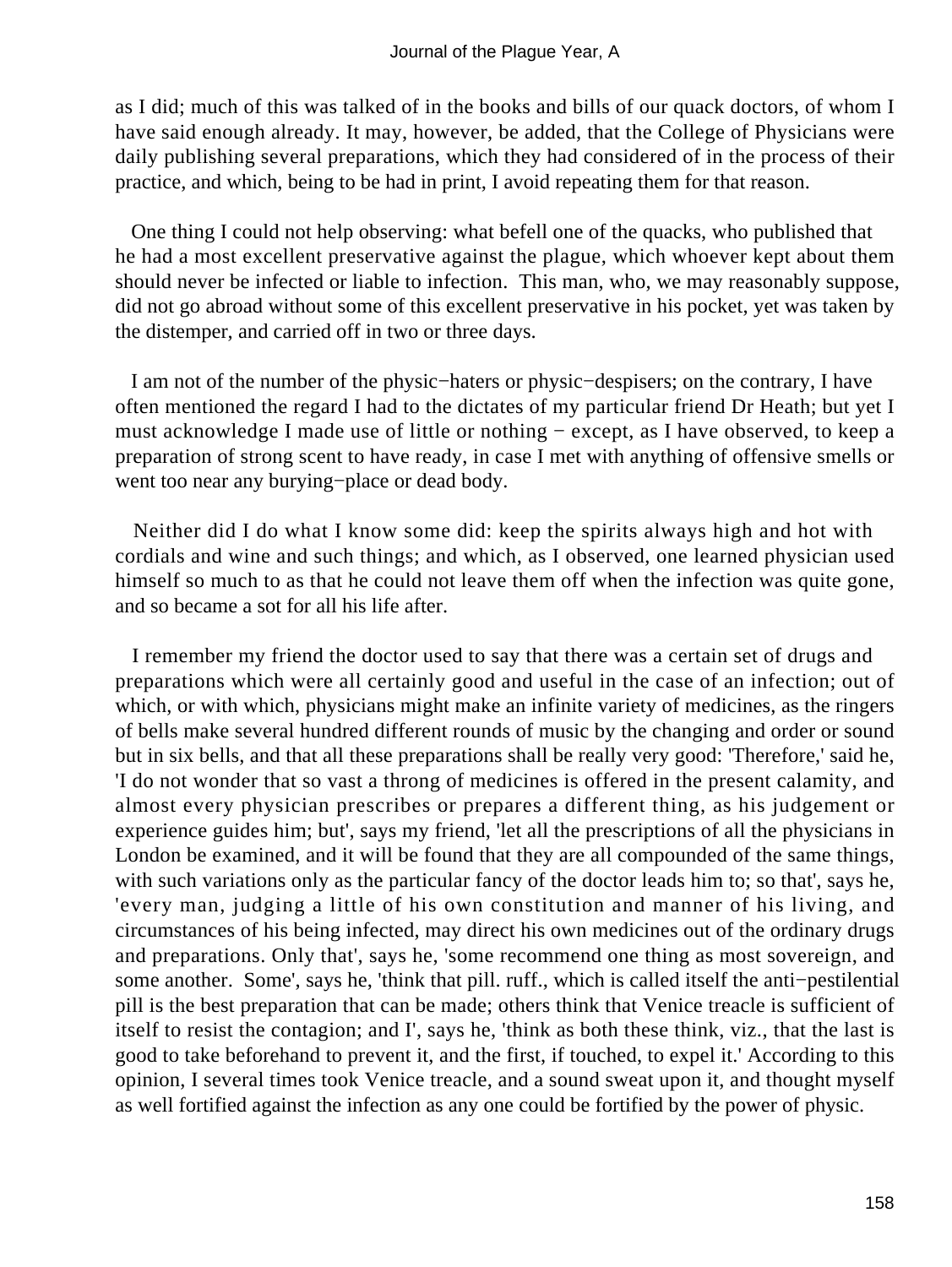As for quackery and mountebanks, of which the town was so full, I listened to none of them, and have observed often since, with some wonder, that for two years after the plague I scarcely saw or heard of one of them about town. Some fancied they were all swept away in the infection to a man, and were for calling it a particular mark of God's vengeance upon them for leading the poor people into the pit of destruction, merely for the lucre of a little money they got by them; but I cannot go that length neither. That abundance of them died is certain − many of them came within the reach of my own knowledge − but that all of them were swept off I much question. I believe rather they fled into the country and tried their practices upon the people there, who were in apprehension of the infection before it came among them.

 This, however, is certain, not a man of them appeared for a great while in or about London. There were, indeed, several doctors who published bills recommending their several physical preparations for cleansing the body, as they call it, after the plague, and needful, as they said, for such people to take who had been visited and had been cured; whereas I must own I believe that it was the opinion of the most eminent physicians at that time that the plague was itself a sufficient purge, and that those who escaped the infection needed no physic to cleanse their bodies of any other things; the running sores, the tumours, which were broke and kept open by the directions of the physicians, having sufficiently cleansed them; and that all other distempers, and causes of distempers, were effectually carried off that way; and as the physicians gave this as their opinions wherever they came, the quacks got little business.

 There were, indeed, several little hurries which happened after the decrease of the plague, and which, whether they were contrived to fright and disorder the people, as some imagined, I cannot say, but sometimes we were told the plague would return by such a time; and the famous Solomon Eagle, the naked Quaker I have mentioned, prophesied evil tidings every day; and several others telling us that London had not been sufficiently scourged, and that sorer and severer strokes were yet behind. Had they stopped there, or had they descended to particulars, and told us that the city should the next year be destroyed by fire, then, indeed, when we had seen it come to pass, we should not have been to blame to have paid more than a common respect to their prophetic spirits; at least we should have wondered at them, and have been more serious in our inquiries after the meaning of it, and whence they had the foreknowledge. But as they generally told us of a relapse into the plague, we have had no concern since that about them; yet by those frequent clamours, we were all kept with some kind of apprehensions constantly upon us; and if any died suddenly, or if the spotted fevers at any time increased, we were presently alarmed; much more if the number of the plague increased, for to the end of the year there were always between 200 and 300 of the plague. On any of these occasions, I say, we were alarmed anew.

 Those who remember the city of London before the fire must remember that there was then no such place as we now call Newgate Market, but that in the middle of the street which is now called Blow− bladder Street, and which had its name from the butchers, who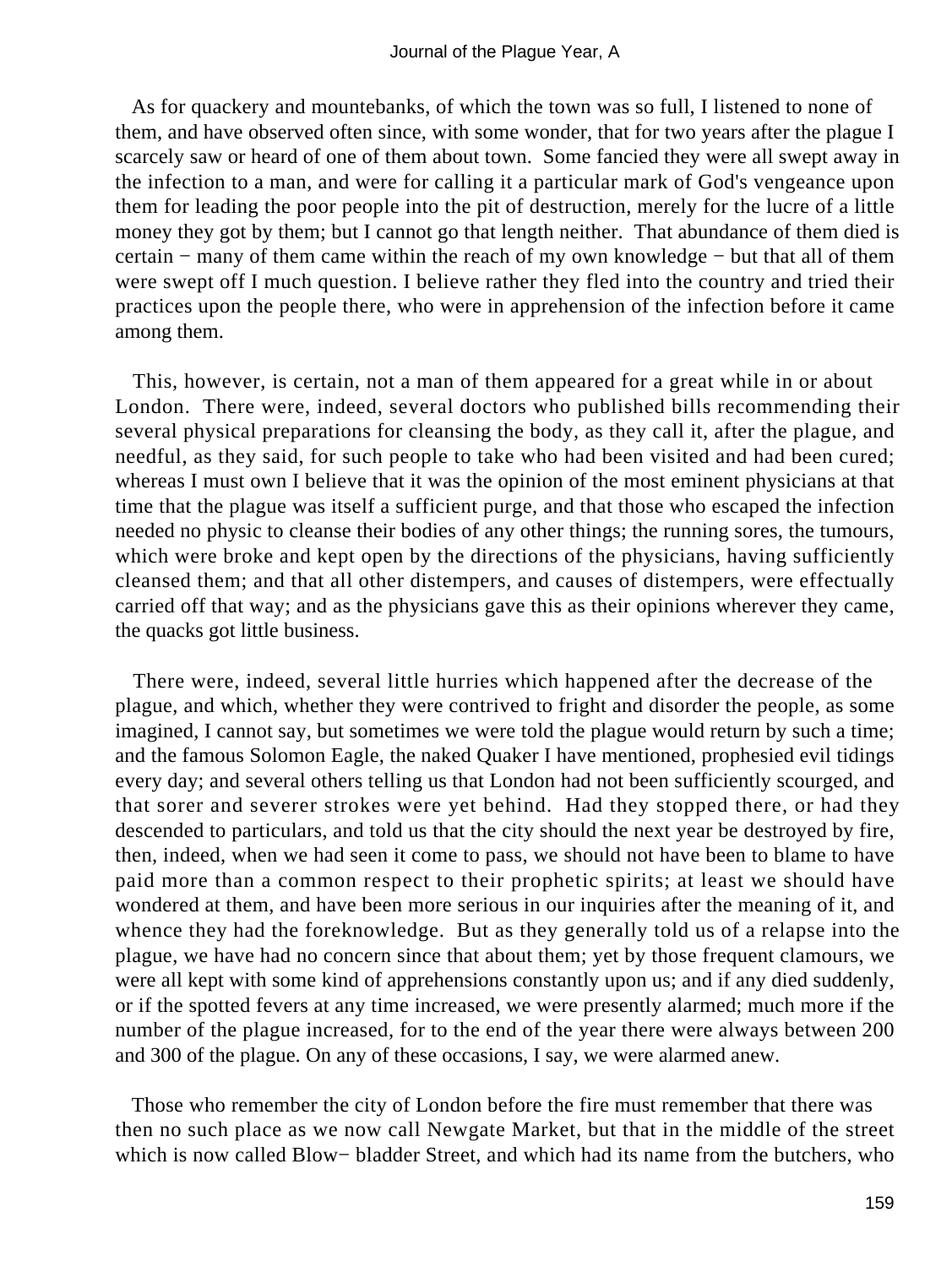used to kill and dress their sheep there (and who, it seems, had a custom to blow up their meat with pipes to make it look thicker and fatter than it was, and were punished there for it by the Lord Mayor); I say, from the end of the street towards Newgate there stood two long rows of shambles for the selling meat.

 It was in those shambles that two persons falling down dead, as they were buying meat, gave rise to a rumour that the meat was all infected; which, though it might affright the people, and spoiled the market for two or three days, yet it appeared plainly afterwards that there was nothing of truth in the suggestion. But nobody can account for the possession of fear when it takes hold of the mind.

 However, it Pleased God, by the continuing of the winter weather, so to restore the health of the city that by February following we reckoned the distemper quite ceased, and then we were not so easily frighted again.

 There was still a question among the learned, and at first perplexed the people a little: and that was in what manner to purge the house and goods where the plague had been, and how to render them habitable again, which had been left empty during the time of the plague. Abundance− of perfumes and preparations were prescribed by physicians, some of one kind and some of another, in which the people who listened to them put themselves to a great, and indeed, in my opinion, to an unnecessary expense; and the poorer people, who only set open their windows night and day, burned brimstone, pitch, and gunpowder, and such things in their rooms, did as well as the best; nay, the eager people who, as I said above, came home in haste and at all hazards, found little or no inconvenience in their houses, nor in the goods, and did little or nothing to them.

 However, in general, prudent, cautious people did enter into some measures for airing and sweetening their houses, and burned perfumes, incense, benjamin, rozin, and sulphur in their rooms close shut up, and then let the air carry it all out with a blast of gunpowder; others caused large fires to be made all day and all night for several days and nights; by the same token that two or three were pleased to set their houses on fire, and so effectually sweetened them by burning them down to the ground; as particularly one at Ratcliff, one in Holbourn, and one at Westminster; besides two or three that were set on fire, but the fire was happily got out again before it went far enough to bum down the houses; and one citizen's servant, I think it was in Thames Street, carried so much gunpowder into his master's house, for clearing it of the infection, and managed it so foolishly, that he blew up part of the roof of the house. But the time was not fully come that the city was to he purged by fire, nor was it far off; for within nine months more I saw it all lying in ashes; when, as some of our quacking philosophers pretend, the seeds of the plague were entirely destroyed, and not before; a notion too ridiculous to speak of here: since, had the seeds of the plague remained in the houses, not to be destroyed but by fire, how has it been that they have not since broken out, seeing all those buildings in the suburbs and liberties, all in the great parishes of Stepney, Whitechappel, Aldgate, Bishopsgate, Shoreditch, Cripplegate, and St Giles, where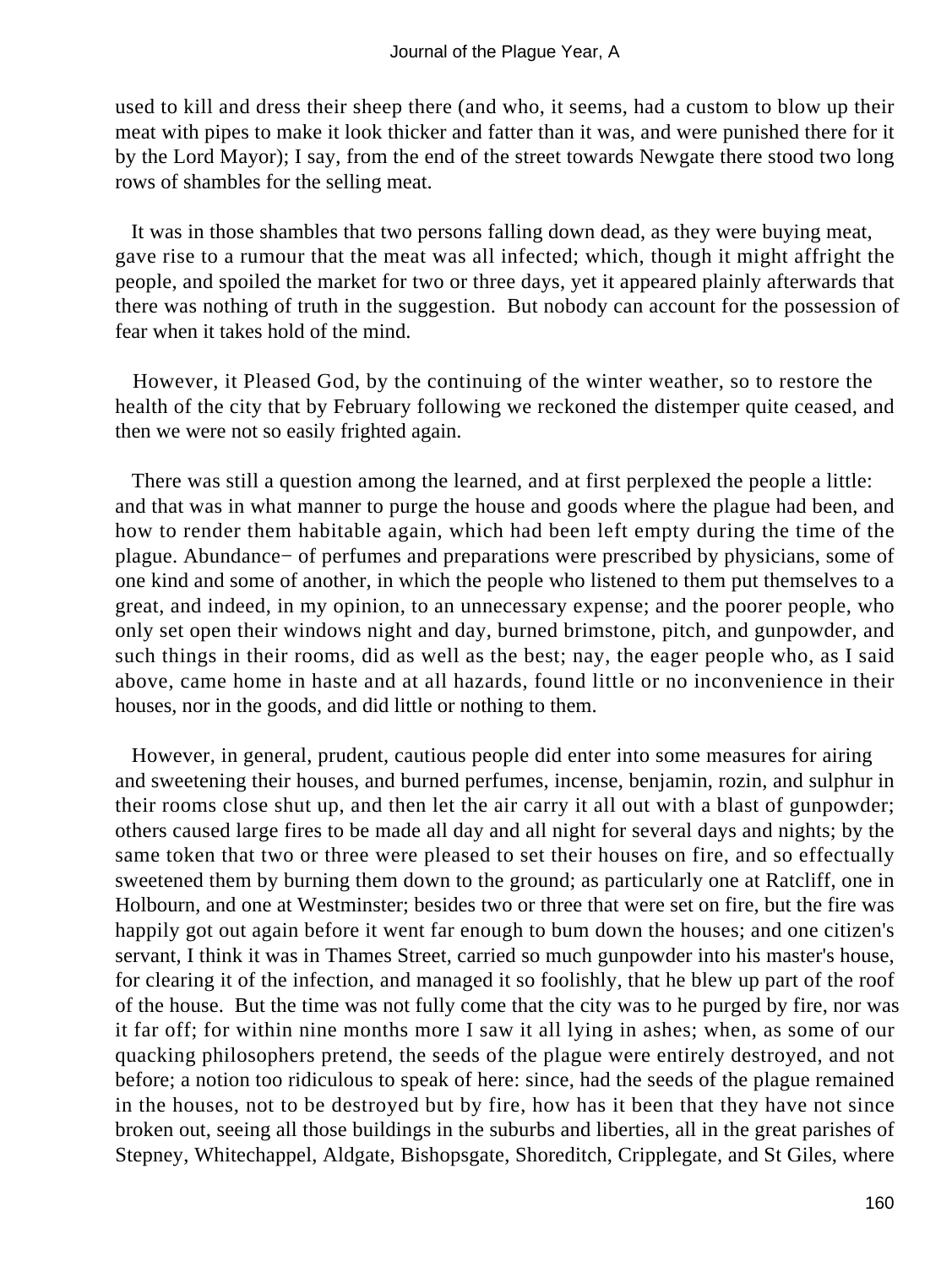the fire never came, and where the plague raged with the greatest violence, remain still in the same condition they were in before?

 But to leave these things just as I found them, it was certain that those people who were more than ordinarily cautious of their health, did take particular directions for what they called seasoning of their houses, and abundance of costly things were consumed on that account which I cannot but say not only seasoned those houses, as they desired, but filled the air with very grateful and wholesome smells which others had the share of the benefit of as well as those who were at the expenses of them.

 And yet after all, though the poor came to town very precipitantly, as I have said, yet I must say the rich made no such haste. The men of business, indeed, came up, but many of them did not bring their families to town till the spring came on, and that they saw reason to depend upon it that the plague would not return.

 The Court, indeed, came up soon after Christmas, but the nobility and gentry, except such as depended upon and had employment under the administration, did not come so soon.

 I should have taken notice here that, notwithstanding the violence of the plague in London and in other places, yet it was very observable that it was never on board the fleet; and yet for some time there was a strange press in the river, and even in the streets, for seamen to man the fleet. But it was in the beginning of the year, when the plague was scarce begun, and not at all come down to that part of the city where they usually press for seamen; and though a war with the Dutch was not at all grateful to the people at that time, and the seamen went with a kind of reluctancy into the service, and many complained of being dragged into it by force, yet it proved in the event a happy violence to several of them, who had probably perished in the general calamity, and who, after the summer service was over, though they had cause to lament the desolation of their families − who, when they came back, were many of them in their graves − yet they had room to be thankful that they were carried out of the reach of it, though so much against their wills. We indeed had a hot war with the Dutch that year, and one very great engagement at sea in which the Dutch were worsted, but we lost a great many men and some ships. But, as I observed, the plague was not in the fleet, and when they came to lay up the ships in the river the violent part of it began to abate.

 I would be glad if I could close the account of this melancholy year with some particular examples historically; I mean of the thankfulness to God, our preserver, for our being delivered from this dreadful calamity. Certainly the circumstance of the deliverance, as well as the terrible enemy we were delivered from, called upon the whole nation for it. The circumstances of the deliverance were indeed very remarkable, as I have in part mentioned already, and particularly the dreadful condition which we were all in when we were to the surprise of the whole town made joyful with the hope of a stop of the infection.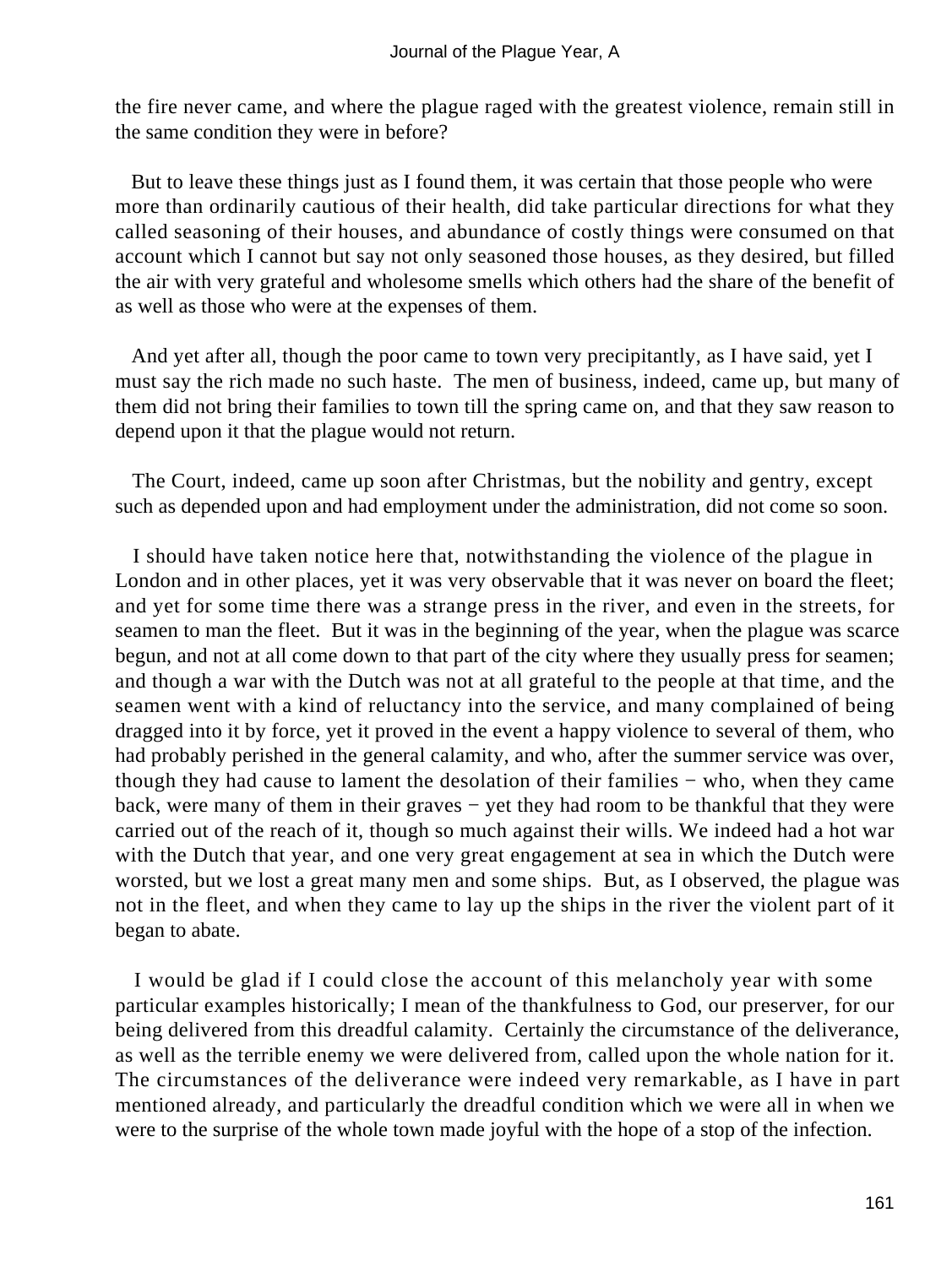Nothing but the immediate finger of God, nothing but omnipotent power, could have done it. The contagion despised all medicine; death raged in every corner; and had it gone on as it did then, a few weeks more would have cleared the town of all, and everything that had a soul. Men everywhere began to despair; every heart failed them for fear; people were made desperate through the anguish of their souls, and the terrors of death sat in the very faces and countenances of the people.

 In that very moment when we might very well say, 'Vain was the help of man', − I say, in that very moment it pleased God, with a most agreeable surprise, to cause the fury of it to abate, even of itself; and the malignity declining, as I have said, though infinite numbers were sick, yet fewer died, and the very first weeks' bill decreased 1843; a vast number indeed!

 It is impossible to express the change that appeared in the very countenances of the people that Thursday morning when the weekly bill came out. It might have been perceived in their countenances that a secret surprise and smile of joy sat on everybody's face. They shook one another by the hands in the streets, who would hardly go on the same side of the way with one another before. Where the streets were not too broad they would open their windows and call from one house to another, and ask how they did, and if they had heard the good news that the plague was abated. Some would return, when they said good news, and ask, 'What good news?' and when they answered that the plague was abated and the bills decreased almost two thousand, they would cry out, 'God be praised I' and would weep aloud for joy, telling them they had heard nothing of it; and such was the joy of the people that it was, as it were, life to them from the grave. I could almost set down as many extravagant things done in the excess of their joy as of their grief; but that would be to lessen the value of it.

 I must confess myself to have been very much dejected just before this happened; for the prodigious number that were taken sick the week or two before, besides those that died, was such, and the lamentations were so great everywhere, that a man must have seemed to have acted even against his reason if he had so much as expected to escape; and as there was hardly a house but mine in all my neighbourhood but was infected, so had it gone on it would not have been long that there would have been any more neighbours to be infected. Indeed it is hardly credible what dreadful havoc the last three weeks had made, for if I might believe the person whose calculations I always found very well grounded, there were not less than 30,000 people dead and near 100.000 fallen sick in the three weeks I speak of; for the number that sickened was surprising, indeed it was astonishing, and those whose courage upheld them all the time before, sank under it now.

 In the middle of their distress, when the condition of the city of London was so truly calamitous, just then it pleased God − as it were by His immediate hand to disarm this enemy; the poison was taken out of the sting. It was wonderful; even the physicians themselves were surprised at it. Wherever they visited they found their patients better; either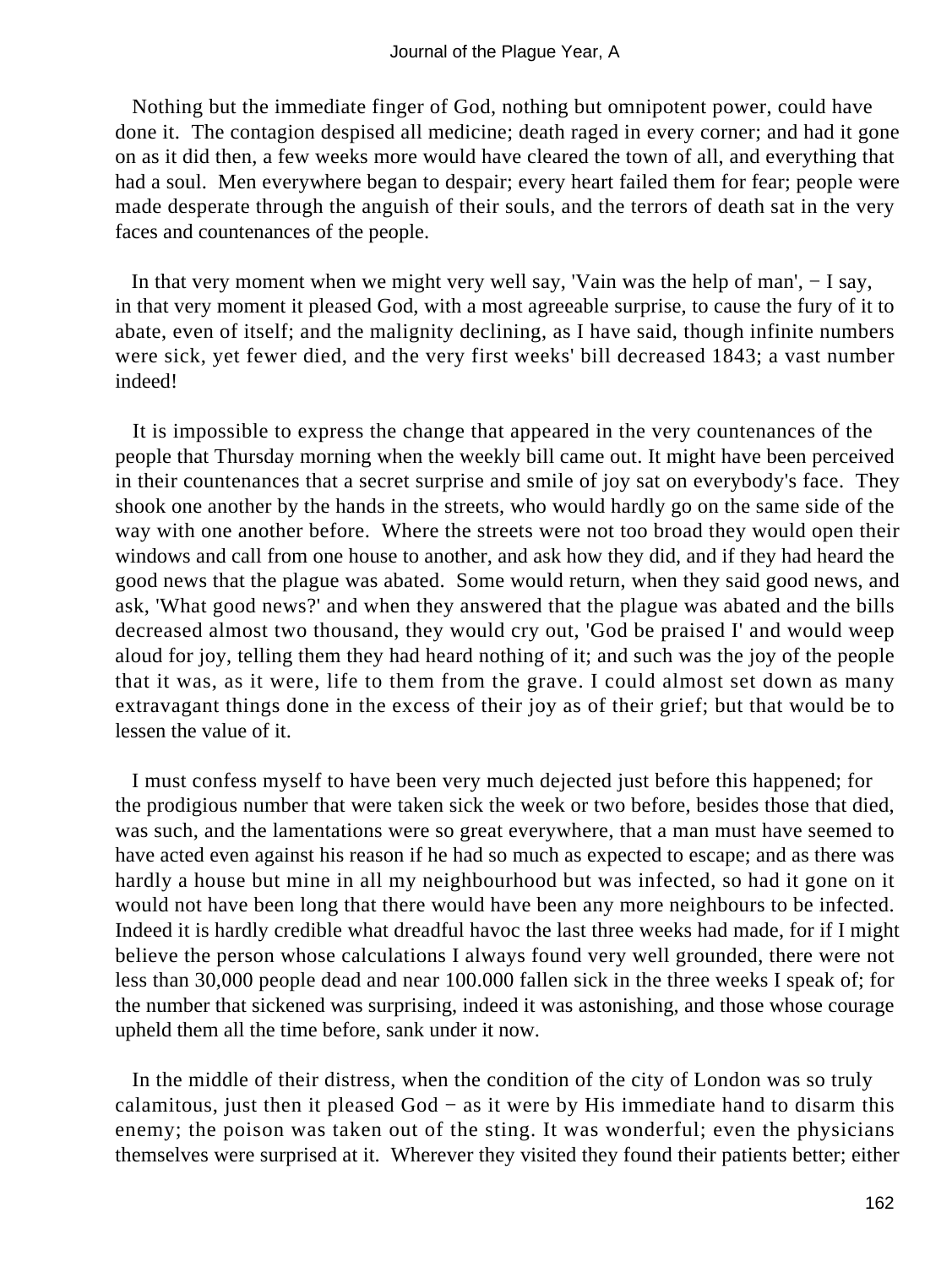they had sweated kindly, or the tumours were broke, or the carbuncles went down and the inflammations round them changed colour, or the fever was gone, or the violent headache was assuaged, or some good symptom was in the case; so that in a few days everybody was recovering, whole families that were infected and down, that had ministers praying with them, and expected death every hour, were revived and healed, and none died at all out of them.

 Nor was this by any new medicine found out, or new method of cure discovered, or by any experience in the operation which the physicians or surgeons attained to; but it was evidently from the secret invisible hand of Him that had at first sent this disease as a judgement upon us; and let the atheistic part of mankind call my saying what they please, it is no enthusiasm; it was acknowledged at that time by all mankind. The disease was enervated and its malignity spent; and let it proceed from whencesoever it will, let the philosophers search for reasons in nature to account for it by, and labour as much as they will to lessen the debt they owe to their Maker, those physicians who had the least share of religion in them were obliged to acknowledge that it was all supernatural, that it was extraordinary, and that no account could be given of it.

 If I should say that this is a visible summons to us all to thankfulness, especially we that were under the terror of its increase, perhaps it may be thought by some, after the sense of the thing was over, an officious canting of religious things, preaching a sermon instead of writing a history, making myself a teacher instead of giving my observations of things; and this restrains me very much from going on here as I might otherwise do. But if ten lepers Were healed, and but one returned to give thanks, I desire to be as that one, and to be thankful for myself.

 Nor will I deny but there were abundance of people who, to all appearance, were very thankful at that time; for their mouths were stopped, even the mouths of those whose hearts were not extraordinary long affected with it. But the impression was so strong at that time that it could not be resisted; no, not by the worst of the people.

 It was a common thing to meet people in the street that were strangers, and that we knew nothing at all of, expressing their surprise. Going one day through Aldgate, and a pretty many people being passing and repassing, there comes a man out of the end of the Minories, and looking a little up the street and down, he throws his hands abroad, 'Lord, what an alteration is here I Why, last week I came along here, and hardly anybody was to he seen.' Another man – I heard him – adds to his words, "Tis all wonderful; 'tis all a dream.' 'Blessed be God,' says a third man, d and let us give thanks to Him, for 'tis all His own doing, human help and human skill was at an end.' These were all strangers to one another. But such salutations as these were frequent in the street every day; and in spite of a loose behaviour, the very common people went along the streets giving God thanks for their deliverance.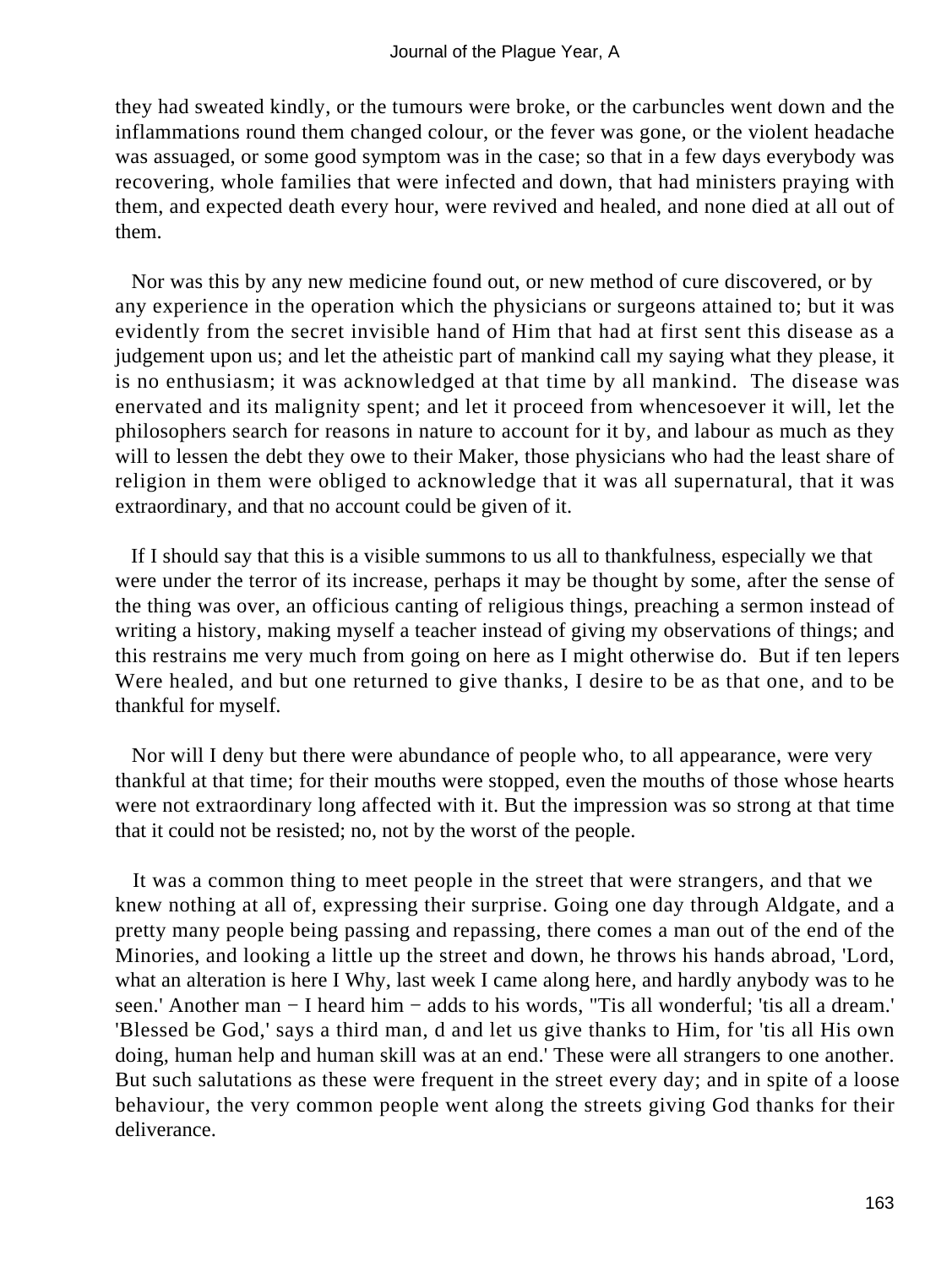It was now, as I said before, the people had cast off all apprehensions, and that too fast; indeed we were no more afraid now to pass by a man with a white cap upon his head, or with a doth wrapt round his neck, or with his leg limping, occasioned by the sores in his groin, all which were frightful to the last degree, but the week before. But now the street was full of them, and these poor recovering creatures, give them their due, appeared very sensible of their unexpected deliverance; and I should wrong them very much if I should not acknowledge that I believe many of them were really thankful. But I must own that, for the generality of the people, it might too justly be said of them as was said of the children of Israel after their being delivered from the host of Pharaoh, when they passed the Red Sea, and looked back and saw the Egyptians overwhelmed in the water: viz., that they sang His praise, but they soon forgot His works.

 I can go no farther here. I should be counted censorious, and perhaps unjust, if I should enter into the unpleasing work of reflecting, whatever cause there was for it, upon the unthankfulness and return of all manner of wickedness among us, which I was so much an eye− witness of myself. I shall conclude the account of this calamitous year therefore with a coarse but sincere stanza of my own, which I placed at the end of my ordinary memorandums the same year they were written: −

 A dreadful plague in London was In the year sixty−five, Which swept an hundred thousand souls Away; yet I alive!

H. F.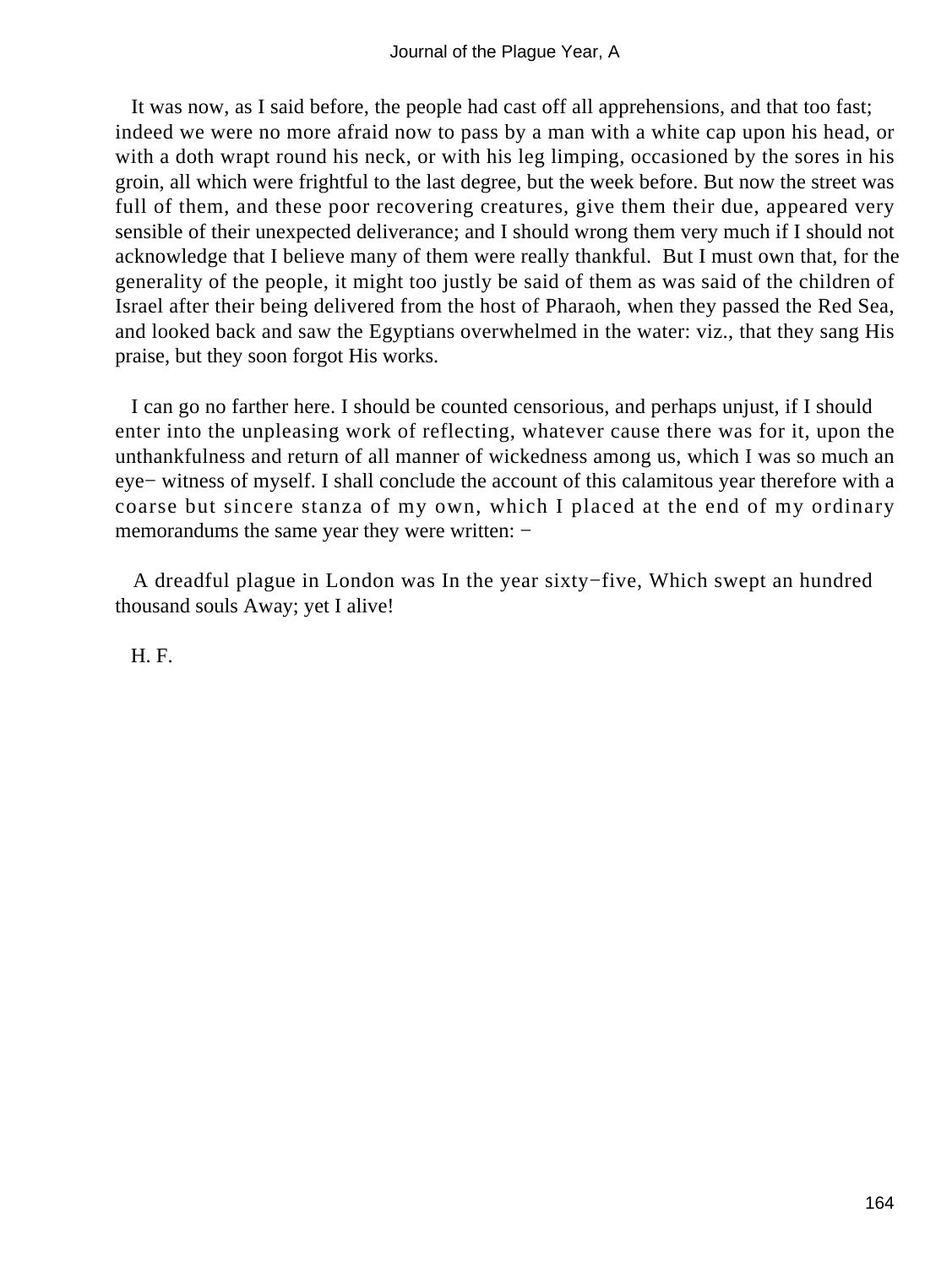Journal of the Plague Year, A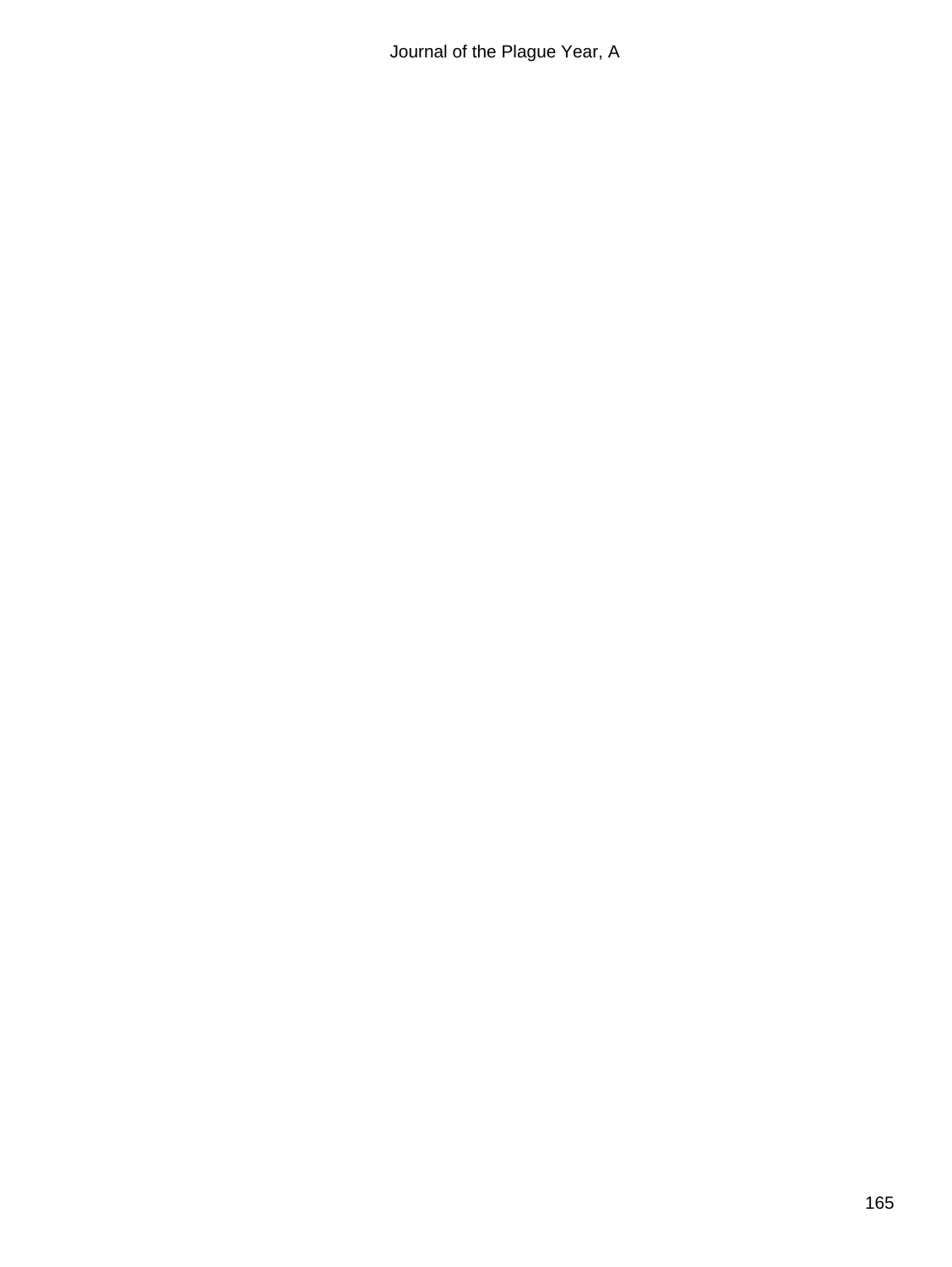## **You are reading a Phoenix Edition:**

It was converted from clean and standard xhtml/xml files. It uses metatags to identify content, and other data. The available resources specific to each ebook format were used to give the reader a pleasant reading experience.

More details available at Phoenix−Library.org website.

Any suggestion that helps us to improve these editions are welcome.

**The Phoenix−Library Team**